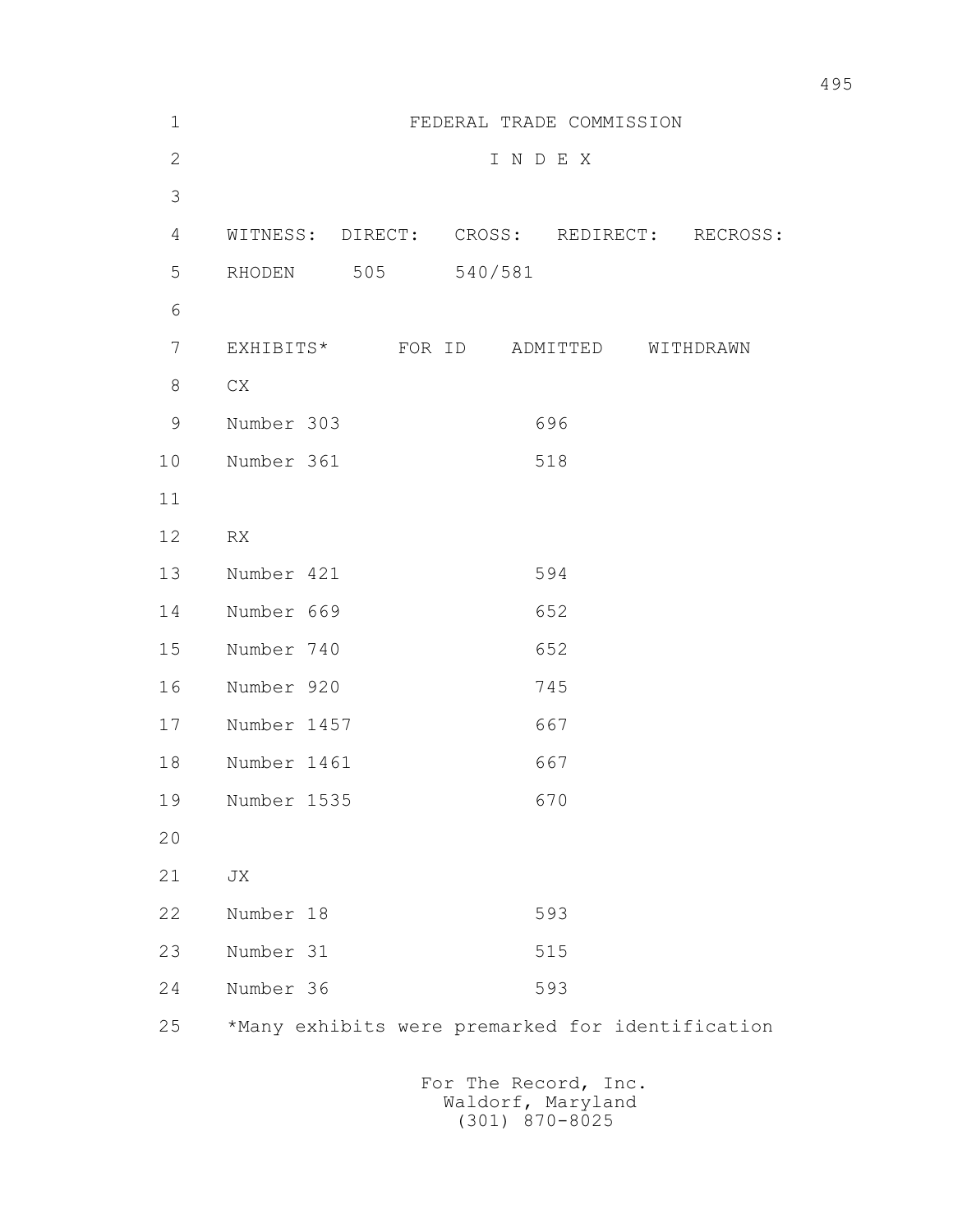| $\mathbbm{1}$    | EXHIBITS         | FOR ID | ADMITTED | WITHDRAWN |
|------------------|------------------|--------|----------|-----------|
| $\mathbf{2}$     |                  |        |          |           |
| $\mathfrak{Z}$   | ${\rm D}{\rm X}$ |        |          |           |
| $\overline{4}$   | Number 3         | 505    |          |           |
| $\mathsf S$      |                  |        |          |           |
| $\epsilon$       |                  |        |          |           |
| $\boldsymbol{7}$ |                  |        |          |           |
| $\,8\,$          |                  |        |          |           |
| $\mathsf 9$      |                  |        |          |           |
| $1\,0$           |                  |        |          |           |
| $11\,$           |                  |        |          |           |
| $12\,$           |                  |        |          |           |
| 13               |                  |        |          |           |
| $1\,4$           |                  |        |          |           |
| 15               |                  |        |          |           |
| 16               |                  |        |          |           |
| $17\,$           |                  |        |          |           |
| $1\,8$           |                  |        |          |           |
| 19               |                  |        |          |           |
| $20$             |                  |        |          |           |
| 21               |                  |        |          |           |
| 22               |                  |        |          |           |
| 23               |                  |        |          |           |
| 24               |                  |        |          |           |
| 25               |                  |        |          |           |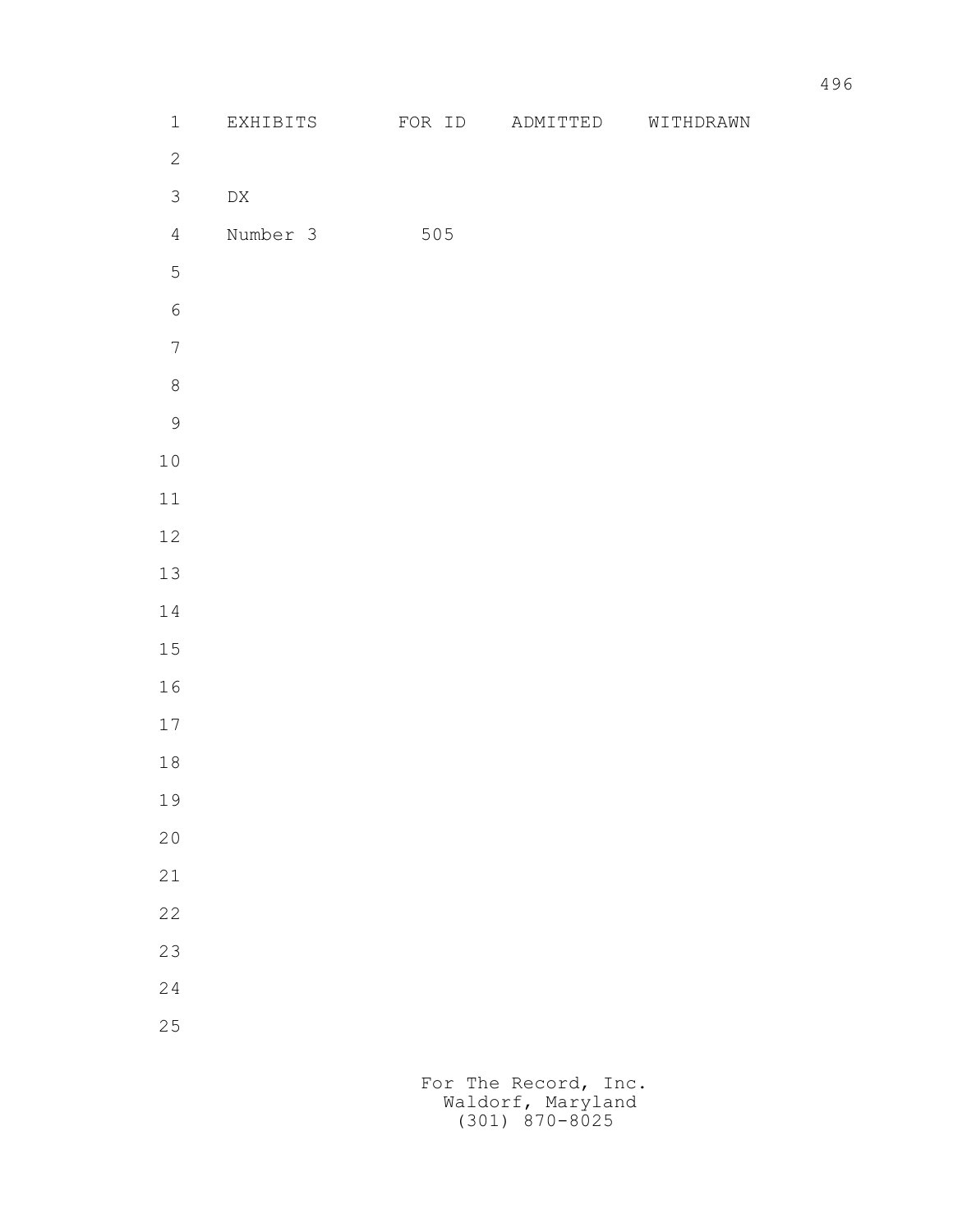| $1\,$          |                   | UNITED STATES OF AMERICA                                          |
|----------------|-------------------|-------------------------------------------------------------------|
| $\overline{2}$ |                   | FEDERAL TRADE COMMISSION                                          |
| 3              |                   |                                                                   |
| $\overline{4}$ | In the Matter of: | $\mathcal{C}$                                                     |
| 5              | Rambus, Inc.      | Docket No. 9302<br>$\rightarrow$                                  |
| 6              |                   |                                                                   |
| 7              |                   |                                                                   |
| $8\,$          |                   |                                                                   |
| $\mathcal{G}$  |                   | Friday, May 2, 2003                                               |
| 10             |                   | 9:30 a.m.                                                         |
| 11             |                   |                                                                   |
| 12             |                   |                                                                   |
| 13             |                   | TRIAL VOLUME 3                                                    |
| 14             |                   | PART 1                                                            |
| 15             |                   | PUBLIC RECORD                                                     |
| 16             |                   |                                                                   |
| 17             |                   | BEFORE THE HONORABLE STEPHEN J. MCGUIRE                           |
| 18             |                   | Chief Administrative Law Judge                                    |
| 19             |                   | Federal Trade Commission                                          |
| 20             |                   | 600 Pennsylvania Avenue, N.W.                                     |
| 21             |                   | Washington, D.C.                                                  |
| 22             |                   |                                                                   |
| 23             |                   |                                                                   |
| 24             |                   |                                                                   |
| 25             |                   | Reported by: Susanne Bergling, RMR                                |
|                |                   | For The Record, Inc.<br>Waldorf, Maryland<br>$(301)$ $870 - 8025$ |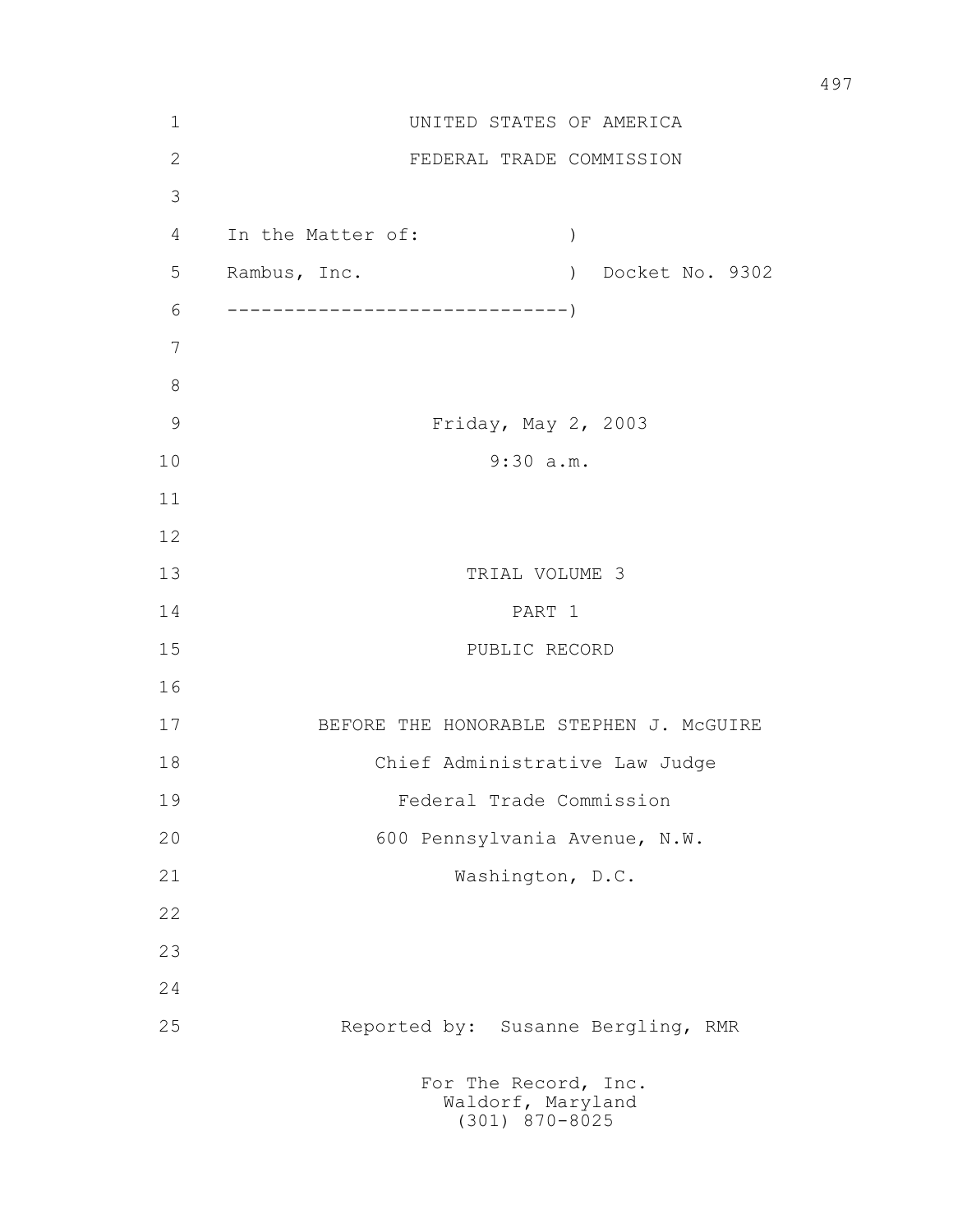```
 2
3
       4 ON BEHALF OF THE FEDERAL TRADE COMMISSION: 
       5 M. SEAN ROYALL, Attorney
       6 GEOFFREY OLIVER, Attorney
      7 JOHN C. WEBER, Attorney
      8 MICHAEL FRANCHAK, Attorney
       9 Federal Trade Commission
     10 601 New Jersey Avenue, N.W.
      11 Washington, D.C. 20580-0000
      12 (202) 326-3663
      13
      14
      15 ON BEHALF OF THE RESPONDENT:
      16 GREGORY P. STONE, Attorney
     17 STEVEN M. PERRY, Attorney
      18 PETER A. DETRE, Attorney
      19 SEAN GATES, Attorney
      20 Munger, Tolles & Olson LLP
      21 355 South Grand Avenue, 35th Floor
      22 Los Angeles, California 90071-1560
      23 (213) 683-9255
      24
      25
```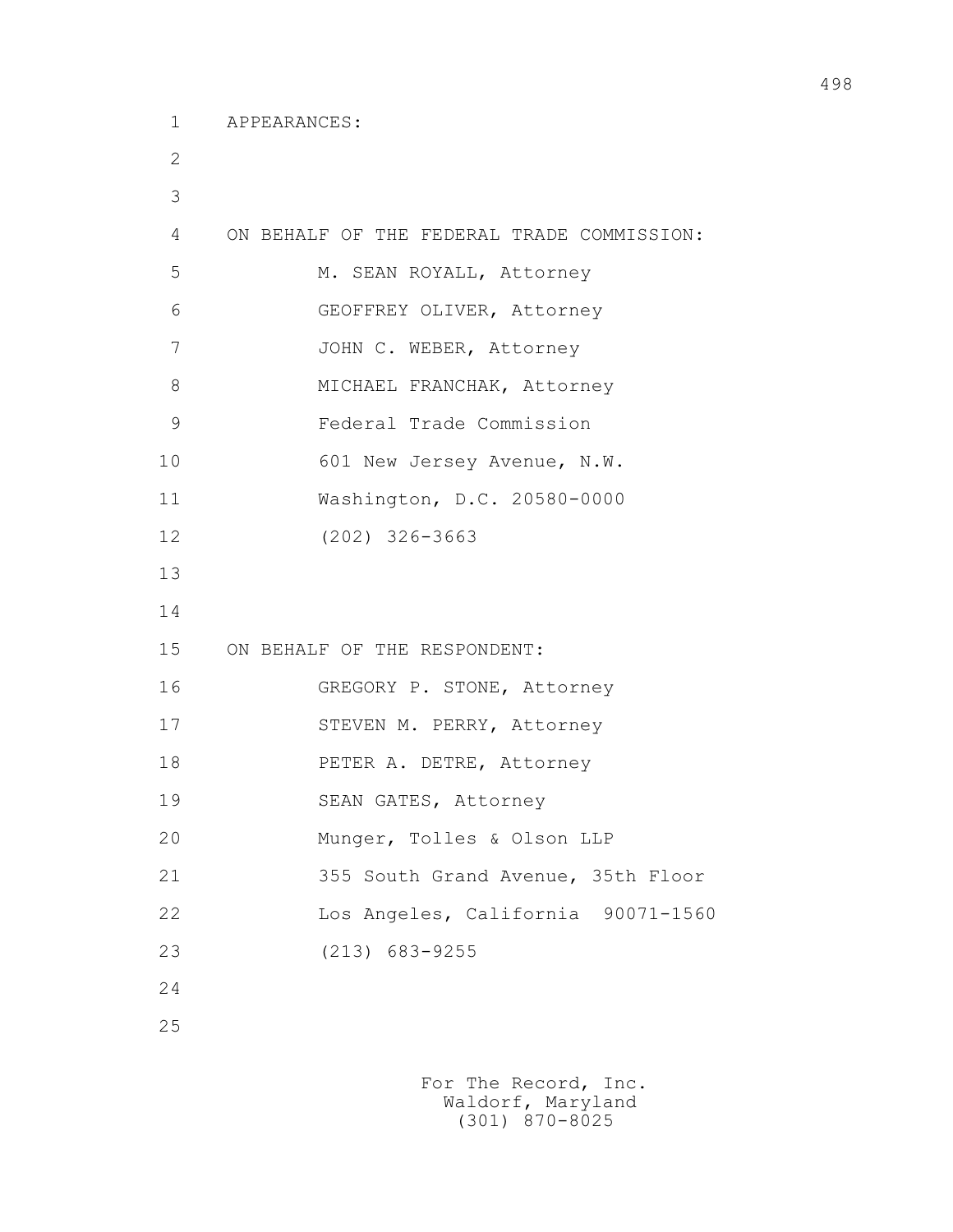```
 1 APPEARANCES:
2
        3 ON BEHALF OF THE RESPONDENT:
       4 A. DOUGLAS MELAMED, Attorney
        5 Wilmer, Cutler & Pickering
        6 2445 M Street, N.W.
        7 Washington, D.C. 20037-1420
        8 (202) 663-6090
9
       10
       11
       12
       13
       14
       15
       16
       17
       18
       19
       20
       21
       22
       23
       24
       25
```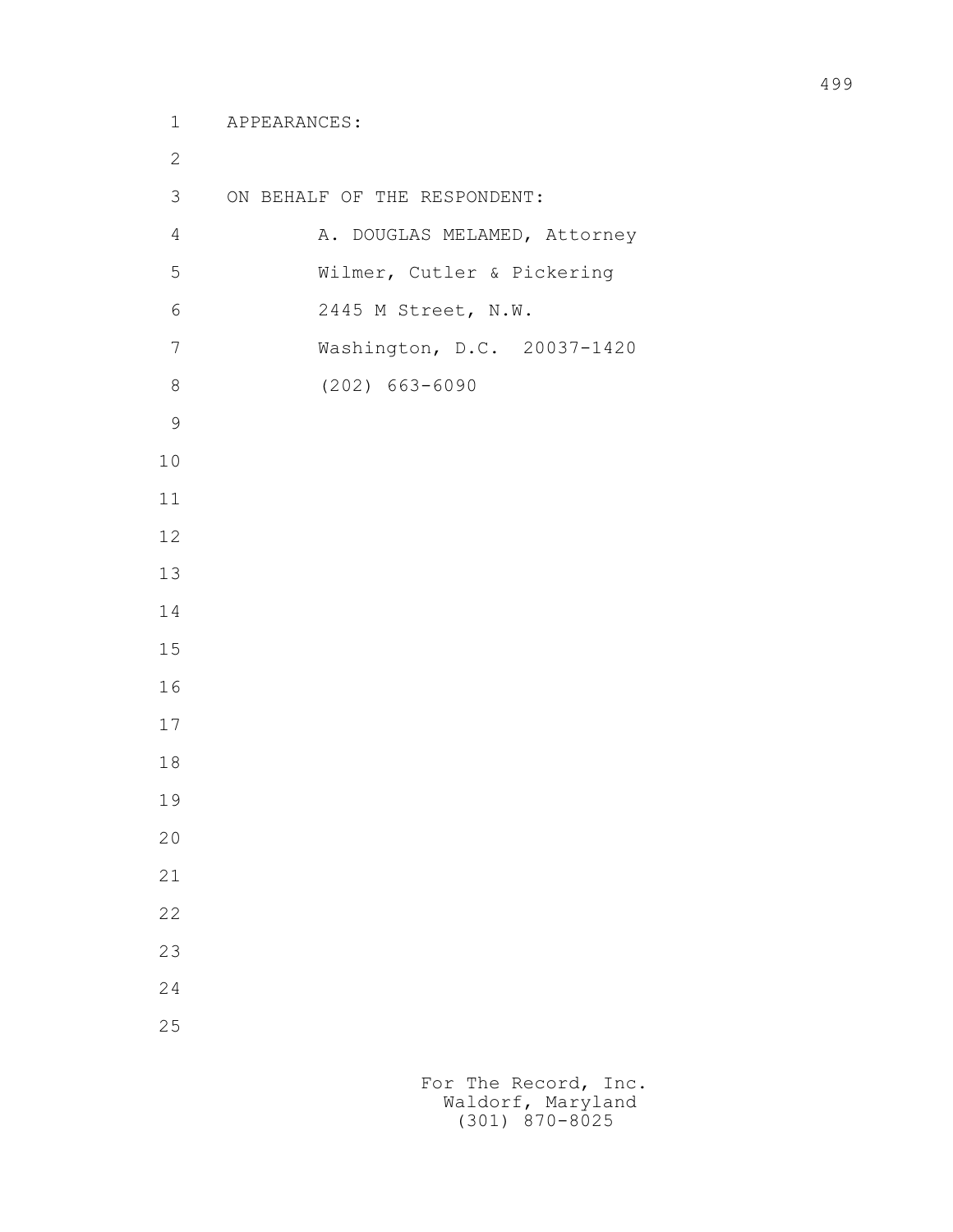| $\mathbf 1$  | PROCEEDINGS                                             |
|--------------|---------------------------------------------------------|
| $\mathbf{2}$ |                                                         |
| 3            | JUDGE McGUIRE: This hearing is now in order             |
| 4            | and convened at 9:30 a.m.                               |
| 5            | Counsel, how is everyone today?                         |
| 6            | MR. PERRY: Good.                                        |
| 7            | JUDGE McGUIRE: Are there any housekeeping               |
| 8            | tasks that should come to the Court's attention at this |
| 9            | time?                                                   |
| 10           | MR. PERRY: Your Honor, could I just confirm             |
| 11           | that next Tuesday morning, we are dark until 1:00 p.m.? |
| 12           | JUDGE McGUIRE: That's correct, that's correct.          |
| 13           | We will not start hearing until 1:00 p.m. on Tuesday,   |
| 14           | the 6th.                                                |
| 15           | MR. PERRY: Also, some of our staff had asked            |
| 16           | if the mention of a Friday off once in a while is still |
| 17           | in play or not.                                         |
| 18           | JUDGE McGUIRE: Yes, it is, and that's                   |
| 19           | something I'm certainly open to, but of course, I would |
| 20           | want input from both sides, but if the parties feel     |
| 21           | like we could take every other Friday or just depending |
| 22           | on trying to get those people in here that you already  |
| 23           | have scheduled, yeah, I'd be happy to employ that.      |
| 24           | MR. PERRY: Could I just put a suggestion in             |
| 25           | play?                                                   |
|              |                                                         |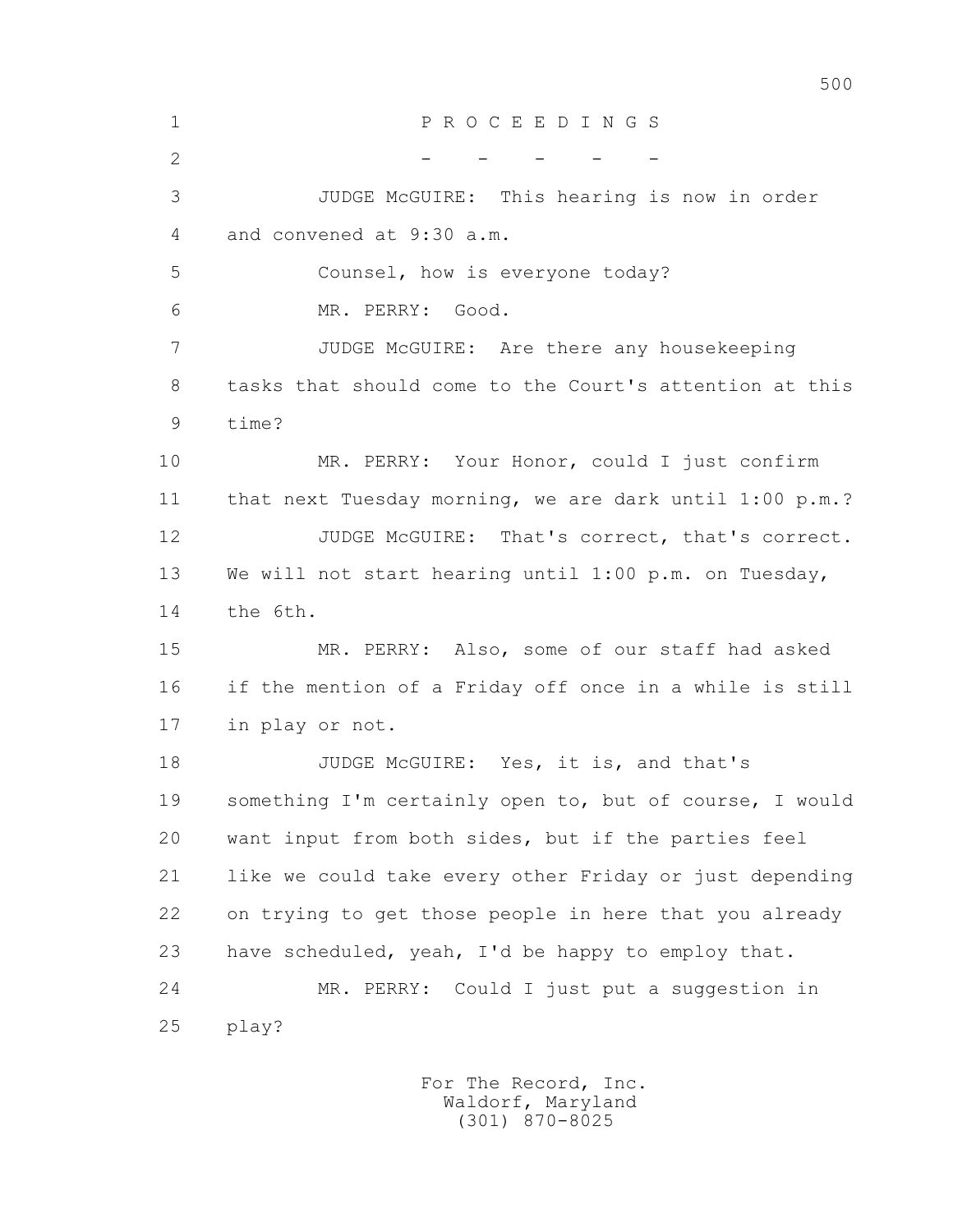1 JUDGE McGUIRE: Go ahead, Mr. Perry. 2 MR. PERRY: And that is that the Friday of 3 Memorial Day weekend is I think the 23rd, and that 4 would make it a little easier for our staff if they 5 wanted to go back to the West Coast, but I don't know 6 if you have anybody planned for that day or not. 7 JUDGE McGUIRE: I think that's an excellent 8 idea, by the way, but go ahead, Mr. Oliver. 9 MR. OLIVER: Your Honor, we are trying to take 10 that into consideration and we expect we will be able 11 to work something out. Just to let you know where we 12 stand at this point, we do think that next week is 13 going to be a fairly full week. 14 JUDGE McGUIRE: Right. 15 MR. OLIVER: The week after that, we are trying 16 to figure out whether we might be able to do half a day 17 on that Friday. 18 JUDGE McGUIRE: Okay. 19 MR. OLIVER: And we are trying to figure out 20 whether we could leave the Friday before Memorial Day 21 weekend free. 22 JUDGE McGUIRE: Okay, we will try to play it by 23 ear. If we are going to try to decide to take off a 24 day, let's try to give each other four or five days 25 notice, at least, but otherwise, I think that would be

> For The Record, Inc. Waldorf, Maryland (301) 870-8025

501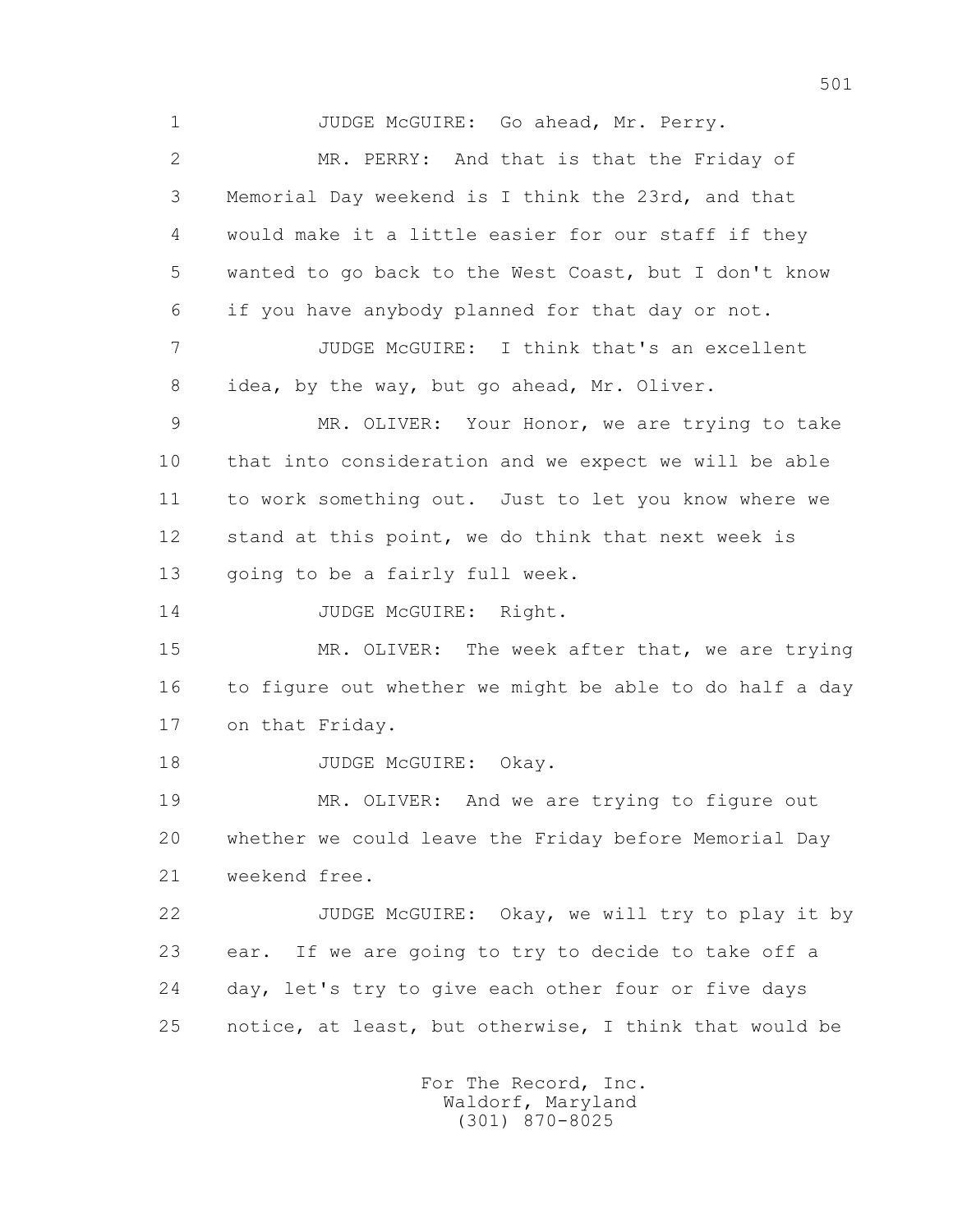1 my inclination as well.

 2 MR. OLIVER: Your Honor, if I could mention one 3 other issue with respect to scheduling. With respect 4 to the vast majority of our witnesses, they are coming 5 from other parts of the country, in many cases from 6 long distances.

7 JUDGE McGUIRE: Yes.

8 MR. OLIVER: Almost uniformly they have made 9 the request to try to start and finish in one day, and 10 we are trying to do our best to try to accommodate 11 that. We are somewhat concerned if witnesses will 12 start to spill over to a following day, first of all 13 because in some cases they may not have two consecutive 14 days, may have to travel back. Second, it is an 15 inconvenience for the witnesses. And third, it causes 16 disruption with respect to the following witnesses.

17 JUDGE McGUIRE: Yes.

18 MR. OLIVER: And as a result, we, of course, 19 have been trying to work with respondent in both 20 directions to try to anticipate how much time is 21 expected, but if there is anything we all collectively 22 can do to try to get witnesses on and off in a single 23 day, that will assist with the scheduling.

 24 JUDGE McGUIRE: I understand that. Perhaps we 25 can start, you know, earlier in the morning, and I've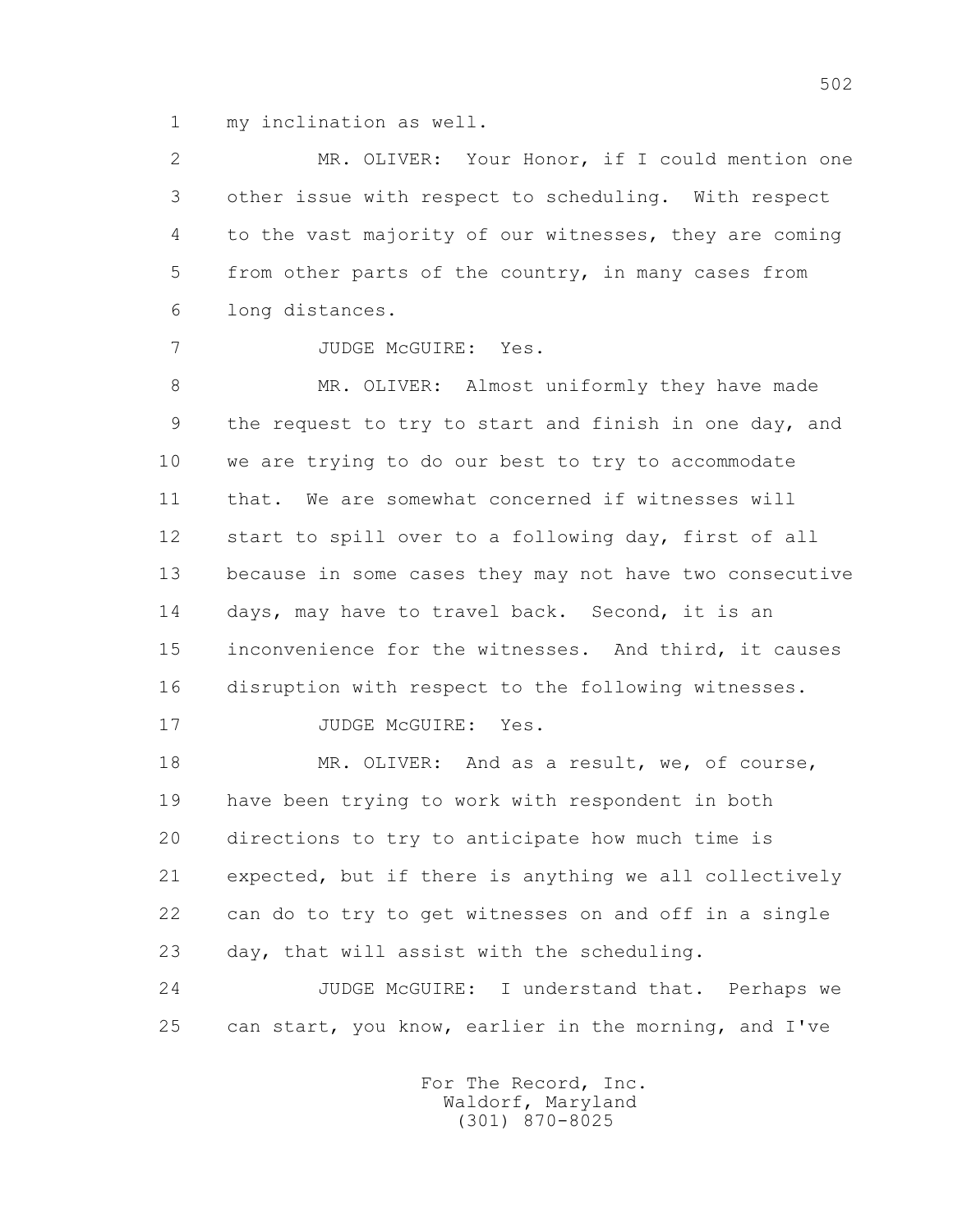1 been allowing up to now an hour and a half for lunch, 2 we could cut back on that and, you know, it's 3 whatever -- but I think that's an excellent idea. I 4 mean, after all, we have got quite a few people coming 5 in from out of town, and I think we owe them every -- 6 our best efforts to attempt to try to accommodate their 7 schedules as well. So, any ideas at this point or do 8 you just want to talk about it at some other point?

 9 MR. PERRY: We would be happy to talk about any 10 of those suggestions. I think running later in the day 11 is more of a problem for us than starting early.

12 JUDGE McGUIRE: Well, then, maybe we should 13 start -- we shouldn't start at say 9:30. What if we 14 start at 9:00 a.m.? That will give us another half 15 hour. But again, I am not going to order it 16 inherently. I am trying to accommodate the two sides 17 as well. So, whatever, you know, agreement the two 18 sides can come up with, I have no problem, because I'm 19 here every morning at 7:00 a.m., and I'm here until 20 about 8:00 p.m. at night, so if I'm in the courtroom or 21 in my office, really it is the same, so -- but why 22 don't you all confer at a break, and then if you have 23 any understandings, we'll be happy to entertain them. 24 MR. PERRY: I would like to confer with the 25 court reporter, too, to make sure that she --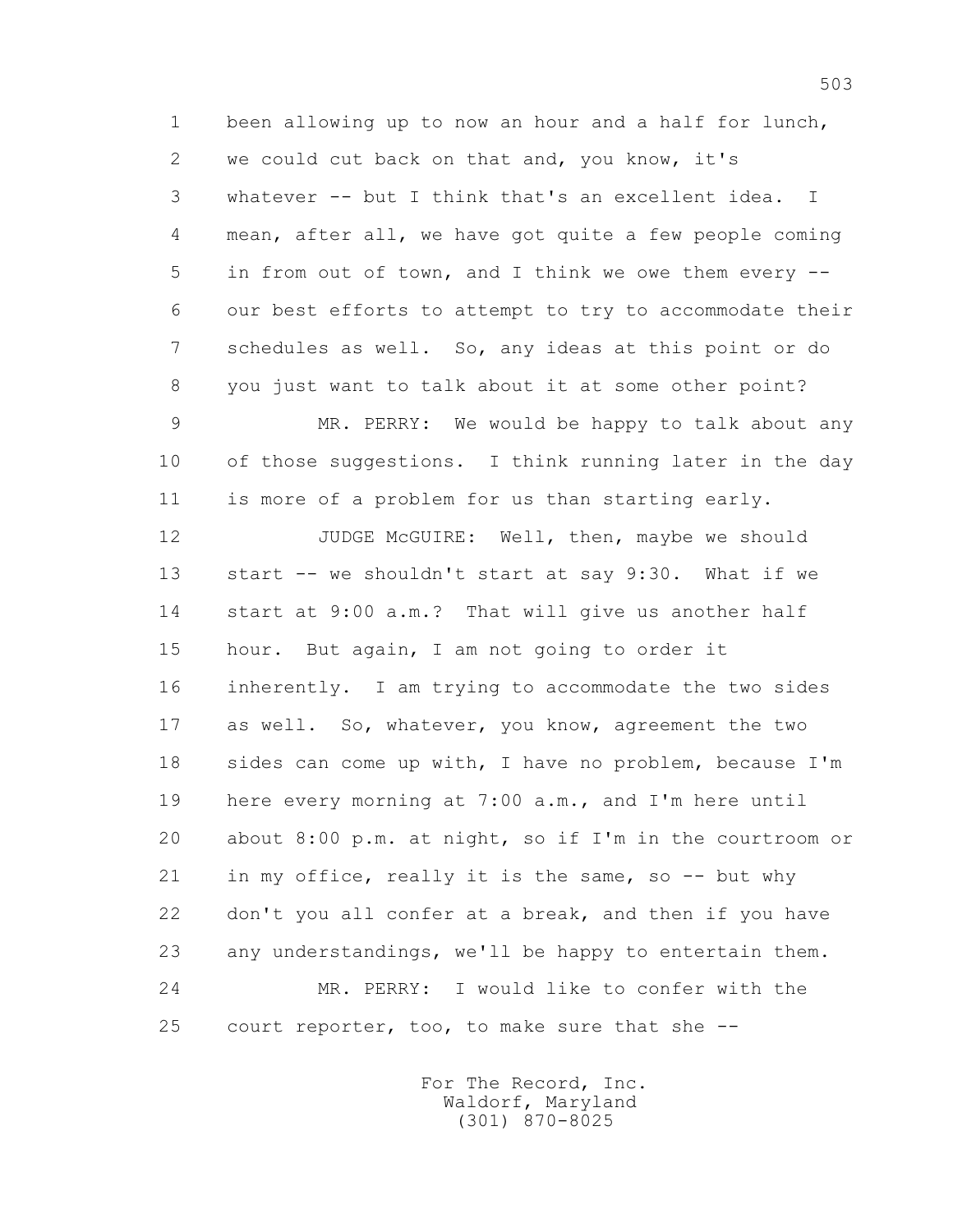1 JUDGE McGUIRE: Well, that's true, we have to 2 confer with our court reporter. 3 Okay, if there isn't anything else at this 4 time, I think complaint counsel may proceed with its 5 witness. 6 MR. OLIVER: Thank you, Your Honor. 7 Mr. Rhoden? 8 JUDGE McGUIRE: Sir, let me just caution you 9 that you are still under oath from Thursday. Have a 10 seat. 11 Whereupon-- 12 DESI RHODEN 13 a witness, called for examination, having previously 14 been duly sworn, was examined and testified further as 15 follows: 16 MR. OLIVER: Your Honor, before I proceed, I 17 did mention yesterday that I was going to seek 18 permission to -- from our technology department to 19 actually introduce this motherboard as a demonstrative 20 exhibit. They have said that I could use it for that 21 purpose, so I would like to offer it as a 22 demonstrative. 23 I would also like to mention that the one thing 24 that -- one change we have done since yesterday is I 25 have placed a memory module in the slot where Mr.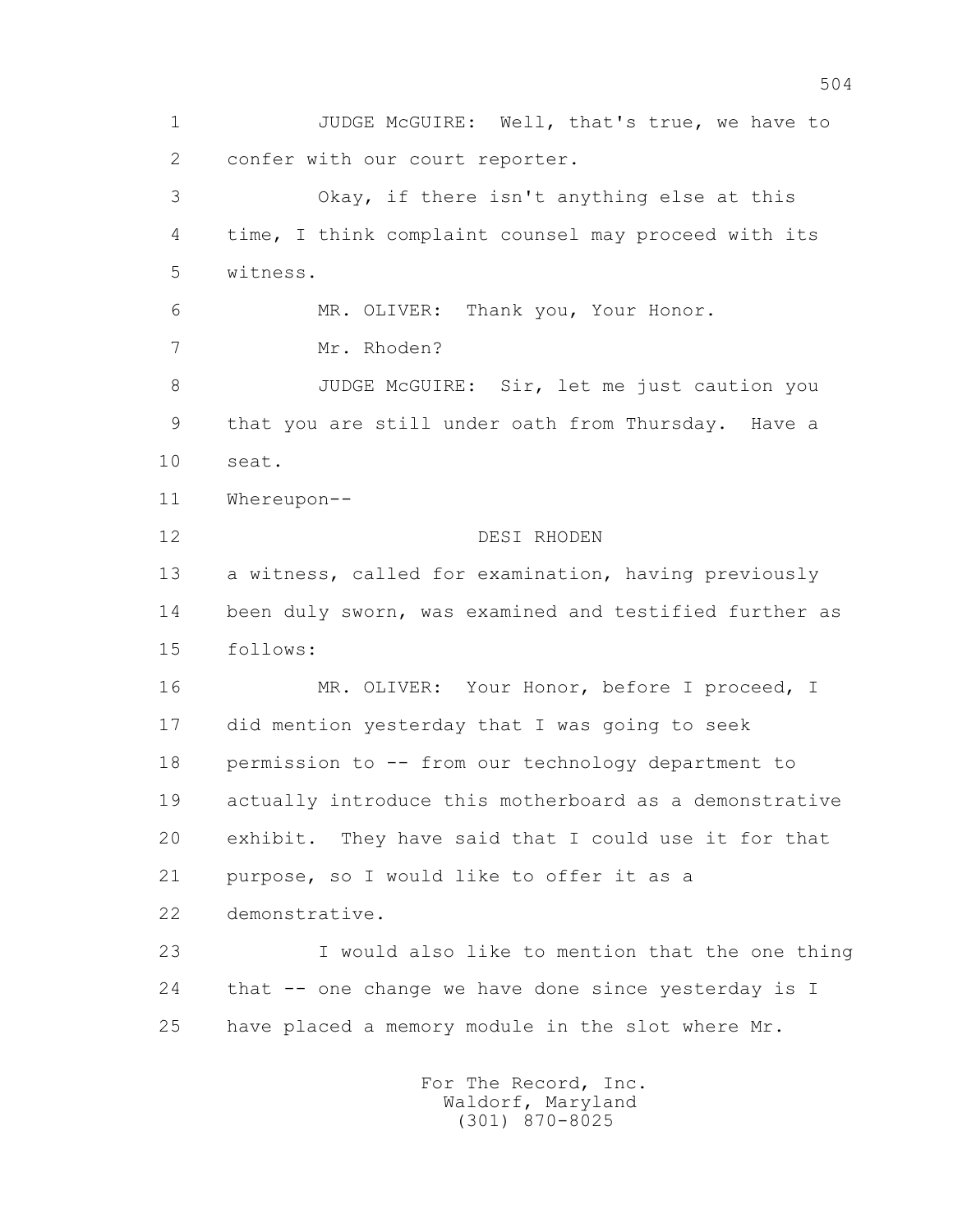1 Rhoden indicated it would go, and it's appropriate to 2 have Mr. Rhoden confirm that that is the proper 3 placement of a memory module. 4 JUDGE McGUIRE: Mr. Perry, any opposition to it 5 being marked as -- it won't be entered, it will just be 6 marked. 7 MR. PERRY: No objection. We would like it to 8 stay around the courtroom and available for other 9 witnesses. 10 JUDGE McGUIRE: Yeah, no problem. What is 11 that, DX-3 or 4? 12 THE REPORTER: Three. 13 JUDGE McGUIRE: DX-3. 14 (DX Exhibit Number 3 was marked for 15 identification.) 16 DIRECT EXAMINATION (cont) 17 BY MR. OLIVER: 18 Q. Mr. Rhoden, how are you this morning? 19 A. I am fine, thank you. 20 Q. Mr. Rhoden, when we left off yesterday, we were 21 discussing JX-31. These were meeting minutes from 22 March 1996. Do you still have that document in front 23 of you? 24 A. Yes, I do. 25 Q. If I could ask you to turn, please, to page 9 For The Record, Inc.

 Waldorf, Maryland (301) 870-8025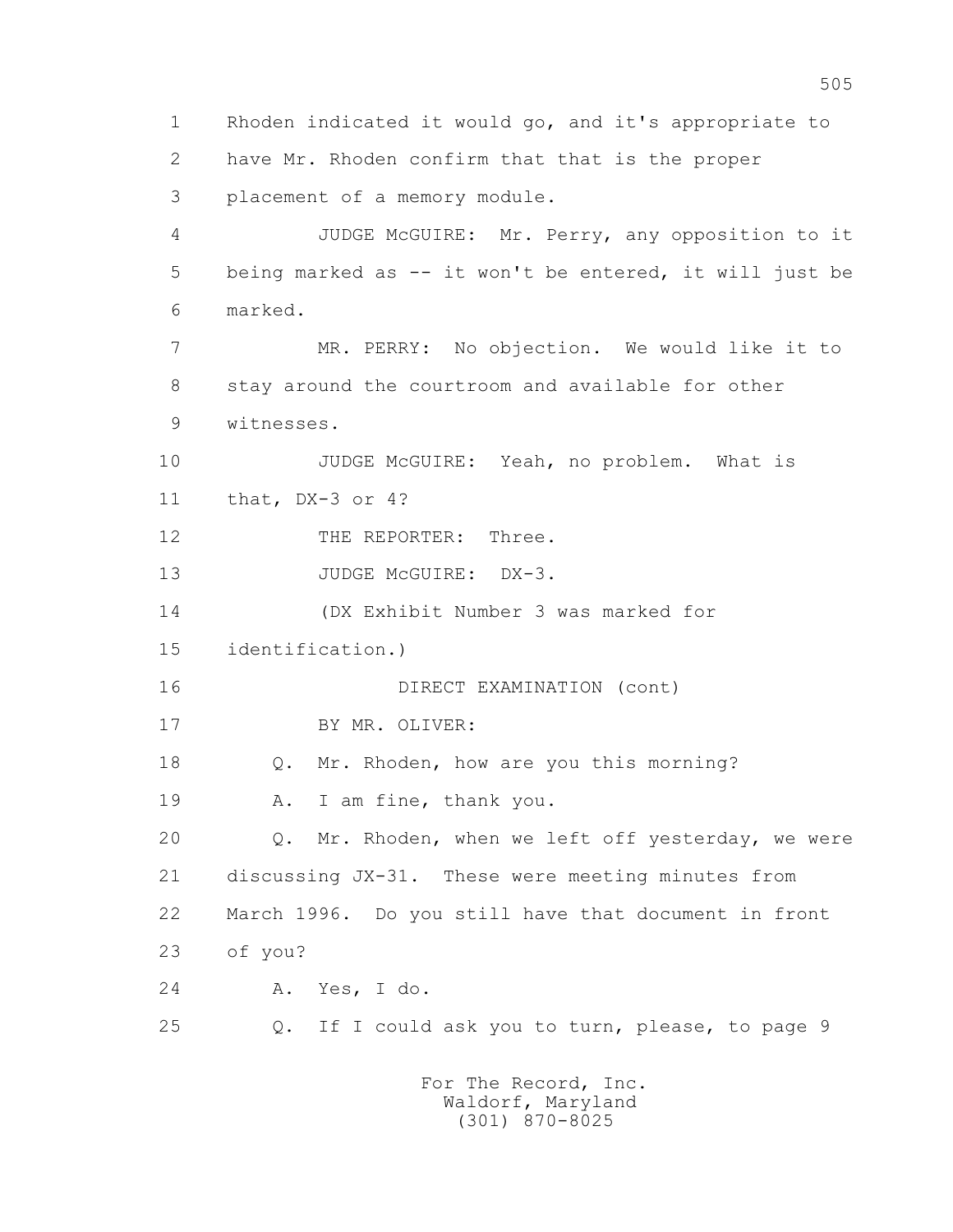1 of JX-31.

| $\mathbf{2}$ | Okay.<br>Α.                                             |
|--------------|---------------------------------------------------------|
| 3            | If I could direct your attention to 13.2, but<br>Q.     |
| 4            | there appear to be two different 13.2s on this page.    |
| 5            | It would be about three lines -- three headings up from |
| 6            | the bottom. It reads, "Samsung Future SDRAM Concepts."  |
| 7            | Do you see that one?                                    |
| 8            | Yes, I do.<br>Α.                                        |
| 9            | What does that item refer to?<br>Q.                     |
| 10           | This refers to a presentation made by Samsung<br>Α.     |
| 11           | at the meeting, and it looks like it's in Attachment U. |
| 12           | Q. Were you present at the time that Samsung made       |
| 13           | the presentation?                                       |
| 14           | Yes, I was.<br>Α.                                       |
| 15           | Did you observe the Samsung presentation?<br>Q.         |
| 16           | Yes, I did.<br>Α.                                       |
| 17           | Q. Did you understand the Samsung presentation at       |
| 18           | the time it was made?                                   |
| 19           | Yes, I did.<br>Α.                                       |
| 20           | What did the Samsung presentation involve?<br>Q.        |
| 21           | They were making a proposal relative to PLL and<br>Α.   |
| 22           | DLL and its inclusion within the standard.              |
| 23           | Did the Samsung proposal relate to a proposed<br>Q.     |
| 24           | change to the earlier SDRAM standard, or did it relate  |
| 25           | to a future standard, or did it relate to something     |
|              |                                                         |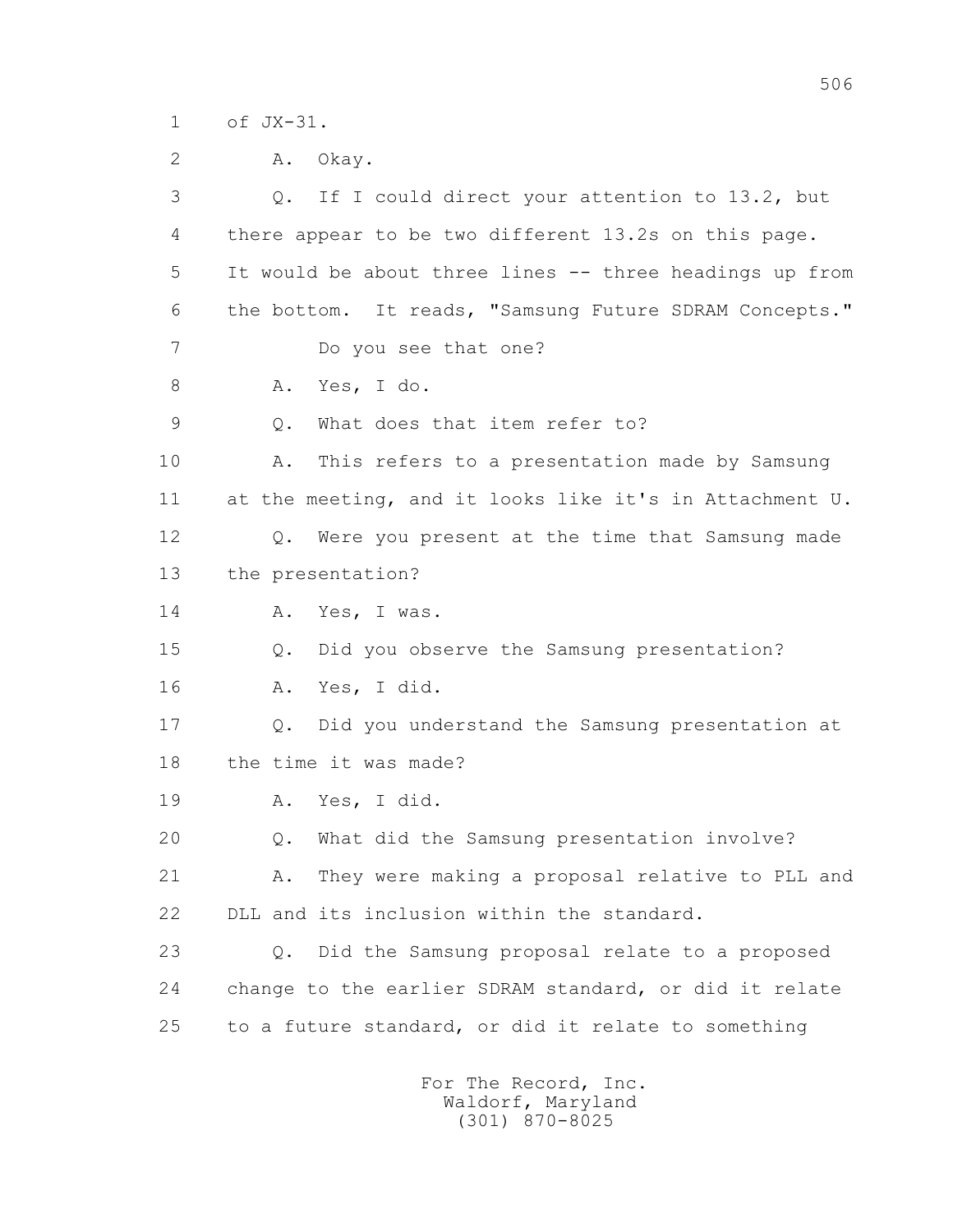1 else?

 2 A. All of the information within the committee 3 necessarily is -- it could be any one of those options, 4 either a change to the existing or to a future. Since 5 we were already by this time actually past the early 6 development, it would probably have been for future 7 devices, but anything within the committee, it's up to 8 the committee how they decide to use the information. 9 Q. If I could direct your attention to page 68 of 10 JX-31, please. 11 A. Okav. 12 Q. Is this the Samsung presentation that you 13 observed at the March 1996 meeting? 14 A. Yes, it is. 15 Q. If I could direct your attention to the next 16 page on page 69. 17 A. Yes. 18 Q. Based on your understanding at the time that 19 Samsung was making this proposal, what was Samsung 20 proposing for a future clocking scheme? 21 A. Samsung was actually pointing out a limitation 22 of the PLL/DLL memory -- excuse me, of the PLL/DLL 23 circuitry within the memory for the clocking scheme 24 itself, and they were proposing a different approach, 25 if you will.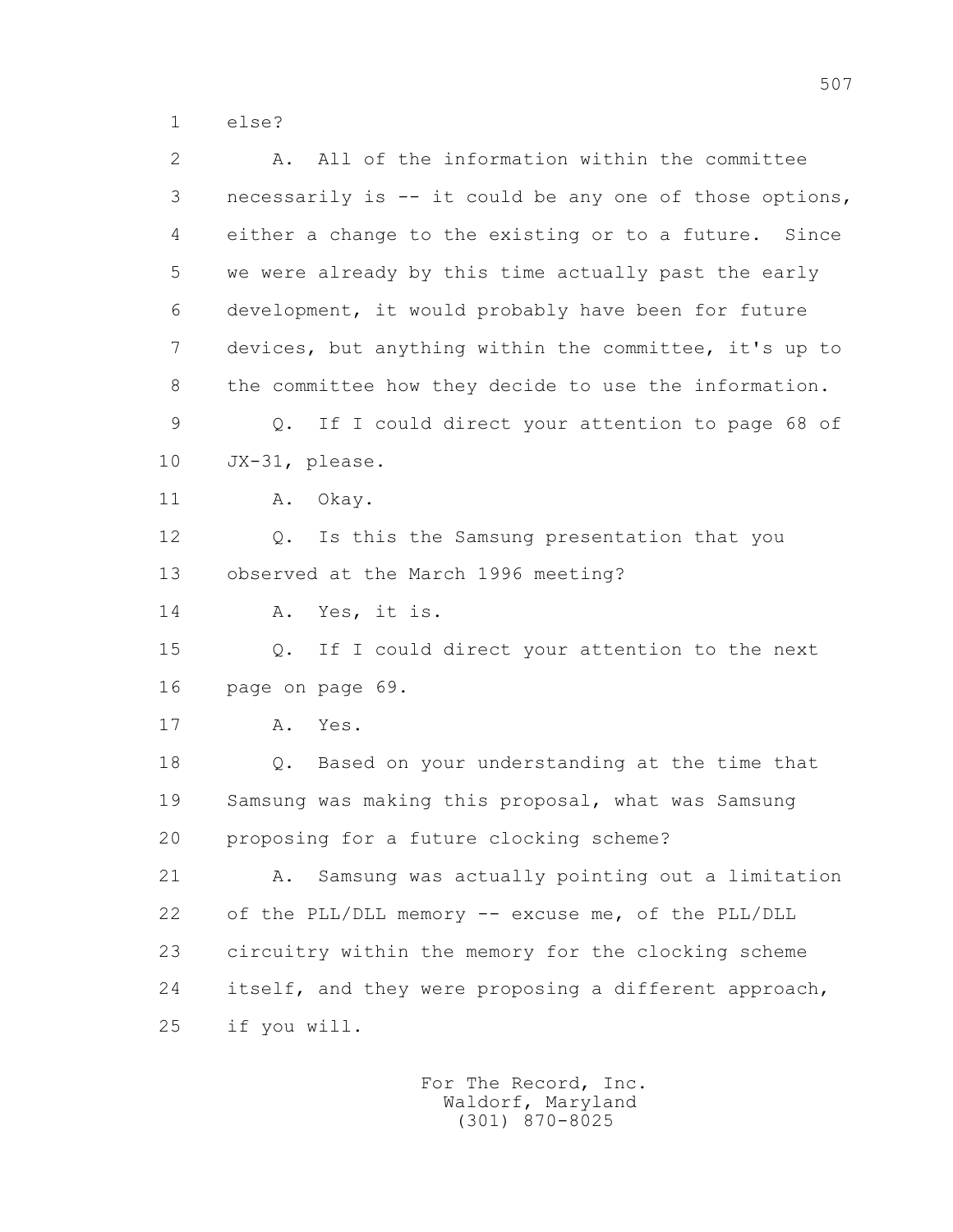1 Q. Again, based on your understanding at the time 2 you observed the Samsung presentation, what was Samsung 3 stating about the limitations of the PLL/DLL for 4 memory?

 5 A. They were proposing using a separate 6 functionality, a separate pin, if you will, to -- 7 instead of using the PLL in this presentation.

 8 Q. Did you have an understanding of why Samsung 9 was proposing not to use PLL/DLL?

 10 A. Samsung at the time was -- had the belief -- 11 well, I mean, they list in their presentation here, 12 they list their opinion, that it would take a while for 13 it to wake up, and there are always a number of 14 engineering trade-offs in particular options chosen, 15 and Samsung felt like there were other options that 16 were perhaps better.

 17 Q. At the time that Samsung made this 18 presentation, did you agree with the limitations that 19 Samsung described for PLL/DLL for memory?

 20 A. Excuse me, I'm not quite sure I understand. 21 Q. At the time that Samsung made this presentation 22 and at the time that Samsung explained its views 23 regarding limitations of PLL/DLL for memory, did you 24 agree with the limitations that Samsung was describing? 25 MR. PERRY: Your Honor, I would object that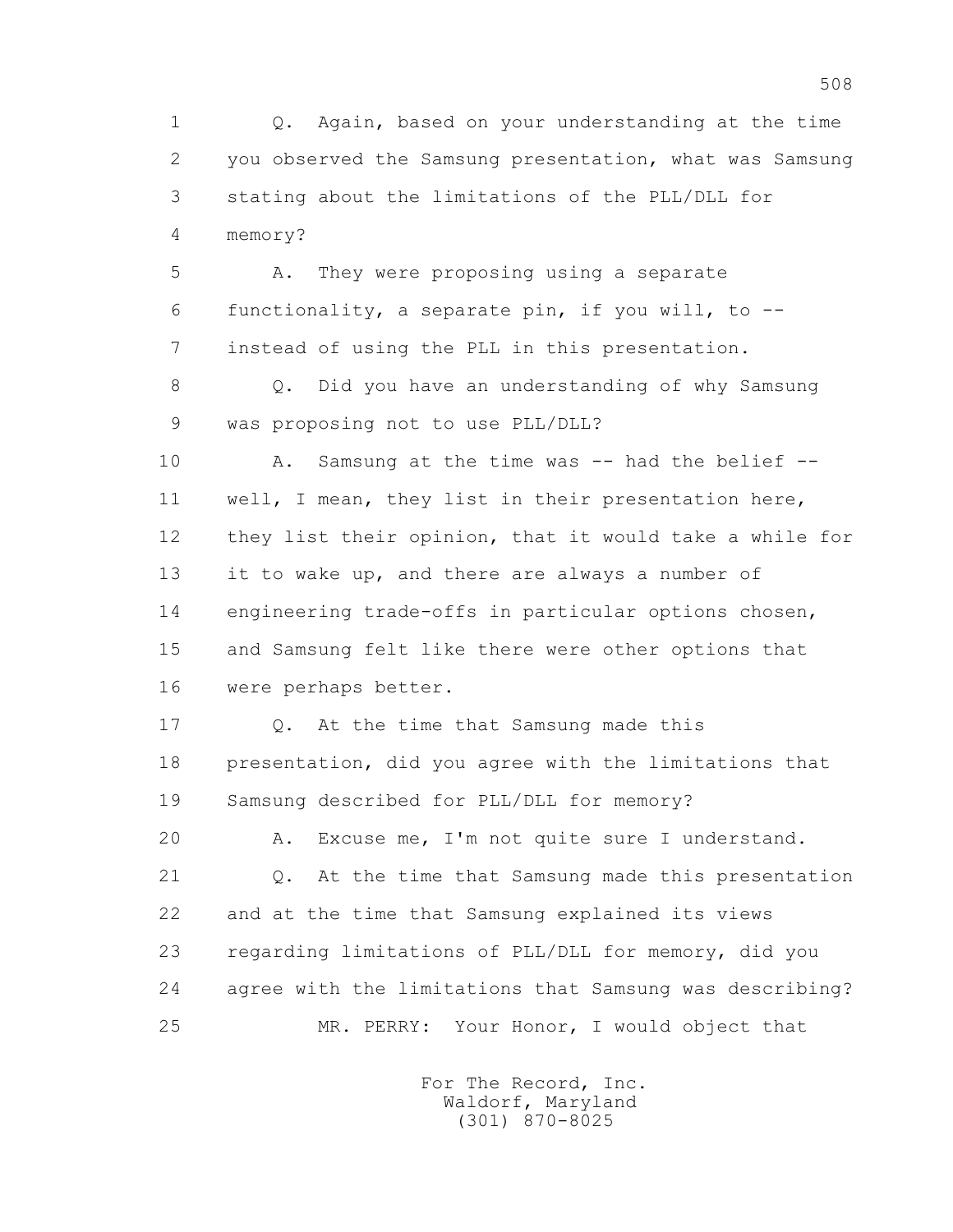1 that's compound. There's quite a few different items 2 listed here. 3 JUDGE McGUIRE: That's sustained. Could you 4 please restate the question? 5 BY MR. OLIVER: 6 Q. Mr. Rhoden, if I could direct your attention to 7 page 69, please. 8 A. Sixty-nine, okay. 9 Q. Underneath the main bullet point, "Limitation 10 of PLL/DLL for Memory," do you see the second 11 sub-bullet, "Long power down wake up time; PLL/DLL 12 Locking time"? 13 Do you see that? 14 A. Yes, I do. 15 Q. At the time that Samsung was making this 16 presentation, did you understand what Samsung meant by 17 that reference? 18 A. Certainly. 19 Q. Could you explain what Samsung meant by that 20 reference? 21 A. Their explanation -- and what they were 22 explaining at the time was that the use of a PLL/DLL on 23 the memory would necessarily require a long period of 24 time to shut the device down and wake it back up in a 25 normal system, and of course, that is true.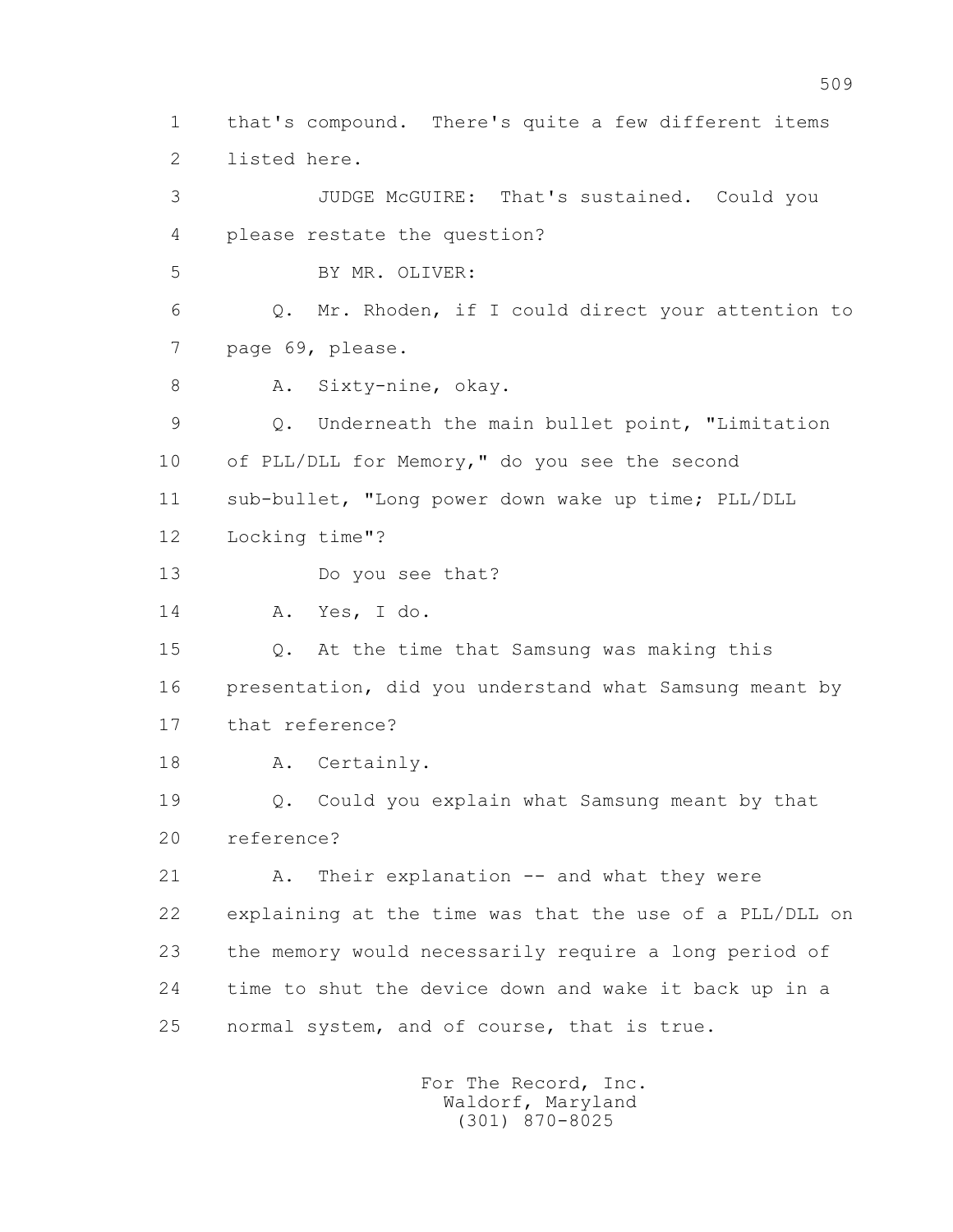1 Q. So, at the time that you heard this 2 presentation, you agreed with that statement? 3 A. Oh, certainly. 4 Q. The third bullet point there reads, "Power/VBB 5 Bump may require relocking of PLL/DLL." 6 Do you see that? 7 A. Yes, I do. 8 Q. At the time, did you have an understanding of 9 what Samsung meant by that statement? 10 A. Yes, I did. 11 0. What was your understanding of what Samsung 12 meant? 13 A. Samsung was pointing out that the power supply 14 fluctuations may cause relocking and essentially may 15 cause the circuit to have to go through a future 16 initialization process. 17 Q. And did you agree with that assessment? 18 A. Yes, I did. 19 Q. The fourth bullet point there reads, "Si area 20 and yield due to process sensitivity; Add Cost." 21 Do you see that? 22 A. Yes, I do. 23 Q. At the time that Samsung made the presentation, 24 did you understand that reference? 25 A. Yes, I did.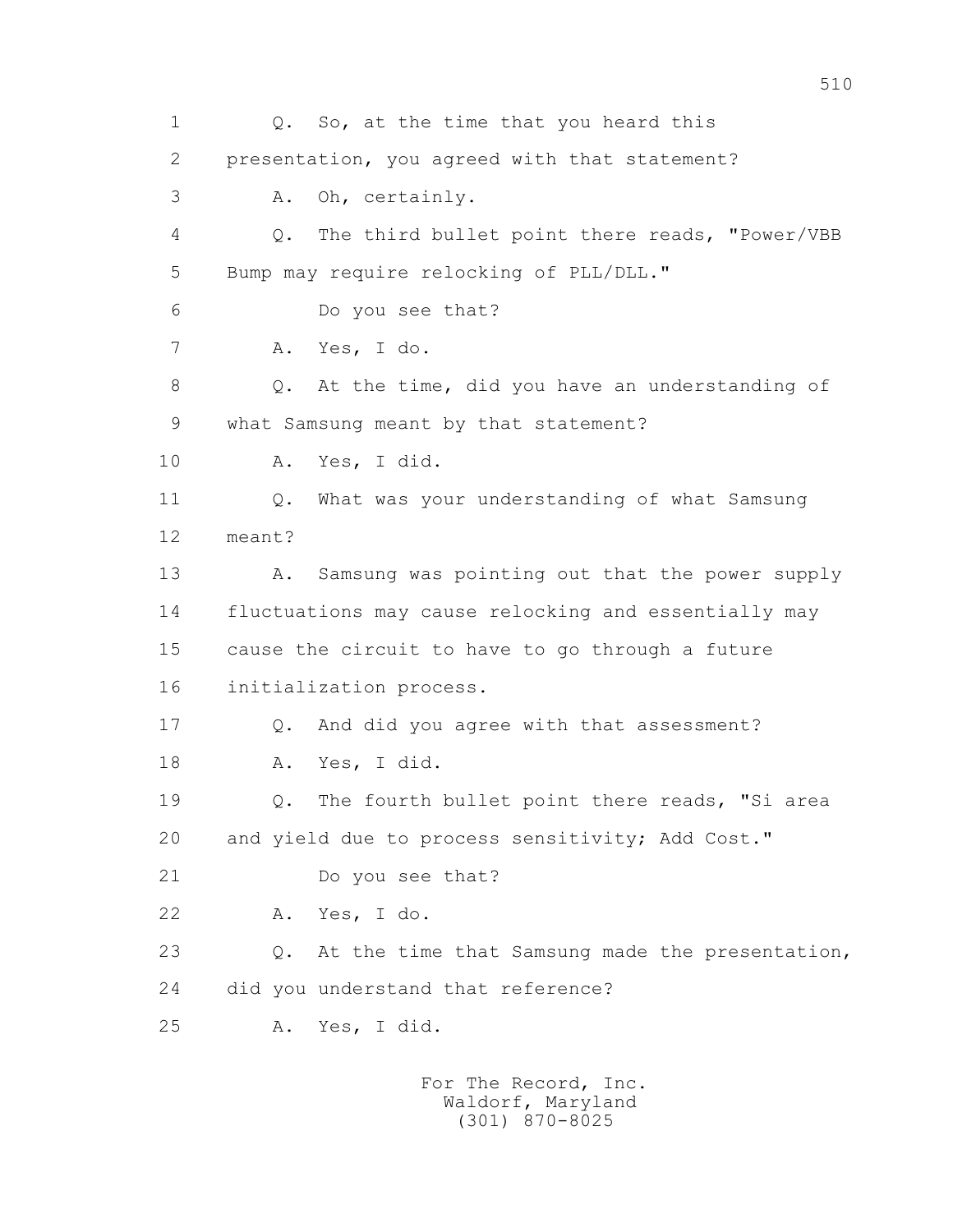1 Q. Can you please explain what that reference 2 means? 3 A. Well, Si is silicon, so what they were saying 4 is that this would require additional die area, and the 5 die area -- by requiring additional die area, it would 6 have an impact on yield and add relative cost to the 7 device itself. 8 Q. At the time you observed this presentation, did 9 you agree with that assessment? 10 A. Yes, I did. 11 Q. If I could direct your attention, please, to 12 page 71. 13 A. Okay. 14 Q. Underneath Future SDRAM - Proposal, it reads, 15 "Proposed Clocking Scheme." 16 Do you see that? 17 A. Yes, I do. 18 Q. Did this page summarize the clocking scheme 19 that Samsung was proposing? 20 A. Yes, it does. 21 Q. And at the time that you observed this 22 presentation, did you have an understanding of the 23 clocking scheme that Samsung was proposing? 24 A. Yes, I did. 25 Q. Could you please summarize briefly the clocking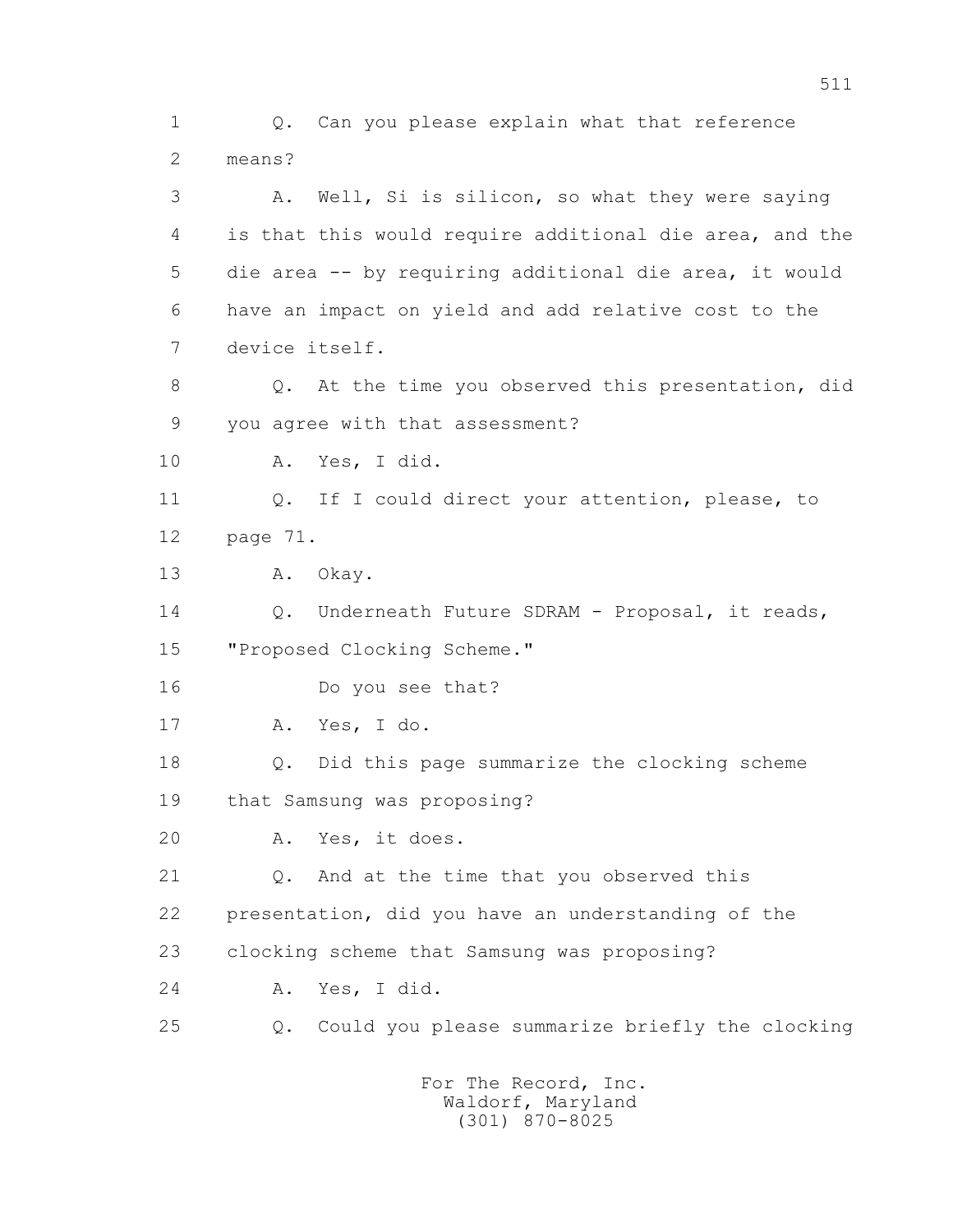1 scheme that Samsung was proposing?

| 2  | Well, briefly, Samsung was recommending that we<br>Α.           |
|----|-----------------------------------------------------------------|
| 3  | generate a phase shifted clock inside of the device             |
| 4  | without the use of PLL/DLL and to use that type of              |
| 5  | signal and that type of circuitry rather than the               |
| 6  | PLL/DLL implementation to adjust the clock.                     |
| 7  | If I could direct your attention to the fourth<br>$Q_{\bullet}$ |
| 8  | bullet point on that page, it reads, "Data in sampled           |
| 9  | at both edge of Clock into memory."                             |
| 10 | Yes.<br>Α.                                                      |
| 11 | Do you see that?<br>Q.                                          |
| 12 | Yes, I do.<br>Α.                                                |
| 13 | At the time that you observed the Samsung<br>$Q$ .              |
| 14 | presentation, did you have an understanding of what             |
| 15 | Samsung meant by that statement?                                |
| 16 | Yes, I do.<br>Α.                                                |
| 17 | Could you summarize briefly your understanding<br>Q.            |
| 18 | of what Samsung was proposing in that statement?                |
| 19 | Yeah, this would be something we talked about<br>Α.             |
| 20 | yesterday, a dual edge clocking or clocking with a              |
| 21 | rising and falling edge. It's simply -- basically the           |
| 22 | same type of approach to sampling data. So, if you had          |
| 23 | rising edge and falling edge, you would be sampling             |
| 24 | both edges of the clock.                                        |
| 25 | The bullet point underneath that says, "Strobe<br>$Q$ .         |
|    |                                                                 |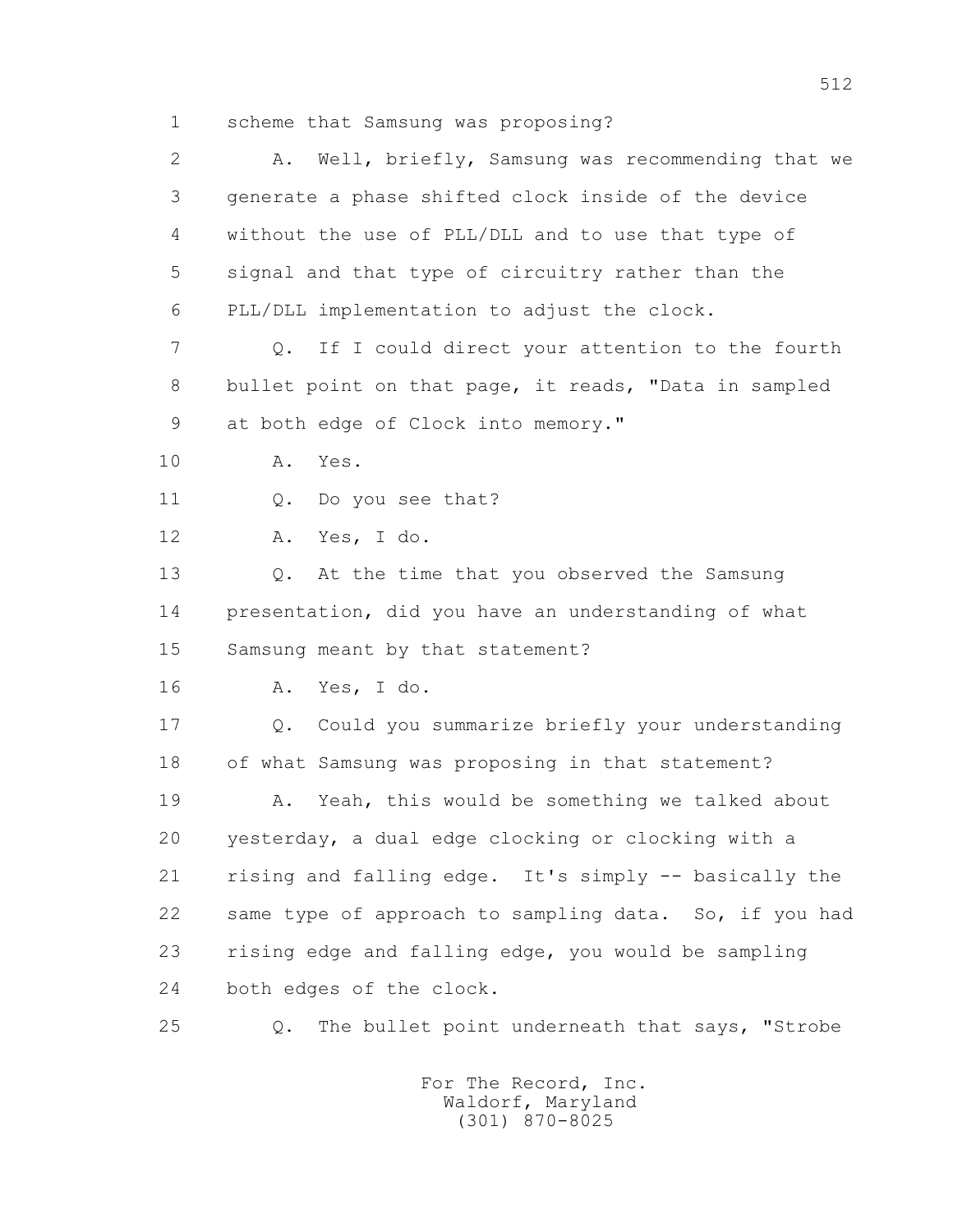1 clock from memory to eliminate the skew."

2 Do you see that?

3 A. Yes, I do.

 4 Q. Again, at the time that Samsung made this 5 presentation, did you understand what Samsung meant 6 with that statement?

7 A. Yes, I did.

 8 Q. Could you please explain briefly what Samsung 9 meant by that statement?

10 A. Yeah, they were recommending that we have a 11 separate clock, if you will, that would track and 12 follow with the read data. The term they use is a 13 strobe clock, which is essentially what we have.

14 0. If I could also direct your attention to the 15 first bullet point on that page, "PLL in Clock 16 Generator located at memory controller side," do you 17 see that?

18 A. Yes. Yes, I do.

19 0. And at the time that Samsung made this 20 presentation, did you have an understanding of what 21 Samsung meant by that?

22 A. Yes, I did.

 23 Q. Could you summarize briefly your understanding 24 of what Samsung meant by that?

25 A. Yes, Samsung was actually proposing that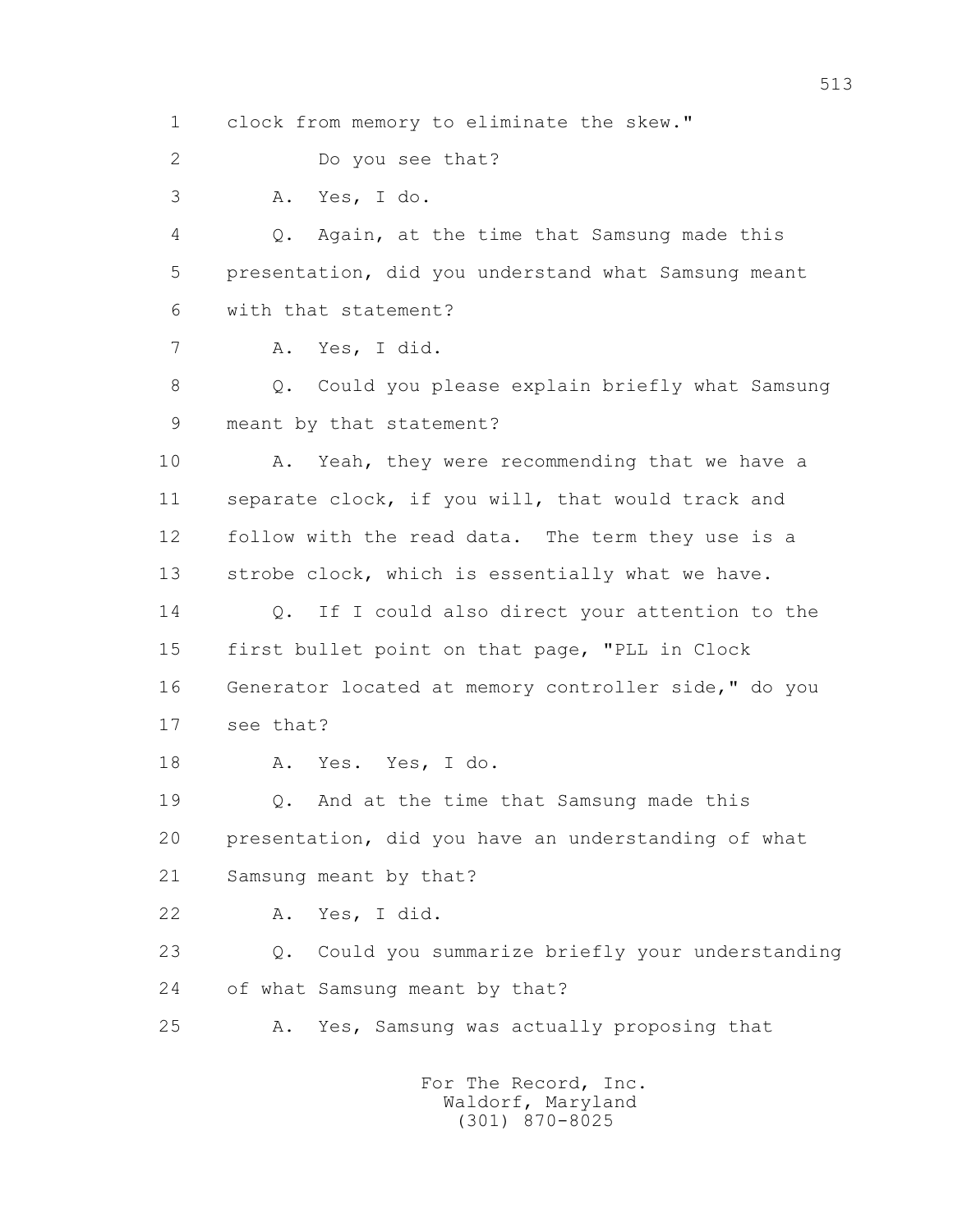1 instead of putting a PLL in every single memory device 2 that might occur in the system, their proposal was to 3 actually put a single PLL in the memory controller 4 instead of actually putting it into multiple locations. 5 So, that was their proposal.

 6 Q. Just so the record is clear, was Samsung 7 proposing to put the PLL in the memory controller in 8 addition to PLL/DLLs on each chip or instead of 9 PLL/DLLs on the chip or for some other function?

 10 A. They were proposing putting it in the memory 11 controller instead of putting it in the memory 12 device -- memory devices, plural.

 13 Q. By the way, based on your understanding of the 14 JEDEC disclosure policy as of March 1996, was it your 15 understanding that this proposal constituted JEDEC 16 work?

17 A. Absolutely.

 18 Q. Was it your understanding at that time that 19 this proposal would have triggered any obligations 20 under the JEDEC disclosure policy?

21 A. Yes, it would have.

 22 Q. By the way, with respect to the Samsung 23 proposal we've just been looking at, again, based on 24 your understanding at the time that that proposal was 25 made, did you think that that was a good proposal?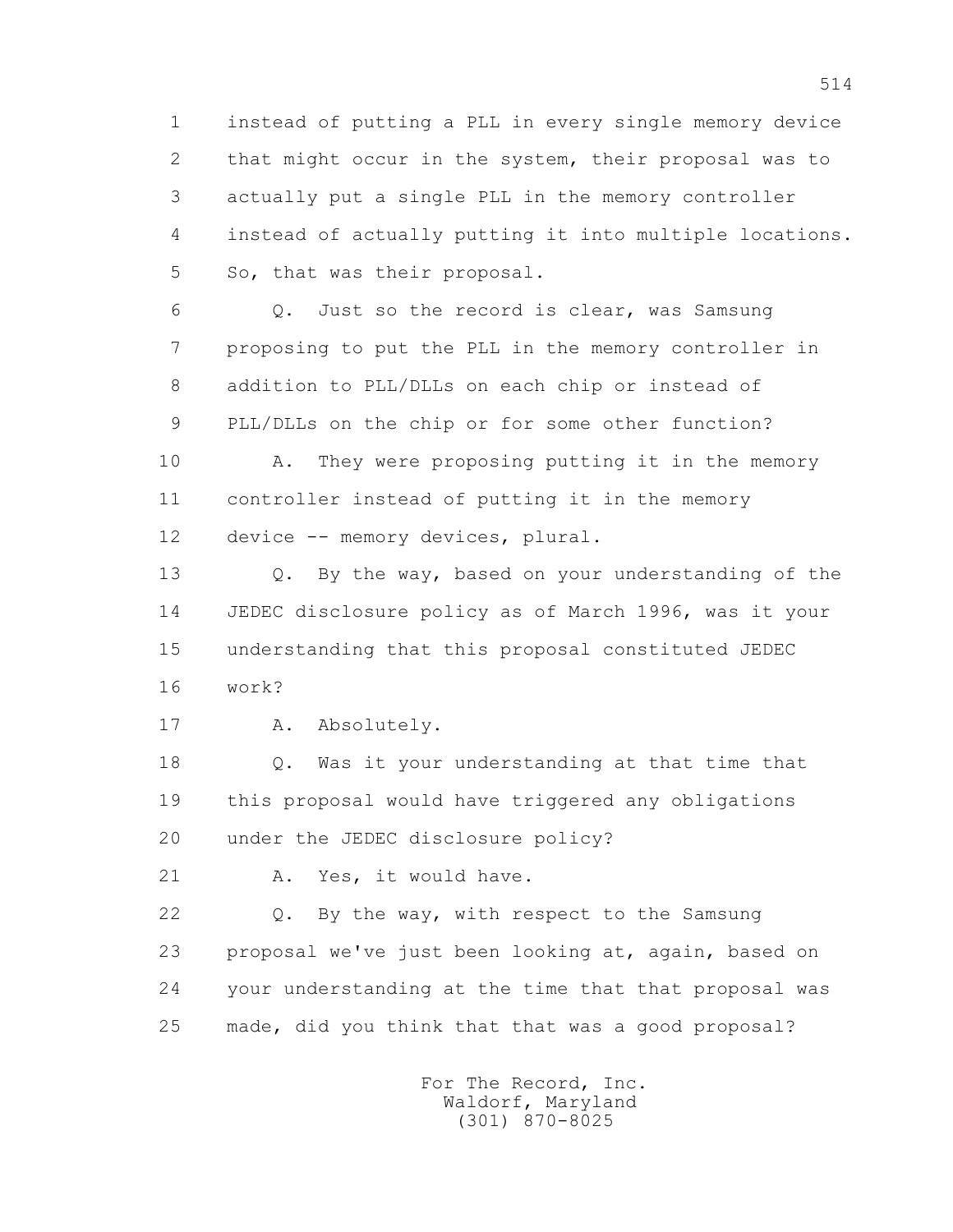1 A. It was -- it was a reasonable proposal, one of 2 the many discussions that we were having at that time 3 about which path to take -- it was a reasonable 4 approach about which path to take for next generation 5 memory. 6 MR. OLIVER: Your Honor, at this time, I would 7 like to offer JX-31 into evidence, please. 8 JUDGE McGUIRE: Mr. Perry? 9 MR. PERRY: No objection. 10 JUDGE McGUIRE: So entered at this time. 11 (JX Exhibit Number 31 was admitted into 12 evidence.) 13 MR. OLIVER: Your Honor, I have one additional 14 exhibit here which I believe may not be in Mr. Rhoden's 15 pile. Do I have permission to approach? 16 JUDGE McGUIRE: Please. 17 BY MR. OLIVER: 18 Q. Mr. Rhoden, I have handed you a document that's 19 been marked as CX-361. Do you see that document? 20 A. Yes, I do. 21 Q. Do you recognize that document? 22 A. Yes. 23 Q. What is it? 24 A. This is actually a survey ballot that I wrote 25 some -- some years ago, actually in -- it looks like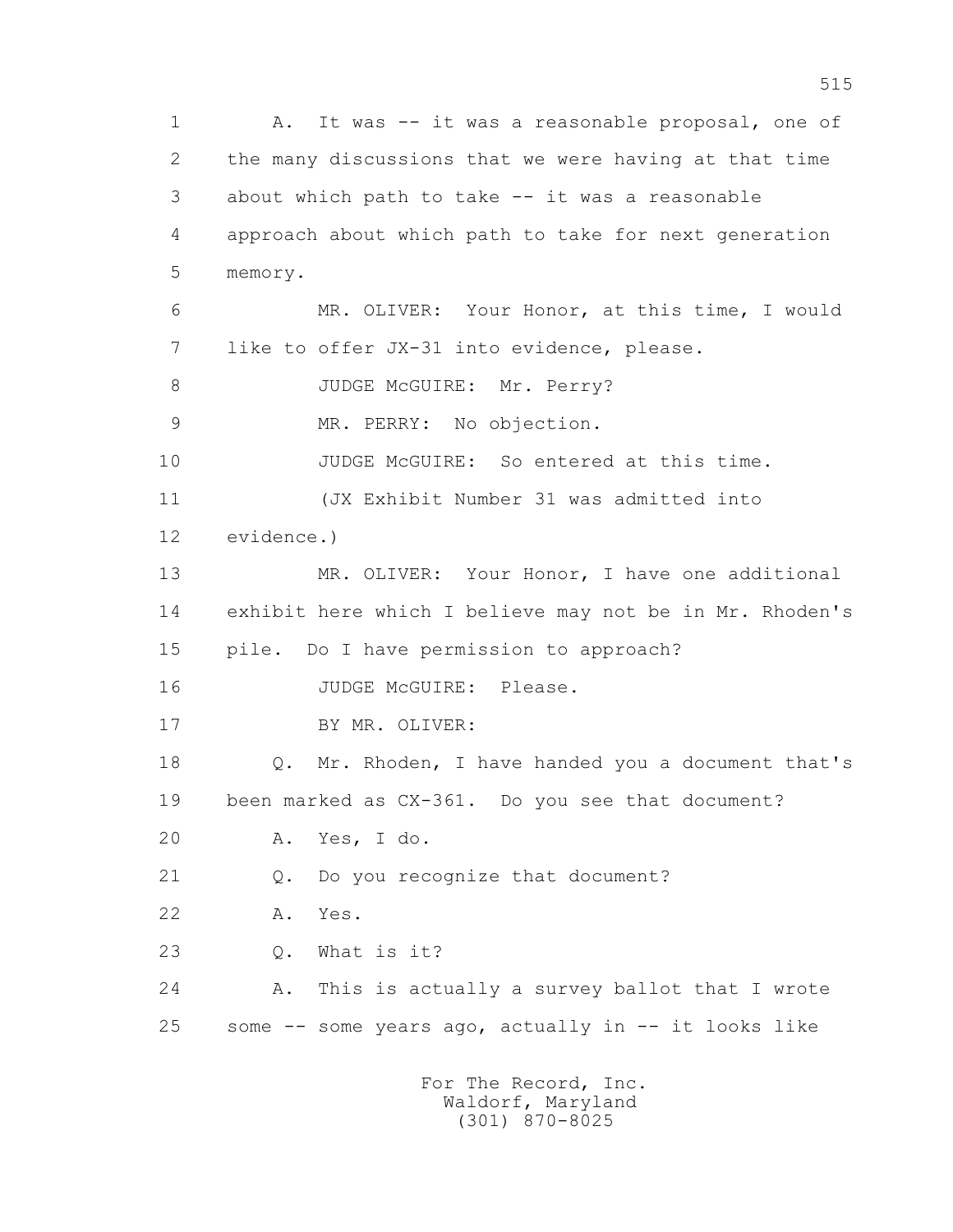1 November 1995.

 2 Q. If I could direct your attention to the Subject 3 line, it reads, "Subject: SDRAM-Lite survey ballot." 4 Do you see that? 5 A. Yes, I do. 6 Q. Now, Mr. Rhoden, I believe you testified 7 yesterday with respect to a SDRAM-Lite proposal within 8 JEDEC. Do you recall that? 9 A. Yes, I do. 10 Q. Does this document, CX-361, relate in any way 11 to the survey-lite -- excuse me, to the SDRAM-Lite that 12 you testified about yesterday? 13 A. Yes, it does. 14 Q. Could you please explain how CX-361 relates to 15 the SDRAM-Lite proposal you were discussing yesterday? 16 A. Sure. The -- this particular survey ballot, as 17 I explained yesterday about survey ballots, it would be 18 a collection of all of the topics that we had been 19 discussing for some time, usually within JEDEC, and at 20 some point we would need to make decisions, basically 21 get a sense of the committee to see what path we would 22 take moving forward. 23 So, I collected the information that we had 24 been using in the committee, put it together in a 25 survey ballot such that we could then approach it from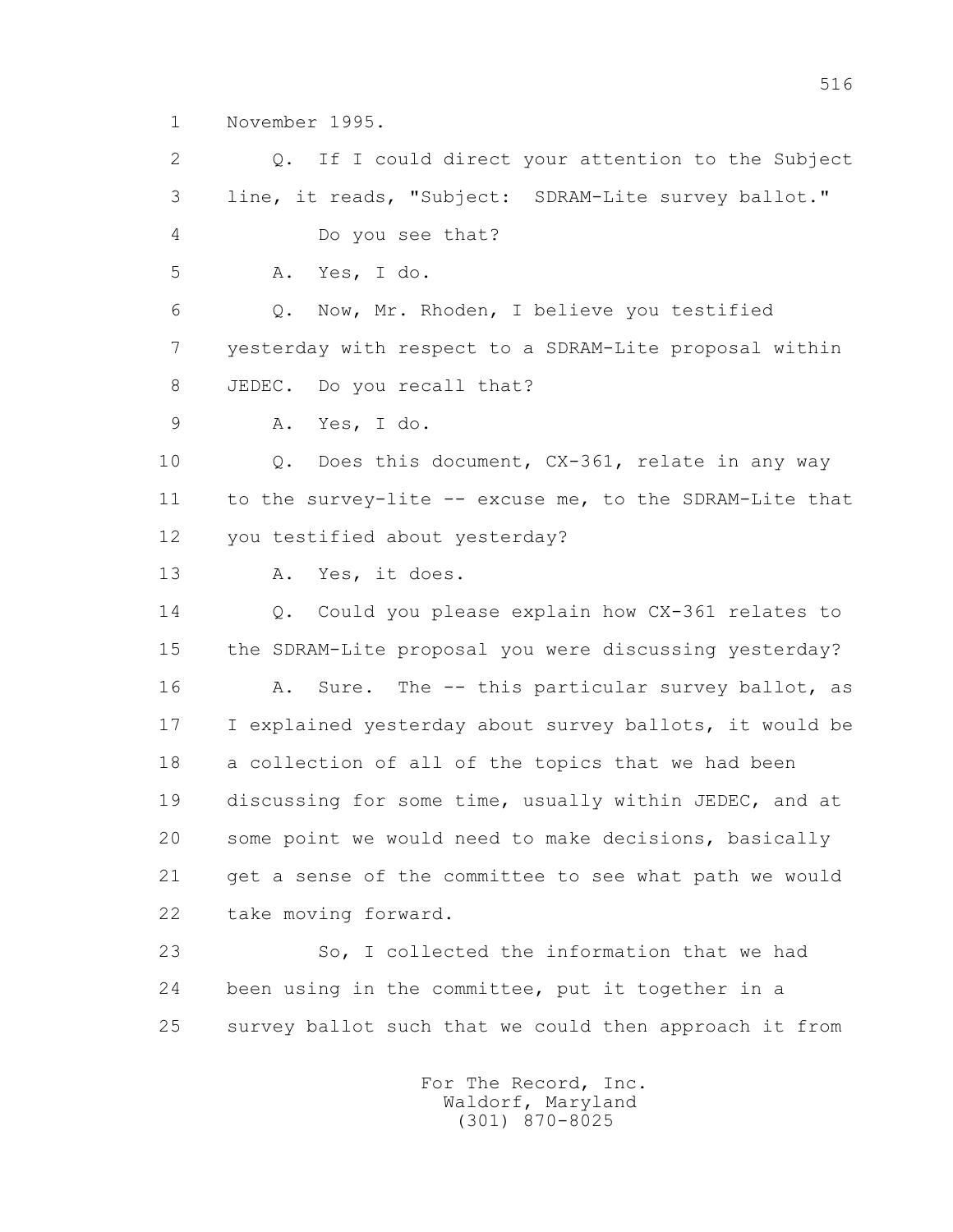1 the standpoint of asking questions about what were the 2 preferences of the people that were attending the 3 committees at the time. 4 Q. If I could direct your attention to page 2, 5 please, of the survey ballot. 6 A. Yes. 7 Q. And if you look almost halfway down, there's a 8 line that reads, "Discussion." 9 A. Yes. 10 Q. Actually, I believe the line actually begins 11 just above that on the right-hand side, "Items Still 12 Under Discussion." 13 Do you see that? 14 A. I see -- oh, yes, items still under discussion, 15 correct. I'm sorry, the text is -- sometimes email is 16 a little strange. 17 Q. And then under that it reads, "CAS latency 18 equals 1, no. Unanimous (a ballot has already passed 19 to delete the functionality.)" 20 Can you explain what that refers to? 21 A. Yes, at the time we had CAS latency one, two 22 and three as part of the SDRAM standard, and we had 23 already agreed that we would remove the programmable 24 version of CAS latency of one, and so there was no 25 reason to add a discussion about CAS latency one,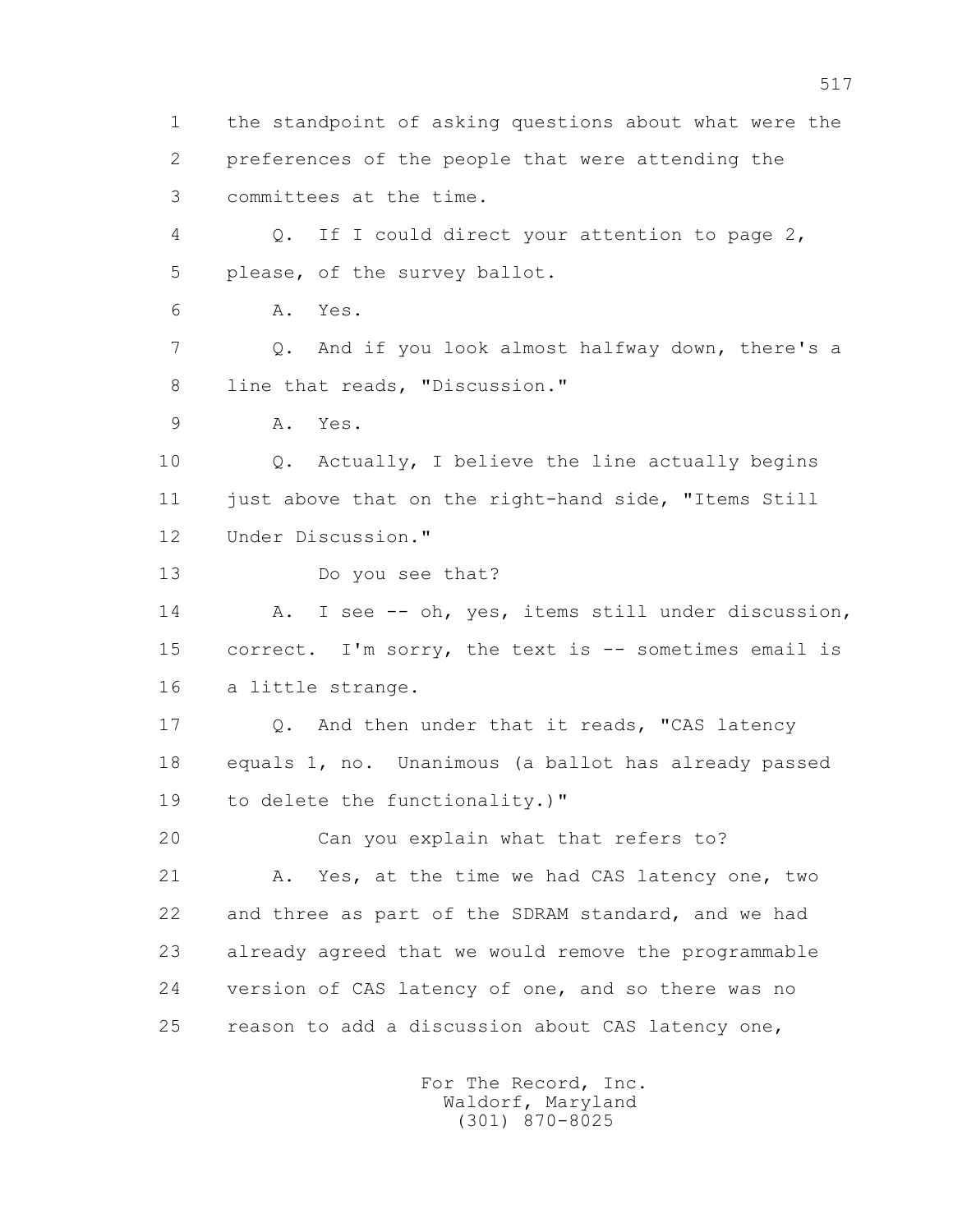1 because it had already been removed from the standard. 2 It was a ballot that was actually in the process and on 3 its way to the JEDEC Council at that time. 4 Q. So, at the time of this survey ballot, what CAS 5 latency values were still available in the standard? 6 A. Two and three. 7 Q. If I can direct your attention to the line, 8 "Does your company want to include CAS latency of 2 in 9 the reduced specification?" 10 Do you see that line? 11 A. Yes, I do. 12 Q. Could you please explain what that refers to? 13 A. Well, actually, this is a question to the 14 people that are involved, if they would like to remove 15 CAS latency two and leave the single value for CAS 16 latency three in the device. 17 MR. OLIVER: Your Honor, at this time I would 18 like to offer into evidence CX-361. 19 JUDGE McGUIRE: Mr. Perry? 20 MR. PERRY: No problem, Your Honor, with that. 21 JUDGE McGUIRE: It's entered. 22 (CX Exhibit Number 361 was admitted into 23 evidence.) 24 BY MR. OLIVER: 25 Q. Mr. Rhoden, I'd like to shift gears now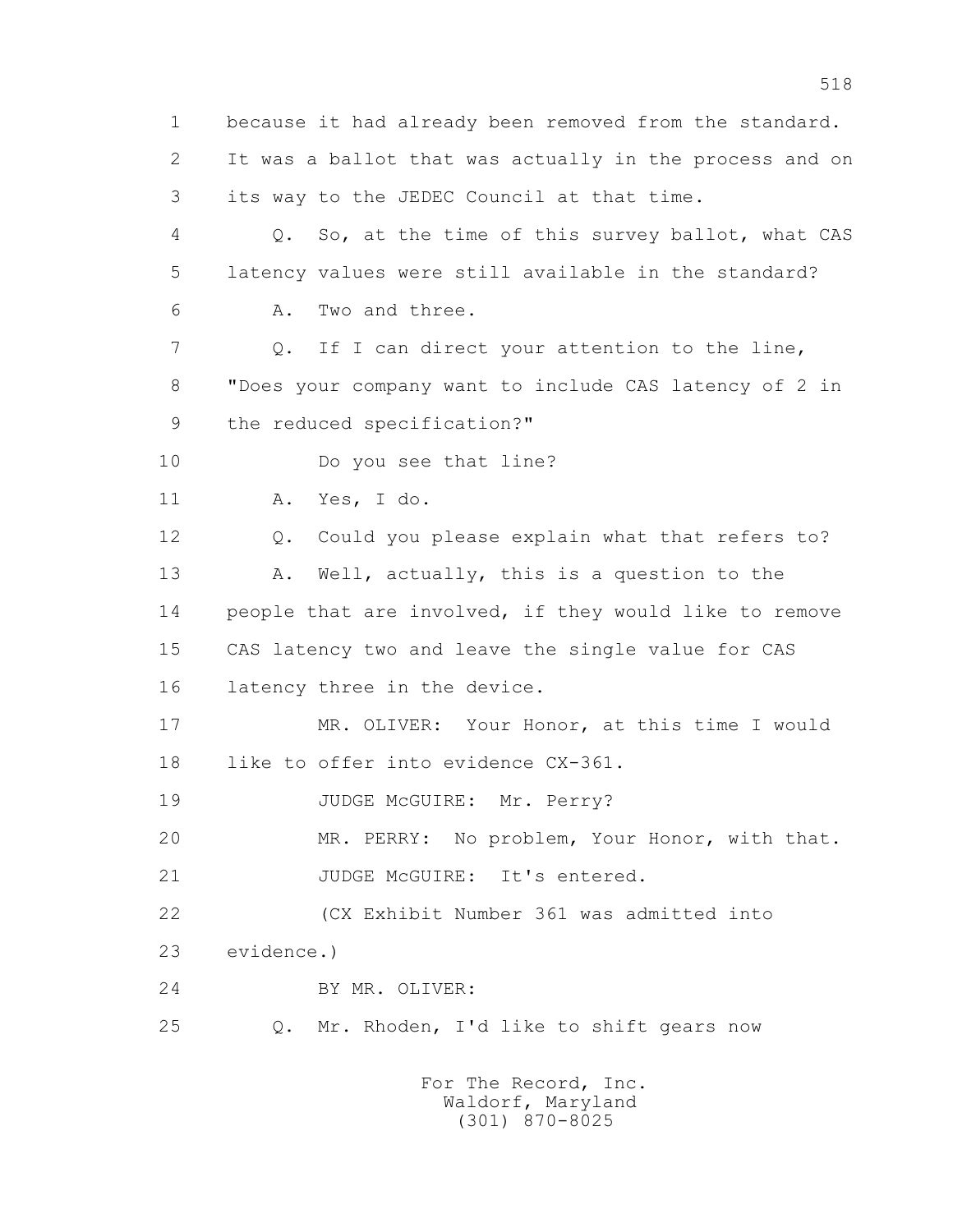1 somewhat. I'd like to return to the issue of the JEDEC 2 disclosure policy, and let me ask, between late 1991 3 and mid-1996, did you ever have occasion to speak with 4 Richard Crisp at Rambus about the JEDEC disclosure 5 policy?

6 A. Yes, I did.

 7 Q. How did that conversation come about? 8 A. Actually, Mr. Crisp asked me -- asked me a 9 question or two about the patent policy itself.

 10 Q. Can you please describe your conversation with 11 Mr. Crisp to the best of your recollection?

 12 A. Yes. Actually, the terminology that I've used, 13 he asked me about patents, patent applications, and I 14 said in the patent disclosure policy, the patent 15 applied to everything that was in the patent process, 16 and it necessarily included all of the above, patent, 17 patent applications, if you will.

18 And also at the same time, when I had that 19 conversation and at the time that I had it with him, I 20 said that if you would like to have a legal opinion, 21 you can also contact Mr. John Kelly if you like.

 22 Q. Just so that the record is clear, in your 23 discussions with Mr. Crisp, did you specifically 24 mention patent applications as well as patents? 25 A. Oh, certainly, yes, because he specifically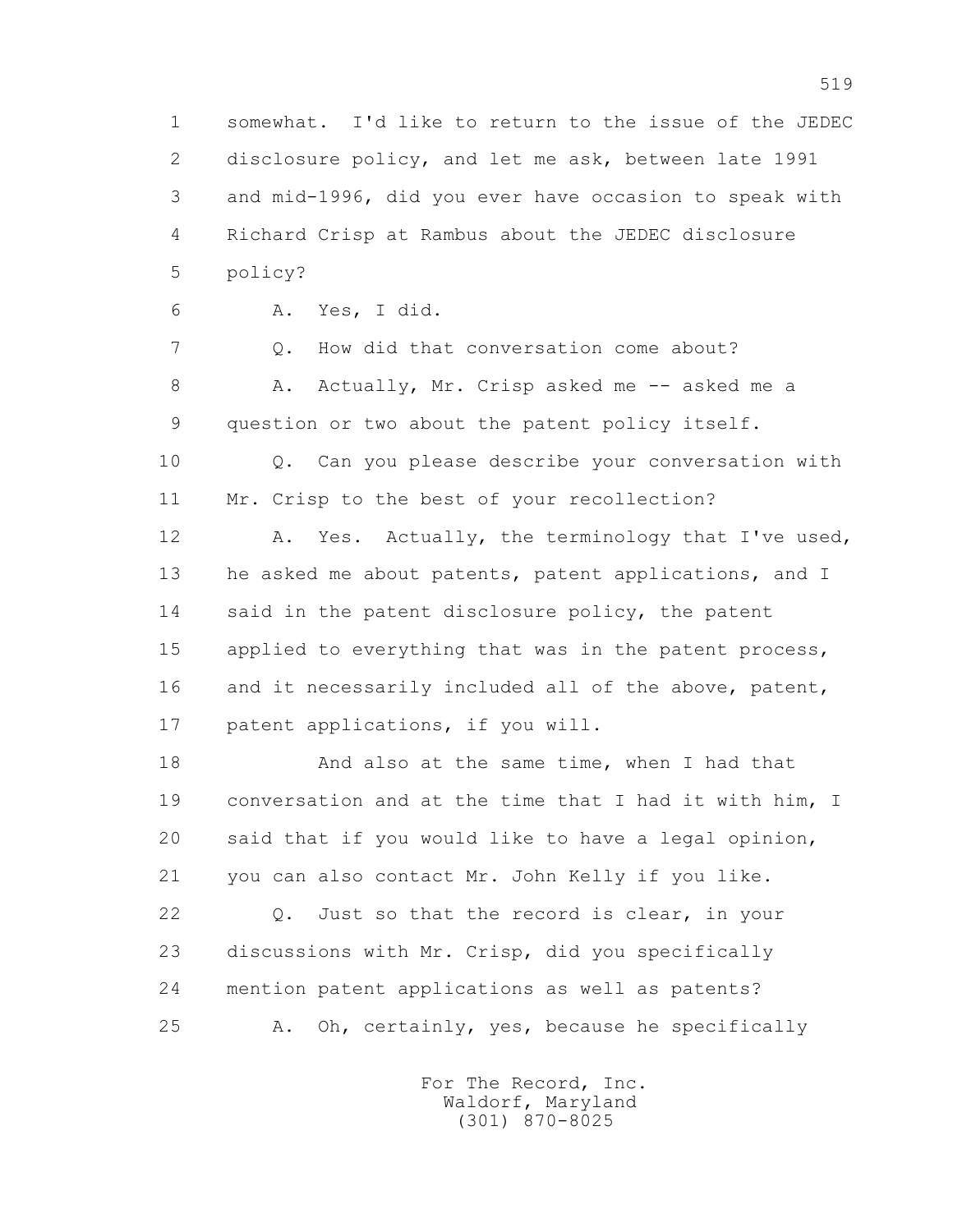1 asked me.

2 0. And why did you mention to Mr. Crisp that if he 3 had questions, he should contact Mr. Kelly?

 4 A. Well, it is standard policy inside JEDEC that 5 what we do as chairmen and what we do with people or 6 with anyone that's attending the committee is certainly 7 we have the patent policy, and we review that, and we 8 have it, as we explained yesterday, in a number of 9 different places to reinforce everybody's commitment 10 and knowledge of it, and we always have at -- basically 11 we have at our option the ability to contact and talk 12 with the then EIA legal counsel, which was John Kelly, 13 and now it's the JEDEC legal counsel, the same person, 14 John Kelly.

 15 Q. Now, Mr. Rhoden, yesterday you testified with 16 respect to a presentation by Rambus of its technology 17 at Hewlett Packard. Do you recall that?

18 A. Excuse me, would you repeat that?

 19 Q. Yes. Yesterday, you testified with respect to 20 a presentation by Rambus of its technology at Hewlett 21 Packard.

22 A. Yes.

23 Q. Do you recall that?

24 A. Yes, I do.

25 Q. At that presentation, what, if anything, did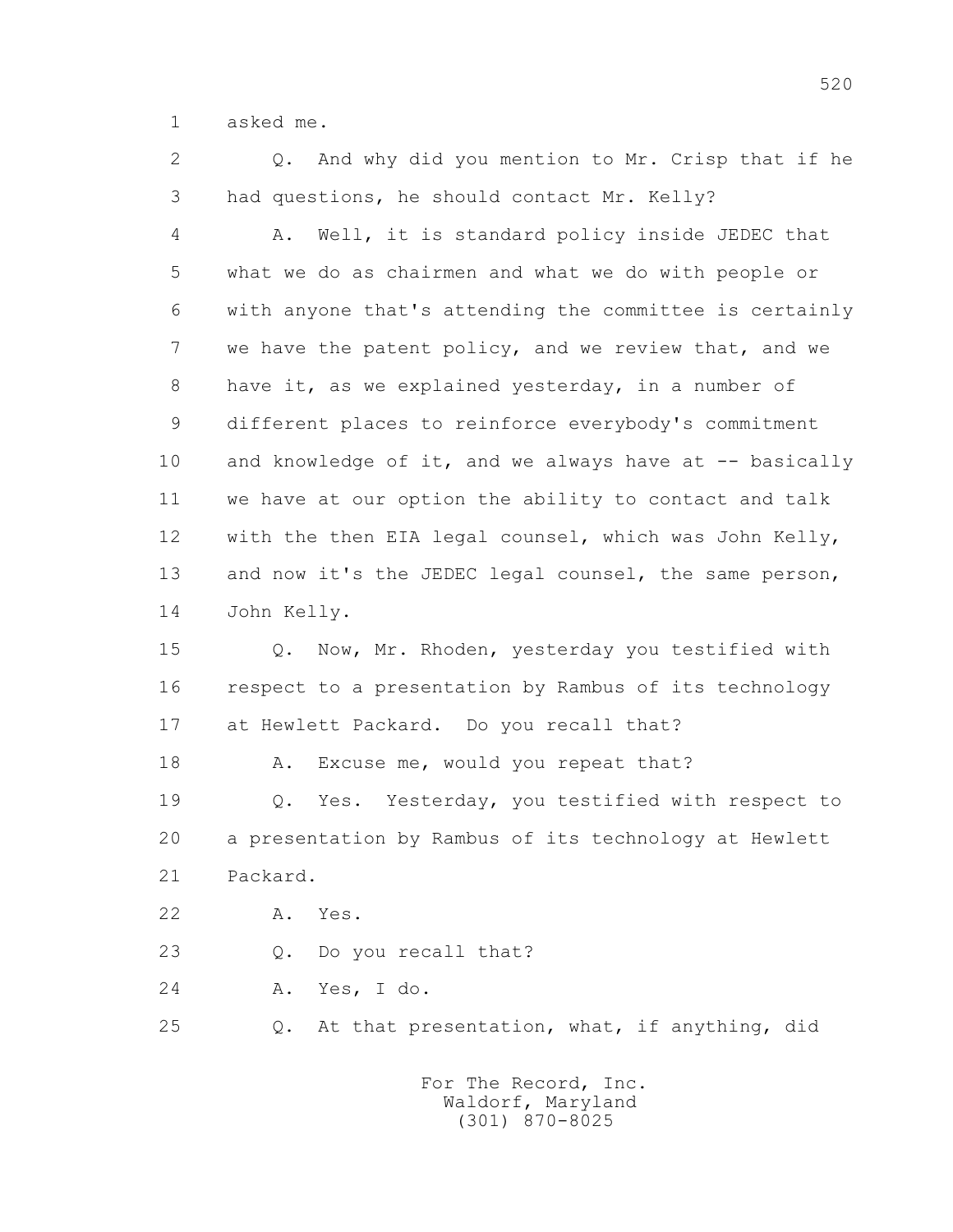1 Rambus say about any pending patent applications?

 2 A. They did not say anything about pending patent 3 applications.

 4 Q. Between late 1991 and mid-1996, what 5 understanding, if any, did you have that Rambus had 6 patent applications pending before the Patent & 7 Trademark Office?

8 A. Well, I had only my own internal assumption 9 that they probably did have patent applications 10 relevant to the presentation that they had made to me 11 at HP, since that was under NDA.

 12 JUDGE McGUIRE: I'm sorry, sir, I didn't 13 understand that answer. Could you repeat that, please? 14 THE WITNESS: Oh, sure. It was my 15 understanding or assumption I guess perhaps is the 16 better word, is that Rambus would probably have had 17 patent applications relative to the proposal that they 18 made to me when I was at Hewlett Packard, because that 19 presentation was made under a nondisclosure agreement.

20 JUDGE McGUIRE: Thank you.

21 BY MR. OLIVER:

 22 Q. Did anyone from Rambus ever suggest to you that 23 its proprietary technology extended outside of the 24 RDRAM architecture?

25 A. They did not.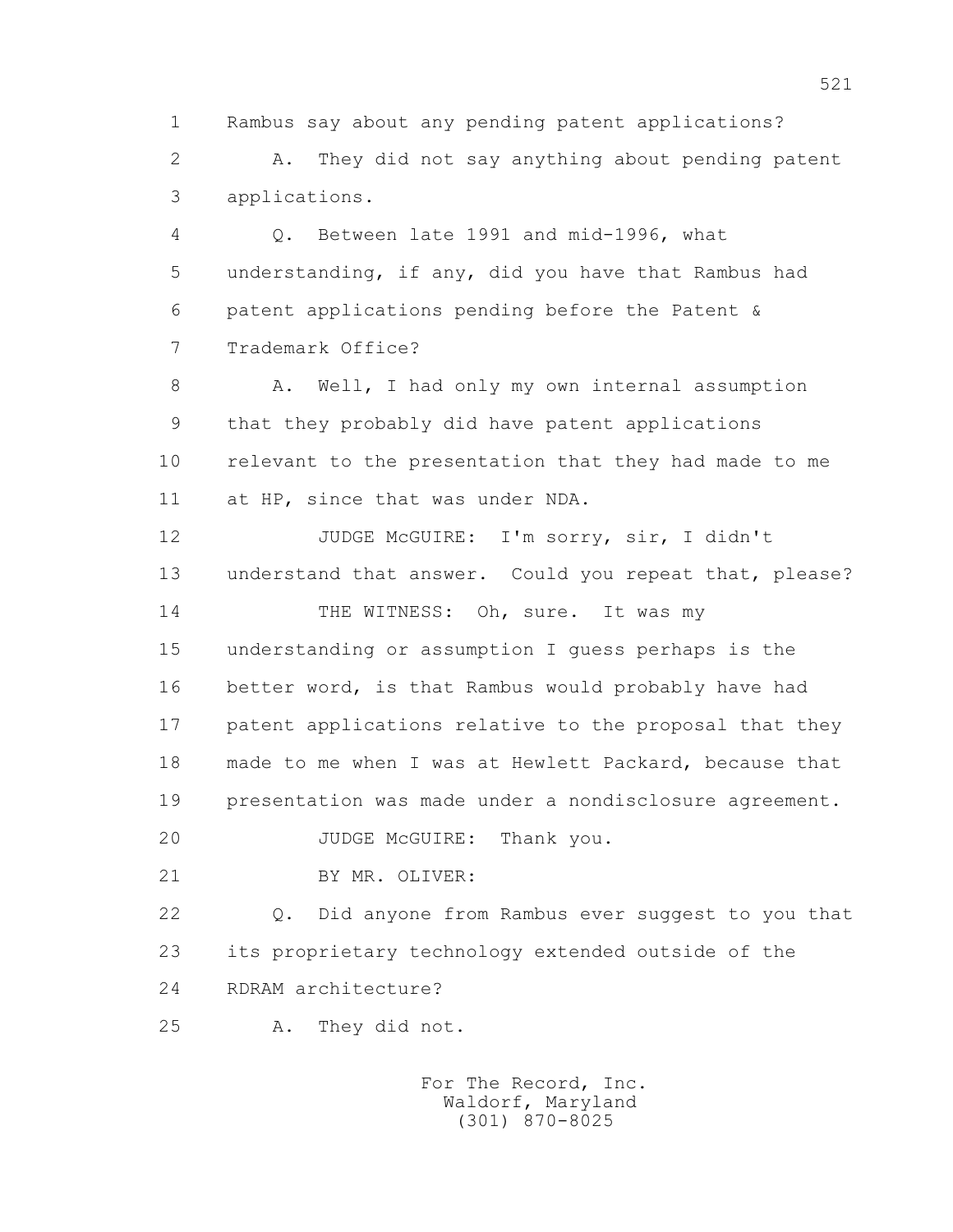1 Q. What, if any, statements did Rambus 2 representatives make to suggest to you that the SDRAM 3 that was under the process of standardization at JEDEC 4 used Rambus proprietary technology? 5 A. They did not make any statements to me relative 6 to that. 7 Q. Mr. Rhoden, if you could please look in the 8 pile of documents in front of you to see if you could 9 find a JX-36. This is a set of meeting minutes from 10 March 1997. 11 A. Okay. Okay, I have it. 12 Q. Mr. Rhoden, do you recognize this document? 13 A. Yes, I do. 14 0. What is this document? 15 A. This is a meeting minutes for the JC-42.3 16 subcommittee on DRAM. It was in March 1997. 17 Q. Were you present at this meeting? 18 A. Yes, I was. 19 Q. Could I please direct your attention to page 7 20 of JX-36? 21 A. Okay. 22 Q. And specifically I'd like to direct your 23 attention to item 6.6. There's a caption NEC DDR SDRAM 24 for High End Systems. Do you see that? 25 A. I see that.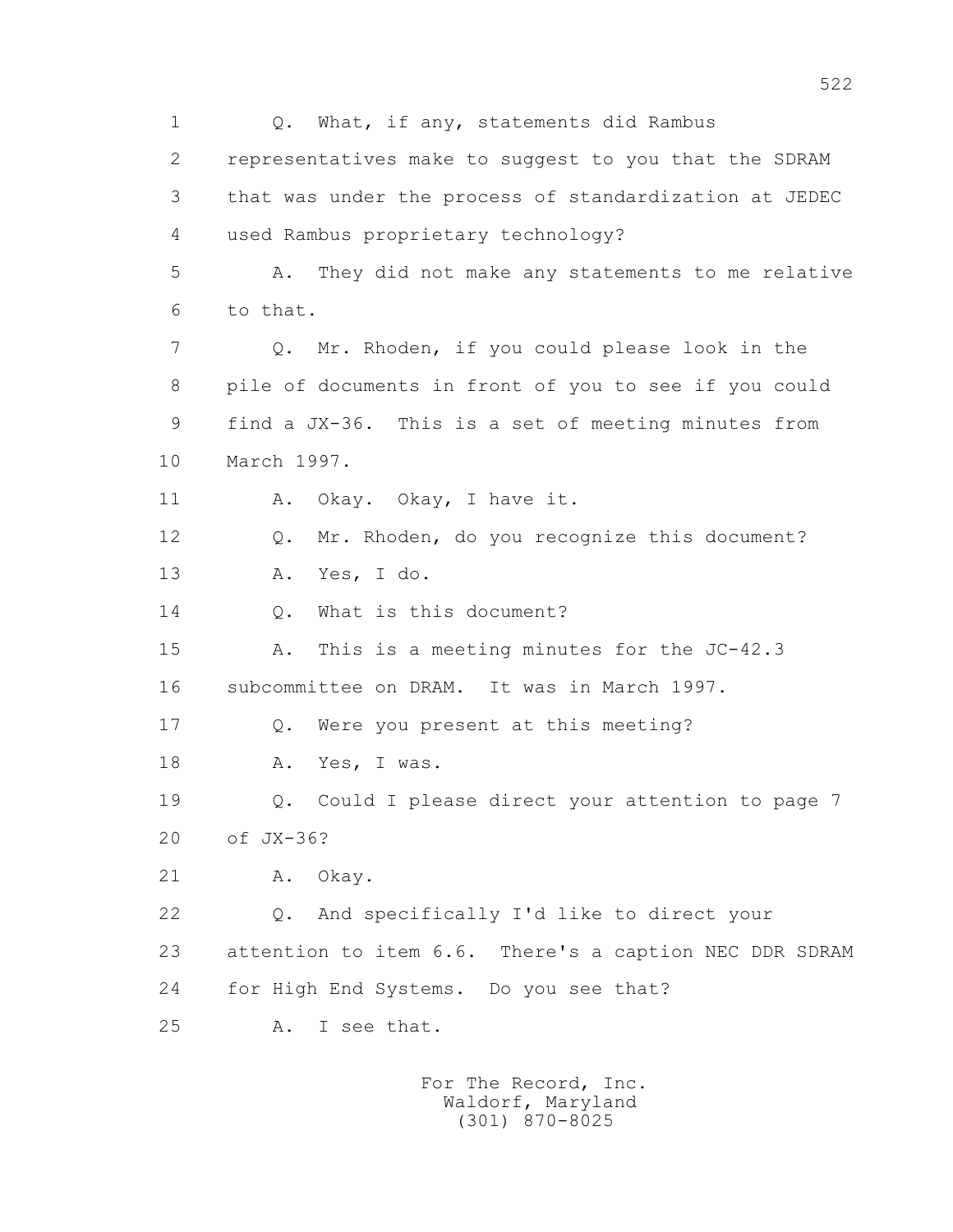1 Q. If I could read that to you, please. "A first 2 showing was made by NEC (See Attachment F). It 3 included a read clock and a write clock. A discussion 4 of the clock issue took place. Some on the Committee 5 felt that Rambus had a patent on that type of clock 6 design. Others felt that the concept predated Rambus 7 by decades. Some Committee members did not feel that 8 the Rambus patent license fee fit the JEDEC requirement 9 of being reasonable. Rambus has also told JEDEC that 10 they do not intend to comply with JEDEC patent 11 policies." 12 Do you see that? 13 A. Yes, I do. 14 Q. Were you present at the meeting at the time of 15 the NEC presentation? 16 A. Yes, I was. 17 Q. Did you observe the NEC presentation? 18 A. Yes, I did. 19 Q. And were you present at the JEDEC meeting 20 during the discussion reflected in item 6.6? 21 A. Yes, I was. 22 Q. If I could ask you to turn, please, to 23 Attachment F. I'll see if I can find a page reference 24 for you in just a minute. 25 Mr. Rhoden, if you would look at page 56 --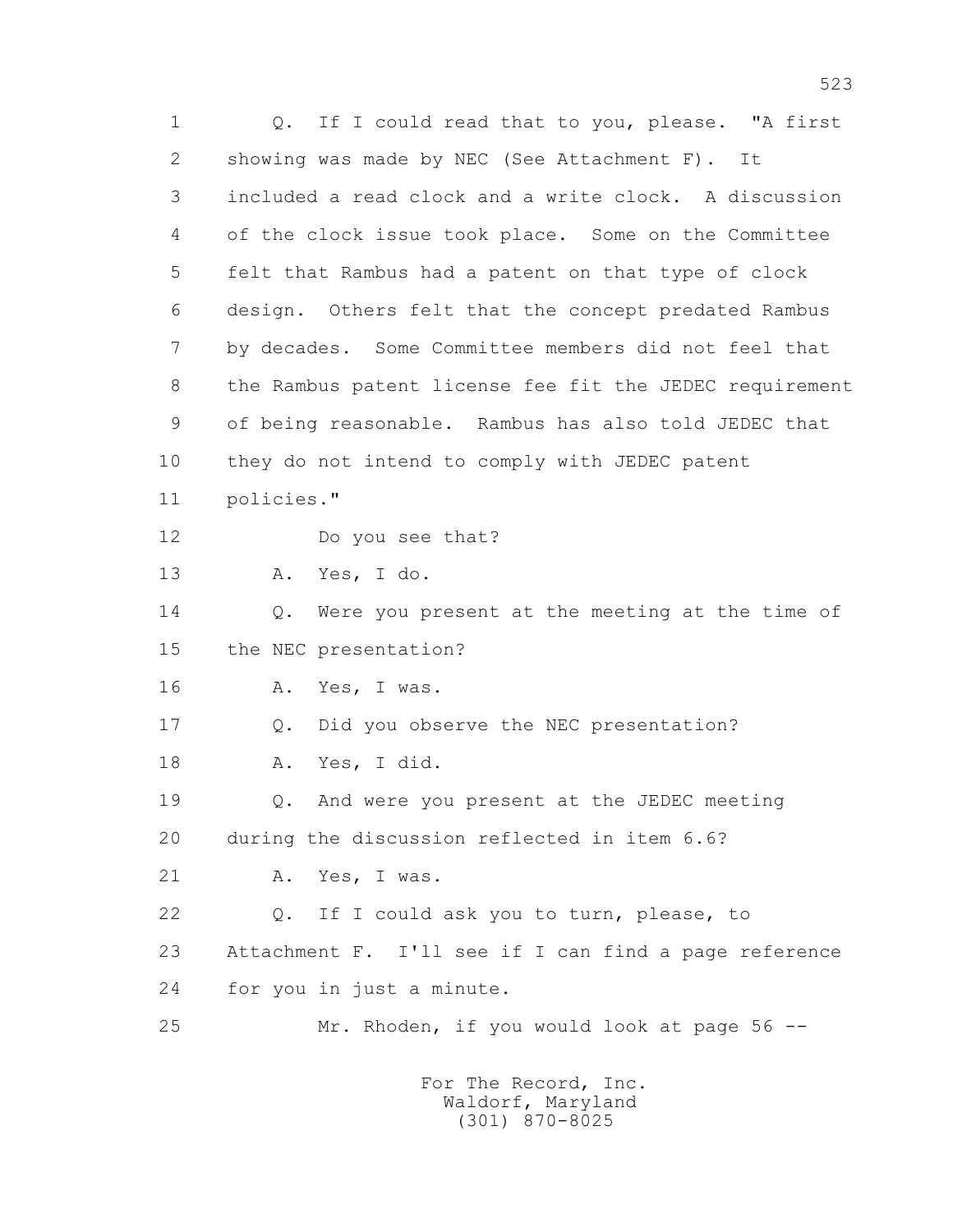1 A. Fifty-six? Yes, okay. 2 Q. Do you see on page 56 the NEC presentation for 3 DDR SDRAM for High End systems? 4 A. Yes, I do. 5 Q. Was this the presentation referred to in item 6 6.6? 7 A. Yes, it would have been, Attachment F. 8 Q. If I could direct your attention, please, to 9 page 57. 10 A. Okay. Okay. 11 Q. Is there anything on page 57 that demonstrates 12 the NEC proposal to use a read clock and a write clock? 13 A. Sure, it's -- this is actually a pin-out 14 representation, and if you look about two-thirds of the 15 way down the right-hand side of the pin labels, down at 16 pin 36 -- yeah, it's pin 36, you will see the 17 terminology is read clock. It's actually highlighted 18 so they could bring attention to it for discussion. 19 Q. At the time that you observed this 20 presentation, did you have an understanding of what NEC 21 was proposing? 22 A. Yes, I did. 23 Q. Could you please summarize briefly your 24 understanding of what NEC was proposing? 25 A. Sure. I -- NEC was proposing using this read For The Record, Inc.

 Waldorf, Maryland (301) 870-8025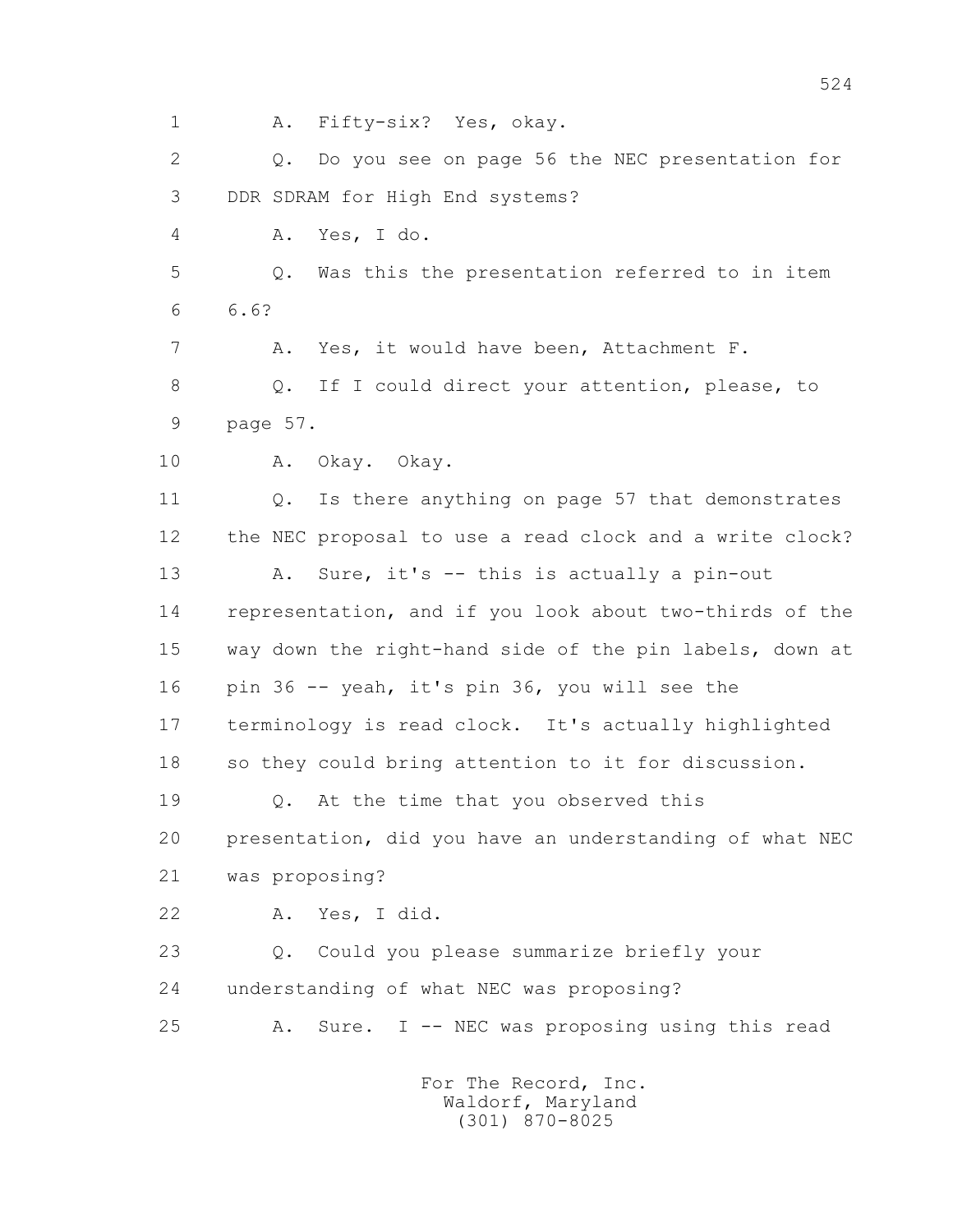1 clock signal as a separate clocking signal to determine 2 the flow of the data during a read, and necessarily 3 that would mean that the write data would actually use 4 the other clock pin, which is two pins above that, 5 would be the clock pin. So, you would have a separate 6 pin for reading and a separate pin for writing within 7 the clocking mechanism. 8 MR. PERRY: Your Honor, we couldn't hear that.

9 He's fading away.

 10 JUDGE McGUIRE: You couldn't hear the answer or 11 the question?

 12 MR. PERRY: We couldn't hear the answer. 13 JUDGE McGUIRE: Are we having trouble again 14 with the microphone or was he just not speaking 15 clearly?

 16 MR. PERRY: I think it's the microphone, Your 17 Honor, perhaps it's changed where the input is, but 18 he's certainly not as audible this morning as he was 19 yesterday.

 20 THE WITNESS: They worked on it this morning. 21 **JUDGE MCGUIRE:** That sounds a little better. 22 THE WITNESS: I will get it over here and try 23 not to chew it and bite off the end of it, but I'll 24 try.

25 JUDGE McGUIRE: Okay, why don't we restate the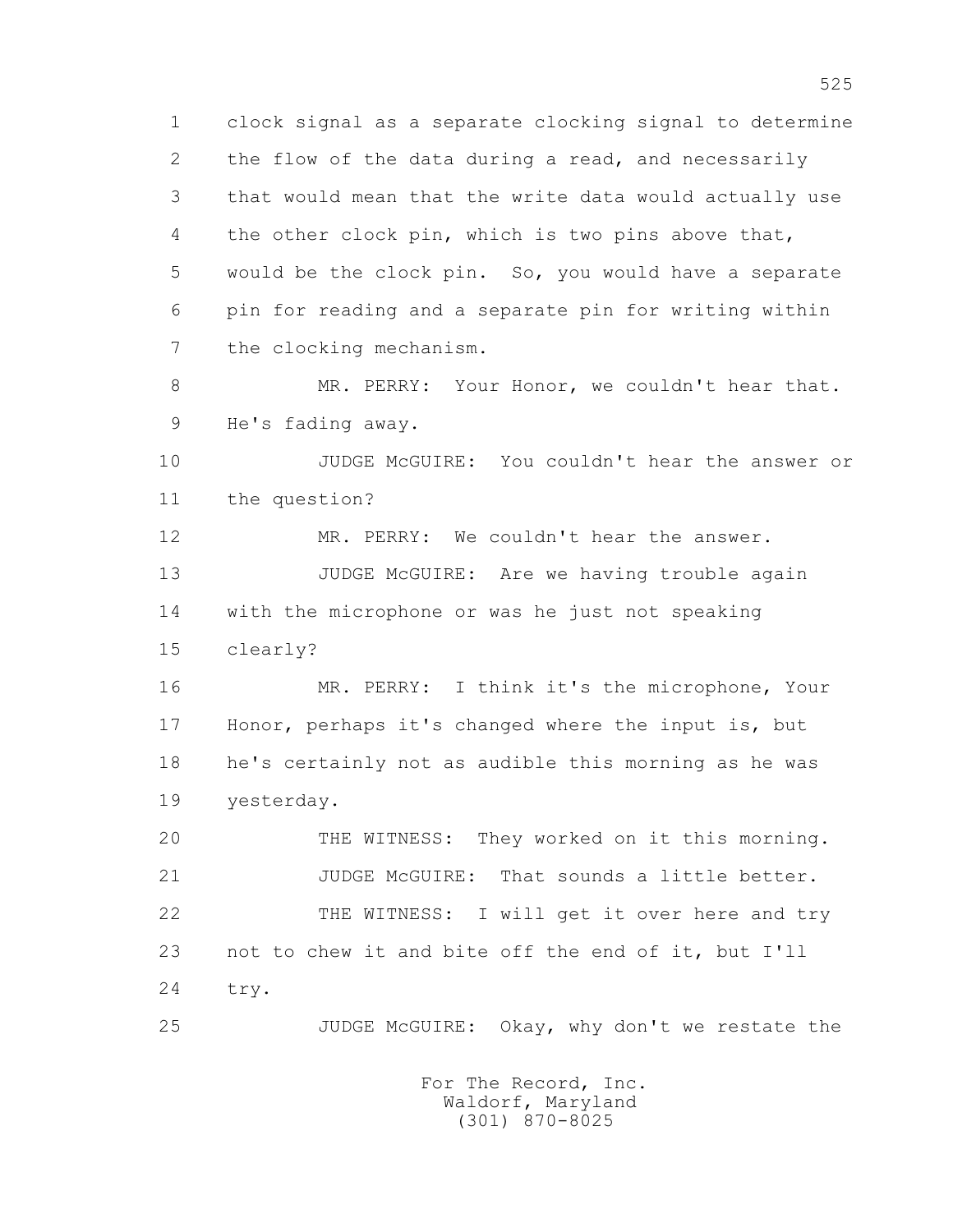1 question and then we will go back.

 2 MR. OLIVER: Would it be possible to have the 3 court reporter read the question and answer back? 4 JUDGE McGUIRE: I will ask the court reporter 5 to please read the question. 6 (The record was read as follows:) 7 "QUESTION: Could you please summarize briefly 8 your understanding of what NEC was proposing? 9 "ANSWER: Sure. I -- NEC was proposing using 10 this read clock signal as a separate clocking signal to 11 determine the flow of the data during a read, and 12 necessarily that would mean that the write data would 13 actually use the other clock pin, which is two pins 14 above that, would be the clock pin. So, you would have 15 a separate pin for reading and a separate pin for 16 writing within the clocking mechanism." 17 JUDGE McGUIRE: Okay, Mr. Perry? 18 MR. PERRY: Thank you, Your Honor. 19 JUDGE McGUIRE: Okay, you can proceed, Mr. 20 Oliver. 21 MR. OLIVER: Thank you, Your Honor. 22 BY MR. OLIVER: 23 Q. Mr. Rhoden, if I could direct your attention, 24 please, back to page 7, still within JX-36. 25 A. Okay. Okay.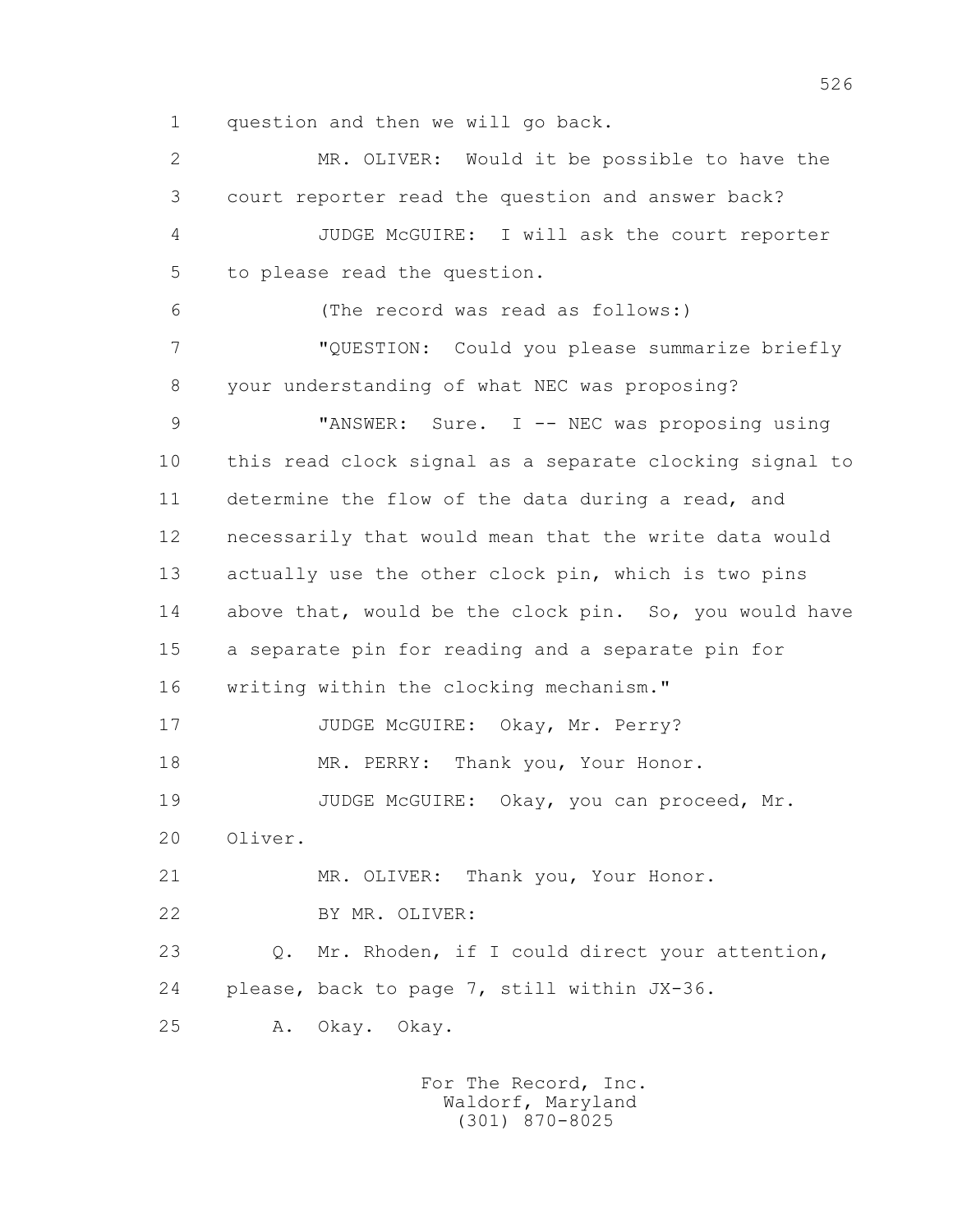1 Q. If I could direct your attention specifically 2 within the portion that we looked at a moment ago to 3 sentences that read, "A discussion of the clock issue 4 took place. Some on the committee felt that Rambus had 5 a patent on that type of clock design." 6 Do you see that? 7 A. Yes, I do. 8 Q. Can you please summarize briefly your 9 recollection, if any, of the discussion that took 10 place? 11 A. My recollection of the discussion, as I recall, 12 was that there were some people knowledgeable of some 13 of the Rambus architectures at the time, and they felt 14 like this would have an impact on some of the IP that 15 Rambus was claiming at the time. 16 Q. Did those individuals explain why? 17 A. I don't recall a -- it was the use of the read 18 clock and the write clock as separate items, and 19 additional depth, I -- I can't recall additional depth 20 of the discussion, no. 21 Q. What, if anything, happened with respect to the 22 NEC presentation after the March 1997 JEDEC meeting? 23 A. Well, because of the disclosure of some of the 24 people knowledgeable in the industry, there was no 25 further discussion, no further action taken on this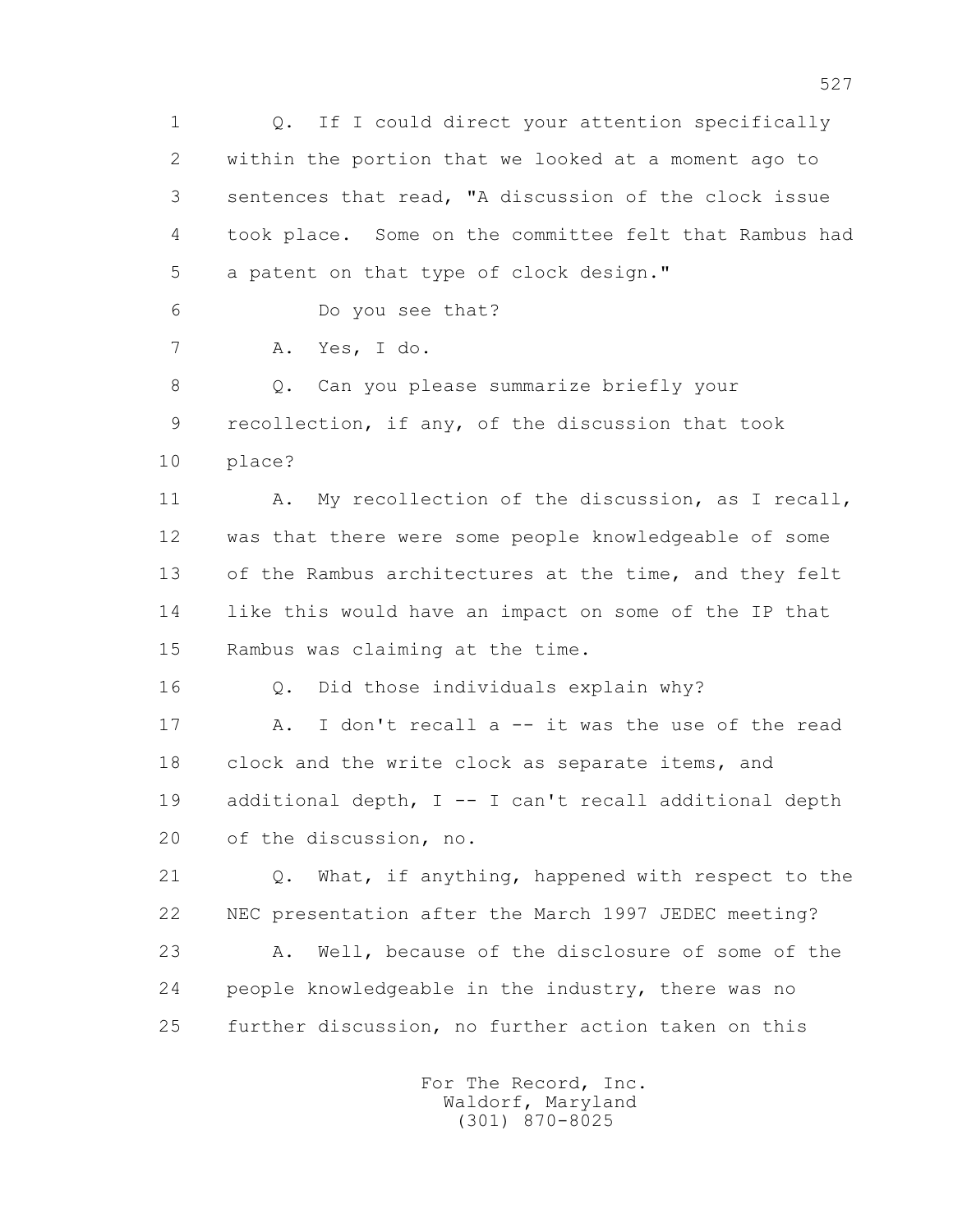1 issue.

 2 Q. Do you have an understanding of why JEDEC took 3 no further action with respect to this item? 4 A. It was specifically because of the patent 5 itself or it was specifically because of the disclosure 6 that had taken place by others knowledgeable in the 7 industry. 8 MR. OLIVER: Your Honor, at this time I'd like 9 to offer into evidence JX-36. 10 JUDGE McGUIRE: Any opposition? 11 MR. PERRY: No objection. 12 JUDGE McGUIRE: So entered. 13 (JX Exhibit Number 36 was admitted into 14 evidence.) 15 BY MR. OLIVER: 16 Q. Mr. Rhoden, between late 1991 and mid-1996, 17 while you were attending the JC-42.3 subcommittee 18 meetings, did anyone from Rambus ever make any 19 statements with respect to Rambus' patent position? 20 A. I don't recall any particular statements about 21 Rambus patents directly in the meeting, no. 22 Q. Mr. Rhoden, when did you first learn that 23 Rambus was contending that its patent -- its patents 24 covered products outside the RDRAM architecture? 25 A. I believe that my first discovery of that is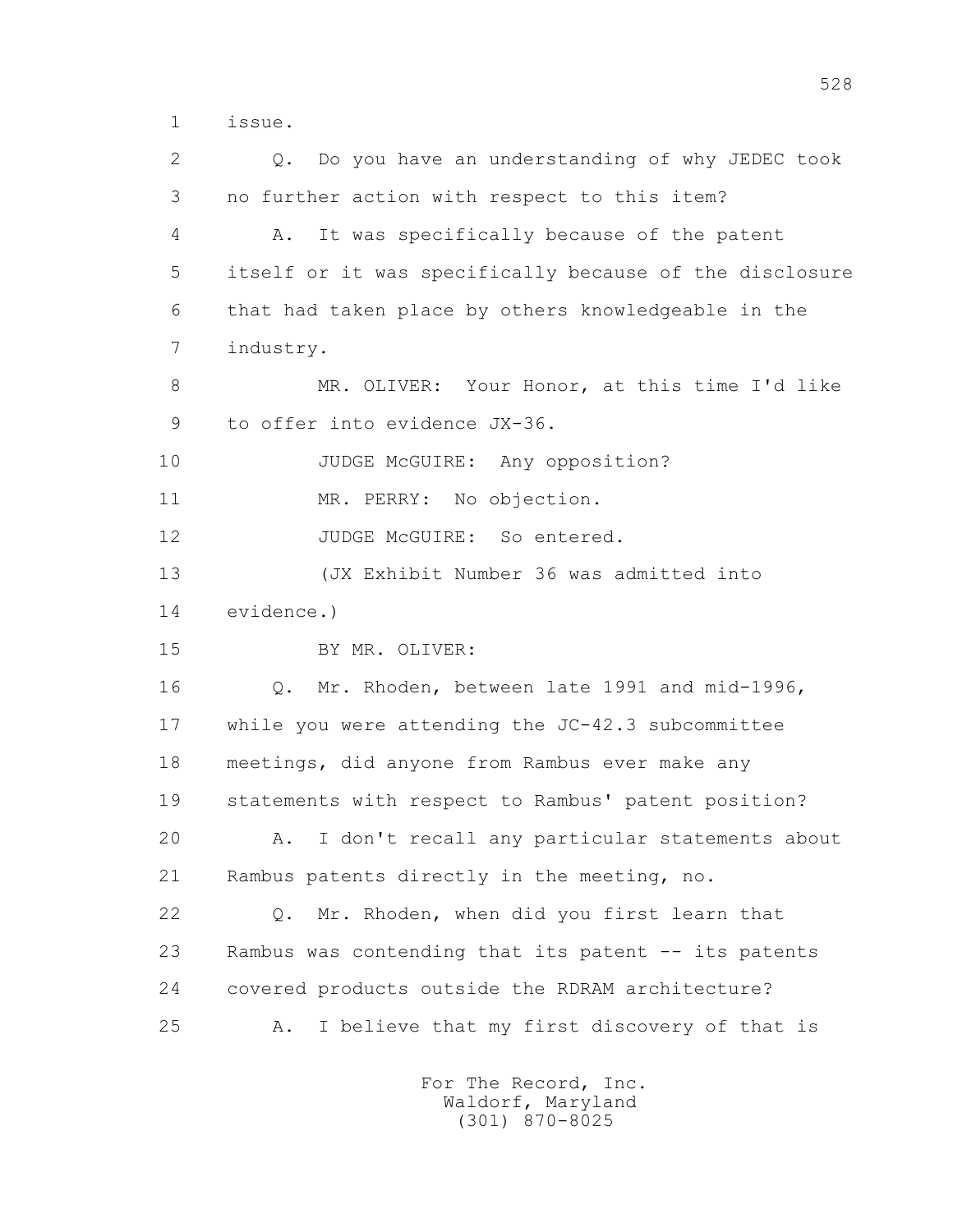1 when I gained knowledge of a legal action that was 2 taking place between Rambus and I believe it was 3 Hitachi at the time. 4 Q. And when did -- 5 A. Oh, excuse me, and that would have been in late 6 1999, something like that. 7 Q. Now, at that time, did you have an 8 understanding that Rambus was asserting their patents 9 covered features found in SDRAMs? 10 A. I had a vague understanding at the time -- at 11 that time, I think only what I had learned in the press 12 and from outside discussion. 13 Q. Did you have an understanding of what 14 particular features of SDRAMs Rambus alleged infringed 15 its patents? 16 A. Yes, I -- at least a couple of them. The one 17 that was most commonly discussed at that time was 18 programmable CAS latency. 19 Q. Were you also aware that Rambus alleged that 20 its patents covered certain features found in DDR 21 SDRAMs? 22 A. Yes. 23 Q. Did you have an understanding of what 24 particular features of DDR SDRAMs Rambus alleged 25 infringed its patents? For The Record, Inc.

 Waldorf, Maryland (301) 870-8025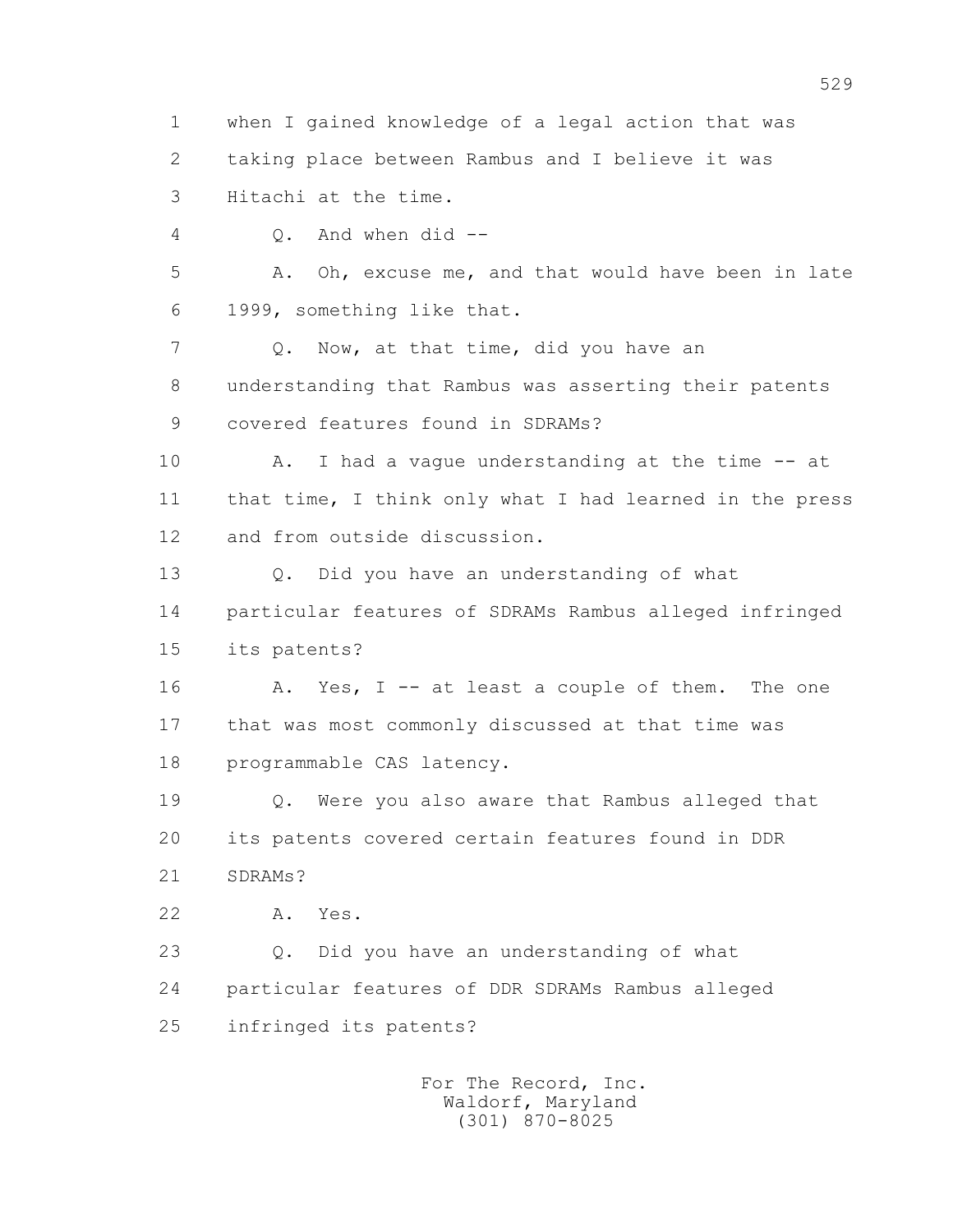1 MR. PERRY: Your Honor, can I just ask for some 2 foundation? If he's just talking about what he read in 3 the papers, I think we might be able to move on. 4 JUDGE McGUIRE: Yes. Could you please restate 5 on that, Mr. Oliver? 6 BY MR. OLIVER: 7 Q. What was your -- what was the basis of your 8 understanding of Rambus' infringement action against 9 Hitachi? 10 A. It was my -- my understanding -- the basis of 11 my understanding came from obviously, as I said, from 12 published reports. It also came from my contacts 13 within the industry, some of which were directly from 14 inside of Hitachi. So, that's where I gained -- that's 15 where I gained my information. 16 Q. Based on that information, did you have an 17 understanding as to what features Rambus was alleging 18 in DDR SDRAMs were covered by its patents? 19 A. Yes, I did. 20 Q. And what was that understanding? 21 A. The understanding was that it would cover dual 22 edge clocking and use of on-chip PLL/DLL. 23 Q. Mr. Rhoden, if I could move back in time a bit 24 to the time of the ballot on the mode register. Do you 25 recall that we looked at that yesterday? For The Record, Inc. Waldorf, Maryland

(301) 870-8025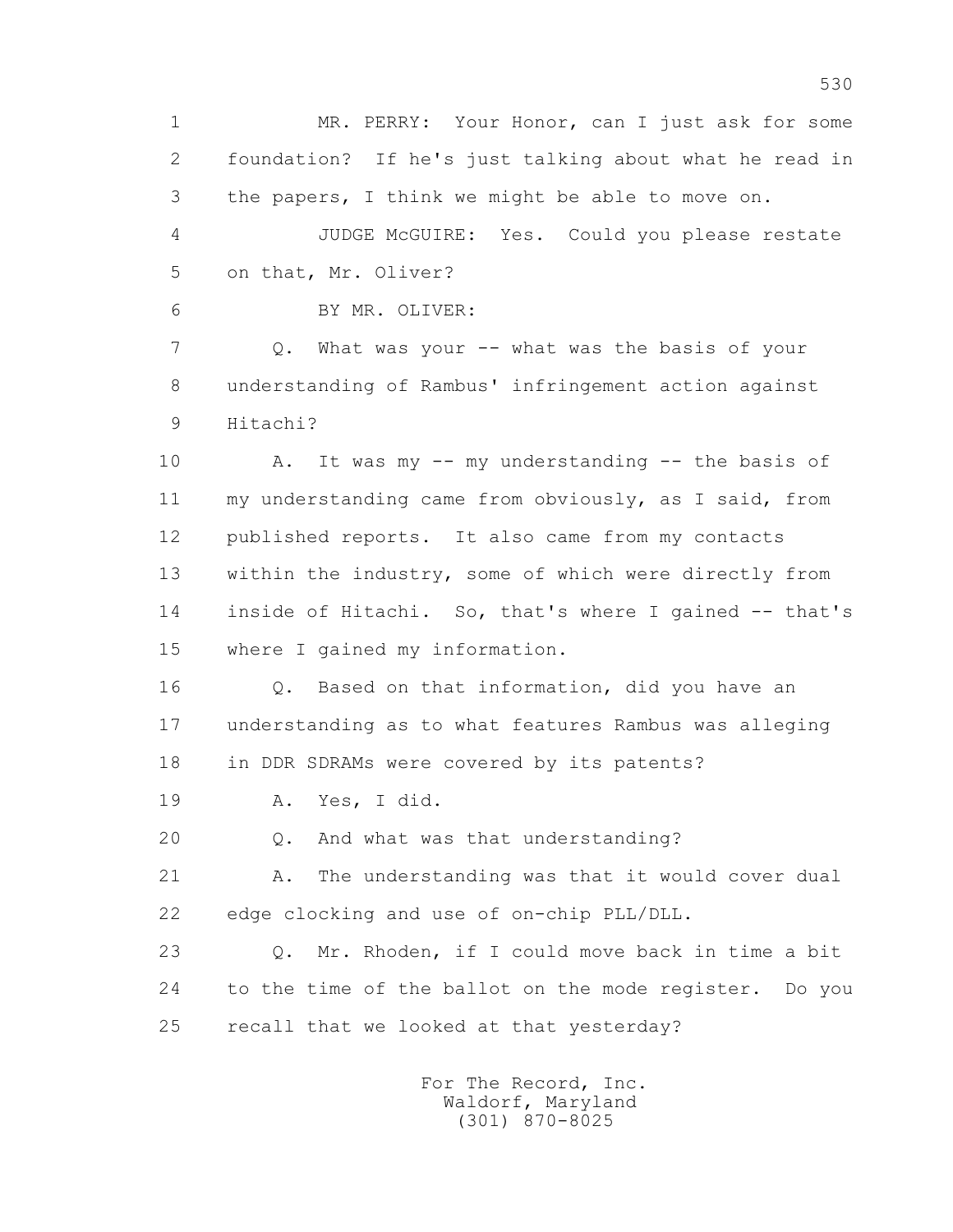1 A. Yes, I do.

2 0. Now, at the time of the mode register ballot, 3 were you at Hewlett Packard or at VLSI?

 4 A. Actually, I think I probably -- I probably had 5 mode register ballots at both places. I was at Hewlett 6 Packard at the time of the discussion and ballot that 7 we discussed yesterday.

8 Q. That would be the ballot item 376.3?

9 A. That's correct. That was in about 1992.

 10 Q. Did Hewlett Packard vote on that mode register 11 ballot?

12 A. I think so, yes.

 13 Q. Did you cast that vote on behalf of Hewlett 14 Packard?

 15 A. It is quite possible at the time that I did not 16 specifically cast the vote, but I -- I was working with 17 another person within VLSI, and -- that was working 18 from the California headquarters office, and it is 19 quite possible that she actually cast the vote herself. 20 Q. I'm sorry, you were working with another person 21 within Hewlett Packard? 22 A. Yes, I'm -- her name was Francois Lemouel

 23 (phonetic), and I'm sorry I can't spell it for you. 24 Q. Well, what input, if any, did you have in the 25 position that Hewlett Packard took on that ballot?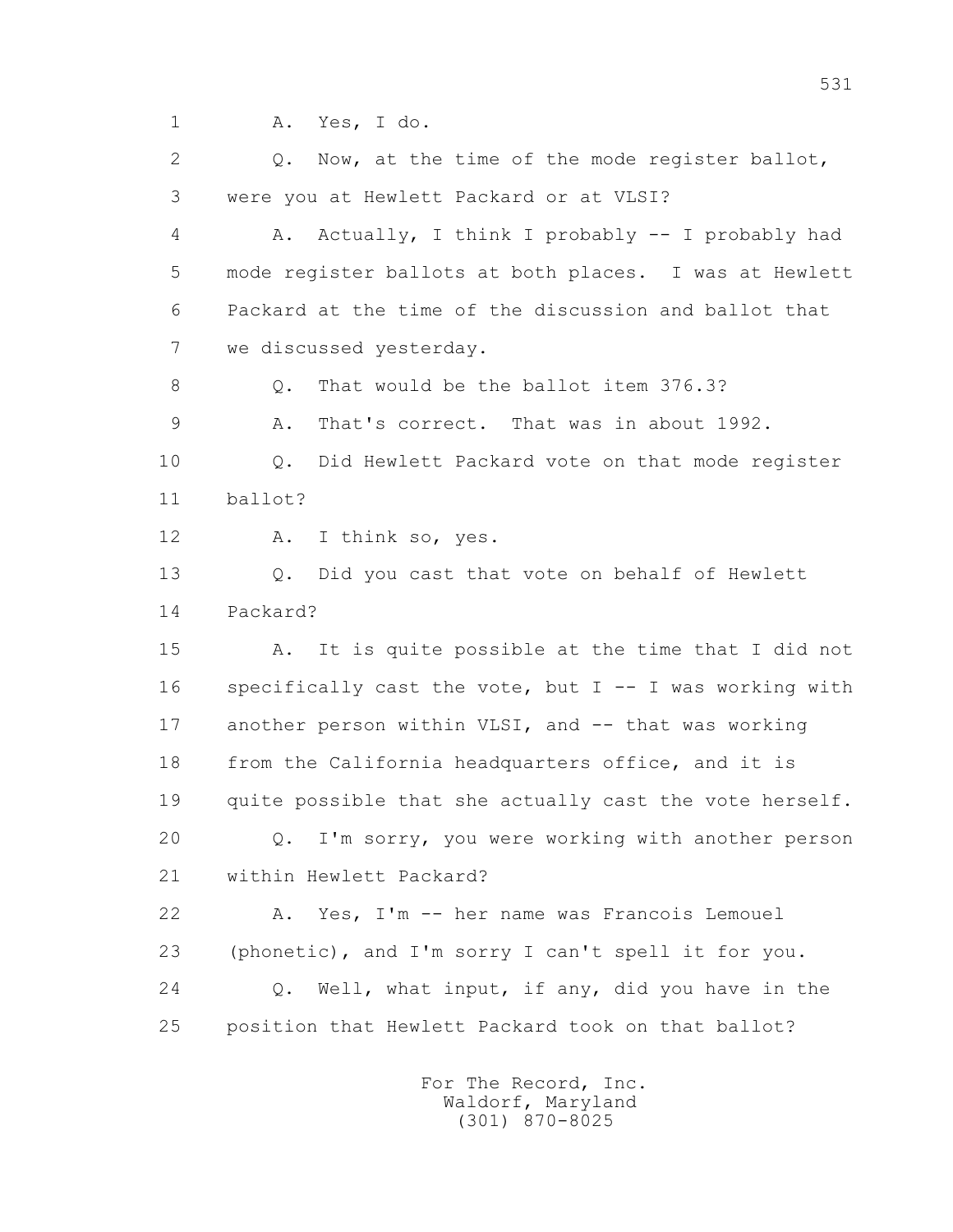1 A. I believe HP was in favor of the ballot, yes. 2 Q. And what input did you personally have, if any, 3 with respect to Hewlett Packard's position? 4 A. Oh, I recommended that Hewlett Packard approve 5 it. 6 Q. I'm sorry? 7 A. I recommended approval of the ballot. 8 Q. What effect, if any, would it have had on your 9 recommendation at that time if Rambus had disclosed 10 that it believed it could obtain patents covering 11 programmable CAS latency? 12 MR. PERRY: Calls for speculation, Your Honor. 13 JUDGE McGUIRE: Sustained. 14 BY MR. OLIVER: 15 Q. Mr. Rhoden, I believe that you testified that 16 you first learned that Rambus was asserting patents 17 outside of the RDRAM architecture in late 1999. Is 18 that correct? 19 A. That's correct. 20 Q. When you first learned that Rambus was 21 asserting patents that would cover features in the 22 SDRAM and DDR SDRAM products, did you consider 23 proposing that JEDEC revise the SDRAM standard to 24 replace programmable CAS latency and burst length? 25 A. Well, I did consider it, yes.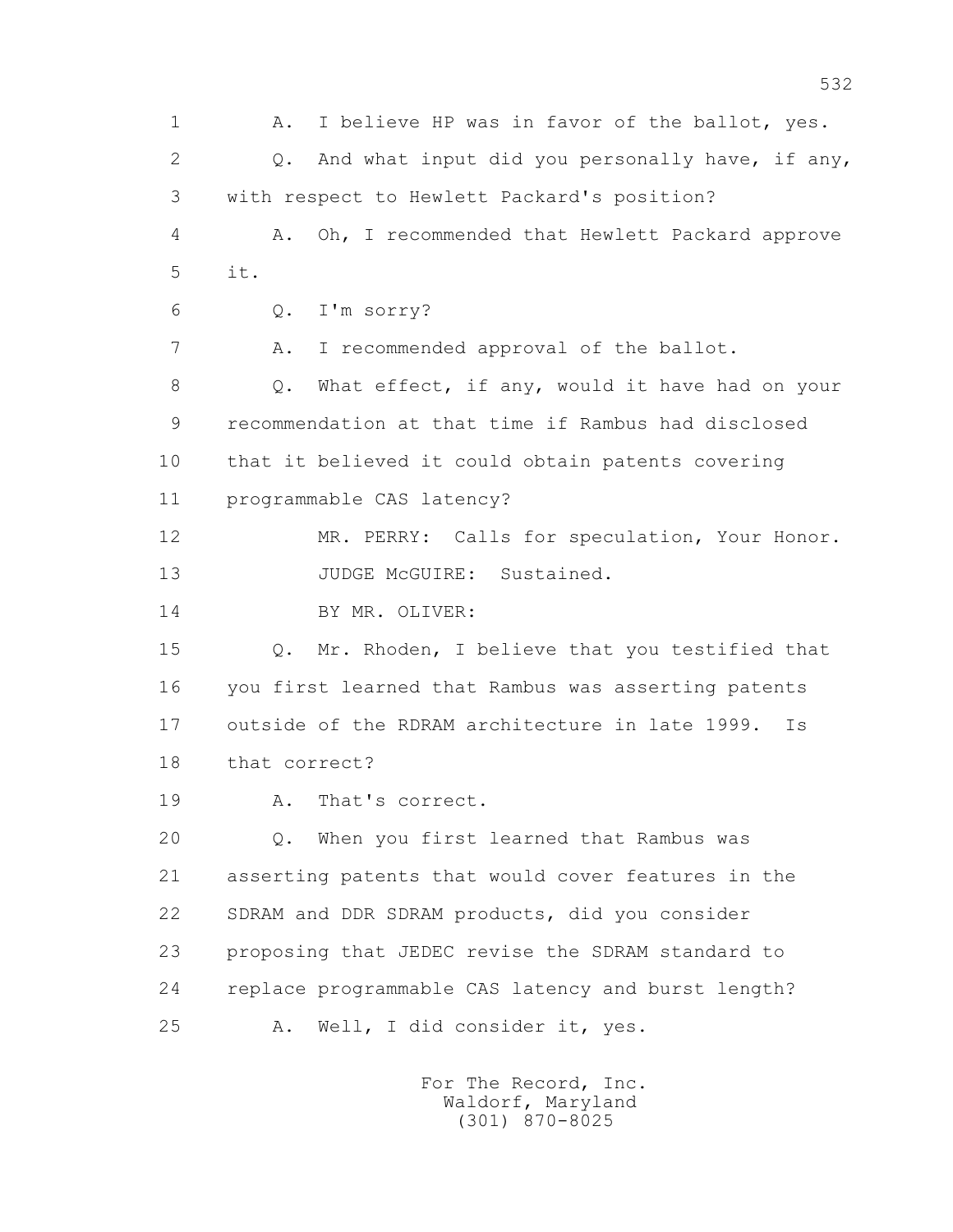1 Q. What actions, if any, did you take following 2 that?

 3 A. Well, at the recommendation of some others in 4 the committee, I did make a proposal that -- relative 5 to changing the CAS to a fixed CAS latency.

6 Q. What happened to that proposal?

 7 A. It was very poorly received within the 8 committee, because there were products shipping in 9 pretty high volume by that time. It was pretty 10 difficult to change.

 11 Q. At that time, did you ever consider proposing 12 that JEDEC revise the DDR SDRAM standard to replace 13 on-chip DLL?

14 A. No, I did not.

15 Q. Why not?

16 A. Based on the response that I got in the first 17 proposal and based on the wide industry use and high 18 volume production of all the devices, I considered I'd 19 just be wasting my time.

 20 Q. Could you please explain how, if at all, the 21 high volume of products you referred to related to your 22 decision?

 23 A. Yes, as we've discussed before, JEDEC standards 24 necessarily involve a lot of companies that are 25 involved in the development and an even much broader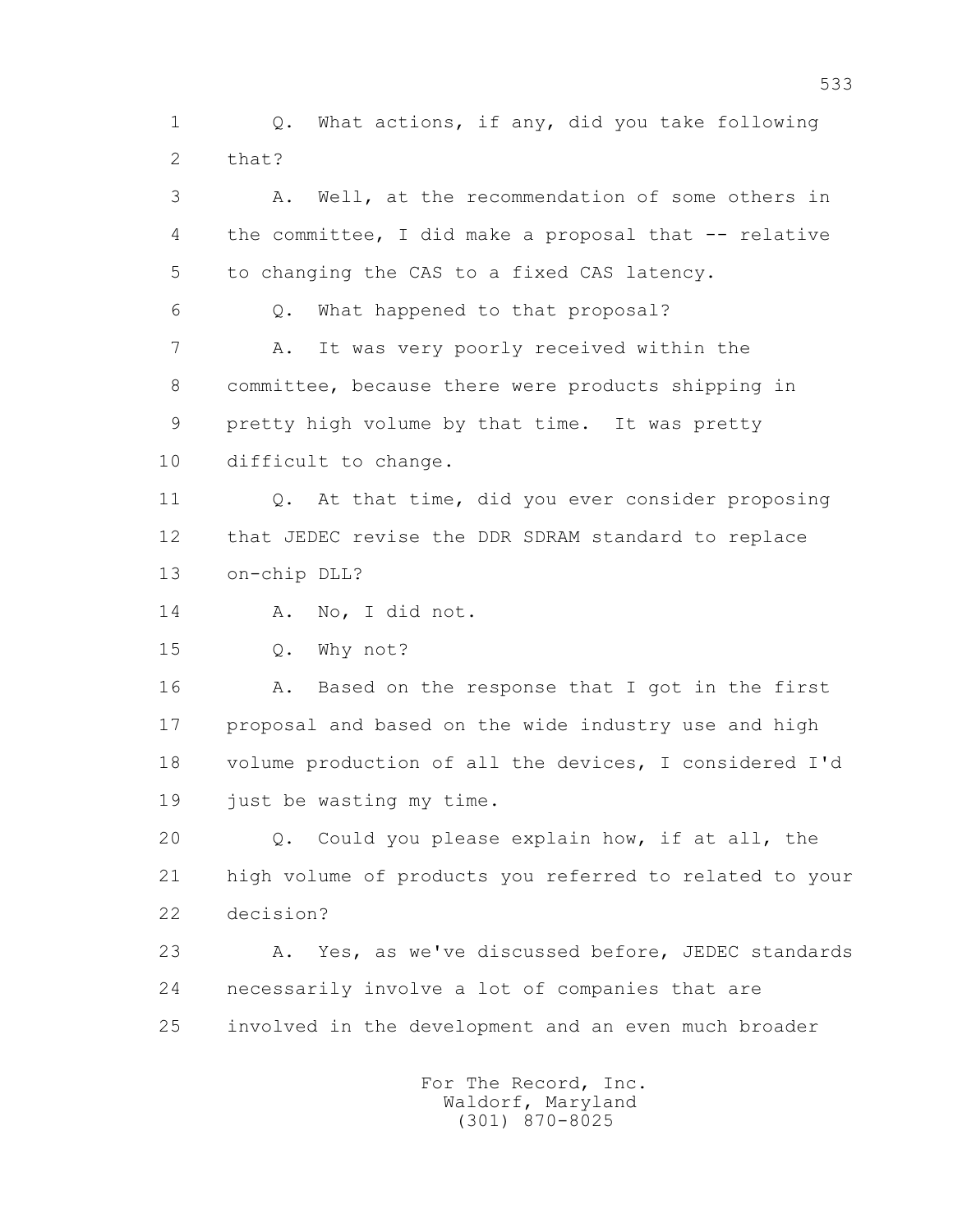1 base of companies that actually pick up and use it, and 2 this has historically been the case, and so during this 3 time period, just like all time periods before with 4 JEDEC standardization, so many people use it, people 5 inside and people outside of JEDEC, the high volume 6 comes from a -- the broad customer usage and broad 7 customer acceptance, and so by the time S -- your 8 question is about the high volume, and the high volume 9 is based on the very broad application usage, so there 10 would be many applications and necessarily a high 11 volume of devices themselves. 12 MR. PERRY: Your Honor, I am going to move to 13 strike if it went beyond what those thought processes 14 were at the time, which I think was the question. 15 JUDGE McGUIRE: Well, let me ask you, sir, if 16 that went beyond the thought processes at the time. 17 I'm -- I can't quite put that in context, but -- 18 THE WITNESS: No, Your Honor. 19 JUDGE McGUIRE: Are you satisfied, Mr. Perry? 20 MR. PERRY: If that's what it's limited to, 21 that's fine, Your Honor. 22 JUDGE McGUIRE: Okay, proceed. 23 BY MR. OLIVER: 24 Q. Mr. Rhoden, in your role as chairman of the 25 JC-42 committee, have you ever had occasion to consider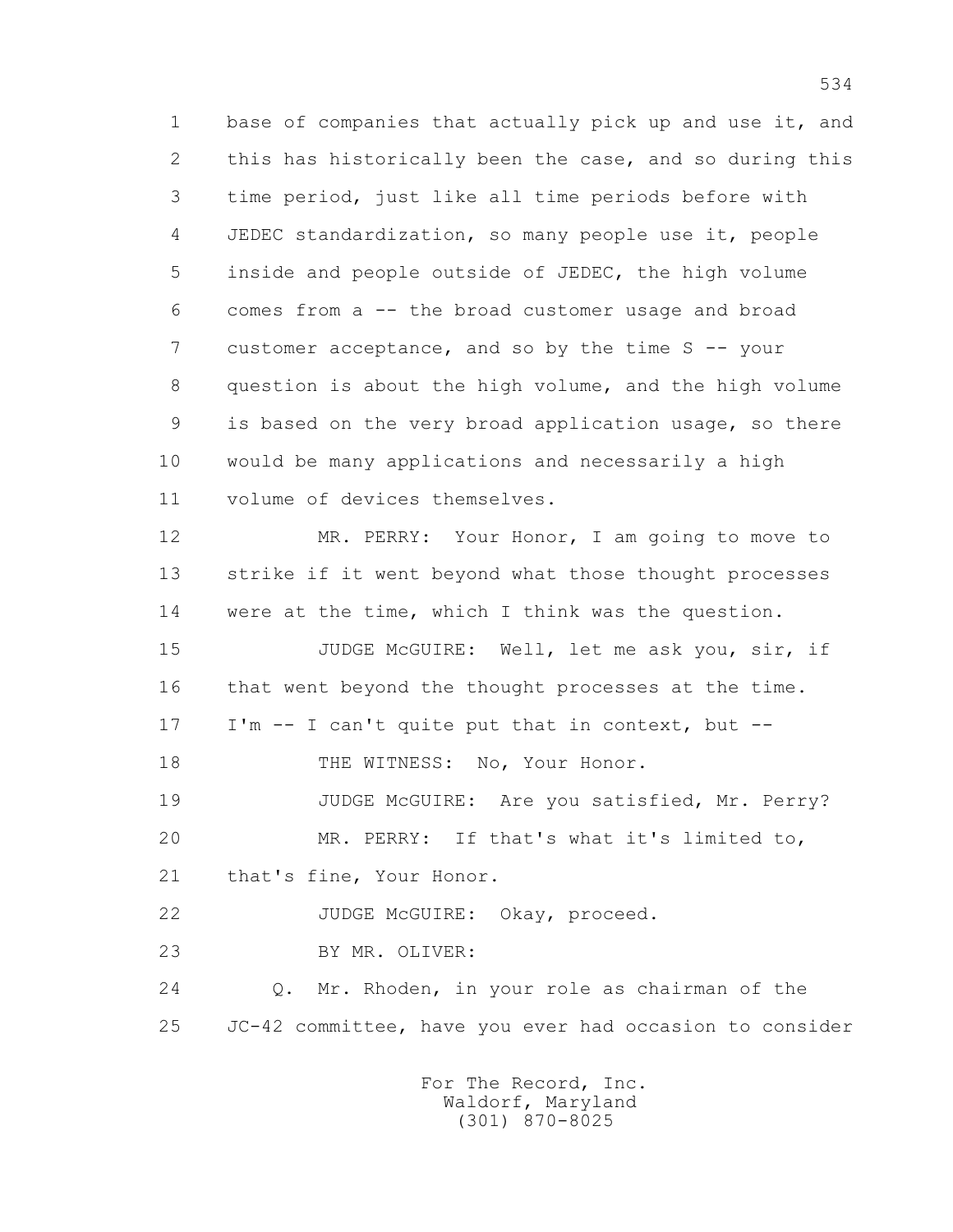1 the impact, if any, of Rambus' lawsuits on JEDEC's 2 standard-setting work?

3 A. I have.

 4 Q. Have you reached any conclusions regarding the 5 impact, if any, of Rambus' lawsuits on JEDEC's 6 standard-setting work?

 7 MR. PERRY: Your Honor, we are going to object 8 to that as being irrelevant and asking for an opinion 9 from this gentleman.

 10 MR. OLIVER: Your Honor, this is not asking for 11 opinion with respect to any matter specific to this 12 litigation, but rather, with respect to his work, his 13 responsibilities as the JC-42 chairman, and as to 14 conclusions that he's reached in his role as JC-42 15 chairman.

 16 JUDGE McGUIRE: Then overruled on that basis. 17 You may restate it, as you just have.

18 MR. OLIVER: Thank you, Your Honor.

19 BY MR. OLIVER:

 20 Q. Mr. Rhoden, have you reached any conclusions 21 regarding the impact, if any, of Rambus' lawsuits on 22 JEDEC's standard-setting work?

23 A. Yes.

 24 Q. What conclusions have you reached regarding the 25 impact, if any, on Rambus' standard-setting -- excuse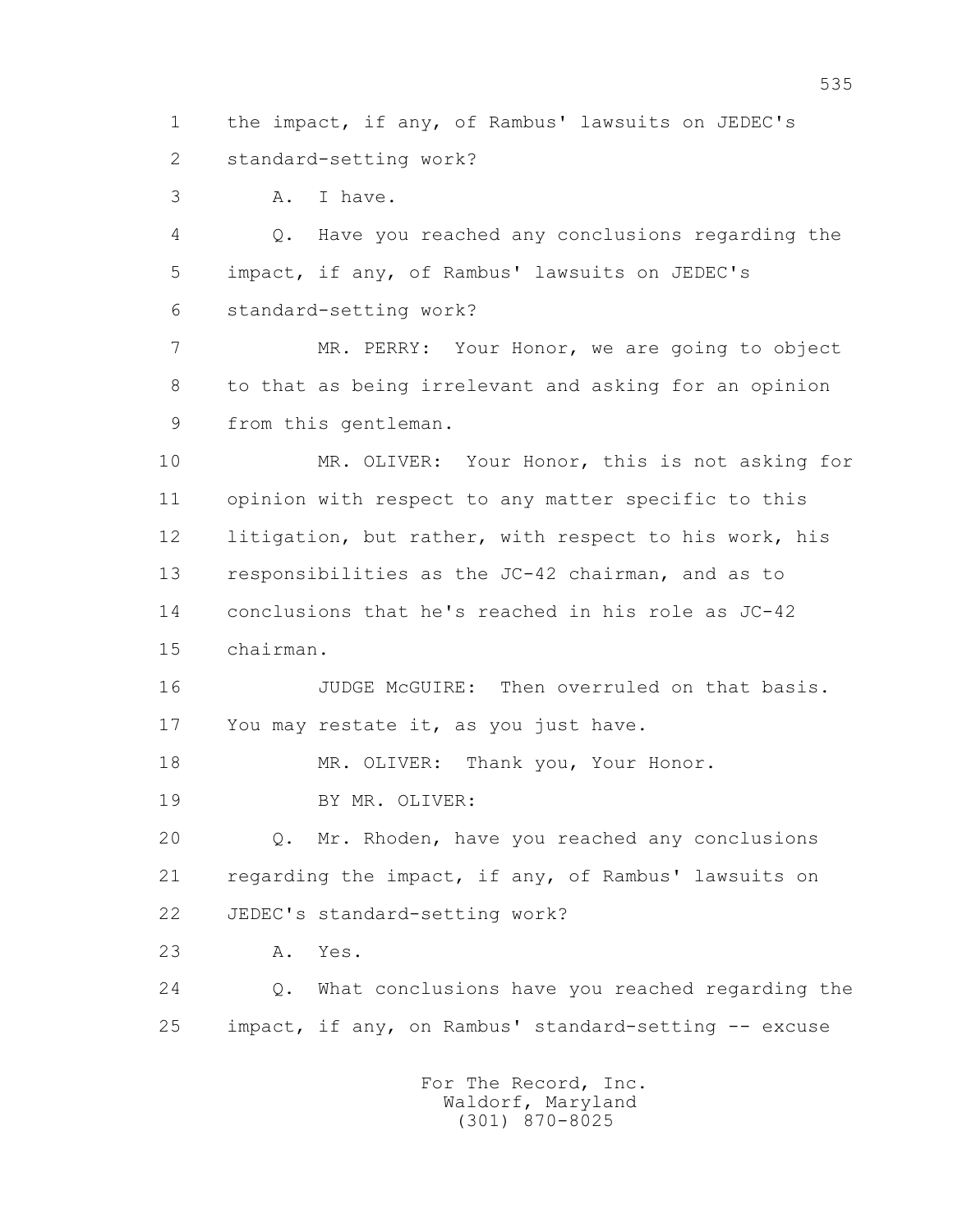1 me --

 2 A. My conclusions -- 3 Q. If I could restate the question, please. 4 What conclusions have you reached regarding the 5 impact, if any, of Rambus' lawsuits on JEDEC's 6 standard-setting work? 7 A. Well, the fundamental premise inside JEDEC is 8 open standardization, and open standardization 9 necessarily means standards that are developed that are 10 either free of intellectual property or at least all 11 intellectual property is known at the time of creation 12 of the standard, and so based on the lawsuits, that 13 would -- that would be a fundamental change, and so I 14 would expect a fundamental change in JEDEC and a 15 fundamental shift away from open industry 16 standardization. 17 Q. And what impact, if any, would that have on the 18 JEDEC standard-setting process? 19 MR. PERRY: Pure speculation at this point. 20 It's asking him what impact it would have in the 21 future. He's just asking for pure speculation. 22 MR. OLIVER: Your Honor, again, if my question 23 is not clear, I can rephrase it, but I was intending to 24 ask him with respect to conclusions he has reached in 25 his role as chairman of the JC-42 committee.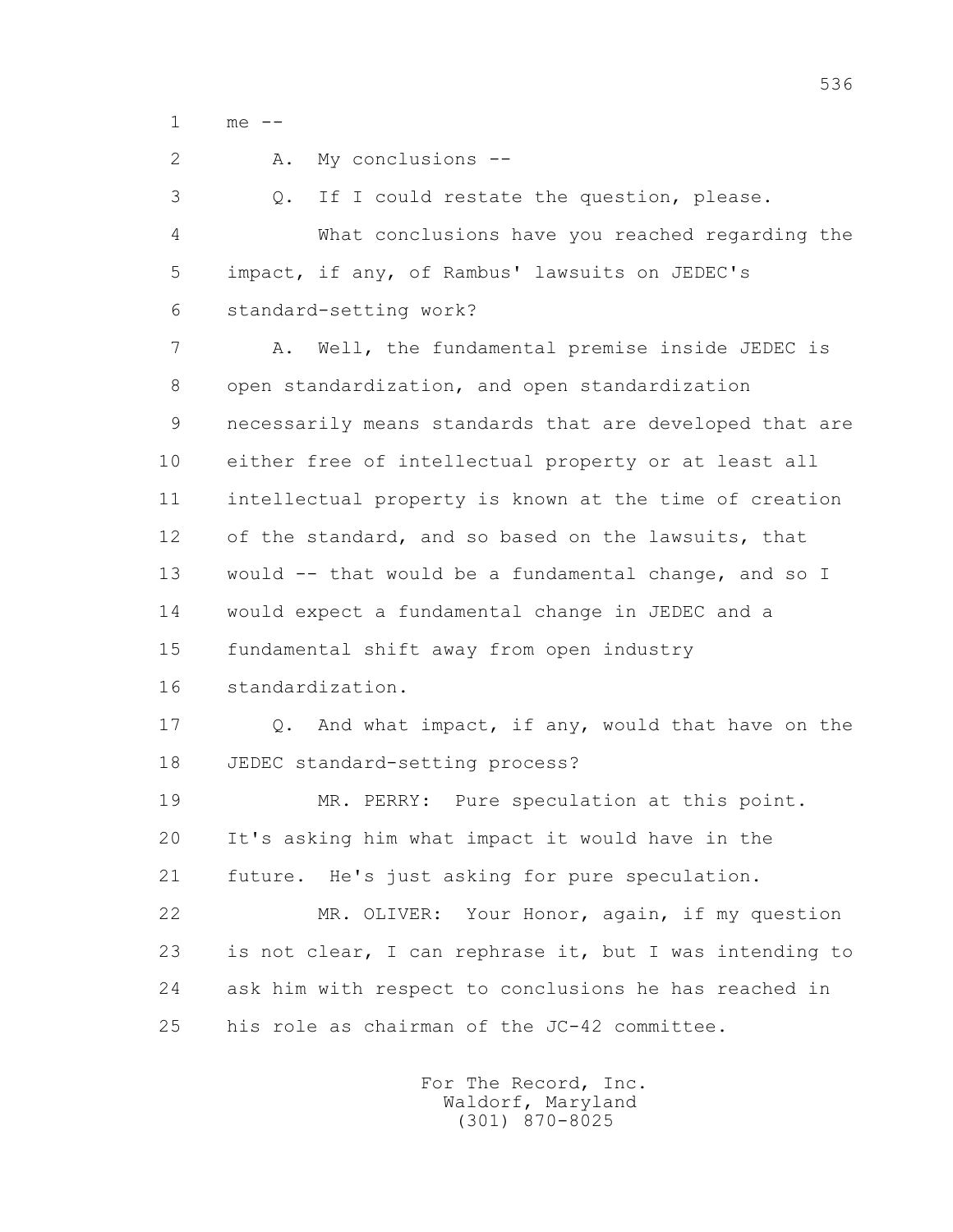1 MR. PERRY: Your Honor, if he's just tying it 2 to the lawsuits, I think we ought to be clear, it's 3 just the lawsuits he's talking about, or are you 4 talking about -- it's just not clear what the but for 5 world is that we're talking about.

 6 JUDGE McGUIRE: Okay, Mr. Oliver, can you 7 restate in that context? Clarify exactly what context 8 you're offering this inquiry.

9 MR. OLIVER: Yes, Your Honor.

10 BY MR. OLIVER:

11 0. Mr. Rhoden, in your previous responses, I 12 believe you stated that there may be movement away from 13 open standards, and I would like to ask you to explain 14 in a little more detail if you could, please, your 15 conclusions as chairman of the 42 committee how, if at 16 all, Rambus lawsuits might be tied into the move away 17 from open standards.

18 A. Sure. The standards are developed, and as we 19 said, they must be timely, so we operate -- the term 20 that I've used actually sometimes is on the edge of 21 technology, and the open discussions -- the conclusions 22 that I have reached is the open discussions would now 23 be essentially restricted, if not eliminated from the 24 people that are actually bringing the proposals into 25 JEDEC. They would necessarily keep them and operate in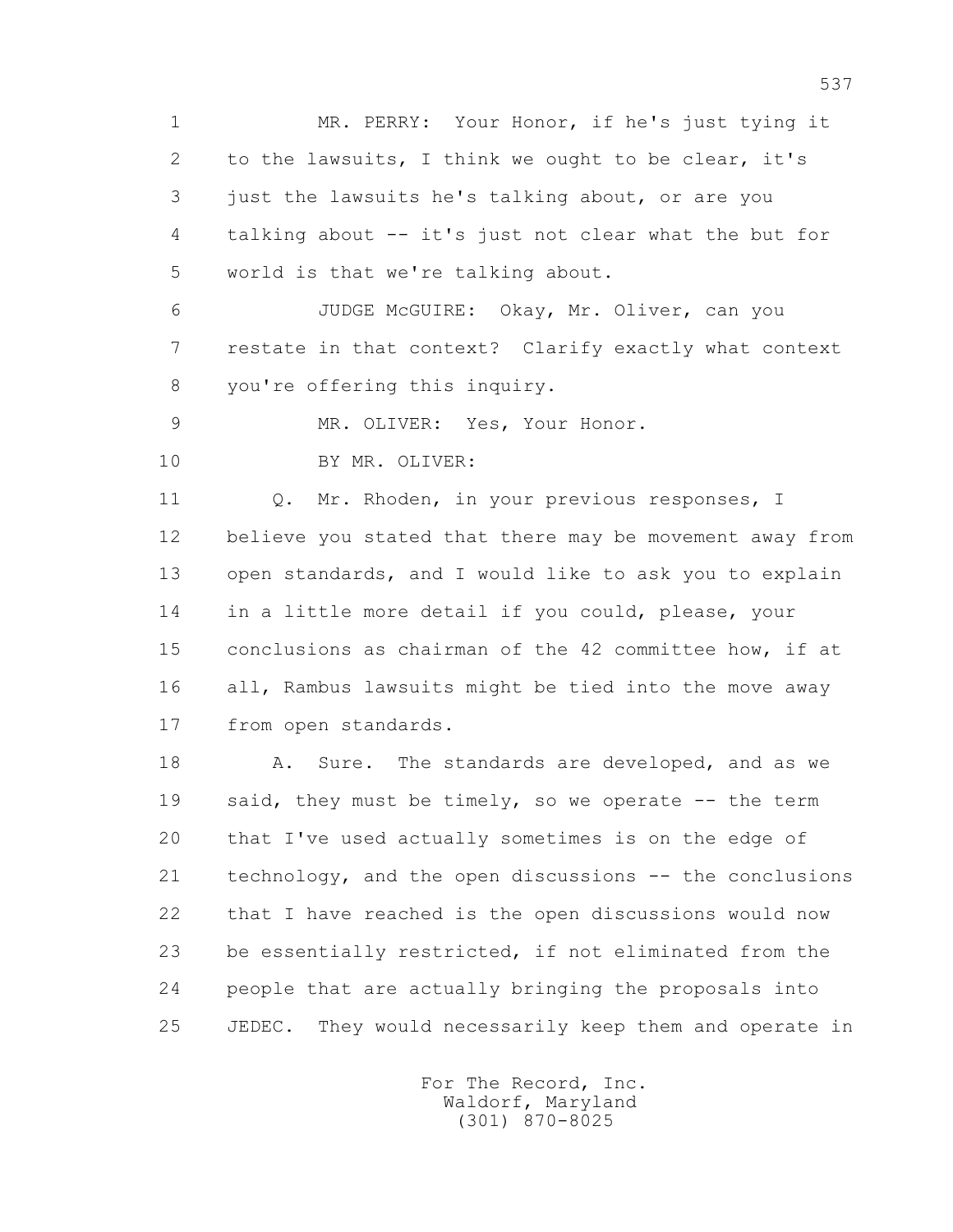1 some other environment rather than disclosing them in 2 an open environment like JEDEC. 3 MR. OLIVER: Thank you, Mr. Rhoden. 4 No further questions, Your Honor. 5 JUDGE McGUIRE: Okay, thank you, Mr. Oliver. 6 At this time, we will entertain the cross 7 examination of the witness. 8 MR. PERRY: Your Honor, it will take us just a 9 few minutes to set up. 10 JUDGE McGUIRE: Let's go off the record. How 11 much time do you need? 12 MR. PERRY: Oh, five to eight minutes. 13 JUDGE McGUIRE: Then let's take a break for 14 that period. 15 MR. PERRY: Thank you. 16 (A brief recess was taken.) 17 JUDGE McGUIRE: Okay, let's go back on the 18 record. 19 At this time, I'll allow the cross examination 20 of the witness. Mr. Detre, did you have a comment? 21 MR. DETRE: Yes, Your Honor. In the 22 examination I will possibly be referring to Mr. 23 Rhoden's deposition transcript from the Rambus vs. 24 Infineon case and also from his testimony at the 25 evidentiary hearing in that case, and I thought if it's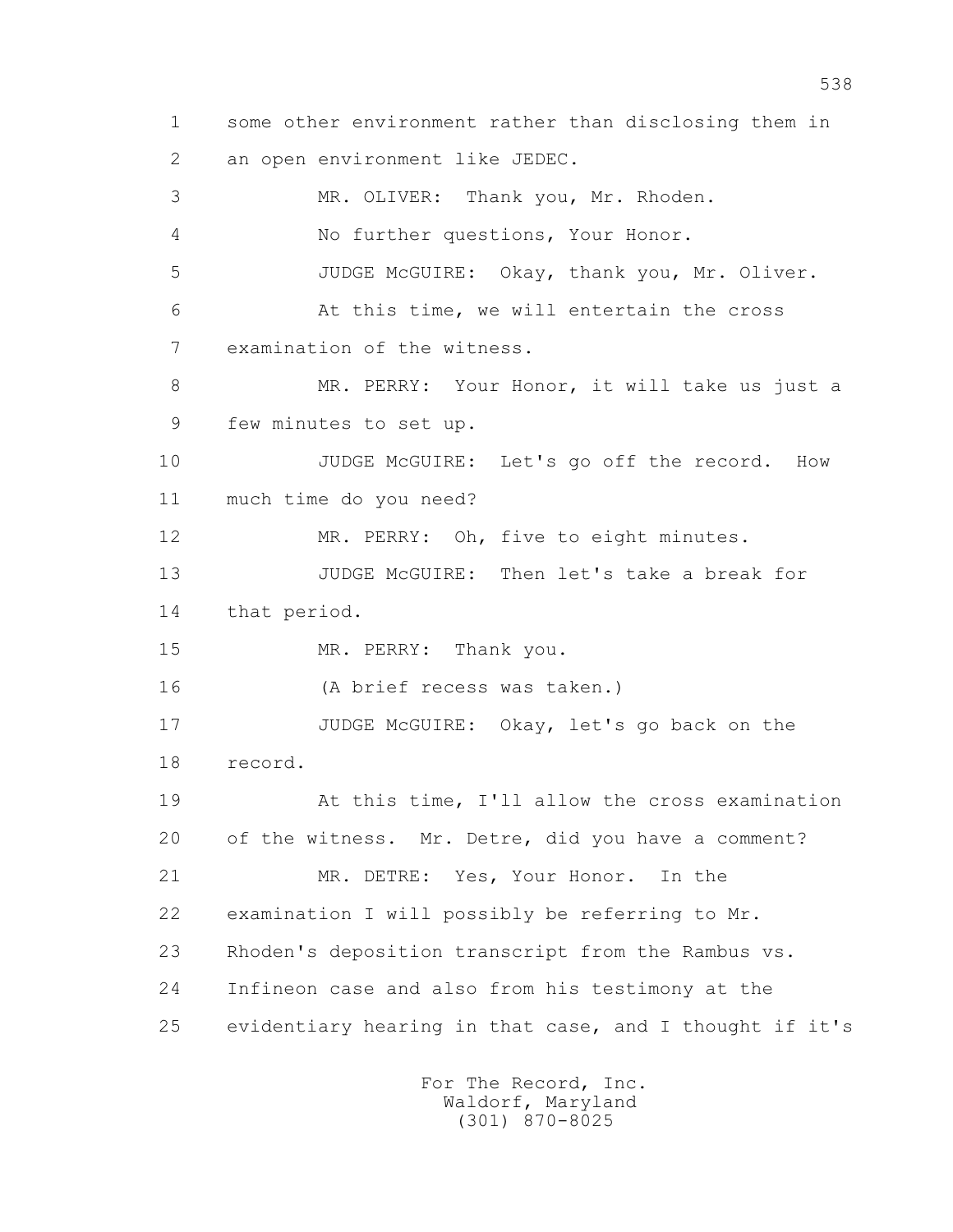1 convenient at this time, Your Honor, I would distribute 2 copies of those transcripts.

 3 JUDGE McGUIRE: Please do. Do you intend to 4 offer these portions of the transcript or the entire 5 transcript?

 6 MR. DETRE: Well, at this point, Your Honor, I 7 may just be referring to them in my examination.

8 JUDGE McGUIRE: Okay, that's fine, that's fine. 9 MR. DETRE: May I approach, Your Honor?

 10 JUDGE McGUIRE: If we do -- please. If we do 11 decide ultimately to offer these, I don't see it 12 inherently imperative that we offer the entire 300 or 13 400-page transcript. We might be able to offer 14 portions and counter excerpts. So, let's keep that in 15 mind.

16 MR. DETRE: Certainly.

 17 MR. OLIVER: Your Honor, I was going to object 18 that when a witness appears live, the transcript would 19 be hearsay, and I don't see any occasion to offer 20 transcripts when the witness appears live.

 21 JUDGE McGUIRE: The foundation, Mr. Detre? 22 MR. DETRE: Well, I'm not offering them at this 23 time, Your Honor, as I said. I may be referring to 24 them in the examination, but I'm not offering them. 25 JUDGE McGUIRE: On that point, then, overruled.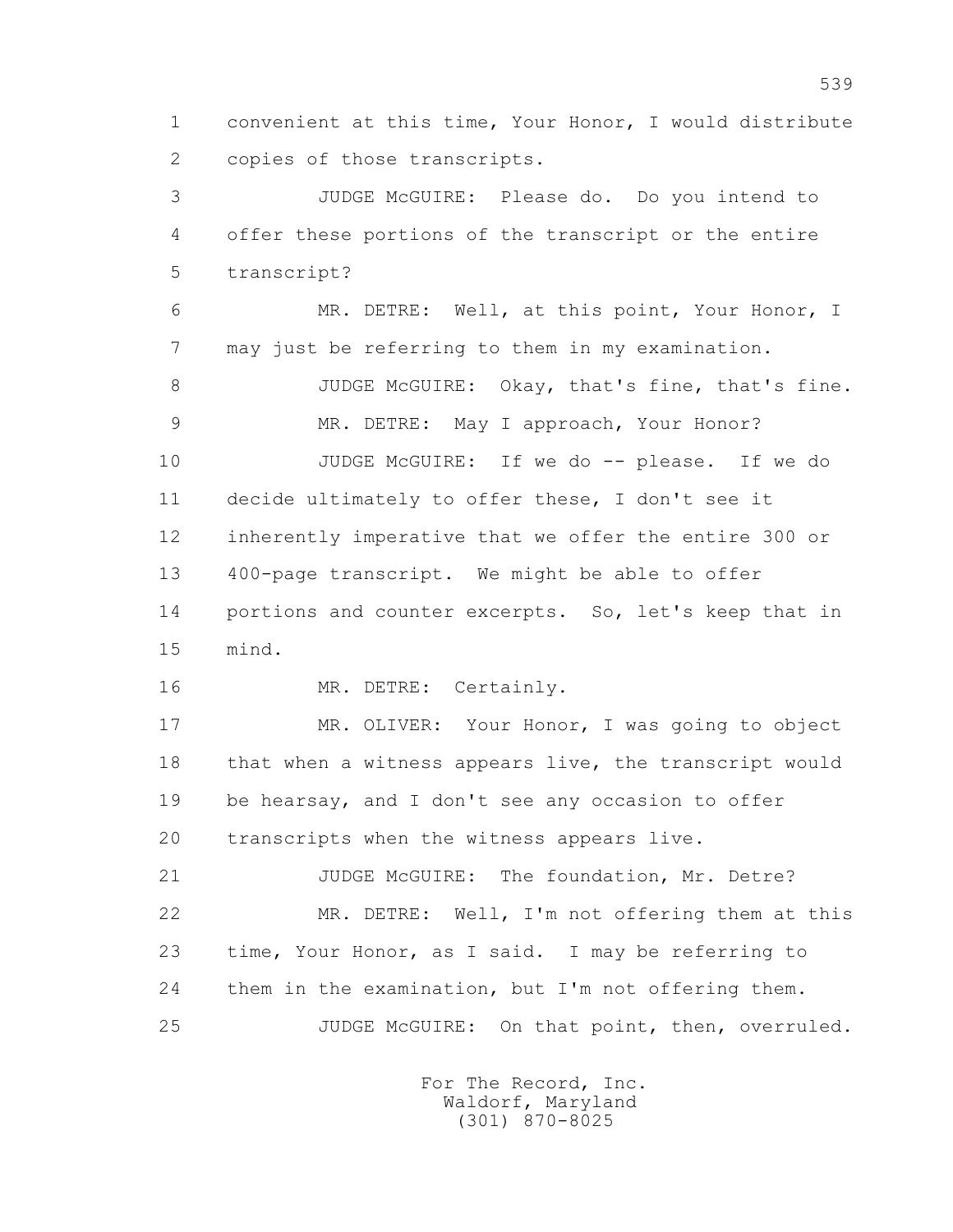| $\mathbf 1$  | All right, proceed, Mr. Detre.                           |
|--------------|----------------------------------------------------------|
| $\mathbf{2}$ | CROSS EXAMINATION                                        |
| 3            | BY MR. DETRE:                                            |
| 4            | Good morning, Mr. Rhoden.<br>Q.                          |
| 5            | Good morning.<br>Α.                                      |
| 6            | Mr. Rhoden, yesterday you testified about<br>Q.          |
| 7            | RDRAM.<br>Do you recall that?                            |
| 8            | Yes, I do.<br>Α.                                         |
| 9            | Now, have you heard of base concurrent and<br>Q.         |
| 10           | direct RDRAM?                                            |
| 11           | I'm not sure that I've heard -- I have heard of<br>Α.    |
| 12           | the term concurrent RDRAM. I have not heard of the       |
| 13           | other terminology that you used.                         |
| 14           | Q. Are you aware that there are different versions       |
| 15           | of RDRAM?                                                |
| 16           | I have heard about them, yes.<br>Α.                      |
| 17           | When you were testifying about RDRAM yesterday,<br>$Q$ . |
| 18           | which version were you testifying about?                 |
| 19           | A. The one that I had knowledge of in the 1990 --        |
| 20           | '92 time frame.                                          |
| 21           | Q. And do you know whether the bus structure is          |
| 22           | the same in the other versions of RDRAM?                 |
| 23           | A. I -- I have -- in -- it's my understanding that       |
| 24           | it is basically the same in concurrent RDRAM, yes.       |
| 25           | Do you know, Mr. Rhoden, what the bus structure<br>Q.    |
|              |                                                          |

 For The Record, Inc. Waldorf, Maryland (301) 870-8025

540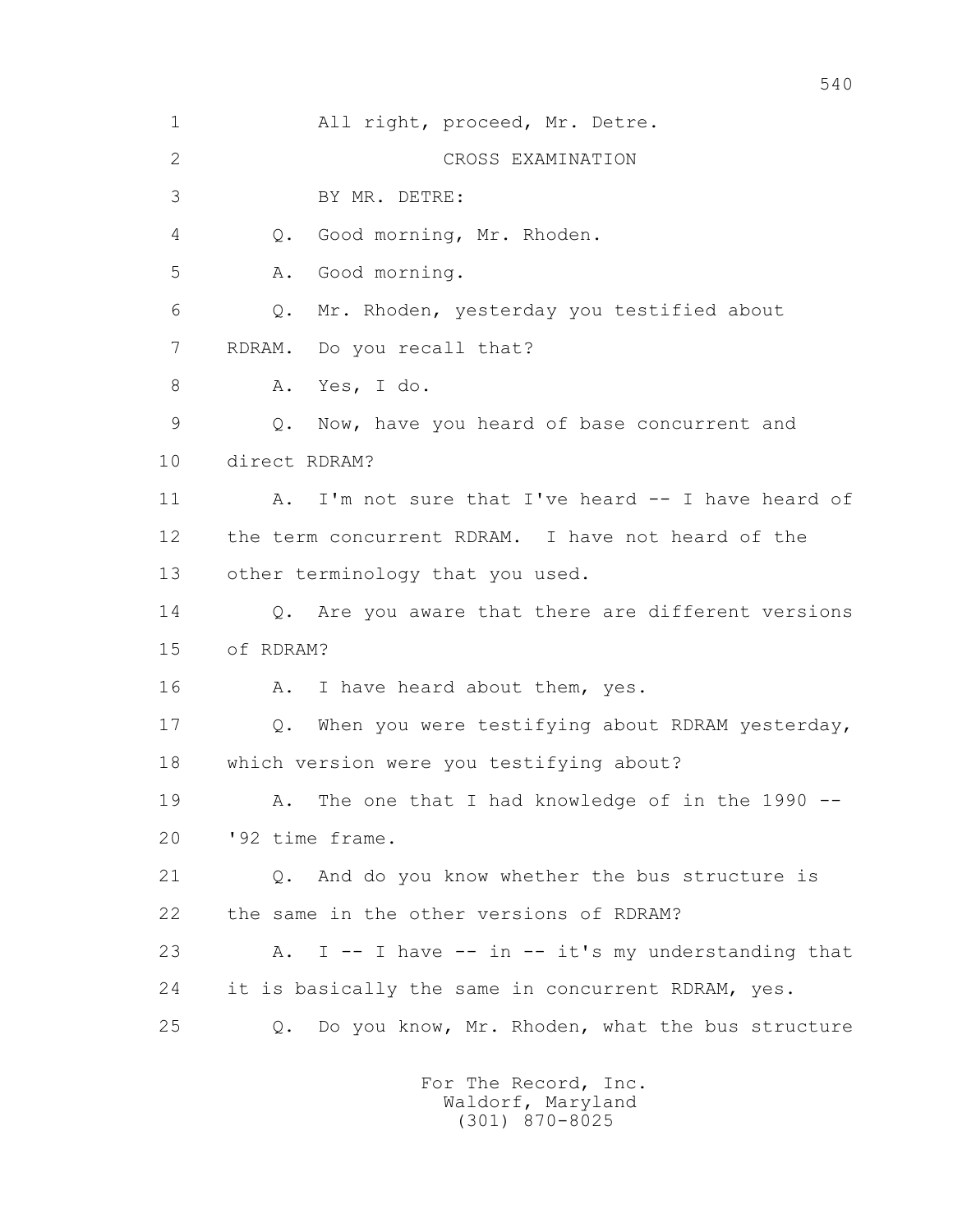1 is in direct RDRAM?

 2 A. I have had no reason to find that out, no. 3 Q. So, you don't know whether it has a data bus 4 that's separate from the address and control bus? 5 A. Well, I can tell you what I've certainly read 6 in the press if you would like, and in that case, it 7 has a separate data bus in addition to its packet bus. 8 0. And the data bus is 16 bus lines wide in direct 9 RDRAM. Have you heard that? 10 A. Yes, I have. 11 0. In that 1990 presentation that you saw, were 12 RDRAM modules discussed? 13 A. In the modules -- yes, they were. They were 14 discussed in the direct presentation that was 15 presented -- or at least if not in the presentation, 16 they were discussed in discussions that took place at 17 the HP facility. 18 Q. And what you testified about yesterday about 19 RDRAM modules, that was based entirely on what you 20 heard during that 1990 presentation about modules? 21 A. The -- the -- I -- the modules themselves were 22 a representation, these were a pictorial 23 representation, and so I think that the testimony that 24 I provided yesterday on the RDRAM was consistent with 25 my belief of what I heard in 19 -- in the '90-'92 time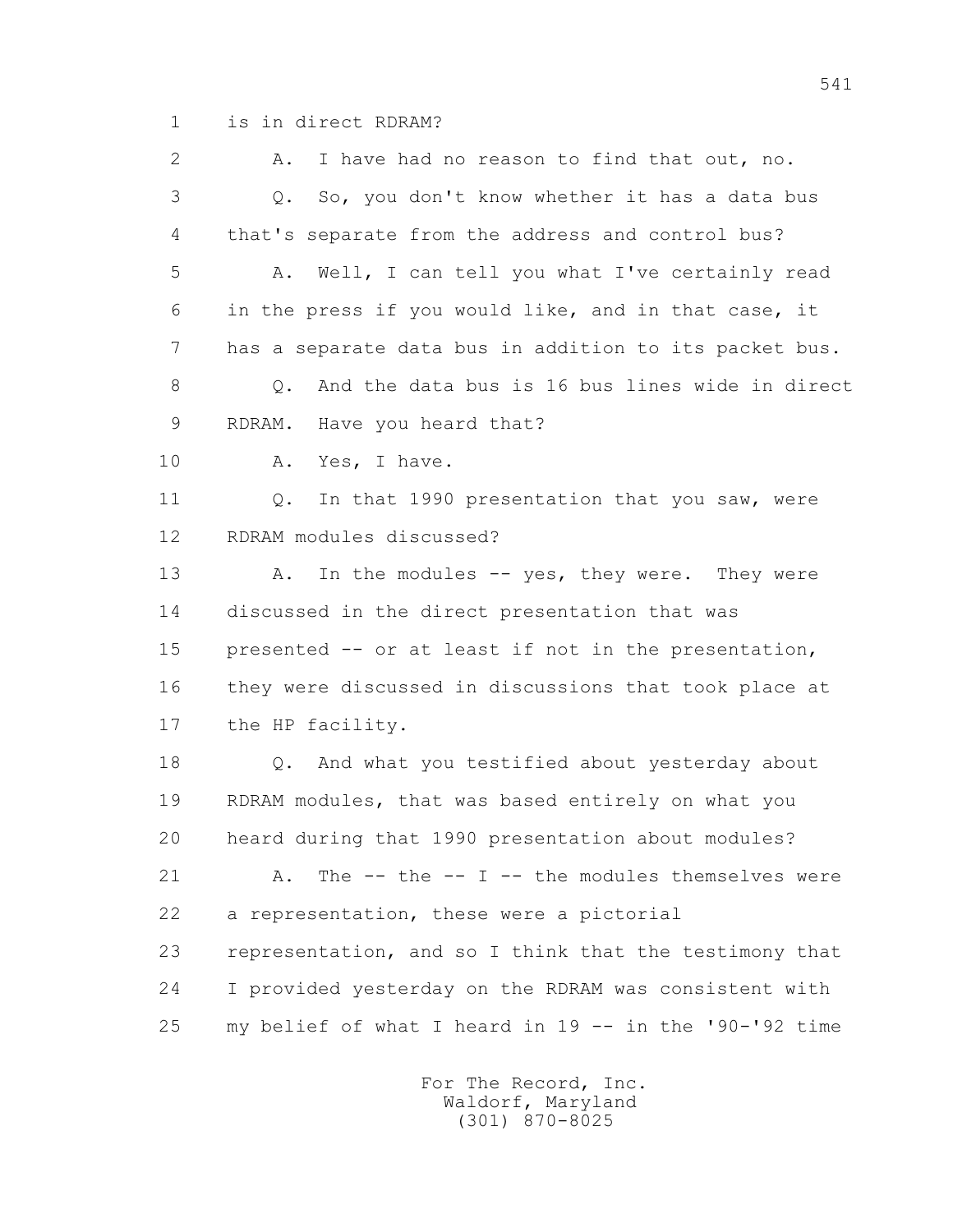1 frame.

 2 Q. Okay. Let me turn now, if I could, Mr. Rhoden, 3 to one of the exhibits that you reviewed with Mr. 4 Oliver. Could you find JX-31 in your pile there? And 5 that was the minutes of the JC-42.3 subcommittee 6 meeting number 78 in March of '96, and could we pull 7 that up, JX-31? 8 A. Okay. 9 Q. And could you go to page 64. We're muddling 10 you down with papers there, Mr. Rhoden. 11 A. Well, I have a fair number of things here. 12 Just one second. Okay, I have it. 13 Q. You have got it. 14 Could you turn to page 64. That I believe is 15 the page where your presentation appears or at least 16 one of the pages of your presentation. 17 A. Yes. 18 Q. Now, do you recall testifying about this chart 19 of SDRAM features on that page yesterday? 20 A. Yes, I do. 21 Q. Now, the first column on that chart is labeled 22 100 megahertz. Do you see that? 23 A. Yes, I do. 24 Q. And does 100 megahertz there, does that refer 25 to the speed by which data is transferred from the DRAM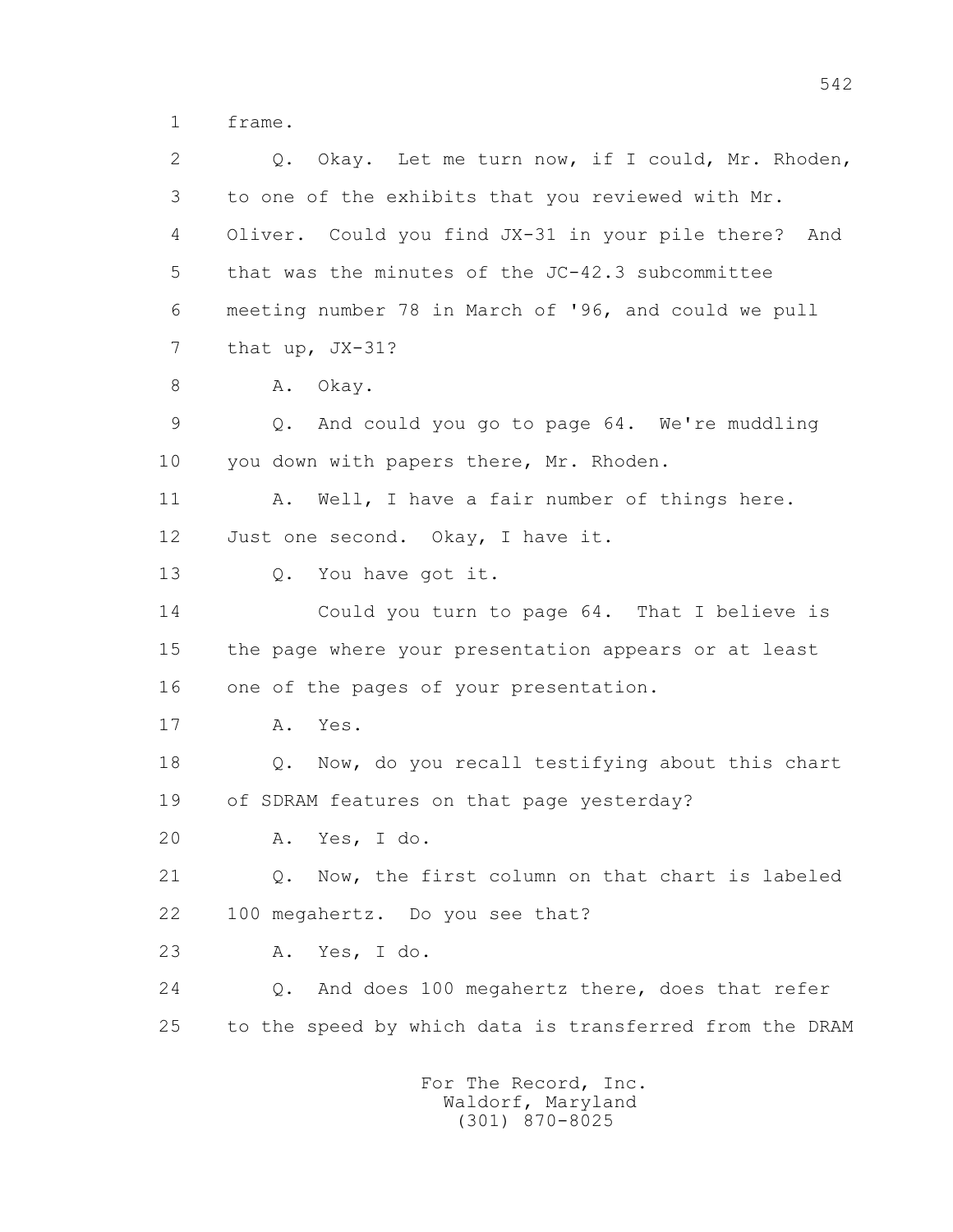1 to the controller?

 2 A. Actually, this refers to the speed of the clock 3 of the device itself.

 4 Q. Okay. And then as you go to the right in the 5 columns, you move up to 150 megahertz, 200 megahertz, 6 250 megahertz and 300 megahertz, correct?

7 A. That's correct.

 8 Q. So, ever-increasing clock speeds then. Is that 9 right?

10 A. That's right.

 11 Q. And under the -- if we look at the row marked 12 On Chip PLL/DLL, you've got a "no" under the 100 13 megahertz, correct?

14 A. That's correct.

 15 Q. And then it's a "maybe" for 150 megahertz, 16 correct?

17 A. Correct.

 18 Q. And "yes" for 200 megahertz and above, correct? 19 A. Yes.

 20 Q. Were -- was it your belief at the time you 21 prepared this chart that on-chip PLL/DLL would be 22 required for bus speeds at 200 megahertz and above? 23 A. Actually, the presentation was in the context 24 of standardization, and so I was proposing that these 25 would be the -- a reasonable alternative at these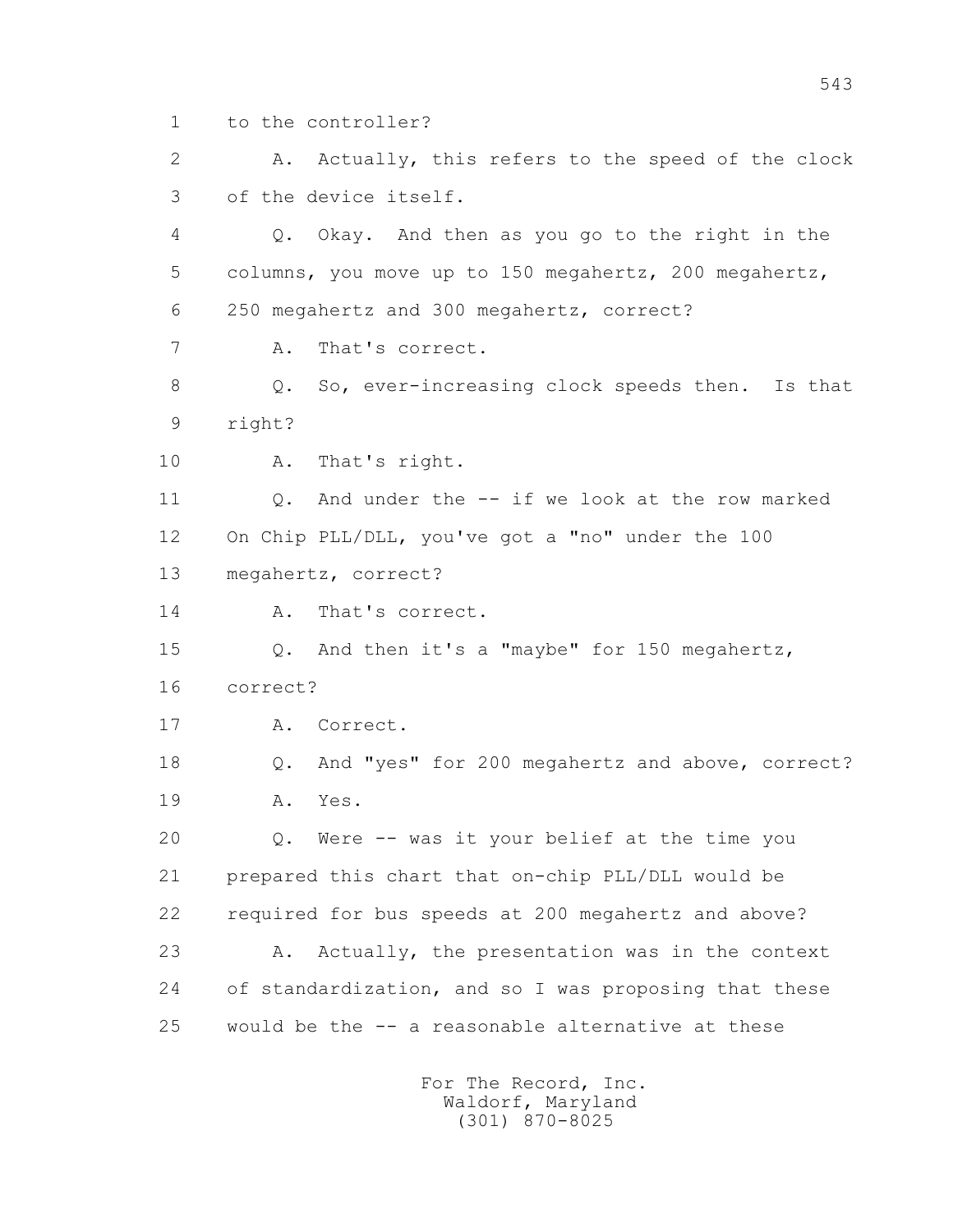1 particular speeds. I -- I never would suggest that 2 they would be required, certainly.

 3 Q. As the clock speed increases, the timing of the 4 data output from the DRAM has to be more and more 5 precise, is that correct, the timing of that data 6 output in order for the controller to be able to 7 capture the data accurately? Is that right?

8 A. Well, that's not necessarily -- the broad 9 statement is not necessarily correct, because certainly 10 there are DRAMs that are shipping today and certainly 11 there are even SDRAMs shipping today that operate in 12 the 300 megahertz range and even above that do not have 13 PLL/DLL.

 14 Q. I don't -- I think perhaps you misunderstood my 15 question.

 16 My question was that as the speeds increase, 17 the timing of the output data has to be more and more 18 precise in order to accurately capture the data.

 19 A. Well, it is a -- it is a necessary requirement 20 that as speeds increase, you're dealing with a shorter 21 period in absolute time in which to control data and in 22 which to control -- control data, all of those sort of 23 things. So, the timing -- it -- your reference to 24 "precise" is a relative term.

25 In some senses you would say that the 100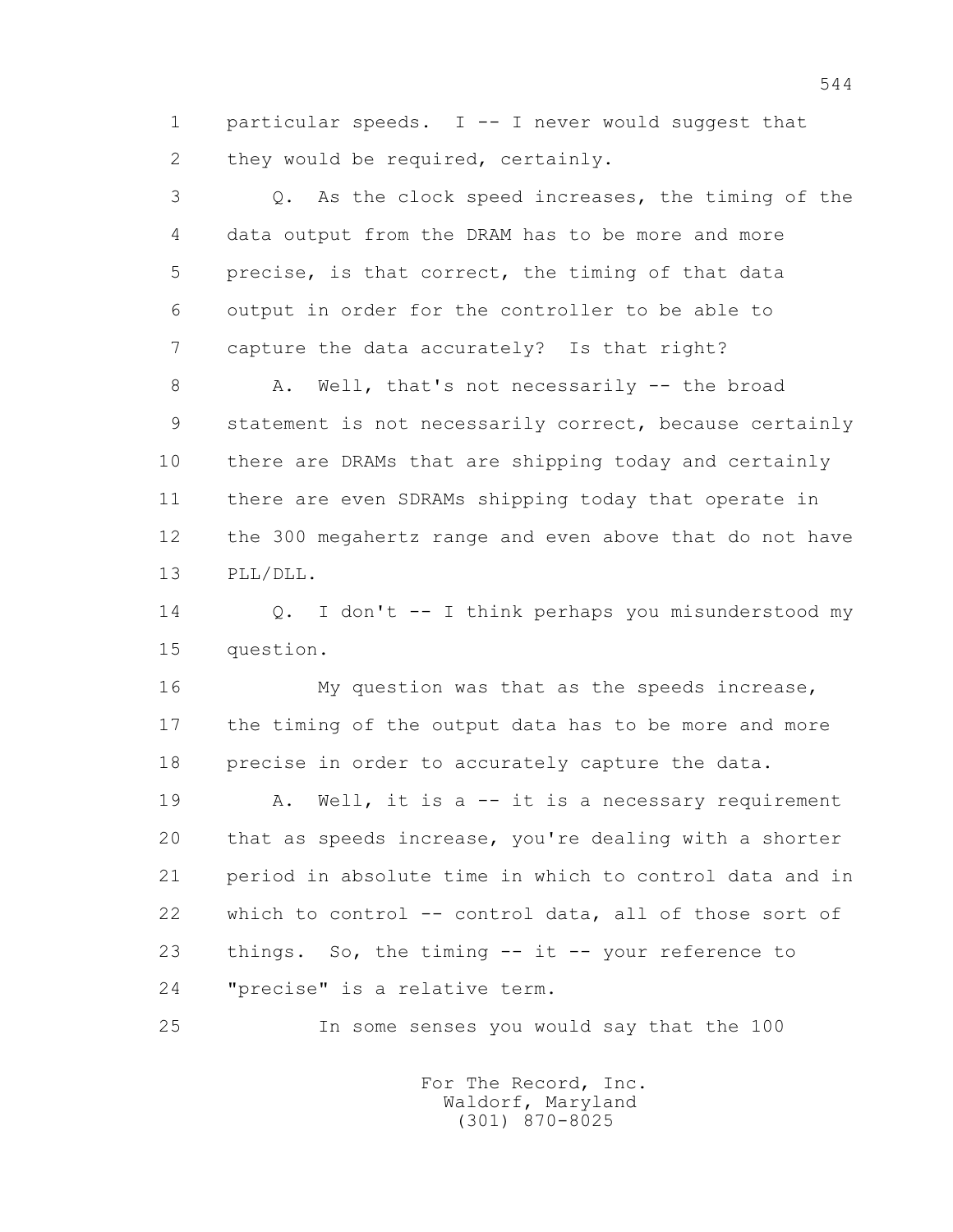1 megahertz device is perhaps more precise in a relative 2 sense than the one that is operating at 300 megahertz, 3 and so I'm having a little difficulty with your 4 terminology of "precise," okay? In an absolute sense, 5 I would -- I would agree that it takes a shorter period 6 of time to set something up, but in a relative sense, 7 certainly that would not be the case.

8 Q. In an absolute sense, the timing margins have 9 to be more precise as it moves at a higher speed. Is 10 that correct?

11 A. In an absolute sense, there is less time for 12 each clock period, yes.

 13 Q. And an on-chip PLL/DLL helps with those reduced 14 timing margins. Is that right?

15 A. It is one methodology that can be used, yes. 16 Q. Now, isn't it true during the time frame when 17 you were preparing this presentation, there was never 18 any question of whether you would use on-chip PLL 19 technology; it was only a question of when?

 20 A. No, I'm actually quite sure that was not the 21 discussion that took place.

 22 Q. If we could turn to Volume 2 of the evidentiary 23 hearing transcript that I gave you, page 106.

24 A. Okay.

25 Q. Now, before we turn to that page, Mr. Rhoden,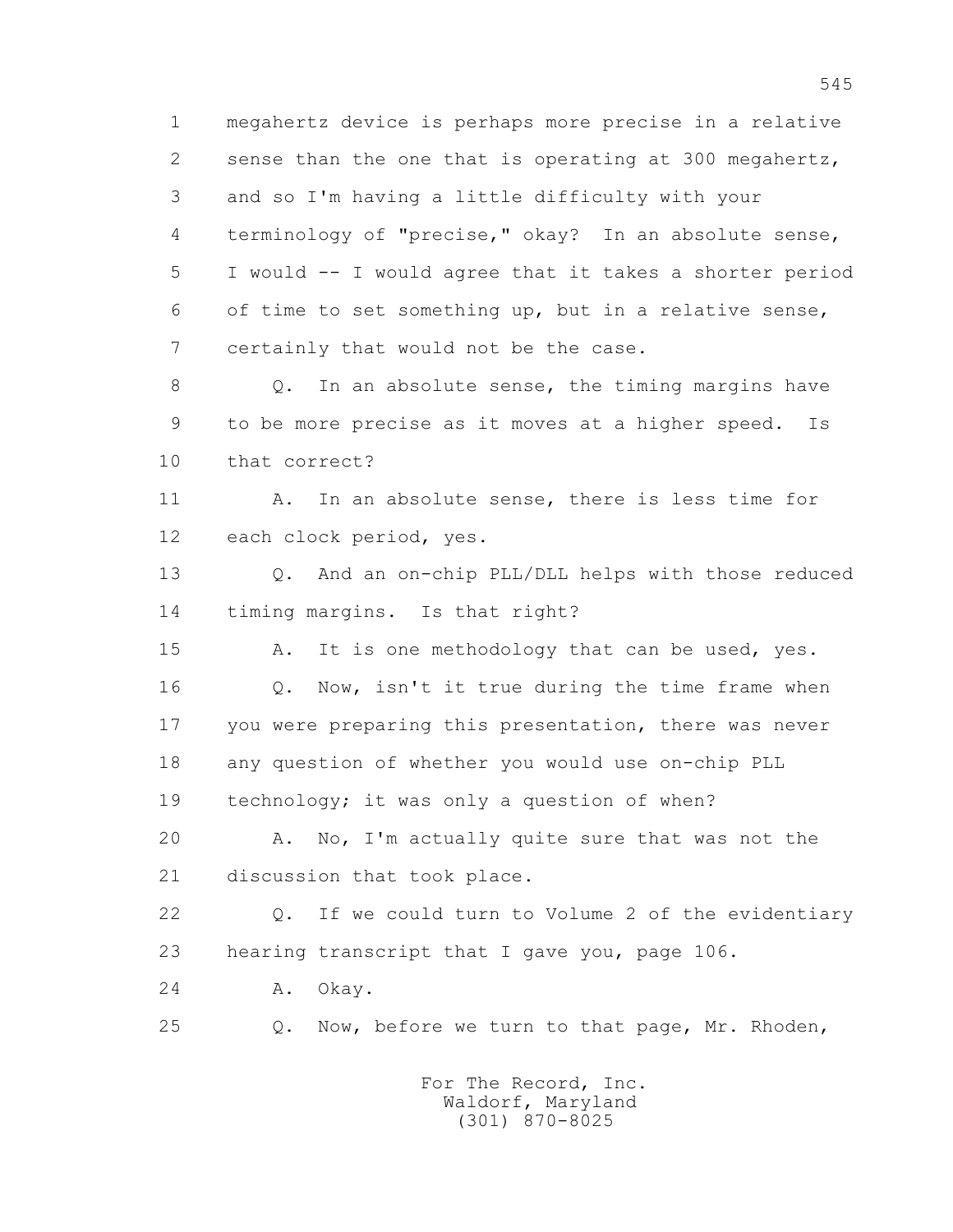1 do you recall testifying at an evidentiary hearing in 2 the Rambus vs. Infineon case? 3 A. Yes, I do. 4 Q. And you testified under oath there, correct? 5 A. I did. 6 Q. Could we turn to page 106. 7 A. 1-0-6? 8 0.  $1-0-6$ . 9 A. Okay. 10 Q. Of that Volume 2 of that transcript. 11 A. Okay. 12 Q. Now, if I could read your testimony there, 13 starting at line 18, where you say: 14 "ANSWER: Certainly the concept of on-chip 15 PLL/DLL is an old concept that's been around for a long 16 time. We discussed it at length inside of JEDEC, and I 17 don't think we ever had any question whether we would 18 use the technology. It was just a question of when." 19 Do you see that? 20 A. Yes, I do. 21 MR. OLIVER: Objection, Your Honor. I submit 22 that the entire answer should be read. 23 JUDGE McGUIRE: I'm sorry, I didn't hear that. 24 MR. OLIVER: I submit that Mr. Rhoden's entire 25 answer should be read.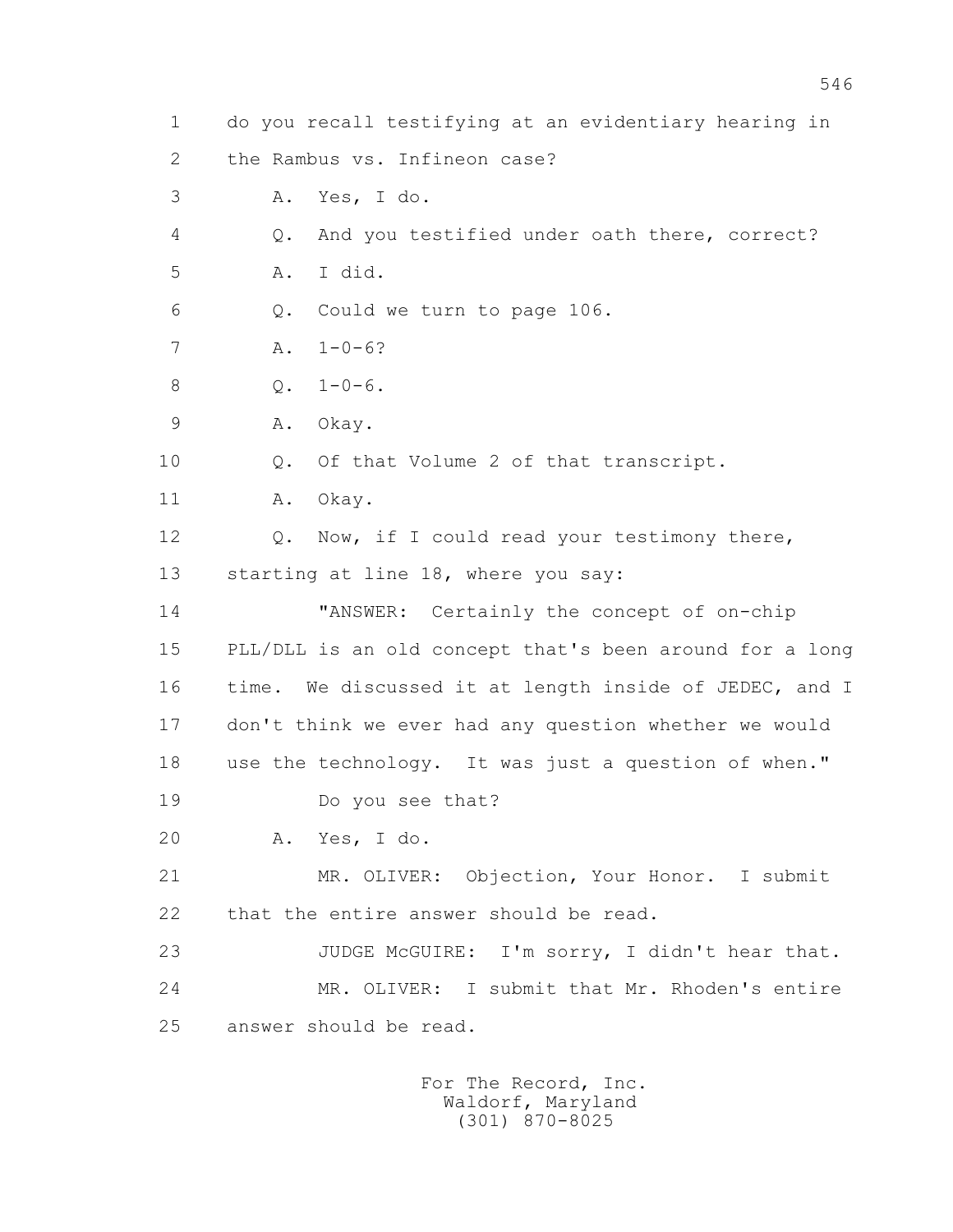1 JUDGE McGUIRE: I will give you that 2 opportunity to read counter designations. Actually, 3 while we're on this topic, because this is going to 4 come up again, have the parties talked about how they 5 want to proceed? Either I could allow the opponent to 6 come in behind and offer up his counter designations, 7 or they could do it during their examinations, but I 8 want to create a policy now to where we're all clear in 9 the future.

 10 MR. PERRY: Your Honor, ordinarily I think that 11 would be a matter of redirect, and in order to prevent 12 too many interruptions during -- I think counsel would 13 be careful, if they have redirect coming up, to make 14 sure that the context is placed, if necessary.

15 JUDGE McGUIRE: Mr. Oliver, any input on that 16 question?

 17 MR. OLIVER: Your Honor, I don't think we would 18 object to that as long as the entire question and 19 answer is read in its entirety at the time it is read.

 20 JUDGE McGUIRE: And that's fine with me. I 21 just want to get it in proper context, and I don't want 22 to interrupt the flow of the inquiry at the time, but 23 certainly I'm going to give each side an opportunity to 24 go into its counter designations.

25 Is that an agreement? Do the parties

 For The Record, Inc. Waldorf, Maryland (301) 870-8025

547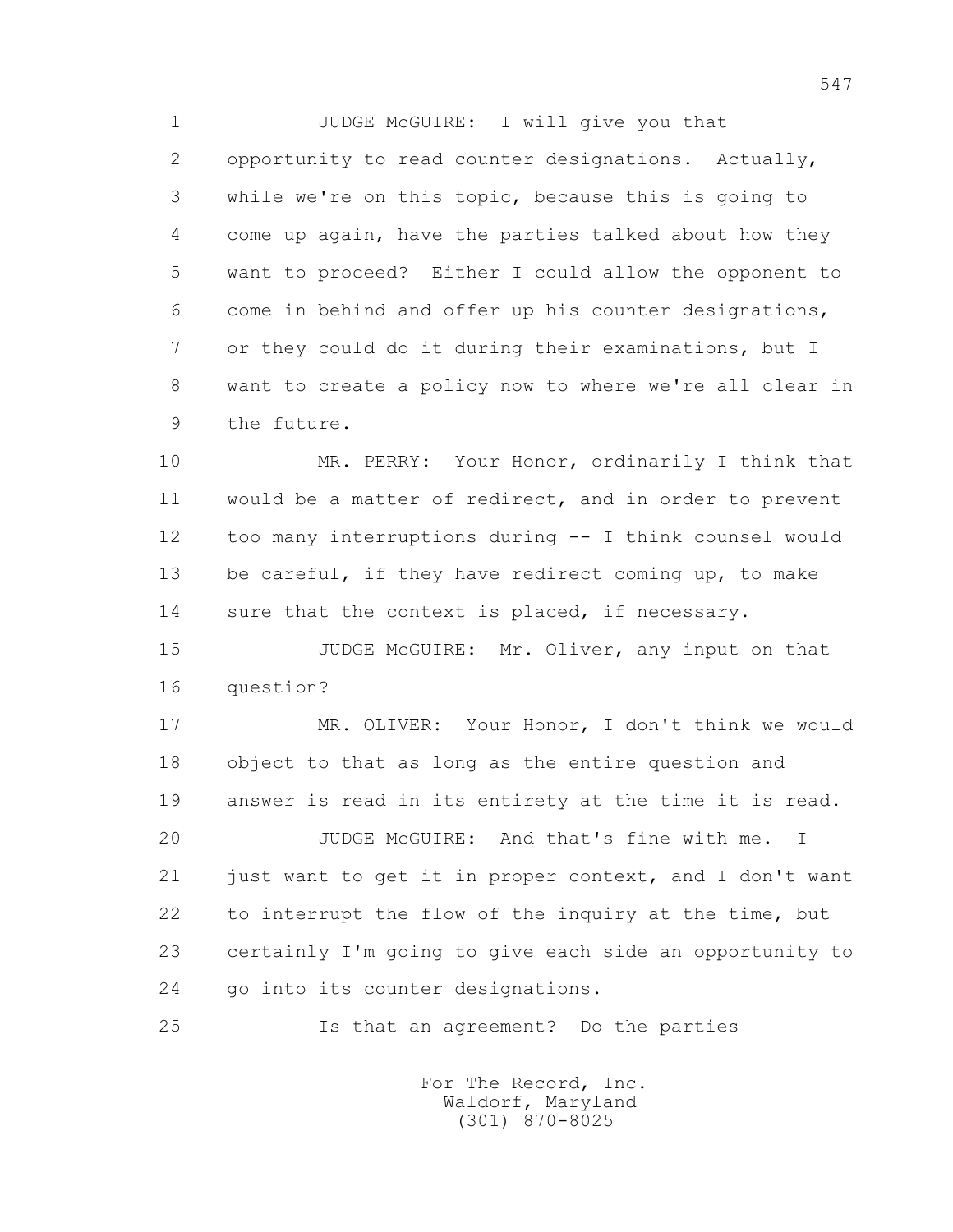1 understand each other on this point now?

 2 MR. PERRY: Well, Your Honor, often times -- 3 this is being used for impeachment and for refreshment 4 purposes under the rule.

5 JUDGE McGUIRE: Right.

 6 MR. PERRY: And often times the answers are 7 quite long and include many different topics, so it's 8 not proper to offer them, and I wouldn't want to see 9 that kind of thing being argued about. What you really 10 should be focusing on is whether or not there's 11 something that's contradictory or that refreshes his 12 recollection, and then if they think there's more 13 that's directly related --

14 JUDGE McGUIRE: Well, that's what he's just 15 done. That's why we're addressing it.

 16 MR. PERRY: Well, he said the whole question 17 and answer is what he's talking about, and for that, 18 that's going to be a long time to read all those 19 questions and answers.

 20 MR. DETRE: I mean, I have endeavored to pick 21 out parts that I thought were relevant, Your Honor, and 22 I have no particular objection to reading the rest of 23 it, except it would slow down the flow of the 24 examination and probably in many cases -- 25 JUDGE McGUIRE: No, that's not your obligation.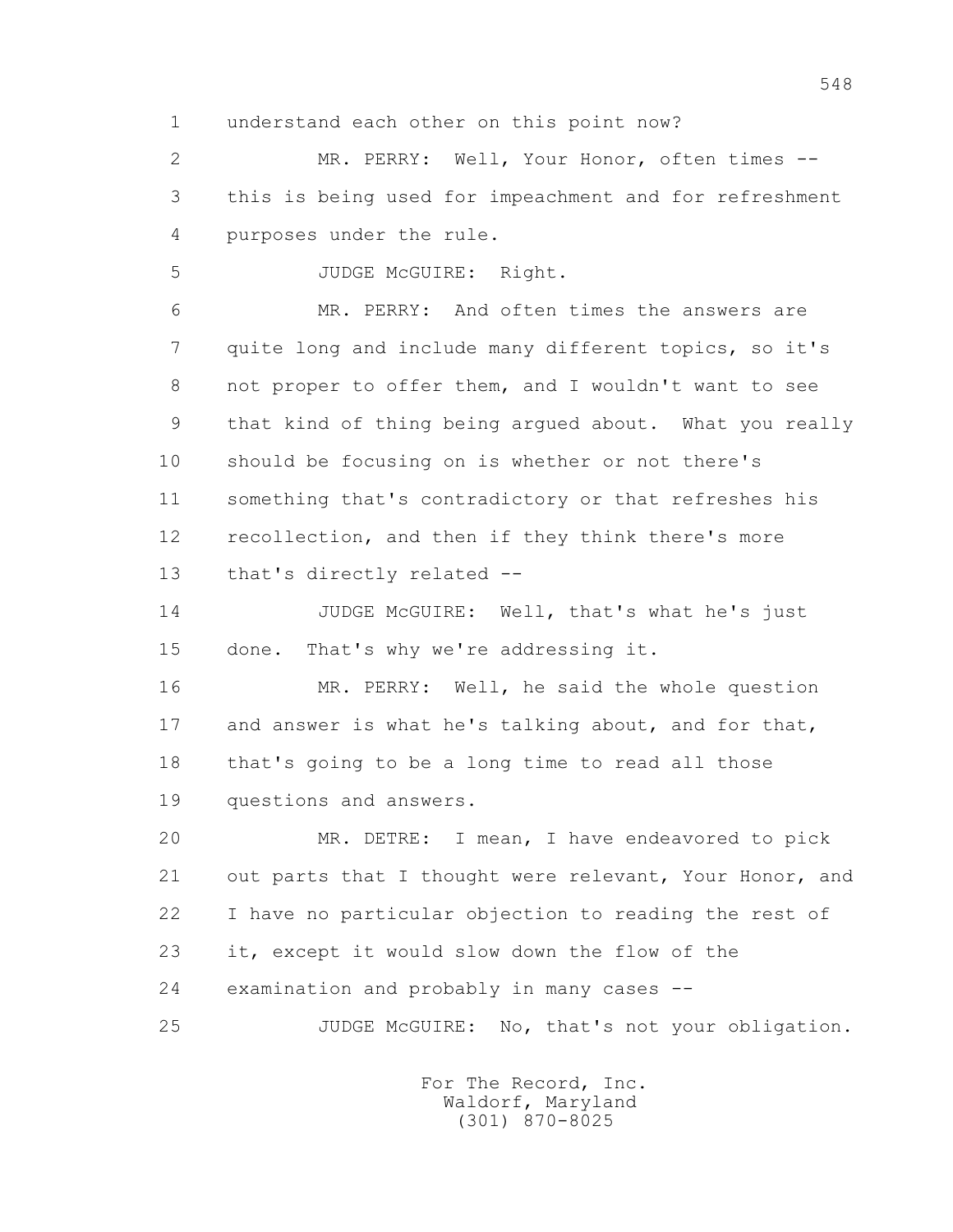1 It's the obligation of their side to determine what 2 other portions they want entered. I'll just allow you 3 to do that on redirect.

 4 MR. OLIVER: Thank you, Your Honor. 5 JUDGE McGUIRE: Okay, are we clear on that? 6 MR. PERRY: Yes, Your Honor.

 7 JUDGE McGUIRE: Okay, you can proceed, Mr. 8 Detre.

9 BY MR. DETRE:

 10 Q. And isn't it true, Mr. Rhoden, that on-chip PLL 11 was a technology that you fully intended to use as 12 speeds increased?

13 A. It was the technology that we -- if I may 14 explain, in this particular question, it was the use of 15 an on-chip PLL/DLL, and we've seen presentations even 16 this morning about PLL and DLL, both on chip on the 17 memory controller, on chip on the memory device. Your 18 question was specifically about the memory device, or 19 at least that's the way I interpreted it. This 20 question was a more general question in the system, if 21 you will, okay?

 22 Q. Well, in the excerpt that we just read, you're 23 talking about the concept of on-chip PLL/DLL, correct? 24 A. That's correct, on chip, and on chip -- I mean, 25 remember, there's a lot of chips inside a system, sir.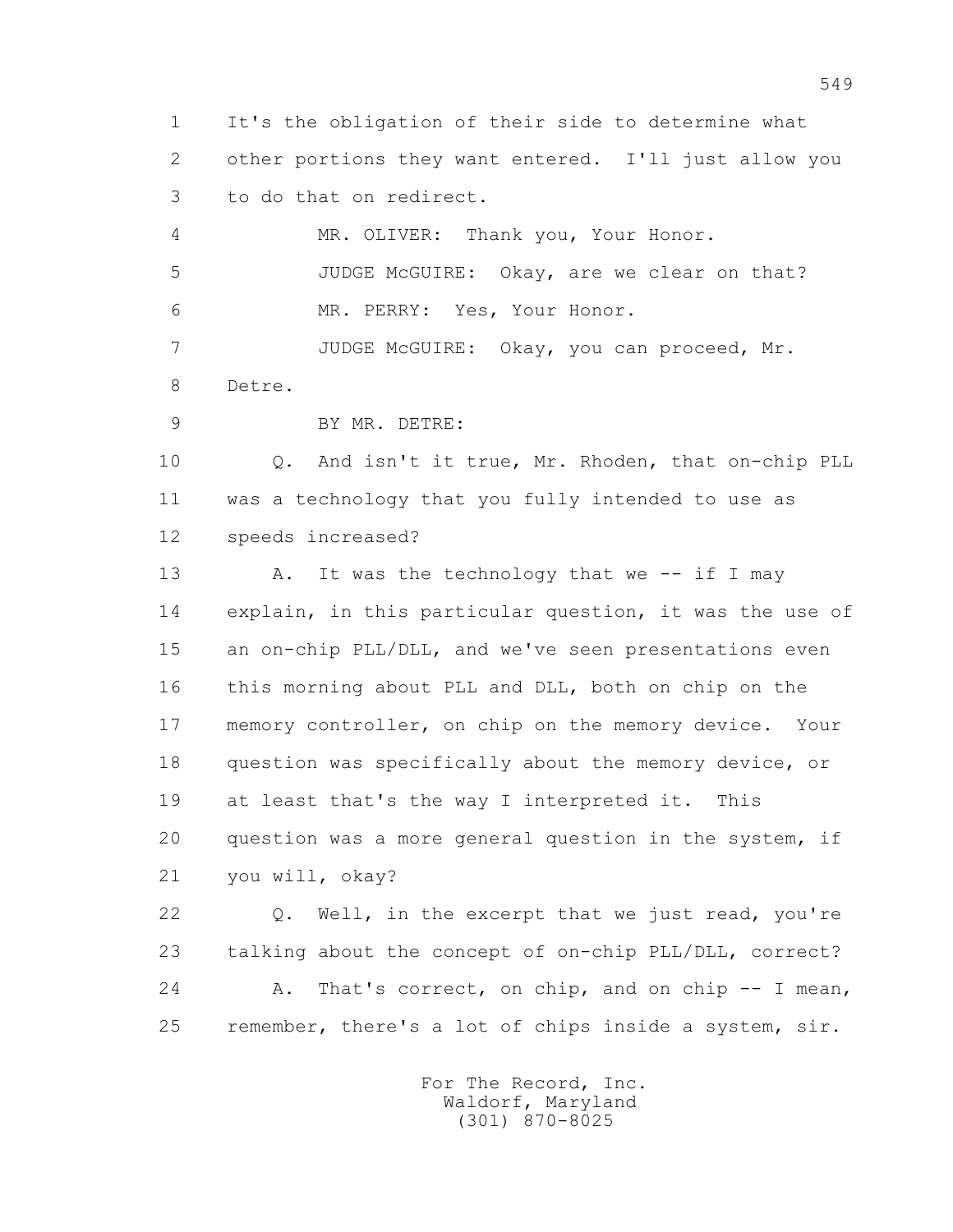1 0. Oh, so you meant it could be on any chip when 2 you said "on chip." Is that right?

 3 A. Well, the -- the concept of PLL/DLL and the 4 concept of using it somewhere, either off board or on 5 board, there are many PLLs inside a system. So, this I 6 thought was a more general question. I am sorry that 7 there was confusion here.

8 0. No problem.

9 So, when you use the term "on-chip PLL/DLL," 10 you don't mean that it's necessarily on the DRAM; you 11 just mean that it's on some chip somewhere in the 12 system, correct?

13 A. The -- in the specific feature set that was 14 listed here, and if you recall the discussion that was 15 going on inside of the committee meeting at the time, 16 the proposal that was made by Samsung, the on-chip 17 PLL/DLL or whatever, both were under discussion, yes. 18 Q. And so when you're talking about SDRAM features

 19 on page 64 of JX-31 and you referred to on-chip 20 PLL/DLL, you were not necessarily referring to a PLL or 21 DLL on the DRAM. Is that right?

 22 A. Well, as part of the discussion that we had 23 relative to this page, yes, I was, because I prepared 24 this, sir.

25 Q. So, when you say on-chip PLL/DLL, sometimes you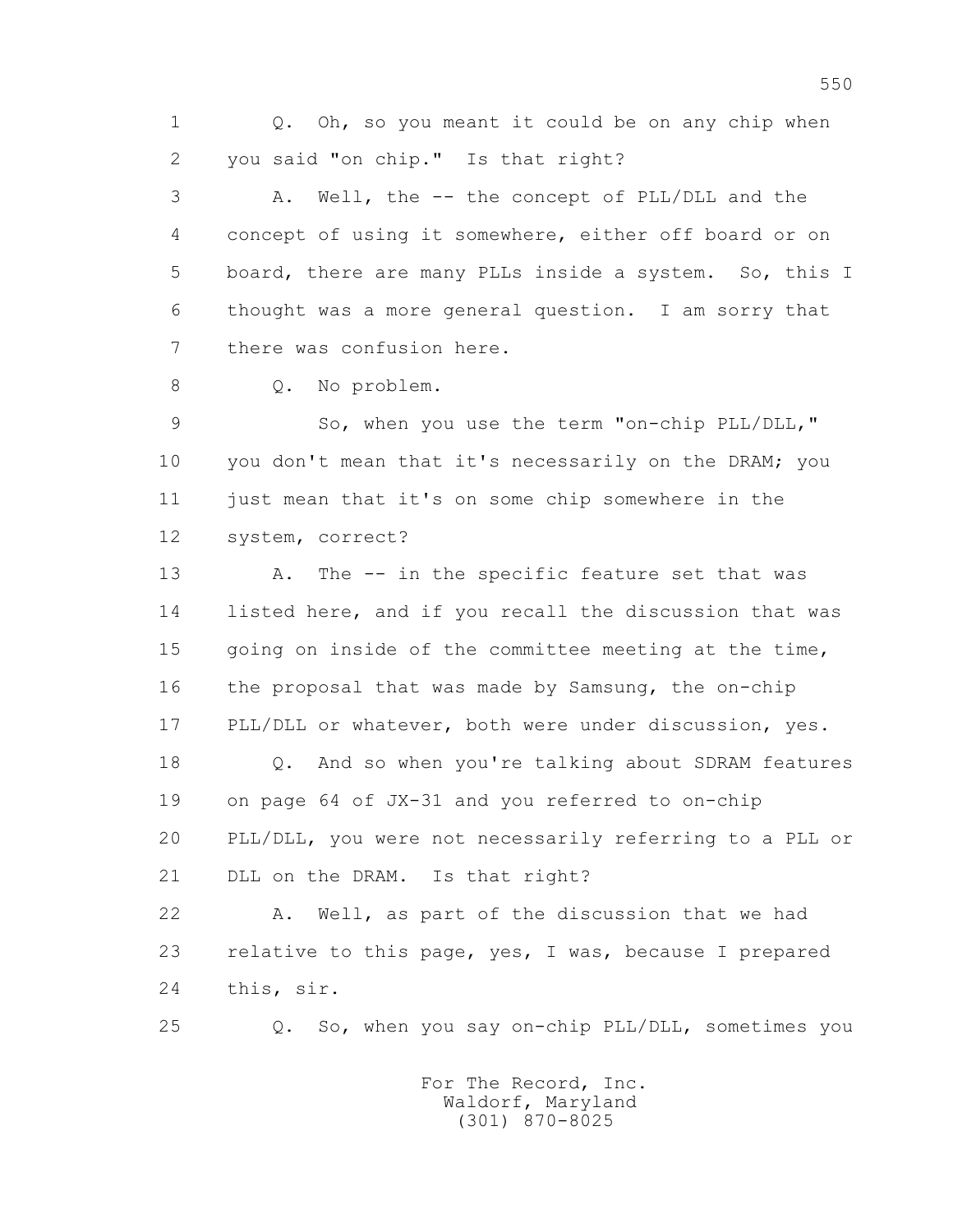1 mean on the DRAM, and sometimes you mean on any chip. 2 Is that right? 3 A. No, sir, that's not true. It has to do with 4 the context of the question and the answer, sir, I'm 5 sorry. 6 Q. Could we turn to page 109 of that same 7 evidentiary hearing, Volume Number 2. 8 A. Okay. 9 Q. And on page 109 at line 7, you have an answer 10 where you say, "This proposal is something that we 11 adopted as part of the DDR SDRAM modifications." 12 Do you see that? 13 A. That is correct. Yes, I do. 14 0. And if you could review the context there, was 15 the proposal that you were referring to then, was that 16 a proposal relating to a DLL on the DRAM? 17 A. Yes, it was. 18 MR. OLIVER: Objection, Your Honor. I have not 19 heard any inconsistent testimony. I'm not sure how 20 this would be characterized as impeachment. 21 MR. DETRE: Well, if I could --22 JUDGE McGUIRE: Lay a foundation. 23 MR. DETRE: -- continue with one more reference 24 on that page, I think Mr. Oliver will understand. 25 JUDGE McGUIRE: Go ahead.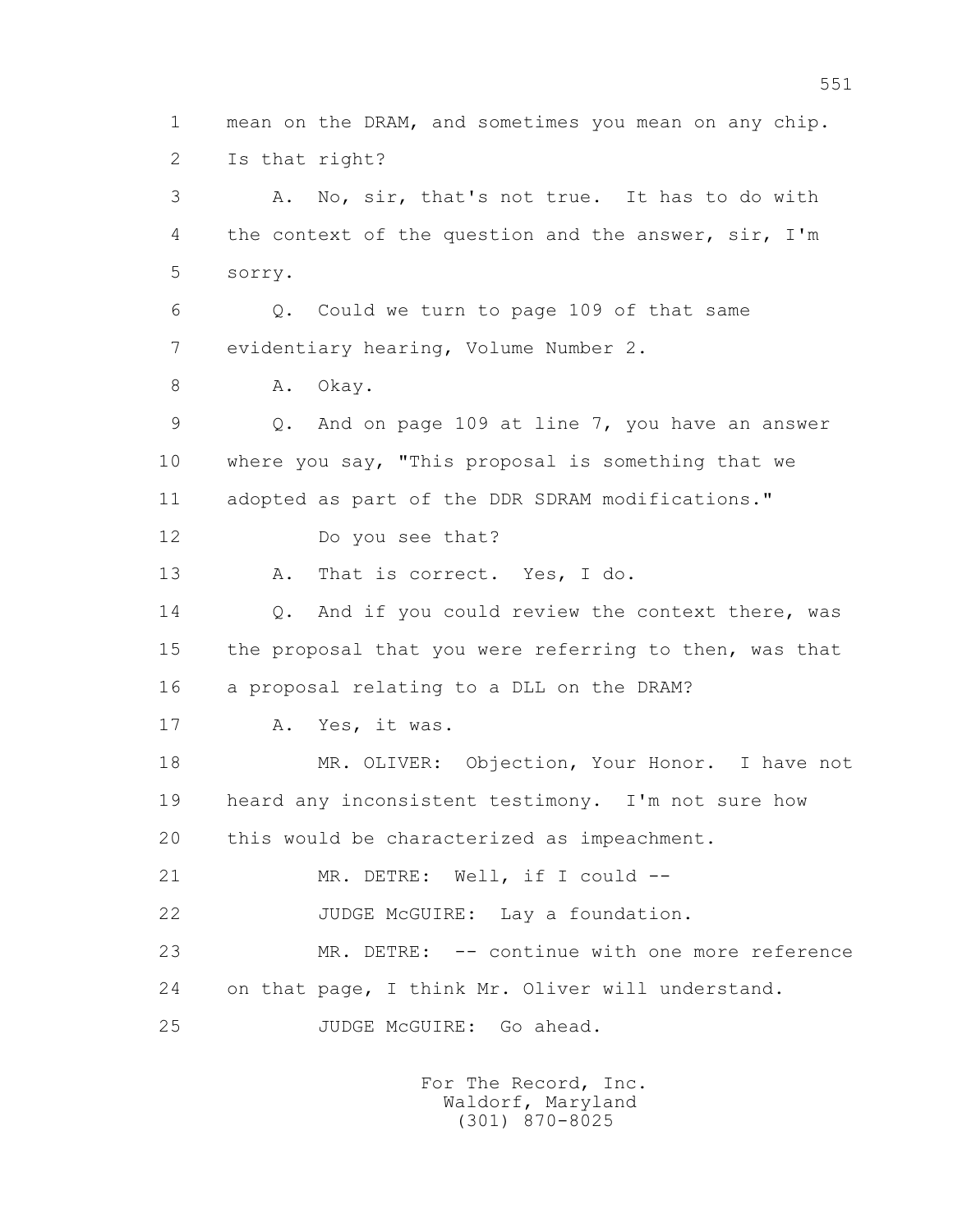1 BY MR. DETRE:

| 2  | Q. At your next answer there at line 11, you                     |
|----|------------------------------------------------------------------|
| 3  | respond to a question from the Court, and you say, "I'm          |
| 4  | not sure, Your Honor, when the first ballot actually             |
| 5  | passed about the on-chip PLL, but it was one of the              |
| 6  | technologies -- one of the primary technologies that we          |
| 7  | fully intended to use as we increased the frequencies."          |
| 8  | Do you see that?                                                 |
| 9  | Yes, I do.<br>Α.                                                 |
| 10 | Now, when -- in your presentation in March '96,<br>Q.            |
| 11 | JX-31, page 64, when you have "yes" to on-chip PLL/DLL           |
| 12 | listed for speeds of 200 megahertz and above --                  |
| 13 | Α.<br>Yes.                                                       |
| 14 | -- that was not just your personal view, that<br>Q.              |
| 15 | on-chip PLL/DLL should be used for speeds of 200                 |
| 16 | megahertz and above, was it?                                     |
| 17 | Well, I was the creator of this presentation,<br>Α.              |
| 18 | and necessarily, it was my view when I created it. I             |
| 19 | am certain there were others that also shared the same           |
| 20 | view and probably others that did not.                           |
| 21 | Wouldn't you say that it was a consensus of the<br>$Q_{\bullet}$ |
| 22 | JC-42.3 committee that on-chip PLL or DLL should be              |
| 23 | used at those speeds?                                            |
| 24 | A. At -- at the speed referenced here, I'm not --                |
| 25 | I'm not sure that I -- that I can answer that, because           |
|    |                                                                  |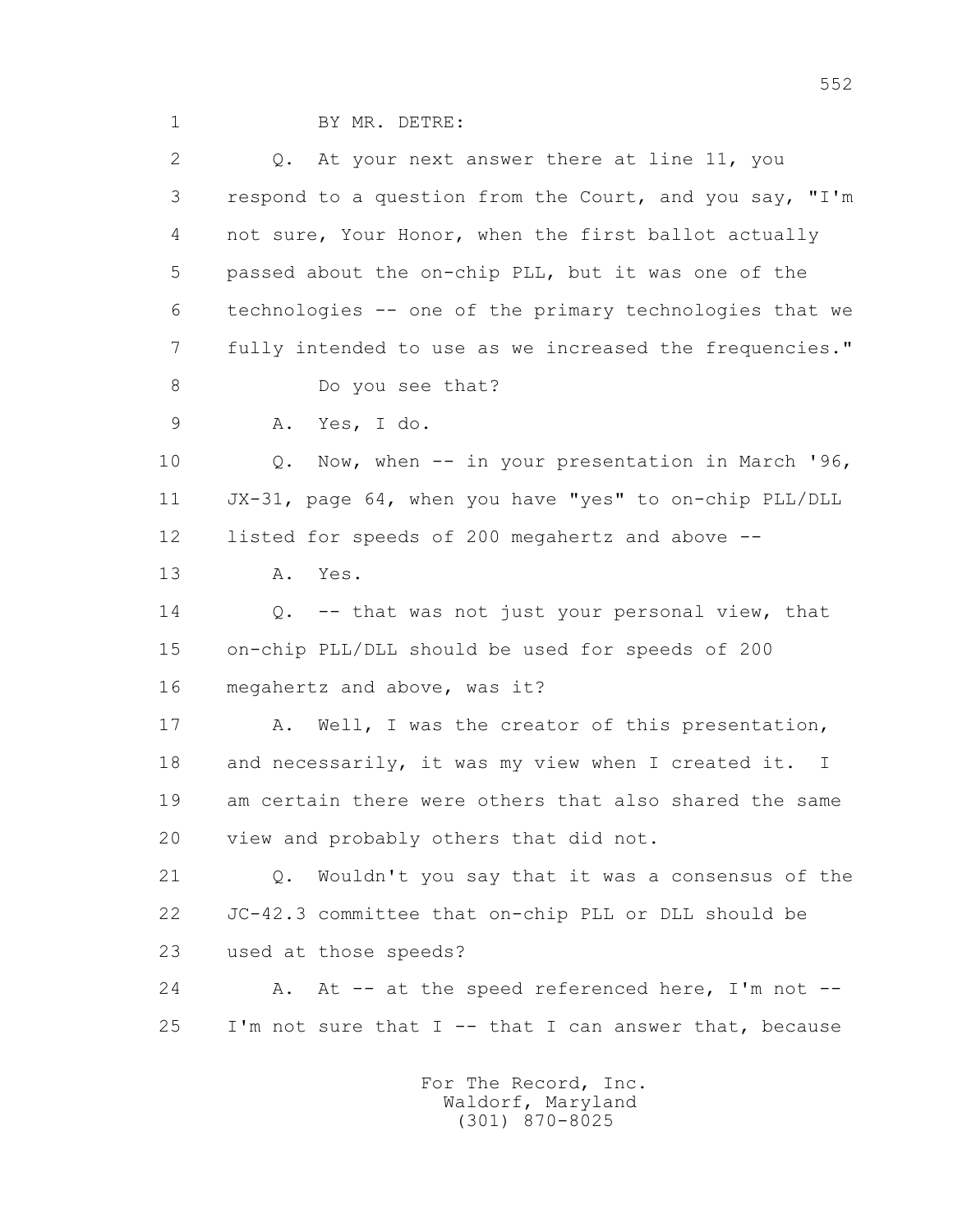1 I'm not sure we had a consensus at that time;

2 otherwise, we would have had a ballot.

 3 Q. Can we turn to that same volume, Volume 2 of 4 your evidentiary hearing transcript, at page 116? 5 A. Um-hum. Excuse me, which page? 6 Q. Page 1-1-6.

7 A. Okay.

 8 Q. And I'll just read beginning at line 4: 9 "QUESTION: Can you explain what the chart you 10 have here, which is entitled SDRAM Features, and in 11 particular a line entitled On-Chip PLL/DLL, what were 12 you intending to convey to the committee with that 13 chart?

 14 "ANSWER: Well, what I was doing was actually 15 summarizing some -- as we take these votes and as we 16 list them down, this is actually recorded, what the 17 activity level was in the committee at the time, and so 18 relative to the on-chip PLL/DLL that I've listed there, 19 what you can see is that it was the consensus of the 20 people that were in the room that we would need it at 21 higher frequencies of operation or that it would be a 22 desirable feature to include at higher frequencies of 23 operation, and it probably wasn't necessary for the 100 24 megahertz operation, which was about that time frame." 25 Do you see that?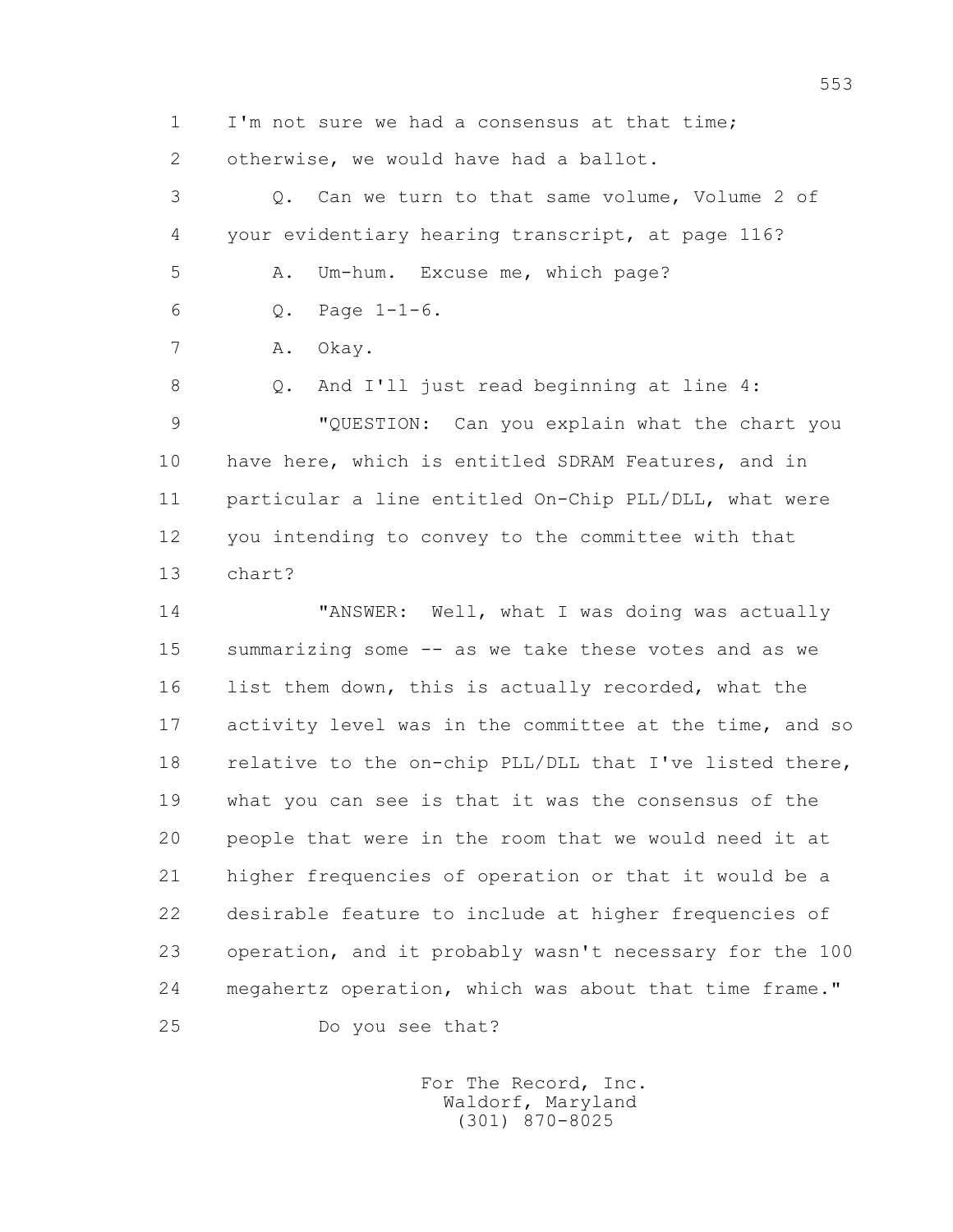1 A. Yes, I do, sir.

 2 Q. If I could turn to another topic, Mr. Rhoden, 3 isn't it true that the reason to standardize DRAMs, the 4 purpose of JEDEC in standardizing DRAMs, is in order to 5 ensure interoperability?

 6 A. The purpose of standardizing DRAMs is to ensure 7 interoperability? That is one of the reasons to 8 standardize, yes.

 9 Q. And what that means is that if a user purchases 10 an SDRAM and he plugs it into his computer, that it 11 should work regardless of whether the SDRAM comes from 12 Micron or Fujitsu or Samsung or some other

13 manufacturer, correct?

 14 A. Could you repeat the question? I want to make 15 sure I understand it.

16 Q. Sure.

 17 This idea of interoperability means that if a 18 user buys an SDRAM and plugs it into his computer, it 19 should work regardless of the manufacturer he purchased 20 it from, correct?

21 A. That's correct.

 22 Q. Now, in fact, isn't that your definition of 23 compliance with the JEDEC standard for SDRAMs, that so 24 long as interoperability is maintained, the standard is 25 complied with?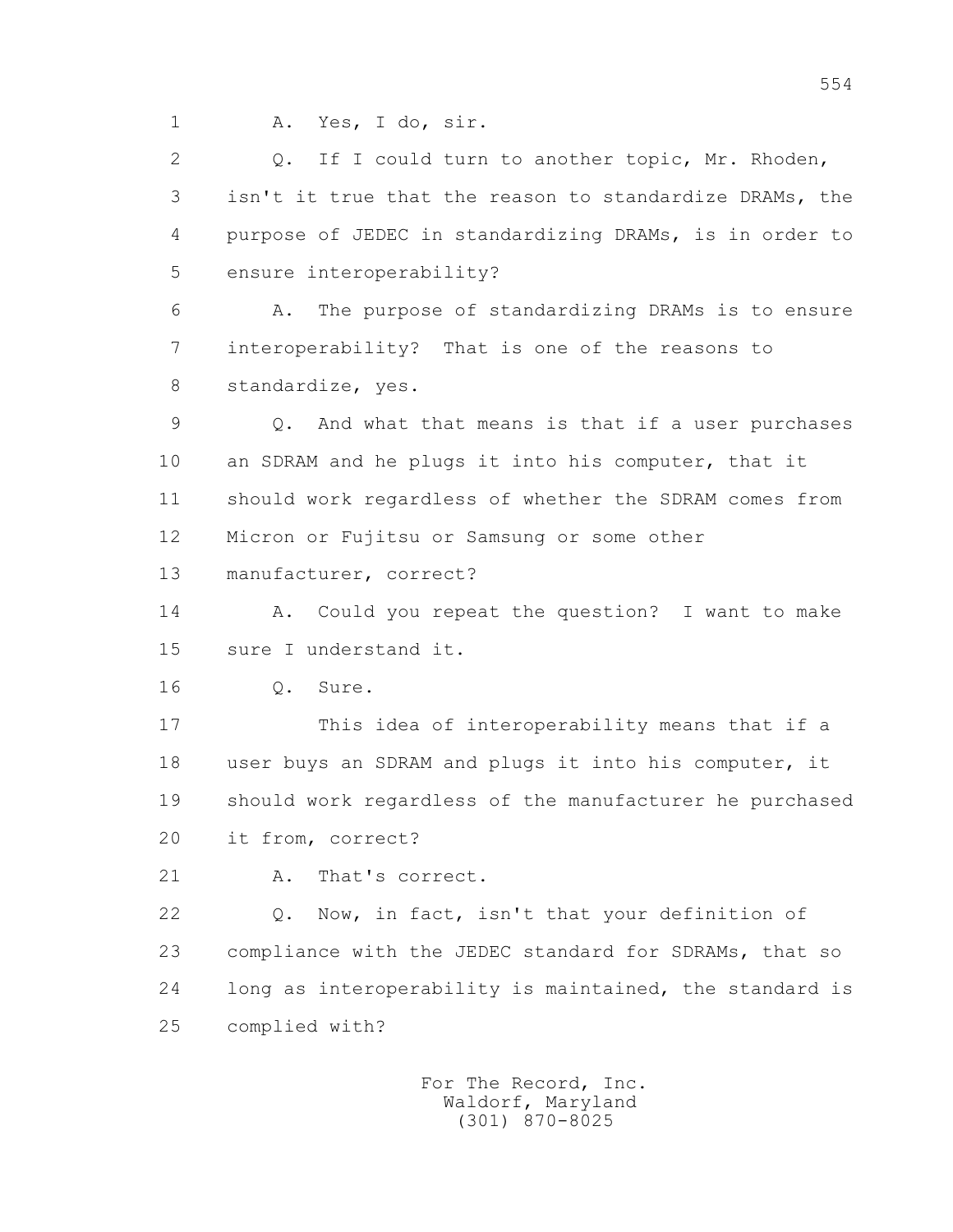1 A. It is -- it certainly is an abbreviation that I 2 have used at times, yes.

 3 Q. Now, Mr. Rhoden, is it true that some 4 manufacturers included an on-chip PLL or DLL in certain 5 single data rate SDRAMs?

6 A. I believe that's correct.

 7 Q. And they could choose to use that methodology 8 of an on-chip PLL/DLL in order to ensure that the SDRAM 9 met the system timing requirements. Is that right?

10 A. I assume so, yes.

11 0. And you could take that SDRAM with a PLL or a 12 DLL on it and remove that PLL or DLL, and if the timing 13 requirements were met without it, you could still use 14 that SDRAM in your computer. Is that right?

 15 MR. OLIVER: Objection, Your Honor, lack of 16 foundation, calls for speculation.

 17 JUDGE McGUIRE: Could you restate? Sustained. 18 BY MR. DETRE:

 19 Q. Well, if you're given an SDRAM and you put it 20 into a computer and it works, you don't know whether 21 that SDRAM has an on-chip PLL or DLL on it or not, do 22 you?

 23 A. Well, at the user interface, the user could 24 care less, frankly.

25 Q. The PLL or DLL would not be visible to the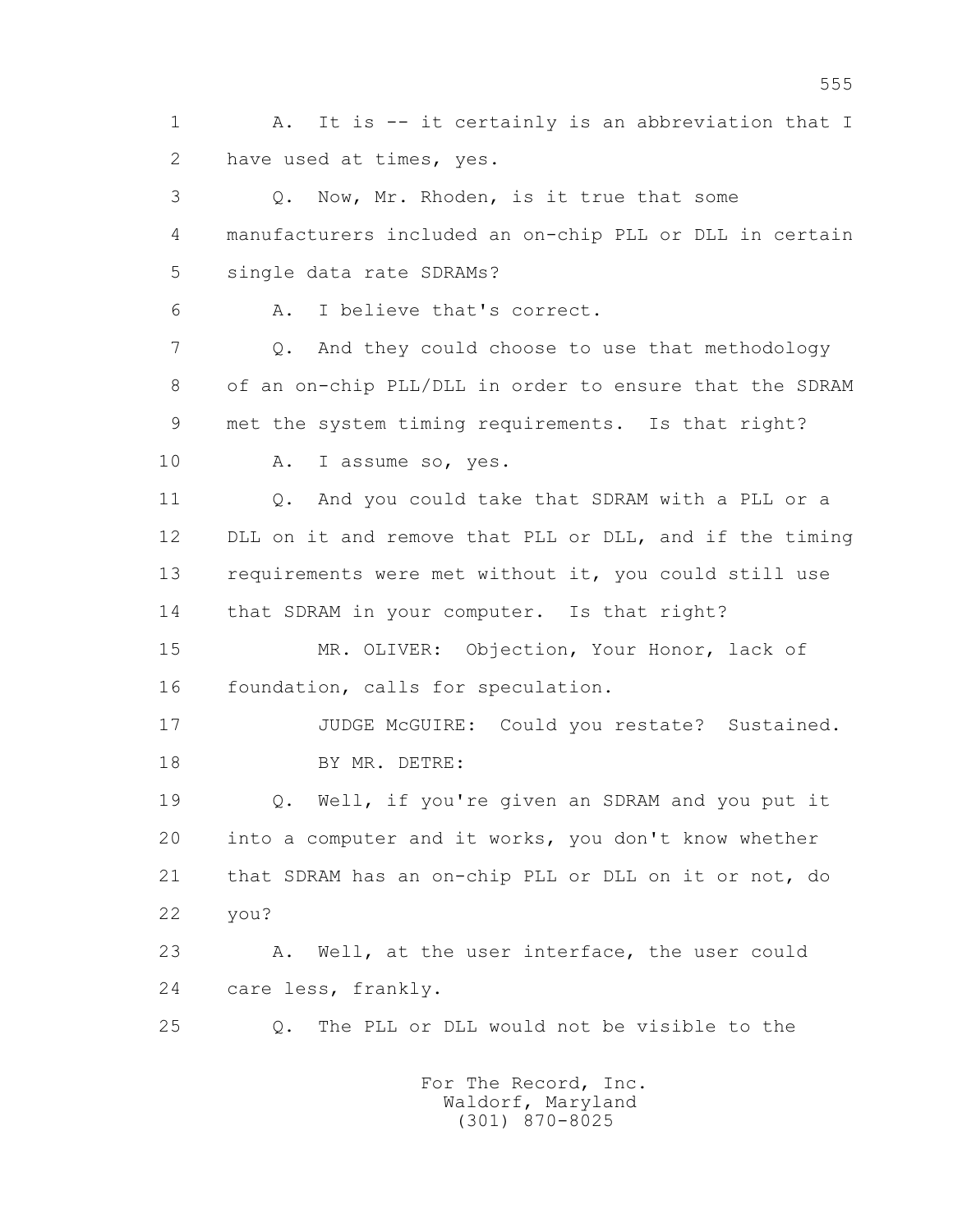1 user, correct?

 2 A. It depends on the definition of "user." If 3 you're the person sitting in front of the keyboard, 4 then yes, I agree.

 5 Q. Would it be visible to the controller? 6 MR. OLIVER: Objection, Your Honor. I don't 7 understand what capacity Mr. Rhoden is being asked to 8 answer these questions. There's been no foundation

9 laid. This is speculative.

10 MR. DETRE: Well --

 11 JUDGE McGUIRE: In terms of being the chairman 12 of the organization or as what I would -- when you say 13 what capacity, in what capacity could he be other than 14 what you went into in your own examination?

 15 MR. OLIVER: Well, if he is being asked about 16 memory products that he has designed or manufactured or 17 used, but we're having a bunch of speculative

18 questions.

19 JUDGE McGUIRE: Okay, and that's sustained. 20 Let's lay a better foundation here, if we could, sir. 21 BY MR. DETRE:

 22 Q. Mr. Rhoden, yesterday you testified about 23 SDRAMs, correct?

24 A. That's correct.

25 Q. And you testified about memory controllers,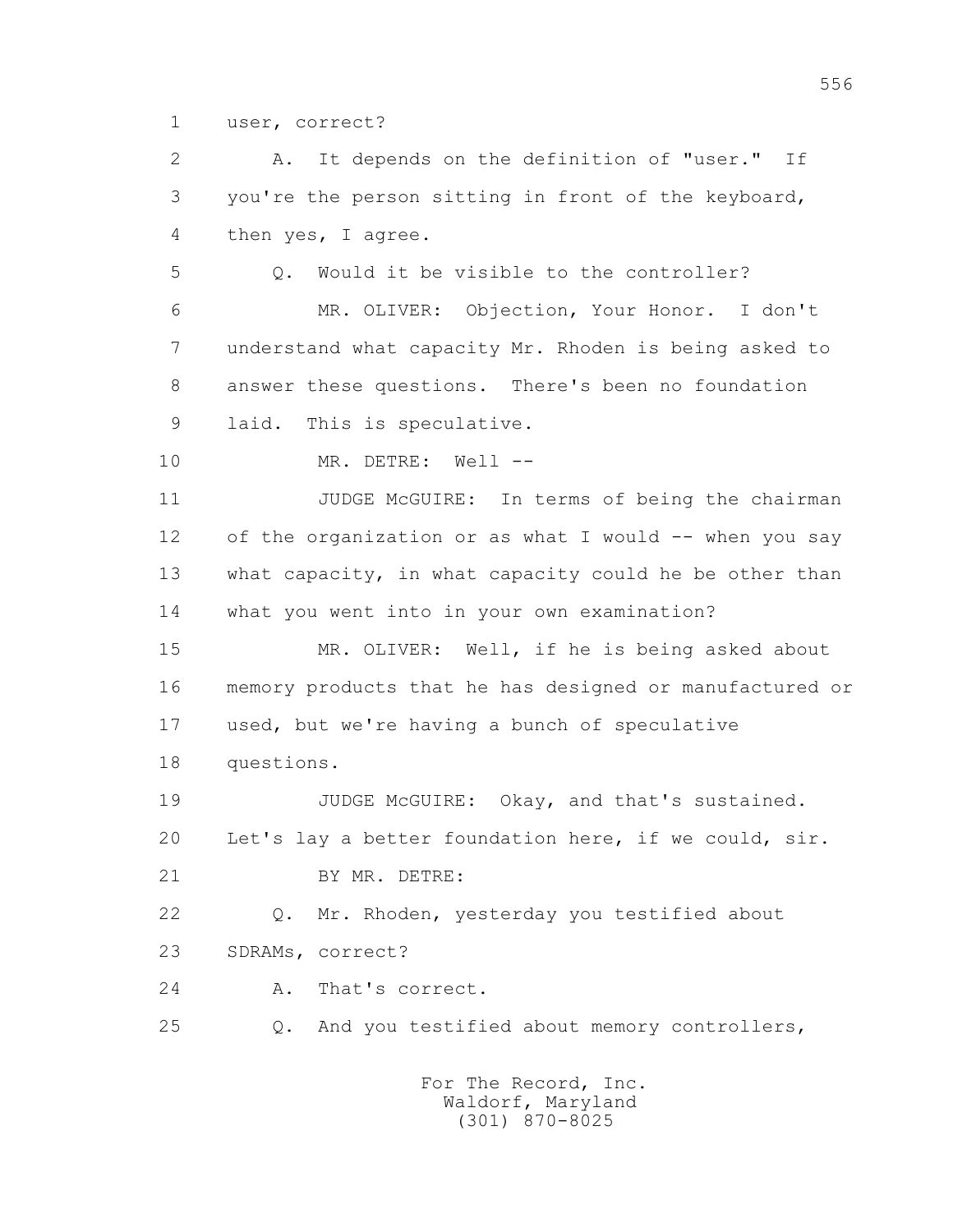1 correct?

2 A. That's correct.

 3 Q. And you testified about how data goes between a 4 memory controller and an SDRAM. Is that right? 5 A. That is correct. 6 Q. And that's a process that you're familiar with, 7 correct? 8 A. Yes, it is. 9 Q. And in DDR SDRAMs, you testified that an 10 on-chip DLL or PLL was added. Is that right? 11 A. In -- in the -- yes. 12 Q. And you are familiar with how those work, 13 correct? 14 A. I am. 15 Q. Now, if you had a DLL or a PLL on an SDRAM as 16 you've testified just now, that's one methodology that 17 you could use to meet system timing requirements, 18 right? 19 A. Right. 20 Q. Would that DLL or PLL be visible to the memory 21 controller? 22 MR. OLIVER: Objection, Your Honor. Yesterday 23 Mr. Rhoden was testifying with respect to the operation 24 of SDRAMs and DDR SDRAMs as they were being discussed 25 within JEDEC, and I'm not clear whether that's what Mr.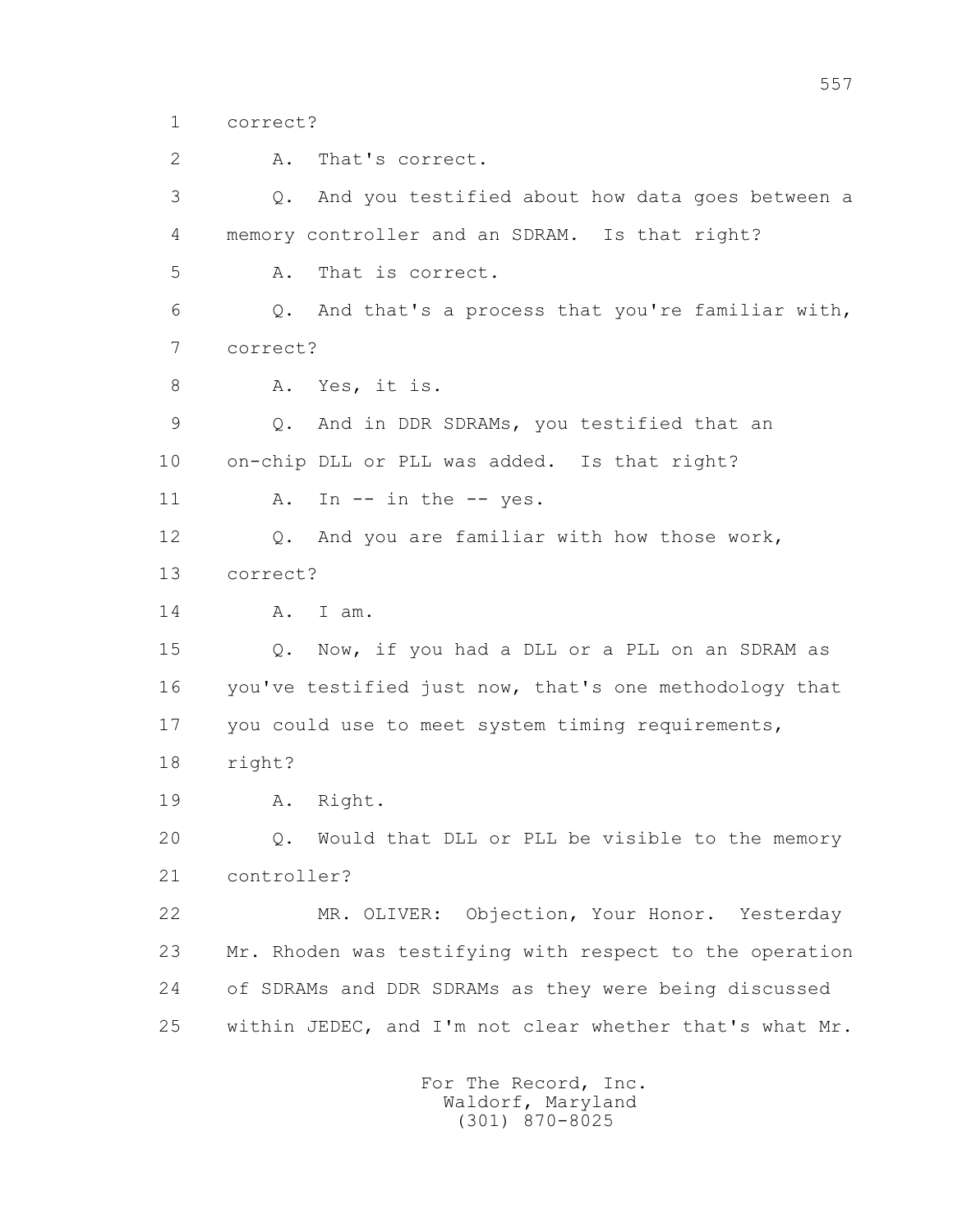1 Detre is referring to here or not.

 2 JUDGE McGUIRE: I am going to grant a certain 3 amount of latitude because of the high-tech aspect of 4 this entire inquiry. So, overruled. I'll let you 5 proceed on that. 6 MR. DETRE: Thank you, Your Honor. 7 Could we have that last question read back? 8 (The record was read as follows:) 9 "QUESTION: Would that DLL or PLL be visible to 10 the memory controller?" 11 THE WITNESS: And the answer to your question 12 is I'm not entirely sure. Typically DLL and PLL 13 takes -- there's a substantial period of time that's 14 required to initialize and set it up, and so it -- I -- 15 it would depend upon the design characteristics and -- 16 so, I'm not certain exactly. 17 BY MR. DETRE: 18 Q. If we -- 19 A. Could you just design a system that would 20 operate that way? I suppose you could. It's also 21 possible that I don't -- that it would be impossible. 22 It would depend on the rest of the system, okay? 23 Q. So, you wouldn't say that the inclusion of the 24 on-chip PLL or DLL on the DRAM is necessarily 25 transparent to the rest of the system?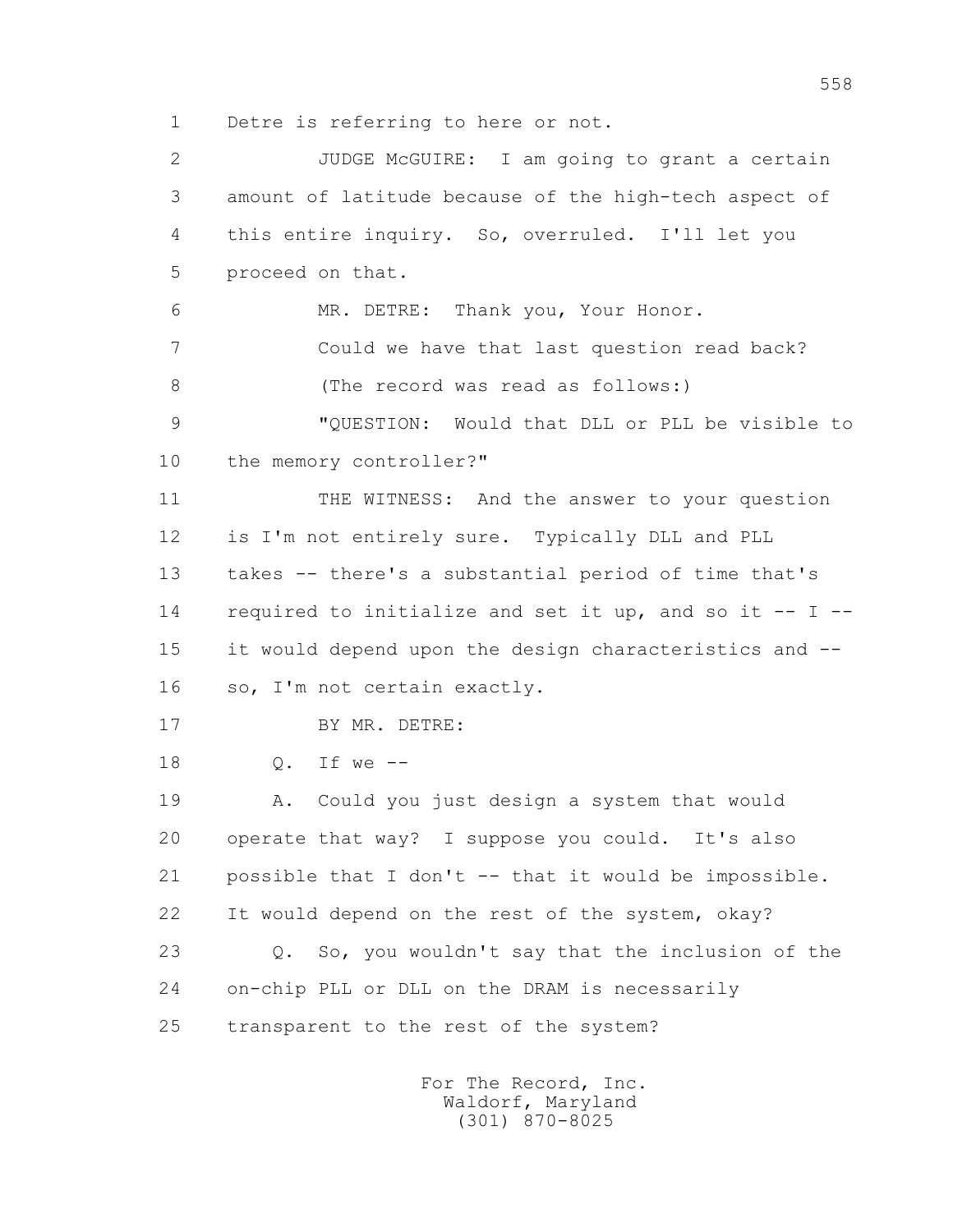1 MR. OLIVER: Objection, hypothetical. 2 JUDGE McGUIRE: Overruled. 3 THE WITNESS: The -- as I stated, it depends 4 upon the application, again. So, I can't really answer 5 yes or no, I don't believe, based on the conditions 6 you've set up. 7 BY MR. DETRE: 8 Q. Could we turn, if you would, Mr. Rhoden, to 9 your deposition in the Rambus vs. Infineon case? 10 A. All right. 11 Q. And do you recall being deposed in that matter? 12 A. Yes, I do. 13 Q. And you testified under oath in that deposition 14 also, correct? 15 A. I did. 16 Q. And if we could turn to page 235 of that 17 transcript. 18 JUDGE McGUIRE: Counsel, I'm sorry, what was 19 that again, what volume and -- 20 MR. DETRE: Oh, this is the deposition. It's 21 only a single volume. It's the big one. 22 JUDGE McGUIRE: Okay, okay. 23 MR. OLIVER: Excuse me, Counsel, which -- 24 MR. DETRE: Page 235. That's correct, Mr. 25 Oliver.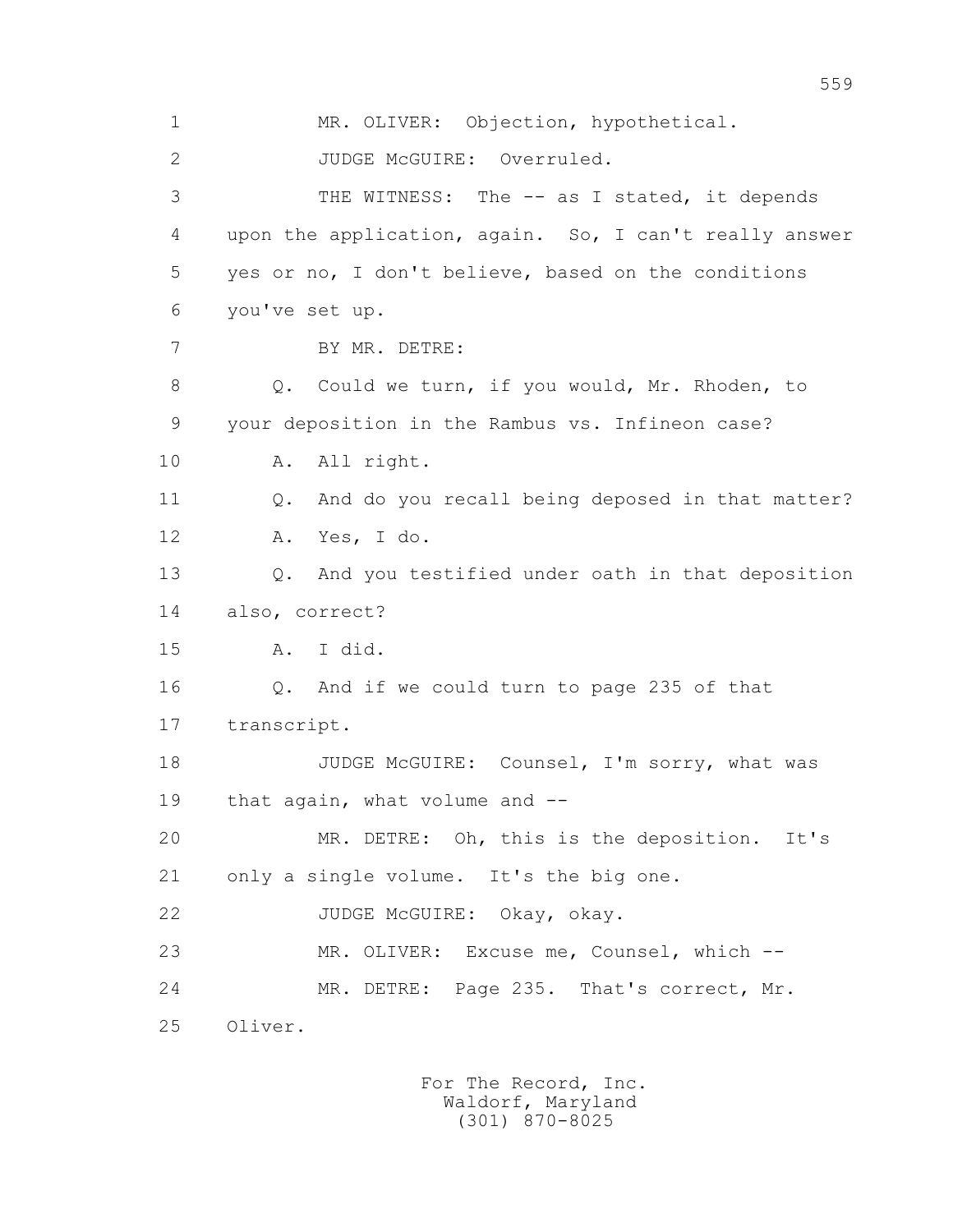1 BY MR. DETRE:

2 0. And there you state, Mr. Rhoden, beginning at 3 line 2:

 4 "ANSWER: The inclusion of a PLL, DLL, whatever 5 you want to call it, is a function that could be 6 included in any device, because it is transparent to 7 the outside world. It can be made to be so and in most 8 cases it is transparent."

9 Do you see that?

10 A. Yes. I am -- if I can respond here, in this 11 testimony, I was making a certain -- it can be made to 12 be transparent, and it certainly is transparent to the 13 end user, as we explained. You asked me a more 14 specific question as to whether or not it could be 15 transparent at the memory controller, and there's much 16 more involved with whether it's transparent to the 17 memory controller than if it's transparent to the 18 outside world.

 19 Q. Now, yesterday we looked at Release 4 of 20 JEDEC's 21-C standard. Do you recall that?

21 A. Yes, I do.

 22 Q. And there was nothing about PLLs or DLLs in 23 there, correct?

 24 A. I -- in Release -- I don't believe so, yes. 25 Q. And then in connection with the DDR standard,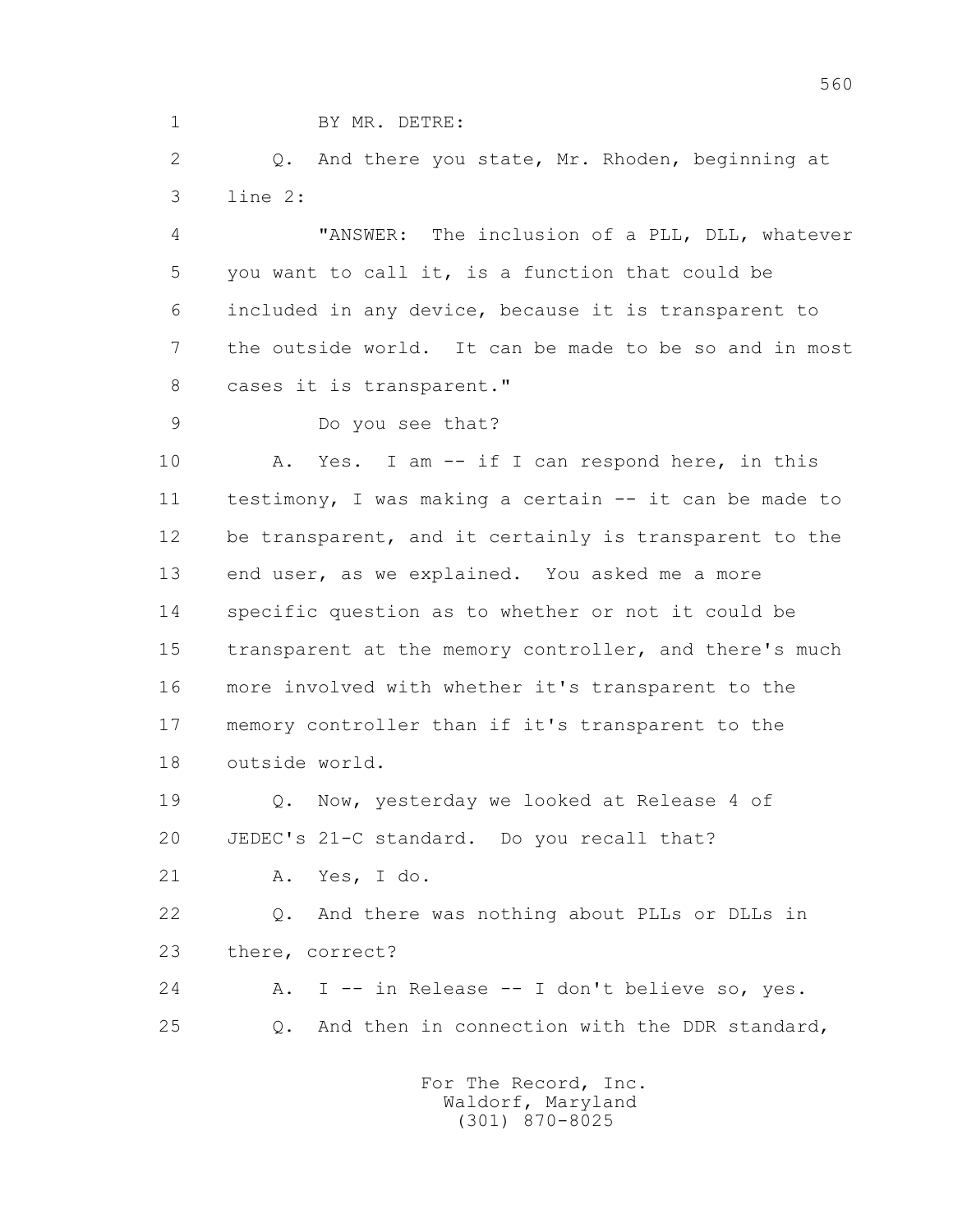1 JEDEC added something called an extended mode register 2 to Standard 21-C, correct?

3 A. That is correct.

 4 Q. And that appeared first in Release 9. Is that 5 right?

6 A. The number -- I believe you're correct.

 7 Q. Now, in that extended mode register, there's a 8 bit that's used for enabling or disabling an on-chip

9 DLL. Is that right?

10 A. That is correct.

11 Q. And by "on-chip," I mean on the DRAM.

12 A. That's correct.

 13 Q. And that's the only way that an on-chip DLL 14 appears in the DDR SDRAM standard published in Standard 15 21-C, is that the standard provides that capability to 16 turn the on-chip DLL on or off, correct?

17 A. Actually, I think there's another location -- 18 there's another bit, but -- in that, it does appear in 19 that register, yes.

 20 Q. And what's the other bit that you're referring 21 to?

 22 A. There's a -- I believe there is a DLL reset bit 23 that exists also inside of -- in -- there is a DLL 24 reset bit that -- that occurs I believe in the mode 25 register, but it does occur in the extended mode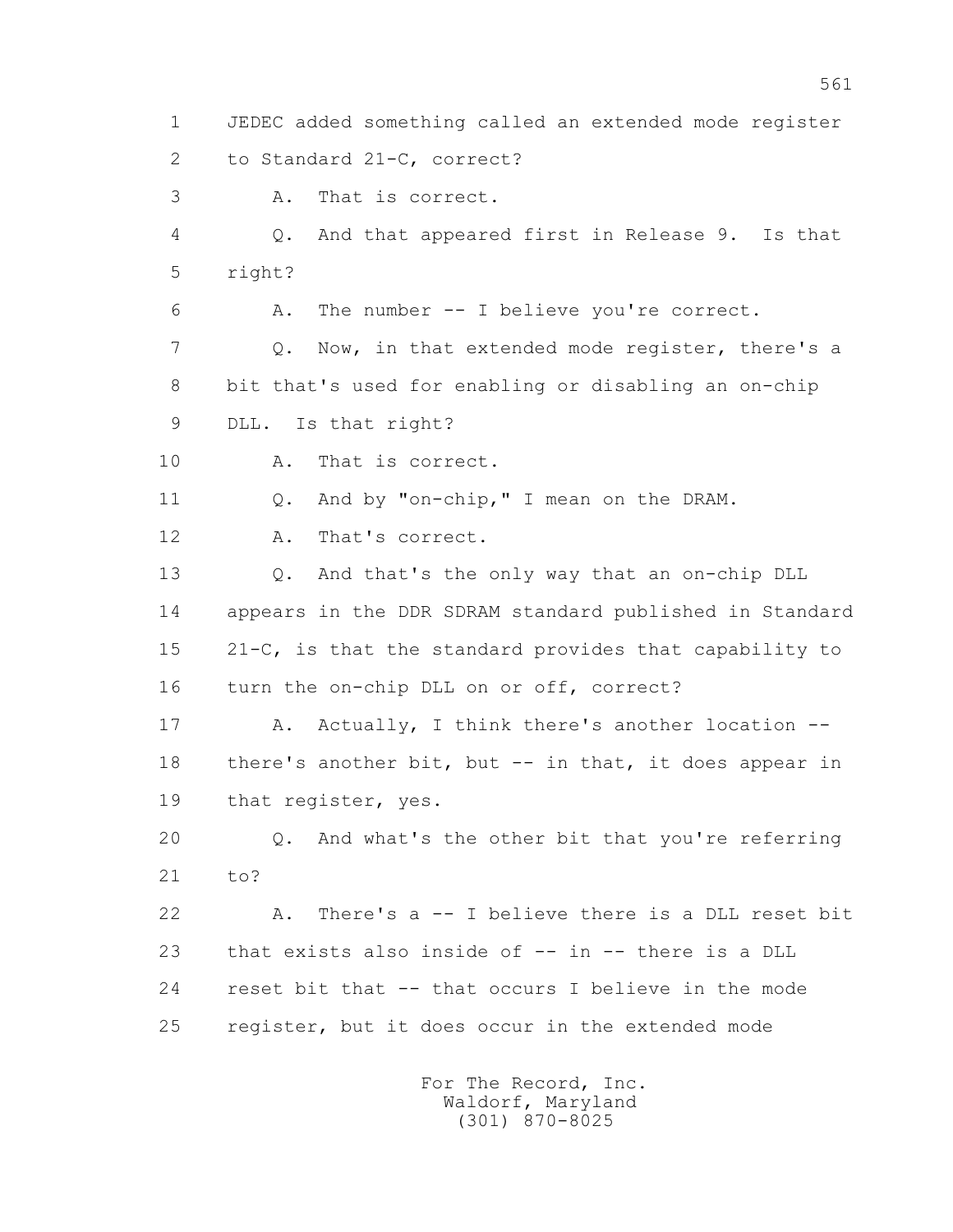1 register, yes.

 2 Q. Let's -- let me hand you a copy of CX-0234, 3 which is JEDEC standard number 21-C, Release 9. 4 A. Okay. 5 Q. And I'm sorry, I only have the one copy, 6 because I wasn't intending to use it, but we can pull 7 it up, and I've got a helpful flag there at page 176. 8 JUDGE McGUIRE: All right, let's take a second. 9 Does the other side have a copy of that? 10 MR. OLIVER: I believe we do, but it may take 11 us a moment to locate it, Your Honor. 12 JUDGE McGUIRE: Let's take a moment. Let's go 13 off the record. 14 MR. DETRE: May I -- in the break, could I 15 approach and give this to Mr. Rhoden? 16 JUDGE McGUIRE: Sure. 17 (Pause in the proceedings.) 18 JUDGE McGUIRE: Let's go on the record. I 19 understand that the proposed item of evidence is on the 20 screen. Is that -- is it on the screen at this time? 21 MR. OLIVER: One page of it is on the screen, 22 Your Honor. 23 JUDGE McGUIRE: One page, okay. Maybe we 24 should indicate again for the transcript exactly that 25 item that we're observing, Mr. Detre.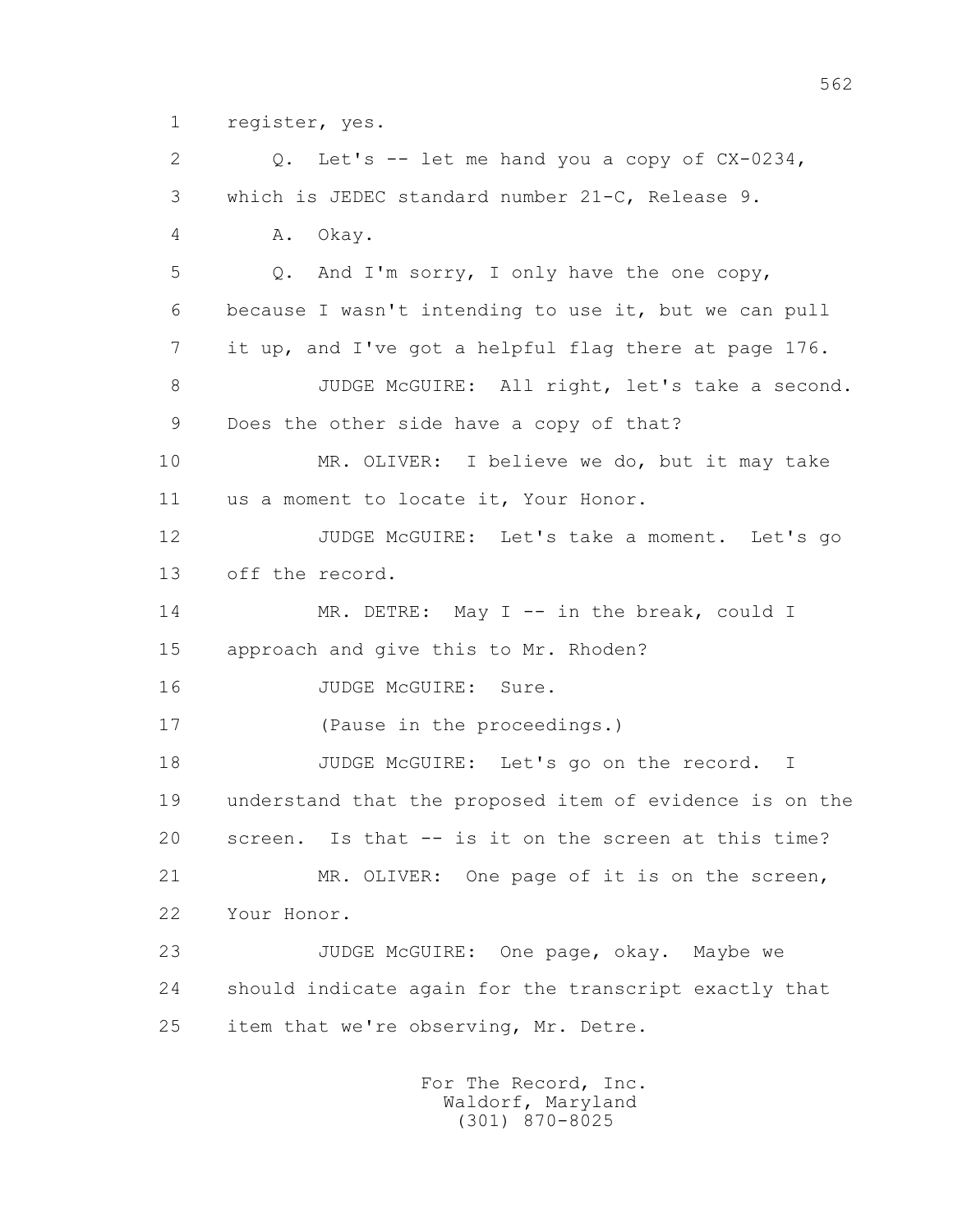1 MR. DETRE: Yes, sir. 2 JUDGE McGUIRE: All right, hold on a second. 3 Let's go off the record again. 4 (Pause in the proceedings.) 5 JUDGE McGUIRE: On the record. 6 You may proceed, Mr. Detre. 7 BY MR. DETRE: 8 Q. Now, we've pulled up on the screen here page 9 176 of CX-0234, JEDEC standard number 21-C, Release 9, 10 and on that page, we see the DLL enable/disable bit in 11 the extended mode register that we were discussing. Is 12 that correct, Mr. Rhoden? 13 A. That's correct. 14 0. And you mentioned that there was another bit in 15 the mode register having to do with DLL, and I was 16 wondering if you could point me to that. 17 A. Well, I'm trying to find the page that has the 18 mode register, and perhaps you could -- 19 Q. Well, that's -- the page we were on has the 20 extended mode register. 21 A. That's correct. 22 Q. And -- but I will look with you for the page 23 that has the mode register. I believe it's on page 24 150. Could we pull that up? 25 A. 1-6-0?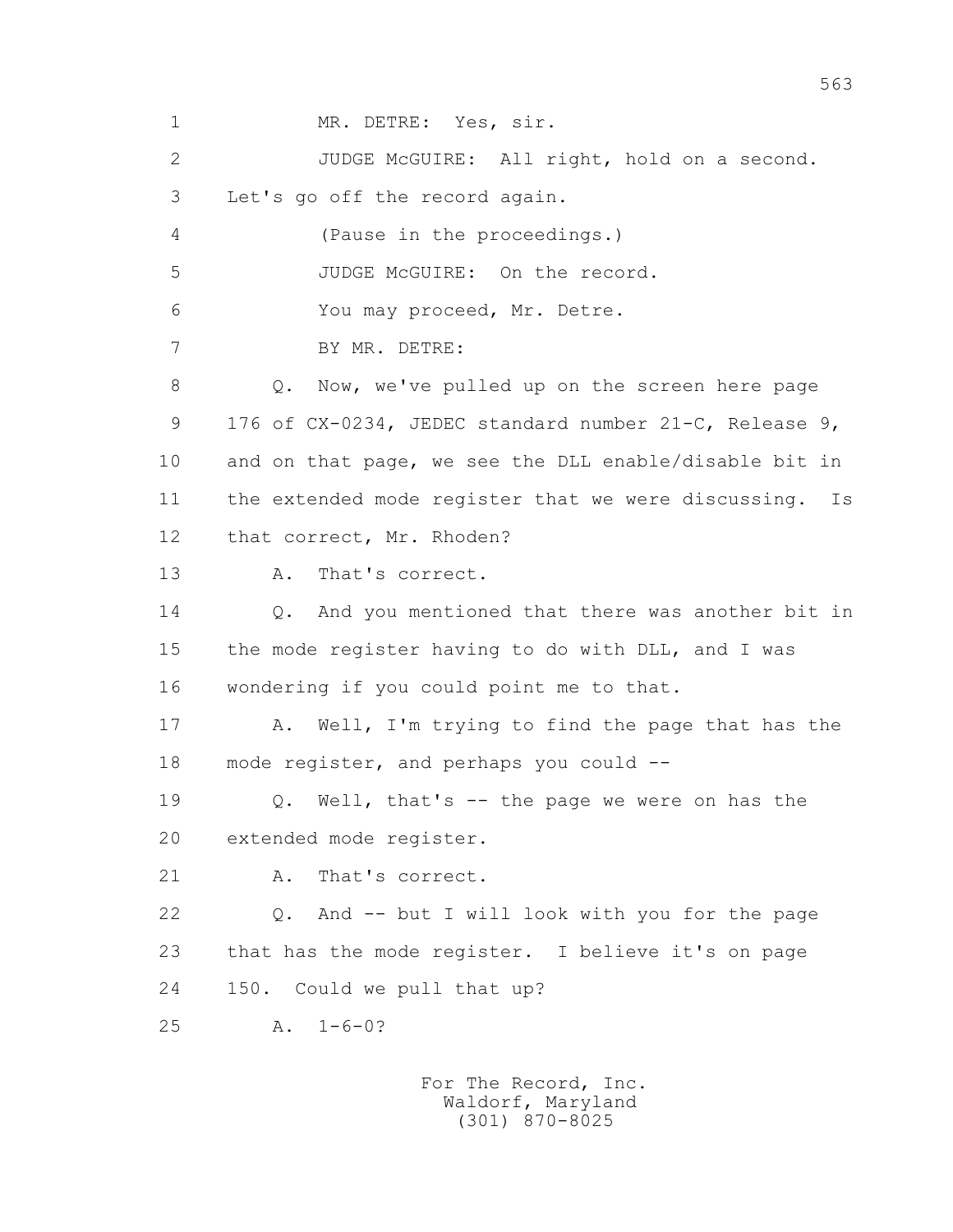| 2  | The DLL reset bit does not show up in<br>A. Okay.       |
|----|---------------------------------------------------------|
| 3  | this version. I do believe it does show up in later --  |
| 4  | remember, it's a continuum as we put things together.   |
| 5  | Q. So, as far as Release 9 of JEDEC 21-C is             |
| 6  | concerned, is it a correct statement that the only way  |
| 7  | that on-chip DLL shows up is in connection with that    |
| 8  | bit in the extended mode register to enable or disable  |
| 9  | it?                                                     |
| 10 | It's quite possible.<br>Α.                              |
| 11 | In fact, Mr. Rhoden -- let me let you get that<br>Q.    |
| 12 | squared away.                                           |
| 13 | Well, it's a big document. Okay.<br>Α.                  |
| 14 | In fact, Mr. Rhoden, there may be DDR devices<br>$Q$ .  |
| 15 | out there that don't contain an on-chip DLL at all,     |
| 16 | correct?                                                |
| 17 | I -- I'm not sure that I can answer your<br>Α.          |
| 18 | question. It's -- I -- I suppose it would be possible.  |
| 19 | It -- in fact, I -- as I'm thinking about it here, I    |
| 20 | believe that there are some that perhaps do not include |
| 21 | it, yes.                                                |
| 22 | Q. So, on-chip DLL is not really a requirement for      |
| 23 | JEDEC Standard 21-C, is it?                             |
| 24 | Oh, quite the contrary, sir. It is a<br>Α.              |
| 25 | requirement.                                            |
|    |                                                         |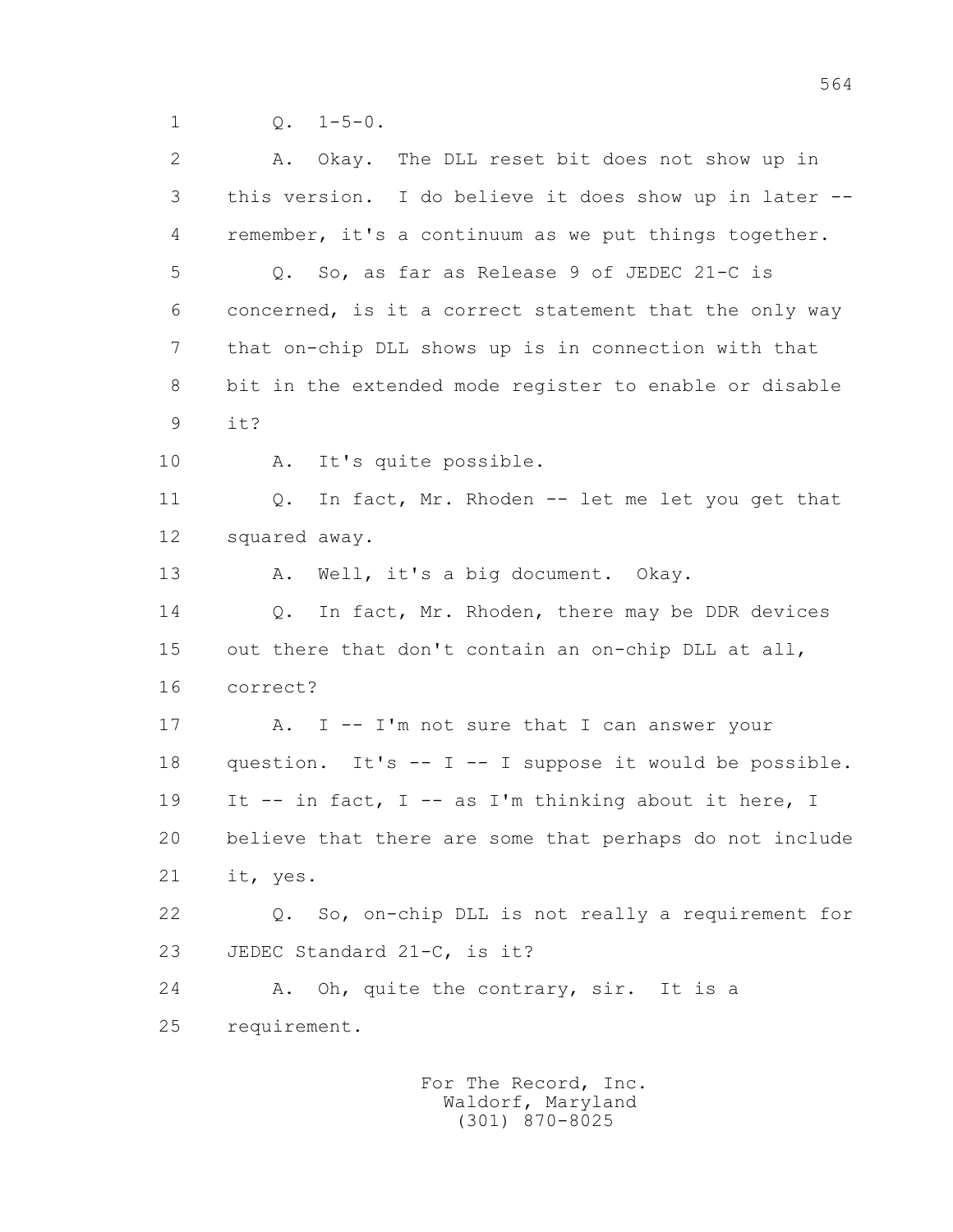1 Q. Could we turn to your deposition again, the 2 Rambus vs. Infineon case, at page 234. 3 A. Okay. 4 Q. And I'll just -- I'm sorry, Mr. Rhoden, I'll 5 wait for you to get there. 6  $A. 2-3-4?$  $7 \tO. \t2-3-4.$ 8 A. Okay. 9 Q. And I'll just -- 10 A. Okay. 11 0. Are you there? 12 And I'll just begin reading at line 20. 13 "QUESTION: Are there double data rate products 14 that you're aware of that do not use extended mode 15 registers? 16 "ANSWER: I don't know. I mean, I -- you know, 17 once -- once we've defined a way to enable and disable 18 it, as I said, the inclusion of a DLL/PLL is not a 19 requirement." 20 Do you see that? 21 A. Yes. 22 MR. OLIVER: Objection, Your Honor. That's not 23 impeaching. Mr. Detre's earlier question was directed 24 specifically to what was required for the JEDEC 25 standard, and this testimony does not relate to the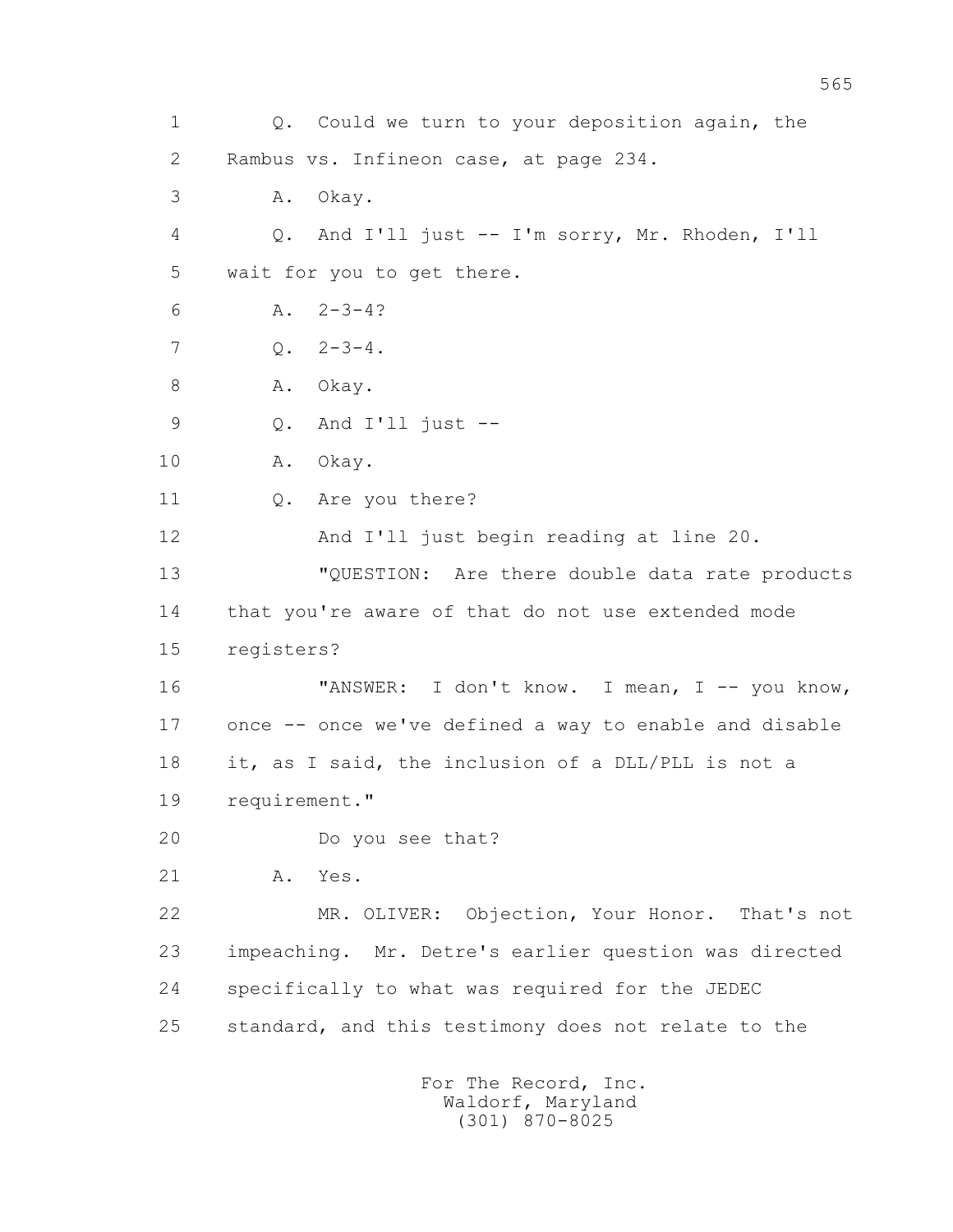1 JEDEC standard.

 2 THE WITNESS: And the devices I'm aware of -- 3 JUDGE McGUIRE: Hold on just a second, sir. 4 You're not supposed to talk until I rule. 5 That's overruled. I'll allow you to proceed. 6 MR. DETRE: Thank you. 7 BY MR. DETRE: 8 Q. Now, then, later, after the DDR SDRAM standard 9 was published in Standard 21-C, JEDEC came out with a 10 different standard about DDR SDRAMs which is referred 11 to as JDSD-79. Is that right? 12 A. Well, the intention of JDSD-79 was to extract 13 the relevant pages from 21-C and create an independent 14 document that was more useful for everyone. 15 Q. There was certainly no intention to change the 16 technical specifications for DDR SDRAM that appear in 17 21-C when you published JDSD-79, correct? 18 A. There was not that intention, no. 19 Q. If I could turn now to a different topic, Mr. 20 Rhoden, yesterday you testified regarding SDRAM and the 21 RAS and CAS signals. Do you recall that? 22 A. Yes, I do. 23 Q. And you showed an animation where the RAS and 24 CAS signals would be triggered by the rising edge of 25 the clock. Do you remember that?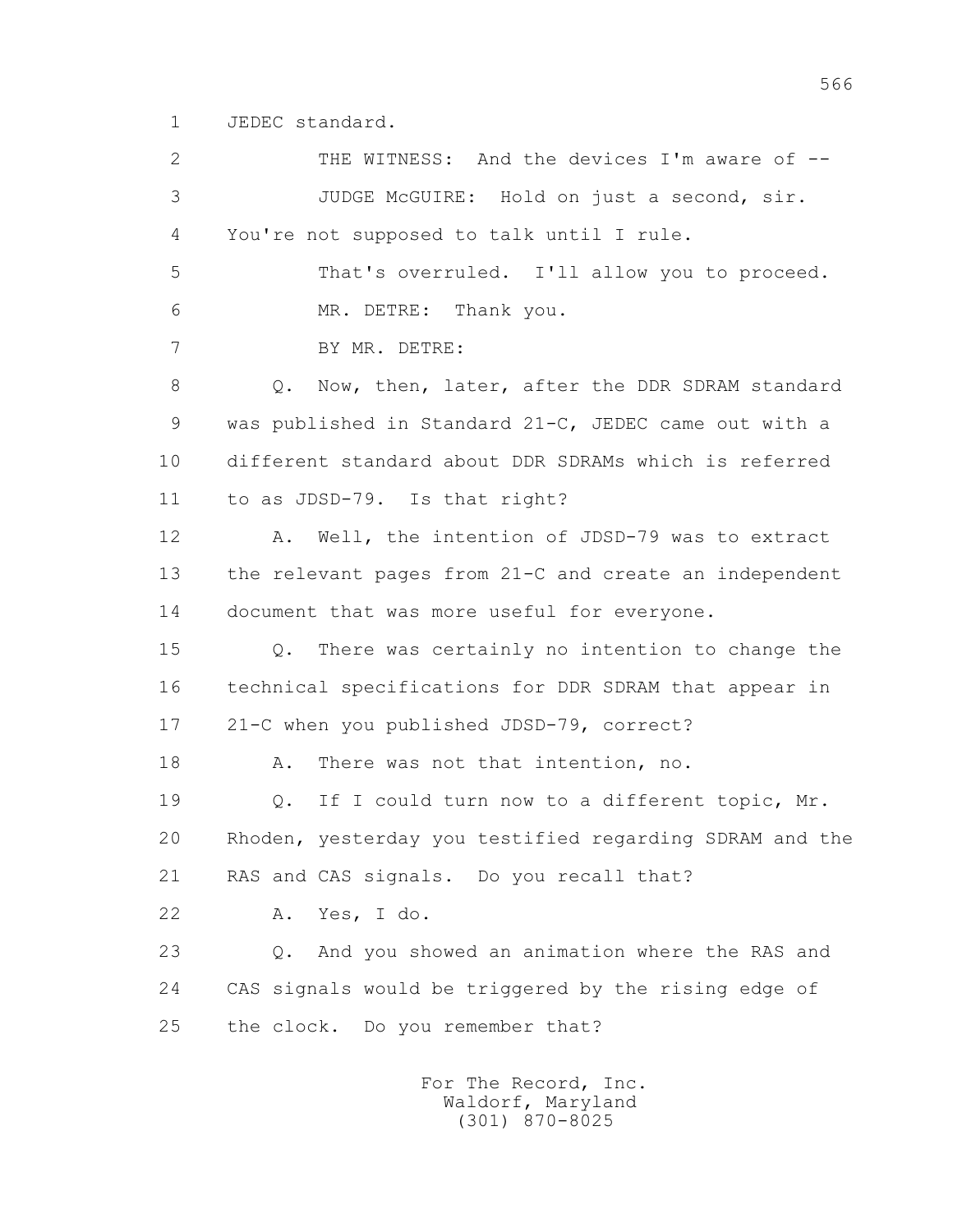1 A. There being -- well, sure. 2 Q. And that meant that they were synchronous 3 signals, correct, RAS and CAS? 4 A. They are synchronous to the clock signal, 5 that's correct. 6 Q. And do you recall yesterday you also testified 7 about a presentation by Mr. Hardell of IBM? Do you 8 recall that? 9 A. I do. 10 Q. Could we pull up CX-34, and if we could go to 11 page 32, and could we blow up -- it's the second to 12 last presentation listed there. That's exactly right. 13 That's the notes of the presentation by Mr. 14 Hardell that you testified about, Mr. Rhoden? 15 A. That's correct. 16 Q. And the second bullet point there about the IBM 17 presentation reads, "A-synchronous RAS/CAS with 18 synchronous DQ," correct? 19 A. That's correct. 20 Q. So, the IBM presentation called for 21 asynchronous rather than synchronous RAS and CAS 22 signals. Is that right? 23 A. Well, the questions we heard yesterday were in 24 reference to the dual edge clock, and the dual edge 25 clock was in reference to the data, and in his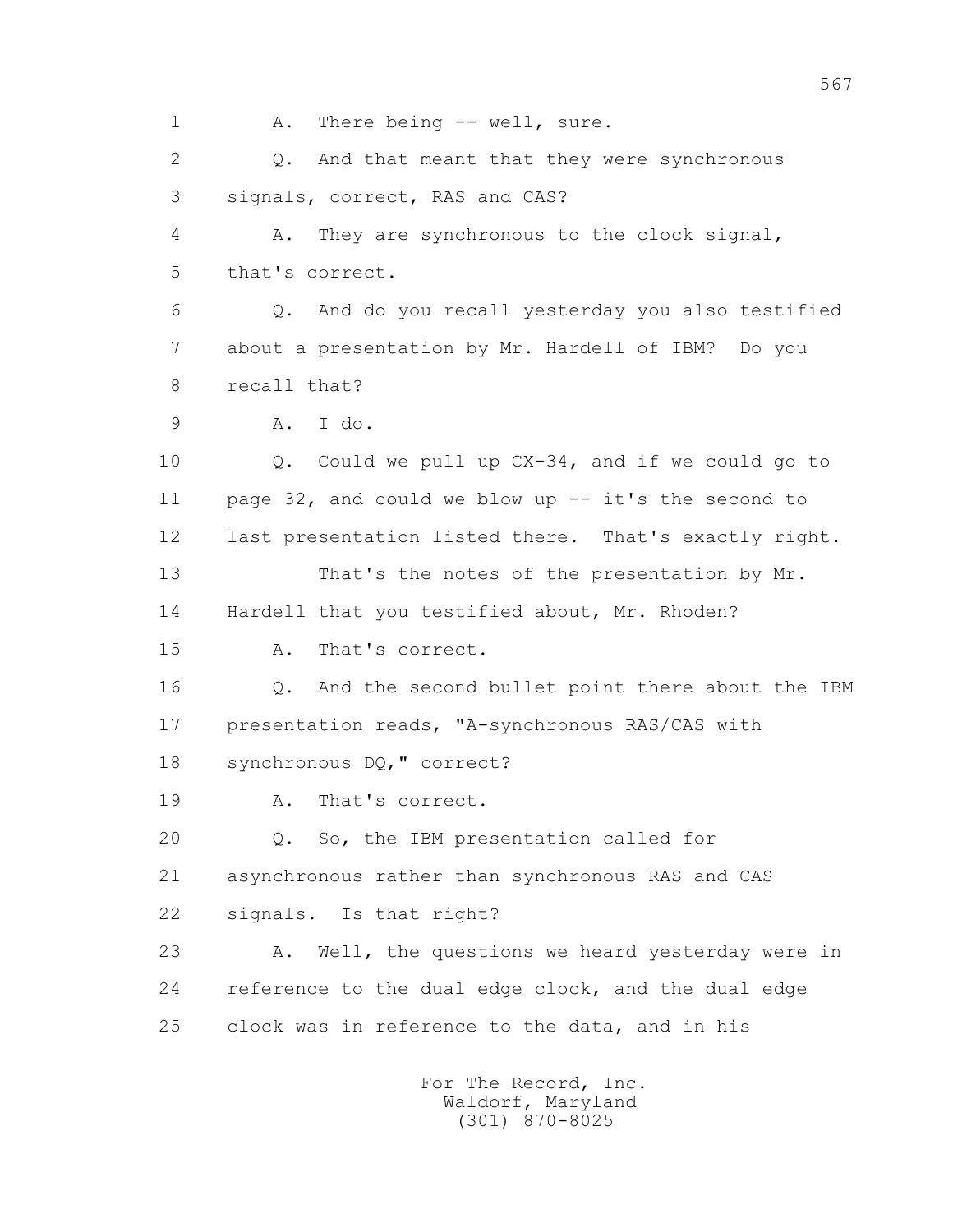1 presentation that you see here, asynchronous is as to 2 dual edge clock, and that's the reference I was making 3 yesterday, not with respect to his terminology for 4 RAS/CAS.

 5 Q. But it is a fact that in that presentation, the 6 RAS and CAS signals were asynchronous. Is that right? 7 A. The RAS and CAS signals in his presentation 8 were -- the term, as we explained yesterday, about the 9 asynchronous signals -- asynchronous nature of RAS and 10 CAS, yes, that is correct for the RAS and CAS.

11 O. Now, yesterday you also testified I believe 12 that typically, once the -- strike that.

 13 Yesterday you testified also about the CAS 14 latency in an SDRAM, correct?

15 A. I did.

 16 Q. And you mentioned that the CAS latency in an 17 SDRAM was programmable through the mode register, 18 correct?

19 A. Correct.

 20 Q. And that typically, once you set the CAS 21 latency by using the mode register in an SDRAM on 22 initialization, the CAS latency typically doesn't 23 change after that, correct?

24 A. That's -- that's correct.

25 Q. But it is true that in some systems, you might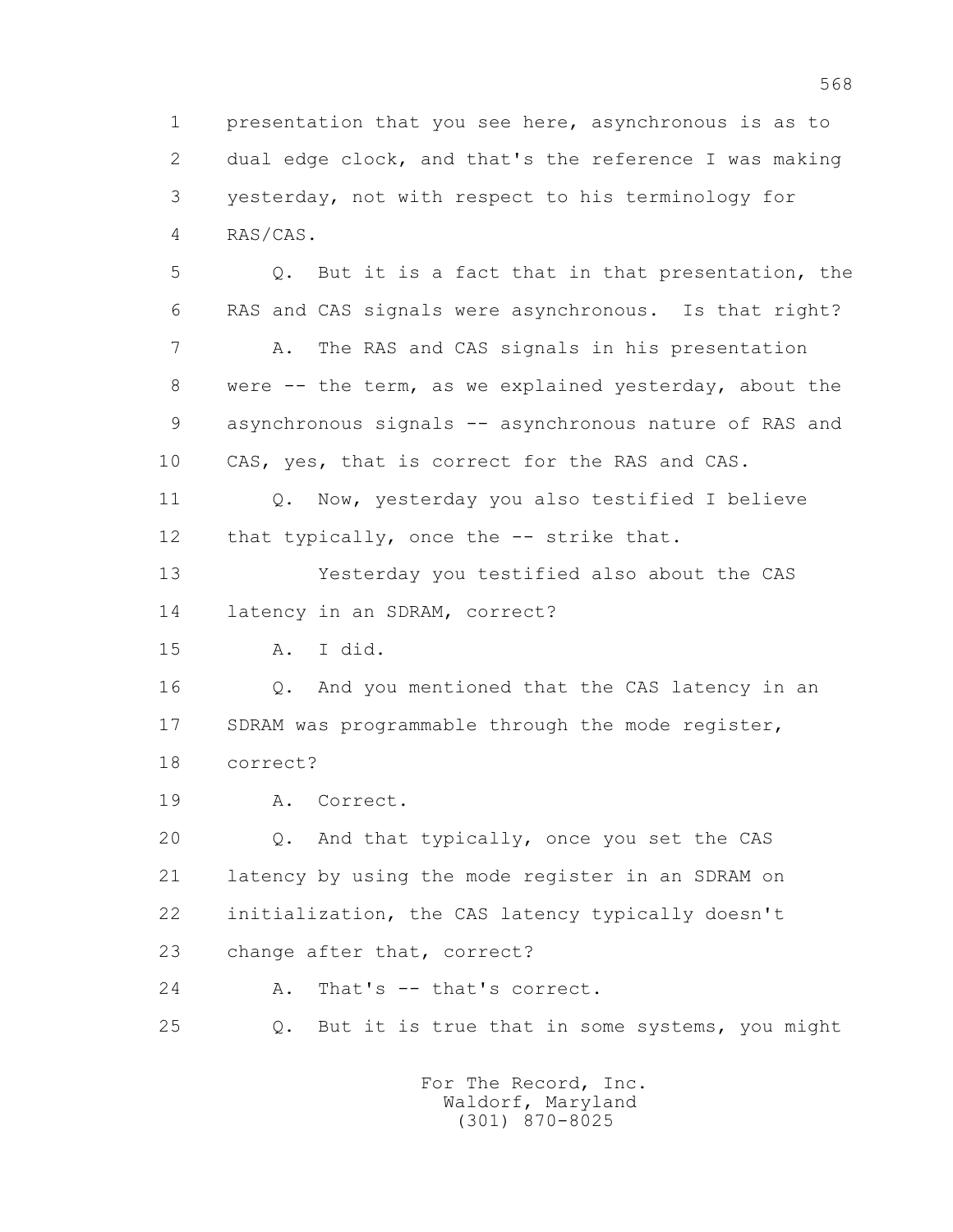1 want to set the CAS latency to one value, maybe two, 2 while in a different system, you would want to set the 3 CAS latency to another value, say three. Is that 4 right?

 5 A. It is possible that in some systems you set to 6 one value and then in other systems it could be set to 7 a different value, yes, that's correct.

 8 Q. And that's why you want this programmable CAS 9 latency feature in SDRAMs, right?

10 A. The use of the CAS latency feature, you'd have 11 to ask the users themselves. The wanting of it to be 12 able to set one or the other, if we never had 13 programmable, I don't know that we would have cared one 14 way or the other, but we did -- today, what you 15 describe is correct. Some systems have it; some 16 systems have -- program it one way; some systems 17 program it another way. That is correct.

 18 Q. Now, yesterday you mentioned that an 19 alternative for setting the CAS latency chip would be 20 blowing a fuse. Do you remember that?

21 A. Yes, I do.

 22 Q. Now, once a manufacturer blows a fuse and sets 23 the CAS latency to a certain value, he can no longer 24 change the CAS latency after that, correct?

25 A. That's correct.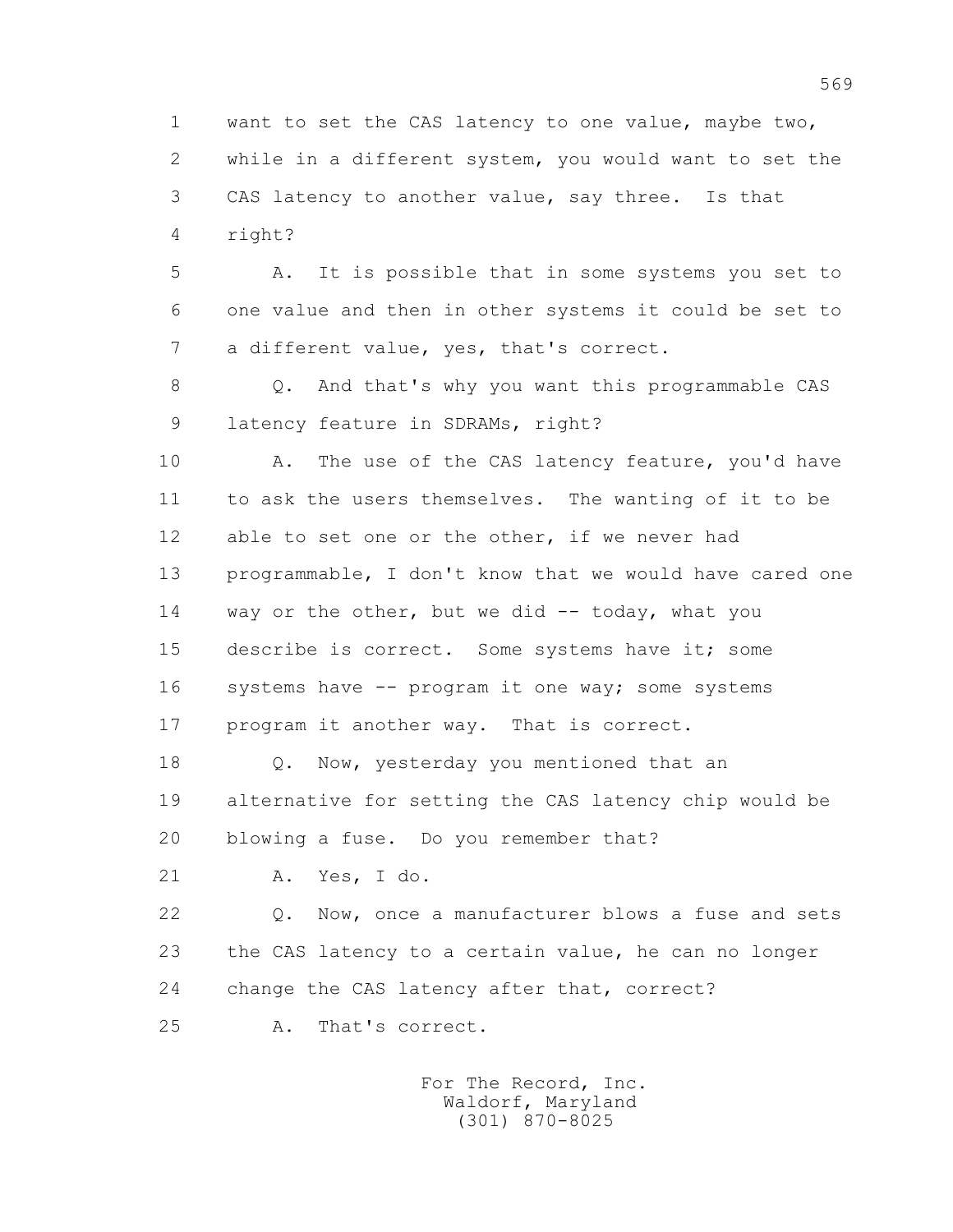1 0. So, if you set the CAS latency to two and 2 somebody bought it and wanted to use it in a system 3 that required a CAS latency of three, they would be out 4 of luck, correct? 5 A. That would be correct. 6 Q. Now, yesterday, Mr. Rhoden, you testified also 7 about meeting number 77 of the JC-42.3 subcommittee in 8 December of 1995, and could you just find JX-28 in your 9 pile of stuff there, please, which are the minutes of 10 that meeting? 11 A. I'm -- it looks like I have 27 and 2 -- another 12 20, but not 26. 13 Q. It's 28 we're looking for. It's meeting number 14 77, December 1995, in Dallas. 15 MR. FRANCHAK: Can I help? 16 MR. DETRE: It's fine by me if somebody can 17 help Mr. Rhoden locate it. 18 JUDGE McGUIRE: Yes, sir, if you can help him 19 locate -- 20 THE WITNESS: I have 27 and 29. I can't find 21 28. 22 MR. DETRE: We have another copy of our binder 23 which has -- 24 MR. FRANCHAK: We've found it. 25 MR. DETRE: You've got it?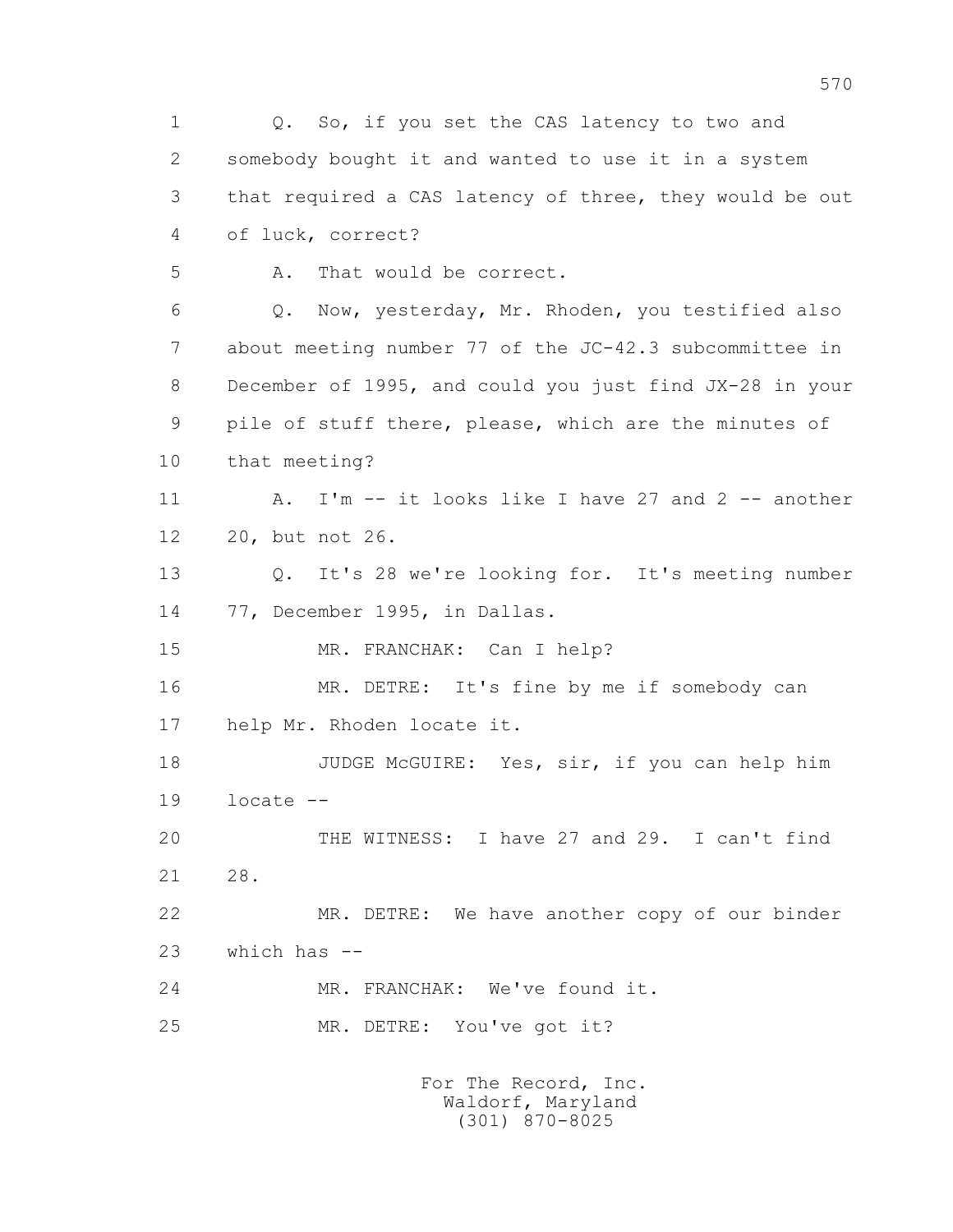1 JUDGE McGUIRE: You have got it, Mr. Rhoden? 2 All right, on the record, you may proceed, Mr. 3 Detre. 4 MR. DETRE: Thank you, Your Honor. 5 BY MR. DETRE: 6 Q. And if we could turn to page 6. 7 A. Turn to what page? 8 Q. Page 6, Mr. Rhoden. 9 And if we could blow up paragraph 8.8, SDRAM 10 Feature Survey Ballot Results. Thank you. 11 Do you recall yesterday we talked about that, 12 Mr. Rhoden, that -- it begins, "MOSAID made a 13 presentation on the results of the survey (See 14 Attachment G). MOSAID noted that they had a patent 15 pending on DLL." 16 Do you recall that? 17 A. Yes, I do. 18 Q. And then if we move ahead to page 35, that 19 was -- that page shows part of the conclusions of that 20 survey ballot, and you testified about that also. Do 21 you recall that? 22 A. Yes, I do. 23 Q. And could we blow up Section 4.1 there, 24 Matthew. 25 And down a little past the middle there, we For The Record, Inc. Waldorf, Maryland (301) 870-8025

571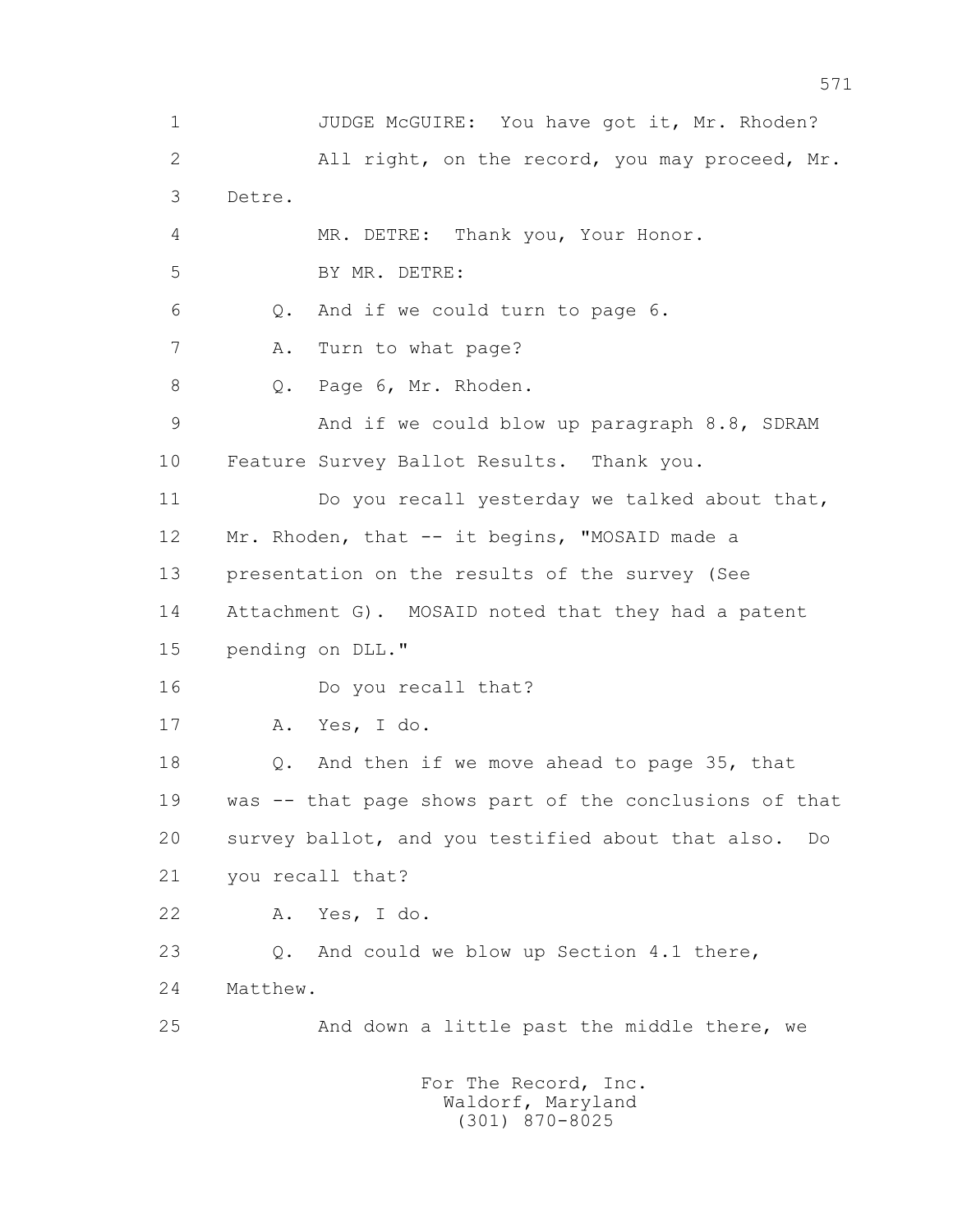1 see, "On chip PLL/DLLs to reduce clock access time," 2 among the issues with strong support, correct?

3 A. Yes, I do.

 4 Q. Now, after this page of conclusions about the 5 survey ballot, there's an attachment which actually has 6 a tabulation of the votes received on the various 7 questions on the survey ballot, beginning -- beginning 8 at the next page, page 36, correct?

9 A. Yes, it looks like it.

 10 Q. Now, if we could just jump ahead in those 11 tabulation results to page 45, and that's -- have you 12 got that, Mr. Rhoden? It's got Clock Survey Results at 13 the top.

14 A. Yes, I do.

 15 Q. Can we try to blow up the -- that very small 16 print at the very top of that, Matthew? Maybe -- I 17 don't know if it is going to make it legible, but the 18 very first question there. Not so good? Well, let me 19 try to interpret it as best I can from the paper, and 20 you tell me if you agree, Mr. Rhoden.

 21 Does that question seem to ask, "Does your 22 company believe that an on chip PLL or DLL is important 23 to reduce the access time from the clock for future 24 generations of SDRAM?"

25 Is that what it looks like to you?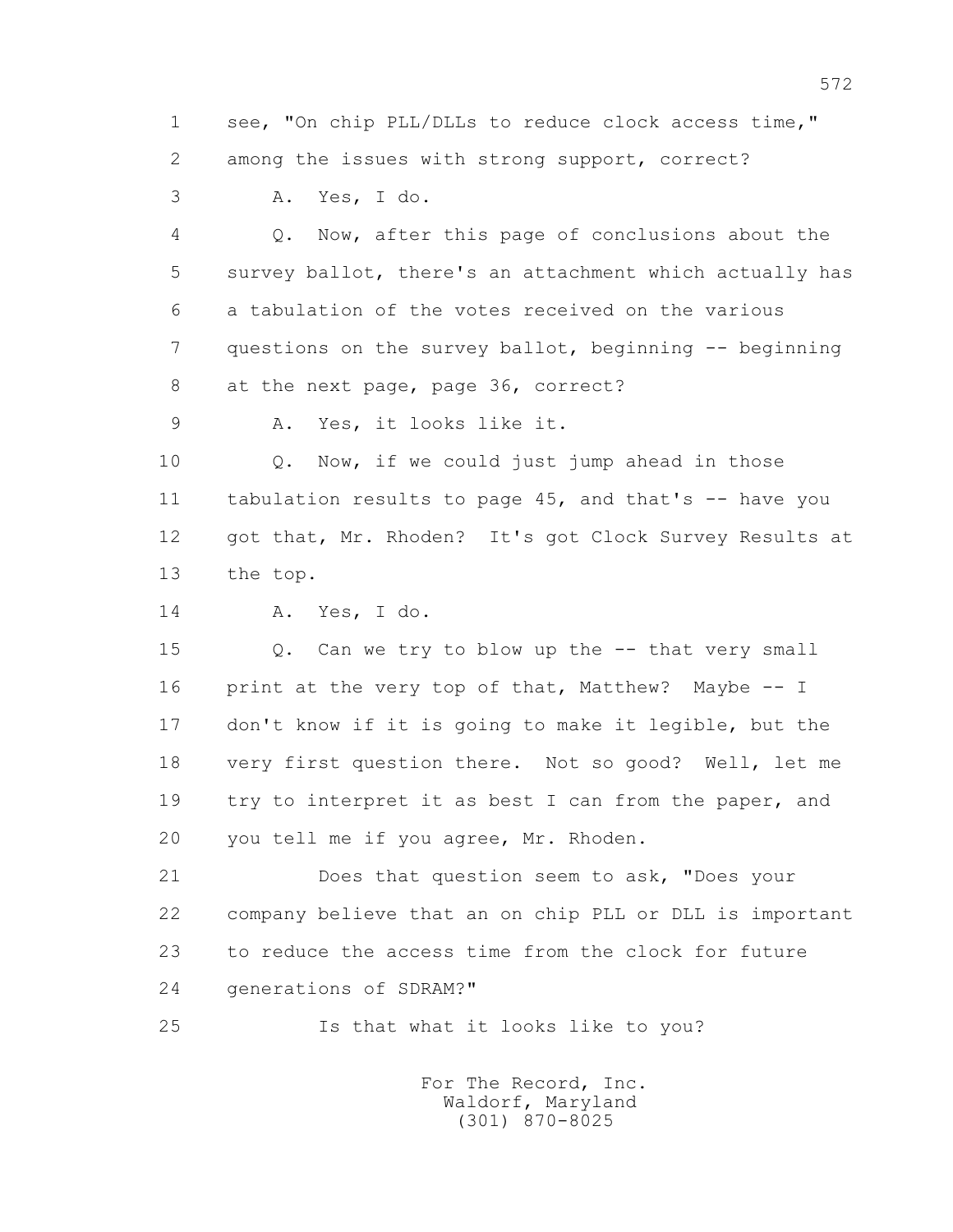1 A. Yes, that's what it looks like to me. 2 Q. And then -- if we could go back to the full 3 page, and could we blow up the table. 4 Then in the first column of that table, we've 5 got the responses to that first question, some 6 companies answering yes, some smaller number of 7 companies answering no, correct? 8 A. That's correct. 9 Q. And since -- I guess since the great majority 10 of the people, greater than two-thirds majority, 11 answered yes, it got included as an issue of strong 12 support, correct? 13 A. This is how we establish consensus in a 14 committee meeting. There is rarely ever everybody 15 agrees with any particular position, and so some were 16 in favor, some were not. 17 Q. And if we look at the -- perhaps we could just 18 blow up the top part of that table, up to where the 19 blank spaces begin. 20 The second line there records MOSAID's 21 response, and they voted yes. Is that right? 22 A. Yes, I do see that. 23 Q. And then there was also a Comments field where 24 comments that responders may have made on the ballot 25 can be recorded, is that right, at the far right?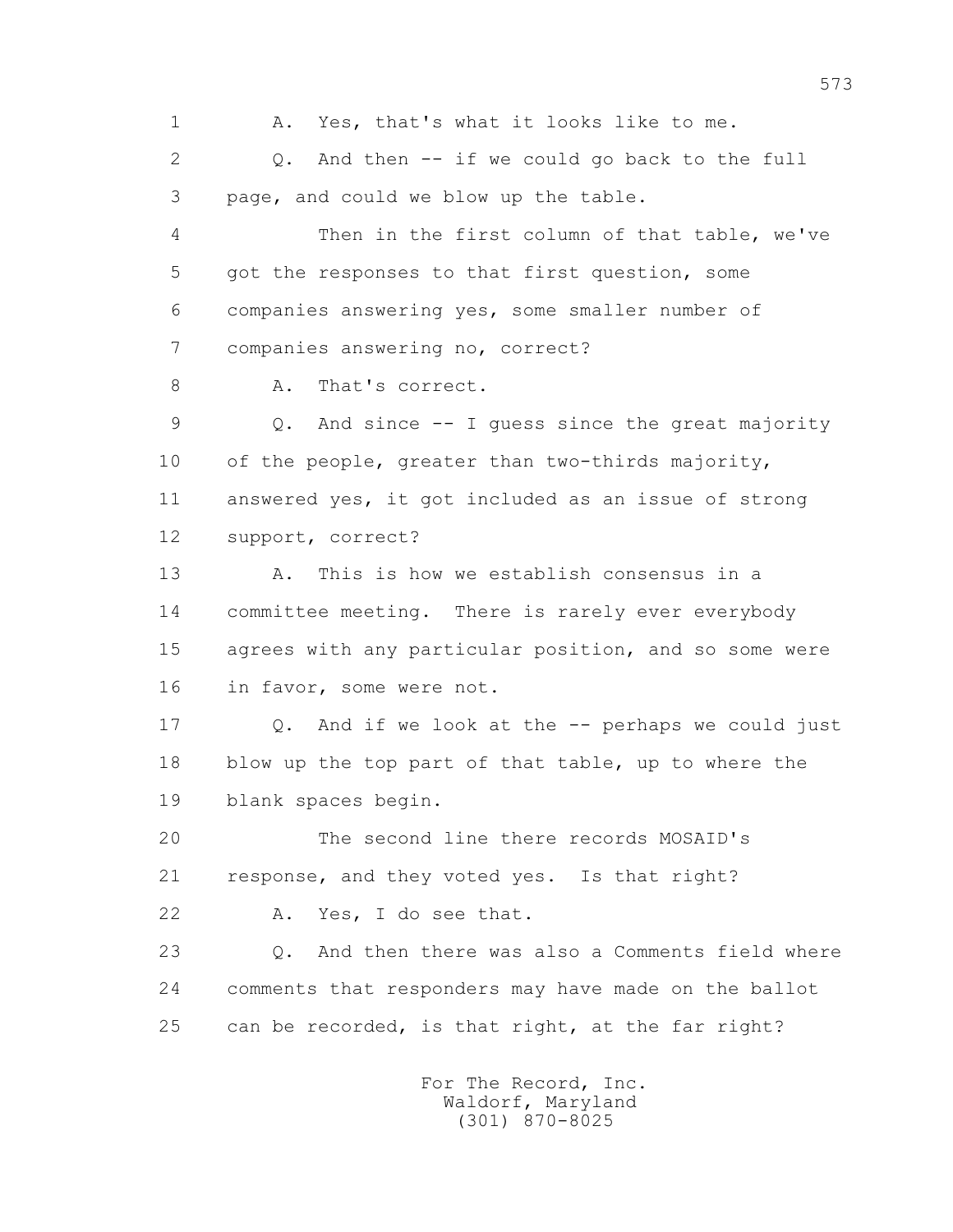1 A. Yes, the comments would normally have come from 2 the survey respondents. 3 Q. And these were surveys that were returned 4 before the meeting, right? 5 A. It would have, yes. 6 Q. And MOSAID under its comments says, "PLL or DLL 7 need only control output timing," right? 8 A. Correct. 9 Q. Didn't mention anything about any patents, 10 right? 11 A. That's correct. 12 Q. And then if we look down a few lines to 13 Hyundai, do you see that? 14 A. Yes. 15 Q. And Hyundai apparently voted no on that 16 question, right? 17 A. Yes. 18 Q. And Hyundai's comment is, "Wondering DLL may be 19 MOSAID patent," right? 20 A. Yes, I see that. 21 Q. Now, if we could put that aside, Mr. Rhoden, we 22 are going to move on to another topic. Let me actually 23 go grab one of my binders. 24 Excuse me, Your Honor, it will just take me one 25 second.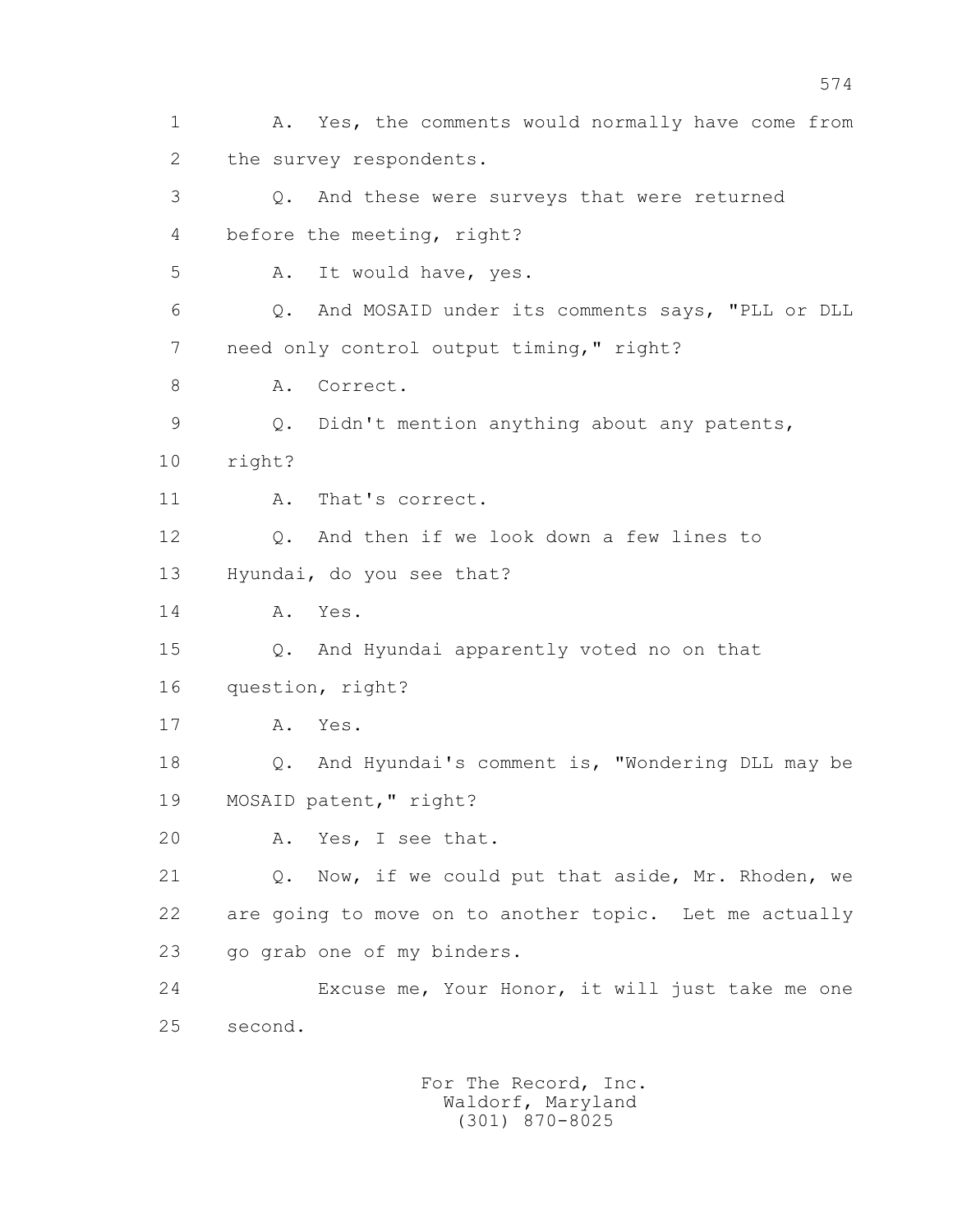1 JUDGE McGUIRE: Go ahead. 2 (Brief pause.) 3 BY MR. DETRE: 4 Q. This morning, Mr. Rhoden, you testified about 5 some JEDEC meeting minutes from March 1997, meeting 6 number 82 of the JC-42.3 subcommittee, JX-36. Do you 7 recall that? 8 A. I -- I believe so. I'm not sure that I recall 9 all the numbers, but yes. 10 Q. Well, could you see if you could locate JX-36, 11 please? 12 A. Okay. 13 Q. And perhaps we could go right away to page 7, 14 Matthew. 15 That was the one with the NEC presentation. 16 Could you blow up number 6.6 towards the 17 bottom? 18 Have you got that, Mr. Rhoden? 19 A. Yes, I do. 20 Q. And you mentioned that NEC had made a 21 presentation which included a read clock and a separate 22 write clock, right? 23 A. That's correct. 24 Q. Now, is that separate write clock something 25 akin to the data strobe in DDR SDRAMs?

 For The Record, Inc. Waldorf, Maryland (301) 870-8025

575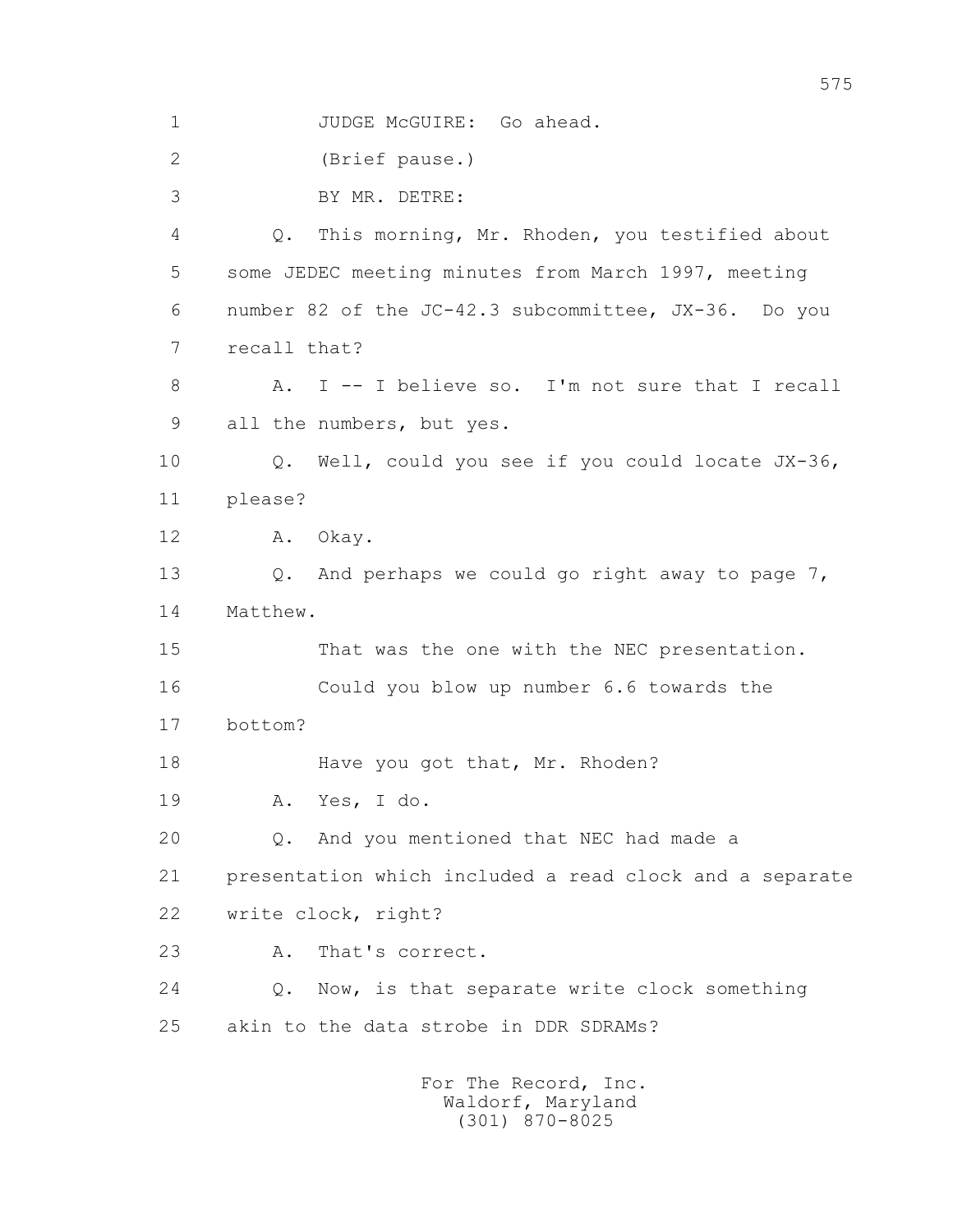1 A. The separate write clock, no, it's not.

2 0. What's the difference?

 3 A. The -- the write clock is the same in the -- in 4 this -- in the NEC proposal, they have only a read 5 clock, and they use the on-chip clock to be the write 6 clock. So, there's not -- there's -- I think what you 7 would be saying is there would be three clocks.

 8 There is a clock that goes to the device that 9 controls the control and also the data going into the 10 device in their presentation, and the data strobe 11 itself is actually a separate signal that is involved 12 with reading and writing. It's not -- it's not 13 implying that there would be a separate clock for 14 reading and a separate clock for writing. There's one 15 clock for read and write operations, which would be the 16 data strobe itself, and so it looked like that.

17 Q. Am I understanding correctly that you're 18 saying, Mr. Rhoden, that the difference is that in DDR 19 SDRAMs, the data strobe is bi-directional, while in the 20 NEC presentation, the write clock was uni-directional?

 21 A. Recall I said it's not -- it's not just the 22 write clock. It is also the command and address clock. 23 So, it is the clock that takes care of all the write 24 data. It is a uni-directional signal and also free 25 running.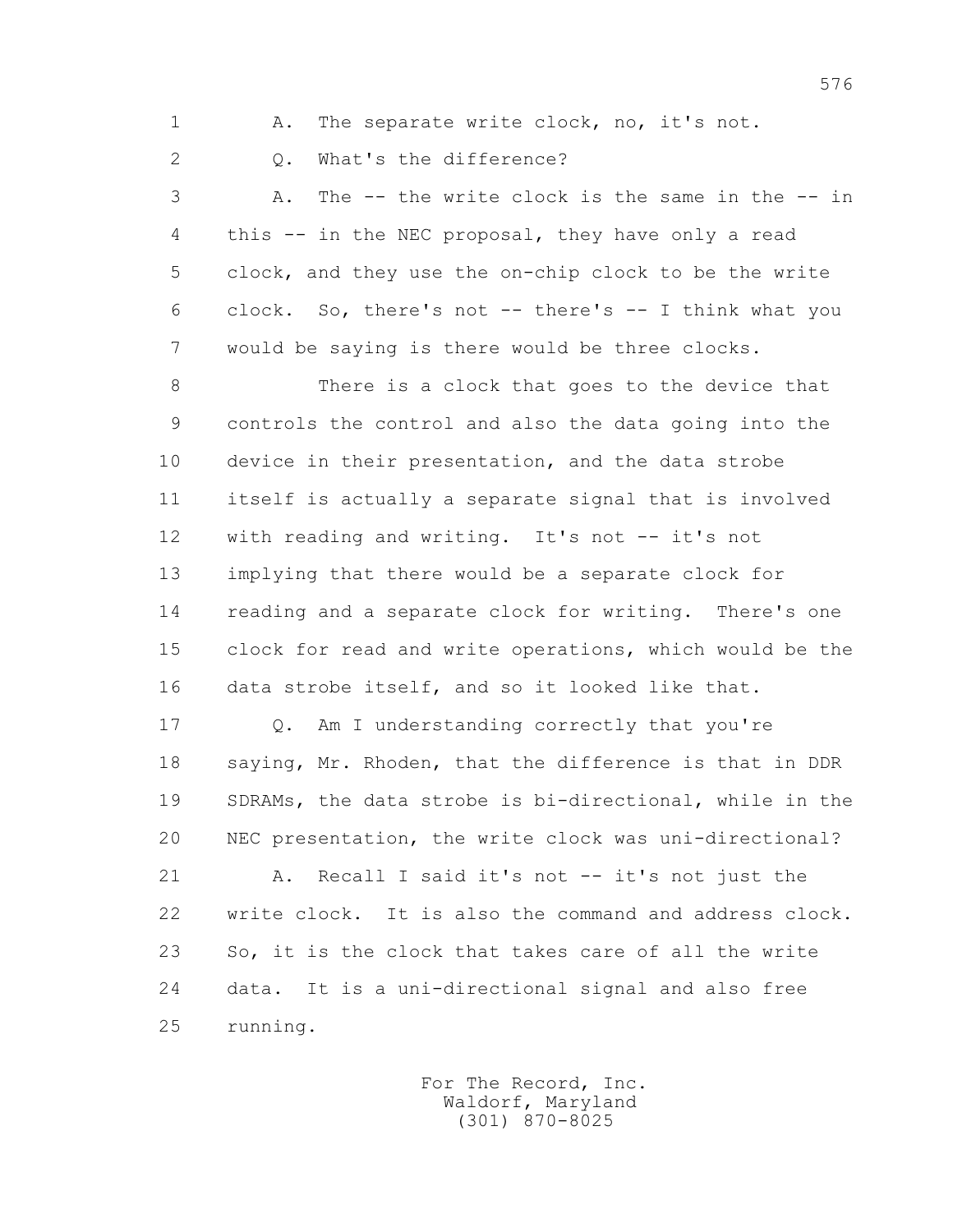1 Q. Now -- and that's another difference that that 2 write clock was free running, whereas the data strobe 3 in DDR SDRAMs is not?

4 A. That is correct.

 5 MR. OLIVER: I'm sorry, Your Honor, if we could 6 just have a point of clarification in terms of whether 7 he's asking about the witness' understanding at the 8 time of the NEC presentation or otherwise.

 9 JUDGE McGUIRE: All right, sustained. Can we 10 do that, Mr. Detre?

11 BY MR. DETRE:

 12 Q. I was asking about your understanding at the 13 time, Mr. Rhoden. Is that the way you were responding? 14 JUDGE McGUIRE: I don't think it was clear that 15 you were asking about his understanding, but it is now, 16 so go ahead.

17 THE WITNESS: Okay, the -- my understanding at 18 the time was not a -- we were talking about individual 19 proposals. I don't know that we were talking about 20 differences or modifications or what you were asking 21 with respect to those.

22 BY MR. DETRE:

 23 Q. So, you were just speculating in your answer? 24 We better go back, then.

25 You have an understanding of DDR and testified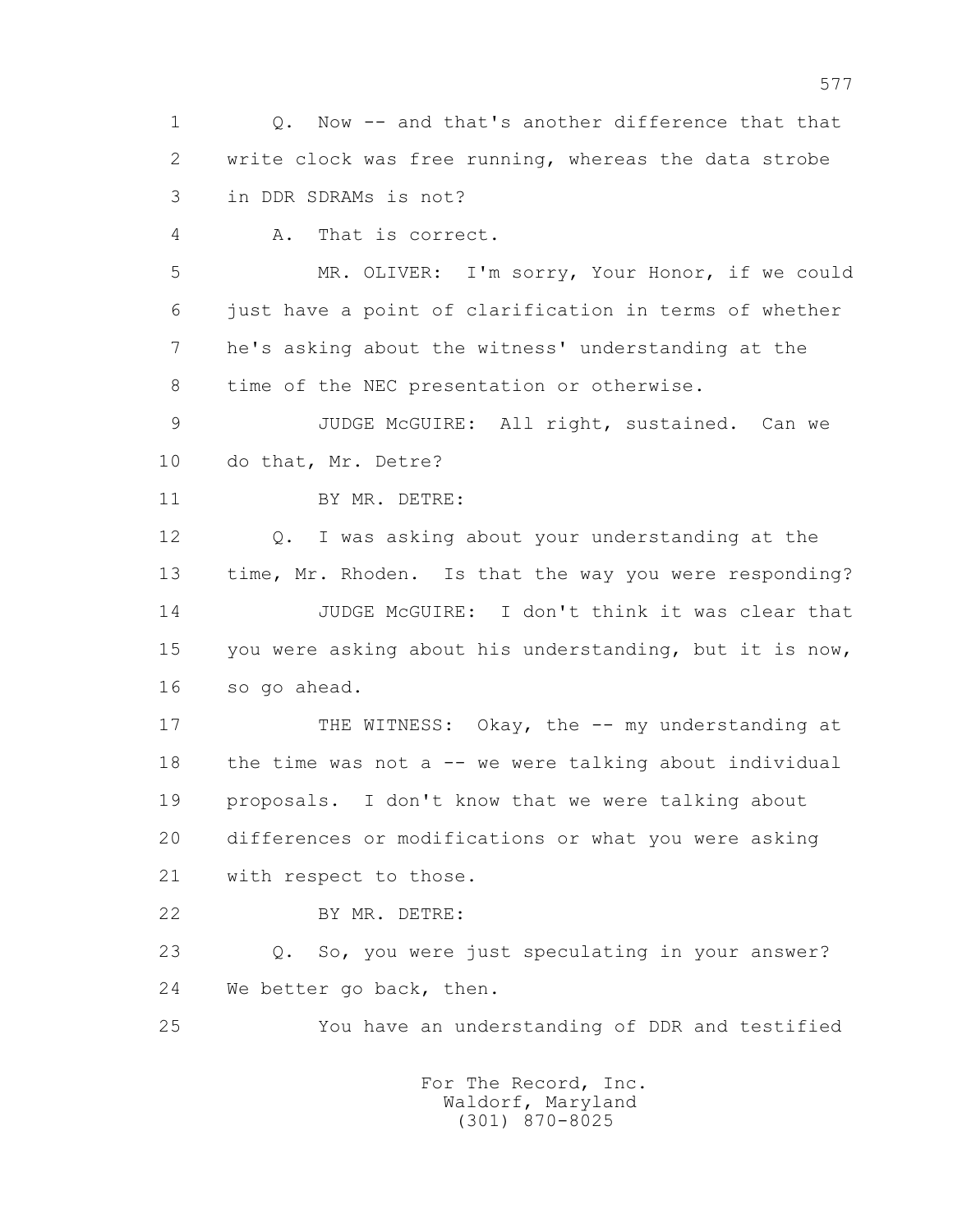1 extensively about it yesterday and testified how it 2 compared to earlier presentations, right? 3 A. Yes. 4 Q. And you have an understanding of this NEC 5 presentation, because you were there, right? 6 A. Yes, I do. 7 Q. And so you're able to compare the two. Is that 8 right? 9 A. I believe so, yes. 10 Q. And it was based on your understanding of the 11 DDR SDRAM presentations that you were present for and 12 the NEC presentations that you were present for that 13 you performed a comparison that you've done for me here 14 today. Is that right? 15 A. I -- that was -- that was -- it was based on my 16 knowledge there that I performed this speculation for 17 you, yes. 18 Q. Thank you. 19 And that's sort of similar to the speculation 20 you did yesterday for Mr. Oliver. Is that right? 21 MR. OLIVER: Objection, Your Honor. He 22 testified yesterday with respect to his observations of 23 the presentations at the meeting. 24 JUDGE McGUIRE: Sustained. 25 BY MR. DETRE: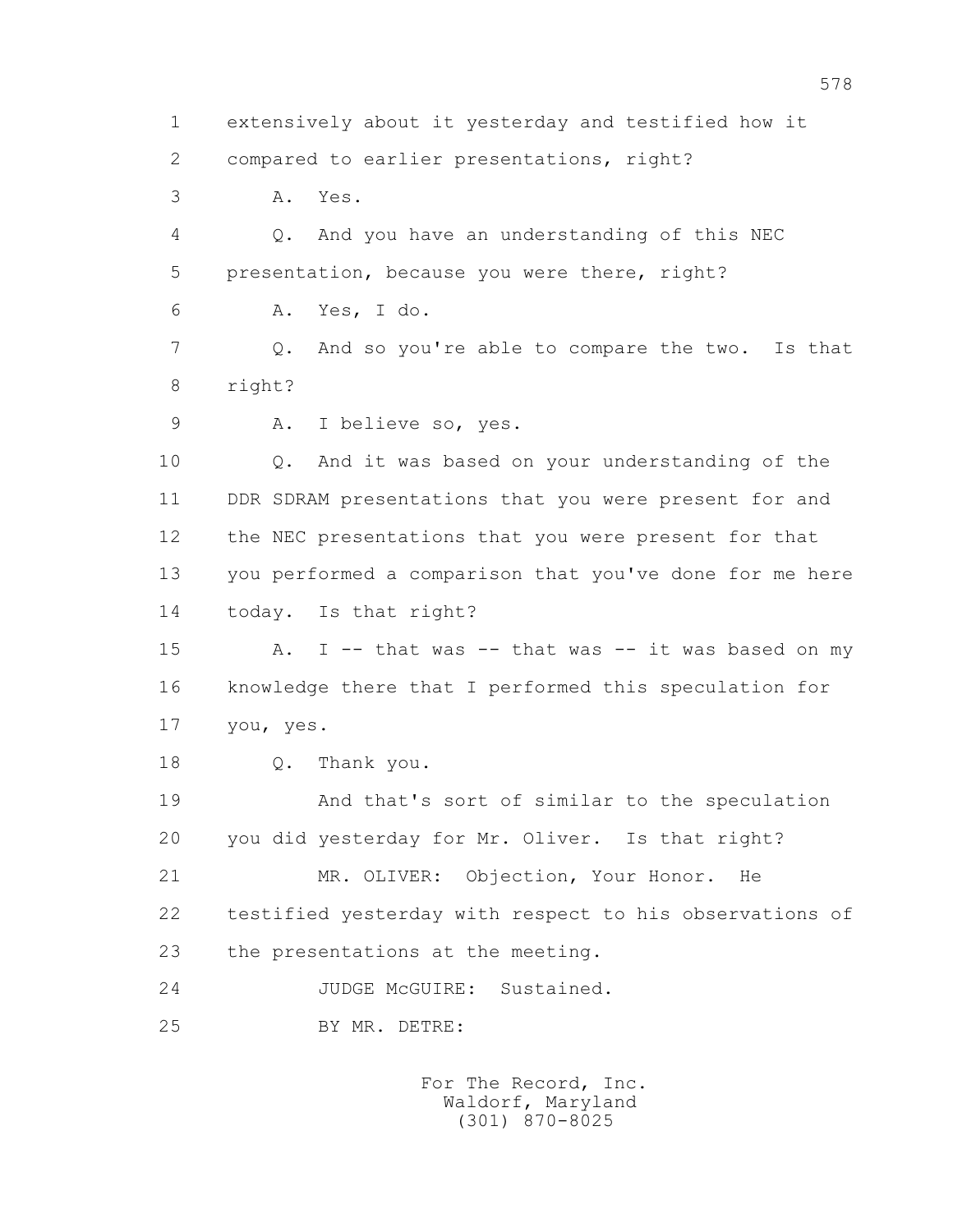1 Q. Now, in this -- in the minutes here about that 2 NEC DDR SDRAM presentation, as you testified earlier 3 today, it says that some on the committee felt that 4 Rambus had a patent on that type of clock design. 5 Do you see that? 6 A. Yes, I do. 7 Q. Now, from your recollection of this NEC 8 presentation, was that NEC presentation about the use 9 of separate read and write clocks in connection with 10 some sort of special narrow bus architecture? 11 A. No, it was not. 12 Q. It was just in connection with that same wide 13 bus SDRAM architecture that you testified about 14 yesterday in connection with SDRAM. Is that right? 15 A. I believe so, yes. 16 MR. DETRE: I have no further questions for you 17 myself, right now, and I'll pass off to my colleague, 18 Mr. Perry, if that's okay. 19 JUDGE McGUIRE: Okay, Mr. Perry. 20 MR. PERRY: Yes, Your Honor. We do have one 21 more transcript we would like to come around and bring 22 up. 23 JUDGE McGUIRE: Go ahead. 24 MR. PERRY: If I could hand it to the witness, 25 this is the transcript of his deposition in this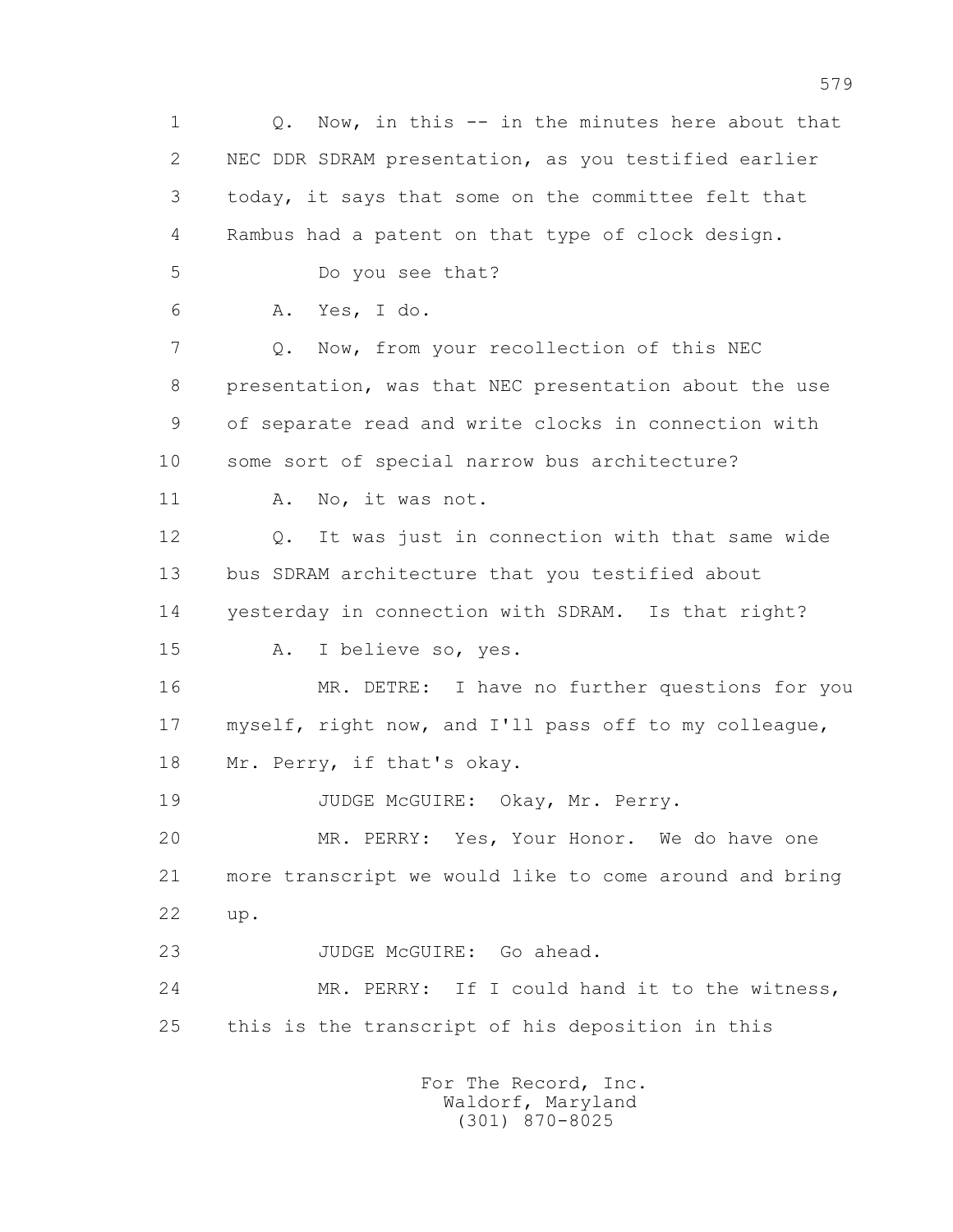1 matter.

2 THE WITNESS: Excuse me? 3 MR. PERRY: This is the transcript of your 4 deposition in this matter. 5 THE WITNESS: Okay. 6 MR. PERRY: Could I hand this up to Your Honor? 7 JUDGE McGUIRE: Yes. 8 MR. PERRY: Thank you. 9 JUDGE McGUIRE: Mr. Oliver? 10 MR. OLIVER: Do you have another copy, Mr. 11 Perry? 12 MR. PERRY: I can give you the original, and I 13 can work off the Minuscript. 14 MR. OLIVER: Thank you. 15 JUDGE McGUIRE: I just want to clarify again 16 that -- what we talked about prior to starting the 17 hearing, that at the end of the day, I am going to ask 18 that the hard copies that I have received are returned 19 to the parties, because you can imagine where this is 20 going to go otherwise, okay? 21 MR. PERRY: Correct. 22 MR. OLIVER: Yes, Your Honor. 23 JUDGE McGUIRE: All right, Mr. Oliver -- I'm 24 sorry, Mr. Perry. 25 MR. PERRY: Thank you, Your Honor. For The Record, Inc.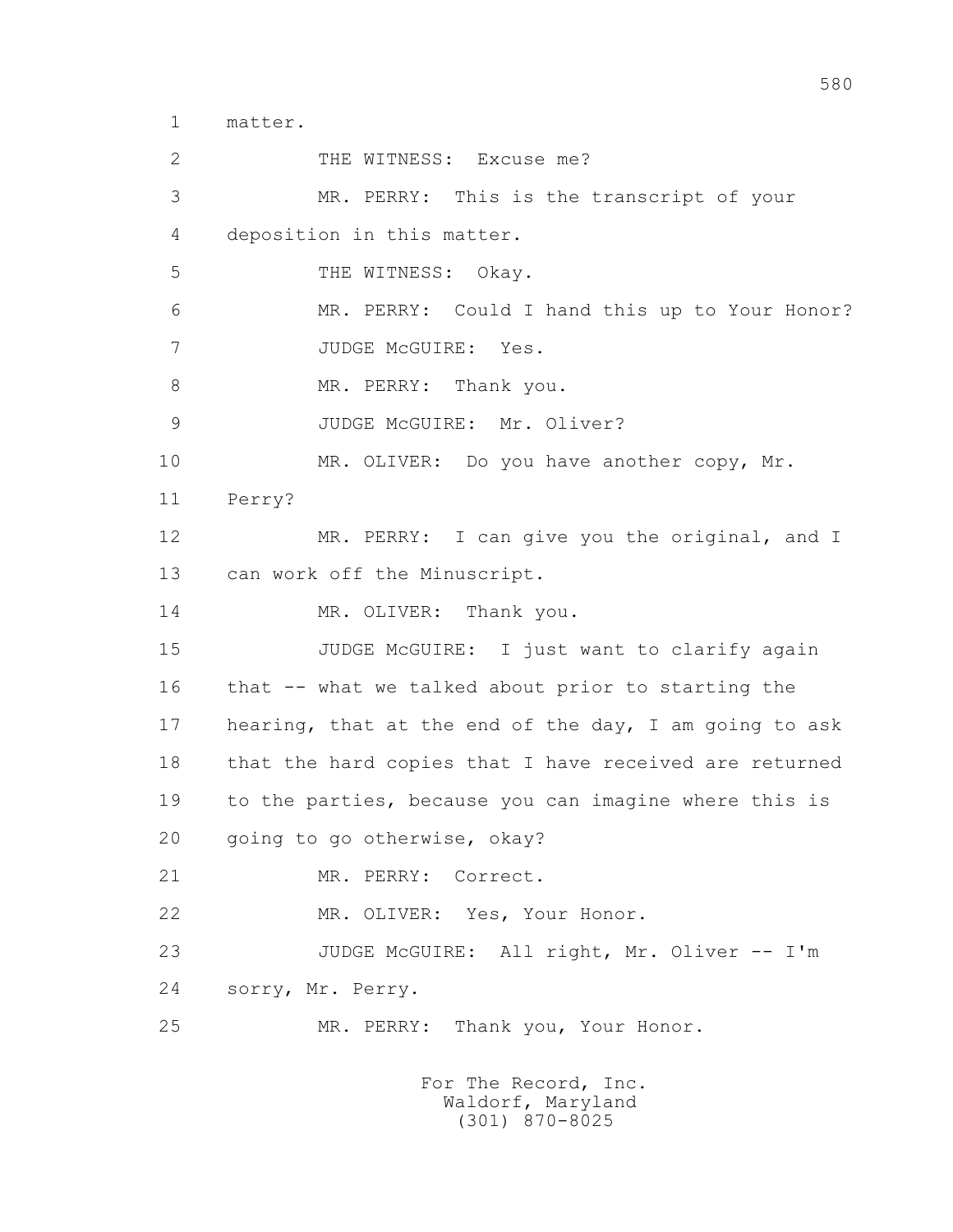| $1\,$        | CROSS EXAMINATION                                       |
|--------------|---------------------------------------------------------|
| $\mathbf{2}$ | BY MR. PERRY:                                           |
| 3            | Good morning, Mr. Rhoden.<br>Q.                         |
| 4            | Good morning.<br>Α.                                     |
| 5            | Yesterday and this morning you were shown a<br>Q.       |
| 6            | particular ballot by Mr. Oliver, a JEDEC ballot dated   |
| 7            | June 1992, and I don't know if that's available to you. |
| 8            | It was JX-59. I have an extra copy if that would        |
| 9            | expedite things.                                        |
| 10           | I have it right here.<br>Α.                             |
| 11           | All right, good.<br>Q.                                  |
| 12           | Could we bring that up on the screen?                   |
| 13           | Actually, if you don't mind, Your Honor, I am           |
| 14           | going to move this screen so it's visible to me.        |
| 15           | And you testified previously that you recognize         |
| 16           | this ballot from June 1992, correct?                    |
| 17           | Yes, I did.<br>Α.                                       |
| 18           | And on page 2, I believe you talked about some<br>Q.    |
| 19           | language that appears in the ballot.                    |
| 20           | Α.<br>Yes.                                              |
| 21           | There is a phrase about halfway down that says,<br>Q.   |
| 22           | "If anyone receiving this ballot is aware of patents    |
| 23           | involving this ballot, please alert the Committee       |
| 24           | accordingly during your voting response."               |
| 25           | Do you see that?                                        |
|              | For The Record, Inc.                                    |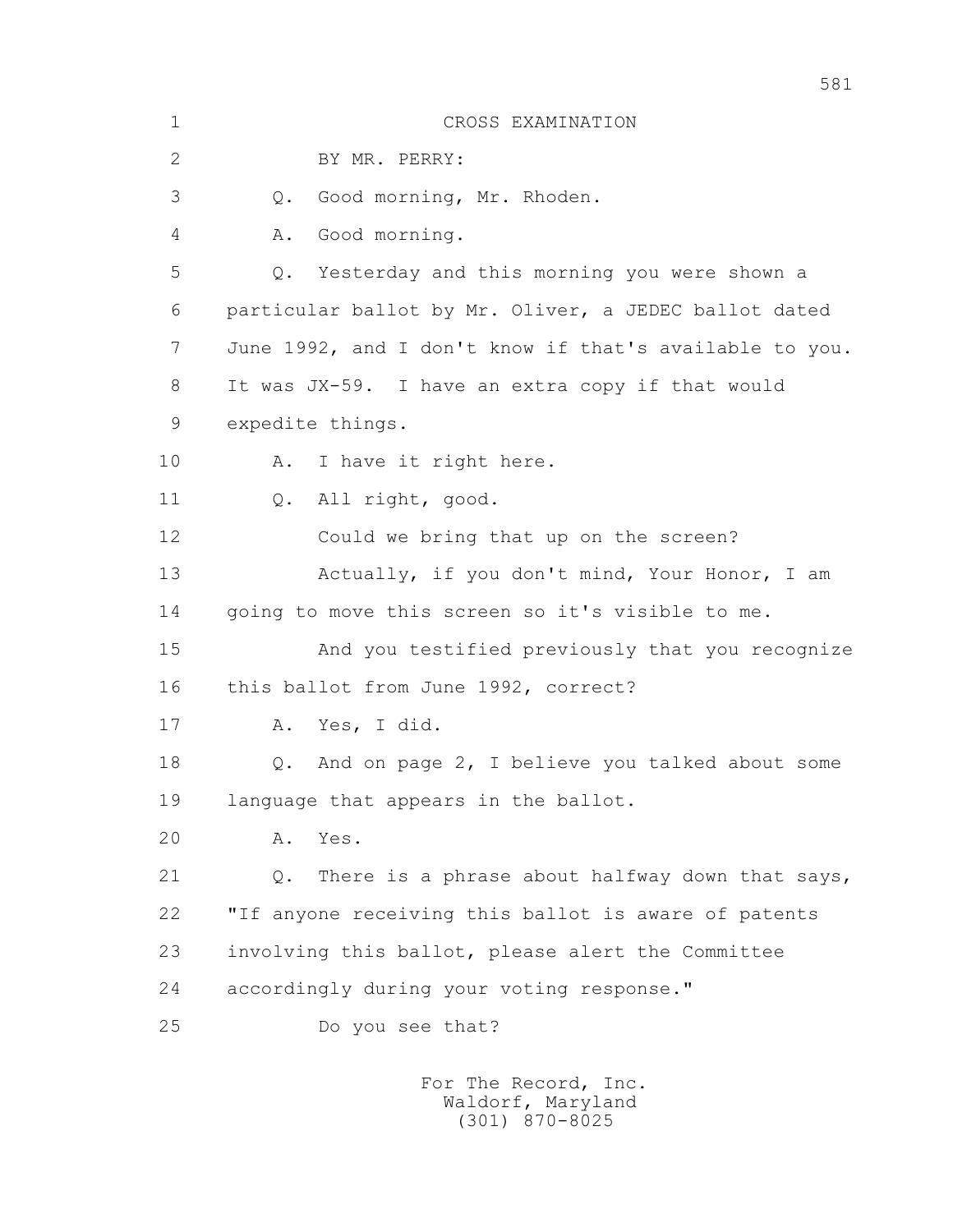1 A. Yes, I do.

| $\overline{2}$ | And you testified yesterday about your<br>Q.           |
|----------------|--------------------------------------------------------|
| 3              | understanding of the word "patents." My question is,   |
| 4              | was it your understanding in this time period, 1992,   |
| 5              | that the phrase "please alert the Committee" meant the |
| 6              | same as you must alert the committee?                  |
| 7              | Yes.<br>Α.                                             |
| 8              | And if you'll look up just above that, do you<br>Q.    |
| 9              | see the reference to a "no" vote in the third line?    |
| 10             | We are back on page 1?<br>Α.                           |
| 11             | No, page 2.<br>Q.                                      |
| 12             | Oh, okay.<br>Α.                                        |
| 13             | Do you see next to the box -- the third box<br>Q.      |
| 14             | down that says, "I do not approve the content"?        |
| 15             | Α.<br>Yes.                                             |
| 16             | That would be a "no" vote, correct?<br>$Q$ .           |
| 17             | That is correct.<br>Α.                                 |
| 18             | Do you see that it says, "Attached are my<br>Q.        |
| 19             | detailed reasons for this disapproval. (We need your   |
| 20             | reasons in order to understand your view of this       |
| 21             | matter.)" And then it says "MANDATORY" in all capital  |
| 22             | letters.                                               |
| 23             | Do you see that?                                       |
| 24             | A. Yes, I do.                                          |
| 25             | Did you between 1991 and 1996 ever have any<br>Q.      |
|                | For The Record, Inc.                                   |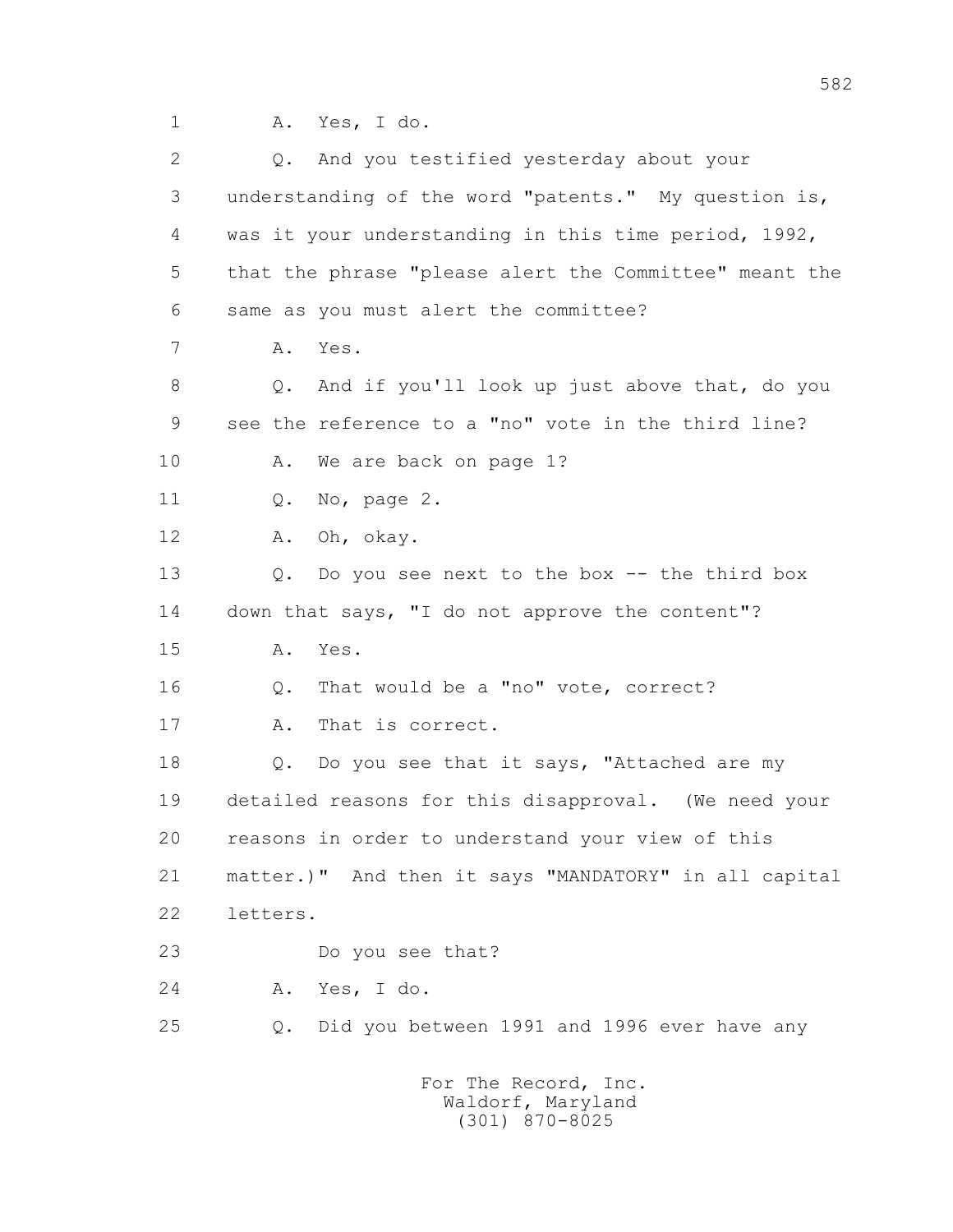1 discussion of adding the phrase "MANDATORY" to the 2 ballot portion of this ballot -- I'm sorry, to the 3 patent portion of this ballot?

4 A. I don't recall.

 5 Q. Do you have an understanding as to why the word 6 "MANDATORY" appears in all capital letters in the box 7 relating to "no" votes?

 8 A. I mean, the form itself would appear to be 9 self-explanatory, but the term "MANDATORY" is intended 10 to imply that when you vote no, it is required that you 11 provide -- that you provide a comment. A comment is 12 not required for -- the comment itself is mandatory, 13 that you provide the comment. The comment is not 14 required for any of the other actions.

 15 Q. Now, you were going to JC-42 meetings back in 16 1989, weren't you?

17 A. Yes, I was -- yes.

 18 Q. As a representative of Hewlett Packard at that 19 time?

 20 A. Yes, I was working at Hewlett Packard at the 21 time.

 22 Q. Let me show you CX-3. That's complaint counsel 23 Exhibit 3.

24 If I could approach?

25 JUDGE McGUIRE: Please.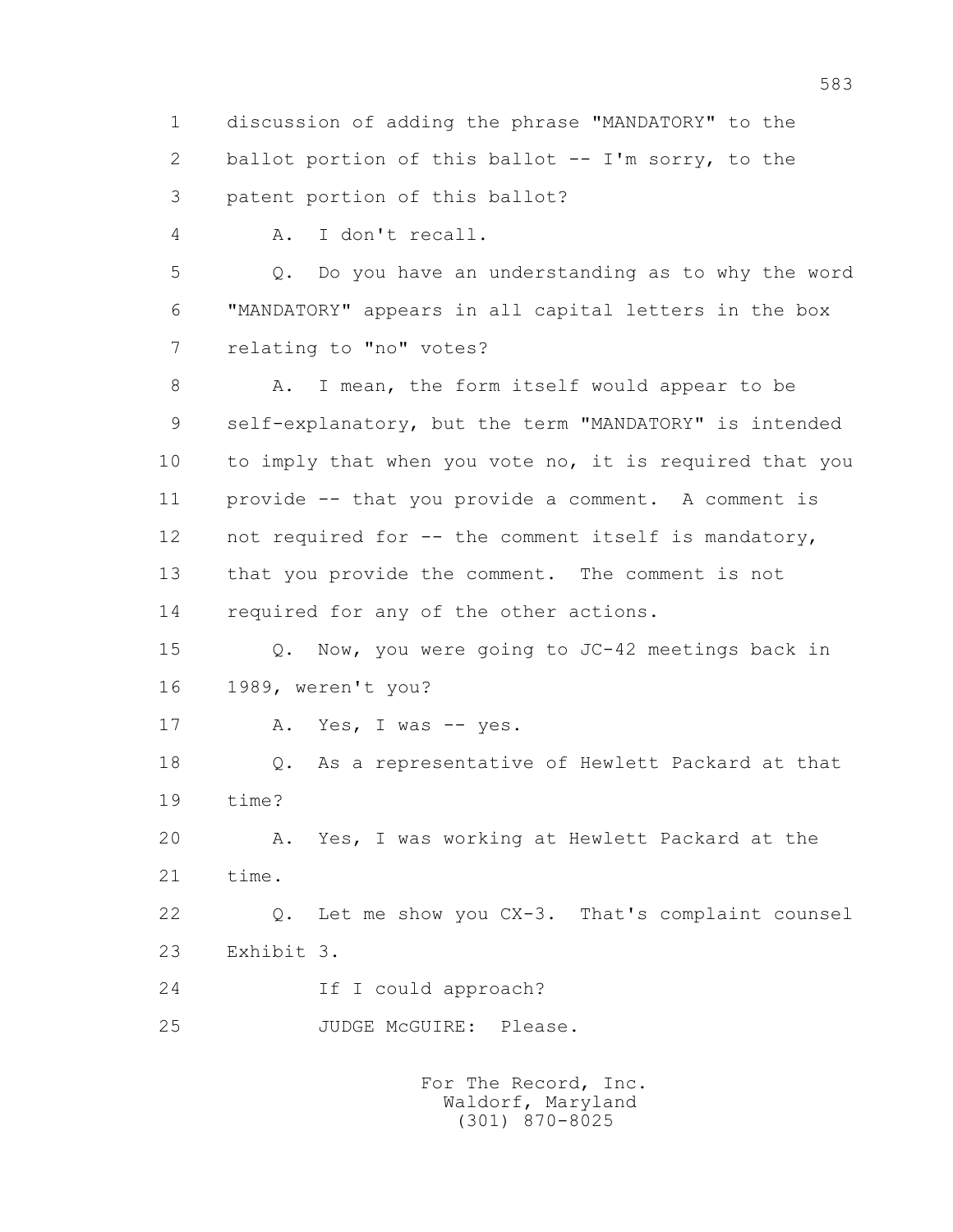1 BY MR. PERRY:

2 0. Do you recognize that to be the minutes of a 3 meeting of JC-42.1 that took place here in Washington 4 on September 13, 1989?

5 A. Yes, I do.

 6 Q. And do you see that about eight names down that 7 your name appears?

8 A. Yes, I do.

 9 Q. Do you have any reason to believe you weren't 10 at this meeting of JC-42.1?

11 A. No, I would imagine that I at least was there 12 for part of it. This is -- the 42.1 in this time frame 13 referred to the committee on bipolar, and it would have 14 been bipolar memory devices as opposed to DRAM, and 15 yes, I did attend occasionally these meetings.

 16 Q. Well, if you'll look on page 6, there's a 17 discussion of that phrase that we've been talking about 18 on the ballot form.

19 A. Okay.

20 Q. And I'll let you read paragraph 11 to yourself.

21 A. (Document review.)

22 Q. Have you had a chance to read it?

23 A. I have.

 24 Q. Do you see that it begins by stating that the 25 JEDEC council had discussed the patent issue at the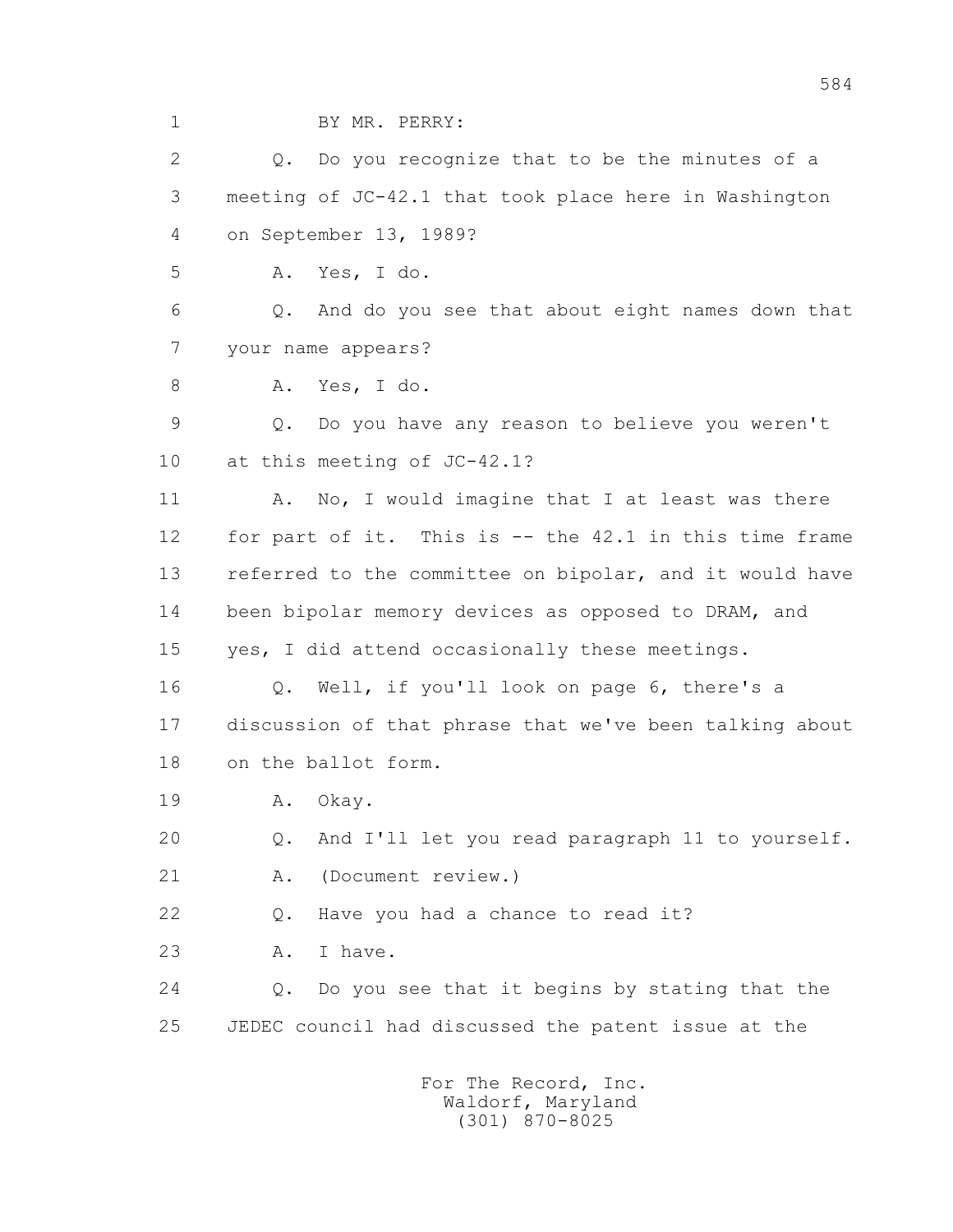1 June 1989 meeting?

2 A. Yes, I do.

 3 Q. And that was at the request of JC-42.3, at 4 least that's what the minutes say. Do you see that? 5 A. Yes, I do. 6 Q. Putting this document aside, do you have any 7 recollection of JC-42.3 in the summer of 1989 8 requesting that the council discuss patents? 9 A. I -- this was along about the time that there 10 was WANG litigation going on, so I am not -- I don't 11 have a direct recollection of the actual conversation, 12 but -- so, I have no direct recollection at this time. 13 Q. All right, thank you. 14 Do you see that the minutes go on to say, "The 15 result was not to change EIA legal requirements as 16 outlined in document EP-7, but to add some wording on 17 JEDEC ballot voting sheets about informing the 18 Committee if any patent covers the balloted material"? 19 Do you see that? 20 A. Yes, I do. 21 Q. You weren't on the council at the time, 22 correct? 23 A. I was not. 24 Q. And the minutes go on, "TI was concerned that 25 Committee members could be held liable if they didn't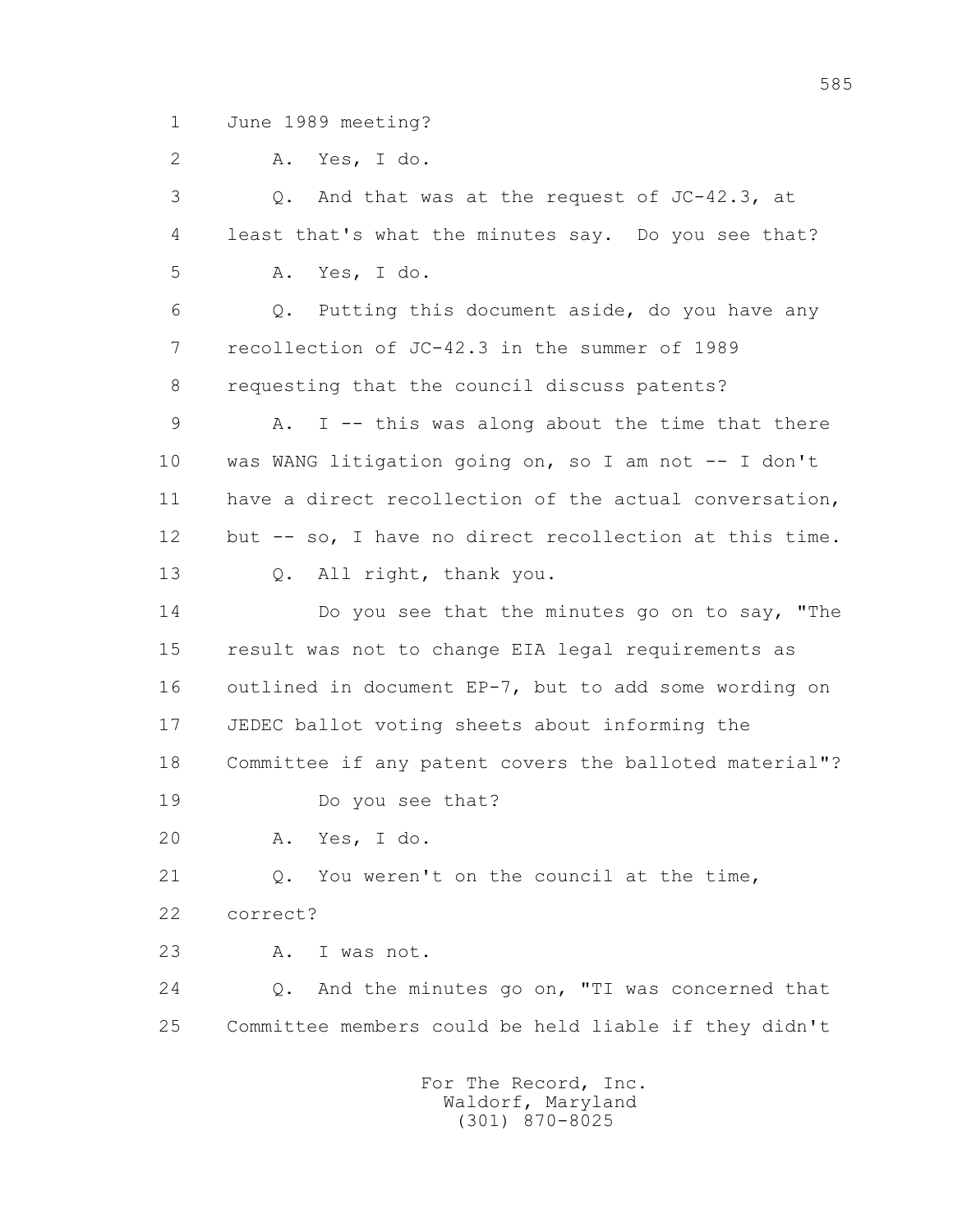1 inform Committee members correctly on patent matters." 2 Do you see that? 3 A. I do. 4 Q. And then it says, "Committee responded that the 5 question was added on ballot voting sheets for 6 information only and was not going to be checked to see 7 who said what." 8 Do you see that? 9 A. I do. 10 Q. Now, do you have any recollection of sitting in 11 that meeting and hearing someone respond to TI's 12 concerns by saying that no one was going to check to 13 see what was marked on the ballot? 14 MR. OLIVER: Objection, Your Honor. Which 15 meeting? 16 MR. PERRY: The September 13, 1989 meeting of 17 JC-42.1. 18 THE WITNESS: Yeah, I have no recollection of 19 such discussion. 20 BY MR. PERRY: 21 Q. Now, you also testified yesterday -- I'm going 22 to have to paraphrase -- that you thought that every 23 JEDEC ballot you had ever seen had the patent 24 language -- the patent alert language on it. Do you 25 remember that testimony?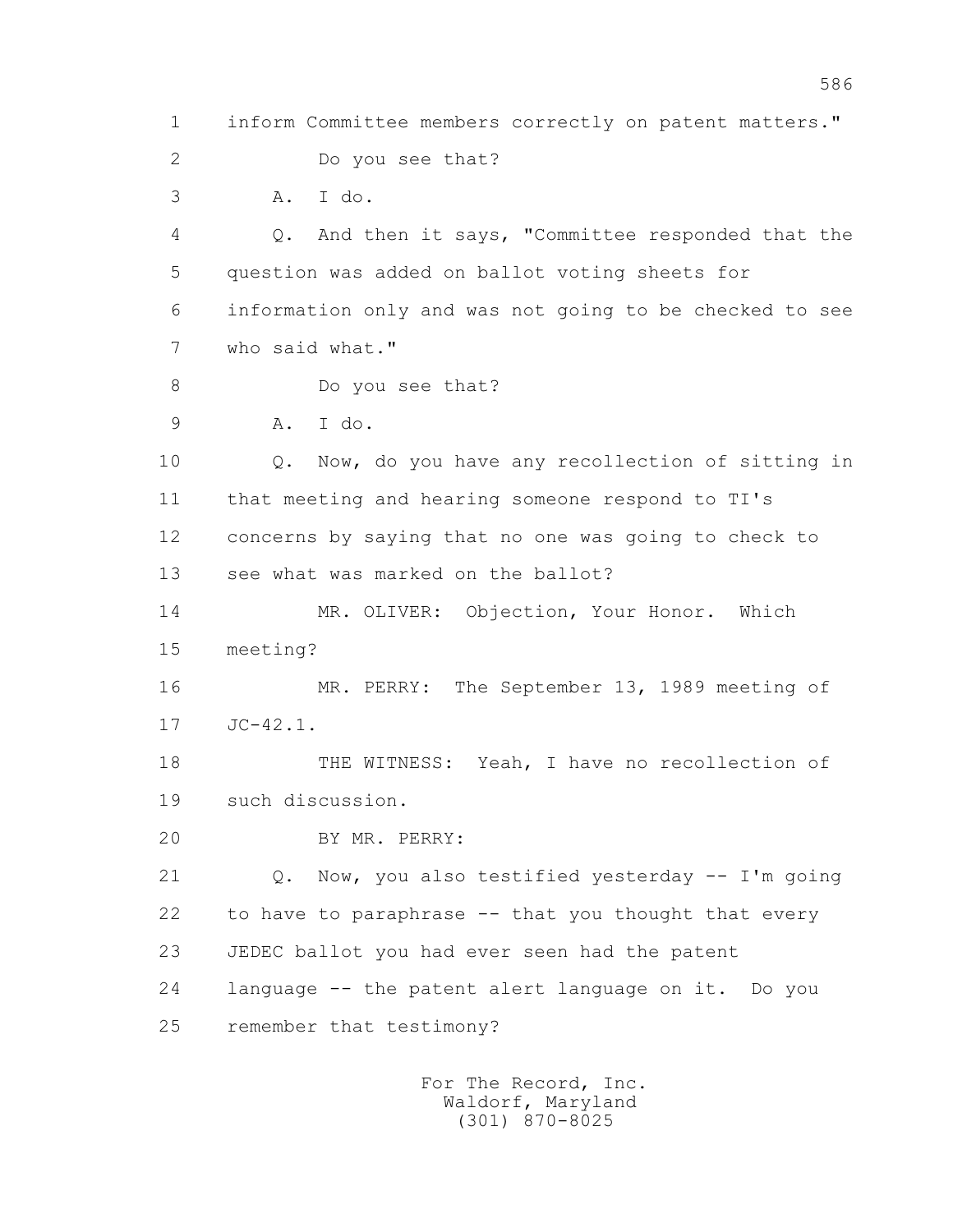1 A. Yes, I do.

 2 Q. Let me just show you a ballot from May of 1993. 3 This will be RX-392.

4 I have got a copy for you.

5 MR. OLIVER: Thank you.

 6 MR. PERRY: May I approach the witness? 7 BY MR. PERRY:

 8 Q. This is entitled Committee Survey Ballot. Do 9 you see that?

10 A. Yes, I do.

 11 Q. And go to page 2 and pull up the middle of the 12 page where it says 1, 2, 3.

 13 Do you see that there's no space on this survey 14 ballot for anything relating to a patent disclosure? 15 Do you see that?

16 A. That is correct, that was relevant to ballots. 17 This is a survey ballot, which is essentially just to 18 gauge interest level.

 19 Q. So, it was your experience in the '91 to '96 20 time period that survey ballots did not have the patent 21 disclosure box to check. Is that right?

 22 A. I -- I'm not sure -- survey ballots are 23 always -- they are almost always handled by somebody 24 within a task group, because we're putting together -- 25 and remember, we're just trying to gauge interest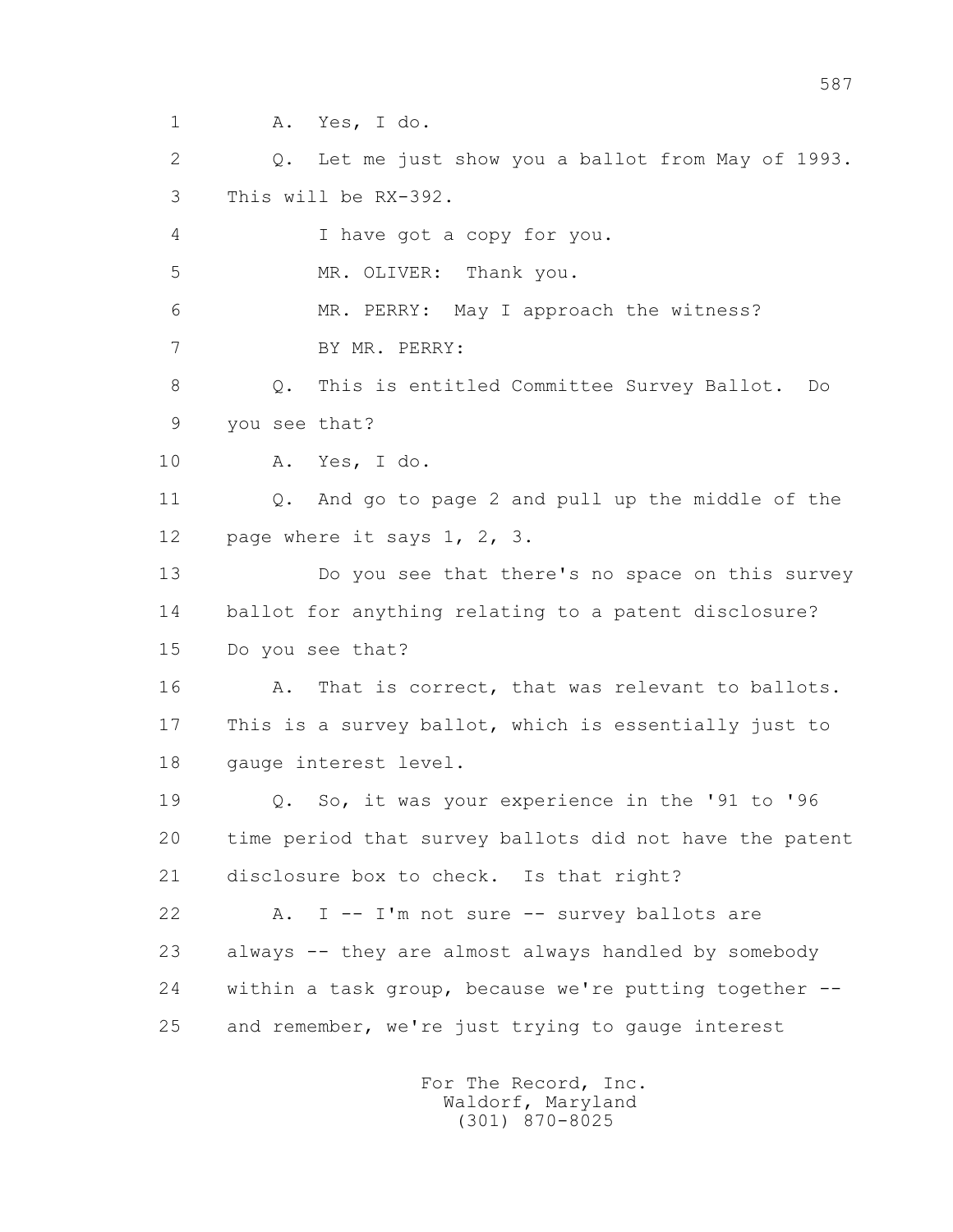1 level, and so I'm -- I don't think I can comment about 2 whether they did or did not have -- some may, some may 3 not have.

 4 Q. All right, but you meant to exclude from your 5 answer yesterday survey ballots?

6 A. Yes.

 7 Q. All right. And how about council ballots, when 8 the standard goes up to the JEDEC council for approval 9 in that time period, at least when you were on the 10 council in that time period, about '95 to '96, did 11 council ballots have a patent box to check?

12 A. I'm not sure if I remember.

13 Q. All right, thank you.

 14 Now, we've also been looking at some of these 15 more lengthy JC-42.3 minutes, and I'd like to look at 16 another one, JX-18.

17 May I approach?

18 JUDGE McGUIRE: Go ahead.

19 BY MR. PERRY:

 20 Q. And if you'll find -- we'll find your name on 21 the very first page. I thought you were still at HP at 22 this point. It looks like you had moved to VLSI. Is 23 that your recollection as well? The very last -- it's 24 December 1993.

25 A. Yeah, by December 1993, I was at VLSI, yes.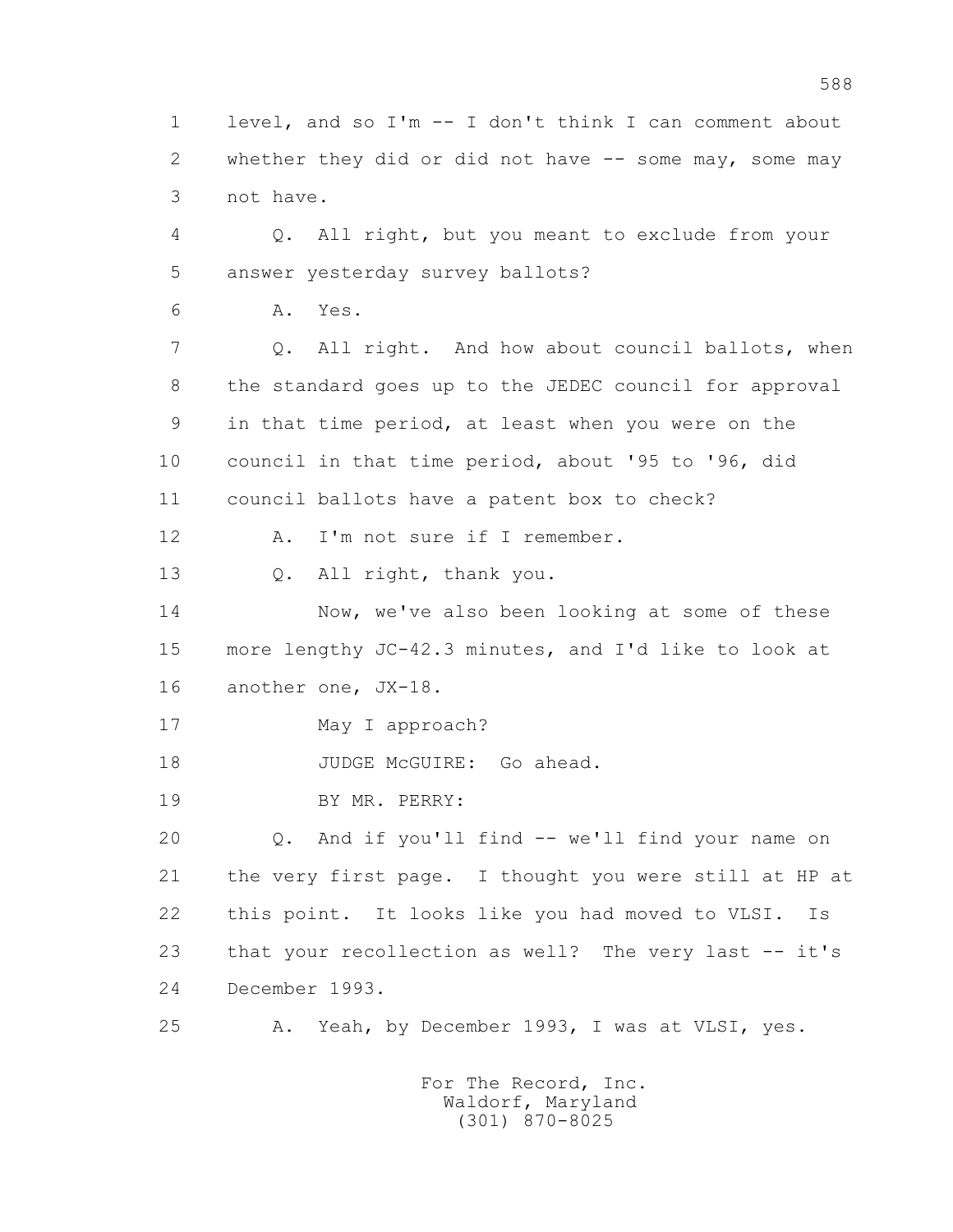1 Q. So, your name appears at the very bottom of 2 this list. Is that right? 3 A. Yes. 4 Q. And do you remember being present at the 5 December 1993 JC-42.3 meeting in San Diego? 6 A. Yes, I do. It was an insanely long meeting. 7 Q. I'm sorry? 8 A. It was an insanely long meeting. It went past 9 11:00 at night. 10 Q. And if you'll look on page 8 of the minutes, 11 and if we can go to page 8, and I'll let you 12 familiarize yourself with that page just briefly so 13 that you'll understand the context of what I'm going to 14 point you to. 15 A. I'm sorry, but this is almost unreadable. 16 Q. Can you -- 17 A. Perhaps we could -- 18 Q. Let me blow it up on the screen for you. If 19 you'll blow up the third paragraph from the bottom, 20 please. 21 A. Let me look at it. 22 Q. It states, "As a side issue, IBM noted that in 23 the future they will not come to the Committee with a 24 list of applicable patents on standards proposals. It 25 is up to the user of the standard to discover which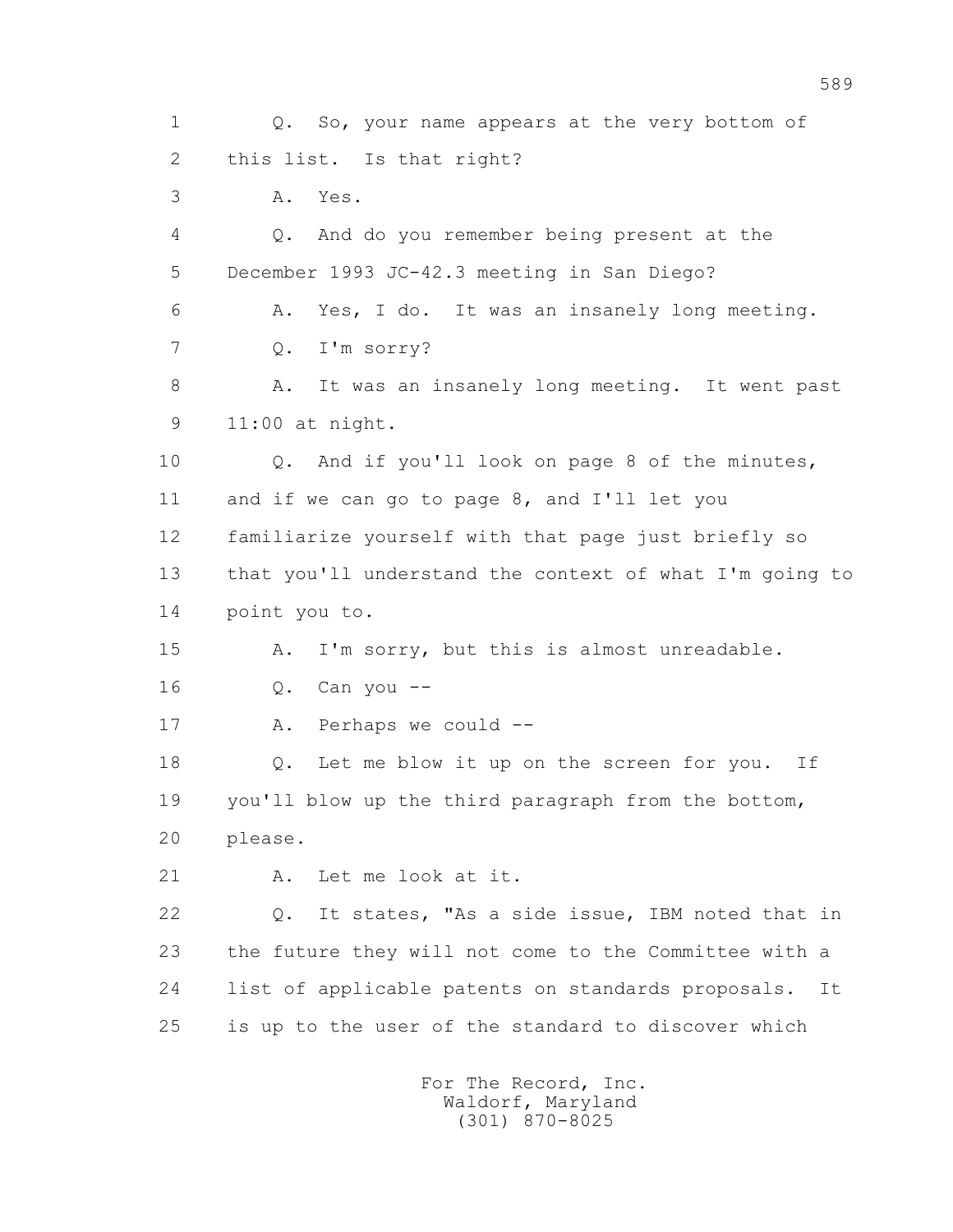1 patents apply."

2 A. Yes.

 3 Q. Did you hear an IBM representative make that 4 statement in the December 1993 meeting? 5 A. I heard an IBM make the statement about -- that 6 they could not -- the company was so large, they could 7 not guarantee that they would bring all patents to the 8 attention of the committee. I do remember that, yes. 9 Q. Let me ask the question again. 10 Did you hear an IBM representative state that 11 in the future, they will not come to the committee with 12 a list of applicable patents on standards proposals? 13 A. The conversation, yes, I did hear that. I'm 14 not certain I heard exactly these words, sir. 15 Q. Do you think that the secretary of the meeting 16 got this portion wrong? 17 A. I'm not sure, sir. It does happen. 18 Q. Now, this was intended -- 19 A. Frequently. 20 Q. -- to be -- these minutes were intended to be a 21 chronological statement of the events and occurrences 22 that happened in the meeting, right? 23 A. That is correct. 24 Q. And you so testified yesterday, didn't you? 25 A. Yes, sir.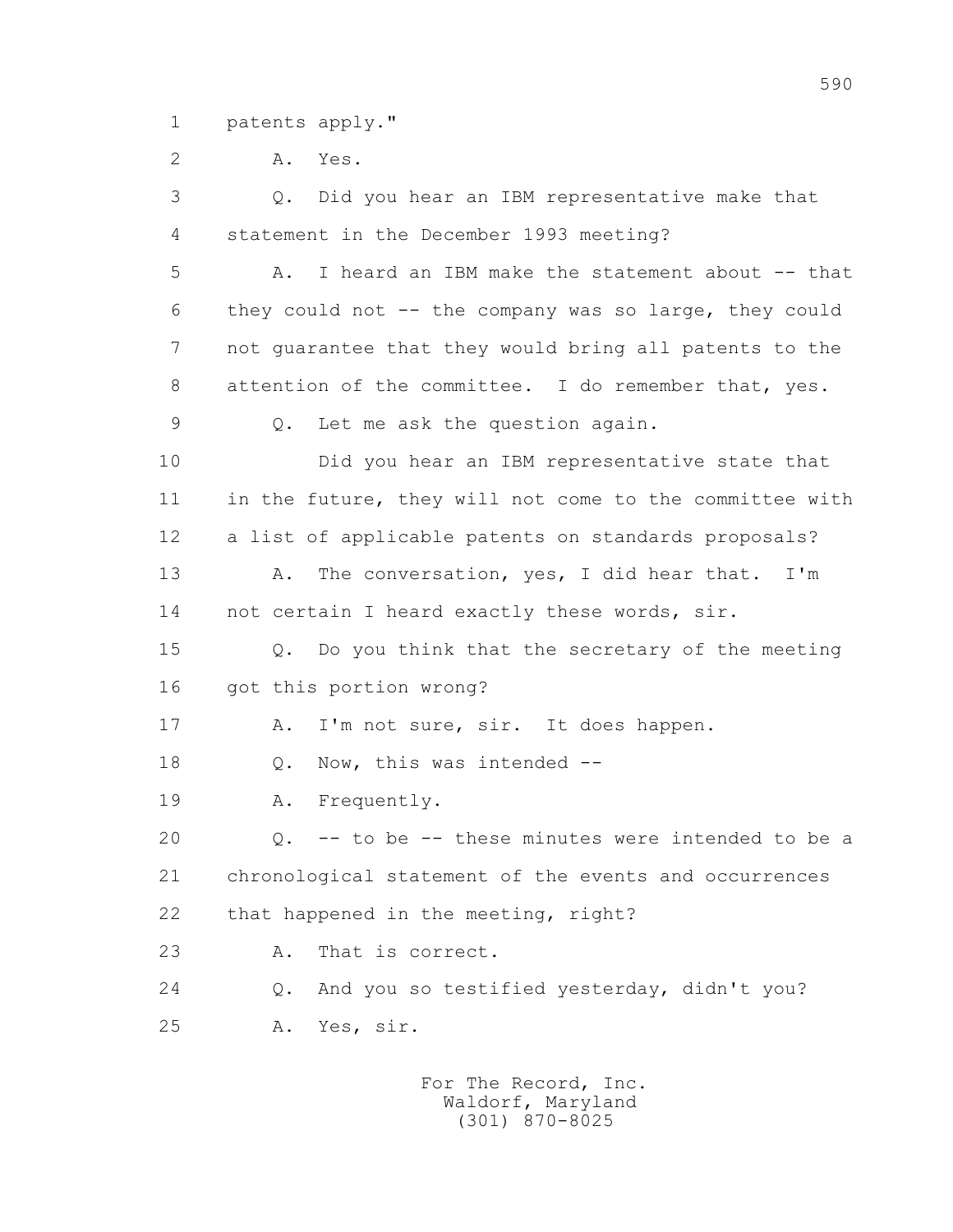1 Q. And the purpose of -- one purpose of writing it 2 down, as you recall it during that time period, was to 3 make sure there was a record of the statements made at 4 the committee?

 5 A. That there was a record of key activities that 6 took place in the committee. Certainly the meeting 7 takes place for a long time, and the whole record is 8 not here, and this -- it's not really a transcript. 9 It's not the exact words. It would be what the 10 secretary actually wrote down in the meeting 11 themselves, okay?

 12 Q. And you understand there's a review process 13 that goes on before these minutes are made official? 14 A. Sure.

 15 Q. And you understood that in that time period, 16 correct?

17 A. Of course.

 18 Q. And if you will look on page 13, do you see 19 that -- do you see there's signature blanks?

20 A. Sure.

21 Q. Do you see Mr. McGhee -- do you recognize Mr. 22 McGhee's initials?

23 A. Yes, I do.

 24 Q. And do you see that it appears that he's filled 25 in Mr. Townsend's name, but I guess we can ask him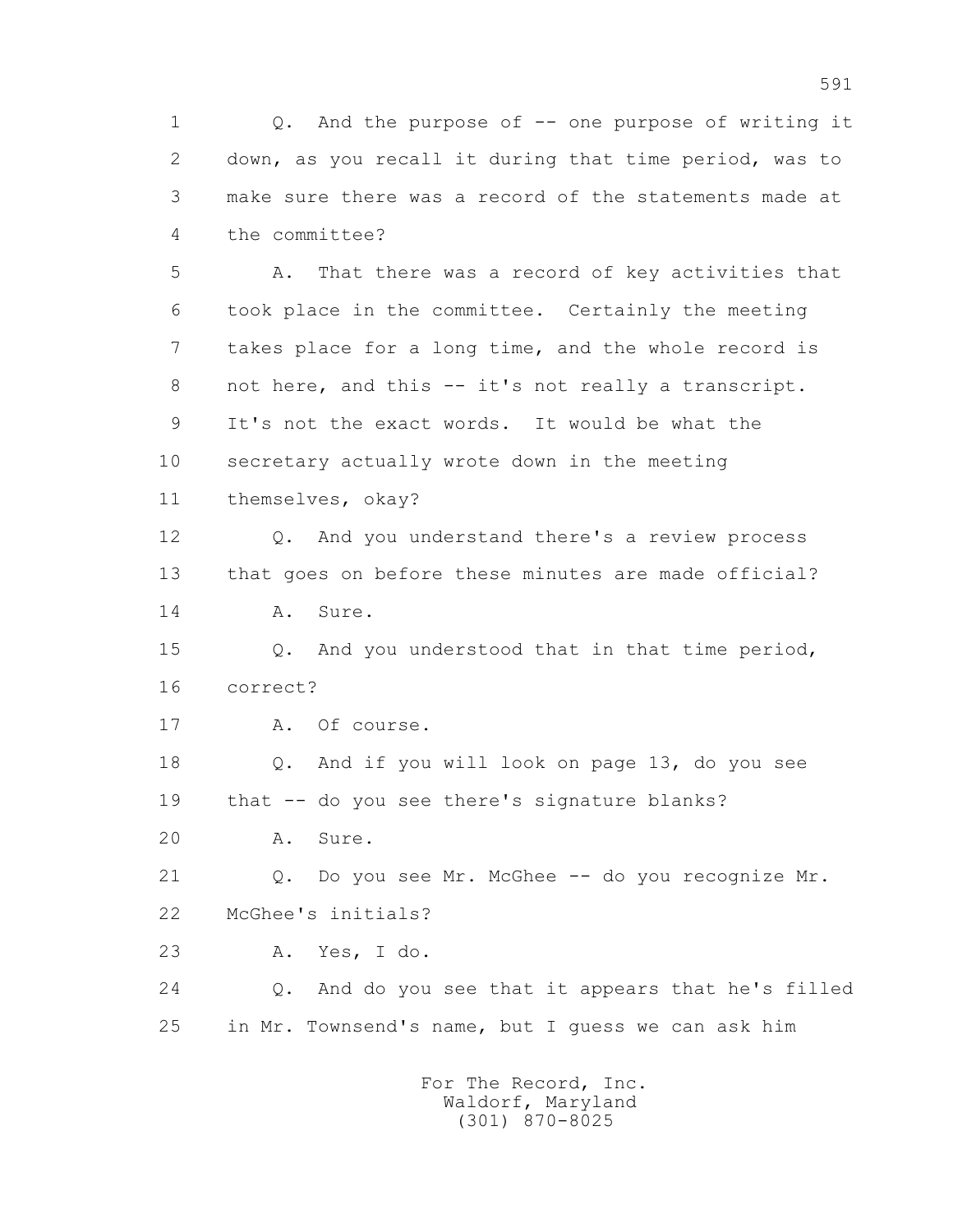1 that, can't we?

2 A. Okay, yes.

 3 Q. Now, when you were referring to a statement by 4 an IBM representative, were you remembering something 5 about ball grid array patents? 6 A. I'm not sure exactly what it was in reference 7 to, sir. There -- certainly in this time frame, there 8 were discussions about ball grid array, and IBM had 9 been active in that area for quite a number of years. 10 Q. All right. Well, let me show you RX-421 and 11 see if that refreshes your recollection in that area. 12 You see this is on what appears to be IBM 13 letterhead dated August 31, 1993. 14 A. Yes, I do see that. 15 Q. And that was about, what, three months before 16 the December 1993 meeting that we were just looking at 17 the minutes, right? 18 A. Yes, I do. 19 Q. And this came from the JEDEC office, and it 20 says, "Jim," and do you understand that to be Jim 21 Townsend? 22 A. Jim is Jim Townsend, yes. 23 Q. "Jim: IBM Intellectual Property Law attorney's 24 have informed me that we will not use JEDEC as a forum 25 for discussing this subject." (Sic).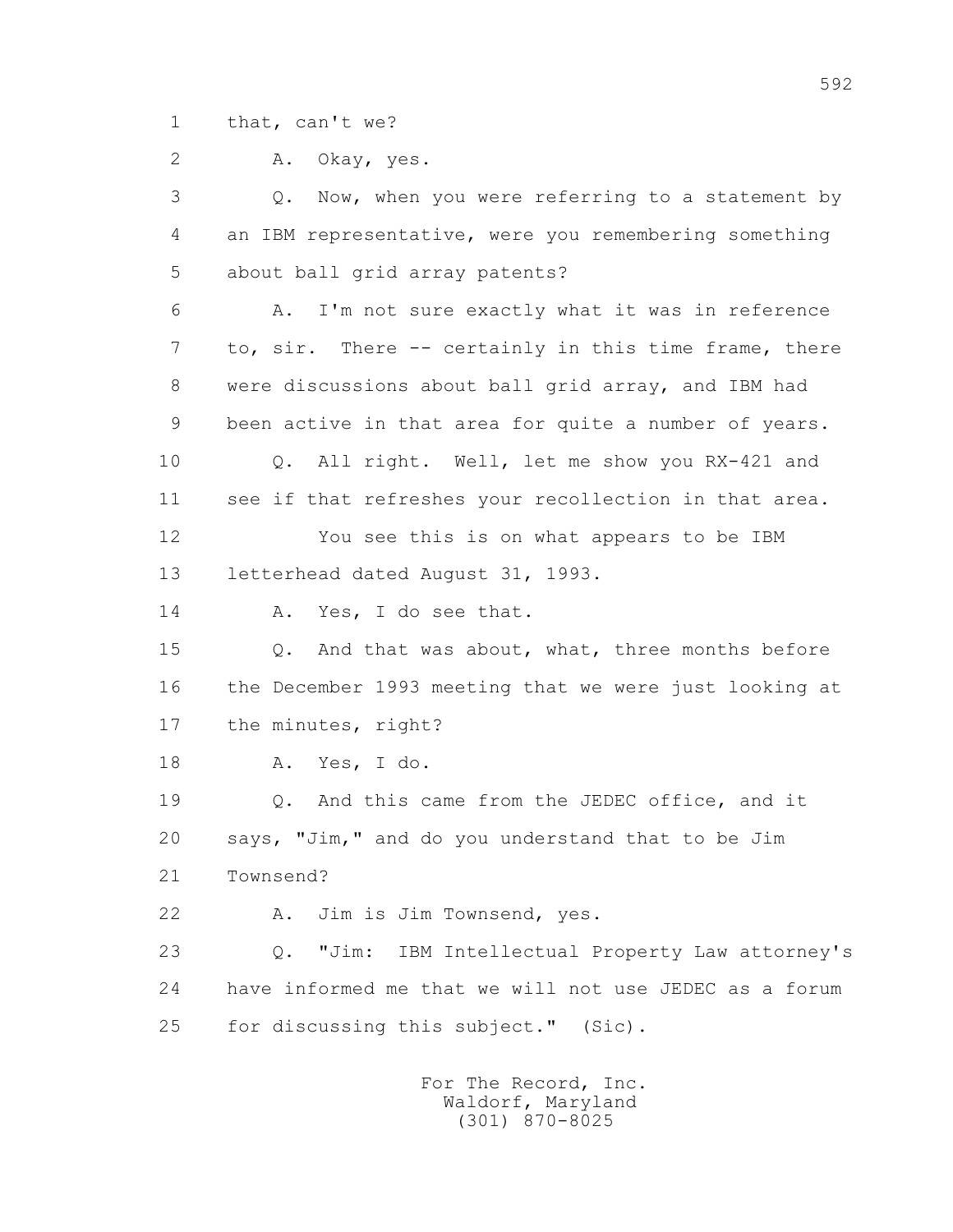1 Do you see that? 2 A. Yes, I do. 3 Q. "It is the responsibility of the producer to 4 evaluate the subject and to workout the proper use of 5 rights." (Sic). 6 Do you see that? 7 A. Yes, I do. 8 Q. Did you ever hear an IBM representative say 9 those words in your presence? 10 A. I cannot recall. 11 0. Thank you. 12 Your Honor, I don't believe that JX-18, those 13 meeting minutes, have been moved into evidence, and I 14 would do that now. 15 MR. OLIVER: No objection, Your Honor. 16 JUDGE McGUIRE: So entered. 17 (JX Exhibit Number 18 was admitted into 18 evidence.) 19 MR. PERRY: And I would also move into evidence 20 RX-421. 21 JUDGE McGUIRE: What document was the other 22 one, JX-what again? 23 MR. PERRY: JX-18. 24 JUDGE McGUIRE: JX-18. And I'm sorry, what was 25 the second one?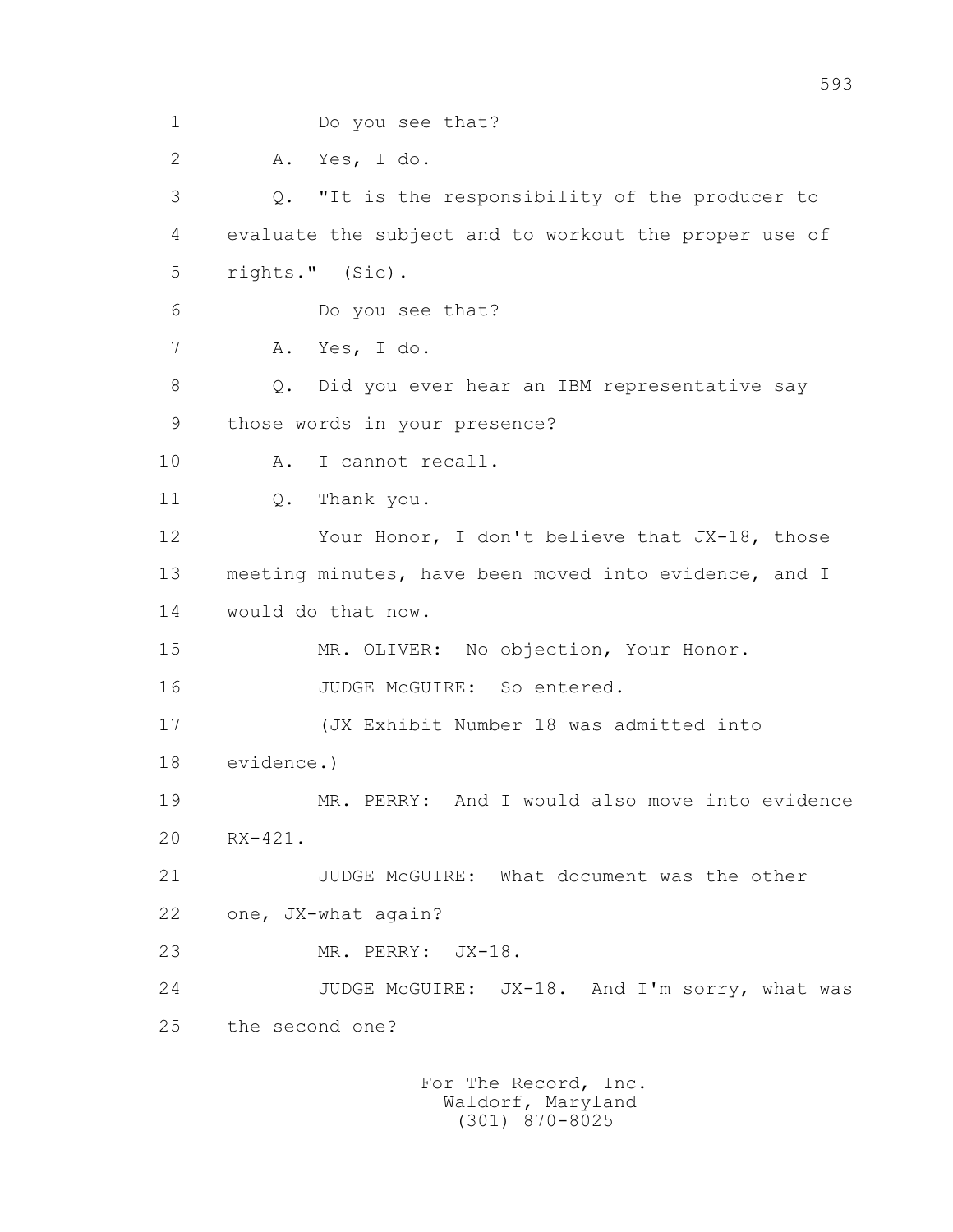1 MR. PERRY: RX-421. 2 JUDGE McGUIRE: Mr. Oliver, any objection to 3 RX-421. 4 MR. OLIVER: Your Honor, I don't believe we 5 have a proper foundation for RX-421. 6 JUDGE McGUIRE: How so? 7 MR. OLIVER: Could you pause just one moment, 8 Your Honor? 9 JUDGE McGUIRE: Okay, off the record. 10 (Counsel conferring.) 11 (Discussion off the record.) 12 JUDGE McGUIRE: Let's go back on the record. 13 Mr. Perry, you may proceed. 14 I'm sorry, on that prior -- Mr. Oliver, you 15 have withdrawn the prior objection. Is that correct? 16 MR. OLIVER: Yes, after brief consultation with 17 the other side, I withdraw my objection. 18 JUDGE McGUIRE: Okay, and that was RX-421, was 19 it? 20 MR. PERRY: That's correct. 21 JUDGE McGUIRE: And that's entered at this 22 time. 23 (RX Exhibit Number 421 was admitted into 24 evidence.) 25 BY MR. PERRY: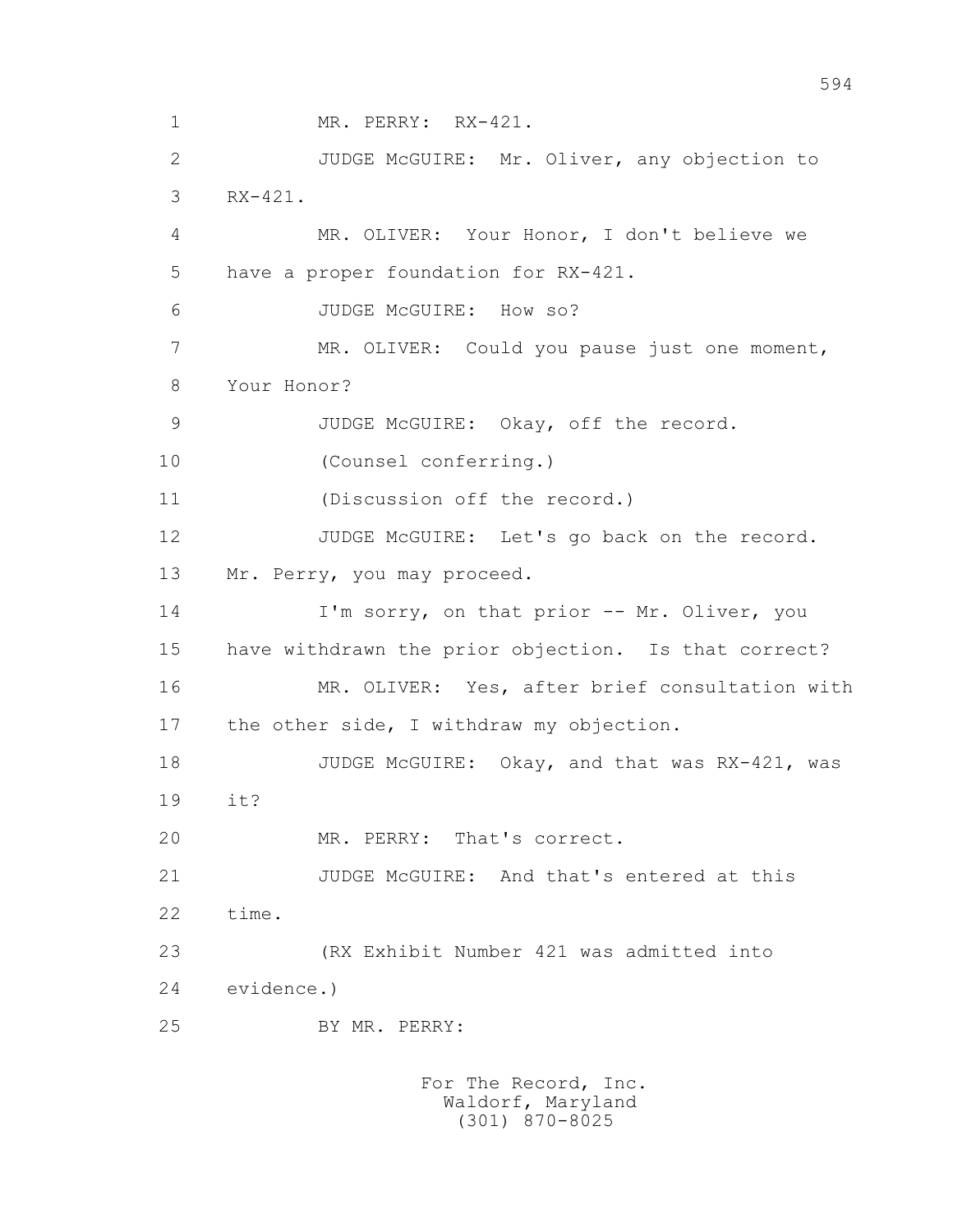1 Q. Mr. Rhoden, yesterday you discussed what was 2 referred to as the EIA Legal Guides, and do you happen 3 to have that available to you or should I -- 4 A. If you give me the number, I can find it by 5 number, I believe. 6 MR. PERRY: Your Honor, may I hand one of these 7 up to you? 8 BY MR. PERRY: 9 Q. If you're having trouble, I can give you 10 another one. 11 A. Yes, I am, but -- 12 Q. I'll give you another one, if I could. 13 JUDGE McGUIRE: And you know, again, let me 14 just add that when something's on the overhead here, on 15 the ELMO, I don't need a hard copy inherently. It's 16 only when it's not going to be on the ELMO and you are 17 going to talk about it that I will need a hard copy, 18 and that's to be returned at the end of the day, just 19 so we're clear. 20 MR. PERRY: On this one some of the type is 21 really small. 22 JUDGE McGUIRE: Okay. 23 BY MR. PERRY: 24 Q. Do you have that Legal Guides in front of you? 25 A. Yes, I do.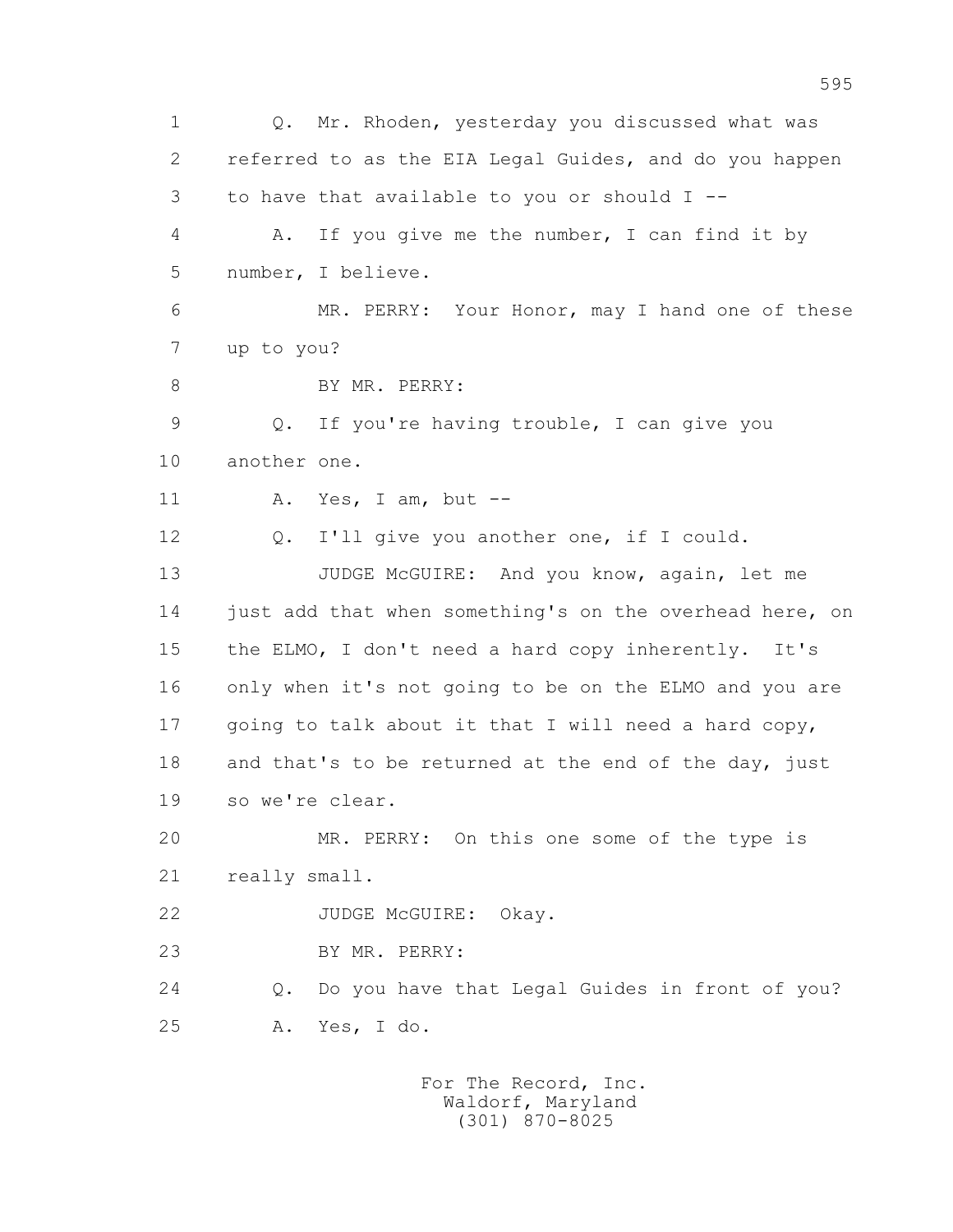1 Q. And you understood in the 1991 to 1996 time 2 period that JEDEC's standardization activities were 3 operating under the EIA Legal Guides that are in front 4 of you?

5 A. Yes, I do.

 6 Q. Would you look on page 3. Do you see that the 7 heading is General Guides -- on the right side, General 8 Guides Applicable to All EIA Activities? Do you see 9 that?

10 A. Yes, I do.

 11 Q. And then on page 5 -- it's page 5 of the 12 guides, actually page 4 of the exhibit -- we have too 13 many pages in these documents.

14 A. I've got it.

 15 Q. And I am going to draw your attention to the 16 heading at the top on the right column where it says, 17 Part II, Special Guides Applicable to Engineering 18 Standardization Programs.

19 Do you see that?

20 A. Yes, I do.

 21 Q. And that first sentence is what I'd like you to 22 focus on, and it says, "This Part II contains legal 23 policies applying specifically to the operations and 24 conduct of all EIA engineering standardization and 25 related programs."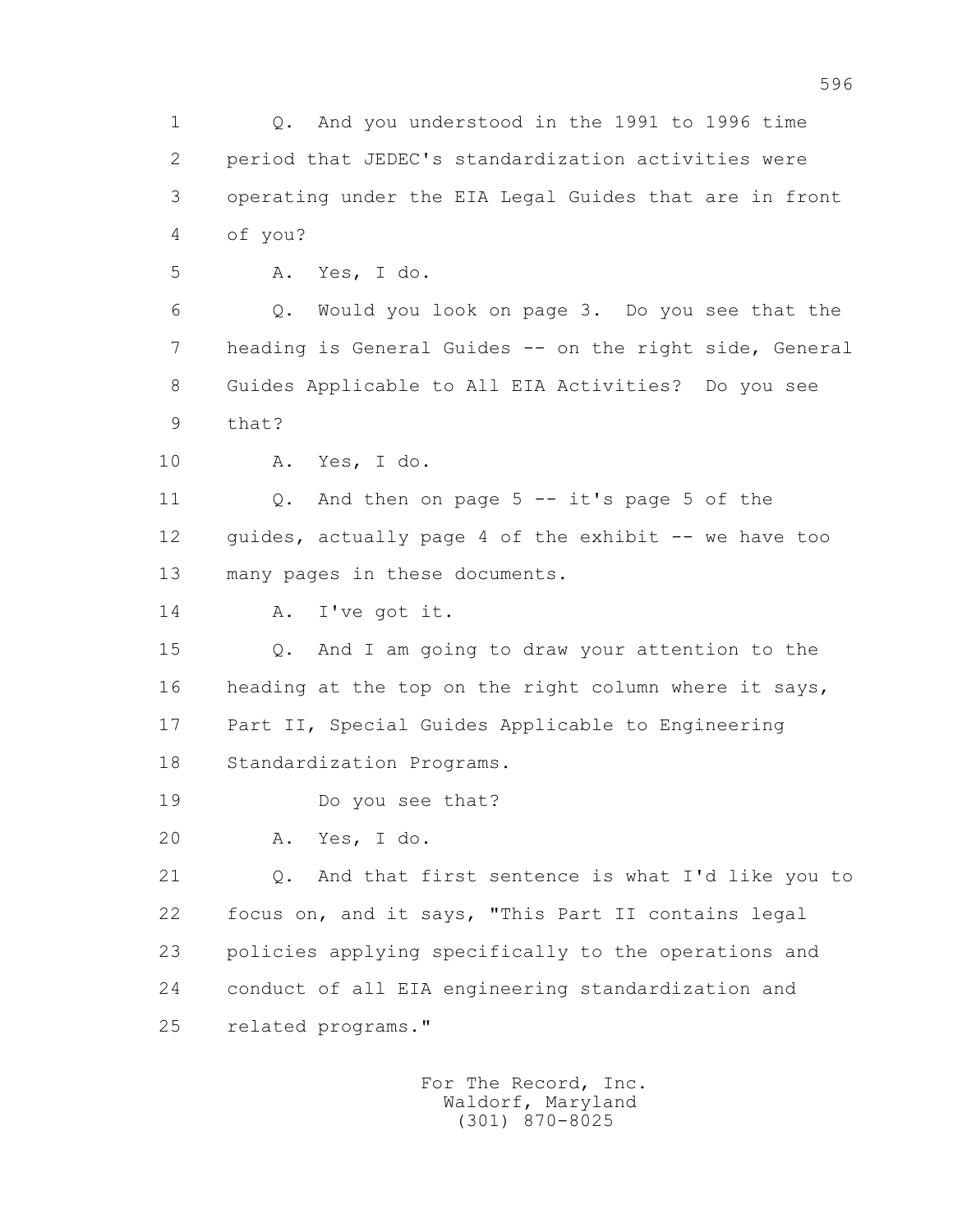1 Do you see that? 2 A. Yes, I do. 3 Q. And in fact, yesterday you talked about some of 4 the language from this Part II, and I wanted to talk to 5 you about some of the additional language that wasn't 6 discussed yesterday. 7 A. Okay. 8 Q. The phrase that I just read to you, "EIA 9 engineering standardization," that's what JEDEC was 10 doing? 11 A. JEDEC was in the engineering department at that 12 time, yes. 13 Q. Of EIA? 14 A. Of EIA, that's correct. 15 Q. Well, if you look at Section B a little bit 16 further down on that page where it says Statement of 17 Policy. 18 A. I see it. 19 Q. The preamble says, "The following statement of 20 policy, reflecting the basic objectives of all 21 standardization programs, shall be included in all EIA 22 standards." 23 Do you see that? 24 A. Yes. 25 Q. And was that language that was required to be For The Record, Inc.

597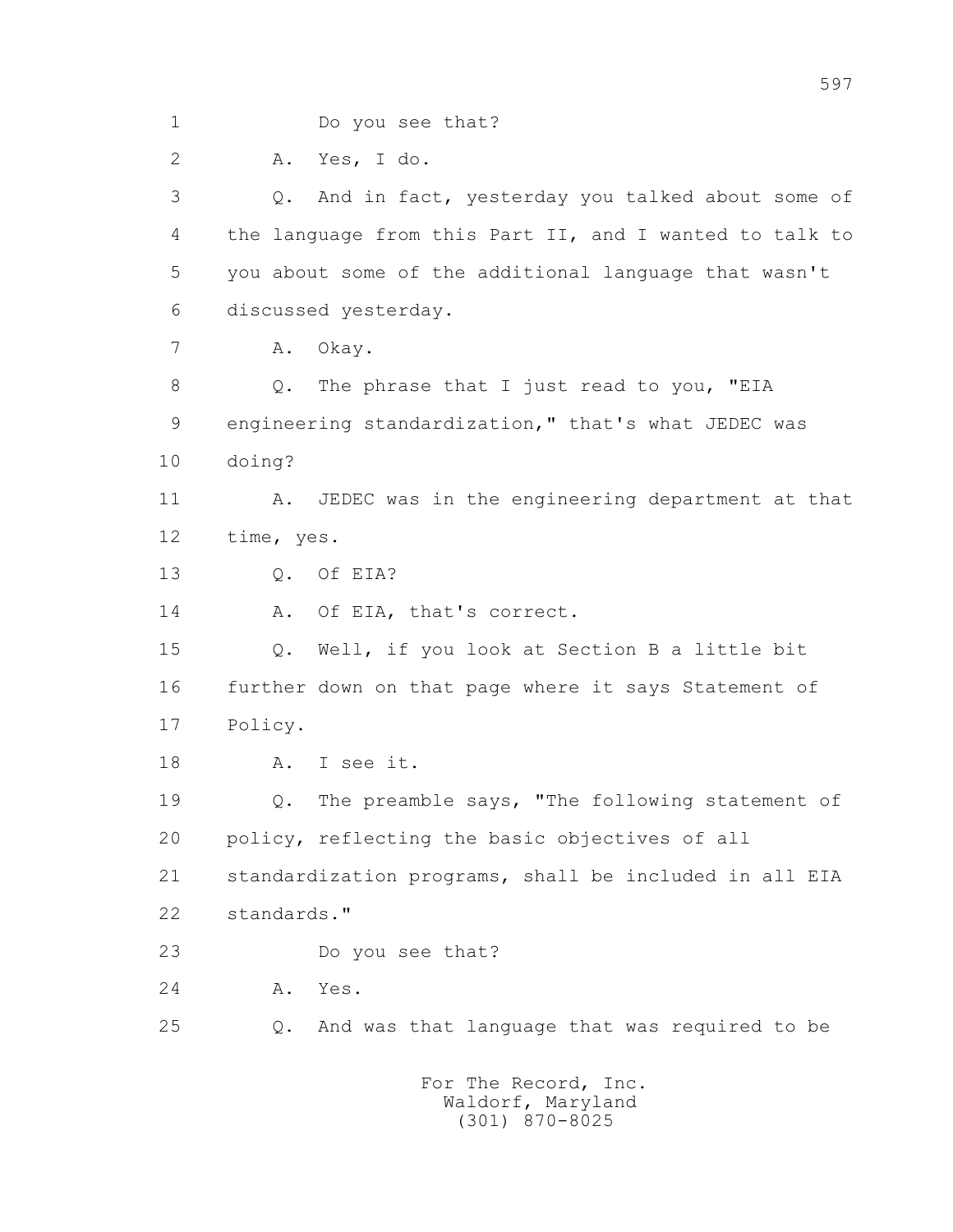1 placed actually in the standard itself? Is that your 2 understanding? 3 A. I'm not certain, but -- I'm not certain if it 4 was included. I can't answer the question. 5 Q. That -- that's fine. 6 If you look at the second paragraph under these 7 basic objectives -- 8 A. Yes. 9 Q. -- the one that starts, "Standards --" if you 10 could bring that up. 11 "Standards are proposed or adopted by EIA 12 without regard to whether their proposal or adoption 13 may in any way involve patents on articles, materials, 14 or processes." 15 Do you see that? 16 A. I do. 17 Q. And that was your understanding in 1991 to 1996 18 of one of the basic objectives of EIA standardization 19 programs. Is that right? 20 A. As written here, yes. I can't say that we ever 21 focused on this particular passage. 22 Q. Well, would you look on the next page, which is 23 page 5 of the exhibit. I want to talk about some of 24 the special rules for conducting standardization 25 programs in Section F.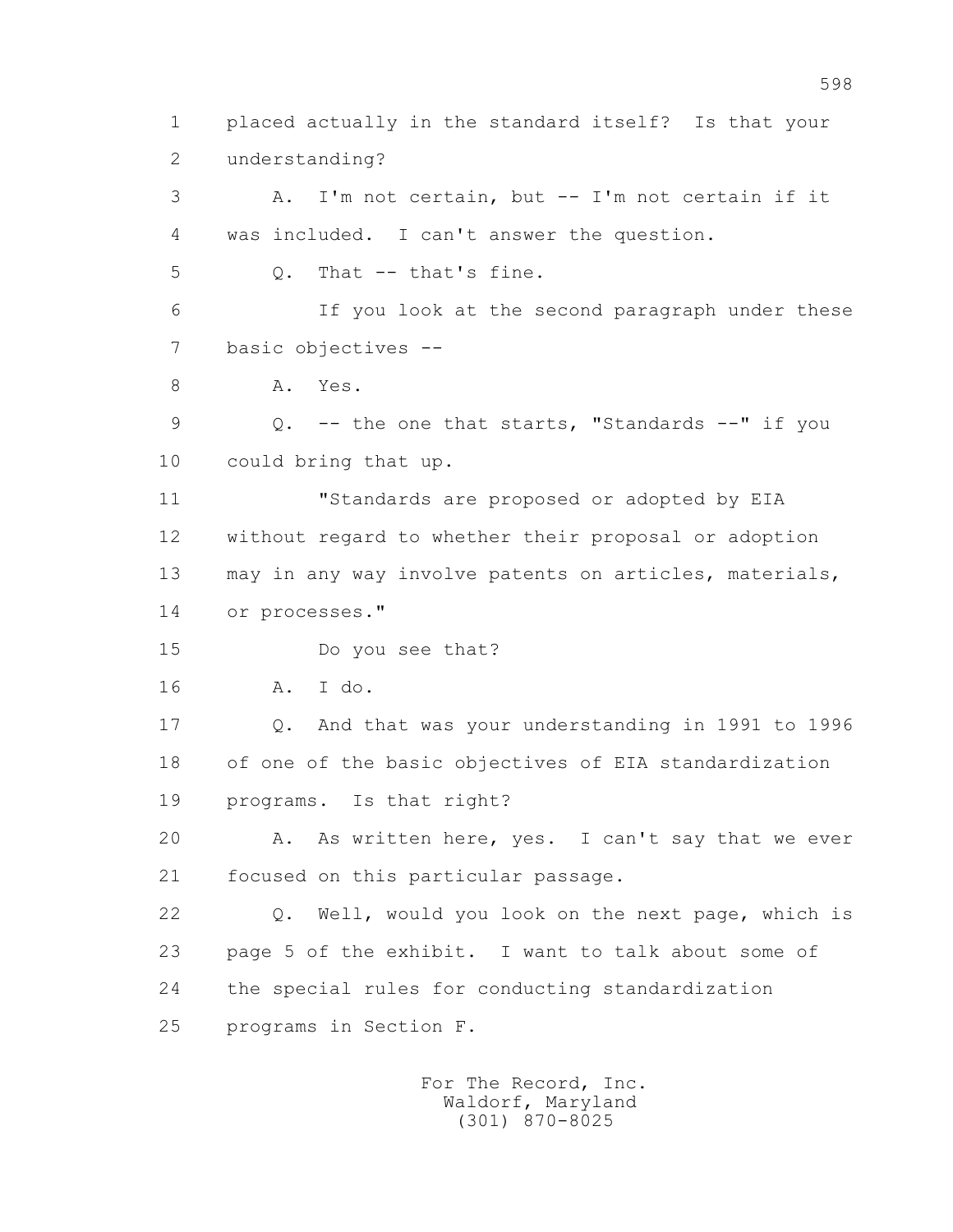1 A. Yes.

 2 Q. Would you look at item 2 and just read that to 3 yourself? If we could pull up item 2.

4 A. (Document review.)

 5 Q. And it says, "All standardization activity 6 shall be confined to the technical and engineering 7 considerations in the establishment of a standard."

8 Do you see that?

9 A. Yes, I do.

 10 Q. And was that one of the basic principles that 11 JEDEC followed, as you understood it, between 1991 and 12 1996?

13 A. Yes.

 14 Q. And did that mean, as you understood it, that 15 discussion of how much a standard might cost was not to 16 be one of the considerations in coming up with a JEDEC 17 standard?

18 A. In terms of a cost of product or --

 19 Q. Cost of manufacture, other costs that might be 20 included before it goes out the door to the consumer.

21 A. Absolute costs were a forbidden topic, still 22 are.

 23 Q. What do you mean by "absolute costs"? 24 A. Well, there are times within the 25 standardization that you will discuss the relative cost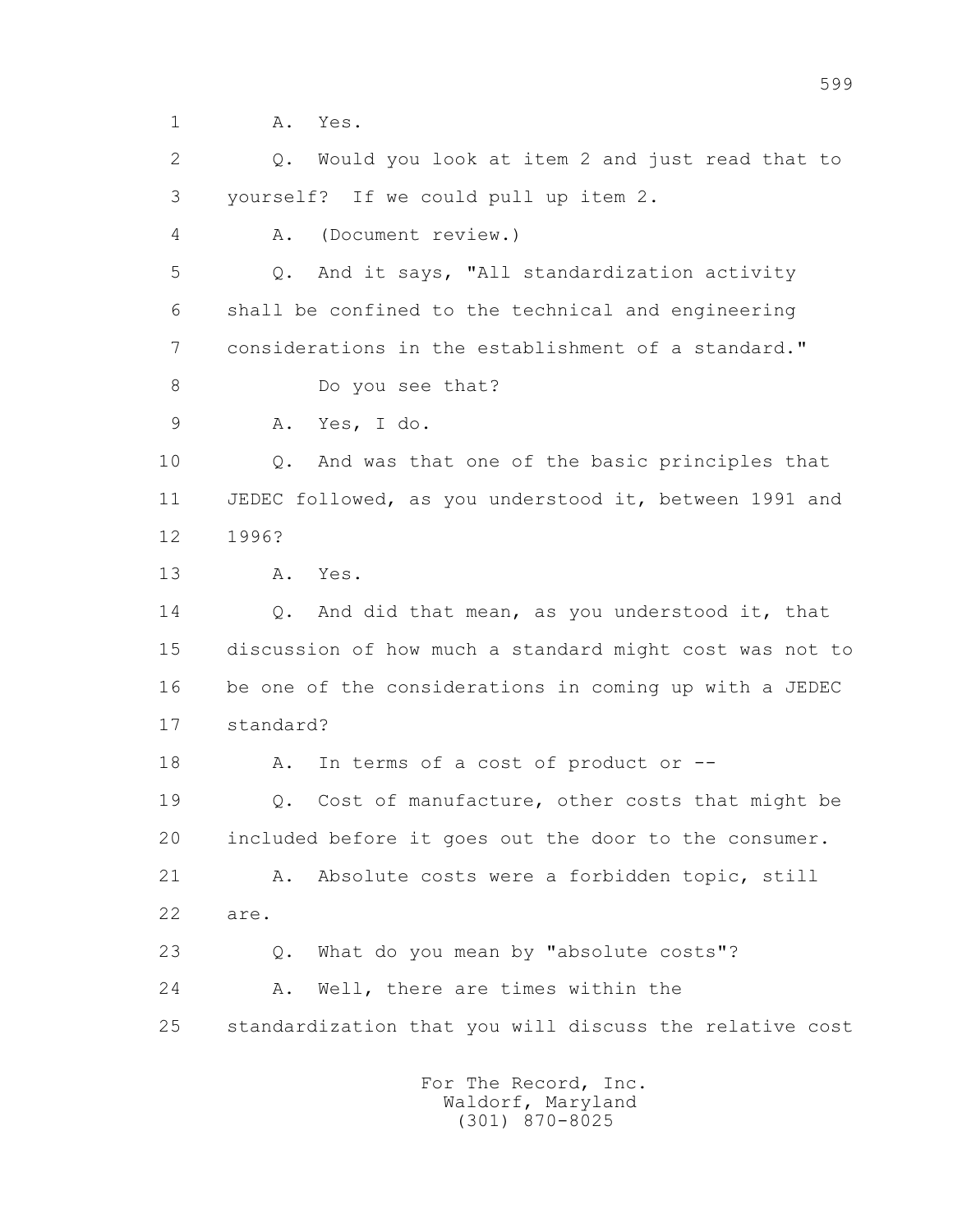1 of particular options, and relative cost is something 2 that is discussed. Absolute cost is not.

 3 Q. Well, did you understand between 1991 and 1996 4 that it was a goal authorized under the EIA rules to 5 come up with the lowest manufacturing cost possible in 6 a standard?

7 A. The -- I -- I don't believe that that was a -- 8 was an outside stated goal. That particular concept 9 may be what were driving the participants. Remember, 10 JEDEC is made up of member companies, so I can't -- 11 there is not a stated objective that that's what we 12 were doing, no.

 13 Q. And if it had been a stated objective, do you 14 think it would have been consistent, as you understood 15 these policies, with the Legal Guides?

16 A. To derive the absolute lowest possible cost? 17 The -- the objective is to derive relevant standards, 18 and it would seem reasonable to me, if I were to -- it 19 would seem reasonable to speculate that an applicable, 20 relevant standard may, in fact, be the lowest possible 21 cost.

 22 Q. Well, going back to the language of paragraph 23 F, sub 2, did you understand that all standardization 24 activity conducted in accordance with the EIA Legal 25 Guides shall be confined to the technical and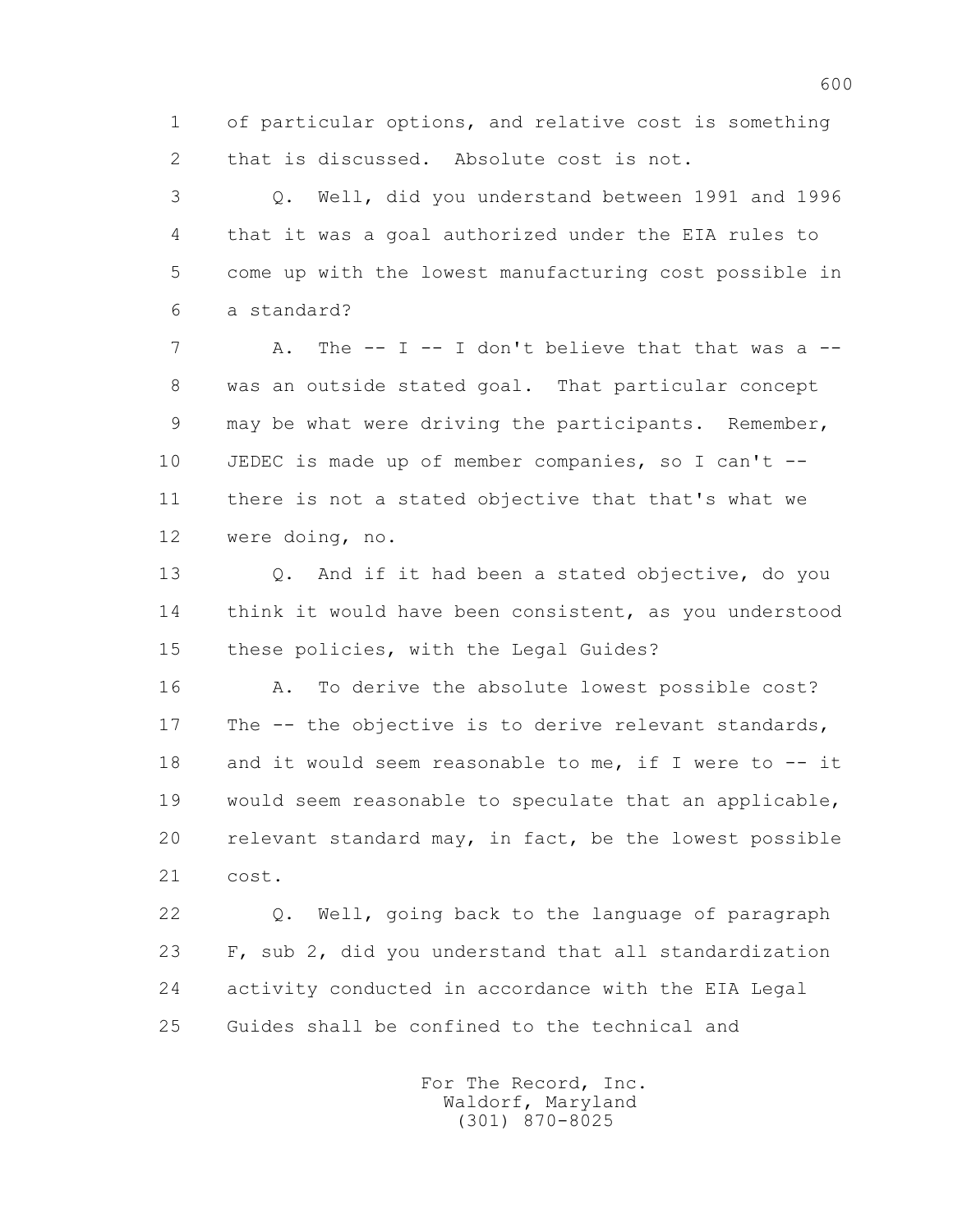1 engineering considerations in the establishment of a 2 standard?

 3 A. The discussions in the committee meetings, yes. 4 Q. In fact, if you'll go back to page 3 of the 5 exhibit, do you see under Section A, Improper 6 Activities and Programs, that in item 4, there's -- 7 I'll let you come to it -- there's a particular 8 discussion -- 9 A. Are you talking about -- well, I guess page 3 10 is the same on both of these. Okay. 11 Q. It is. Under Section A, Improper Activities 12 and Programs, do you see that there's a particular 13 discussion of costs in item 4? Do you see that? 14 A. Yes, I do. 15 Q. And the last sentence of that says, 16 "Discussions at EIA meetings of industry costs are 17 normally not permitted." 18 Do you see that? 19 A. Yes, I do. 20 Q. And that's how you understood JEDEC operated 21 between 1991 and 1996? 22 A. Yes, and I -- as I said, normally not 23 discussed. Relative costs are something that we allow 24 the discussion of. 25 Q. Did you at any point understand that the EIA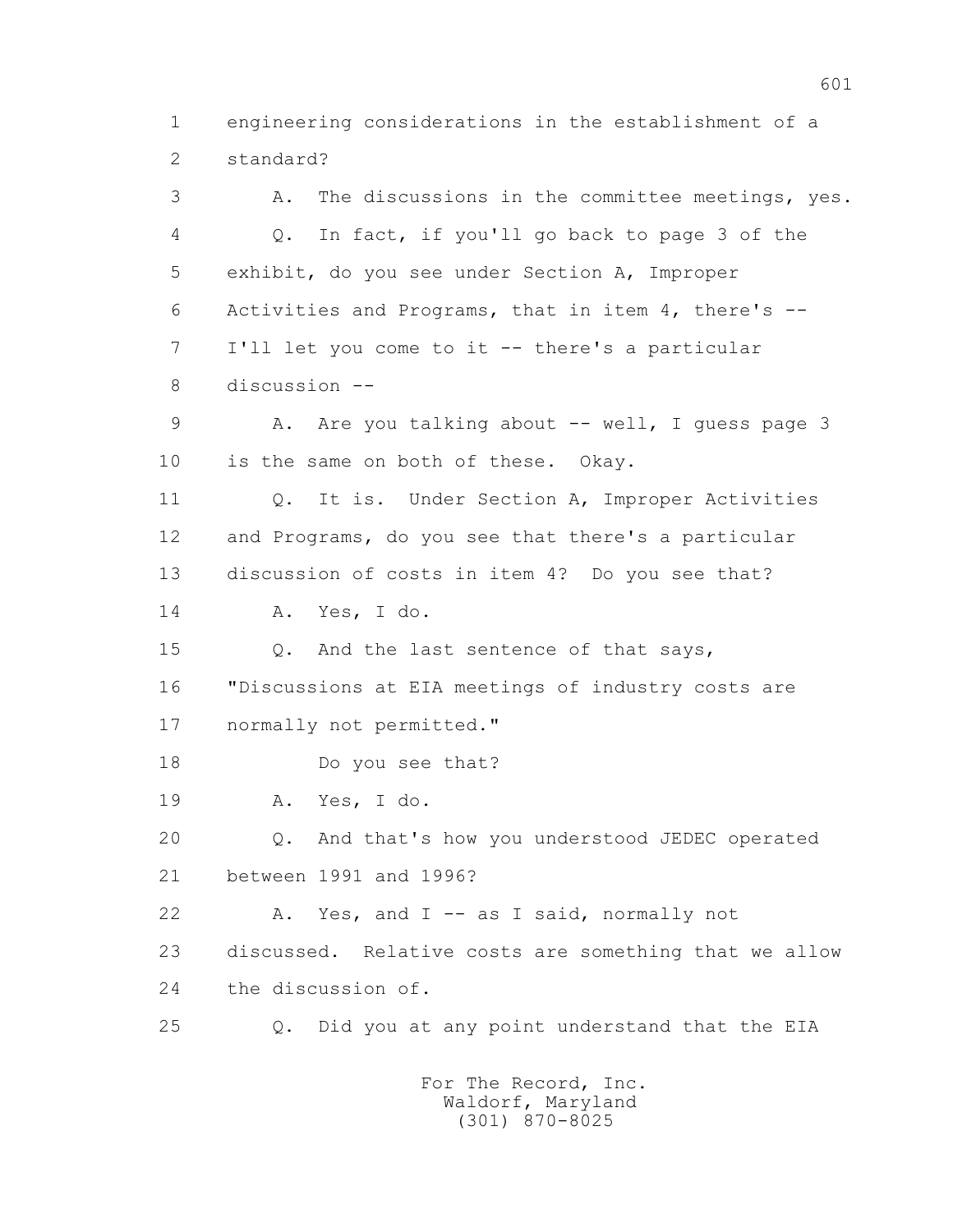1 guidelines that I just read where it talks about

 2 industry costs meant industry absolute costs? Is that 3 right?

 4 A. I -- that has been the guideline that we have 5 used, yes.

 6 Q. Well, what's your definition of "absolute cost" 7 as you just used it?

8 A. As outlined here, any discussion about the cost 9 of manufacture, die cost, that absolute cost is 10 something that JEDEC does not discuss when considering 11 particular options. Relative cost is something that 12 has been a topic of discussion and still is.

 13 Q. Well, look at item 5, Future Planning, see if 14 you can read that. Let's see if we can bring that up. 15 This, again, is under the heading Improper Activities.

 16 "Programs involving the exchange of company 17 information relating to future plans affecting the 18 design, research and development, production, and 19 distribution or marketing of products are also 20 improper. Any discussions at EIA meetings relating to 21 such programs are not permitted."

22 Do you see that?

23 A. Yes, I do.

 24 Q. And you understood that between 1991 and 1996, 25 JEDEC operated under that EIA legal guideline?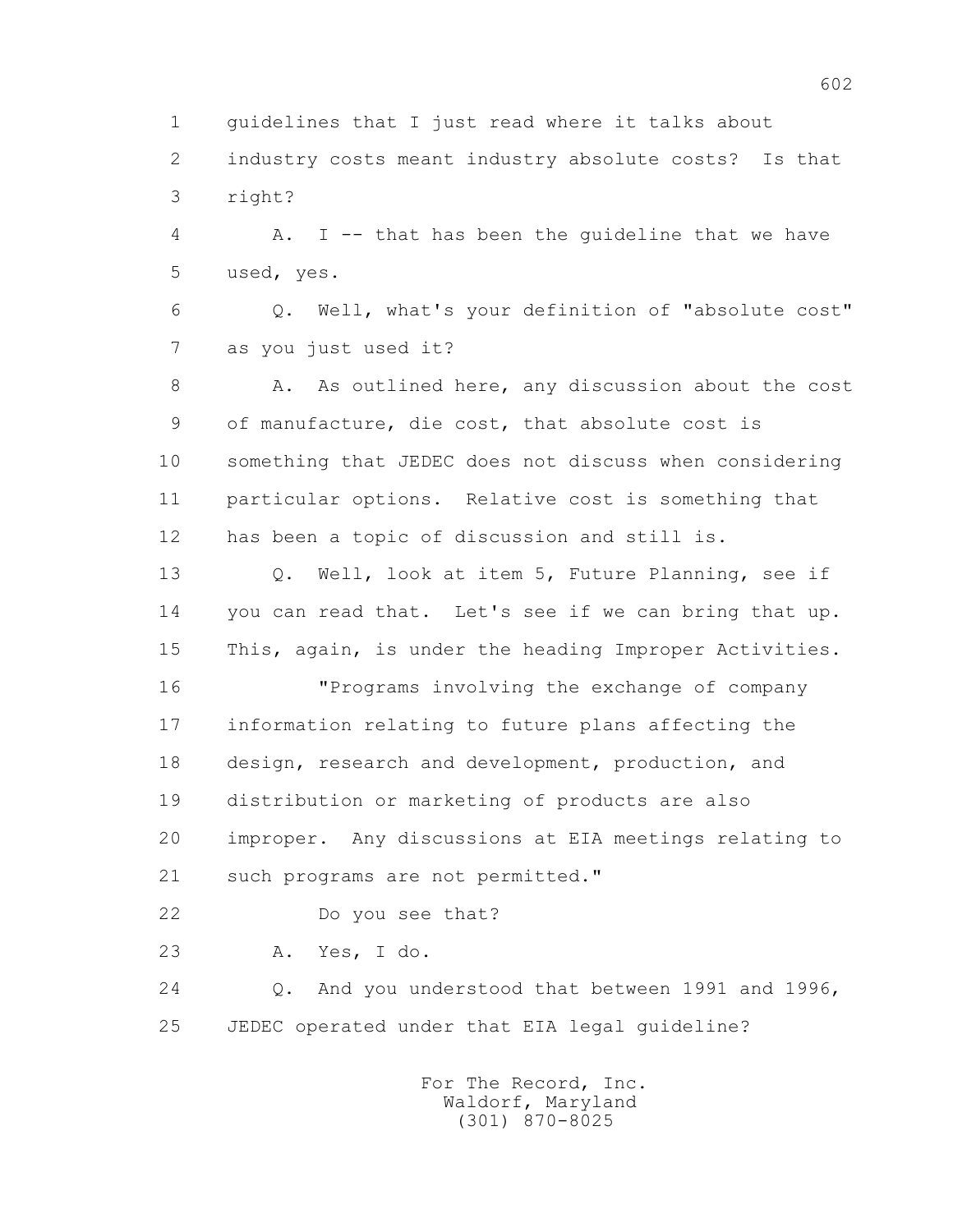1 A. Yes, I did.

 2 Q. And when you joined the SyncLink consortium, 3 had it borrowed the same principles and guidelines from 4 these EIA guidelines?

5 A. I have no idea where they got it from.

 6 Q. How about AMI2? You testified yesterday you're 7 the head of that industry consortium.

8 A. Yes.

 9 Q. Does it follow these same guidelines and 10 principles?

11 A. It follows the contract that was originally 12 drawn up by SLDRAM, and there is a series of bylaws, 13 and those bylaws were inherited as modified from the 14 SLDRAM consortium, which was the out -- it was the end 15 result of the SyncLink consortium, and then there was a 16 corporation set up for the work that was taking place 17 in the SyncLink consortium, and the name became the 18 SL -- it became SLDRAM, Incorporated. AMI2 got their 19 guidelines, their rules, from that particular path. I 20 have no idea if any of this was involved in that 21 discussion or not.

 22 Q. Let me just back up to make sure that the 23 record's straight on the corporate part.

24 A. Okay.

25 Q. There was the SyncLink consortium, right, and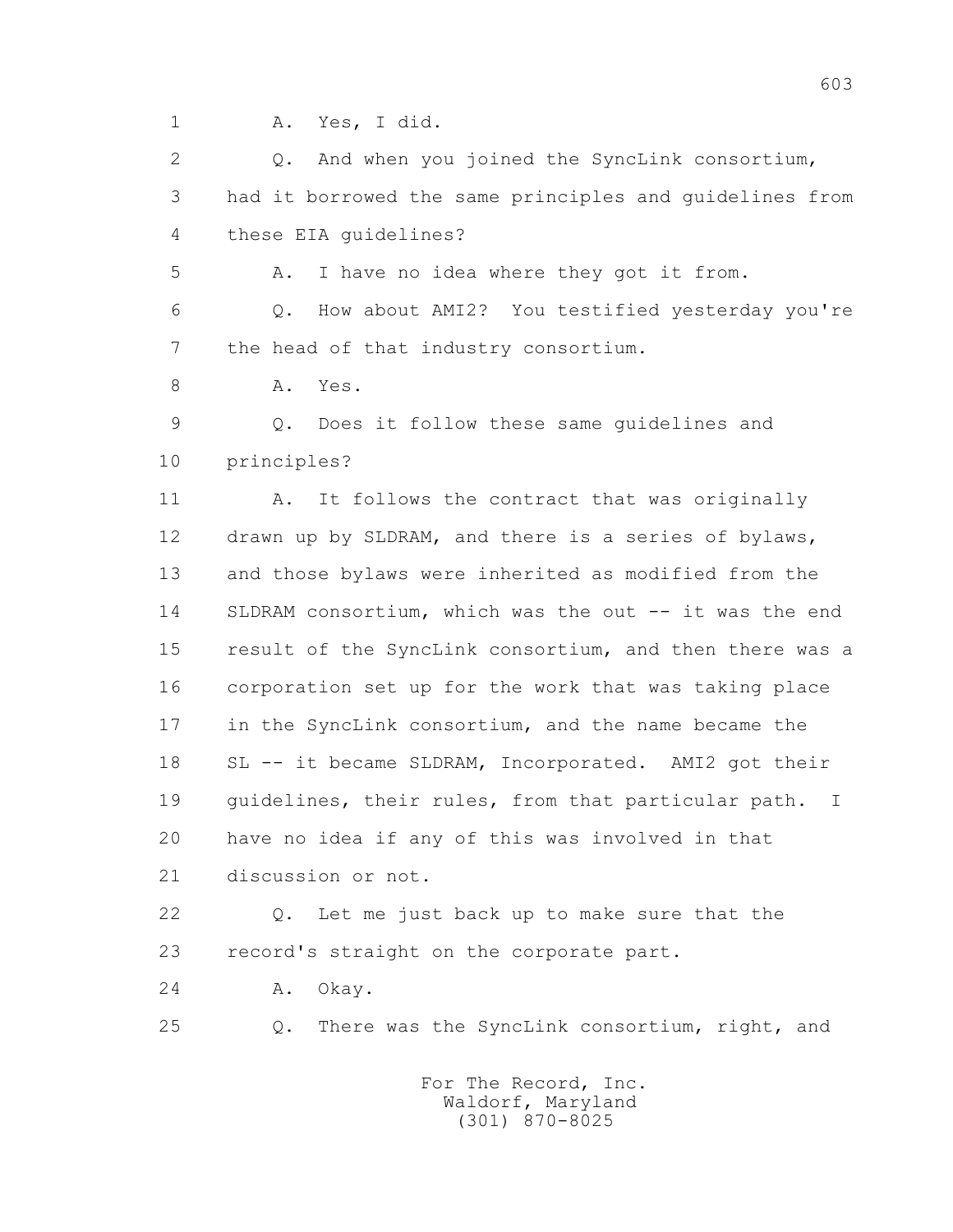1 you attended some of those meetings.

2 A. I did.

 3 Q. And that became SLDRAM, Inc., a corporation? 4 A. That is correct. 5 Q. And then the name was changed to AMI2? 6 A. That is correct, sir. 7 Q. So, that's the same corporation? 8 A. That is -- from a -- as far as corporate 9 structure, yes, that's correct. 10 Q. And AMI2 is what you now are the chairman? 11 A. The president and CEO of that, yes. 12 Q. Well, did you have an understanding between 13 1991 and 1996 as to why EIA considered discussions of 14 industry costs and future plans of different companies 15 to be inappropriate for the EIA meeting? 16 A. Not precisely. The -- the -- the only way that 17 I could answer that is that it was the intent to 18 make -- to take steps to avoid any impropriety with 19 respect to the antitrust laws that were in effect at 20 that time. 21 Q. Was one of Ken McGhee's jobs, as you understood 22 it in that time period, at JEDEC meetings to see that 23 these guidelines were adhered to? 24 A. Not Ken McGhee's as much as the committee

> For The Record, Inc. Waldorf, Maryland (301) 870-8025

25 chair. Ken McGhee is actually the secretary. It's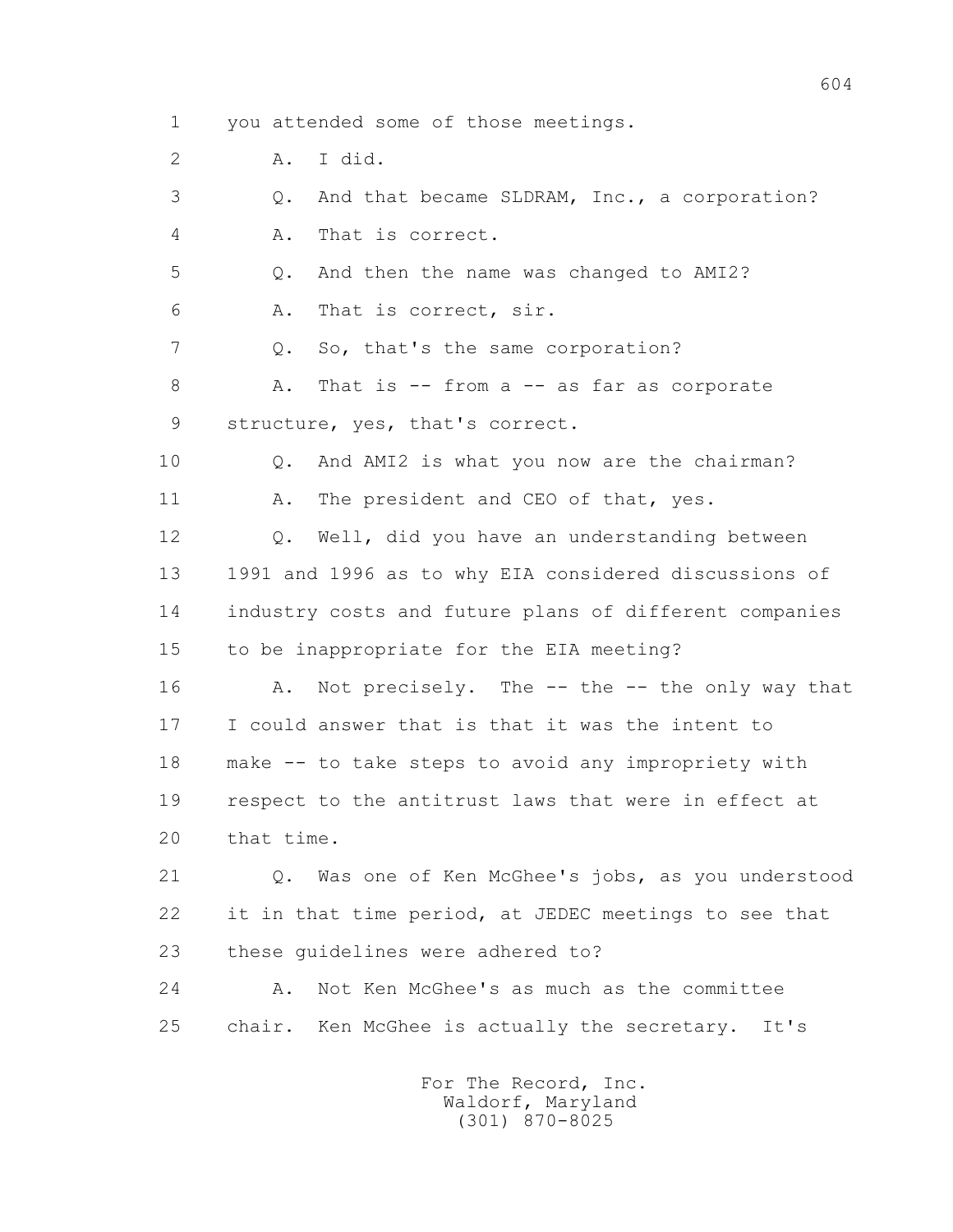1 a -- anyone within the room perhaps could make -- make 2 points, and I suppose at times Ken McGhee may have made 3 issues -- may have made points, but the chairman is the 4 person who's actually running the meeting. 5 Q. All right. And the chairman of JC-42.3 between 6 '91 and '96 was Gordon Kelley, as you recall it. Is 7 that right? 8 A. I'm not entirely sure if it was Mr. Gordon 9 Kelley through all of that period of time, no. 10 Q. If we could move forward just a bit in time to 11 January of 1996, and I'll show you RX-669. 12 I have copies for you, Counsel. 13 May I? 14 JUDGE McGUIRE: Please. 15 MR. PERRY: And I have got a copy of this one 16 for you, too, but it will be I think the last one I 17 will hand up to you. 18 JUDGE McGUIRE: Thank you. 19 BY MR. PERRY: 20 Q. Now, I think you saw this at your deposition. 21 A. I did. 22 Q. And it's dated January 22, 1996, correct? 23 A. Correct. 24 Q. It appears to be a letter from the EIA and the 25 TIA to the Federal Trade Commission. Do you see that?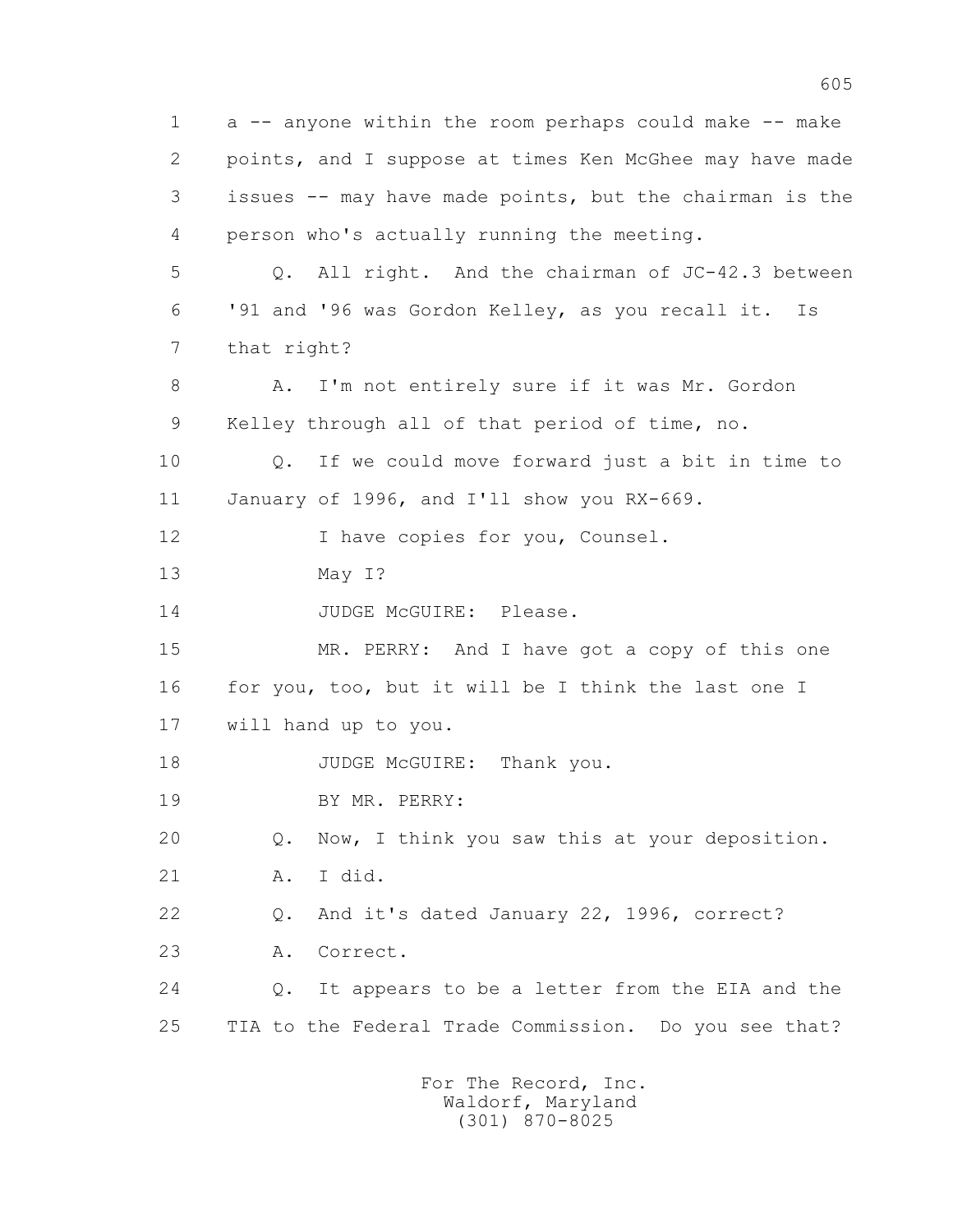1 A. Yes, I do.

 2 Q. If you can pull up the first preamble right 3 after, "Dear Mr. Clark."

 4 Now, you were on the JEDEC Council at the time, 5 weren't you?

6 A. I believe so.

 7 Q. And this says that "The Electronic Industries 8 Association (EIA) and the Telecommunications Industry 9 Association (TIA) hereby respond to the Federal Trade 10 Commission's (FTC) Notice appearing in the Federal 11 Register which seeks comment on the proposed Consent 12 Decree between Dell Computer Corporation and the FTC." 13 Do you see that?

14 A. I do.

 15 Q. And while you were on the JEDEC Council, there 16 was some discussion of the Dell case. Do you remember 17 that?

18 A. Briefly, yes.

 19 Q. Well, let me show you something, if I could 20 approach.

21 JUDGE McGUIRE: Go ahead.

22 BY MR. PERRY:

 23 Q. This will be RX-742, if we could just go to 742 24 just for a second before we will come back to the 25 letter to the FTC. Could we go up to the date?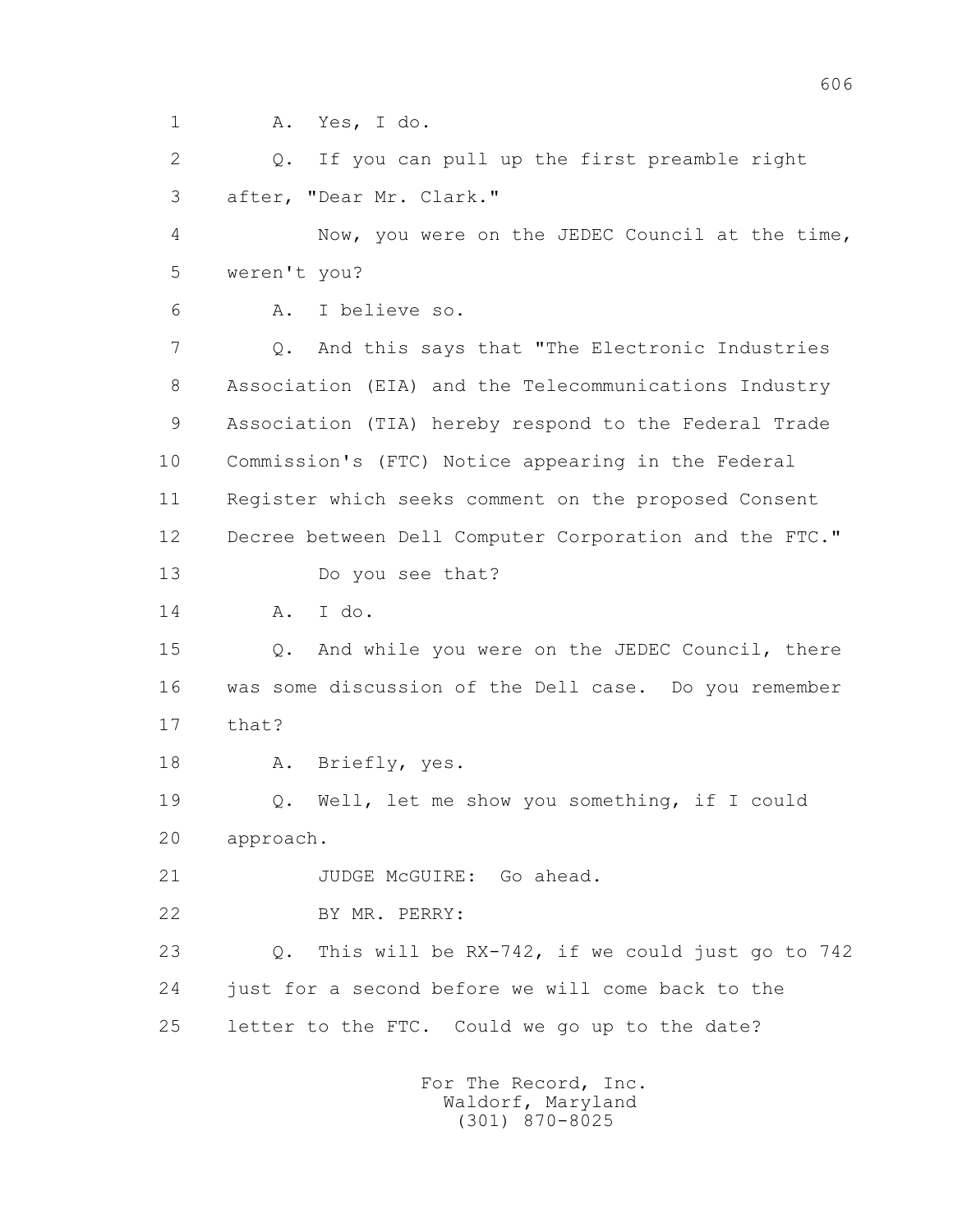1 Do you see that this is a memo to JEDEC Council 2 Members and Alternates dated July '96? 3 A. Yes, I do. 4 Q. Do you remember getting this particular memo? 5 A. I do not. 6 Q. And it appears to be from Ken McGhee. Do you 7 see that? 8 A. Yes, I do. 9 Q. And if you will pull up the "Mr. Bart" 10 paragraph, the very first sentence or two, right there. 11 It says, "Mr. Bart, vice president of 12 engineering department of EIA, asked that you be 13 informed of the attached information about the Dell 14 case." 15 Do you see that? 16 A. I do. 17 Q. Now, at the time, did you understand Mr. Bart 18 to be one of Ken McGhee's bosses? 19 A. I believe at this time, that's correct. 20 Q. Well, do you remember any discussion at the 21 JEDEC Council about the Dell case? 22 A. I don't have exact recollection at this time, 23 no. 24 Q. You were aware that EIA had submitted a letter 25 to the FTC about the Dell case, weren't you?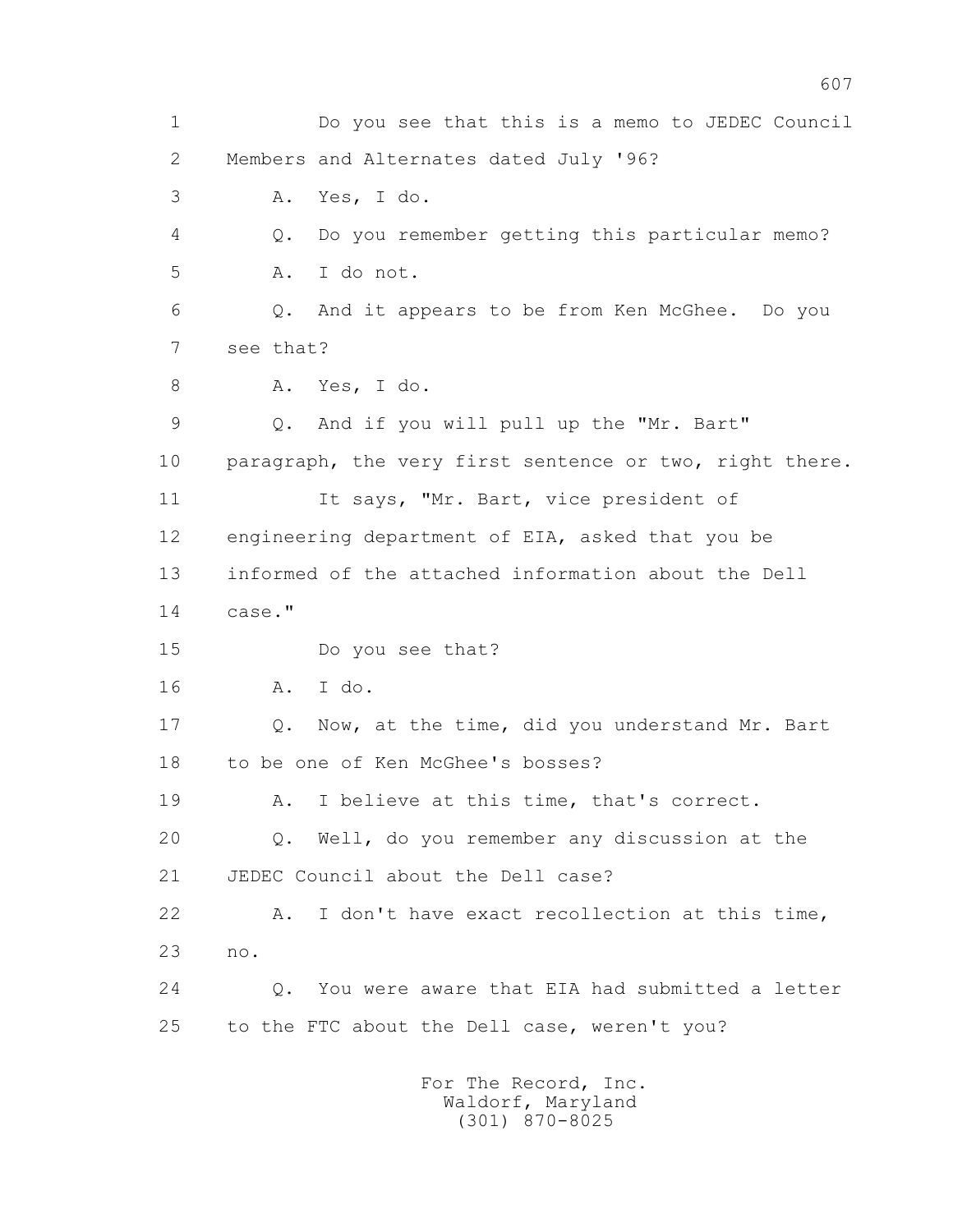1 A. I was not aware of that, no. 2 Q. Well, didn't you get this memo, this Exhibit 3 742? 4 A. Well, as I -- as I testified a moment earlier, 5 I do not recall receiving this memo. 6 Q. Well -- 7 A. It's quite possible that I did. 8 Q. Well, do you see that in the third paragraph 9 that starts, "ANSI," A-N-S-I, and it points out that 10 EIA had filed a comment with the FTC in January? 11 A. Excuse me, point me to the area again. 12 Q. I'm pointing to RX-742. 13 A. Okay, 742. 14 0. Do you see that JEDEC Council members were told 15 in July '96 that EIA had filed comments with the FTC 16 back in January? 17 A. I see what it says here, yes. 18 Q. All right. Well, let's look back now at 669, 19 the January 1996 letter to the FTC. Now, it's your 20 understanding as of January of 1996, JEDEC was still an 21 activity within the engineering department of EIA, 22 correct? 23 A. Yes. 24 Q. And in fact, there's a reference to JEDEC 25 standards in the first full paragraph about -- under For The Record, Inc. Waldorf, Maryland (301) 870-8025

608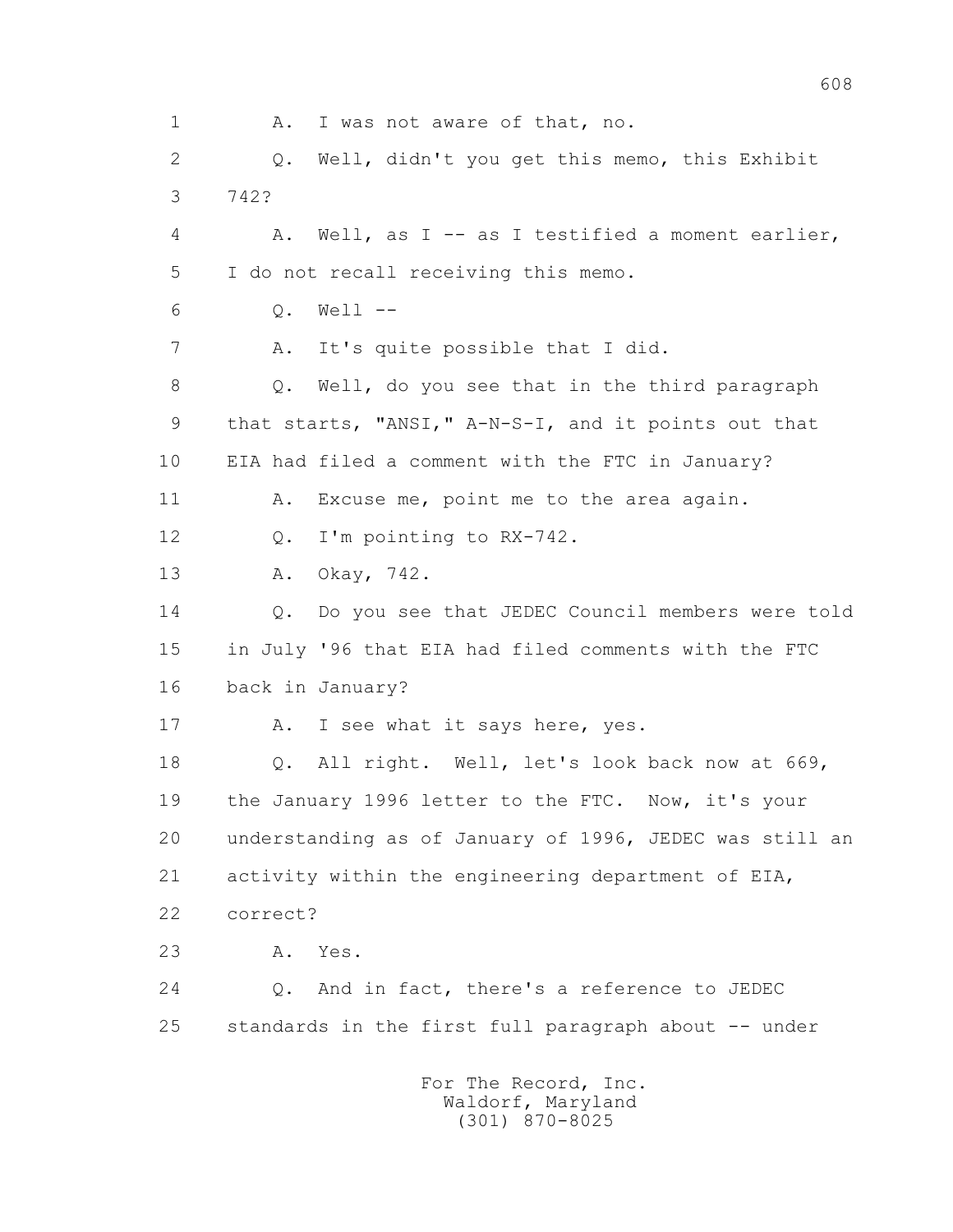1 the phrase Statement of Interest. Do you see down at 2 the bottom of that paragraph a reference to JEDEC 3 standards?

4 A. Yes, I do.

 5 Q. So, would you agree with me that this letter 6 was written at least in part on behalf of JEDEC? 7 A. The -- well, I don't know if it was written 8 on -- in part on behalf of JEDEC. I know that this was 9 written in part on behalf of EIA and TIA. That's all 10 that I can respond to.

 11 Q. And it was your understanding at the time that 12 JEDEC was an activity within an engineering department 13 of EIA?

14 A. That's correct, yes.

 15 Q. Well, if I could take you, please, to the 16 discussion on page 2. If you look at the heading -- 17 please bring up just the heading -- it says, "Allowing 18 patented technology in standards is procompetitive."

19 Do you see that?

20 A. Yes, I do.

 21 Q. Was it your understanding in 1996 that EIA's 22 policy was that allowing patented technology in 23 standards was pro-competitive?

 24 A. I don't recall having -- ever having a 25 discussion about this statement, pro-competitive. I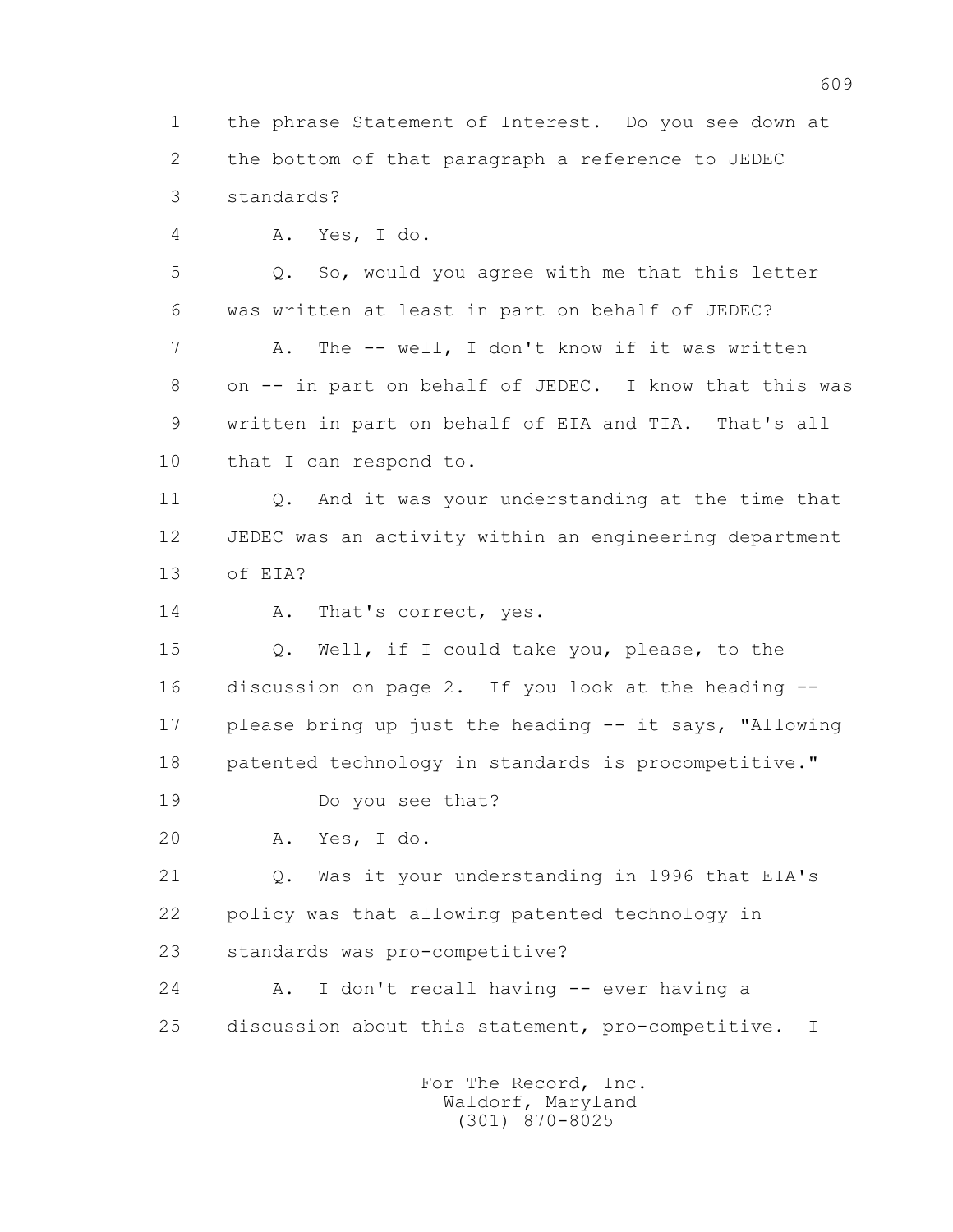1 have no comment about that.

2 0. Putting the statement aside, was it your 3 understanding in 1996 that EIA's policy was that 4 allowing patented technology in standards was 5 pro-competitive? 6 A. As I said, I have no recollection of 7 considering whether patented technology was or was not 8 pro-competitive. 9 Q. Would you look, please, on page 3, and I'll 10 point you to the first full paragraph of this letter 11 from the EIA and TIA to the Federal Trade Commission. 12 Do you see the first sentence? 13 A. Yes, I do. 14 O. "Both EIA and TIA encourage the early, 15 voluntary disclosure of patents that relate to the 16 standards in work." 17 Do you see that? 18 A. Yes, I do. 19 Q. And was it your understanding, as of January of 20 1996, that the EIA policy encouraged the voluntary 21 disclosure of patents related to the standards? 22 A. Well, sir, all of -- if I can explain, the 23 JEDEC and EIA -- within EIA and within TIA, 24 participation is voluntary, and a person is -- a 25 person, company, whatever, disclosing, they are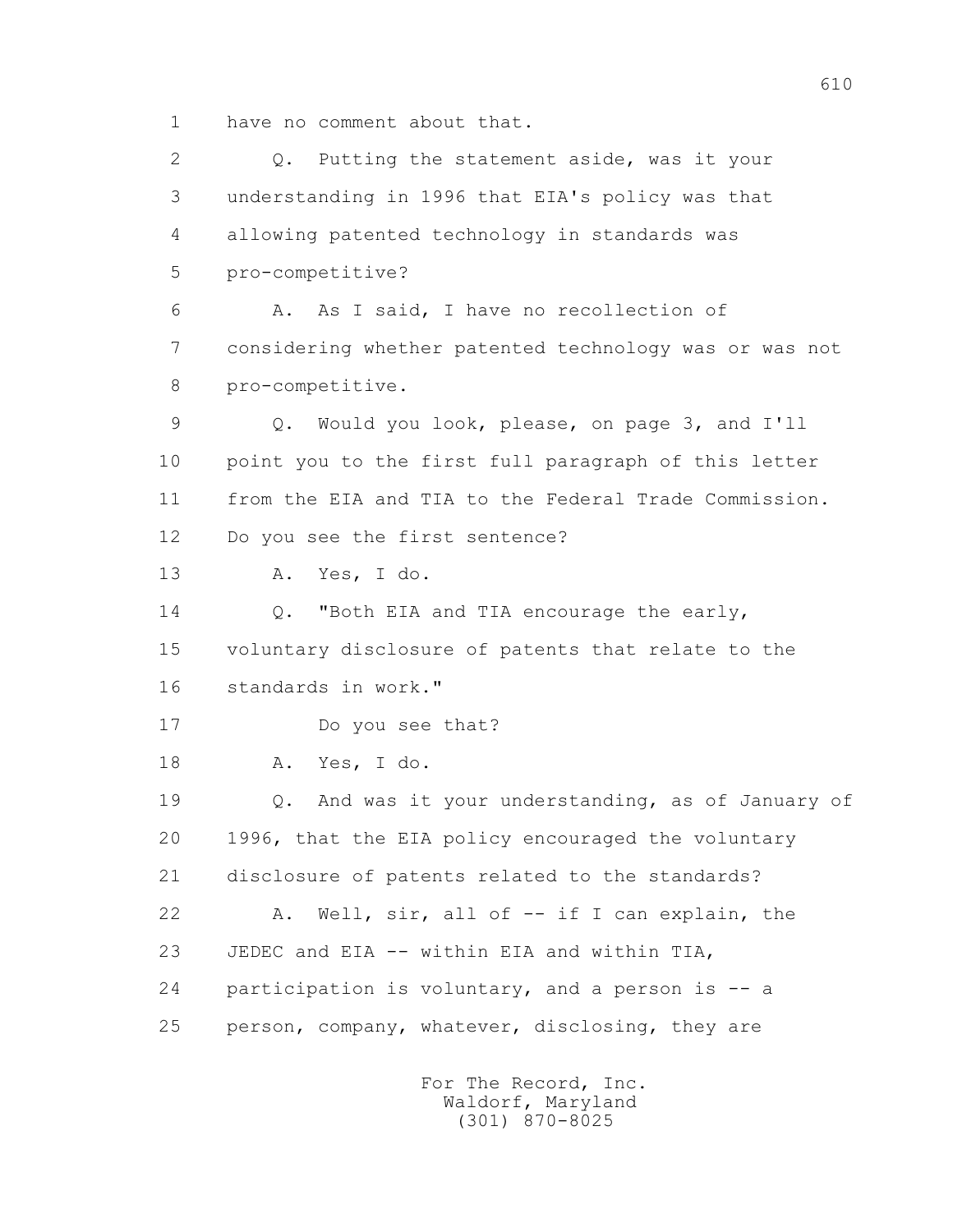1 voluntary. There is nothing within JEDEC, nothing 2 within EIA that actually -- there is no enforcement. 3 There is no -- there's no sergeant or whatever. And so 4 from that perspective, yes.

 5 From the perspective of whether or not the 6 requirement to disclose, that is different in terms of 7 voluntary. If you're asking me do I believe it was 8 voluntary to -- in terms of the interpretation of the 9 policy, you were required to disclose your -- but your 10 actions, by definition, have to be voluntary, because 11 there is no way that EIA or any of the organizations 12 could, in fact, force you to do it.

 13 Q. Was it your understanding as of January 1996, 14 and I'll point you to that first line again --

15 A. Okay.

 16 Q. -- that instead of the words that appear there, 17 your understanding that EIA required the early, 18 mandatory disclosure of patents that related to the 19 standards in work?

 20 A. The -- it's -- it was my understanding at the 21 time that the -- if you wished to protect the IP that 22 you had, you were obligated to disclose, and as I would 23 understand it, any company that did not disclose 24 necessarily gave up their right to that IP as it 25 related to the standard. That is what I understood.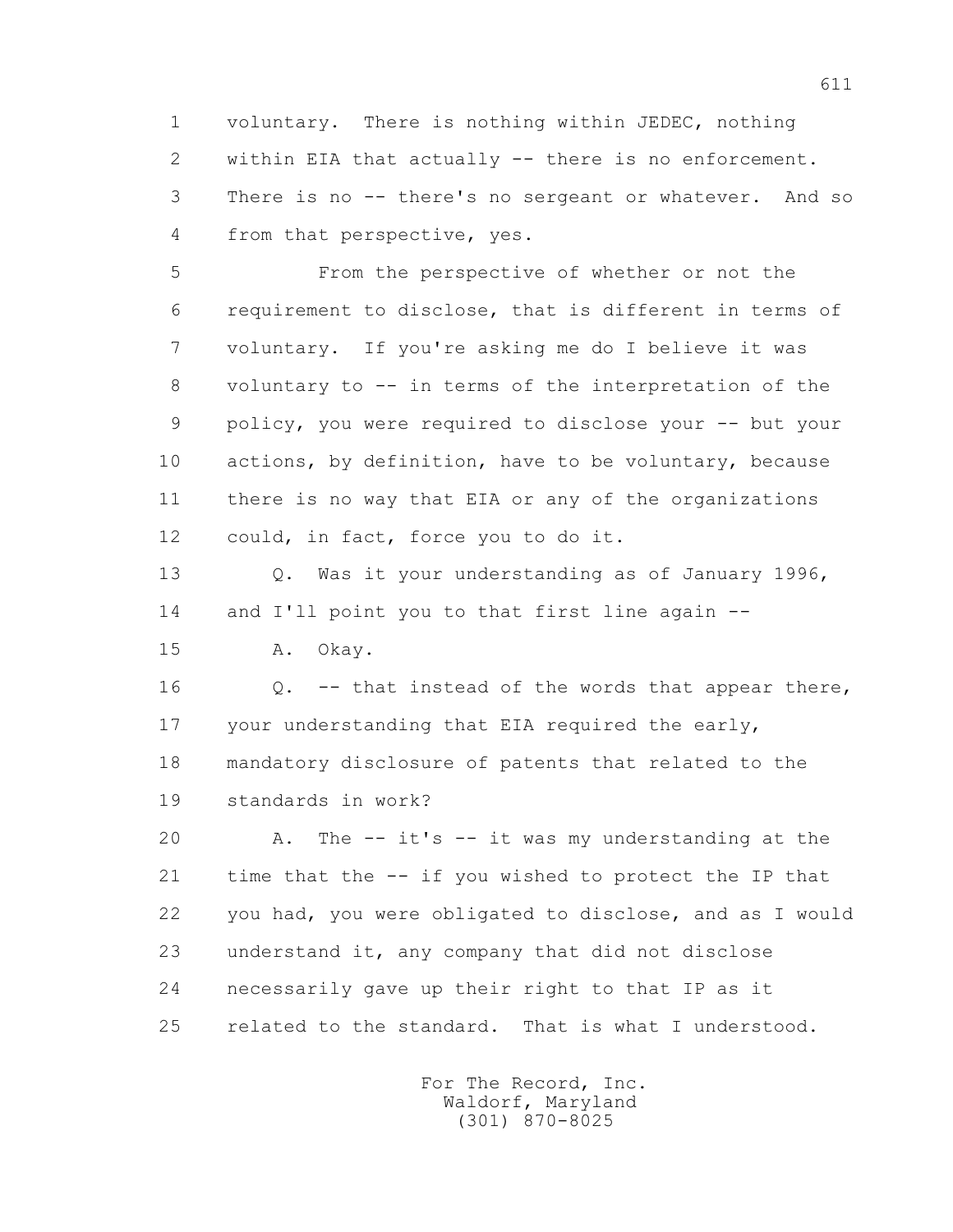1 Q. Was that your understanding of legal 2 principles?

3 A. No, sir.

 4 Q. Was that your understanding of some contract 5 that the parties had made?

6 A. No, sir.

 7 Q. Was it your understanding that the EIA patent 8 policy was that if you didn't disclose a patent that 9 related to the standards in work, you could not enforce 10 it against anyone trying to use the standard?

 11 A. There is no punitive language in any of the 12 policies. Remember, all of these are voluntary 13 organizations. The part that I'm referring to are the 14 cases that had taken place at the time when people 15 failed to disclose. There was the WANG case, the Dell 16 case and others like that, and I think everybody in the 17 industry was aware of that at that time, that failure 18 to disclose had certain consequences.

19 Q. You under --

20 A. It was my own personal understanding that -- 21 that if you did not disclose, then the consequence of 22 that action would be that you necessarily would forego 23 your rights.

 24 Q. And was it your understanding that you would 25 forego your rights regardless of the patent policy of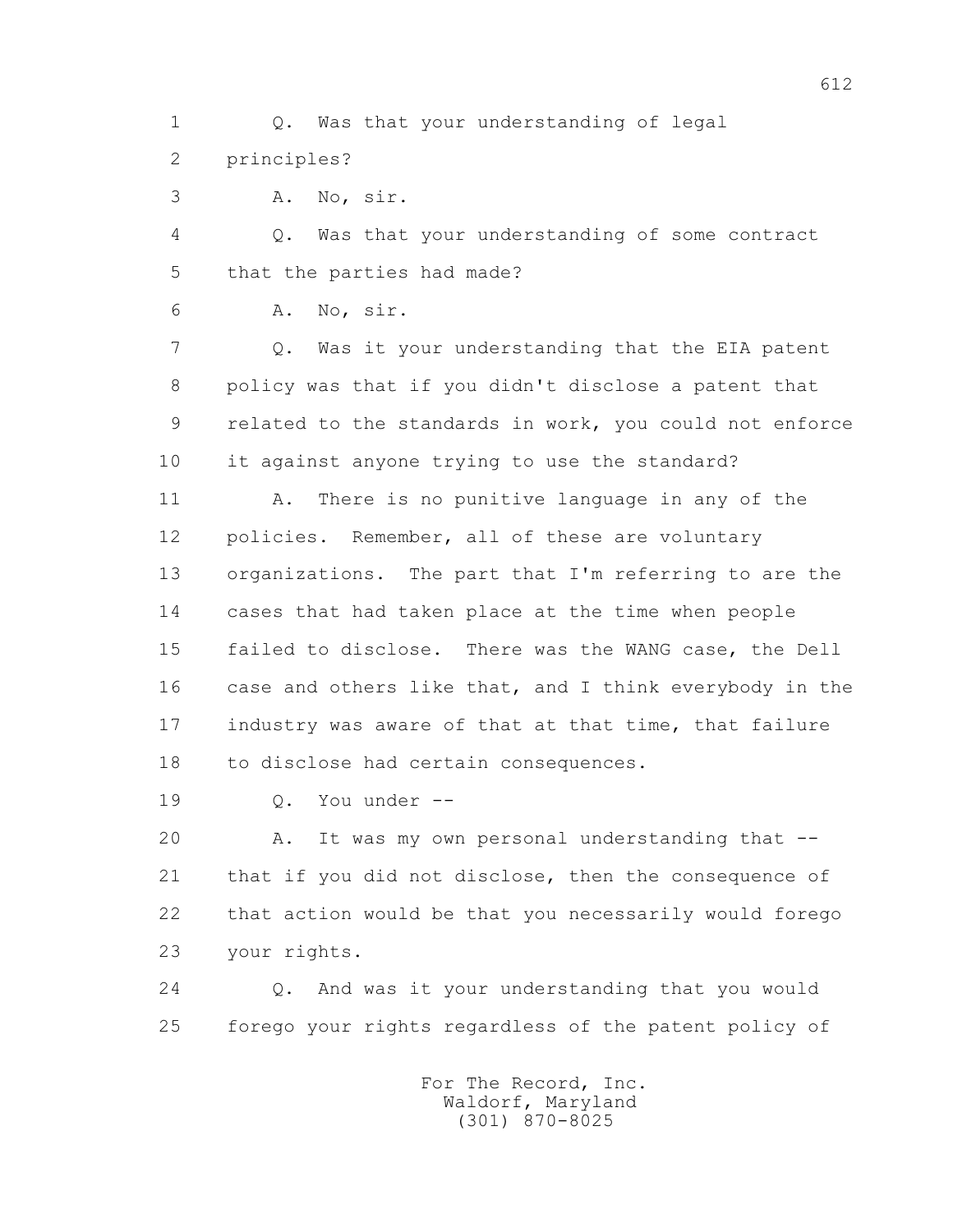1 that particular standard-setting organization? 2 A. I'm not sure I understand your question, sir. 3 Q. You understood that in the Dell case, a Dell 4 engineer had signed a certification that he knew of no 5 applicable patents, signed that in writing. Do you 6 remember that? 7 A. I do not. 8 Q. Do you understand that in the WANG case, there 9 was a ruling that was based upon implied license 10 because of negotiations between a manufacturer and the 11 patent holder? 12 A. I do not. 13 Q. You're not a lawyer? 14 A. That's correct. 15 Q. All right. Well, let me go back to the 16 statement that was made to the Federal Trade Commission 17 back in January of 1996, and it says, "Both EIA and TIA 18 encourage the early, voluntary disclosure of patents 19 that relate to the standards in work." 20 Now, you saw when you looked at this that John 21 Kelly was one of the names at the end of it under the 22 signature block. Do you see that? 23 A. Yes, I do. 24 Q. And he's the EIA general counsel today, and he 25 was in that position back then in January '96, right?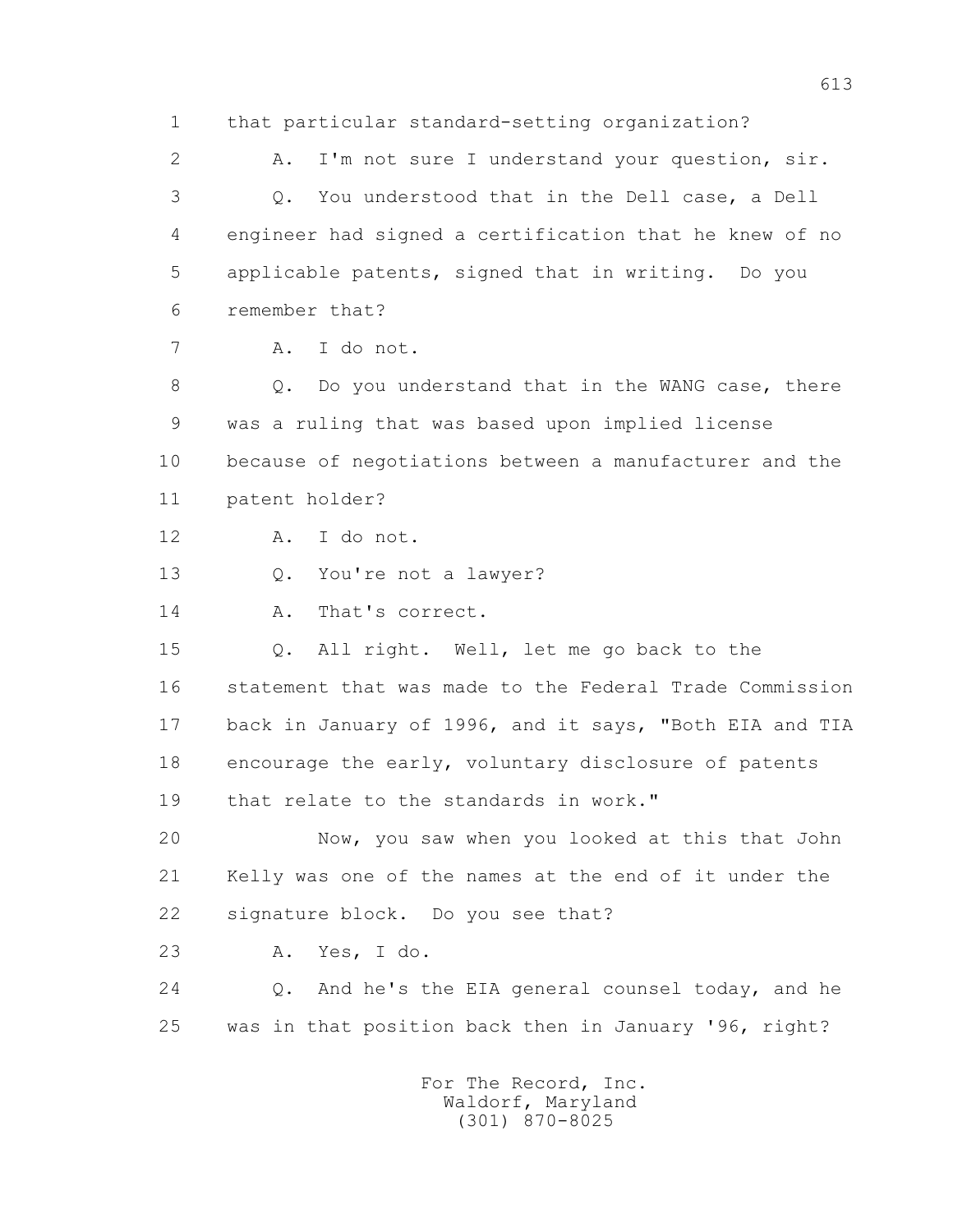1 A. That is correct.

 2 Q. And you've said throughout your testimony that 3 Mr. Kelly is someone you would defer to and you would 4 send other JEDEC representatives to for answers to 5 questions about the patent policy, correct? 6 A. That is correct. 7 Q. That's because of his role as the general 8 counsel? 9 A. Correct. 10 Q. Well, let's look at the memo that was 11 distributed to JEDEC Council members. I've given you 12 that already. 13 A. Yes. 14 Q. RX-742, July 10, 1996. It says, "Mr. Bart, VP 15 engineering department of EIA, asked that you be 16 informed of the attached information about the Dell 17 case." 18 Do you see that? 19 A. Yes, I do. 20 Q. Would you look down at the next to last 21 paragraph, the last sentence, if we could pull that up, 22 it starts with, "ANSI," A-N-S-I, the last sentence -- 23 the last sentence of the next to last paragraph. It 24 starts with a parentheses, "(ANSI)." 25 Do you see that?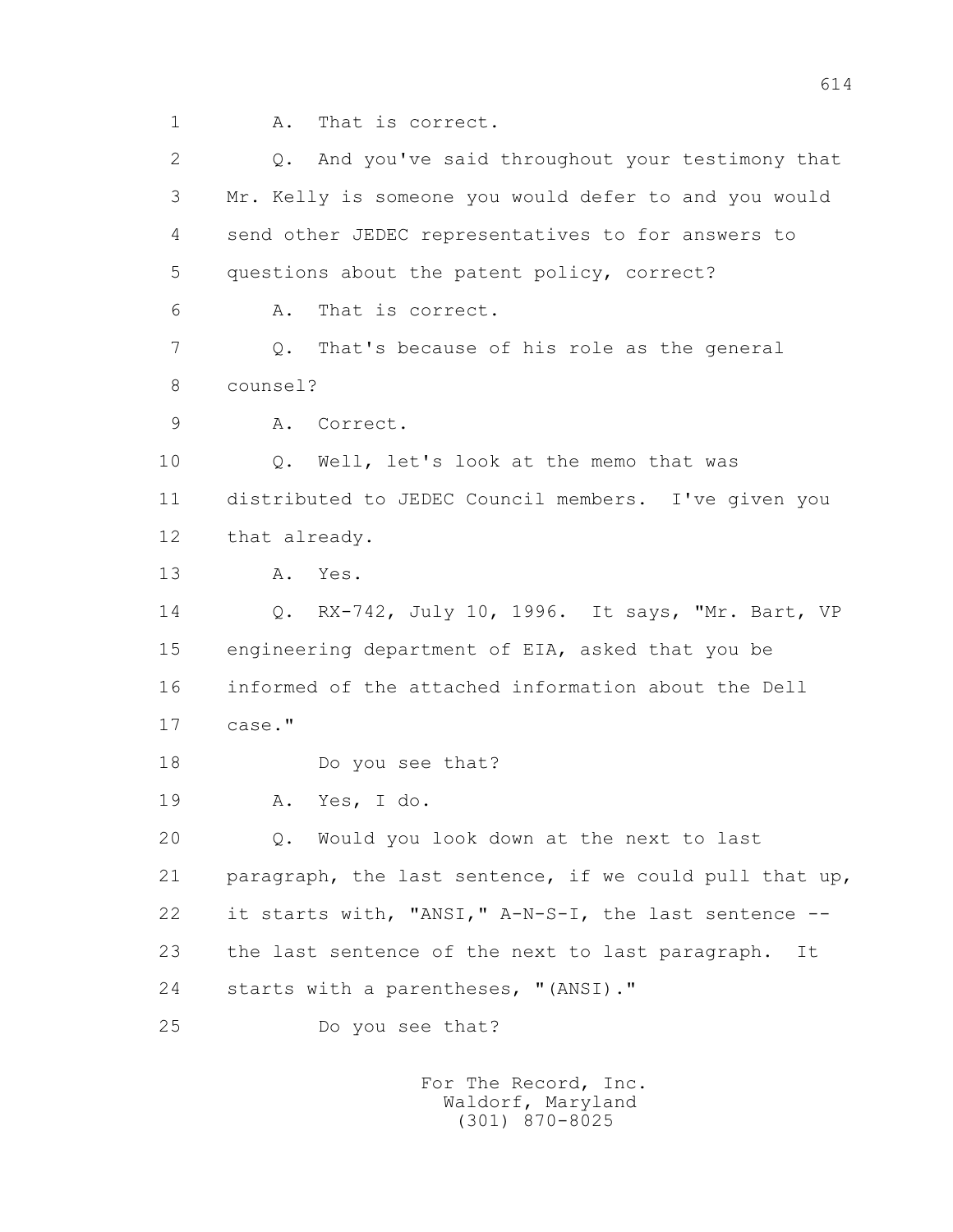1 A. Yes, I do.

 2 Q. And it says, "(ANSI and EIA do however, 3 encourage early, voluntary disclosure of any known 4 essential patents.)"

5 Do you see that?

6 A. Yes, I do.

 7 Q. And was it your understanding in July 1996 when 8 you as a JEDEC Council member received this memorandum 9 from JEDEC EIA secretary Ken McGhee that it was EIA's 10 policy to encourage the voluntary disclosure of known 11 essential patents?

 12 A. As I have said, I do not recall receiving this 13 memo, and from my perspective, in that time frame, it 14 has always been my understanding that disclosure of 15 relevant information related to a patent is -- is -- 16 you are obligated to disclose. Participation in the 17 committees is always voluntary.

 18 Q. So, do you think this statement to be accurate 19 and to avoid any future misunderstanding should have 20 said that EIA requires the early, mandatory

21 disclosure --

 22 MR. OLIVER: Objection, Your Honor, calls 23 for --

 24 JUDGE McGUIRE: I'm sorry, let him finish, and 25 then you can object. Go ahead.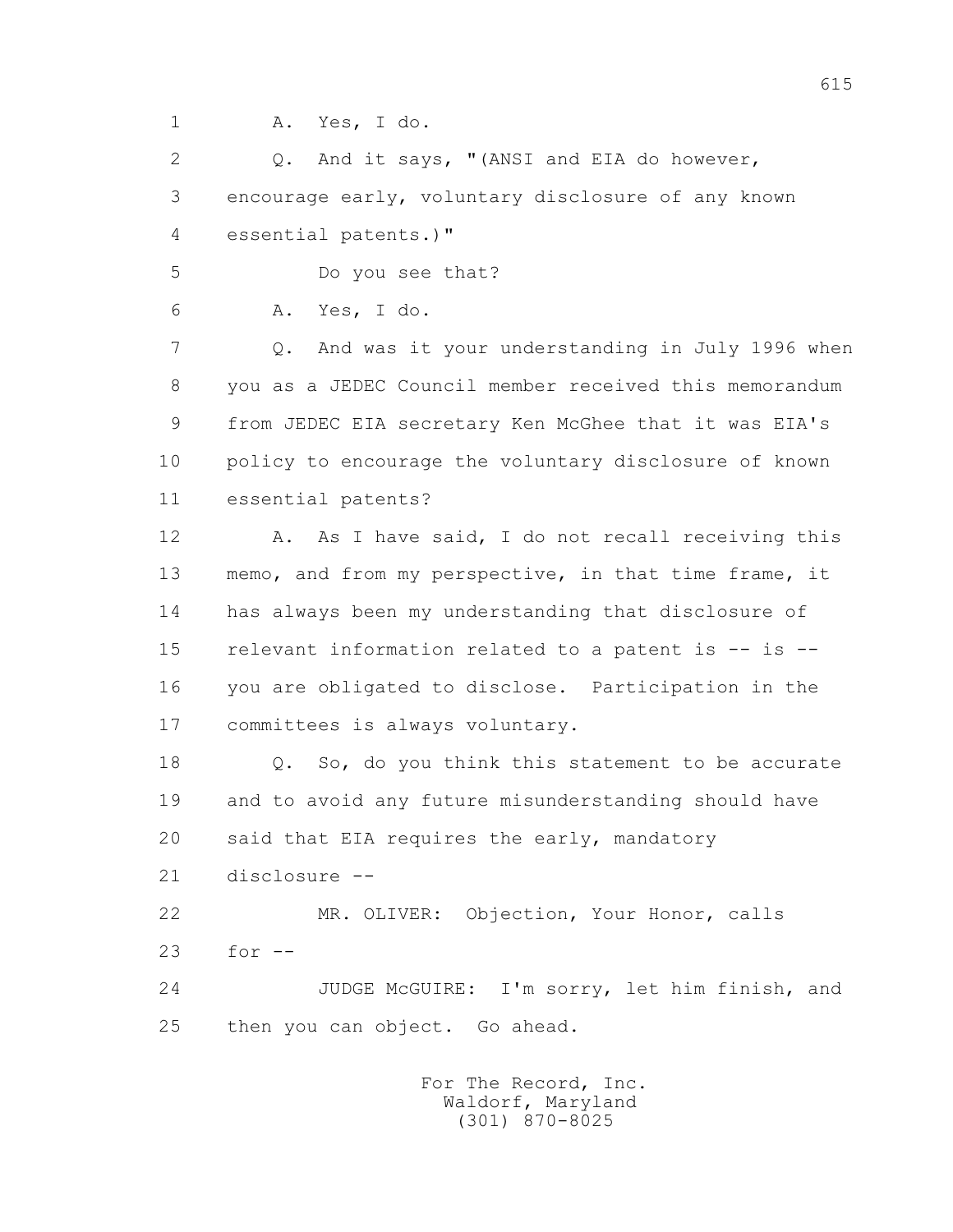1 BY MR. PERRY:

 2 Q. -- of patents, patent applications, intentions 3 to file amended patent applications and the belief that 4 your company owned certain features?

 5 MR. OLIVER: Objection, Your Honor, calls for 6 speculation.

 7 MR. PERRY: I don't think it calls for 8 speculation. It calls for his belief at the time.

 9 JUDGE McGUIRE: Overruled. I'll entertain the 10 question and the answer on that.

 11 THE WITNESS: This wording that is written, I'm 12 not sure where the wording of the memo came from. I 13 assume that Mr. Bart is the one who wrote the other 14 one, and so in response to your question -- as you 15 said, I'm not an attorney, sir. What I'm telling you 16 is my opinion -- excuse me, what I'm telling you is my 17 understanding of the policy and how it applied to the 18 work that was going on inside JEDEC.

 19 I'm not sure I can give you an exact language 20 that would satisfy you. The language that we have is 21 the one that we used in the committee to satisfy the 22 engineers that were involved in the standard-setting 23 process.

24 BY MR. PERRY:

25 Q. Now, the memo, RX-742, is addressed to Jim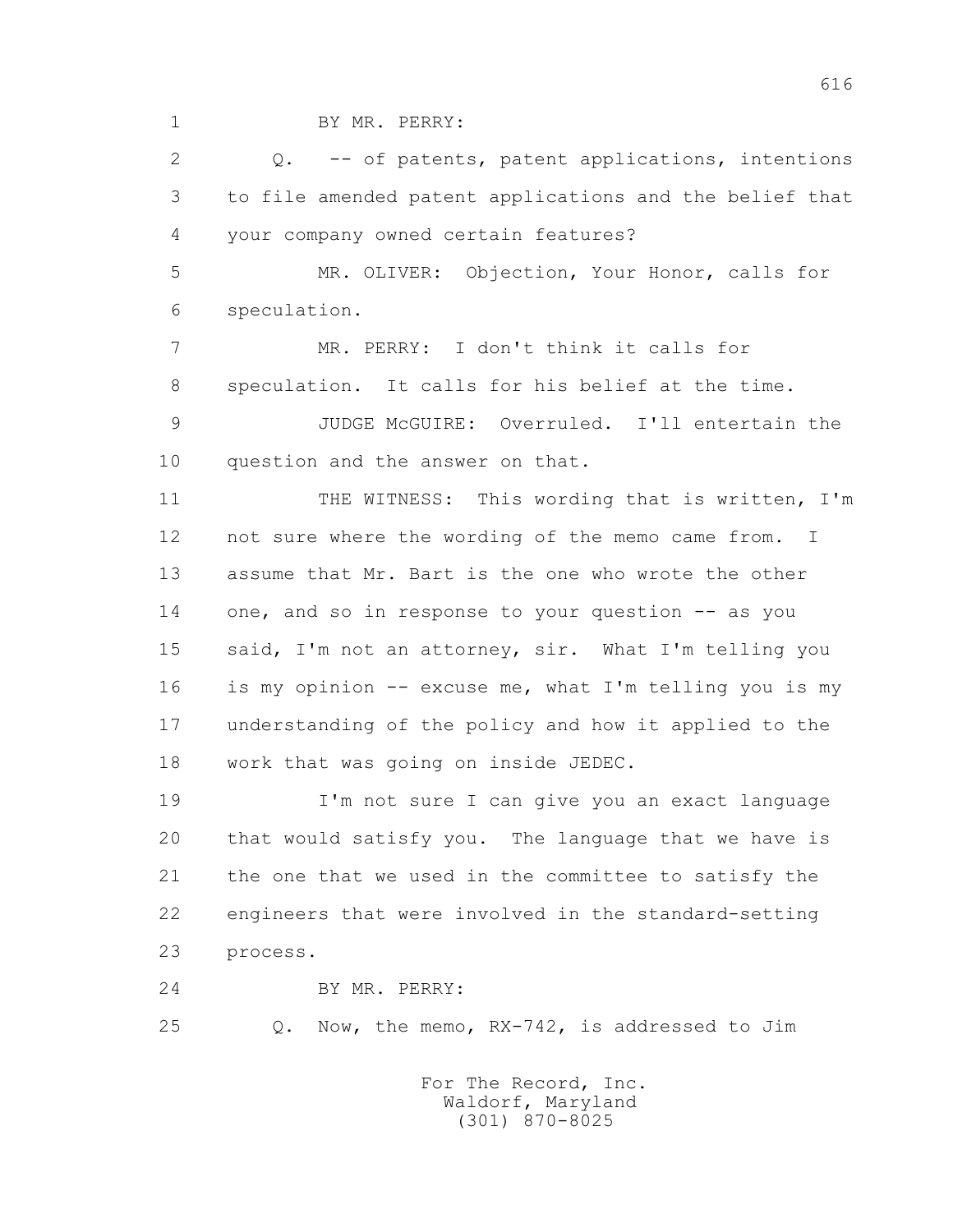1 Townsend. Do you see that?

2 A. Yes, I do.

 3 Q. And you described him yesterday as having a 4 passion for the patent policy. Do you recall that? 5 A. Yes, sir, I do. 6 Q. Now, do you remember back in July '96, August 7 '96 or anytime in '96 there being some big ruckus 8 because Mr. Townsend had gotten a memo saying that 9 disclosure was voluntary and encouraged? 10 A. Well, no, sir, not about the particular 11 language, I do not. 12 Q. All right. Well, let's look, if we could, at 13 the Federal Trade Commission Secretary's response to 14 the letter from the EIA and TIA. That's RX-740. 15 MR. OLIVER: Thank you. 16 MR. PERRY: May I? 17 JUDGE McGUIRE: Go ahead. 18 MR. PERRY: I am going to forget, and I'm sorry 19 if I forget. 20 BY MR. PERRY: 21 Q. Now, this is dated July 10, '96. Do you see 22 that's the same as the date on the memo to the JEDEC 23 Council? 24 A. (Document review.) 25 Q. Have you had a chance to read the letter?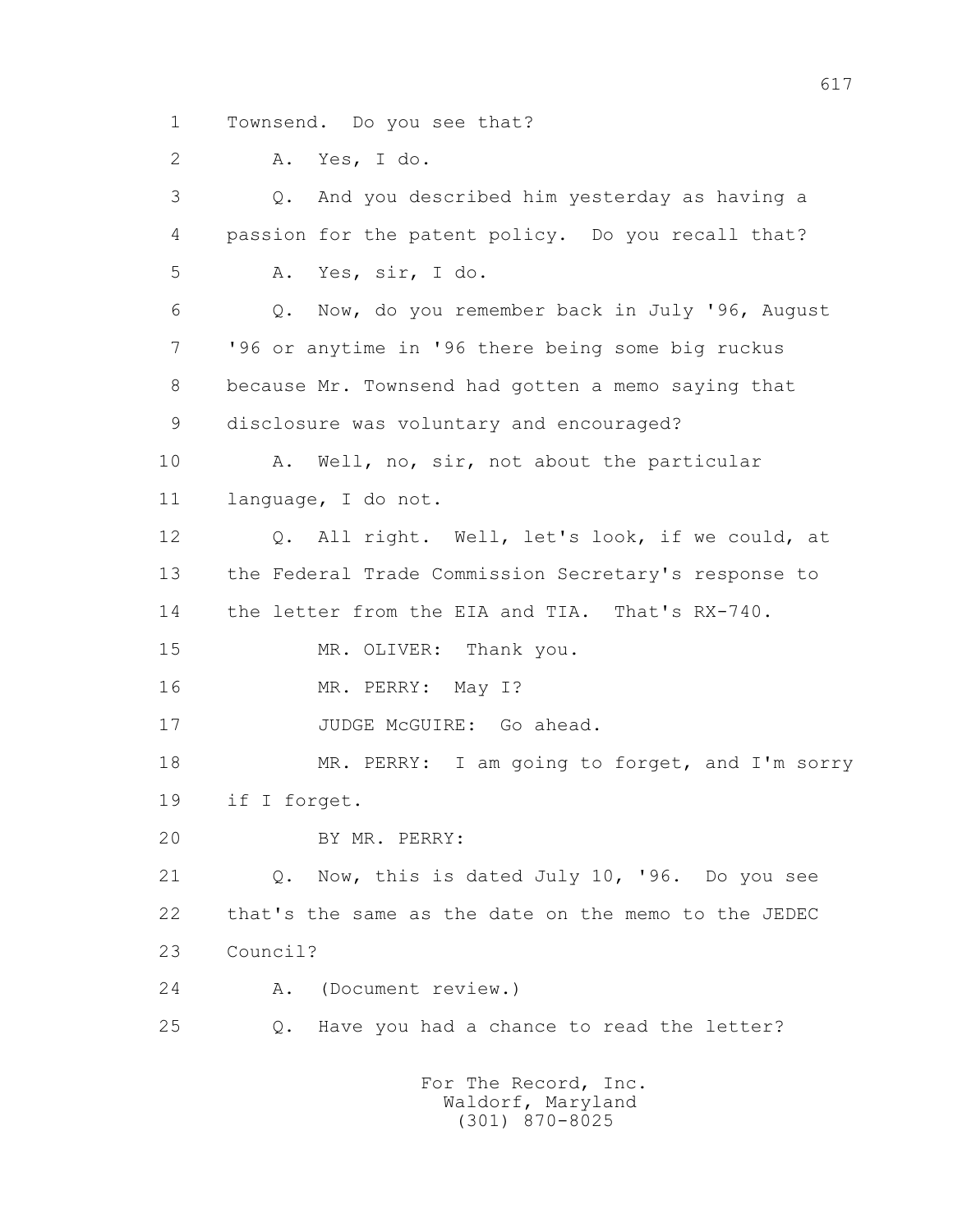1 A. Yes.

| 2  | My question to you was, do you see that this<br>$Q_{\bullet}$ |
|----|---------------------------------------------------------------|
| 3  | letter from the Federal Trade Commission to Mr. Bart is       |
| 4  | dated the same day as the memo we were just looking at        |
| 5  | from Mr. McGhee to the JEDEC Council, July 10, 1996?          |
| 6  | Yes, I do.<br>Α.                                              |
| 7  | And do you see that the letter is cc'd or<br>Q.               |
| 8  | copied to Mr. Kelly, the EIA general counsel?                 |
| 9  | Yes, I do.<br>Α.                                              |
| 10 | You read to yourself the third paragraph of<br>Q.             |
| 11 | this letter from the Federal Trade Commission?                |
| 12 | I did.<br>Α.                                                  |
| 13 | And it says, "EIA and TIA, following ANSI<br>Q.               |
| 14 | procedures, encourage the early, voluntary disclosure         |
| 15 | of patents, but do not require a certification by             |
| 16 | participating companies regarding potentially                 |
| 17 | conflicting patent interests."                                |
| 18 | Do you see that?                                              |
| 19 | I do.<br>Α.                                                   |
| 20 | Now, was it your understanding as of July 1996<br>Q.          |
| 21 | that the EIA policy encouraged the voluntary disclosure       |
| 22 | of patents but did not require participating companies        |
| 23 | to certify about whether or not they had any                  |
| 24 | potentially conflicting patent interests?                     |
| 25 | I believe you're asking to make a judgment in<br>Α.           |
|    |                                                               |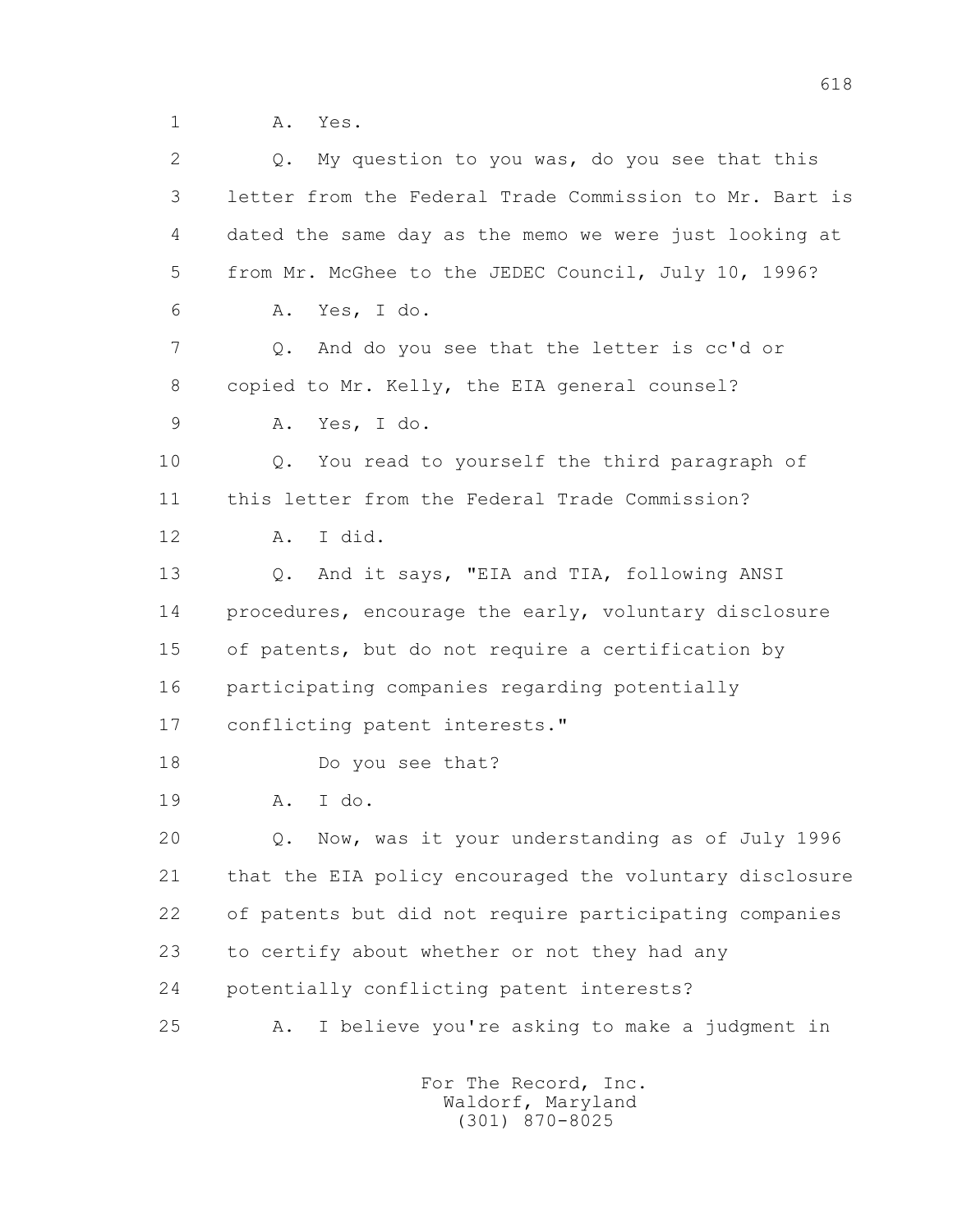1 terms of the legal aspects, and I'm not sure I'm either 2 qualified or prepared to do that. What I can give you 3 as an answer is that in the functioning of the JEDEC 4 committees, inside of EIA, with the patent policies 5 that were in place at the time, that were reiterated at 6 every single meeting, that you were obligated to 7 disclose if you had IP that you felt was relevant and 8 should do so.

 9 Q. Now, between 1991 and 1996, did you think it 10 was important that JEDEC 42 committee members clearly 11 understood that policy? Did you personally feel that 12 that was important?

13 A. I did, yes.

 14 Q. Now, the -- this -- let me focus on one of the 15 statements that's in that first sentence, and that's 16 the statement about a certification by participating 17 companies regarding the potentially conflicting patent 18 interests.

 19 Was there ever a discussion that you were a 20 part of, that you were present for, between '91 and '96 21 about adding some kind of written certification to be 22 signed by member representatives at JEDEC meetings that 23 say, with respect to a ballot or a presentation, my 24 company does not have any potentially conflicting 25 patent interests?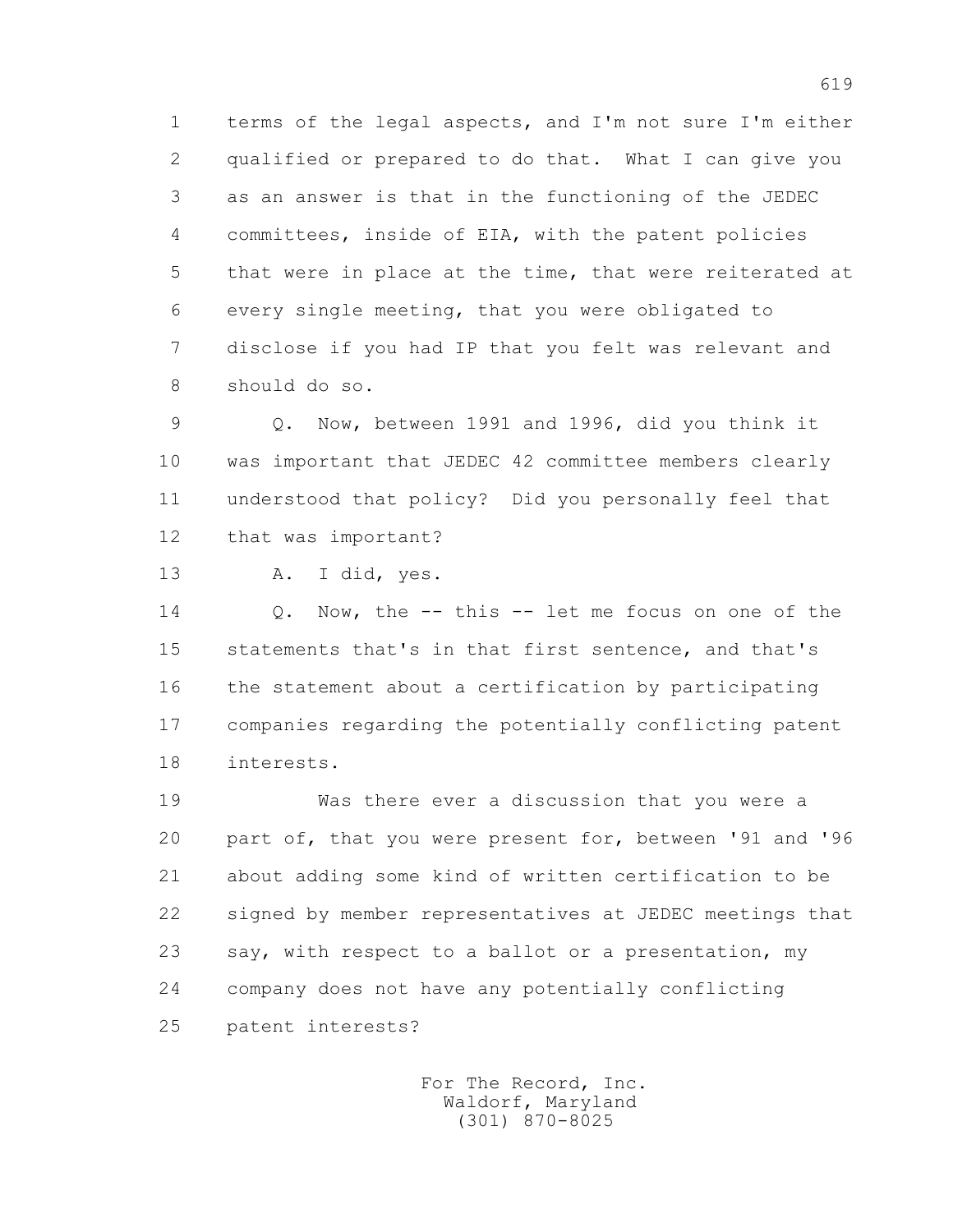1 A. I'm not sure if I was ever involved in such a 2 discussion. I -- I know the topic has certainly come 3 up in the industry, and I can't recall where -- where 4 it would have come up that I would have been aware of 5 it. 6 Q. Now, have you ever seen an application form to 7 join JEDEC? 8 A. I'm not sure I have, sir. 9 Q. So, you don't know whether there's any 10 statement on that application form about the rules of 11 JEDEC or patents or anything like that, right? You 12 just don't know. 13 A. I'm sorry, I have no knowledge. I can't say. 14 0. Well, let's talk a little bit about the state 15 of mind of the engineer that we discussed yesterday 16 that in your understanding triggered an obligation to 17 make a disclosure of some sort to JEDEC. 18 A. Yes. 19 Q. Do you have that general subject matter in 20 mind? 21 A. Yes, I do. 22 Q. I just want to follow up and see if I can 23 understand the parameters of what you were talking 24 about yesterday. 25 What if the engineer hoped that his company For The Record, Inc.

 Waldorf, Maryland (301) 870-8025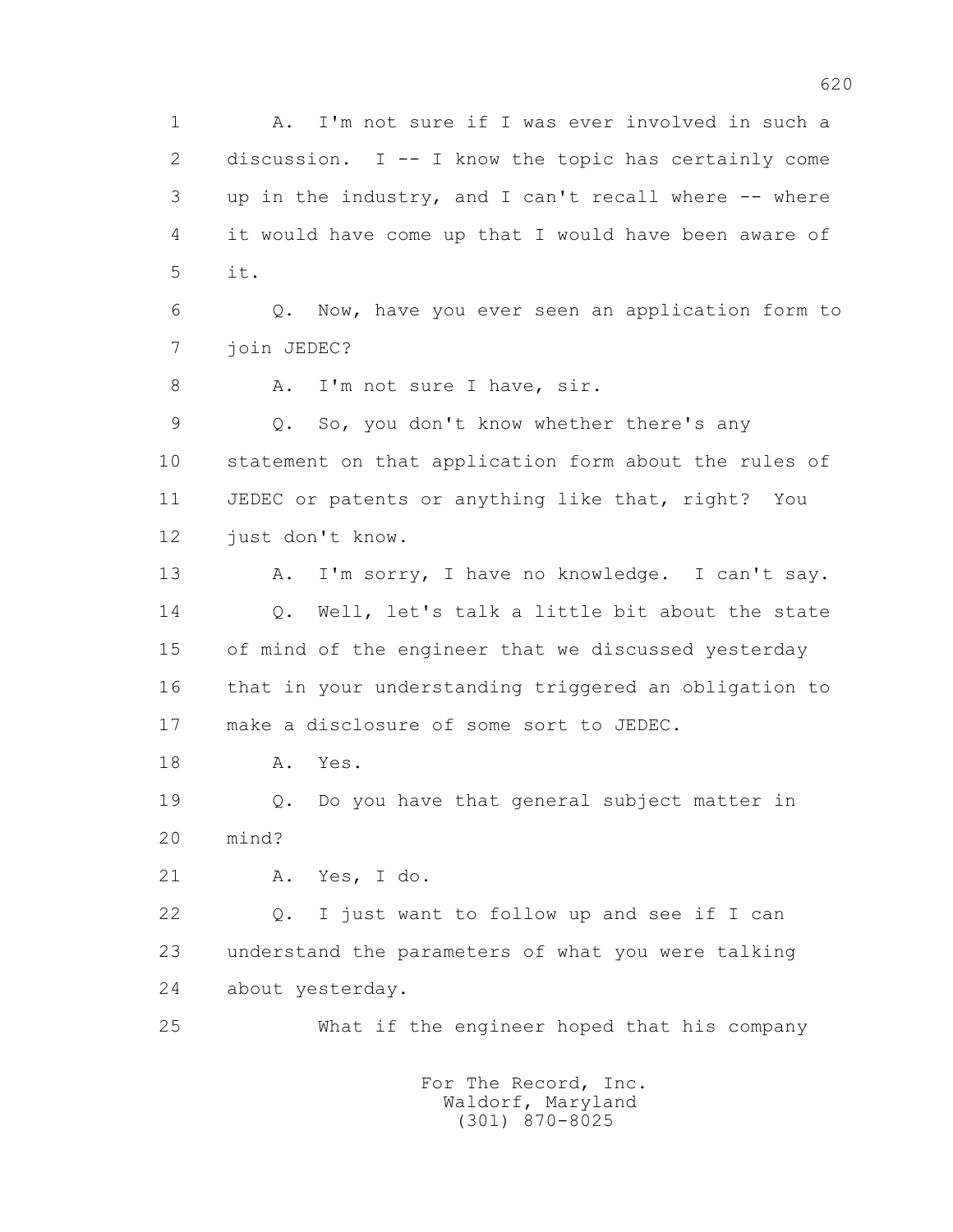1 would file a patent application in the future with 2 respect to a particular feature or application that was 3 related in a general way to a subject being discussed 4 at JEDEC? Was it your understanding, during the '91 to 5 '96 time period, that the hope of the engineer 6 triggered an obligation on the part of the engineer who 7 was the representative that was sitting in the meeting, 8 that engineer, to raise his hand and say he had a hope? 9 A. I'm not sure that -- you're asking me to 10 speculate here, and I don't know that I can answer. 11 0. I'm not. I'm really focused on your 12 understanding. 13 You talked yesterday about the state of mind of 14 the engineer, and -- 15 A. The -- 16 Q. -- and I'm focused on what that engineer's 17 state of mind was that in your view triggered. So, let 18 me try to ask the question a different way. 19 A. Okay. 20 Q. Because I'm not asking you to speculate. 21 A. Okay. 22 Q. Most of the 42.3 representatives were 23 engineers, right? 24 A. I would think so, yes. 25 Q. In fact, there's -- I think there's something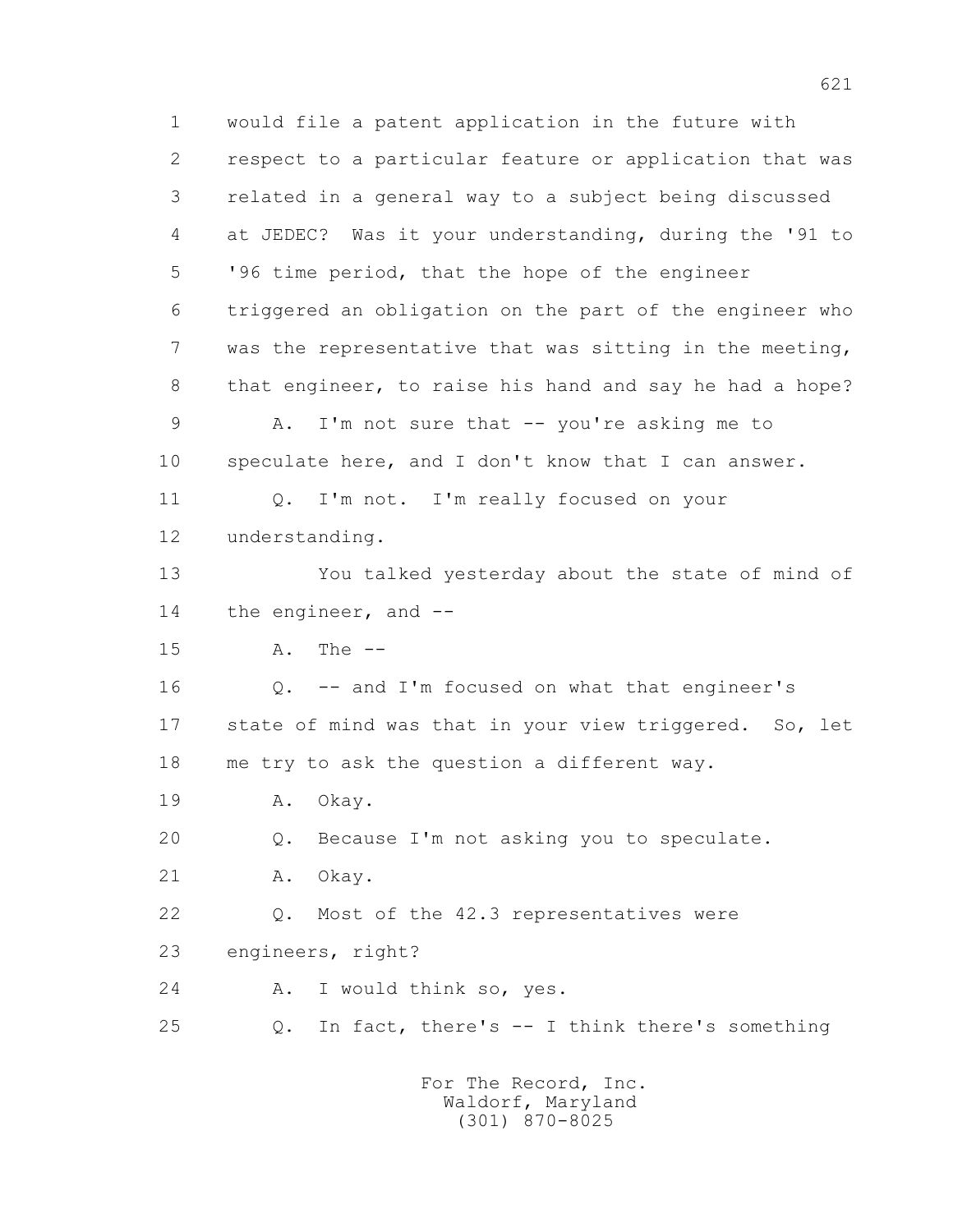1 in one of the manuals that says they're supposed to 2 have a technical background, right? 3 A. Probably. 4 Q. All right. So, most of these representatives 5 sitting in the room are engineers. Were there any -- 6 as far as you know, between '91 and '96, were there any 7 JEDEC representatives who were patent lawyers? 8 A. None to my knowledge, no, sir. 9 Q. Was there a lawyer that regularly went to 10 meetings -- 11 A. None that I'm aware of. 12 Q. -- of 42.3? 13 A. None that I'm aware of. 14 0. All right. Now, let's talk about what -- in 15 your understanding of the operation of the patent 16 policy between '91 and '96, what your understanding was 17 about what triggered an obligation to disclose 18 something, and my question was, if the representative 19 had a hope or desire that his company file a patent 20 application in the future that related in some general 21 way to a particular feature being discussed in the 22 JEDEC meeting, did that trigger a duty of disclosure in 23 your understanding? 24 JUDGE McGUIRE: Now, when you say a hope, Mr. 25 Perry, I mean, I'm not sure I understand the context. For The Record, Inc.

 Waldorf, Maryland (301) 870-8025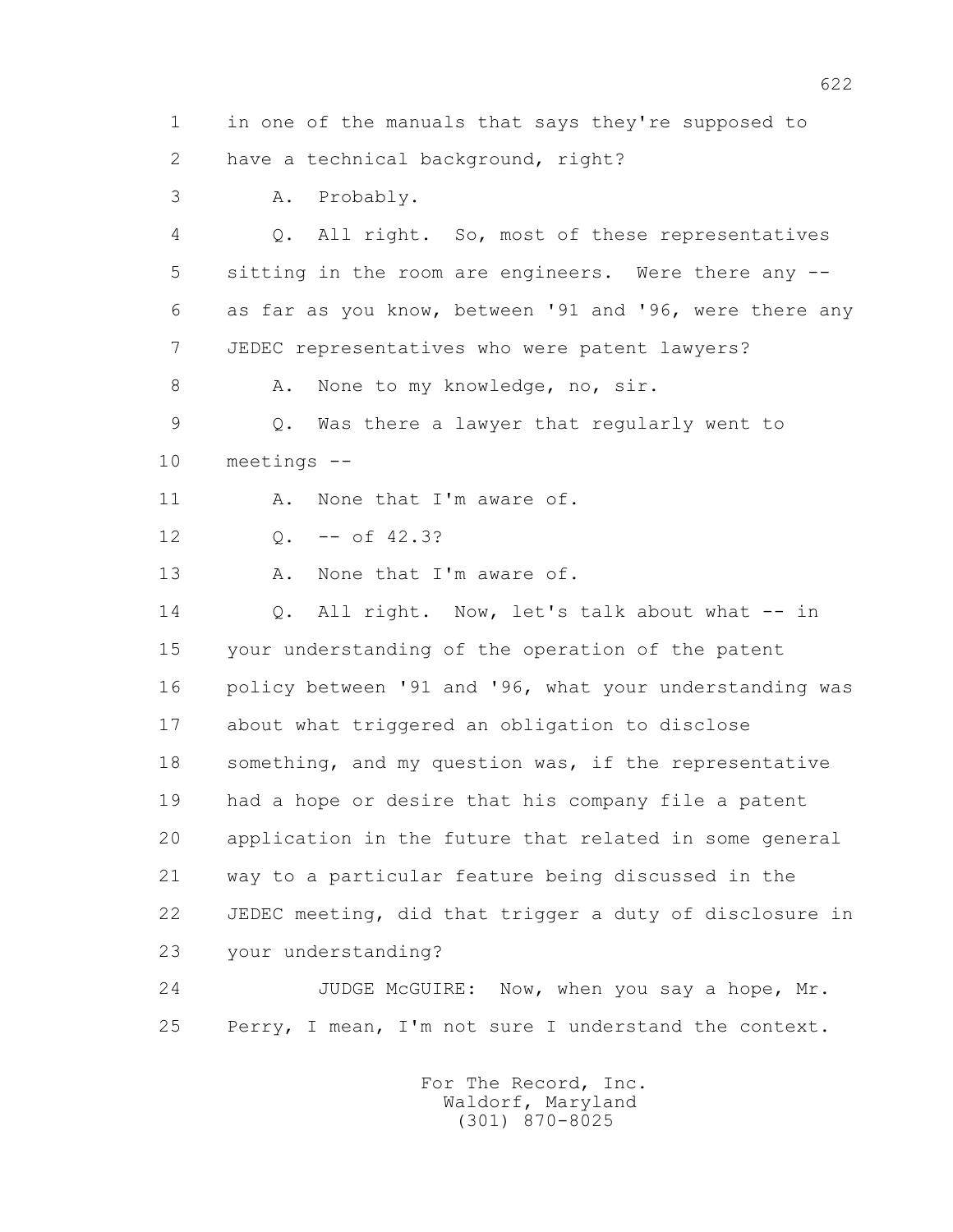1 I mean, a hope could be a thought, but it doesn't mean 2 you're in the process of having an application filed. 3 So, maybe you should change the word "hope" to 4 something a little more tangible in that regard.

 5 MR. PERRY: Well, it's based on the fact that 6 this is the first witness and we haven't seen all the 7 evidence come in, and I am trying to -- these questions 8 are --

 9 JUDGE McGUIRE: I don't know what you mean 10 either when you said a "hope" that he may -- that his 11 company may file an application for a patent. I don't 12 understand in what context that could cause him to have 13 an understanding.

14 MR. PERRY: I'll try to get around it.

15 BY MR. PERRY:

 16 Q. As you understood the JEDEC patent policy in 17 operation between '91 and '96, was there an obligation 18 on the part of the representative to do any kind of 19 investigation or inquiry or research back at his 20 company about the company's patent or patent 21 application portfolio?

22 A. There -- in the policy itself, it was not ever 23 stated that there should be any kind of research. 24 That -- I don't recall having that understanding, no. 25 Q. Okay, let me ask that a different way.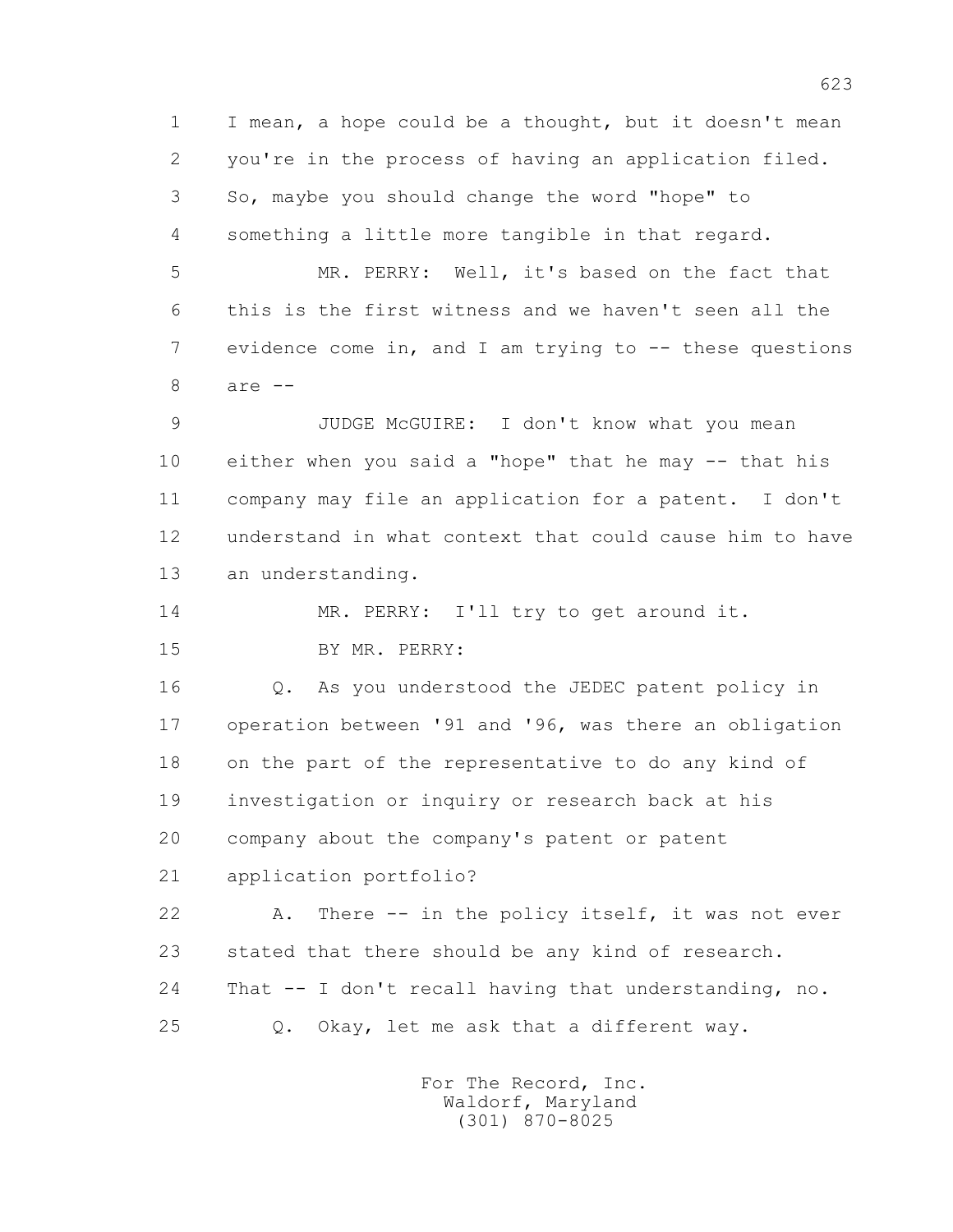1 As you understood the operation of the patent 2 policy in that time period, was a representative 3 required to go talk to lawyers for the company to 4 understand what was in the patent process that might 5 relate to JEDEC?

 6 A. This would be sort of left up to the individual 7 companies. There was no stated policy like that.

 8 Q. All right. Was it your understanding that the 9 disclosure obligation during that time period was 10 triggered by the actual knowledge of the representative 11 at the meeting?

 12 A. It was triggered by the actual knowledge of the 13 people that were involved, and that would be not just 14 the representative at the meeting, but all of the 15 people that would have been involved in -- I mean, some 16 companies -- for some companies, I'm sure that may be 17 one person. For other companies, that may be 30 or 40 18 or 50 people. So, it's triggered by the -- the 19 knowledge of the people that are involved in the 20 process.

 21 Q. Now, you understood during that time period 22 that many of the members of 42.3 were Asian companies 23 or had headquarters in Asia?

24 A. Sure.

25 Q. And did those companies often send over as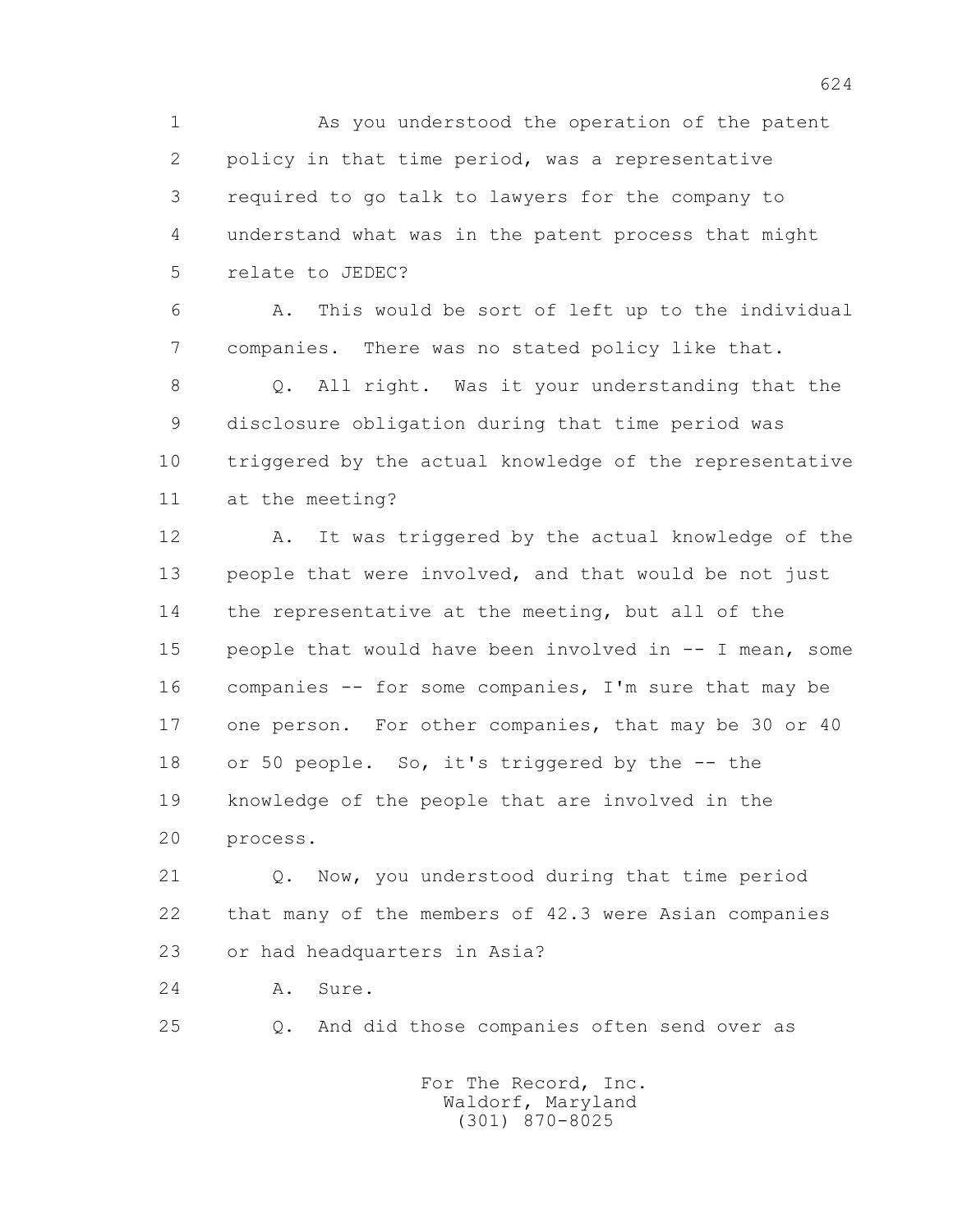1 guests various scientists or engineers from Japan?

2 A. Yes.

 3 Q. Was it your understanding of the application of 4 the patent disclosure policy that those guests from 5 those companies in Japan were obligated to disclose 6 patents, patent applications that were related in some 7 general way to a subject being discussed at JEDEC, even 8 though they weren't representatives?

9 A. Yes, absolutely.

 10 Q. If an engineer representative sitting in a 11 meeting had a question in his head when he saw 12 something being presented, gee, I wonder if we might 13 have intellectual property interests with respect to 14 that feature, was he obligated, as you understood the 15 policy in that time period, to disclose the fact that 16 he had a question?

17 A. As I responded, it would have to be people that 18 would have knowledge. If they had questions, I would 19 assume they would go back and have their questions 20 answered, or to contact whoever inside or outside the 21 company to get their question answered. I -- I have 22 no -- I can't tell you how the obligation to disclose 23 is relative to a question that might come up. 24 Q. Well, if the engineer representative had 25 actually done a review of the company's patent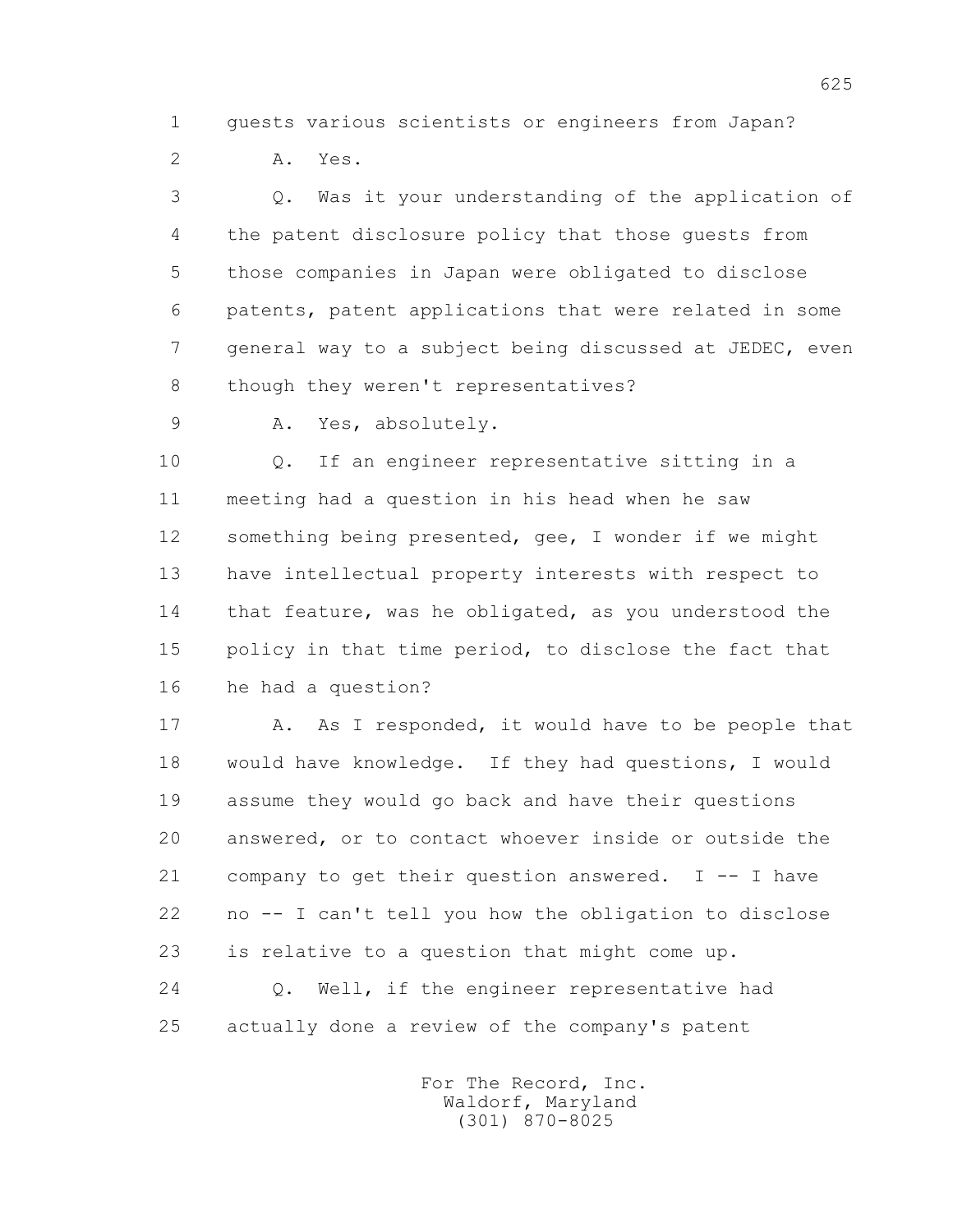1 applications and had concluded that his company had not 2 filed any applications that covered the feature that 3 was being discussed, was he obligated to disclose that 4 he had looked at the applications and had come to that 5 conclusion?

 6 A. Sir, you're obligated to disclose if you have 7 knowledge of something that's relevant.

 8 Q. Well, let's talk about your understanding in 9 that time period about what had to be disclosed, how 10 much information, what type of information, that's the 11 general subject matter here of these questions.

12 A. Okay.

 13 Q. And you talked some about this yesterday. And 14 assume we're talking about a patent application now.

 15 If an engineer representative was going to 16 disclose to the committee a patent application because 17 he believed or had knowledge -- let me strike that. 18 Let me start over.

 19 If an engineer representative was going to 20 disclose a patent application because he had knowledge 21 that it related in a general way to a feature being 22 discussed at the meeting, was it your understanding in 23 that time period that he would need to give a 24 description of the claims contained in the patent 25 application?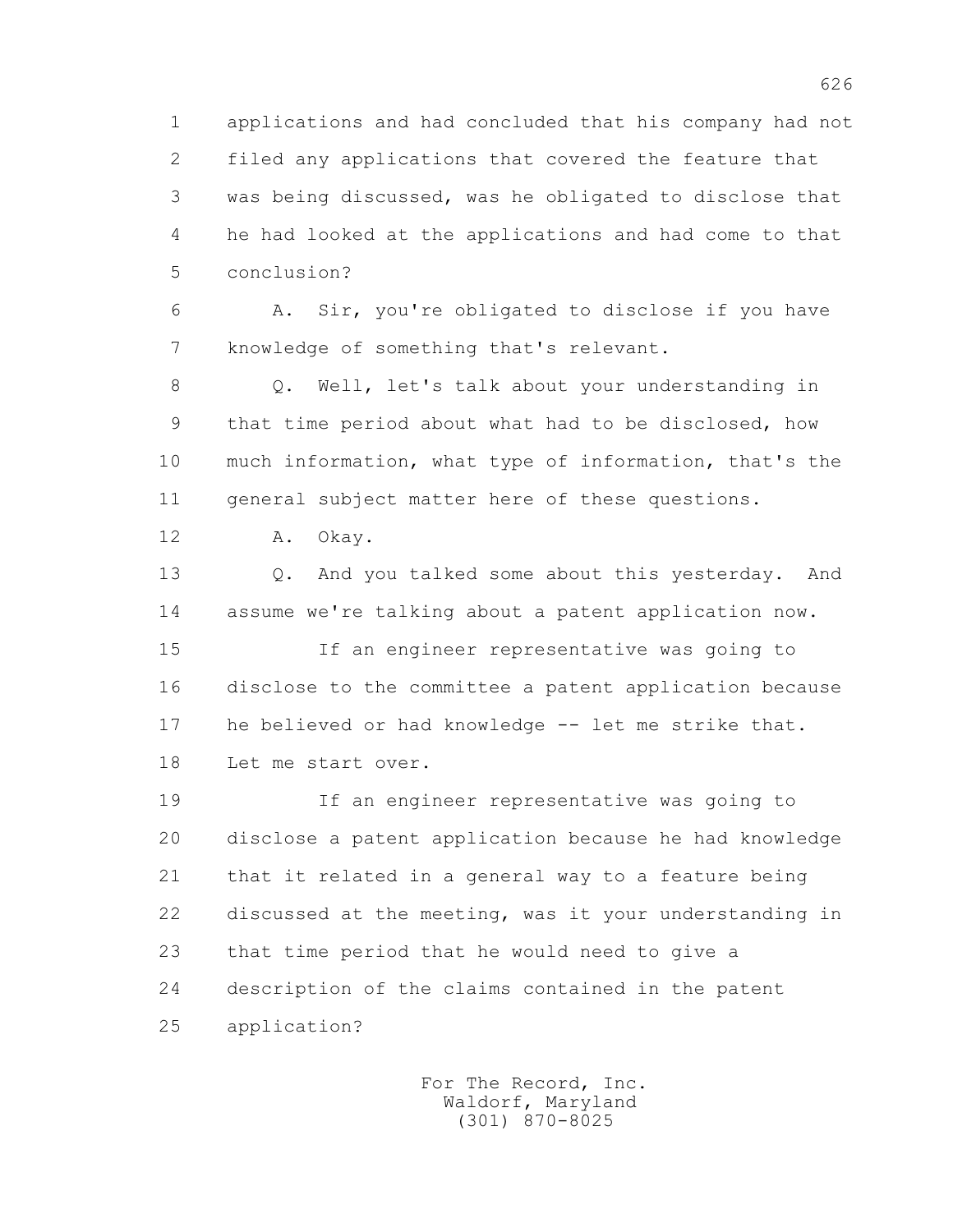1 A. It has been my understanding that the 2 requirement to disclose is that you disclose and you 3 disclose sufficient technical information as it would 4 be relevant to the -- so the formulating committee can 5 understand what is being claimed.

```
 6 Q. Now --
```
 7 A. So, I'm not sure that that would include all of 8 the detail that you're talking about. It would have to 9 be some sufficient technical information would be 10 required to be disclosed, such that the formulating 11 committee can understand what has been claimed.

 12 Q. And that was your understanding with respect to 13 disclosure of patent applications as well, right? 14 A. In terms of intellectual property, I'll leave

15 it in a general term, sir.

 16 Q. So, what you're saying is what the company 17 needed to know is -- what the committee needed to know, 18 sorry, is how the company described its invention?

 19 A. I'm not sure it would be how the company would 20 describe its invention. It was how it would -- the -- 21 the terminology is sufficient technical information, 22 and I would expect that that might involve an exchange. 23 Perhaps something could be offered. If not sufficient, 24 more could be offered. I can't tell you exactly the 25 language that would be used in that case.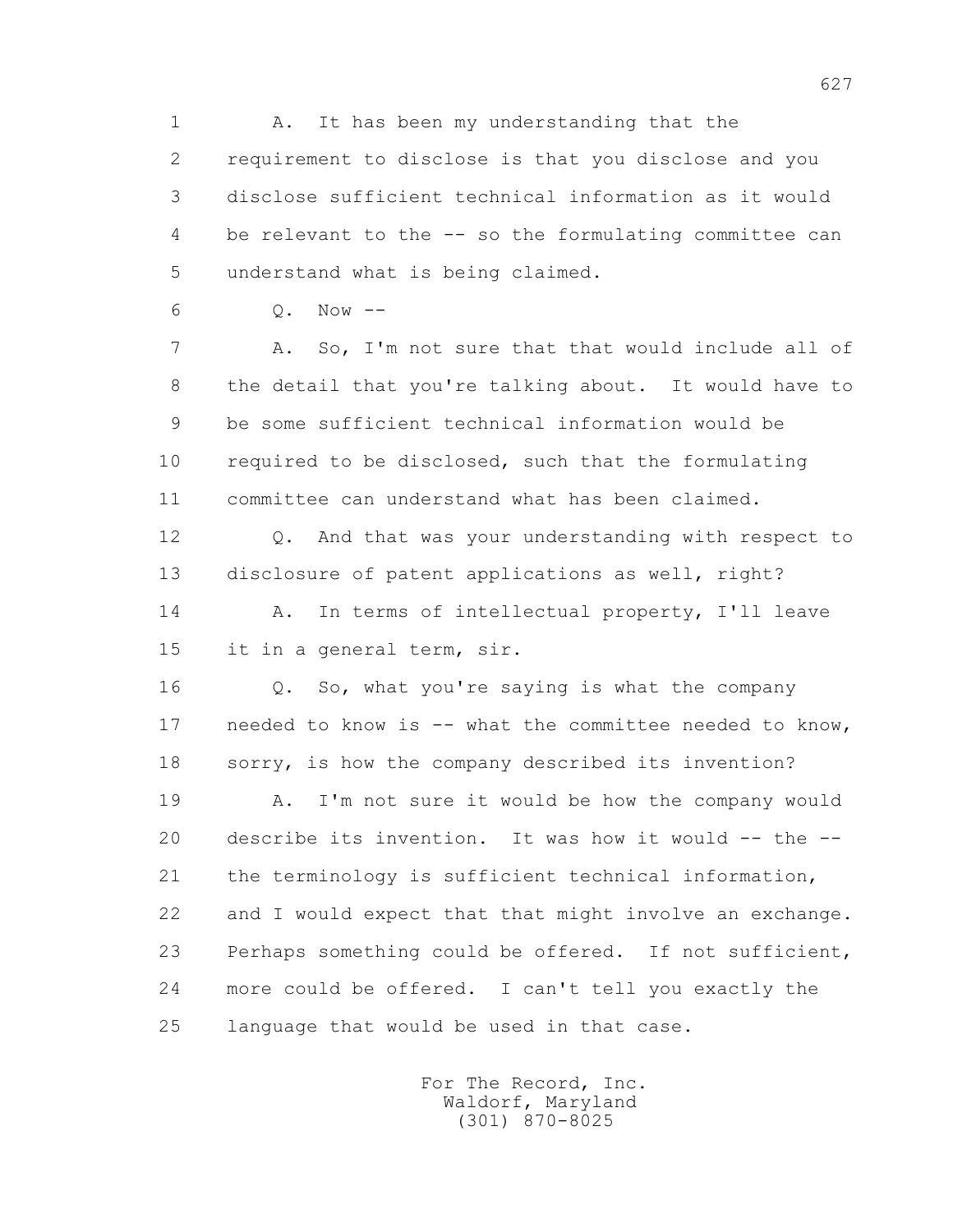1 Since this is up to the committee, the 2 committee has the responsibility -- excuse me, the 3 committee has the option to certainly request 4 additional information if they would so desire. 5 Q. In practice, in your experience from '91 to 6 '96, what you personally saw, when a company disclosed 7 that it had a patent application that might relate to 8 something under discussion and then said, and if it 9 issues and if it covers the standard, we agree to 10 reasonable and nondiscriminatory licensing, was that as 11 far as the discussion went of that application? 12 A. In some cases, yes. 13 0. Do you remember any cases where there was a 14 discussion under the circumstances I just laid out of 15 designing around whatever was claimed in that patent 16 application, choosing an alternative? 17 A. Do I remember discussions about designing 18 around particular patent claims or patent applications? 19 Is that the question you're asking me? 20 Q. Well, let me make sure the question's clear. 21 A. All right. 22 Q. We're talking about in your experience, when 23 you saw between '91 and '96 a company representative to 24 say my company has filed a patent application that 25 relates in some way to the subject matter of this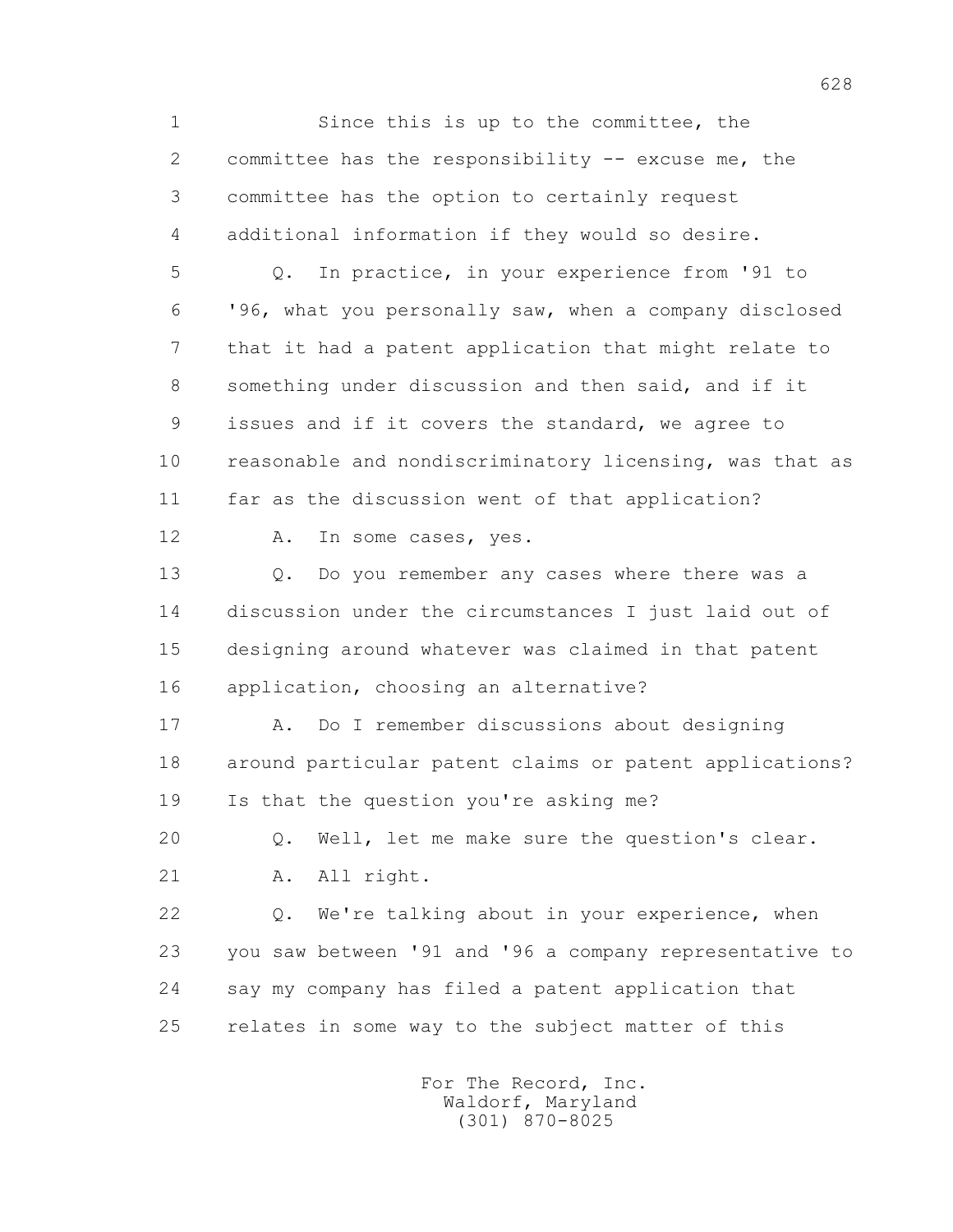1 presentation, and my company says if the patent issues 2 and it covers the standard, we agree to reasonable and 3 nondiscriminatory licenses to all comers.

4 A. Okay.

 5 Q. In that circumstance, did you ever see the 6 committee try to figure out an alternative patent that 7 would not use whatever it was the patent application 8 related to?

 9 A. There -- I'm trying to remember if there is a 10 specific example. I'm not sure I can recall one for 11 you.

 12 Q. Well, in order for a group of engineers to 13 figure out an alternative path with respect to a patent 14 application over some feature, wouldn't the engineers 15 need to know what the claims were that were in the 16 patent application?

17 A. Well, as a practical implementation matter, 18 when a company would disclose that they had 19 intellectual property in the form of a patent 20 application, I think what would normally happen in that 21 case is companies then would negotiate outside of 22 JEDEC, and they would come to some independent 23 agreement outside as to whether or not they would be 24 involved in future license, current license or 25 otherwise, and that the discussion about the relevance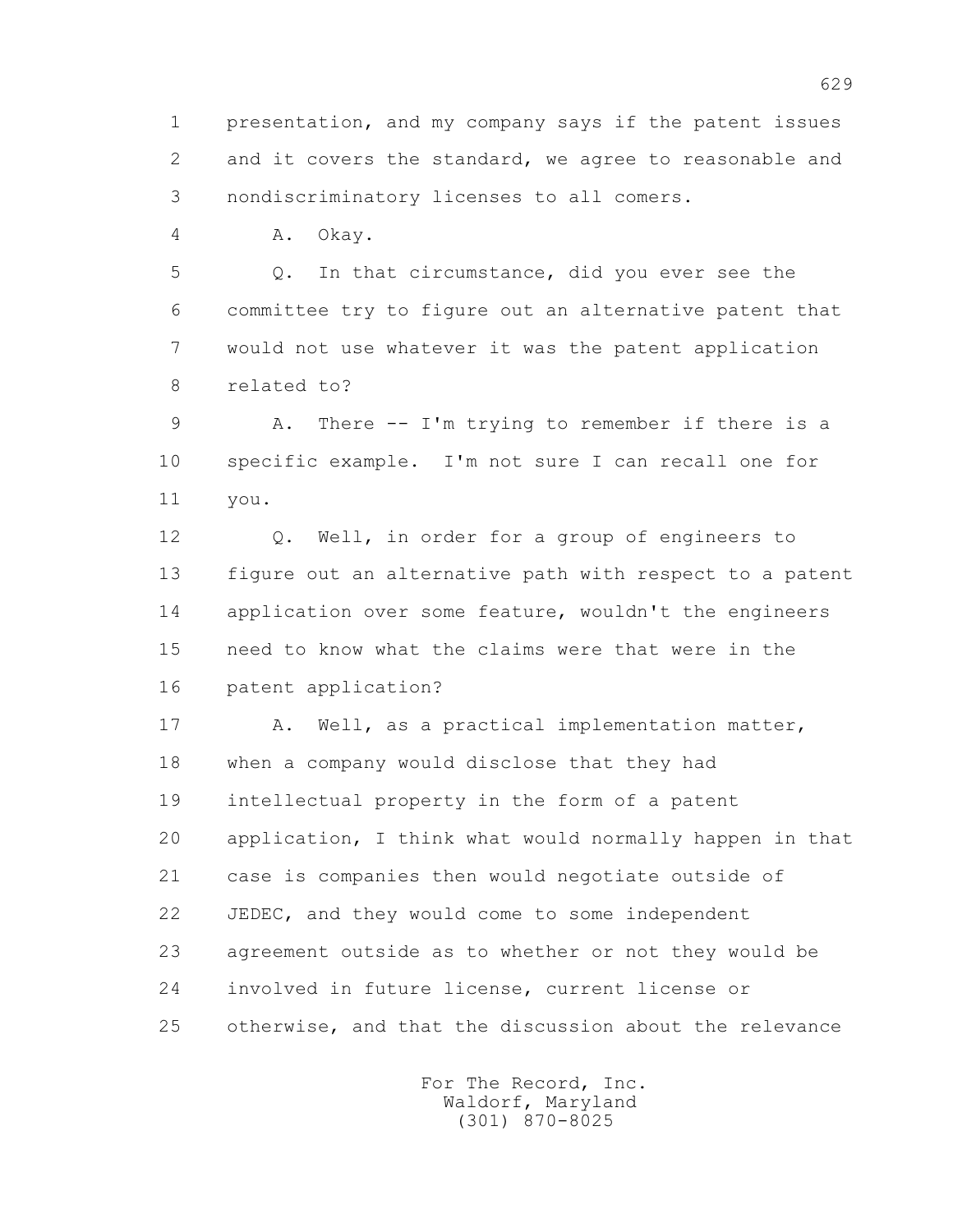1 of the feature and the applicability of the feature 2 took place inside of JEDEC, but the actual real 3 decision about it took place -- I mean in terms of the 4 real decision about the intellectual property itself, 5 it took place outside of.

 6 The requirement was to disclose, and in order 7 to be able to continue to consider it, the assurance 8 letter was required. That process having taken place, 9 the rest of the process takes place outside of JEDEC. 10 So, I can't tell you exactly how or if something else 11 would have taken place in that time period.

 12 Q. Were you personally involved in the licensing 13 negotiations with respect to the technologies covered 14 by patent applications disclosed at JEDEC --

15 A. I was --

16 Q. -- in the '91 to '96 time period?

 17 A. In the '91 to '96 time frame, I worked for user 18 companies. I was not involved in the discussions, 19 because I was not a manufacturer of DRAM, nor did I 20 work with a manufacturer of DRAM. I worked as a 21 customer. So, I have no knowledge.

 22 MR. PERRY: All right, Your Honor I would move 23 to strike his testimony about licensing negotiations on 24 the grounds that there was no foundation for it. 25 MR. OLIVER: Objection, Your Honor. He's made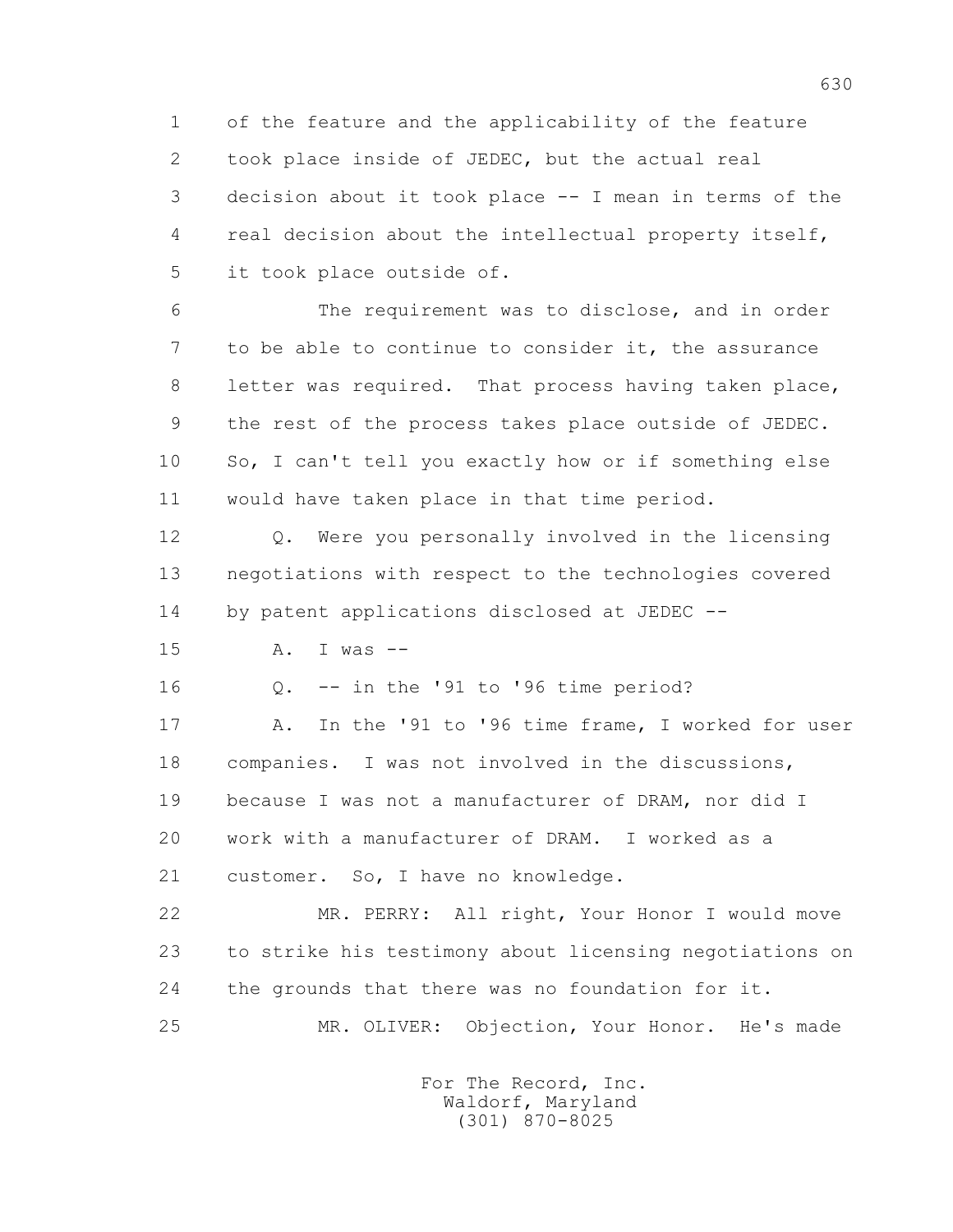1 no effort to determine whether he has a foundation or 2 not. 3 JUDGE McGUIRE: I'm sorry, Mr. Oliver, what was 4 that again? 5 MR. OLIVER: Mr. Perry has not made any effort 6 to determine what Mr. Rhoden's foundation was. 7 MR. PERRY: He just said he had no knowledge of 8 it, Your Honor. I'm happy to go further. He said he 9 had no knowledge. 10 JUDGE McGUIRE: Sustained. That portion will 11 be stricken from the record. 12 MR. PERRY: Your Honor, this would be a 13 convenient time for the lunch break, but I can keep 14 going. 15 JUDGE McGUIRE: All right, let's go off the 16 record for a moment. 17 (Discussion off the record.) 18 (Whereupon, at 1:45 p.m., a lunch recess was 19 taken.) 20 21 22 23 24 25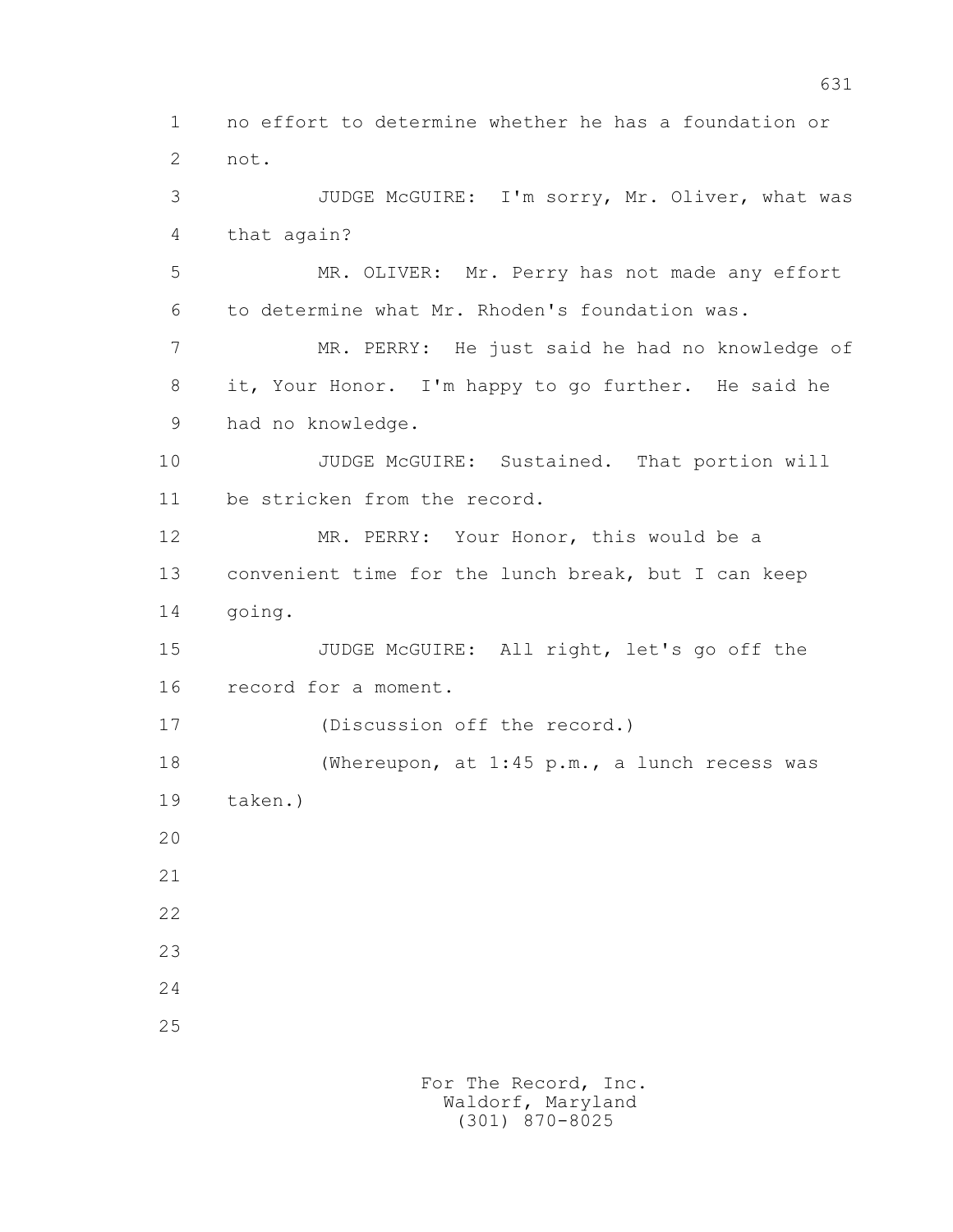1 AFTERNOON SESSION 2 (1:45 p.m.) 3 JUDGE McGUIRE: This hearing is now in order. 4 Mr. Perry, you may proceed, unless we have a 5 couple of housekeeping items. 6 MR. OLIVER: Just very quickly, Your Honor, I 7 wondered if I might be able to offer the witness a 8 bottle of water? 9 JUDGE McGUIRE: Oh, by all means, sure. 10 THE WITNESS: Thank you. It's pretty dry in 11 the courtroom. 12 JUDGE McGUIRE: It is probably good if in the 13 future, whomever is in charge of putting the courtroom 14 facilities together, if they would just put another -- 15 what I have up here, another pitcher, so whoever is on 16 the stand will have access. Just an idea. 17 All right, Mr. Perry. 18 MR. PERRY: Thank you, Your Honor. 19 BY MR. PERRY: 20 Q. Mr. Rhoden, let's go back and talk for a minute 21 about your understanding of what information had to be 22 disclosed based on your understanding of the patent 23 policy in effect between 1991 and 1996 with respect to 24 intellectual property. 25 Now, you're a named inventor on a patent, For The Record, Inc.

 Waldorf, Maryland (301) 870-8025

632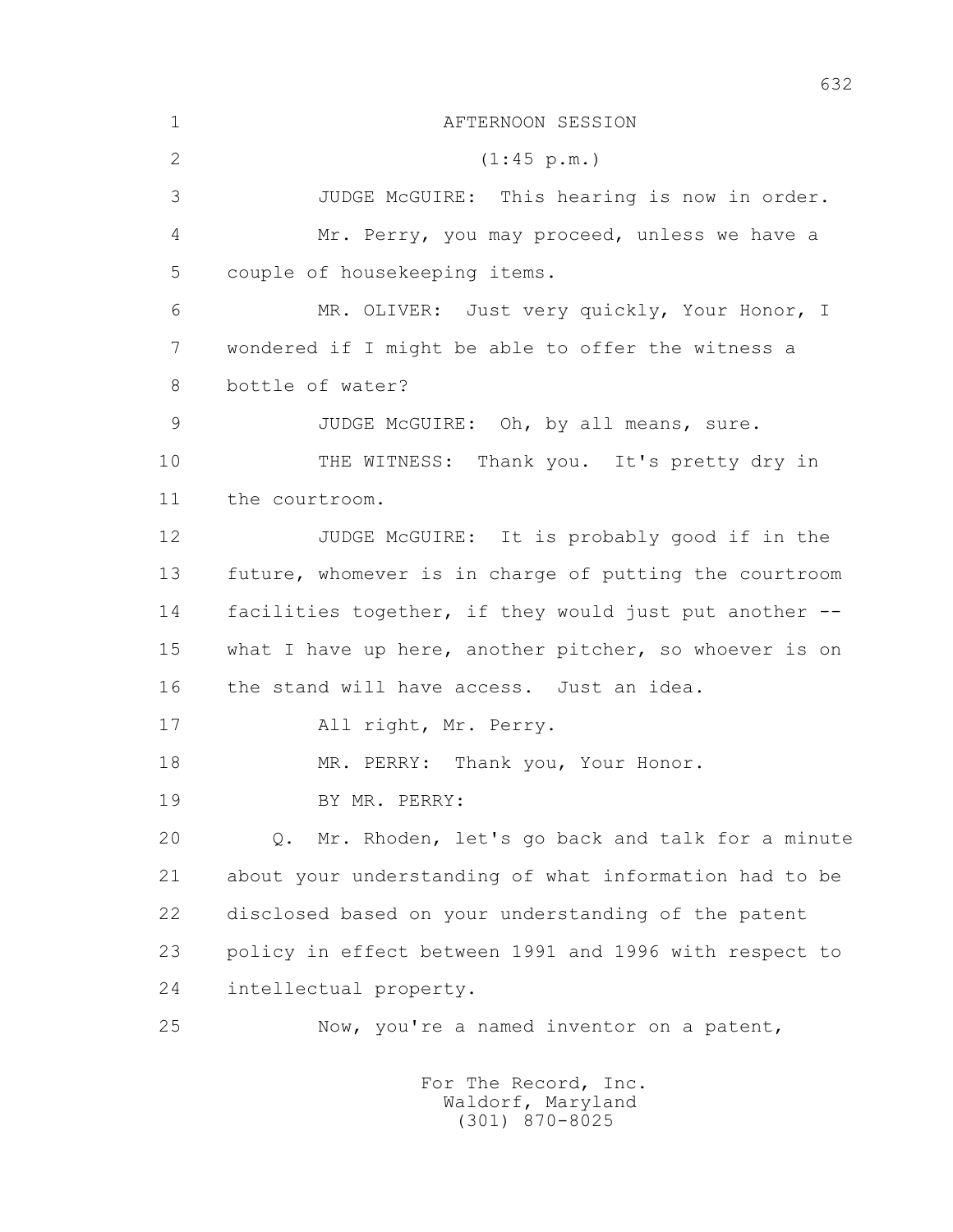1 right?

2 A. Excuse me?

 3 Q. Are you a named inventor on a patent? 4 A. A named inventor on patents? Yes, I am. 5 Q. How many? 6 A. Fifteen to 20, something like that. 7 Q. So, you came up with something or you helped 8 come up with something that was novel, that had advance 9 over the prior art and was useful and a patent issued, 10 right? 11 A. Correct. 12 Q. And you understand that the patent expires 13 under the law after a certain amount of time? 14 A. Yes, I do. 15 Q. And at that point in time, after the patent 16 expires, whatever is claimed in it is donated to the 17 public. Is that your understanding? 18 A. I don't know that I heard exactly that 19 terminology. I'm sure that's probably written 20 somewhere. 21 Q. Do you also understand that sometimes companies 22 want to keep their inventions secret and maintain them 23 as a trade secret so that they are never donated to the 24 public, as it were? 25 A. Yes, I do.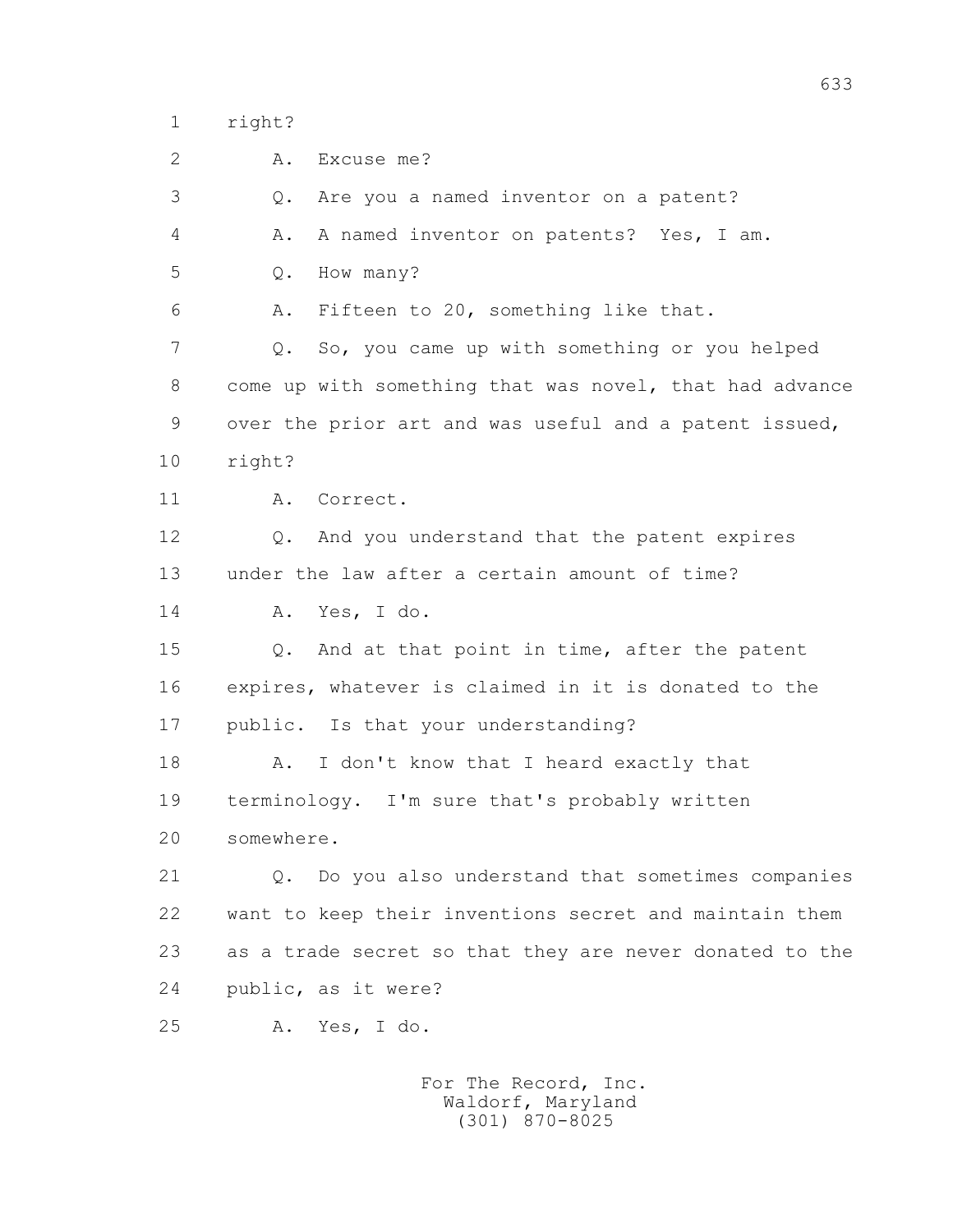1 Q. For example, the formula for Coca-Cola, you 2 understand that to be a trade secret, nobody really 3 knows exactly what's in it?

4 A. Yes, I do.

 5 Q. And if it's successfully kept secret, it can 6 belong to the company forever. Is that your 7 understanding?

8 A. I suppose, yes.

 9 Q. Now, as you understood the JEDEC patent policy, 10 as it was being applied at JEDEC meetings in January 11 '91 or December '91, whatever we're using as the start 12 date, just say 1991 up to 1996, did you understand that 13 if a JEDEC representative had knowledge of an invention 14 his company had come up with that related in some 15 general way to a topic under discussion but that the 16 company had decided to keep it a trade secret and not 17 apply for a patent, that the company was obligated -- 18 the representative was obligated to disclose the 19 invention at the JEDEC meeting?

 20 A. You're asking me to talk about a trade secret, 21 sir, and I'm not sure that that -- that is applicable 22 here. I -- the JEDEC patent policy would apply to 23 things that would be in the patent process. It would 24 seem to me, if I were to speculate, that trade secrets 25 would be not intended to ever go into the patent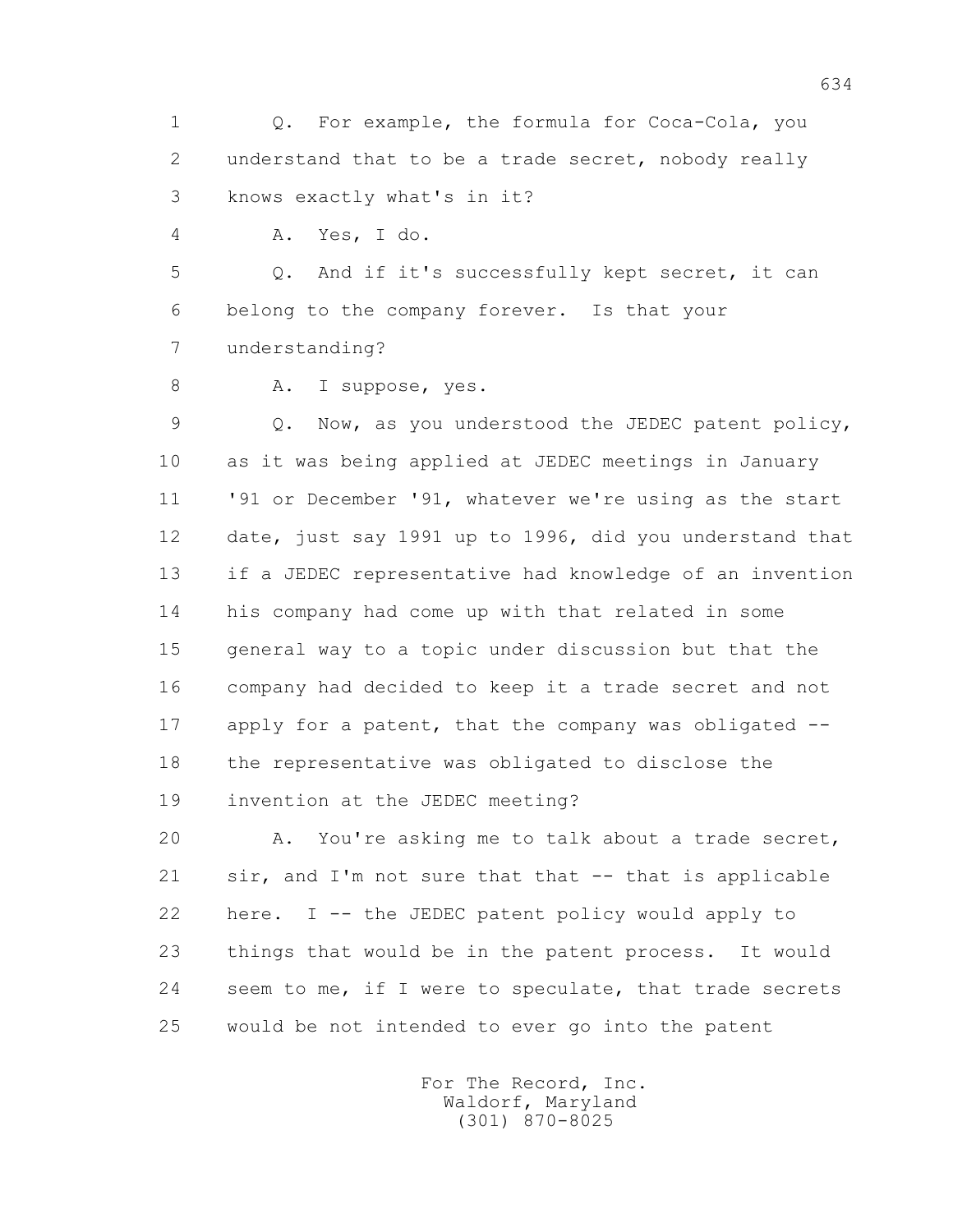1 process and thereby not ever come under the realm of 2 the patent disclosure policy that exists inside JEDEC.

 3 Q. Well, yesterday you said something like the 4 best way to put it is whatever the company thinks it 5 has ownership of. Now, did you mean to exclude from 6 that answer ideas, inventions that the company thought 7 it had but that it was not at that time intending to 8 seek to put into the patent process?

 9 A. Let me see if I can offer a clarification. 10 What I said -- I probably used terminology much to the 11 effect that said if you believe that you have ownership 12 for it and you wish to protect your right to assert 13 this at some later date, then you are obligated to 14 disclose it, and I don't think that would apply in my 15 understanding of what -- your description of trade 16 secret would apply, because trade secret seems like 17 it's only relevant so long as it's your secret.

 18 If somebody else displays it and you haven't 19 pursued protection of it, then you've lost it. Is that 20 true or not true?

 21 Q. Well, assume that you've disclosed your 22 information under a nondisclosure agreement to a 23 manufacturer who builds the product, and assume that 24 whatever your invention is is not obvious from the 25 finished project. Now, assume that for me, and assume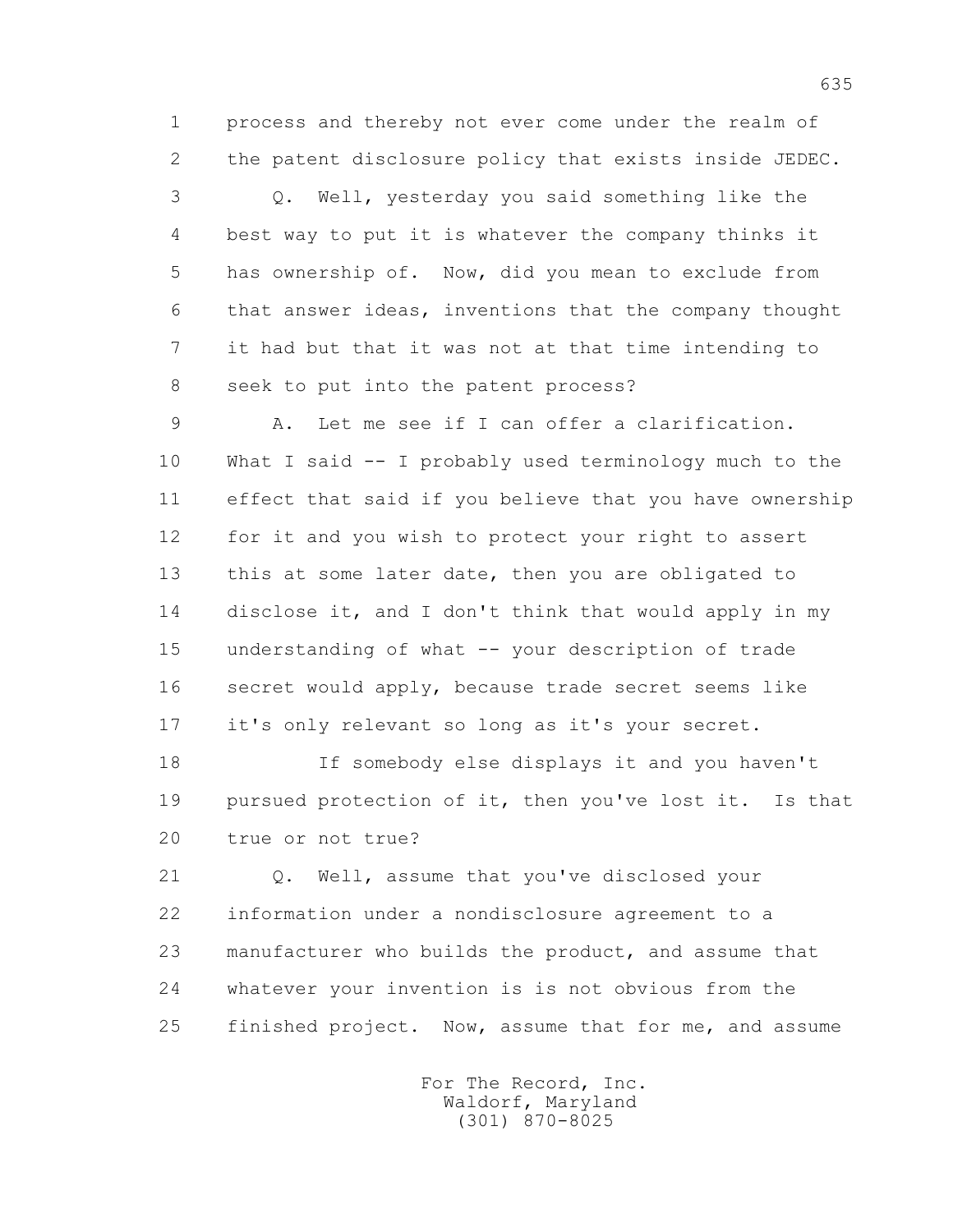1 that that company's at the standard-setting meeting, at 2 the JEDEC meeting.

 3 Is it your understanding that the 4 representative's obligated to say, we've got an 5 invention that's related to that feature under 6 discussion, even where the company hasn't decided yet 7 whether to put it into the patent process or not? 8 A. As I explained, I've tried to be very clear, if 9 it is in the patent process, your understanding of it, 10 if you intend to seek protection of your intellectual 11 property as it relates to the standard, then you're 12 obligated to disclose. And so I can't speculate for 13 you on the other assumptions that you're making. I'm 14 sorry.

 15 Q. Okay. Where does that obligation come from, to 16 your understanding? What is your understanding of 17 where that obligation came from back in '91 to '96?

18 A. The JEDEC patent policy is where that 19 obligation comes from, and if you'd like, I can be more 20 specific.

 21 Q. Is it written down somewhere that you know of 22 that says that patents, when used in the policy, means 23 something that hasn't -- where an application hasn't 24 even been filed yet?

25 A. As written in -- it specifically applies to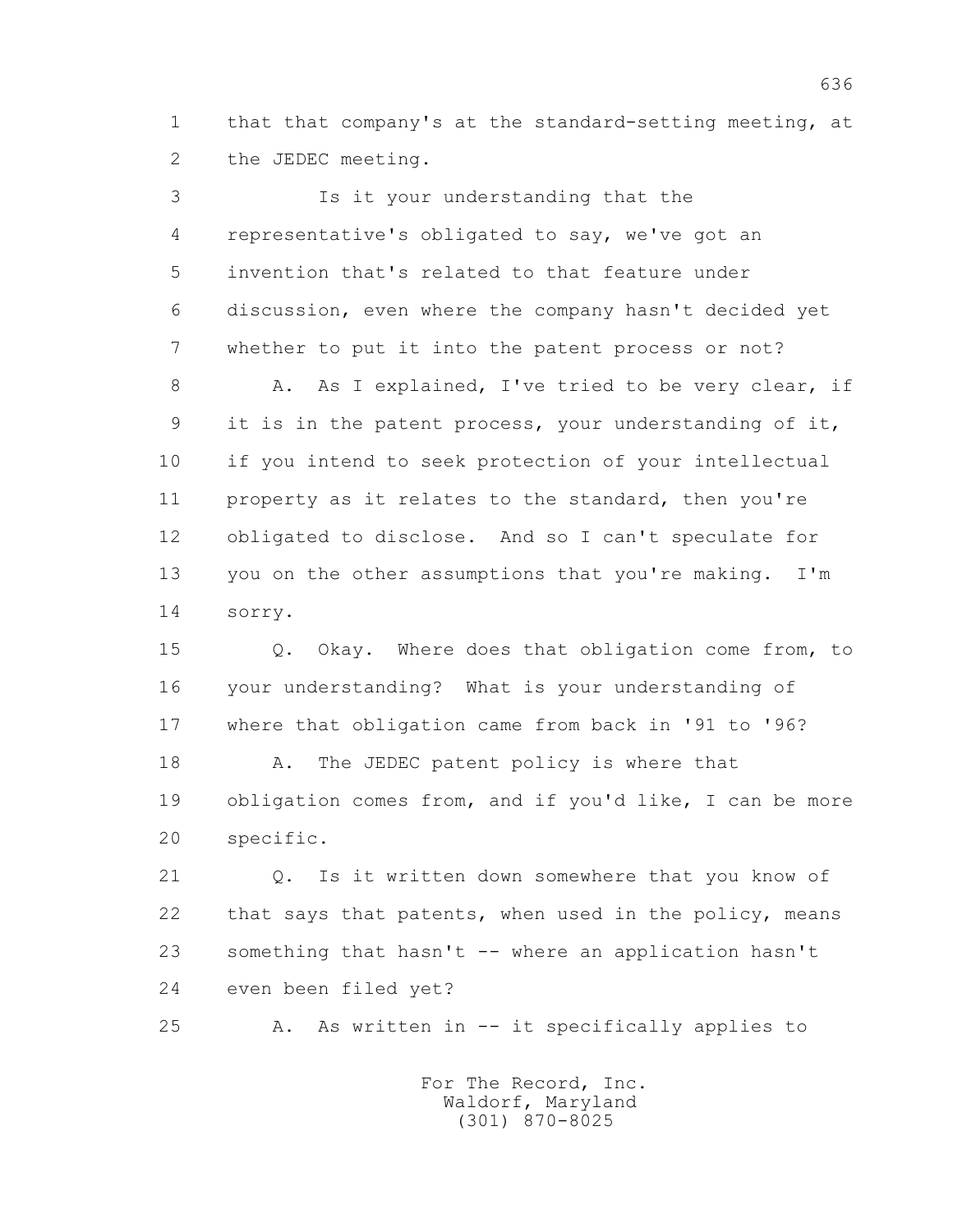1 patents, and I testified that the patent was 2 understood, and as we explained it and as I have 3 explained it myself and as I've heard others explain 4 it, that patents applied to anything in the patent 5 process, and that certainly would encompass things that 6 would be patent applications and would be patents also, 7 and certainly issued patents, patent applications, 8 and -- and the process itself, as the companies that 9 are in JEDEC and working toward a standard, and the 10 intent is to create standards that are free of 11 intellectual property or at least of all intellectual 12 property that's known at the time of the creation of 13 the standard that would relate to that standard, then 14 that -- if a company is operating in this realm, 15 operating under the good faith -- all of the 16 competitors and everyone else in the room are working 17 together, then that would include if you were going 18 to -- if you had not yet filed.

19 To me, the patent process itself -- there is a 20 process, as you're aware and as I'm aware, and the 21 patent process is an engineer or group of engineers 22 formulates the information and puts it into the patent 23 process. Now, I'm sure from a legal perspective there 24 is also a filing date and there's an issue date and 25 there's other things that come along with that, but for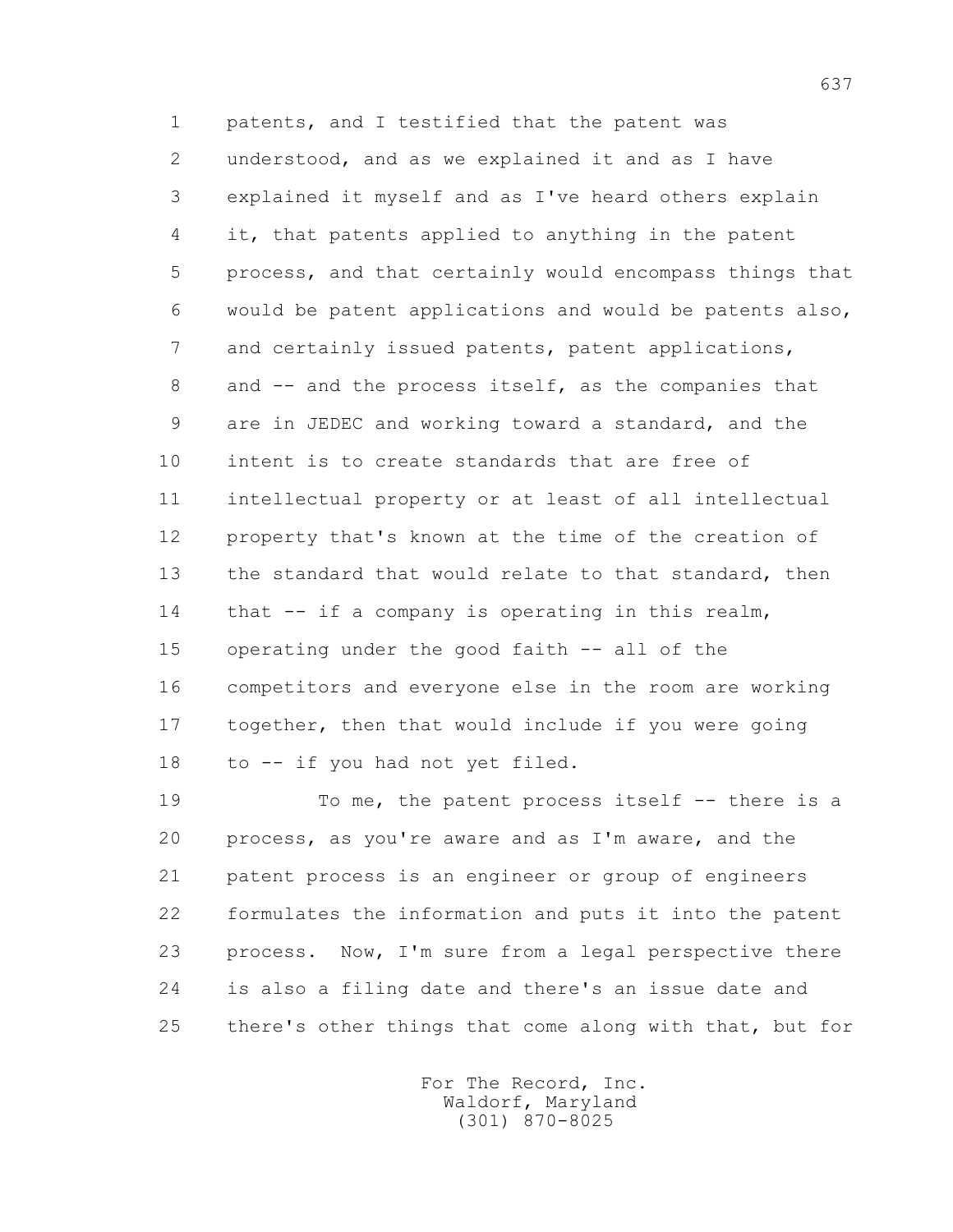1 me and my understanding of the policy, the term 2 "patent" applies to the patent process, anything in 3 that patent process. Is that clear? 4 Q. Are you done with your answer? 5 A. If it's clear to you, then yes, I'm done. 6 MR. PERRY: Your Honor, I would like to move to 7 strike the answer, because my simple question was 8 whether a concept was written down somewhere, and that 9 was in my view nonresponsive. I would like to get an 10 answer to the question. 11 JUDGE McGUIRE: Overruled. 12 BY MR. PERRY: 13 Q. Let me go back to my question, Mr. Rhoden. 14 You've described that to you, there was an 15 obligation -- as you understood it, there was an 16 obligation to disclose by a representative if he had 17 knowledge that a company intended to file a patent 18 application. Is that right? 19 A. I -- 20 Q. If the application related in some general way 21 to a feature being discussed at JEDEC. 22 A. If -- 23 Q. Is that part of it? 24 A. -- if that -- if that claim was within the 25 patent process, whatever step you want to call it, then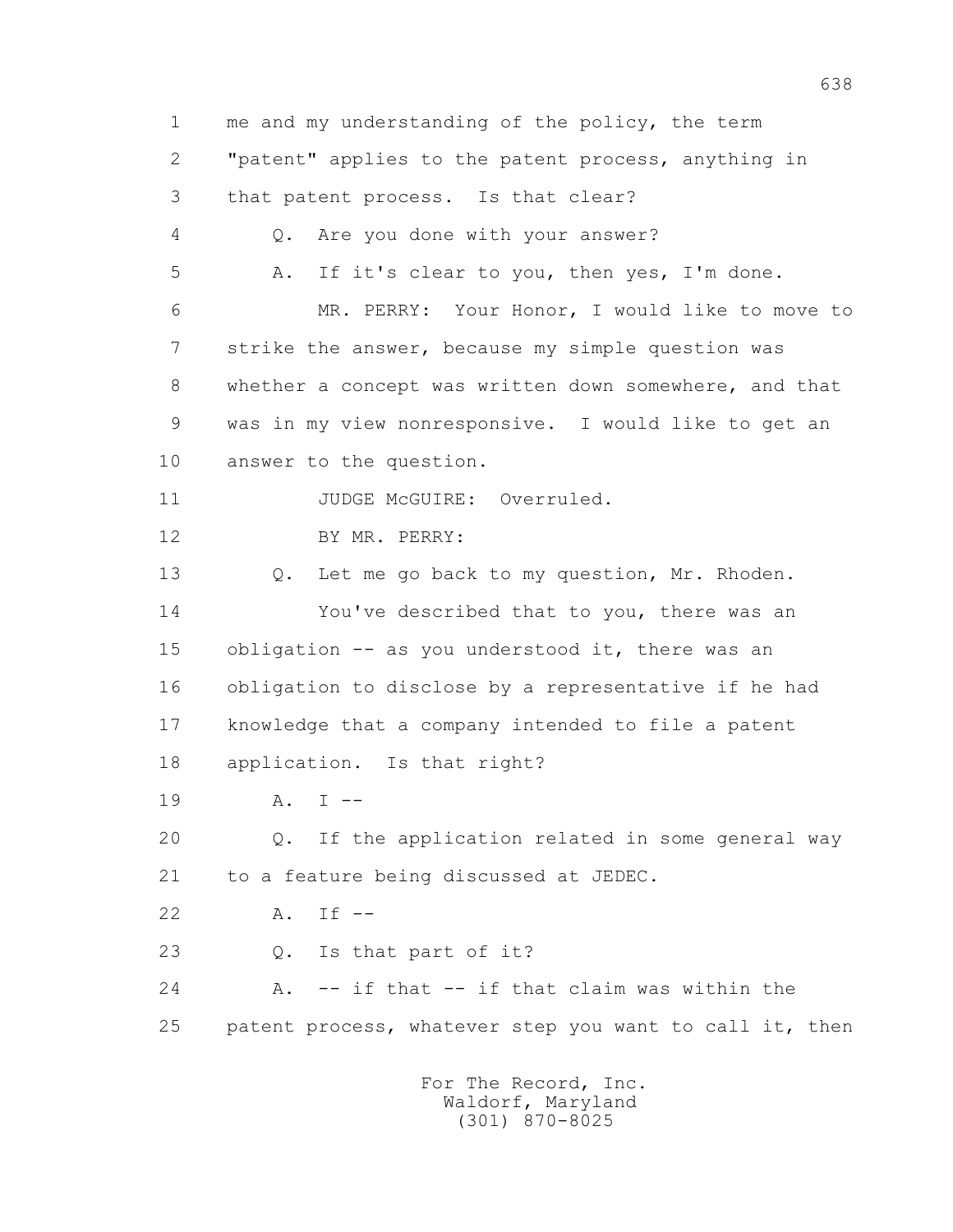1 the answer is yes.

 2 Q. Does -- whatever you're referring to as the 3 patent process, is that definition of the patent 4 process that you're using, is that written down 5 anywhere for us to look at? 6 A. The process itself of filing and claiming a 7 patent? Not within JEDEC. 8 0. Let me ask it a different way. 9 A. Okay. 10 Q. In any EIA or JEDEC publication, have you ever 11 seen the phrase "patent process" defined? 12 A. I don't recall ever seeing exactly that 13 terminology used. 14 Q. Have you ever seen anything in writing in a 15 JEDEC or EIA manual that expressly stated that 16 disclosure had to be made of intention to file a patent 17 application? 18 A. Well, perhaps the best way for me to answer 19 this question is to offer by example what I have 20 observed -- 21 MR. PERRY: Your Honor, may I interrupt? 22 JUDGE McGUIRE: Yes, you can. Go ahead, Mr. 23 Perry. 24 MR. PERRY: I would like to move to strike and 25 ask him -- maybe I'll ask the reporter to read the For The Record, Inc. Waldorf, Maryland (301) 870-8025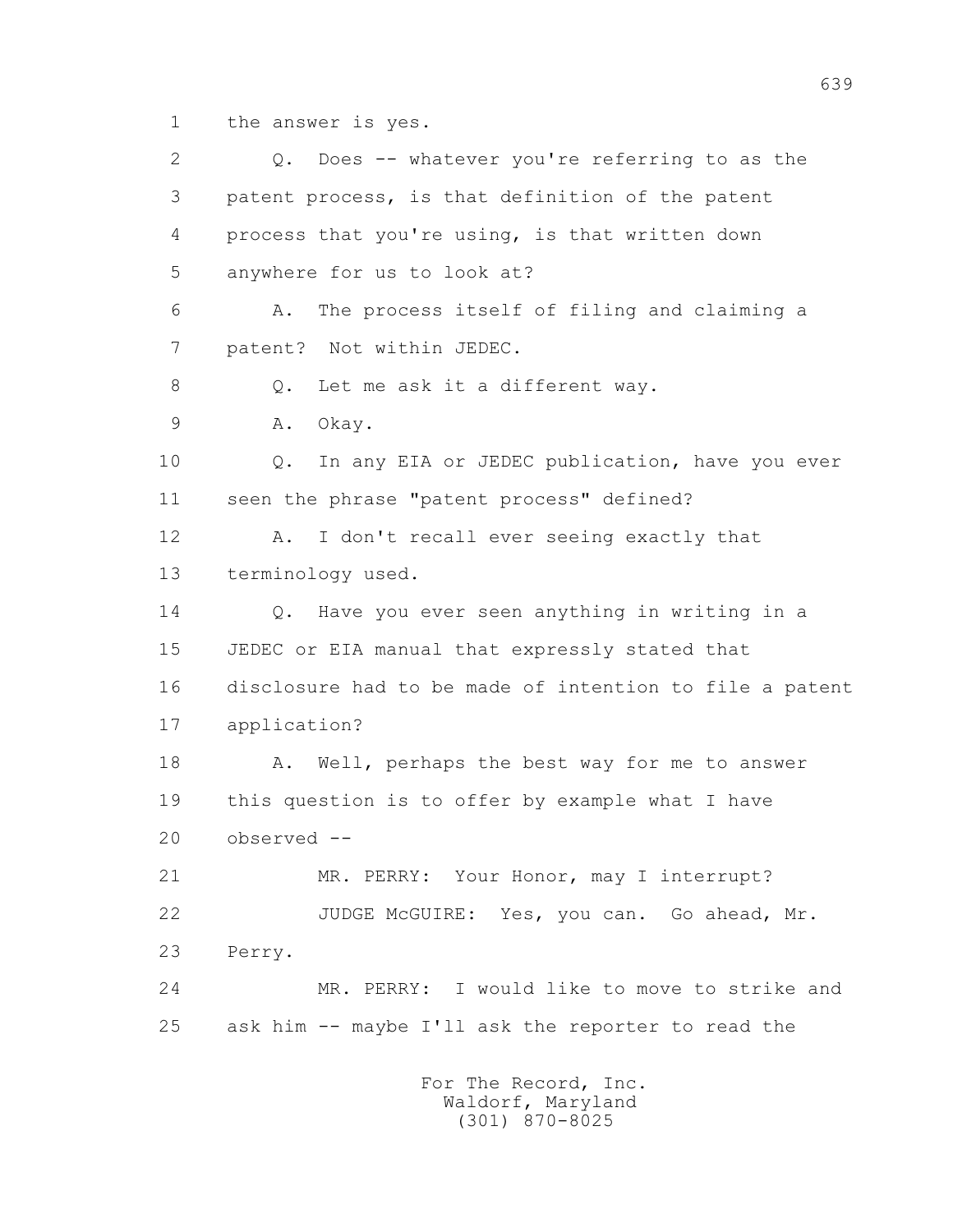1 question back.

 2 JUDGE McGUIRE: Yes, please do, court reporter. 3 (The record was read as follows:) 4 "QUESTION: Have you ever seen anything in 5 writing in a JEDEC or EIA manual that expressly stated 6 that disclosure had to be made of intention to file a 7 patent application?" 8 JUDGE McGUIRE: Okay, then Mr. Rhoden, can you 9 answer that question? 10 THE WITNESS: Well, I think so. I have seen in 11 those manuals the wording that would say that it is a 12 requirement for patents, and then it would be my 13 interpretation of that that -- operating in the 14 committee and in the guise of standardization that that 15 would be covered and would be included. 16 BY MR. PERRY: 17 Q. And we looked at some of those manuals 18 yesterday, correct? 19 A. Yes, we did. 20 Q. And I'm going to ask you to see if you can find 21 one. 22 A. Give me a number and I'll try. 23 Q. Manual 21-I was marked as Exhibit 208, and I 24 believe it's been entered into evidence. 25 JUDGE McGUIRE: Is that an RX-208 or CX-208?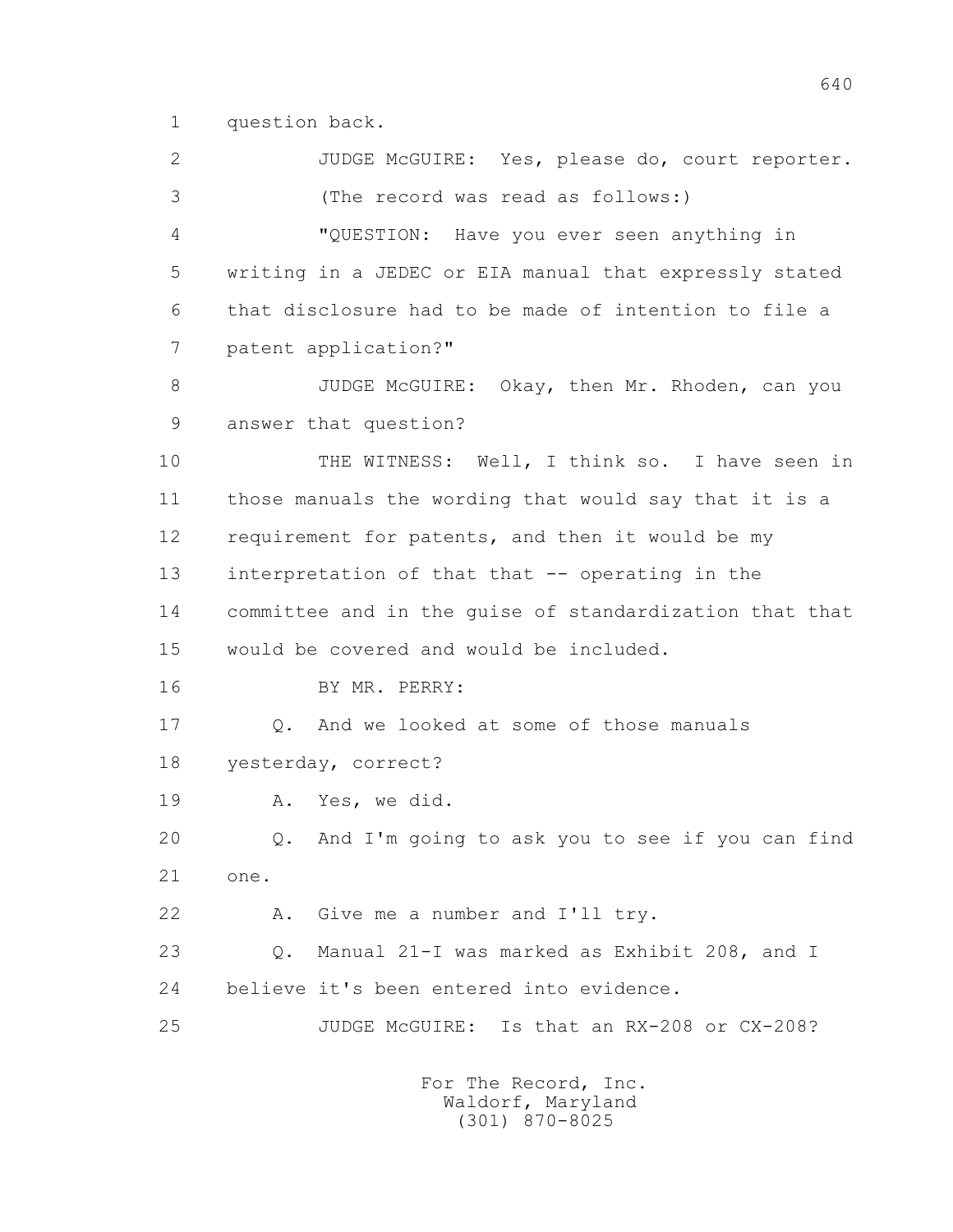1 MR. PERRY: CX-208, thank you, Your Honor. 2 JUDGE McGUIRE: All right. 3 MR. PERRY: But I have another one here if 4 you -- Counsel? 5 THE WITNESS: 21-I? I have it. Okay. 6 BY MR. PERRY: 7 Q. Now, you identified this yesterday as a JEDEC 8 manual that was approved as of October 1993, the date 9 it bears on the front cover, correct? 10 A. Correct. That would have been the published 11 date. 12 Q. Published date, thank you. It was -- 13 A. We would have to research the record to find 14 when it was actually approved. 15 Q. Now, if you'll look on the -- it's page 5 of 16 the exhibit, but it's page 1 of the manual, make sure 17 we're on the same page. It starts up at the top just 18 with the heading JEDEC Manual of Organization and 19 Procedure. 20 Do you see that? 21 A. Yes, I do. 22 Q. Under 1.2, Functions, the last sentence of the 23 second paragraph says, "Such organization and 24 procedures must be consistent with those defined in 25 this manual."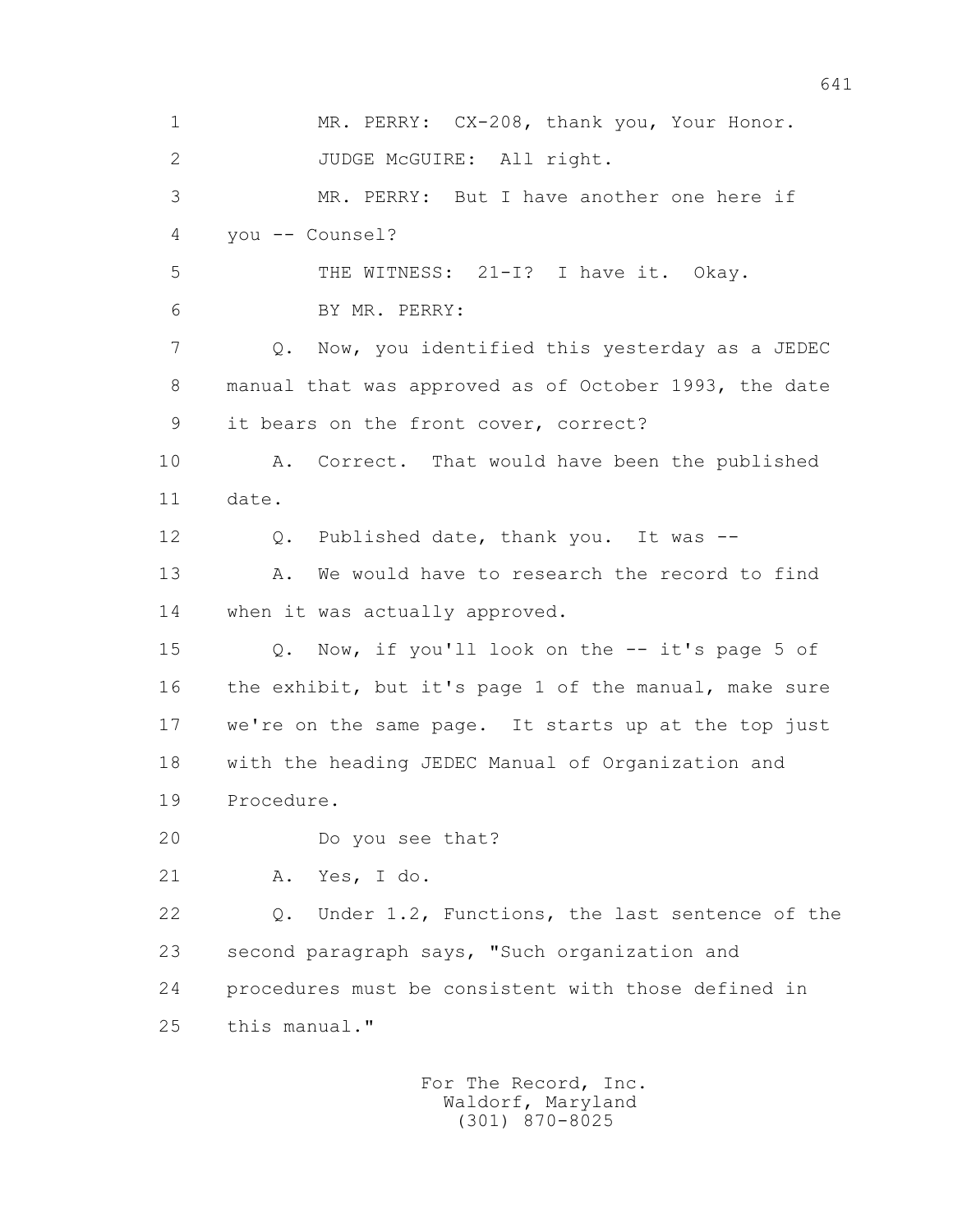642 1 Do you see that? 2 A. Yes, I do. 3 Q. And then there's these double asterisks after 4 "must." 5 Do you see that? 6 A. Yes, I do. 7 0. And that means down at the bottom -- that means 8 you're supposed to go down to the bottom, I guess, 9 right? 10 A. That's correct. 11 Q. Where you see another set of double asterisks, 12 and it says, "Special word usage. The word 'must' is 13 cautionary in the sense that the stated action is 14 essential to successful achievement of a purpose." 15 Do you see that? 16 A. I do. 17 Q. And then there's a citation to EP-7-A, right? 18 A. Yes. 19 Q. And we saw that yesterday, I believe. That's 20 JX-54. Yeah, that was entered into evidence. And 21 that's a Style Manual. Feel free to find it, but it's 22 the EIA Engineering Publication Style Manual. 23 Do you see that? 24 A. Okay. 25 Q. Have you ever had occasion to read this?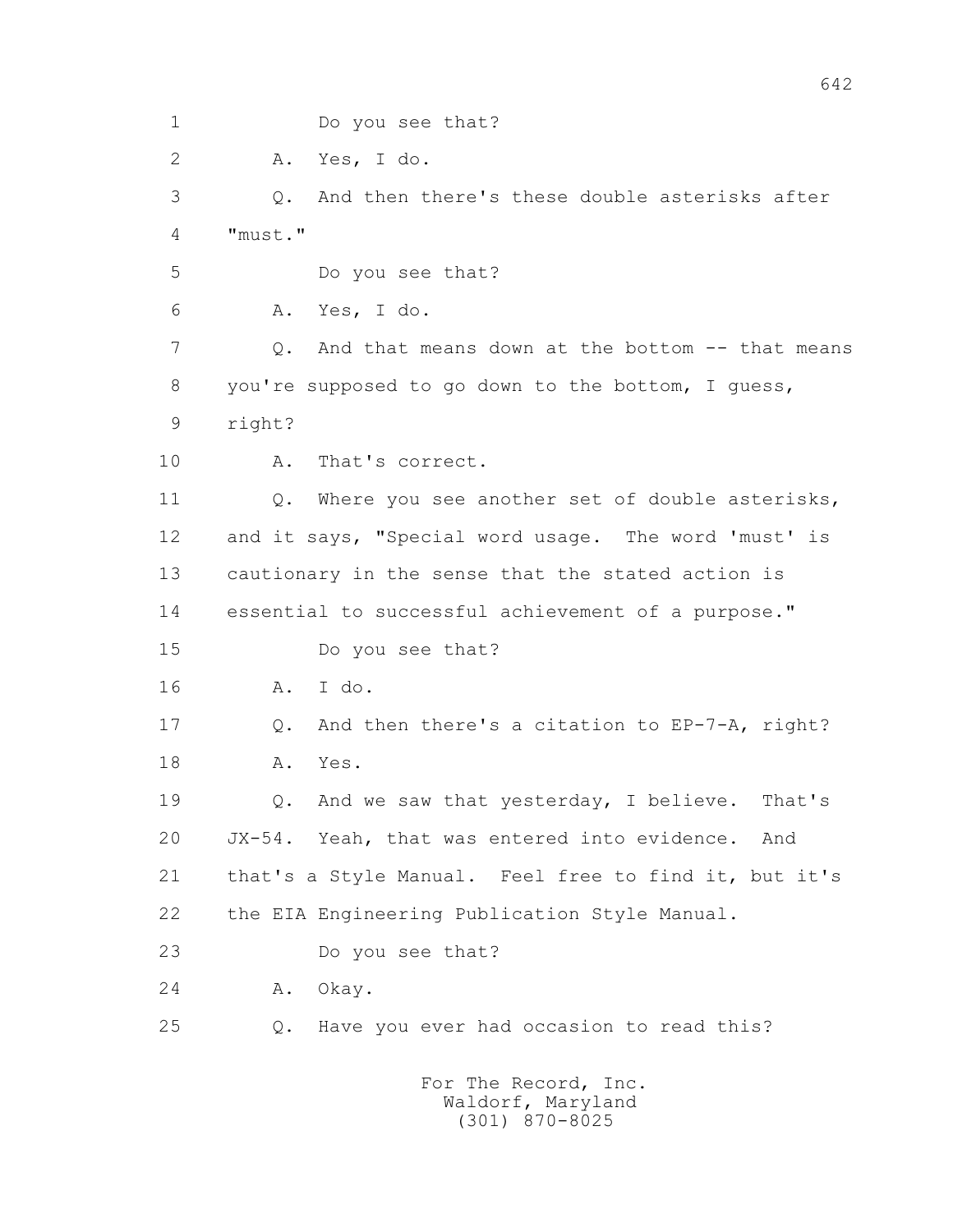1 A. I have read it. I'm not sure I have ever read 2 all of it. I have read parts of it upon occasion. 3 Q. Well, let's look at the first page of Exhibit 4 54. 5 Do you need one, Counsel? 6 MR. OLIVER: Thank you. 7 BY MR. PERRY: 8 Q. And do you see the first page is a notice. Do 9 you see it says, "Notice"? 10 A. Yes, I do. 11 Q. And if you look in the second paragraph, 12 there's that language that we were talking about 13 earlier that says, "Recommended Standards and 14 Publications are adopted by EIA without regard to 15 whether their adoption may involve patents on articles, 16 materials, or processes." 17 Do you see that? 18 A. I do. 19 Q. And then the next page, it says, "Style 20 Manual." 21 A. Yes. 22 Q. And did you understand -- did you have an 23 understanding between '91 and '96 of what the purpose 24 of this EIA Style Manual was? 25 A. The Style Manual, it is my understanding, is For The Record, Inc.

 Waldorf, Maryland (301) 870-8025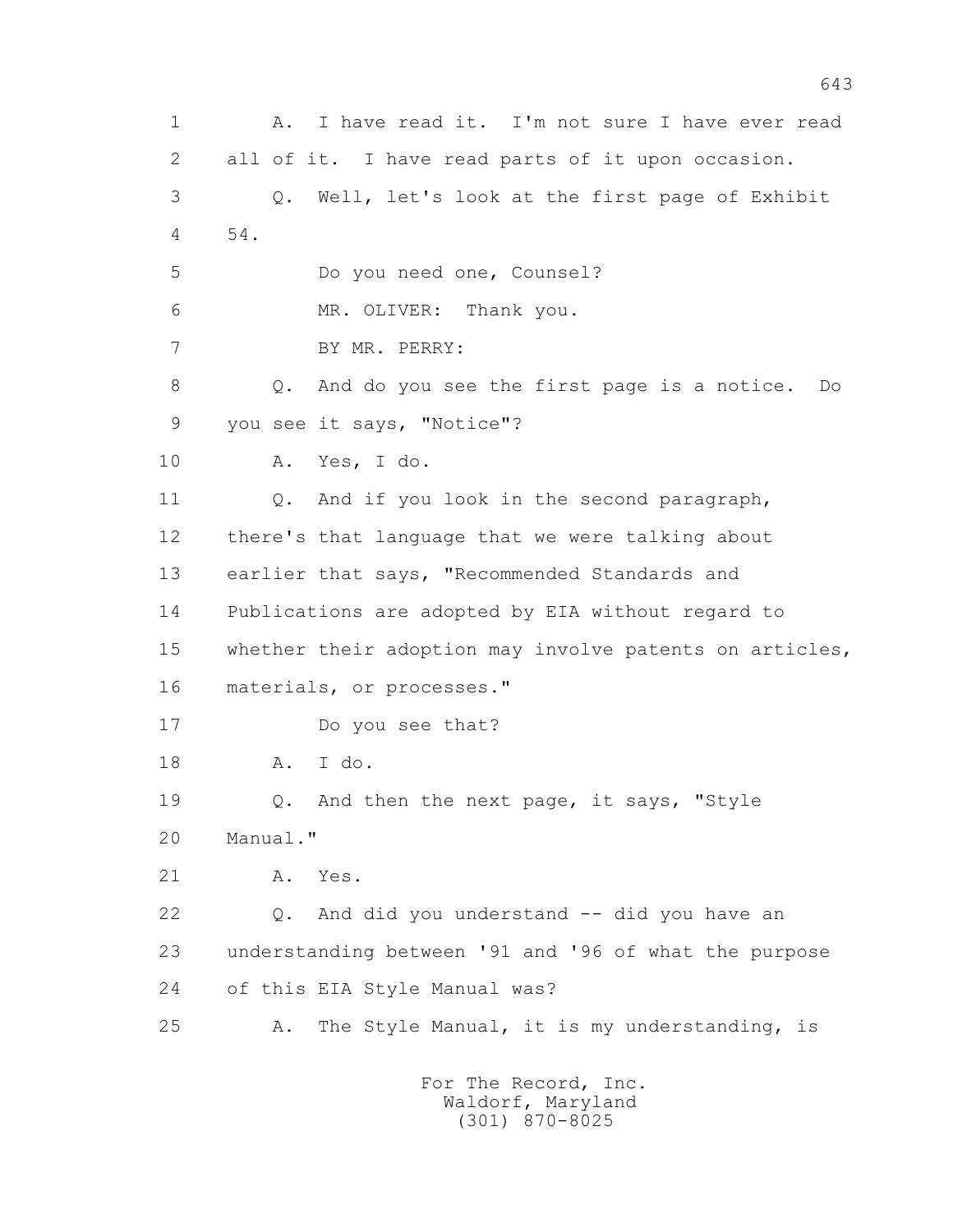1 primarily for use in creation of the look and feel of 2 the standards as they were published. 3 Q. Well, does it also tell you what words mean 4 when they're used in -- 5 A. I'm not sure. 6 Q. Let's talk about it. 7 Going back to 21-I, we saw this citation to  $8 \t 7 - A \t - -$  9 A. Okay. 10 Q. -- in that asterisk on the first page. 11 Remember that? 12 A. I do. 13 Q. And it said, "See EP-7-A at 7.2.1," so if you 14 will jump over to the Style Manual, Exhibit 54, you 15 will find 7.2.1 on page 25, I think. 16 A. Okay. 17 Q. And that's under the general heading 7 -- let's 18 look up at the general heading, if we could, heading 7. 19 Show that whole paragraph, 7.1. 20 A. Okay. 21 Q. And that says, "Special EIA Publication 22 Policies," and again, from '91 to '96, JEDEC was an 23 engineering activity within the EIA engineering 24 department, right? 25 A. That's correct.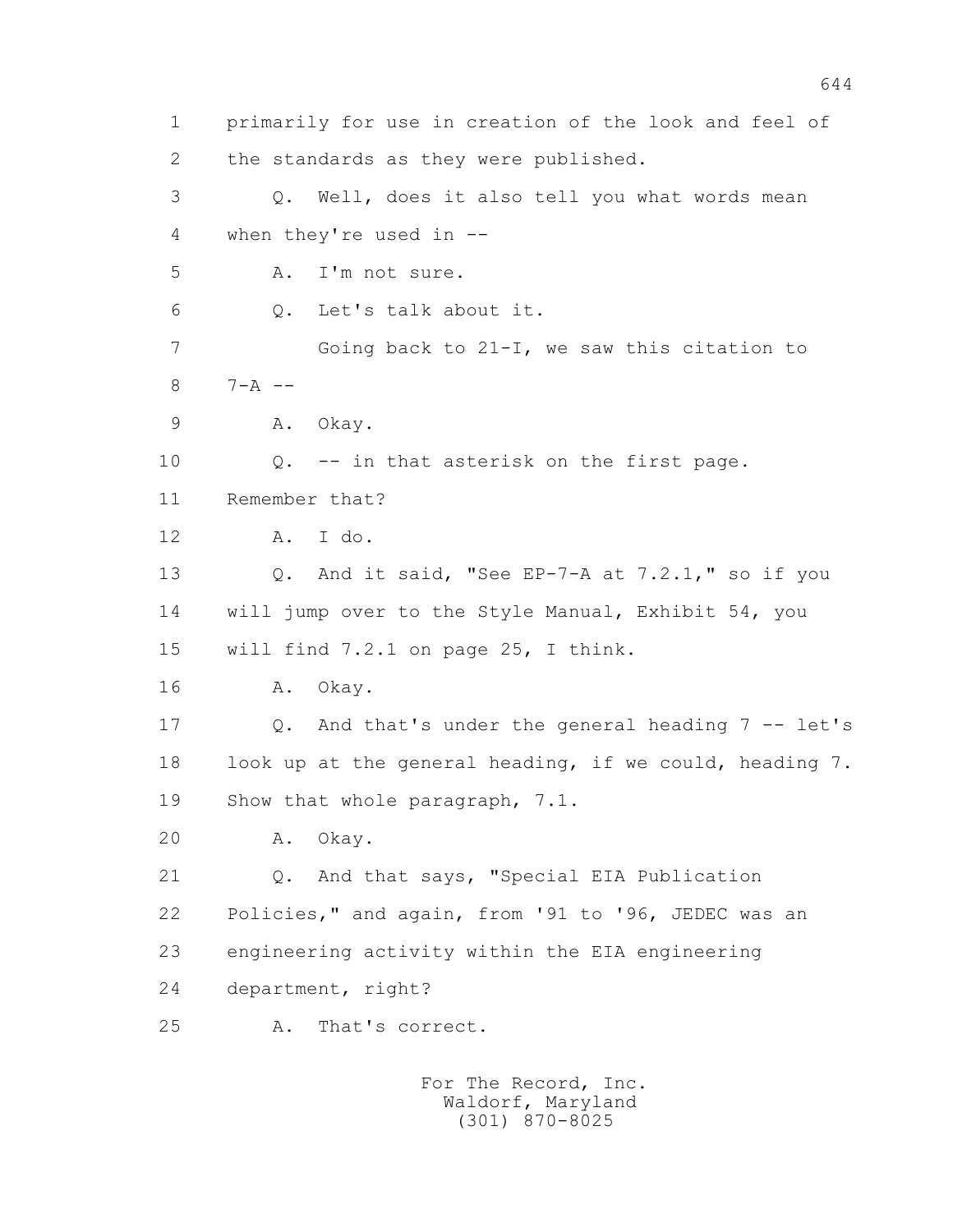1 Q. And the style of its publications was, as you 2 understood it, governed by this Style Manual, right? 3 A. Well, this was the recommended approach and 4 recommended that management people use. I can't say 5 that everybody did, including myself. 6 Q. Well, when 21-I cites to this Style Manual and 7 explains what the word "must" means, does that in your 8 mind, as you understood it at the time, mean you should 9 go to the Style Manual and find out what that word is 10 intended to mean? 11 A. In the footnote, I would think so. 12 Q. All right. Well, let's look at 7.2.1, and its 13 heading, Shall, Should, May and Must. Do you see that? 14 A. I do. 15 Q. It says, "The word 'shall' expresses 16 requirement, 'should' expresses recommendation, 'may' 17 expresses permission, and 'can' expresses possibility." 18 Then on the next page there's a table. Do you 19 see Table 3, Verbal Forms? 20 A. I do. 21 Q. And it gives you some equivalent expressions 22 for the words shall, should, may and can. Do you see 23 that? 24 A. Yes, I do. 25 Q. And then below the table, we find out about For The Record, Inc. Waldorf, Maryland

(301) 870-8025

645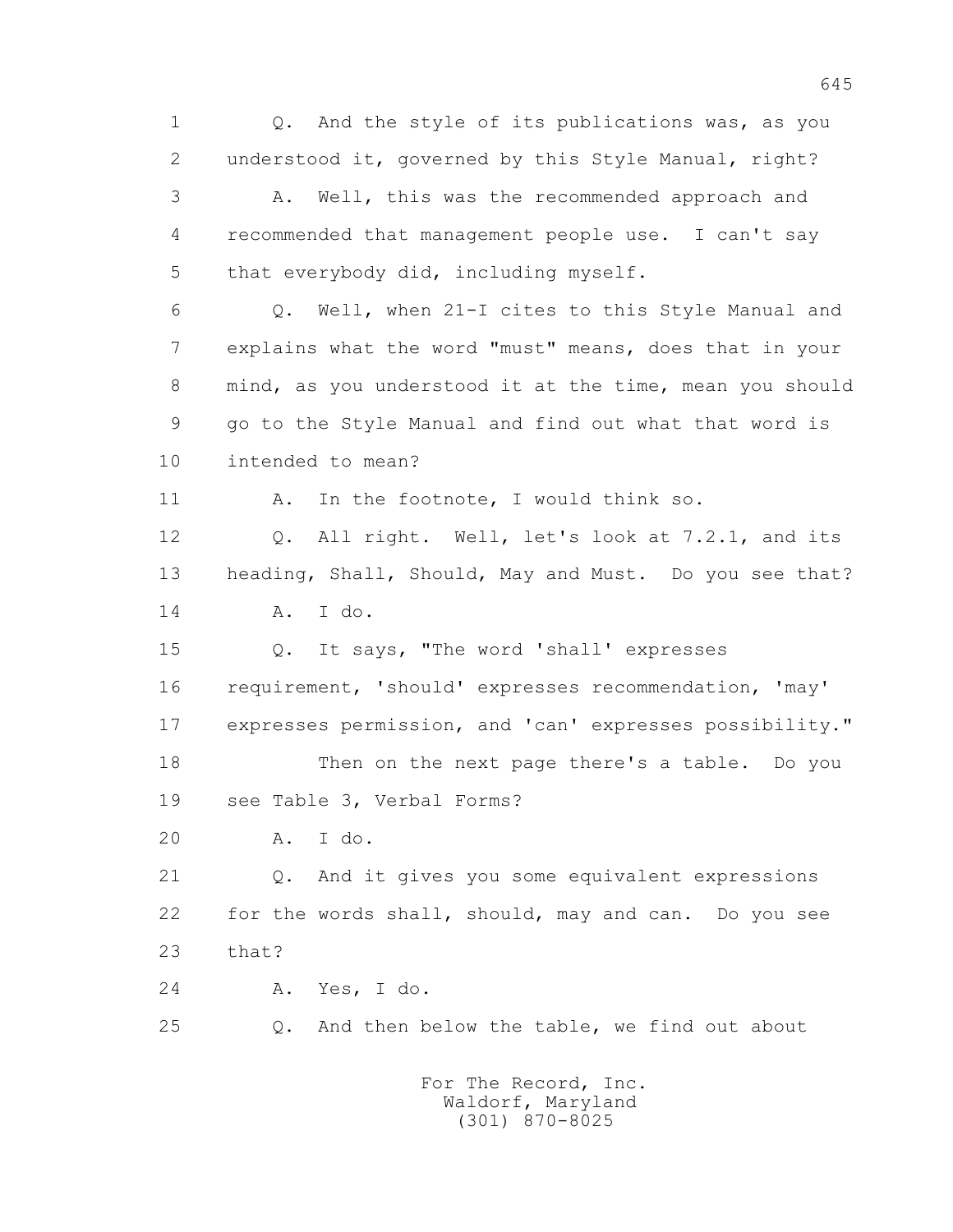1 "must." Do you see "must"? It says, "Do not use 2 'must' except to describe unavoidable situations. 3 'Must' is cautionary in the sense that the stated 4 action is essential to the successful achievement of a 5 purpose." 6 Do you see that? 7 A. I do. 8 Q. And if you look back at 21-I, you will see in 9 the footnote on the first page of 21-I that that 10 language about "must" is picked up there. 11 A. Yes, I do. 12 Q. All right. Now, this is going somewhere. 13 Let's see if we can look at the description of patented 14 products in 21-I, paragraph 9.3. That appears on page 15 19 of Exhibit 208, and I'll let you find it. 16 A. Yes. Okay. 17 Q. All right, under 9.3, the first sentence -- and 18 I think you were shown this yesterday -- it says, "EIA 19 and JEDEC Standards and --" I'll wait for the text to 20 come up, sorry. 21 "EIA and JEDEC standards and nonproduct 22 registrations (e.g., package outline drawings) that 23 require the use of patented items should be considered 24 with great care." 25 Do you see that? For The Record, Inc.

 Waldorf, Maryland (301) 870-8025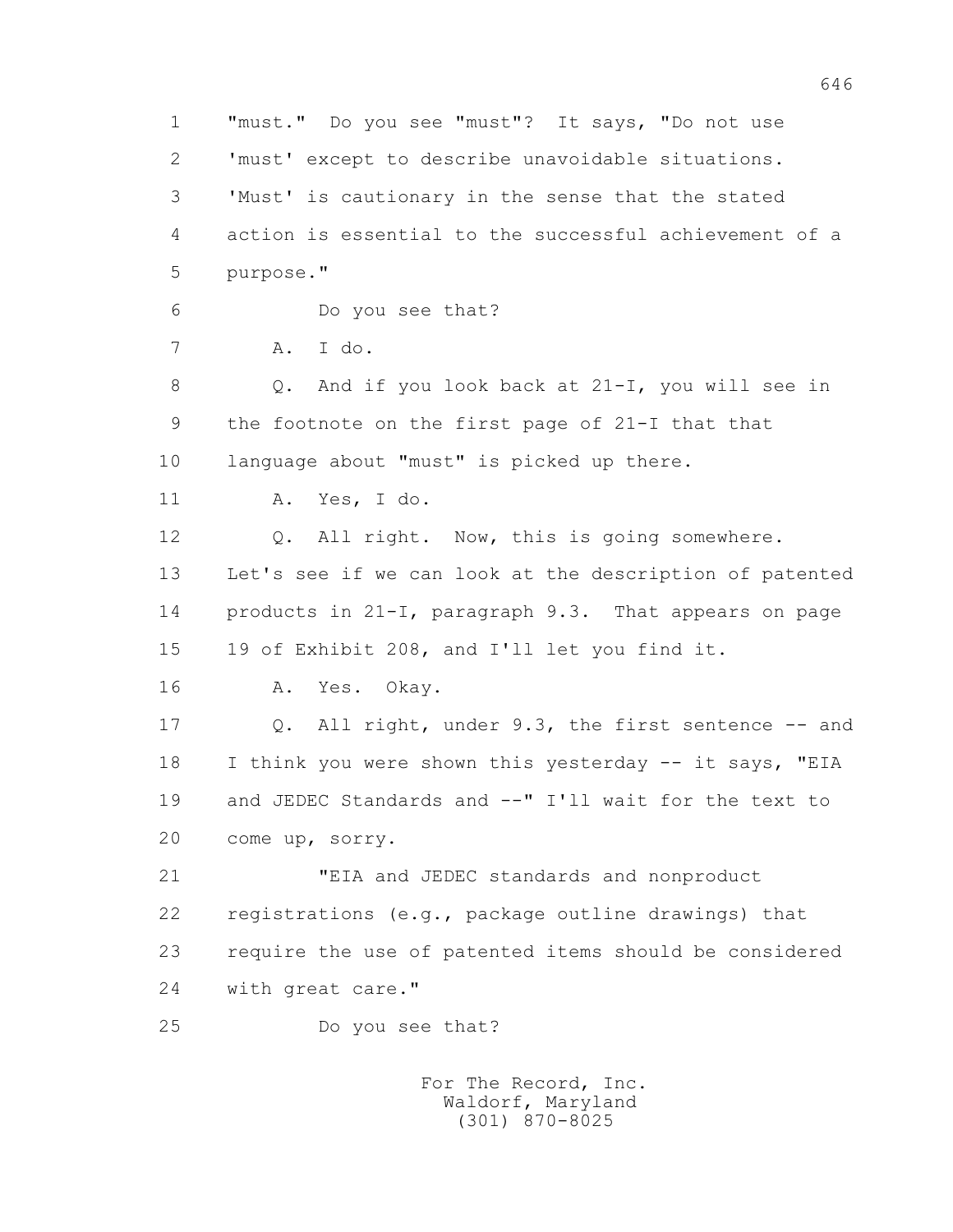1 A. Yes.

 2 Q. As you understand how 21-I comports with 7-A, 3 the reader should understand "should" to mean whatever 4 "should" is defined as in the Style Manual, 7-A. 5 A. Well, I would not, because the word "should" is 6 not actually referenced and pointed back. The only 7 reference to 7-A that I'm aware of is in reference to 8 the word "must." Perhaps it exists, but I'm unaware of 9 it. 10 Q. Well, down at the bottom of this page that 11 we're on, it says, "The word 'should' is to be 12 understood as advisory." 13 Do you see that? 14 A. Yes, I do, okay. 15 Q. Do you understand that the word "should" as it 16 appears in 21-I is intended to be advisory? 17 A. Yes. 18 Q. Now, if you look to the next sentence in 9.3, 19 it says, "While there is no restriction against 20 drafting a proposed standard in terms that include the 21 use of a patented item, if technical reasons justify 22 the inclusion, committees should ensure that no program 23 of standardization shall refer to a product in which 24 there is a known patent unless all the relevant 25 technical information covered by the patent is known to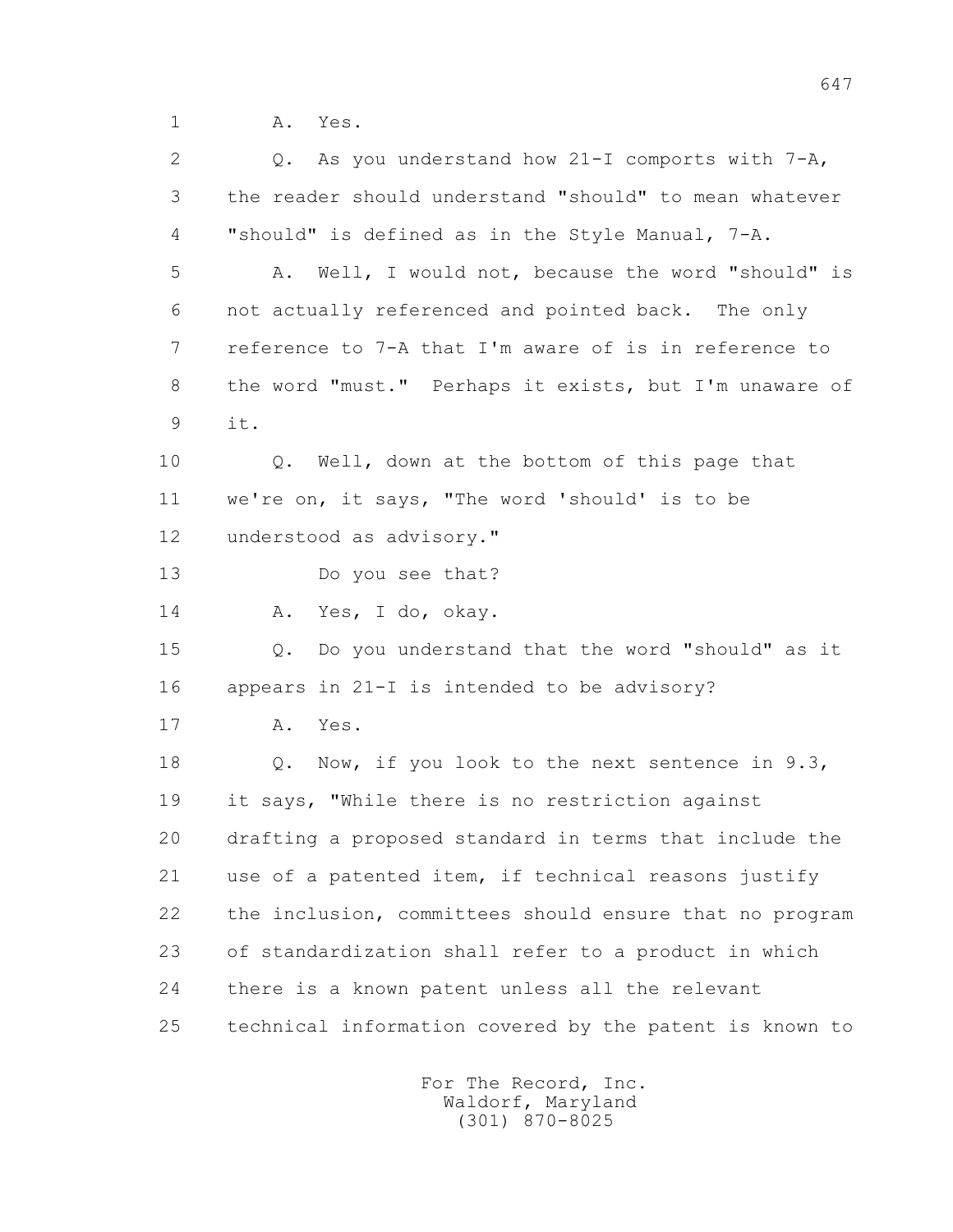1 be -- is known to the formulating committee,

2 subcommittee or working group."

3 Do you see that?

4 A. I do.

 5 Q. It's your understanding that the word "should," 6 as used in that sentence in 21-I means whatever 7 "should" is defined to mean in the Style Manual, 7-A. 8 A. I never made that particular connection, but it

9 seems reasonable.

 10 Q. Now, let's look at the next sentence in 9.3, 11 the first paragraph. It says, "If the committee 12 determines that the standard requires the use of 13 patented items, then the committee chairperson must 14 receive a written assurance from the organization 15 holding rights to such patents that a license will be 16 made available without compensation to applicants 17 desiring to implement the standard, or written 18 assurance that a license will be made available to all 19 applicants under reasonable terms and conditions that 20 are demonstrably free of any unfair discrimination."

21 Do you see that?

22 A. Yes, I do.

 23 Q. Now, you talked a little earlier today in 24 response to Mr. Oliver's questions about the impact on 25 JEDEC of lawsuits that had occurred when Rambus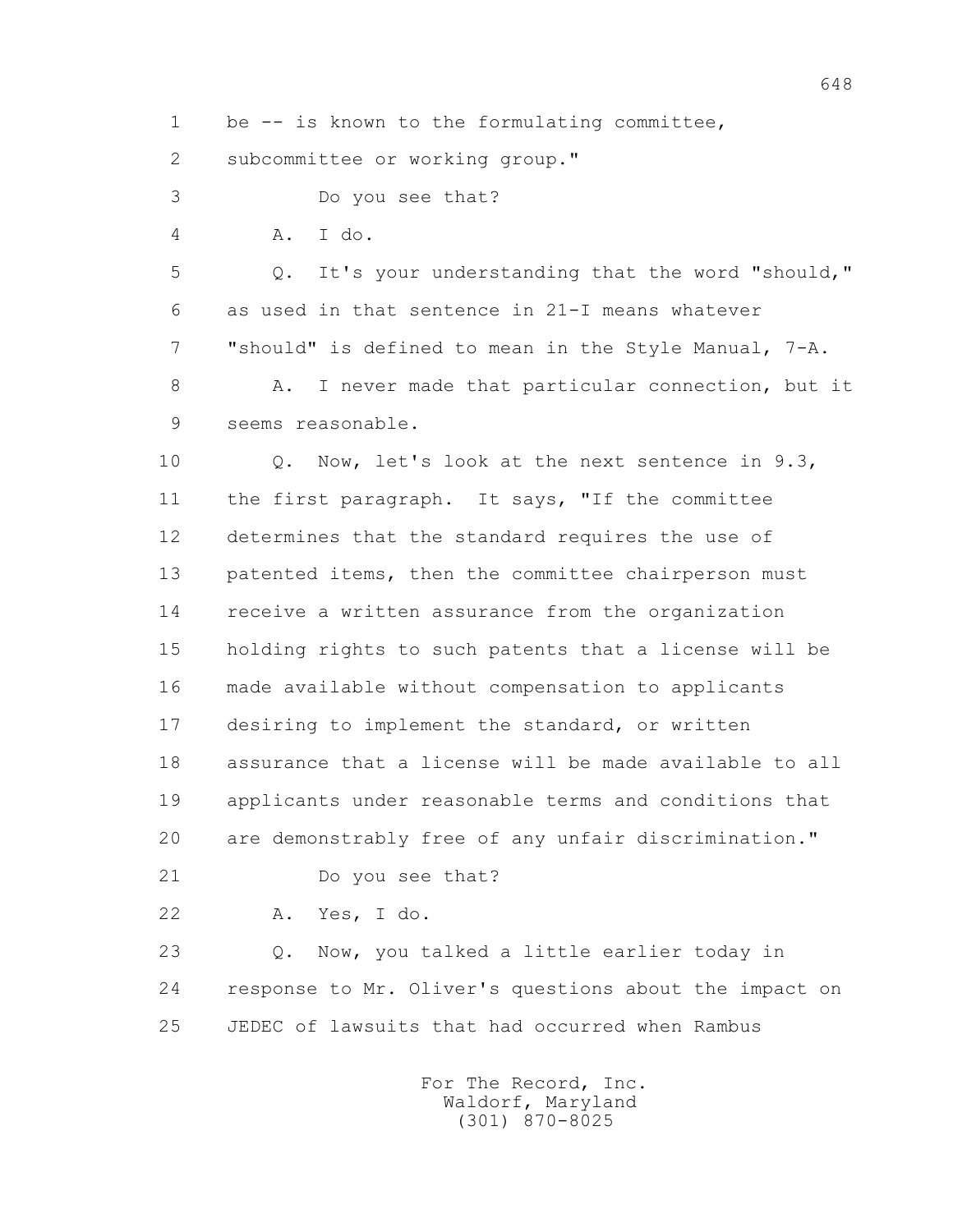1 asserted claims on their patents.

2 A. Yes.

 3 Q. I want to know if -- as far as you know, has a 4 JEDEC committee ever determined that any JEDEC standard 5 requires the use of any patented items where the patent 6 is held by Rambus?

 7 A. The JEDEC committee has made no such 8 determination.

 9 Q. And has any JEDEC committee ever asked Rambus 10 for a written assurance that a license will be made 11 available under Rambus' patents to all applicants under 12 reasonable terms and conditions that are demonstrably 13 free of any unfair discrimination?

14 A. I believe there was a request made recently 15 over a proposal that was made in the JEDEC committee, 16 so there was a letter that was sent to Rambus. I don't 17 believe in this time frame, but that was a recent 18 occurrence, yes.

19 Q. Which patent did that refer to?

20 A. I do not remember.

 21 Q. It didn't refer to any of the patents in the 22 Infineon suit, did it?

23 A. I have no idea, sir.

24 Q. Did you write the letter?

25 A. I did not.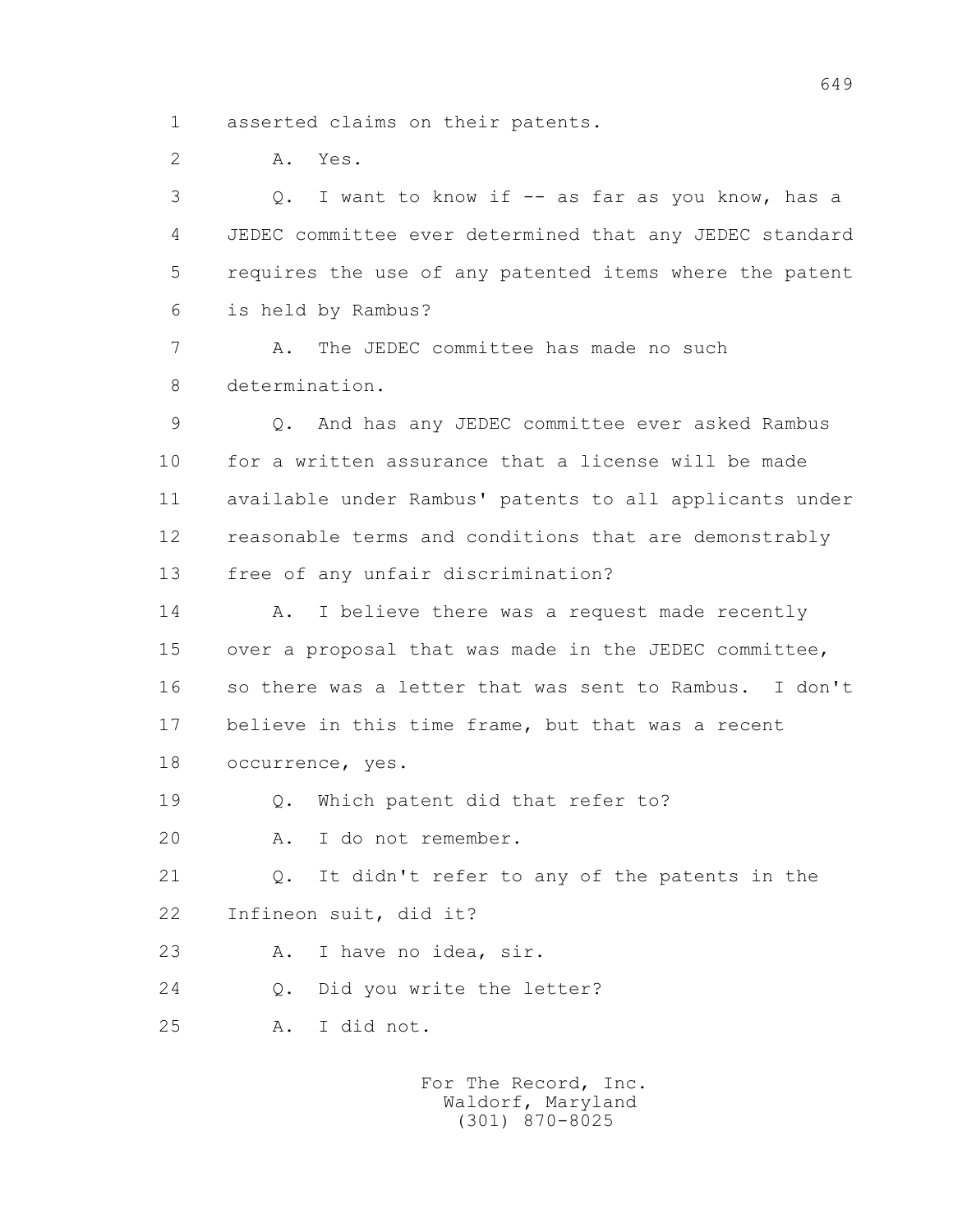1 Q. Do you know who did?

 2 A. The letter would have come from the JEDEC 3 offices. I'm not exactly sure who wrote it. 4 Q. Did it refer to any patents that apply to 5 SDRAM? 6 A. I have no idea. 7 Q. Did it refer to any patents that apply to 8 JEDEC-compliant DDR SDRAM? 9 A. I have no idea. 10 Q. All right. So, as far as you know, no request 11 has been made by any JEDEC committee to Rambus asking 12 it if it will license to all comers under reasonable 13 terms and conditions patents that Rambus holds that 14 cover JEDEC-compliant SDRAM and DDR SDRAM devices. 15 Isn't that true? 16 A. That's correct. 17 Q. Have you thought about making that request at 18 JEDEC, as far as you know? 19 A. I have no knowledge. 20 Q. Now, let's talk about what "fair and 21 reasonable" means as you understand it in the JEDEC 22 policy. Is it your understanding -- strike that. 23 Between '91 and '96, was it your understanding 24 that JEDEC became involved at all in determining what a 25 fair and reasonable royalty was for patented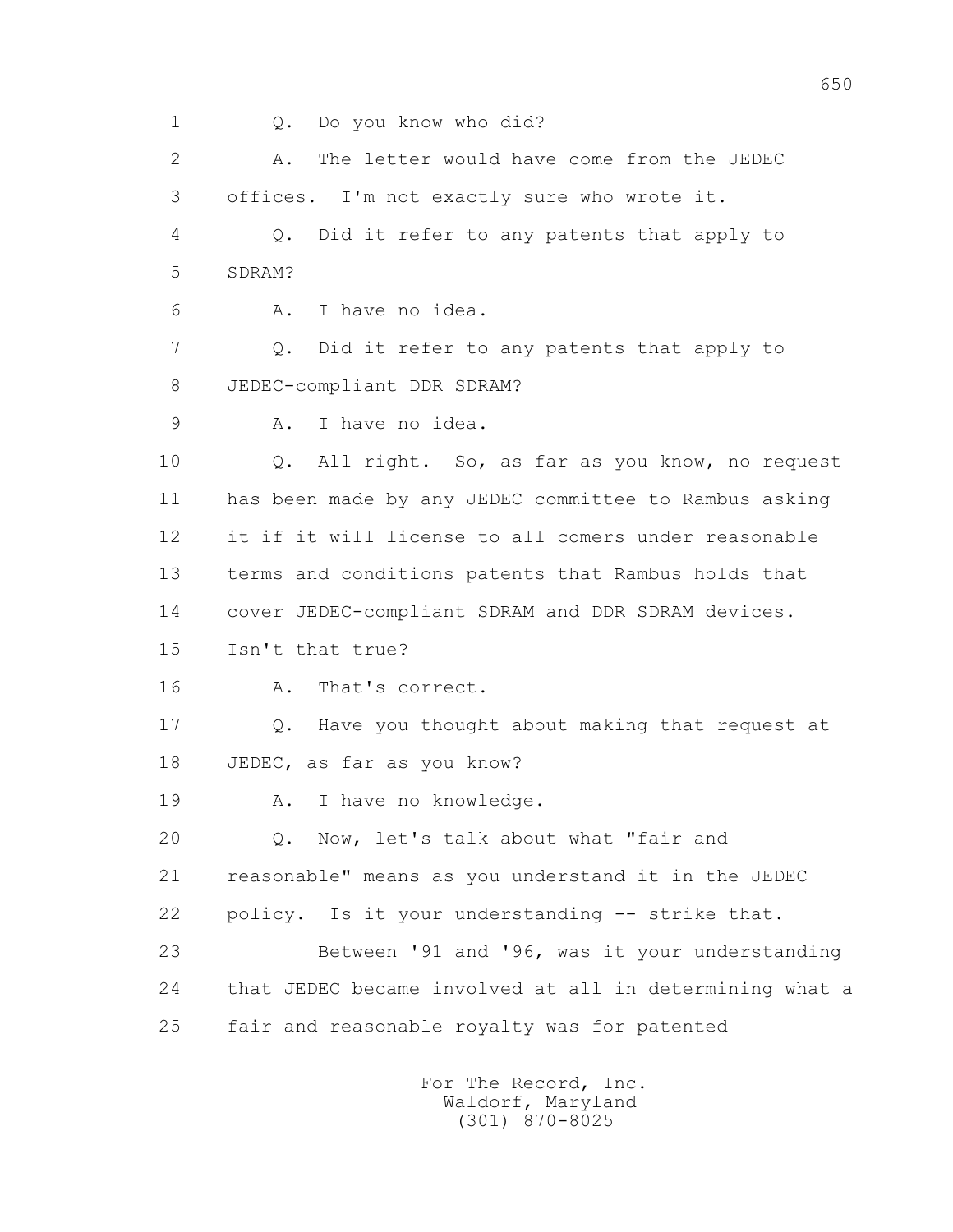1 technology?

 2 A. It has always been my understanding that fair 3 and reasonable was determined by the courts and between 4 the negotiating parties. JEDEC was not involved. 5 Q. So, you mean -- is it fair to say that the 6 first step would be the negotiation and then the 7 courts, as you understand it? 8 A. I have no idea. 9 Q. All right. Do you -- has JEDEC taken any 10 position with respect to the royalties proposed to 11 anyone with respect to any Rambus patent, as to whether 12 or not the license rate, the royalty rate that's 13 proposed, is fair or reasonable? 14 A. JEDEC has not taken such a position to my 15 knowledge. 16 Q. Well, let's look back at the letters from 1996 17 that we were looking at this morning on this particular 18 issue, we didn't address this this morning, now that 19 we're talking about the fair and reasonable part. Let 20 me let you have the chance to put in front of you 669 21 and 740 that we looked at this morning. 669 is the 22 letter from EIA and TIA to the Federal Trade 23 Commission. 24 A. Okay. 25 Q. And 740 is the response dated July 10.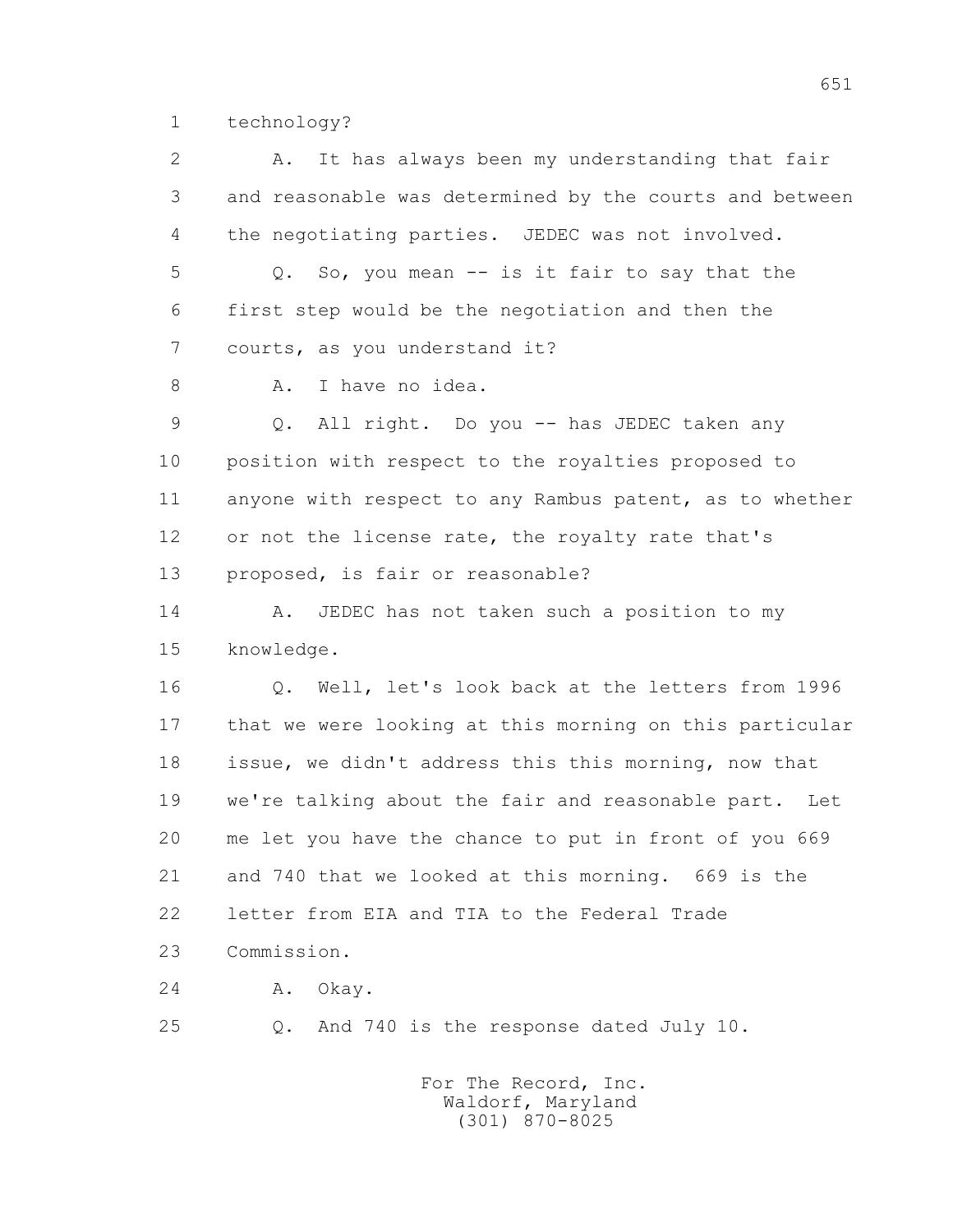1 And by the way, Your Honor, I would like to 2 move these two exhibits, 669 and 740, into evidence. 3 JUDGE McGUIRE: Mr. Oliver, any objection? 4 MR. OLIVER: No objection, Your Honor. 5 JUDGE McGUIRE: So entered. 6 (RX Exhibit Number 669 was admitted into 7 evidence.) 8 (RX Exhibit Number 740 was admitted into 9 evidence.) 10 BY MR. PERRY: 11 0. Now, if you will look first to the letter 12 that's to the Federal Trade Commission, that's Exhibit 13 669, I'll point you to page 4 -- the page numbers are 14 up at the top -- and I'll ask you to focus on the only 15 full paragraph on that page, and I'll just let you read 16 it to yourself so you understand my question in 17 context. 18 A. You would like me to read the paragraph? 19 Q. Just to yourself, just so that when I ask my 20 question, you have the context. 21 A. (Document review.) Okay. 22 Q. Now, I'd like to point your direction in 23 particular and ask to be brought up on the screen the 24 last two lines -- the last two sentences in that only 25 full paragraph on this page 4. It starts with, "The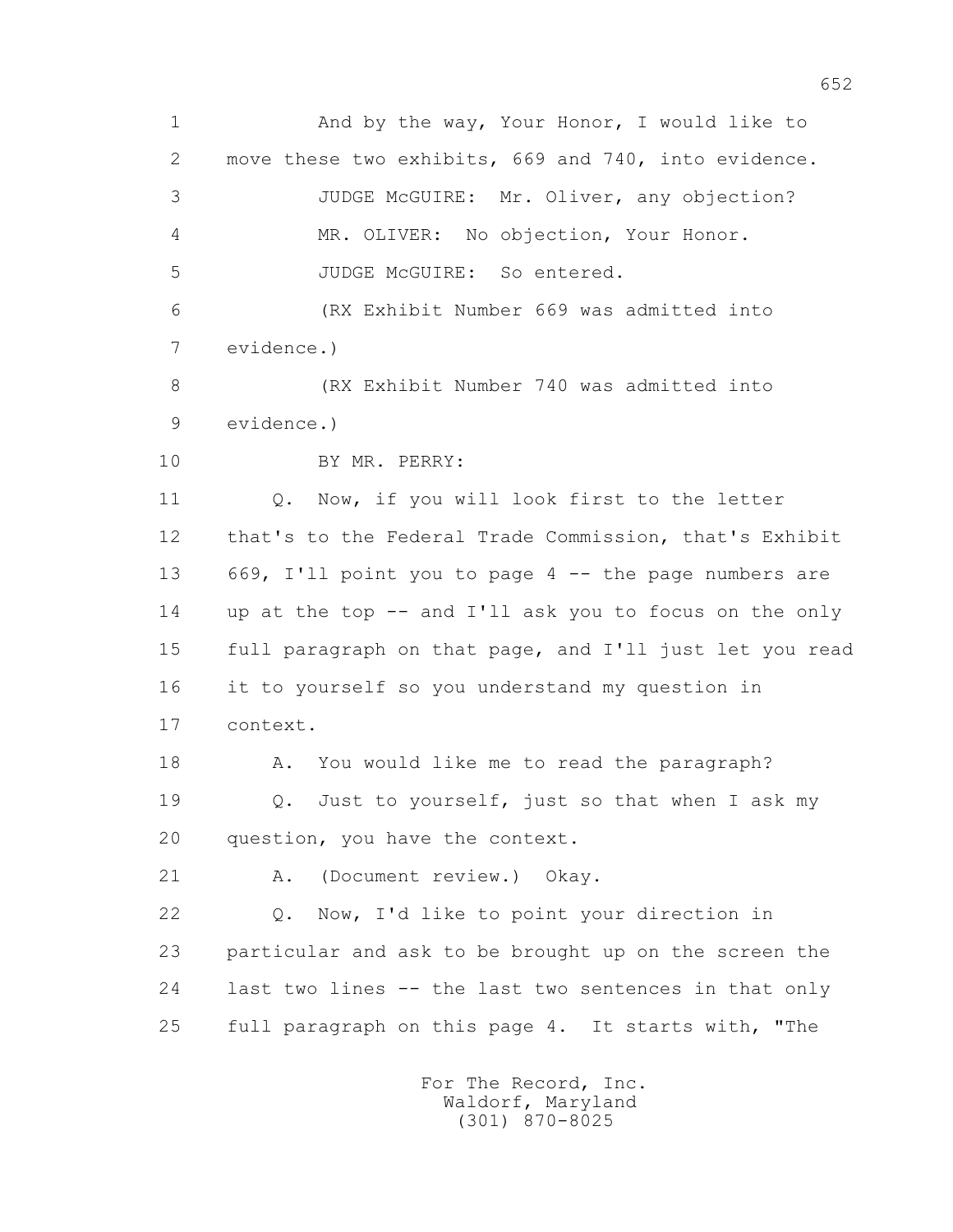1 early," the last two sentences.

| $\mathbf{2}$ | It says, "The early disclosure policies of EIA          |
|--------------|---------------------------------------------------------|
| 3            | and TIA have worked well to highlight possible patents  |
| 4            | and ensure that they will be available for licensing by |
| 5            | the time the standard is published. Even if knowledge   |
| 6            | of a patent comes later in time due to the pending      |
| 7            | status of the patent while the standard was being       |
| 8            | created, the important issue is the license             |
| 9            | availability to all parties on reasonable,              |
| 10           | non-discriminatory terms."                              |
| 11           | Do you see that?                                        |
| 12           | I do.<br>Α.                                             |
| 13           | Q. And was it your understanding in 1996, at the        |
| 14           | time this letter was written by the EIA to the Federal  |
| 15           | Trade Commission, that the important issue in           |
| 16           | connection with the EIA patent policy was that licenses |
| 17           | be available to all parties on reasonable,              |
| 18           | nondiscriminatory terms if patented technologies are    |
| 19           | included in EIA standards?                              |
| 20           | A. That would not be my understanding.                  |
| 21           | And should we ask John Kelly if that was his<br>Q.      |
| 22           | understanding when he signed -- strike that. I'll       |
| 23           | withdraw that question, Your Honor.                     |
| 24           | What was your understanding in 1996 about the           |
| 25           | importance of the availability to all comers on         |
|              |                                                         |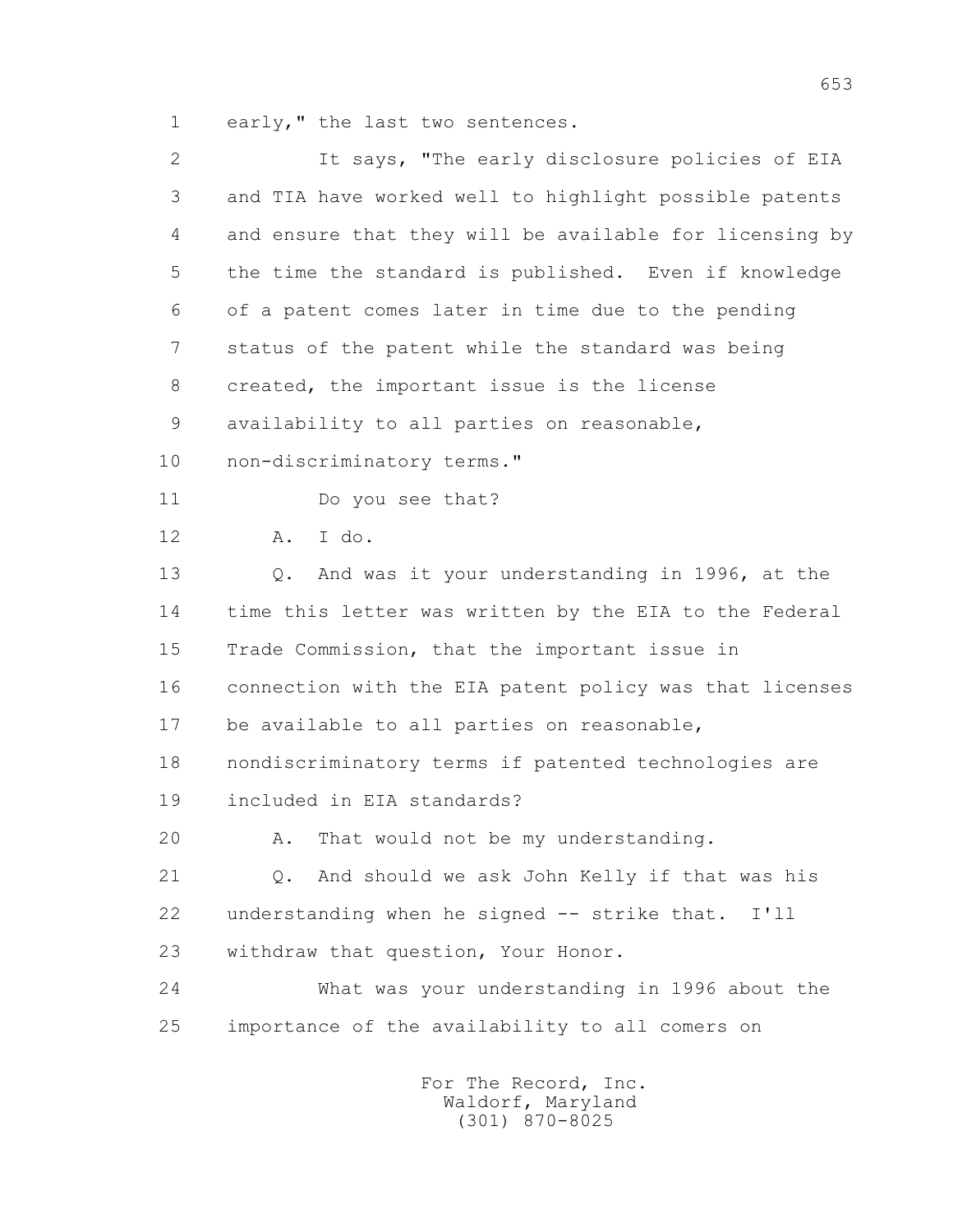1 reasonable terms as a goal of JEDEC? Was that a goal 2 of JEDEC?

 3 A. The policy in JEDEC was to -- the policy in 4 JEDEC obligated the participants to disclose, as is 5 stated here, as early as possible. I think that's 6 probably referenced here as well. That is the part of 7 it that we spent all of the time working on in the 8 standards. The rest would be wording associated with 9 the required policy, letter, that would come from the 10 IP holder as far as inclusion of their IP into the 11 policy -- into the standard itself.

 12 Q. Well, yesterday you testified that when you 13 used the phrase "uphold the principles of antitrust" in 14 your Power Point presentation about are standards worth 15 the effort, that really meant nondiscriminatory, 16 available to everybody.

17 A. That's correct.

 18 Q. So, that's an important principle to uphold, 19 right, available to everybody if it's in a standard? 20 A. Yeah, upholding -- I mean, a standard cannot 21 really be an open standard unless everybody has access. 22 I agree with that.

 23 Q. Right. And JEDEC doesn't get involved with how 24 much they have to pay, right?

25 A. We do not.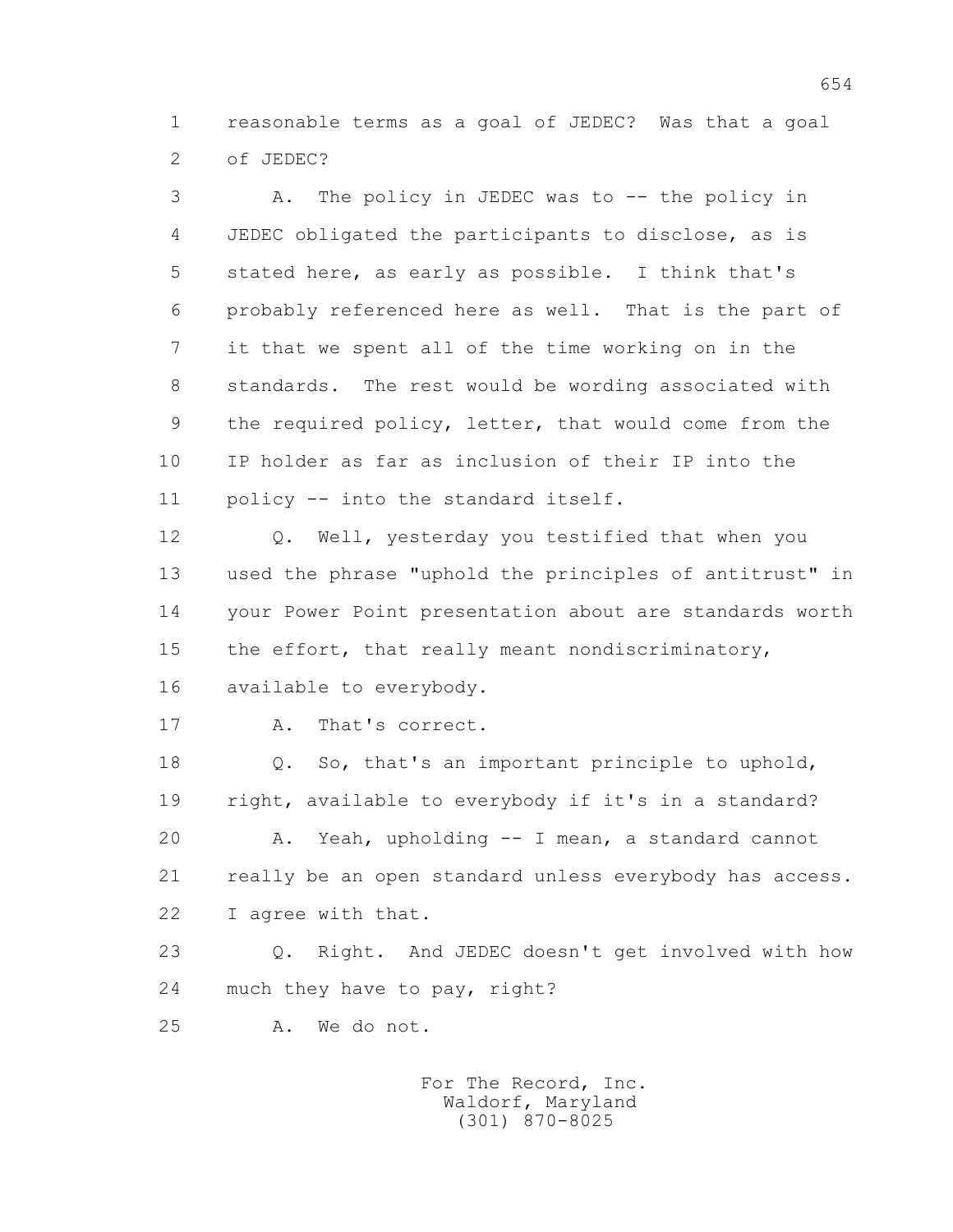1 Q. So, if Rambus' patents are available to all 2 comers on fair and reasonable terms to manufacture or 3 use JEDEC-compliant standard devices, is there the same 4 impact on JEDEC that you spoke about this morning when 5 Mr. Oliver was asking you those questions about the 6 impact on JEDEC from Rambus' lawsuits?

7 A. The -- the impact that -- in my understanding, 8 the impact of the lawsuits have more to do with the 9 failure to disclose, and the impact that I described 10 this morning in my understanding is a lot more relevant 11 about the failure to disclose, the failure of timely 12 disclosure, than it is about the actual terms of 13 whatever would wind up.

14 0. So, this sentence in the January letter to the 15 Federal Trade Commission from the EIA, the important 16 issue is the license availability to all parties on 17 reasonable, non-discriminatory items, but you think 18 that's not the important issue when it comes to JEDEC?

 19 A. That's not what I said, sir. I said the one 20 that I used the most was the disclosure was more 21 important to what -- the work that I did. I did not 22 make a statement about what I thought was more or less 23 important.

 24 Q. And is disclosure more important to 25 manufacturers that have to pay the royalties directly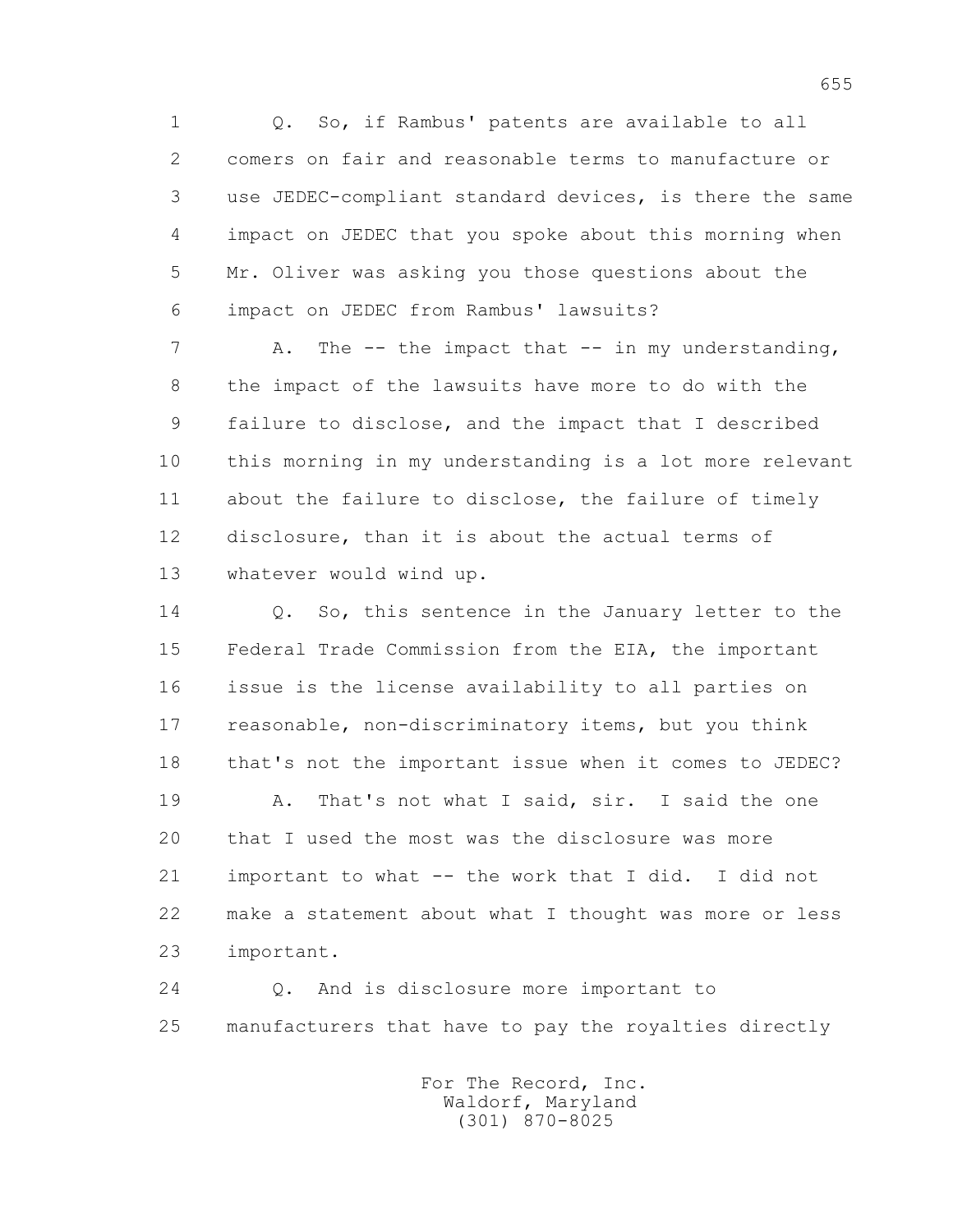1 and worry about passing them on to their end users than 2 they would be to the end users, as you understood it 3 within JEDEC?

 4 A. Disclosure is more -- disclosure is important 5 to the JEDEC process, regardless of who's involved.

 6 Q. Well, let's look at the response back from the 7 Secretary of the Federal Trade Commission, which is in 8 front of you, Exhibit 740, and I'll ask you to look at 9 the third paragraph on the first page, and we talked 10 about the first sentence, "EIA and TIA, following ANSI 11 procedures, encourage the early, voluntary disclosure 12 of patents, but do not require a certification by 13 participating companies regarding potentially 14 conflicting patent interests. "

 15 Now, I want to talk about the second sentence 16 in that paragraph, which says, "Later discovered 17 patents essential to the standard can remain as part of 18 a standard if licenses for the underlying patents are 19 available either on a royalty-free basis or on 20 reasonable terms and conditions that are demonstrably 21 free of unfair discrimination."

22 Do you see that?

23 A. I do.

 24 Q. Now, when the Federal Trade Commission wrote 25 that language on July 10, '96, was it your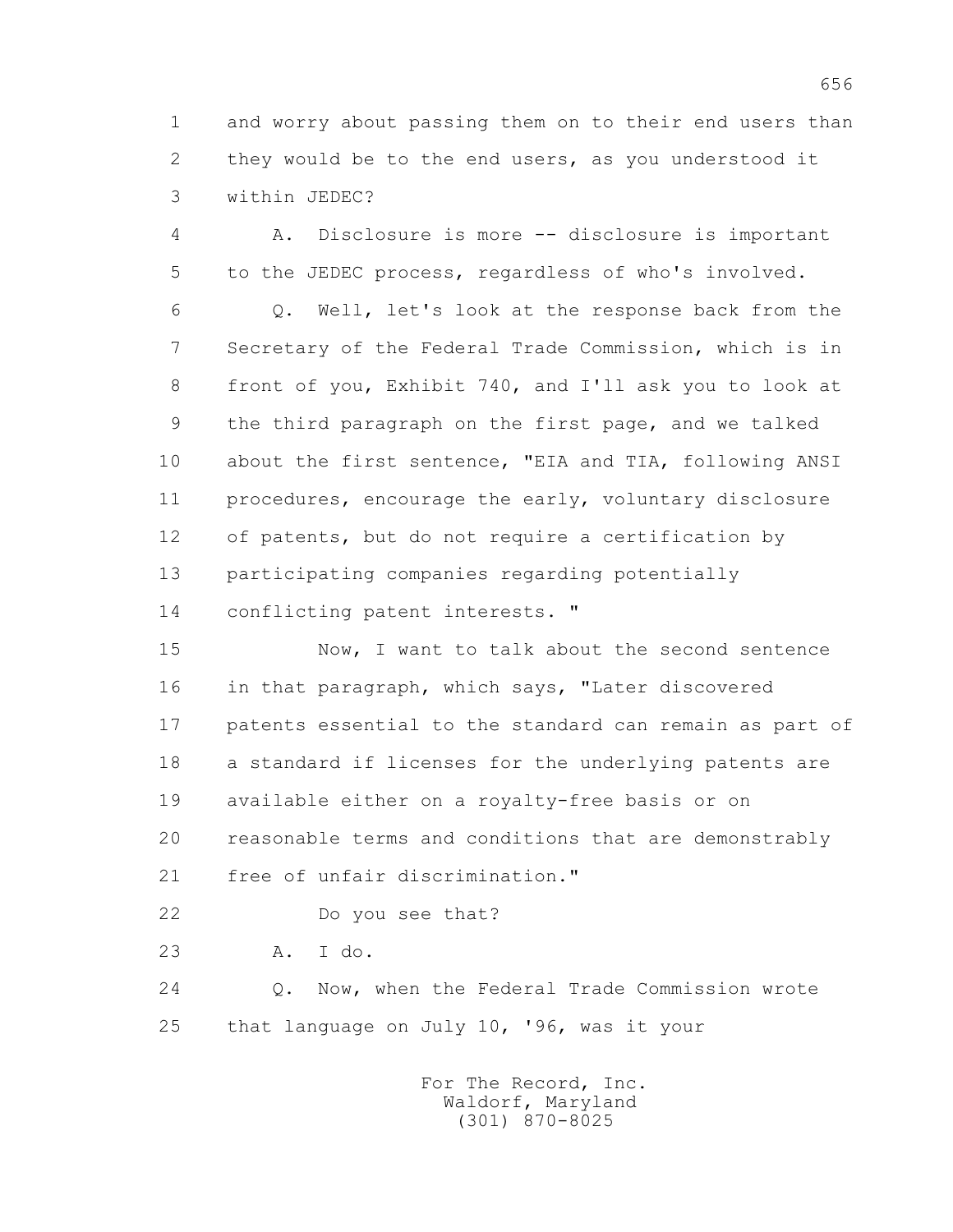1 understanding that the EIA patent policy provided that 2 later discovered patents essential to the standard can 3 remain as part of a standard if the patent holder makes 4 the technology available on reasonable terms and 5 conditions that are demonstrably free of unfair 6 discrimination? 7 A. It was not. 8 O. Thank you. 9 Now, let me talk about some memos you wrote 10 about the fair or unreasonable part, and I'll ask you 11 to take a look at Exhibit 1461, and I'll give a copy to 12 counsel. 13 MR. OLIVER: Thank you. 14 MR. PERRY: May 1? 15 JUDGE McGUIRE: Yes. 16 BY MR. PERRY: 17 Q. Now, this is an email chain or tree or train or 18 whatever you want to call it, right? You recognize it 19 as a collection of emails? 20 A. Yes, I do. 21 Q. And so the earliest one is usually at the last 22 part of the pages, but I just want you to look through 23 it so you're familiar with it. I don't want to spend a 24 lot of time on this, but I don't want to have you 25 answer questions until you understand it.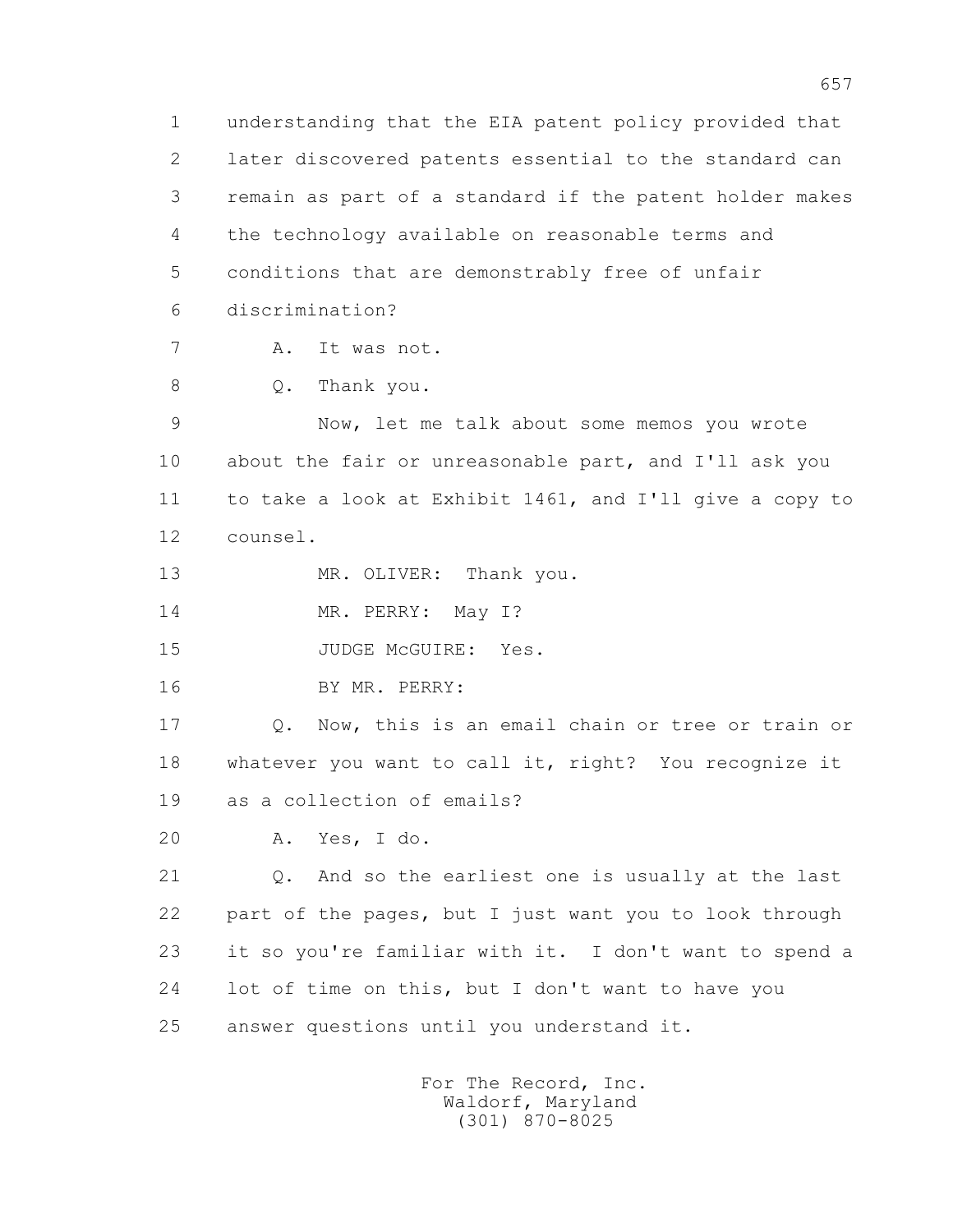1 A. Okay.

| 2  | Q. Is the top half of the first page -- and let's        |
|----|----------------------------------------------------------|
| 3  | bring that up. This is a -- this top half is an email    |
| 4  | you wrote and sent to Jim Townsend and Dick Foss and     |
| 5  | someone else whose name I can't pronounce on June 2nd,   |
| 6  | 1999, right?                                             |
| 7  | Yes, I probably just replied to whoever sent it<br>Α.    |
| 8  | to me.                                                   |
| 9  | Q. Okay. It looks like you hit "reply to all,"           |
| 10 | $but --$                                                 |
| 11 | Probably.<br>Α.                                          |
| 12 | Q. And you say, "The bottom line on 'Fair and            |
| 13 | Reasonable' is and always has been as 'Determined by     |
| 14 | the Courts, '" right?                                    |
| 15 | Correct.<br>Α.                                           |
| 16 | Q. And that's been your position the entire time         |
| 17 | you've been on the JEDEC Council, right?                 |
| 18 | I believe so.<br>A.                                      |
| 19 | Q. Have you ever heard the JEDEC Council come to a       |
| 20 | different position, that it wanted to have involvement   |
| 21 | in what's fair and reasonable?                           |
| 22 | I have not.<br>Α.                                        |
| 23 | Are you a regular attendee at JEDEC Council<br>$\circ$ . |
| 24 | meetings?                                                |
| 25 | Α.<br>I am.                                              |
|    | For The Record, Inc.                                     |
|    |                                                          |

Waldorf, Maryland (301) 870-8025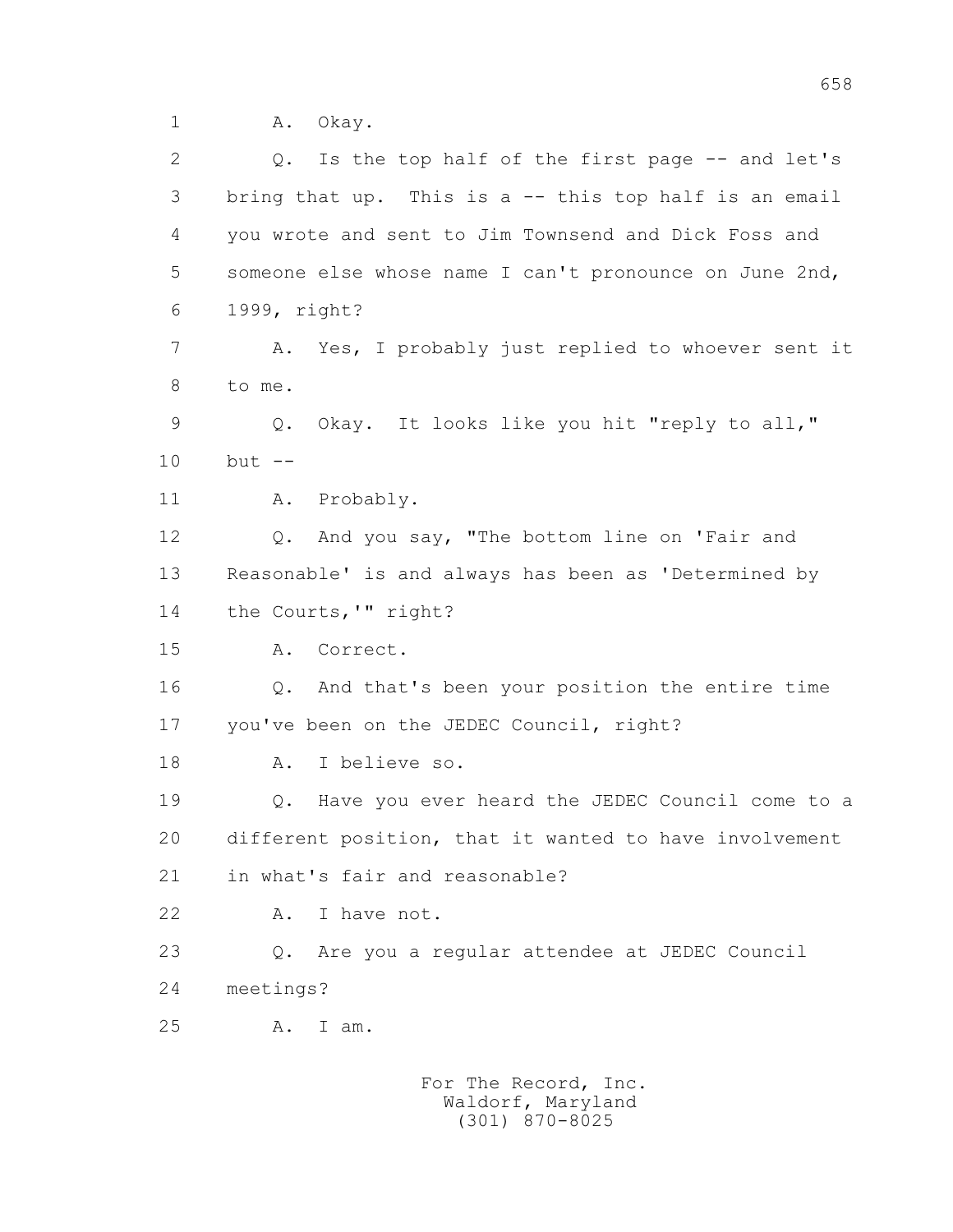1 Q. And then you say, "At one time the Bylaws of 2 JEDEC required a review of the licensing terms, but 3 such requirement was removed some years ago and 4 interpretation is left solely up to the courts," right? 5 A. That is correct. 6 Q. And do you remember this discussion with some 7 folks from a company called MOSAID? 8 A. MOSAID. 9 Q. MOSAID, M-O-S-A-I-D, about patents on DLL? 10 A. I have some vague recollection, yes. 11 Q. Now, we've talked some today about the DLL and 12 PLL, correct? 13 A. Yeah. 14 Q. Have you ever looked at the MOSAID DLL patents? 15 A. I have not. 16 Q. And are you aware that MOSAID is collecting 17 royalties on DDR SDRAM devices for the use of DLL? 18 A. I am not. 19 Q. Are you aware of any litigation involving those 20 patents? 21 A. I believe I've heard that there was some 22 litigation. I don't recall between which parties and 23 what the outcome or the verdict was, so I think all I 24 have is probably hearsay. 25 Q. Well, let me pass on that, then, and go to For The Record, Inc.

 Waldorf, Maryland (301) 870-8025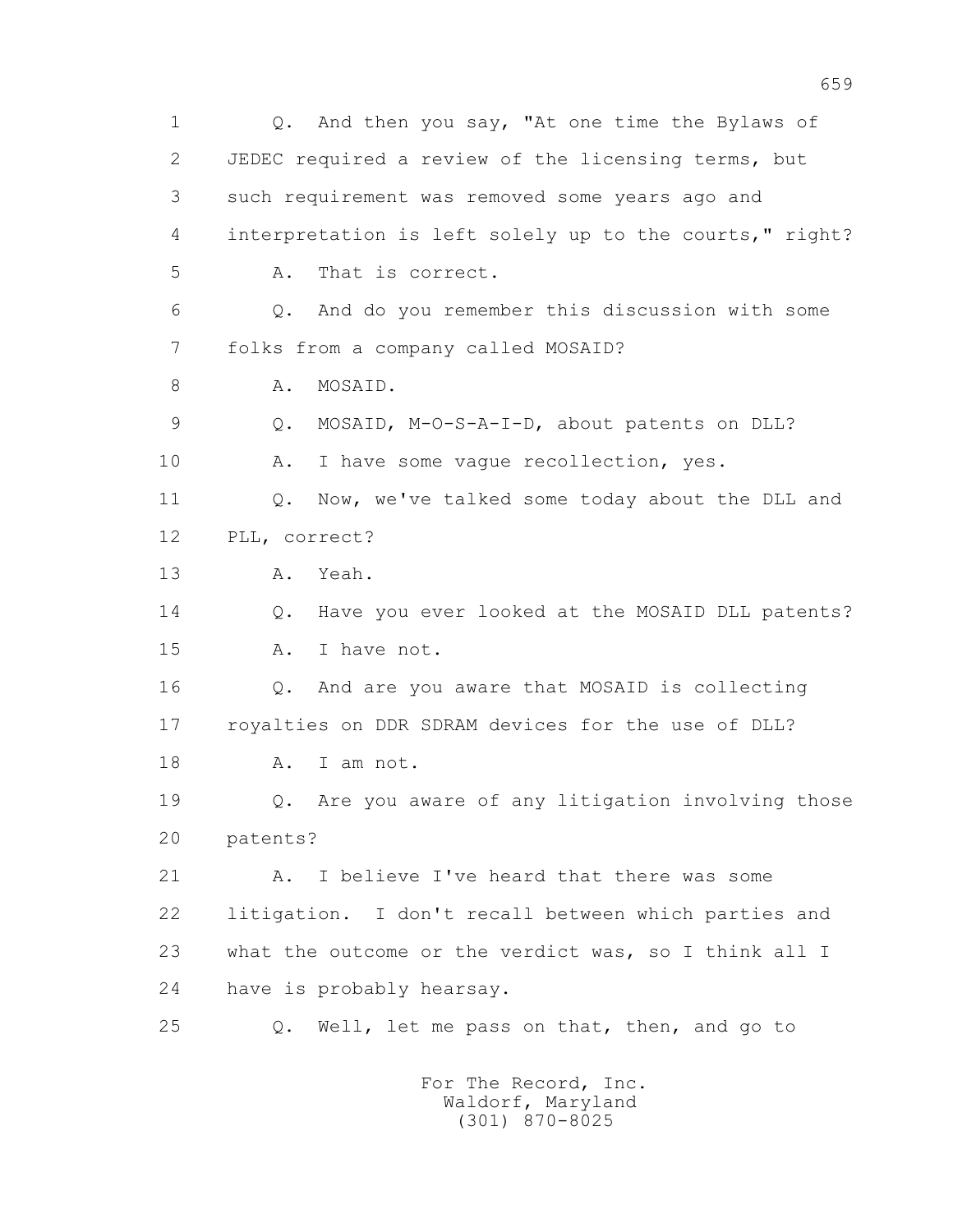1 the -- if you look to the bottom of the first page -- 2 A. The first page? 3 Q. Yeah, the bottom of the first page, it looks 4 like there's a little piece of an email that says, 5 "From: Dick Foss." 6 Do you see that? 7 A. Yes, I do. 8 Q. And you are familiar with Dick Foss? 9 A. Yes, I am. 10 Q. He was then an executive of MOSAID, correct? 11 A. Yes, he was the founder of MOSAID. 12 Q. The what? 13 A. The founder. 14 Q. Founder. And it appears that he addresses his 15 email to Jim, and did you understand at the time that 16 to be Jim Townsend? 17 A. I would have, yes. 18 Q. And Mr. Foss says that, "There was a statement 19 and presentation made by me. From memory, it was about 20 a year ago when our first DLL patent issued. The 21 minutes should have it in somewhere." 22 Do you see that? 23 A. Jim -- okay, there was indeed a statement -- 24 yes, I see it. 25 Q. Now, I want to see if I can help you find the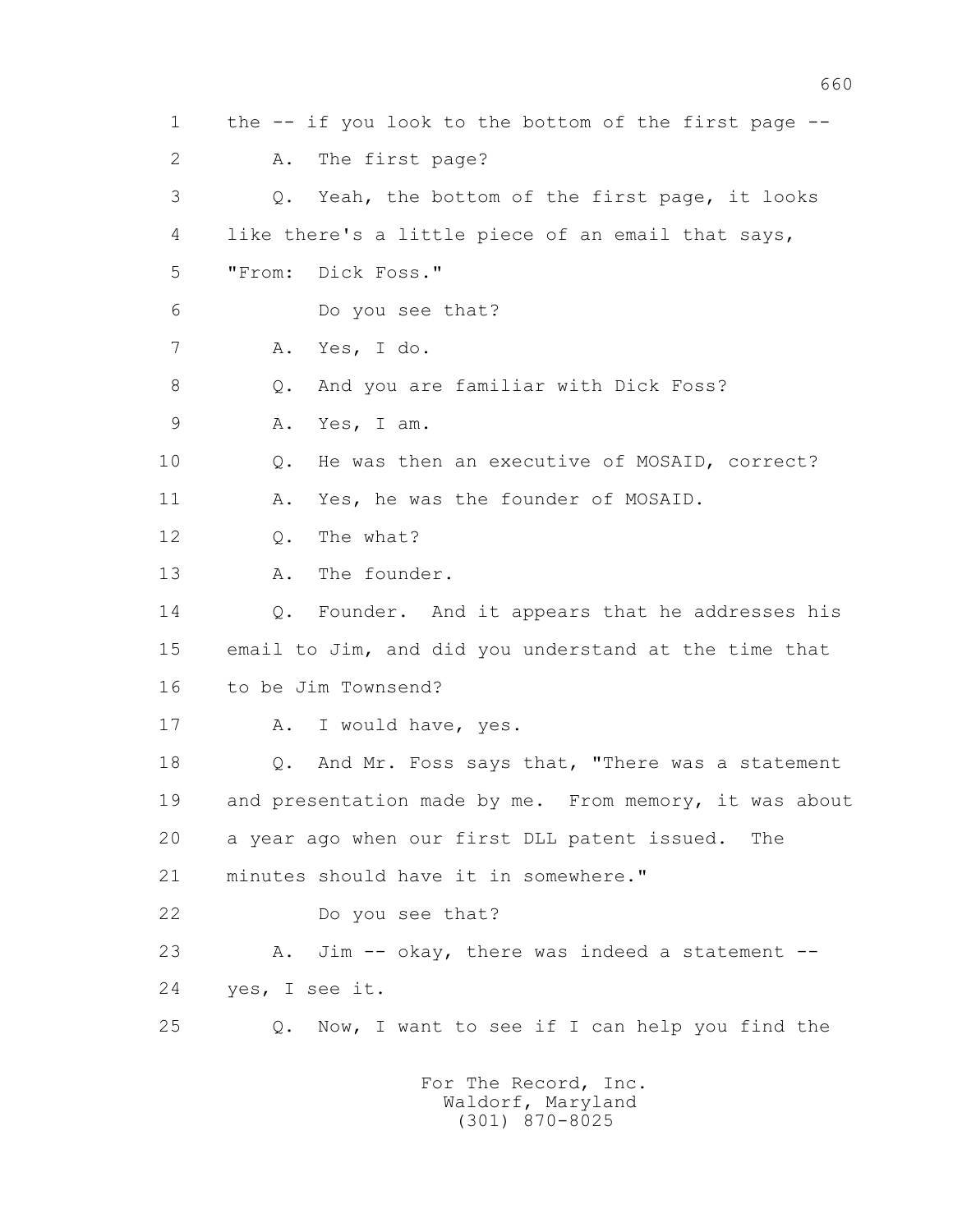1 question that he's answered, and if you'll look down to 2 the bottom email on page 2, and read everything after 3 the work "Dick" in reviewing it. Let's put that up.

 4 This appears to be from Mr. Townsend to someone 5 at MOSAID, and it says, "Dick, in reviewing this 6 material in preparation for the June meeting, I noticed 7 that there was no statement regarding MOSAID's position 8 on complying with the JEDEC patent bylaws."

9 Do you see that?

10 A. I do.

11 0. And does it appear to you -- well, strike that. 12 Did it appear to you when you were reading this 13 and responding back in June of '99 that Mr. Foss said, 14 "It was about a year ago when our first DLL patent 15 issued, we made a statement and a presentation at 16 JEDEC"?

17 Do you see that?

18 A. Yes, I do.

 19 Q. And then he says, "We declared the existence at 20 the first opportunity, noting that it might be 21 interpreted as an implementation, although as I recall, 22 the claims were pretty broad, as the work was done 23 early on in the SDRAM era before DDR had been thought 24 of."

25 Do you see that?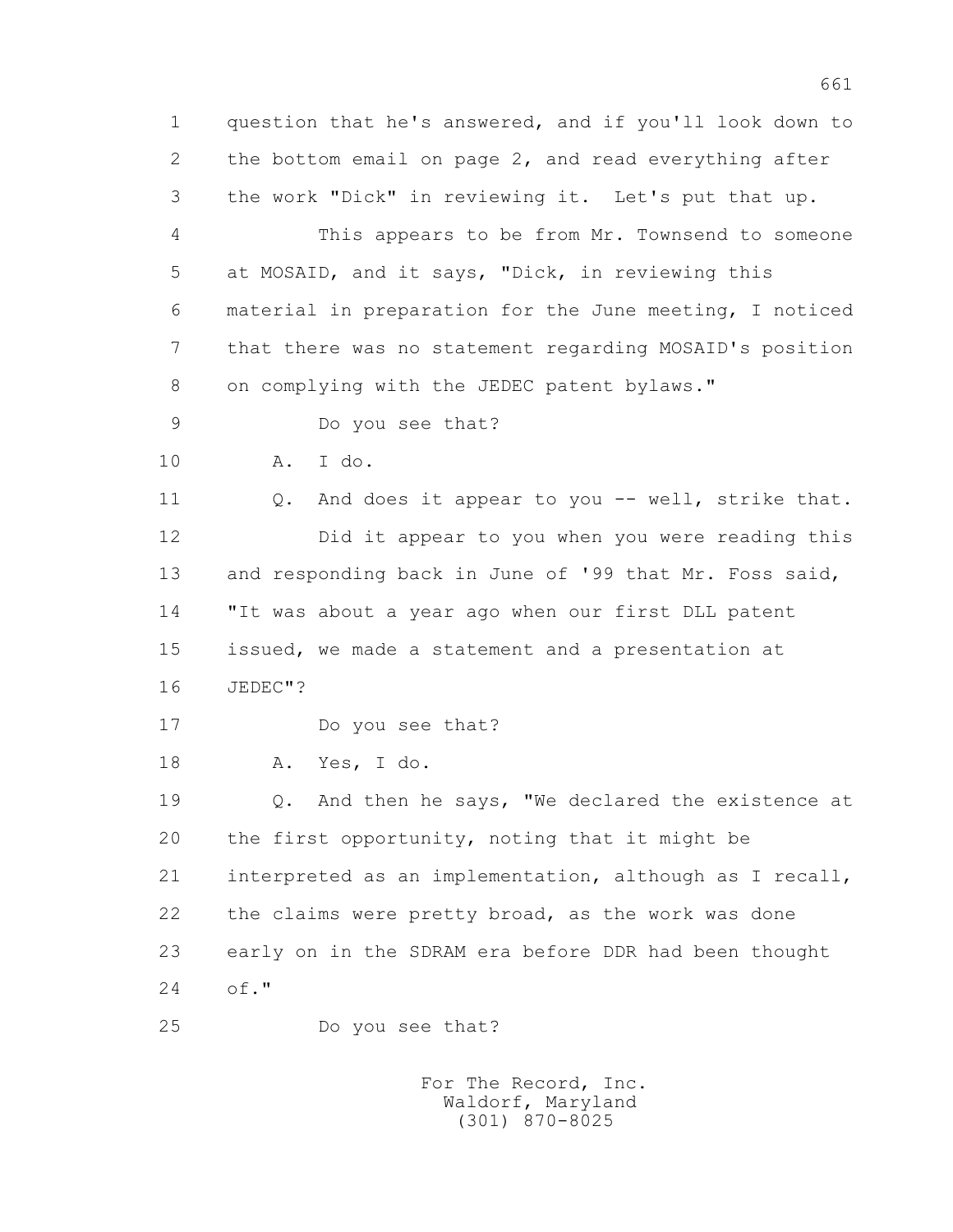1 A. I do.

 2 Q. Now, did you -- do you remember reading that 3 portion of this email back in 1999?

 4 A. I'm sure I probably did, because I did respond 5 to it. I'm not sure if I read all or just the last 6 piece, but it's probable that I did read it.

 7 Q. Have you ever discussed with Mr. Foss or 8 anybody else at MOSAID about whether or not they had an 9 obligation to disclose their intentions to patent some 10 DLL features before they disclosed them?

11 A. Well, MOSAID did disclose at the meeting or the 12 discussion, and Mr. Foss even points it out here, that 13 the disclosure did take place and they did volunteer to 14 conform to the JEDEC policy, okay?

 15 Q. And it's your recollection that upon that 16 statement by MOSAID, the committee moved forward with 17 incorporating the DLL into the DDR SDRAM standard?

18 A. Upon -- the statement that was made and the 19 assurance by the IP holder allowed discussion to 20 continue, yes.

 21 Q. So, the 42.3 committee standardized DLL in the 22 DDR standard knowing full well there might be royalties 23 payable to MOSAID for the use of the DLL, right? 24 A. They knew about the existence of the IP, and I

25 would have to assume that negotiations had taken place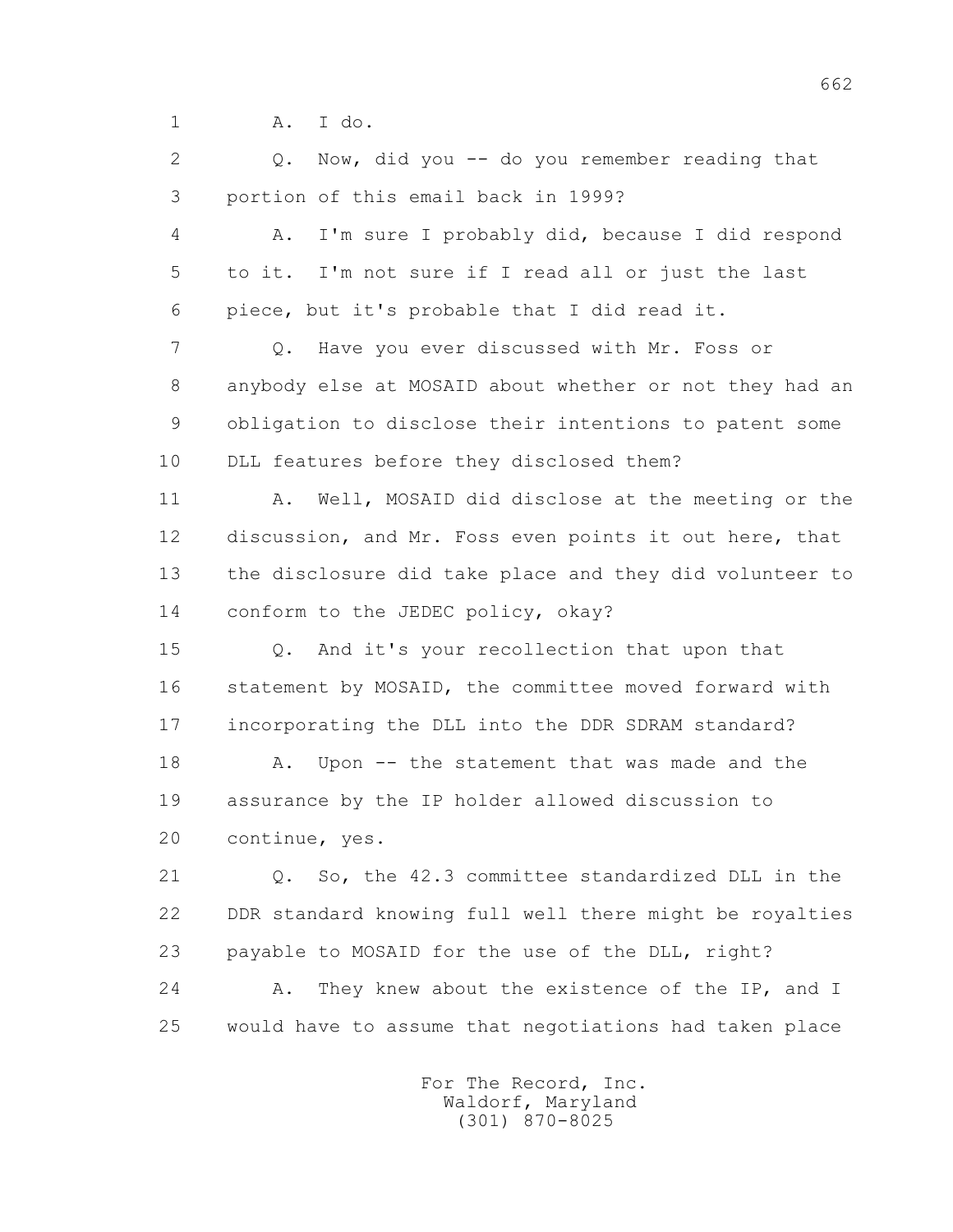1 outside of JEDEC. I don't know about the royalty, sir. 2 Q. Well, it appears to you that in '99, Mr. Foss 3 is asking you about what's fair and reasonable. Would 4 you agree with that? 5 A. Yes.  $6 \qquad \qquad$  0. Does that  $-$  7 A. And as I've told you, that's determined by the 8 courts. I have no knowledge if royalties are being 9 paid now or were then. 10 Q. So, you don't have any reason to believe that 11 there had been licensing negotiations three or four 12 years earlier when the first mention was made of the IP 13 at JEDEC, do you? 14 A. I have no reason not to believe it either. 15 Q. But it's true that you have no reason to 16 believe it, correct? 17 A. Believe or disbelieve, I have no knowledge of 18 it. 19 Q. Thank you. 20 Well, let me show you what appears to be a 21 separate branch on this email tree, and I showed you 22 this at your deposition as well. This is RX-1457. 23 May I? 24 JUDGE McGUIRE: Approach. 25 BY MR. PERRY: For The Record, Inc. Waldorf, Maryland

(301) 870-8025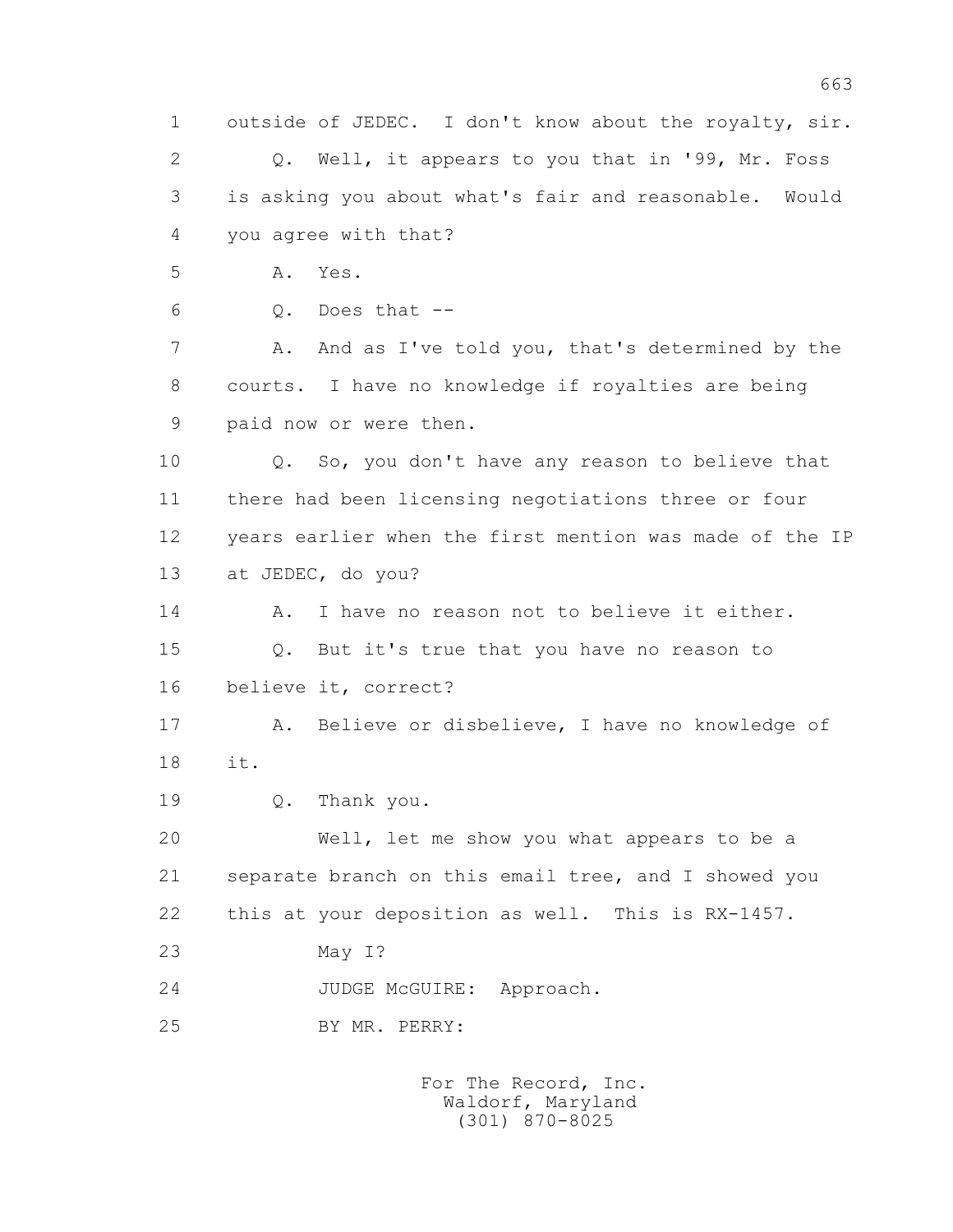2 yourself with this. 3 A. (Document review.) Okay. It looks like the 4 same email with different replies at the top. 5 Q. Right. At least the two bottom messages appear 6 to be the same, right? 7 A. They do. 8 0. And then it looks like on the -- the two 9 bottom -- by that I meant the two bottom ones on the 10 first page, right, they appear to be the same -- 11 A. Correct. 12 Q. -- as the two bottom ones on -- now I'm getting 13 confused -- yes, as the earliest two on the last 14 exhibit we looked at, but what's different is the email 15 up at the top. 16 Do you see that? 17 A. Yes. 18 Q. And that appears to be from Mr. Foss -- let's 19 focus on that first email -- to a whole group of 20 people, including you. Do you see that? 21 A. Yes, I do. 22 Q. And he said, in part, "My query really related 23 to the 'non-discriminatory' bit. There will be 24 differences in terms if company "a" is a general 25 licensee (and is automatically licensed anyway) and For The Record, Inc. Waldorf, Maryland (301) 870-8025

1 Q. I'll let you have a chance to familiarize

664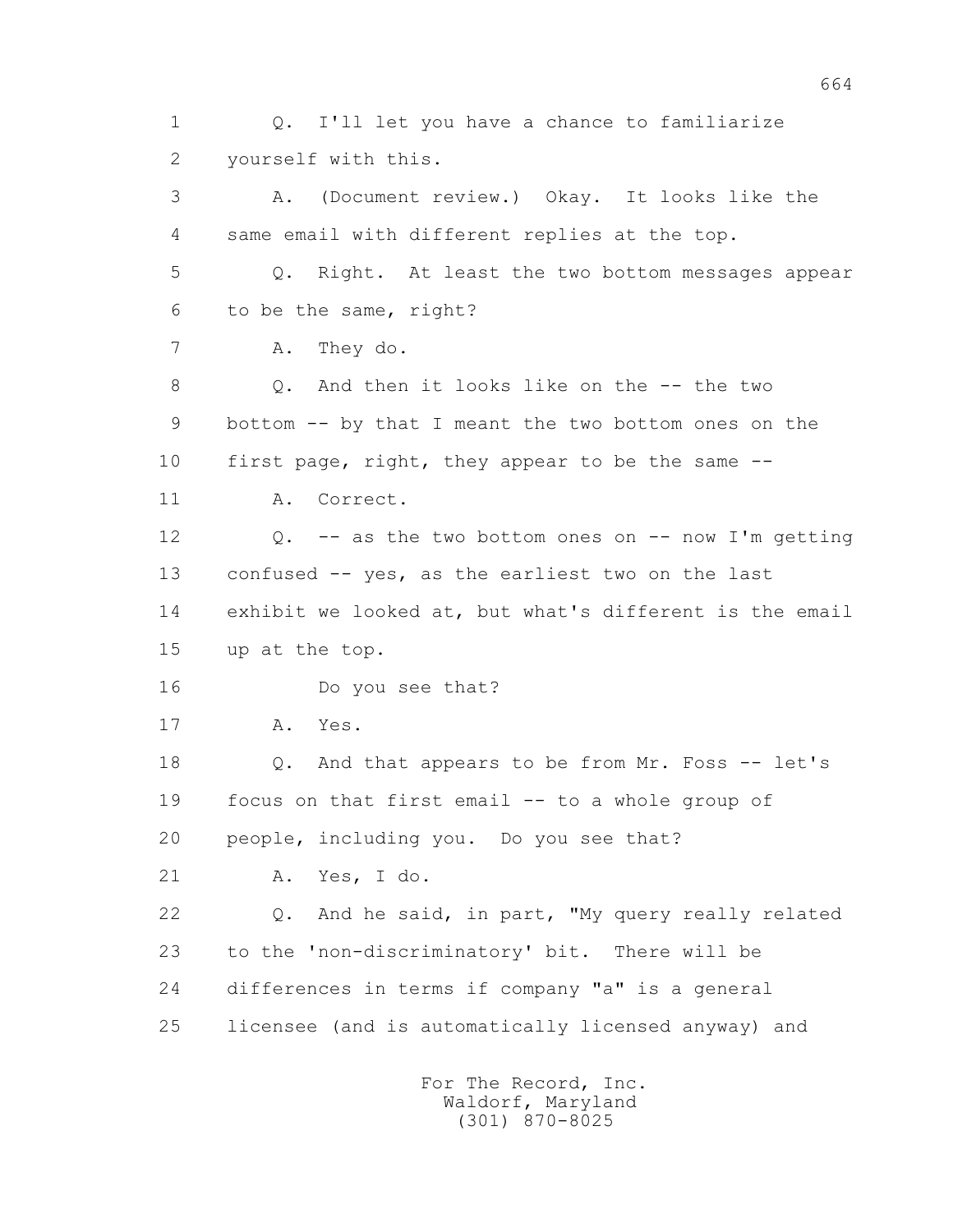1 company "b" is not and will be expected to take a 2 'reasonable' license if wanting to use our IP on the 3 item." 4 Do you see that? 5 A. I do. 6 Q. Did you as a -- strike that. 7 As of May '99, did you hold a position within 8 JEDEC? 9 A. Yes, I'm sure I did. I'm not sure which ones, 10 but yes, I'm sure I did. 11 Q. Were you chairman of the board by that time? 12 A. I -- I would be chairman of the board by that 13 time, yes. 14 Q. All right. Did you respond to that question by 15 Mr. Foss in any capacity, a JEDEC capacity, a long-time 16 member of 42.3, in any capacity? 17 A. I don't recall that I ever did. 18 Q. To your knowledge, has JEDEC ever given an 19 opinion about whether or not "nondiscriminatory" means 20 that a company that's in a patent pool has to get to 21 the same license as a company that's not in a patent 22 pool? 23 A. As I stated, JEDEC does not take any position 24 in something like that. 25 Q. Okay. Then the last line says, "Although our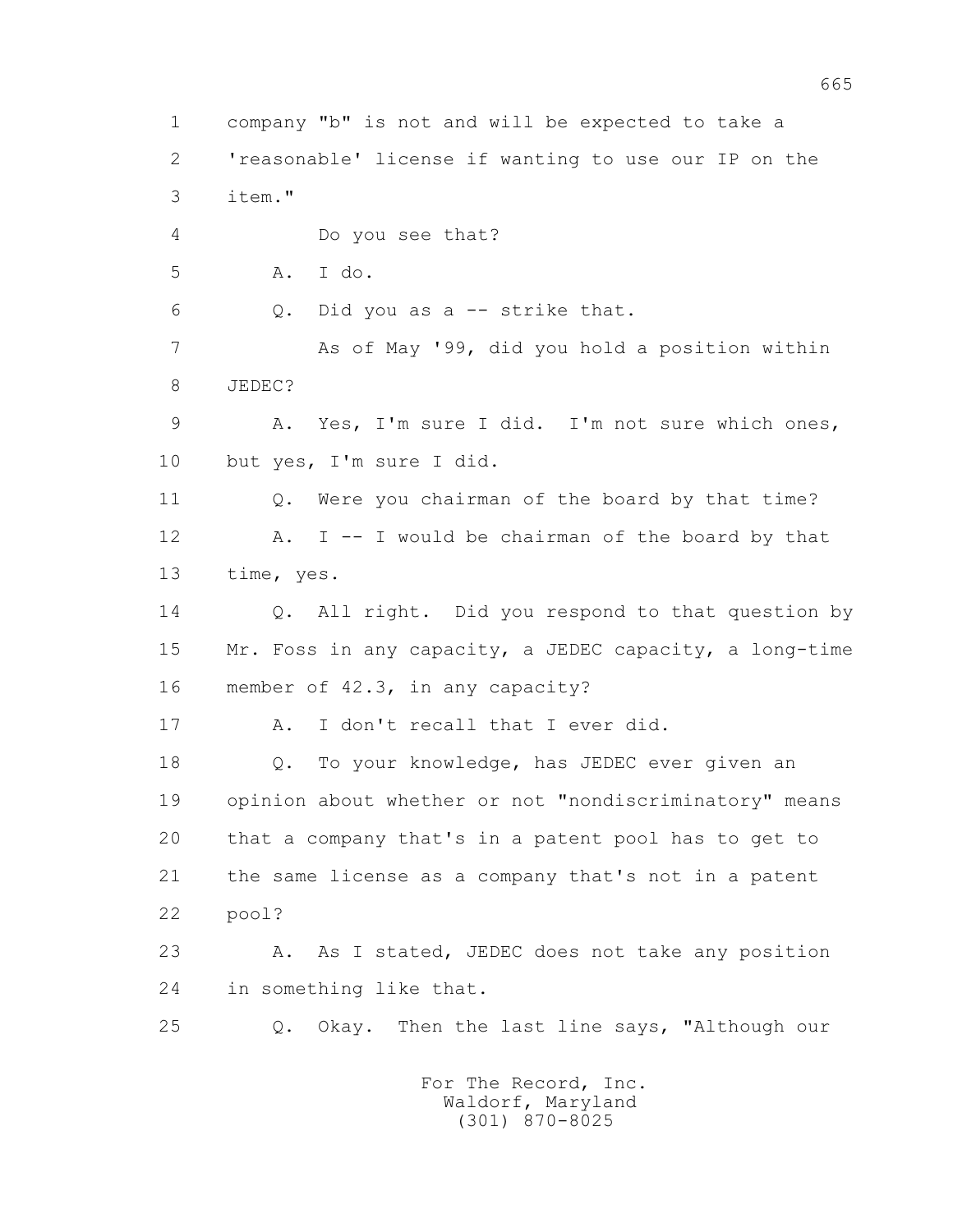1 work pre-dates DDR and we could be miserable, we 2 obviously are anxious for DDR to fly and have a good 3 incentive to be nice guys." 4 Do you see that? 5 A. Yes. 6 Q. Did you ever at any time disagree with Mr. 7 Foss' statements that the DLL work predated the 8 discussion at JEDEC? 9 A. I never had any comment about it one way or the 10 other. 11 MR. PERRY: Your Honor, if I could move into 12 evidence 1457 that we were just looking at, as well as 13 1461. 14 JUDGE McGUIRE: Now, let's be clear, Mr. Perry, 15 that -- is this CX again? 16 MR. PERRY: Oh, shoot. 17 JUDGE McGUIRE: Because last time, you didn't 18 indicate, and I don't want you engaging in bad habits 19 in the courtroom. 20 MR. PERRY: Well, Your Honor, it will happen 21 again, but it's RX. Both of them are RX. 22 JUDGE McGUIRE: RX. All right, Mr. Oliver? 23 MR. OLIVER: With that clarification, Your 24 Honor, no objection. Thank you. 25 JUDGE McGUIRE: Thank you, Mr. Oliver. So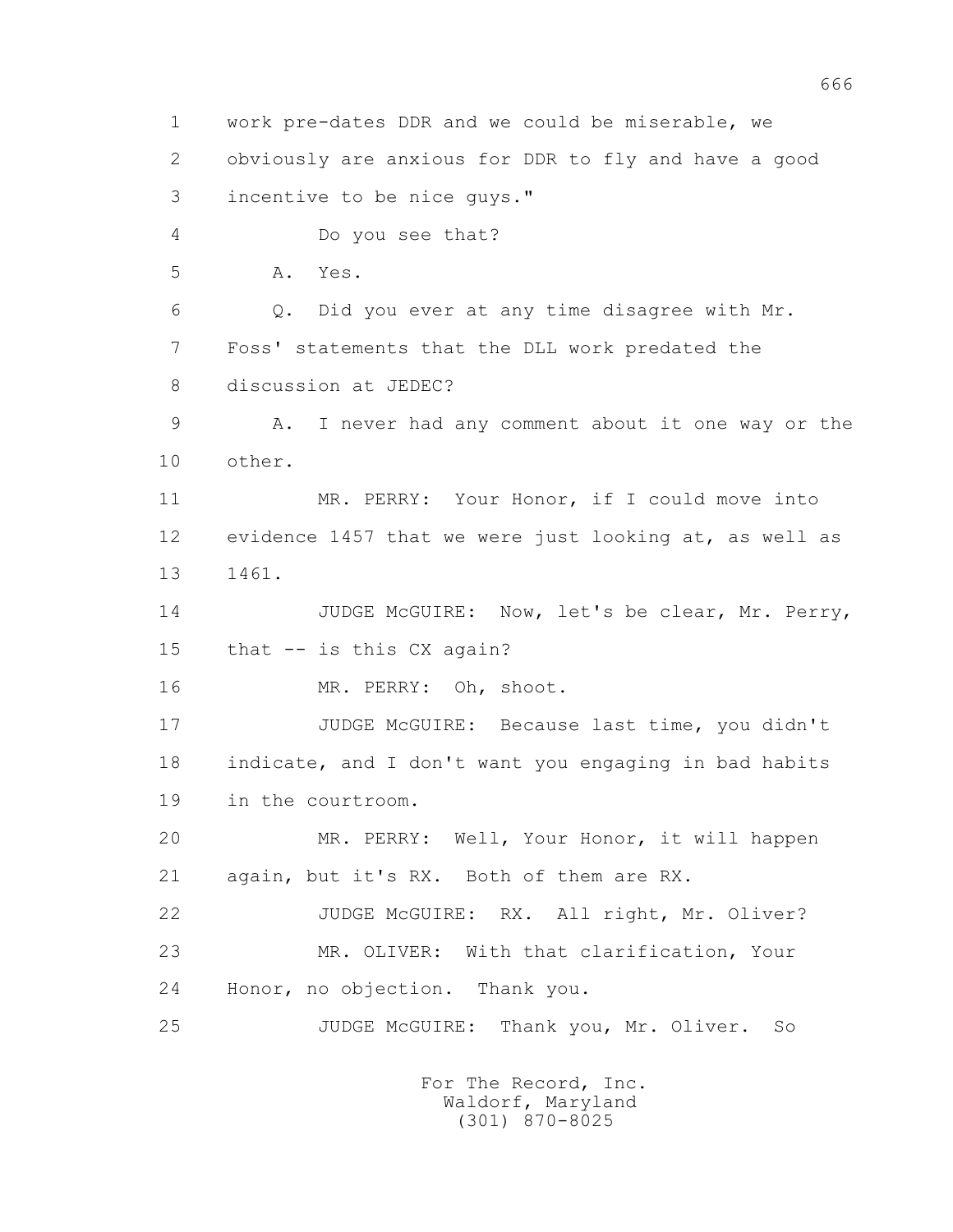1 entered.

 2 (RX Exhibit Number 1457 was admitted into 3 evidence.)

 4 (RX Exhibit Number 1461 was admitted into 5 evidence.)

6 BY MR. PERRY:

 7 Q. If we could talk a little bit about the JEDEC 8 bylaws, which are RX-1535. This will just take a 9 second.

```
 10 May I?
```
11 Now, this on the front cover says JEDEC 12 Articles of Incorporation and Bylaws, and I don't want 13 to spend a lot of time on this, but I'd like you to 14 confirm that the next page is the articles of 15 incorporation with John Kelly's signature on them for 16 JEDEC.

```
17 A. They are.
```
 18 Q. And is it approximately November of '99 when 19 JEDEC became its own company?

20 A. Yes, it would have been at that time.

 21 Actually, I think they were filed and perhaps it didn't 22 occur until December 8th, but the same time frame.

 23 Q. And it was your understanding that prior to 24 that time, November or December '99, JEDEC didn't enter 25 into its own contracts. Is that right?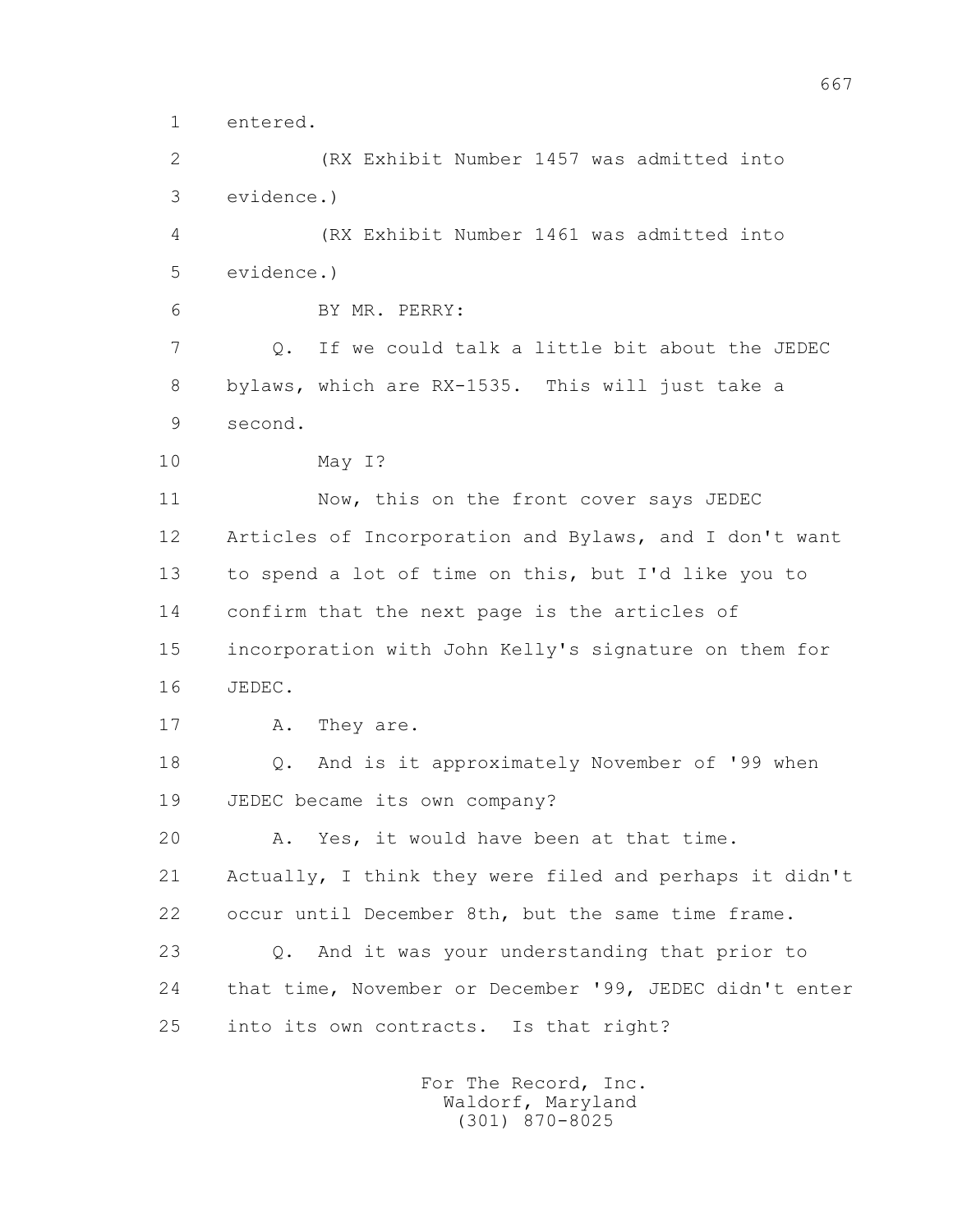1 A. JEDEC was not an independent corporation prior 2 to that. 3 Q. And so it didn't enter into its own contracts? 4 Is that your understanding? 5 A. That's correct. I mean -- well, I -- I'm not 6 sure I can answer that. I don't know the answer. 7 Q. All right, that's fine. 8 A. Okay. 9 Q. Let's look at the bylaws, which appear to start 10 on page 4 of this document, and bylaw number -- are you 11 on that page, Mr. Rhoden? 12 A. I am on that page. 13 Q. Bylaw number IV -- 14 A. Number -- 15 Q. -- is -- yeah, they have got Roman numerals. 16 A. I am on page 4. What -- 17 Q. Right, bylaw number IV says, "Board of 18 directors." 19 A. Okay, board of directors. 20 Q. And you're the chairman of the board of 21 directors, right? 22 A. Yes, I am. 23 Q. And this says, "The Board of Directors is the 24 governing body of the Association." 25 Do you see that?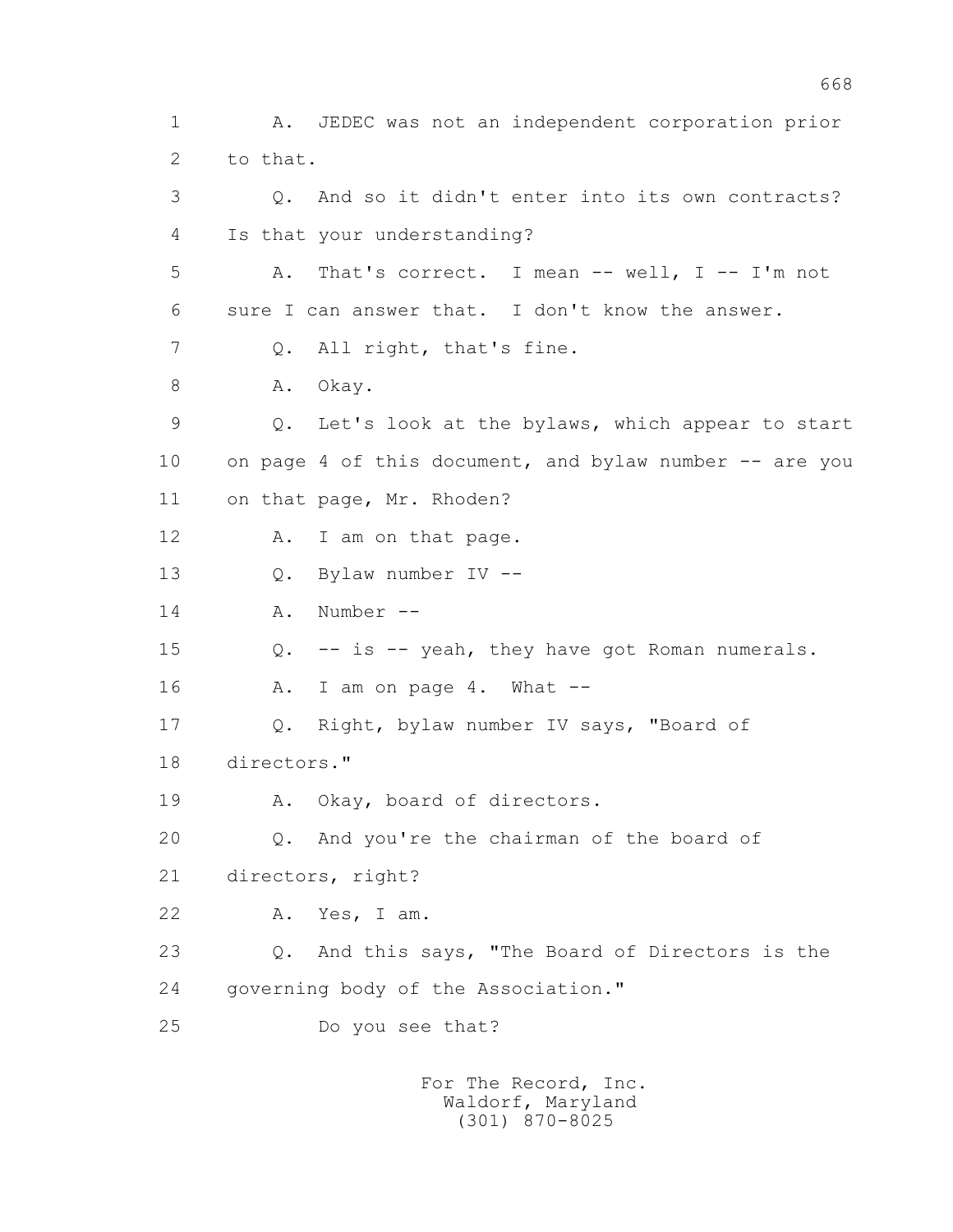1 A. Yes, I do.

2 0. And the association refers to JEDEC, correct? 3 A. That is correct.

 4 Q. And is that your understanding today of who 5 governs JEDEC, it's the board of directors?

6 A. That's correct.

 7 Q. And if the board of directors has made some 8 decision, it's an official decision ratified by the 9 vote of the board, could the president overrule it? Do 10 you have an understanding?

11 A. The president has certainly day-to-day 12 responsibility for the organization. I've never known 13 of any antagonistic relationship to exist between the 14 board and the president, so I'm not sure that situation 15 has ever come up.

 16 Q. All right, well, I'm just asking for your 17 understanding of the relationship. If the board of 18 directors makes a decision, puts it into the minutes, 19 the minutes are approved, can the president of the 20 organization say that that doesn't mean anything?

21 A. I -- as I said, I don't -- I can't give -- I 22 can't recite you a case when -- it would depend. It 23 would depend on its impact. For the day-to-day 24 responsibilities, that's the responsibility of the 25 president. Sorry.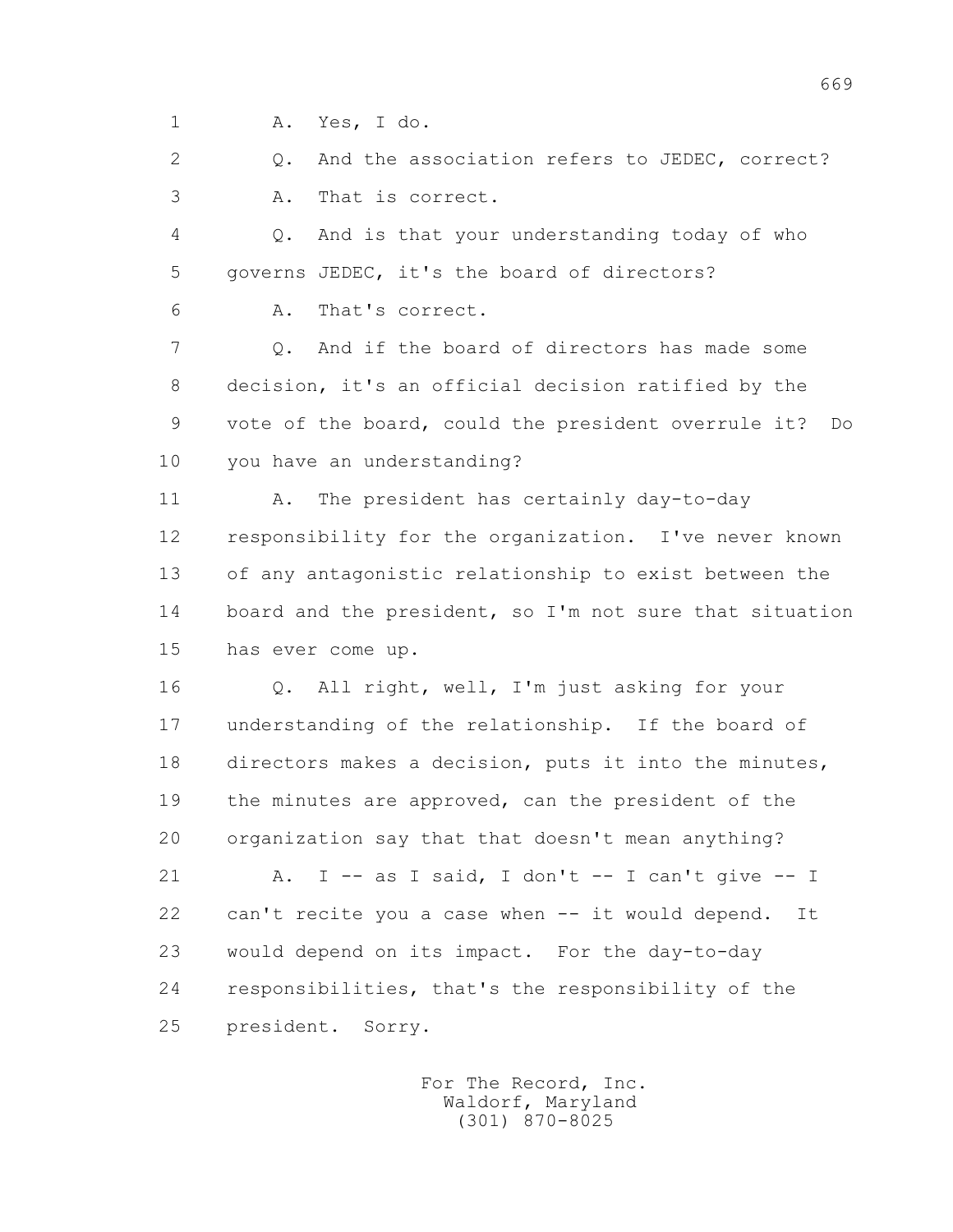1 Q. That's fair. That's fair. 2 Let me ask you about Exhibit CX-302, but first 3 I am going to move into evidence RX-1535, the JEDEC 4 Bylaws. 5 MR. OLIVER: No objection, Your Honor. 6 JUDGE McGUIRE: So entered. 7 (RX Exhibit Number 1535 was admitted into 8 evidence.) 9 MR. PERRY: And Your Honor, if I miss some, I  $10$  hope to  $-$  11 JUDGE McGUIRE: That's why at the end of the 12 day, I'm going to ask you all to go back, because this 13 is Friday, and we should establish that protocol, as we 14 discussed, where you can confer with the court reporter 15 and then assert exactly what's been entered so we'll be 16 clear on that. 17 MR. PERRY: And then should we do that as just 18 a housekeeping matter when we start up again on Monday 19 or -- 20 JUDGE McGUIRE: Yes, if there's any problems, 21 then yes, we will take that up early on Monday. 22 MR. PERRY: All right. That's fine with you? 23 MR. OLIVER: Yes, that's fine, Your Honor. 24 BY MR. PERRY: 25 Q. All right, looking at 302, did you manage to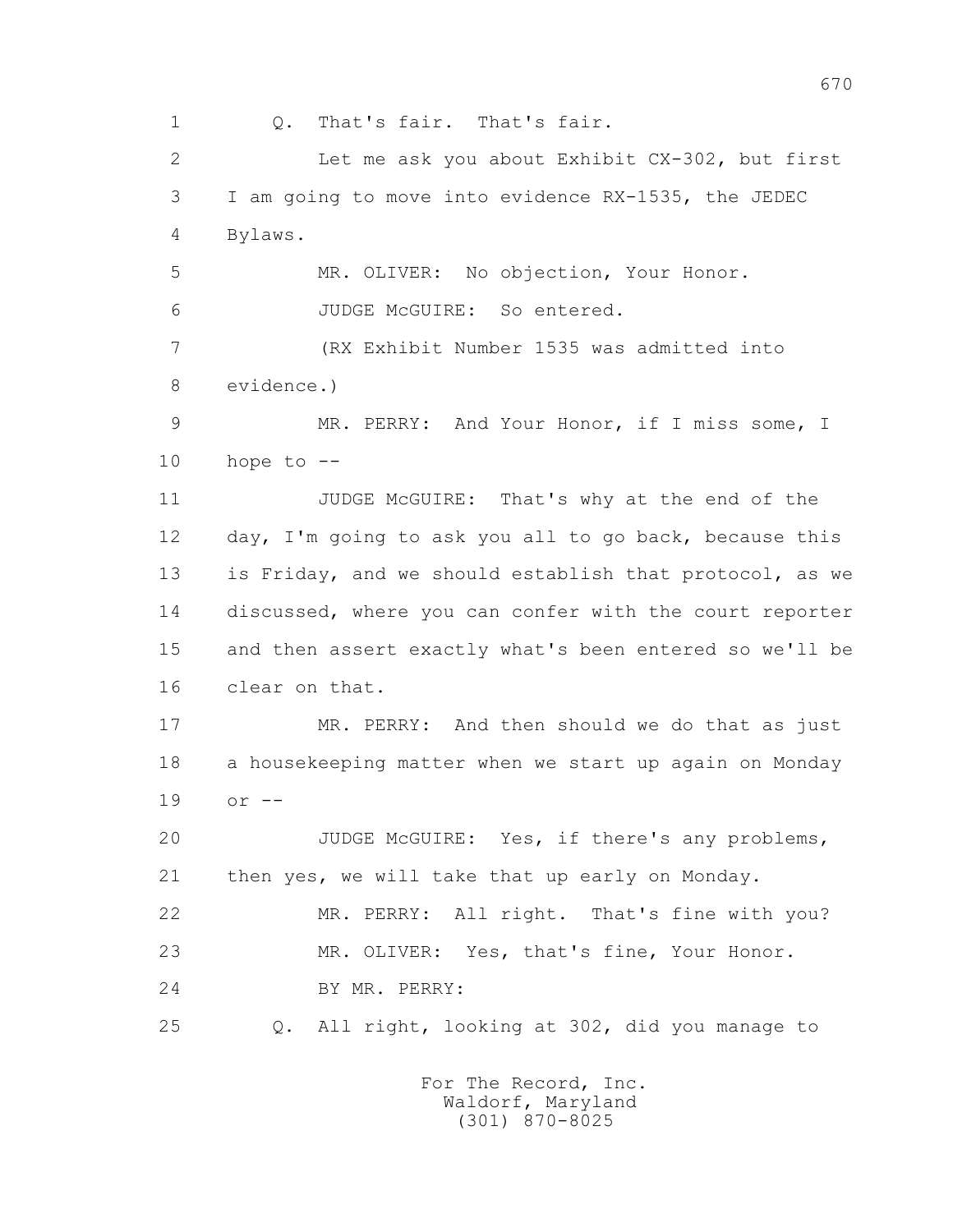1 find it? It's the standards -- Are Standards Worth the 2 Effort? We talked about it yesterday, Mr. Rhoden.

3 A. Yes.

4 Q. Do you have it?

5 A. Yes, I do.

 6 Q. Well, I want to take you through more of the 7 document than you looked at yesterday, but I want you 8 to remind us again what it was prepared for. I think 9 you said it was prepared in December of last year, 10 December of 2002?

 11 A. In -- late last year. I don't know if it was 12 December or when, but these foils that are made up here 13 I have used on numerous occasions, so some of these 14 things are many years old and some of them are perhaps 15 only a few years old, some of them maybe only a few 16 months old, but I did collect them all at a time that 17 was toward the last of last year sometime.

 18 Q. Is this collection something you presented at 19 IBM when you were invited to speak there?

20 A. Yes.

 21 Q. All right. And that was -- it's always 22 December in Vermont, but that was in December --

23 A. I think it was December, yes.

24 Q. -- of 2002?

25 A. I believe so.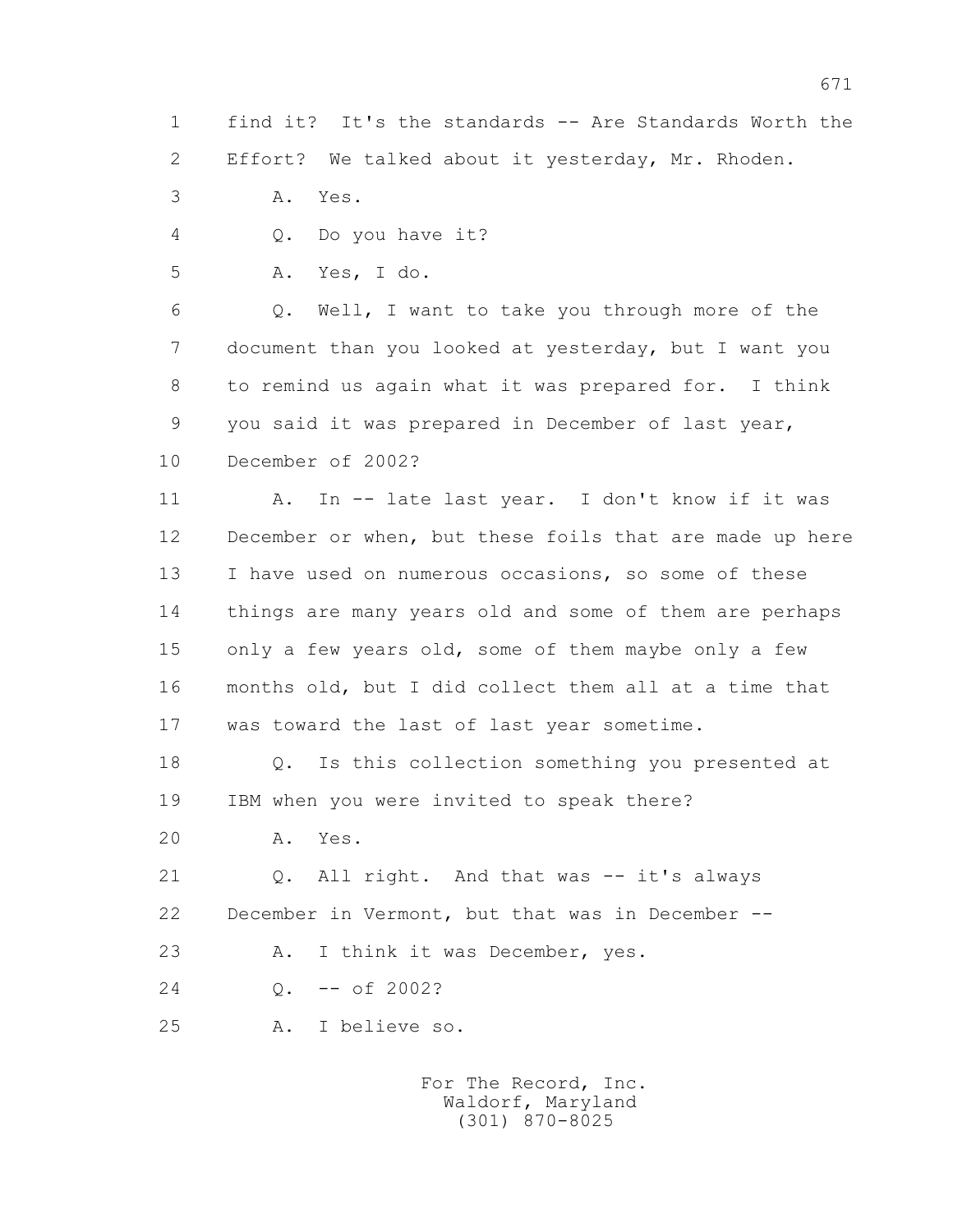1 Q. And under Agenda, was that the agenda for the 2 discussion? Is that why it says "Agenda," for the 3 discussion with IBM? And I'm referring to page 2.

 4 A. I think agenda would be more like a table of 5 contents, if you would, for the presentation. That's 6 normally how I put things together. It's not an agenda 7 for discussion.

 8 Q. That's where I was going. Is this a template 9 for a discussion you were having with some IBM people, 10 or is it a presentation you were making and you were 11 showing these Power Points to them?

12 A. Well, the kind of presentations that I 13 typically make, I certainly always am open for 14 discussion, and so discussions could have taken place 15 or may not have. I prepared this as a presentation. 16 If people had questions, then I certainly would stop 17 and answer the questions.

 18 Q. On page 5 of the exhibit, there's a chart that 19 Mr. Oliver talked to you about. It's called What 20 Standards Mean.

21 A. Yes.

 22 Q. And the first bullet point is, "To the End 23 Users."

 24 What did you mean by the end users when you 25 were using -- making this chart?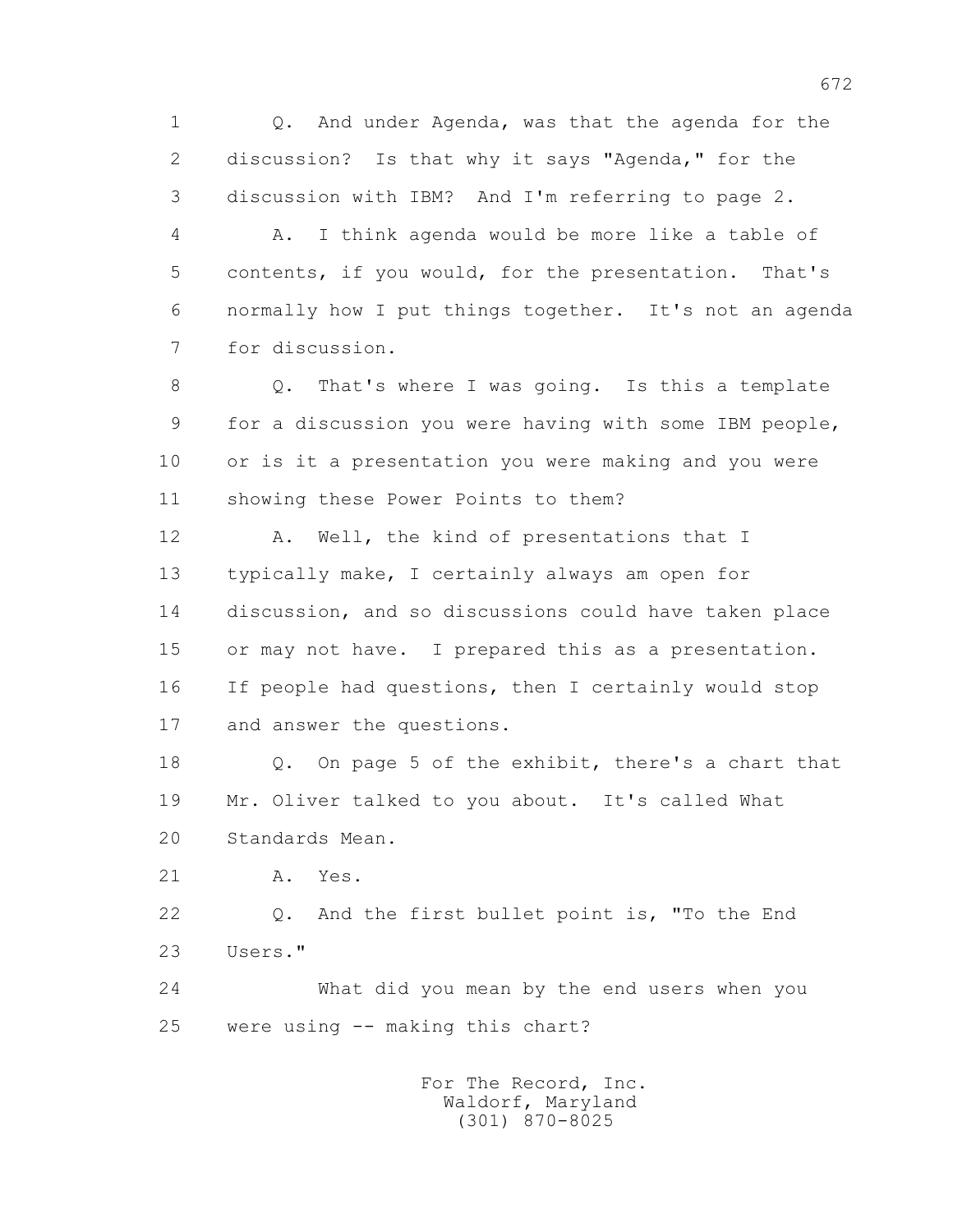1 A. End users are the end users of the technology, 2 and as I explained vesterday, that could be the -- the 3 Fortune 500 companies buying it for their own product 4 or in this case it could also be the end users buying 5 it from the local store. 6 Q. What did you mean by "To the Supplier"? 7 A. "To the Supplier," I would normally mean the 8 manufacturers of the product. This could apply in a 9 general sense or the discussion we had yesterday was 10 specifically about DRAM. 11 0. Now, at the time you presented this, were you 12 still chairman of AMI2? 13 A. Still am, was then, yes. 14 0. And at the time that the dues-paying members of 15 AMI2 were memory manufacturers, right? 16 A. Yes -- well, not all of them, but yes, some of 17 them are. 18 Q. The only dues-paying members of AMI2 as of 19 December 2002 were memory manufacturers. 20 A. That is not right. 21 Q. Oh, who else? 22 A. As I said, memory manufacturers and 23 infrastructure providers. 24 Q. Well, who else as of December 2002 was still a 25 dues-paying member other than memory manufacturers?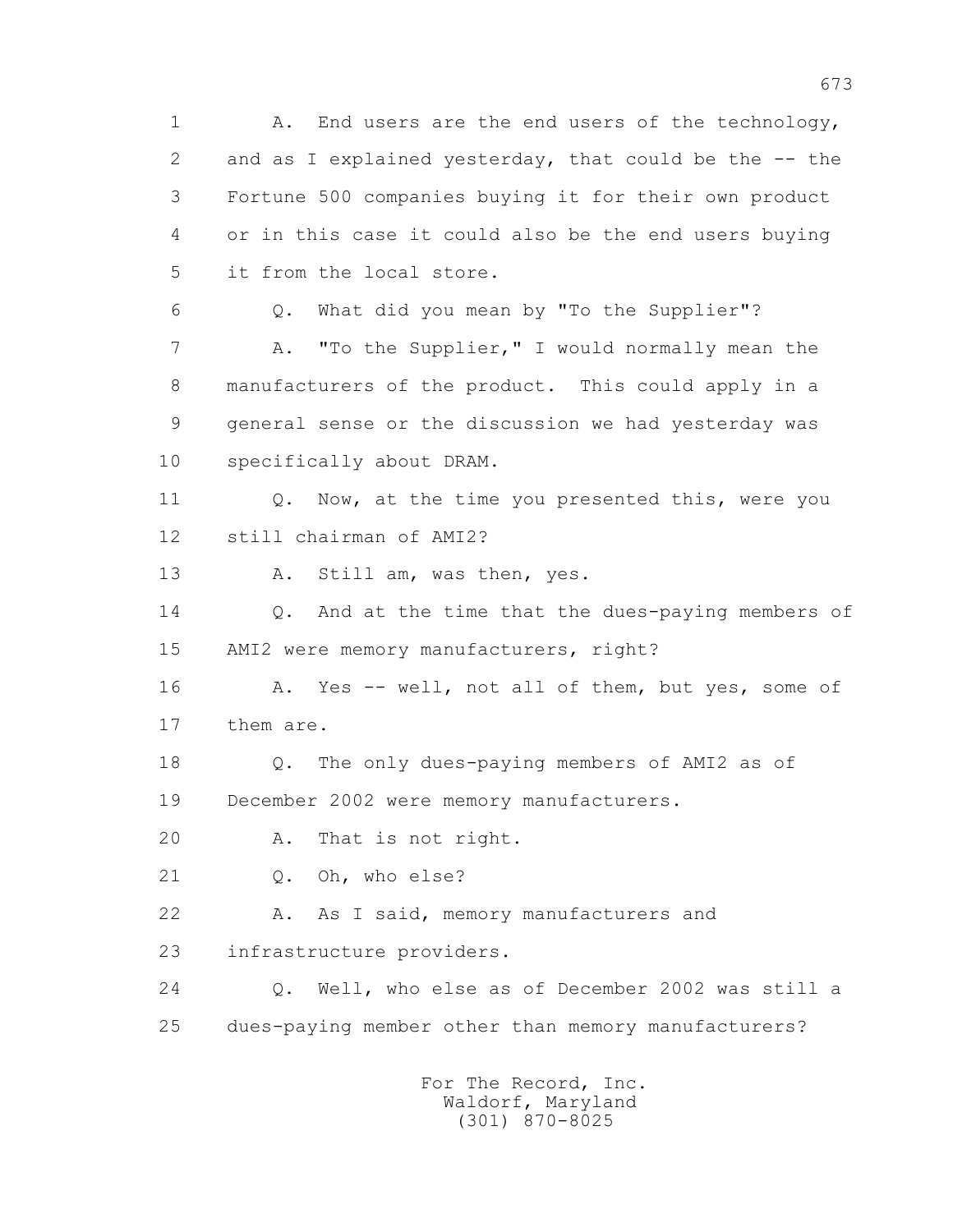1 A. Okay, the chipset manufacturers, VIA and ALi 2 from Taiwan; other manufacturers, like TI. I can't 3 remember others, but those are three that I can 4 remember right now. 5 Q. Now, there's two levels of dues-paying 6 manufacturers of AMI -- I'm sorry, there's two levels 7 of dues-paying members of AMI, the company that you 8 head, right? 9 A. That is correct. 10 Q. And the higher level pays more? 11 A. More money, yes. 12 Q. And those are called executive members? 13 A. Yes. 14 0. And they have some kind of extra access to 15 AMI's patents, right? 16 A. Well, they are the ones who actually sit on -- 17 it's basically whether or not you have a board seat or 18 not, and they sit on the board. 19 Q. So, the executive members of AMI2, as of 20 December of 2002, were all memory manufacturers, 21 correct? 22 A. That is correct. 23 Q. Now, let's look at the next page, I believe 24 it's the next page -- yes, page 6 of your presentation, 25 Introduction to JEDEC, and then it -- and then the next For The Record, Inc.

 Waldorf, Maryland (301) 870-8025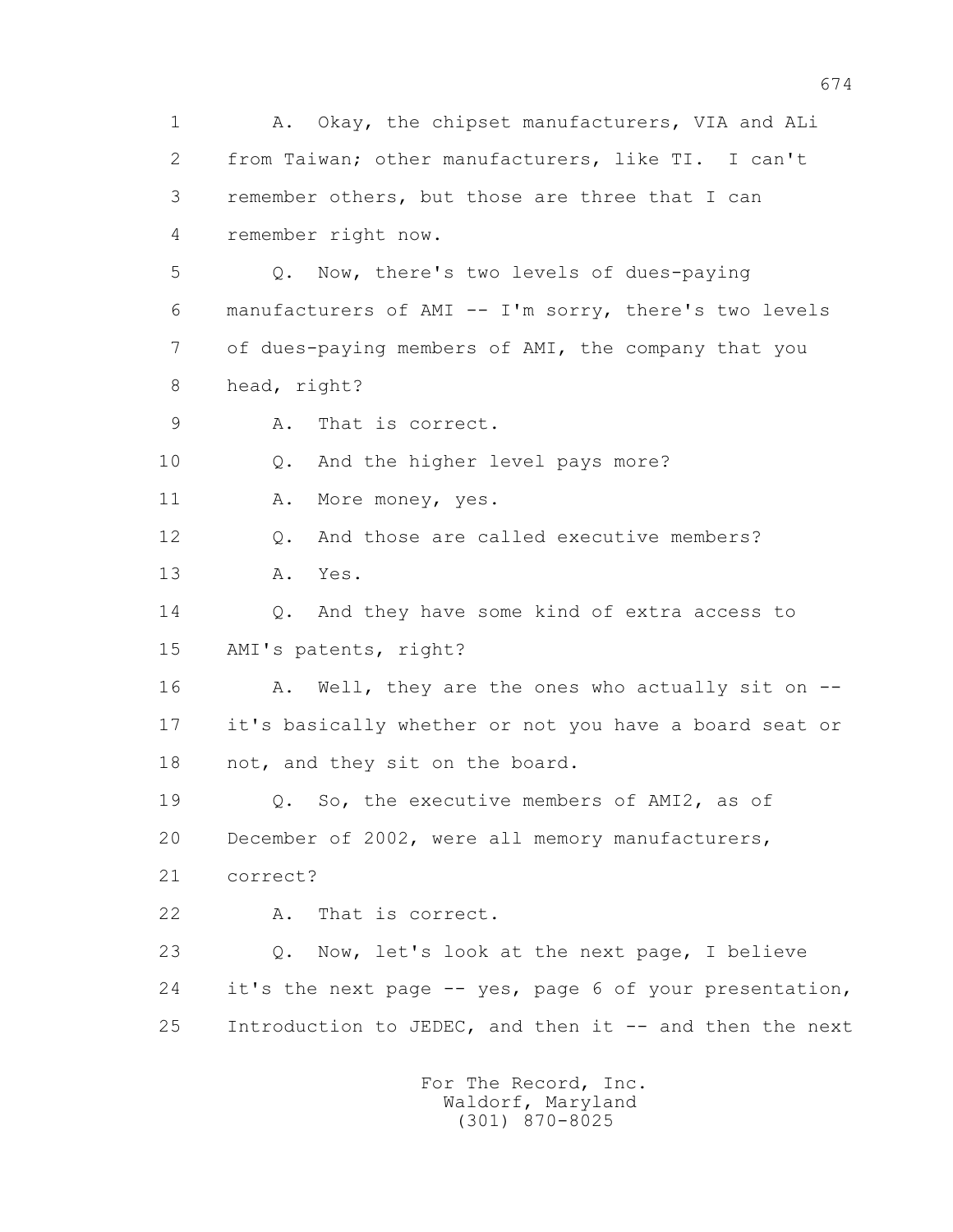1 page says, on page 7, What is JEDEC? And you say, 2 "It's the world leading technology standards 3 association where 250 companies get together to share 4 their secrets and standardize their industry."

 5 What did you mean by "share their secrets"? 6 A. Well, by nature of the standardization process, 7 people are actually getting together and working 8 toward -- this is a -- I did not invent this phrase. 9 It's been around for a very long time. The intent is 10 for people to get together and share the things that 11 they're working on to the betterment of -- for the 12 standardization of their industry.

 13 JUDGE McGUIRE: Could I interject? You just 14 said something, I don't think this question has been 15 asked, but I was going to ask it myself. How old is 16 this organization, JEDEC?

17 THE WITNESS: Actually, JEDEC dates back for a 18 very long time, Your Honor, back to the Radio 19 Manufacturers Association, 1924. The name JEDEC and 20 the formulation of that part of it that is still called 21 JEDEC occurred in 1958.

 22 JUDGE McGUIRE: I'm sorry, Mr. Perry, I just 23 wanted to clarify that.

24 BY MR. PERRY:

25 Q. Page 10 of that document --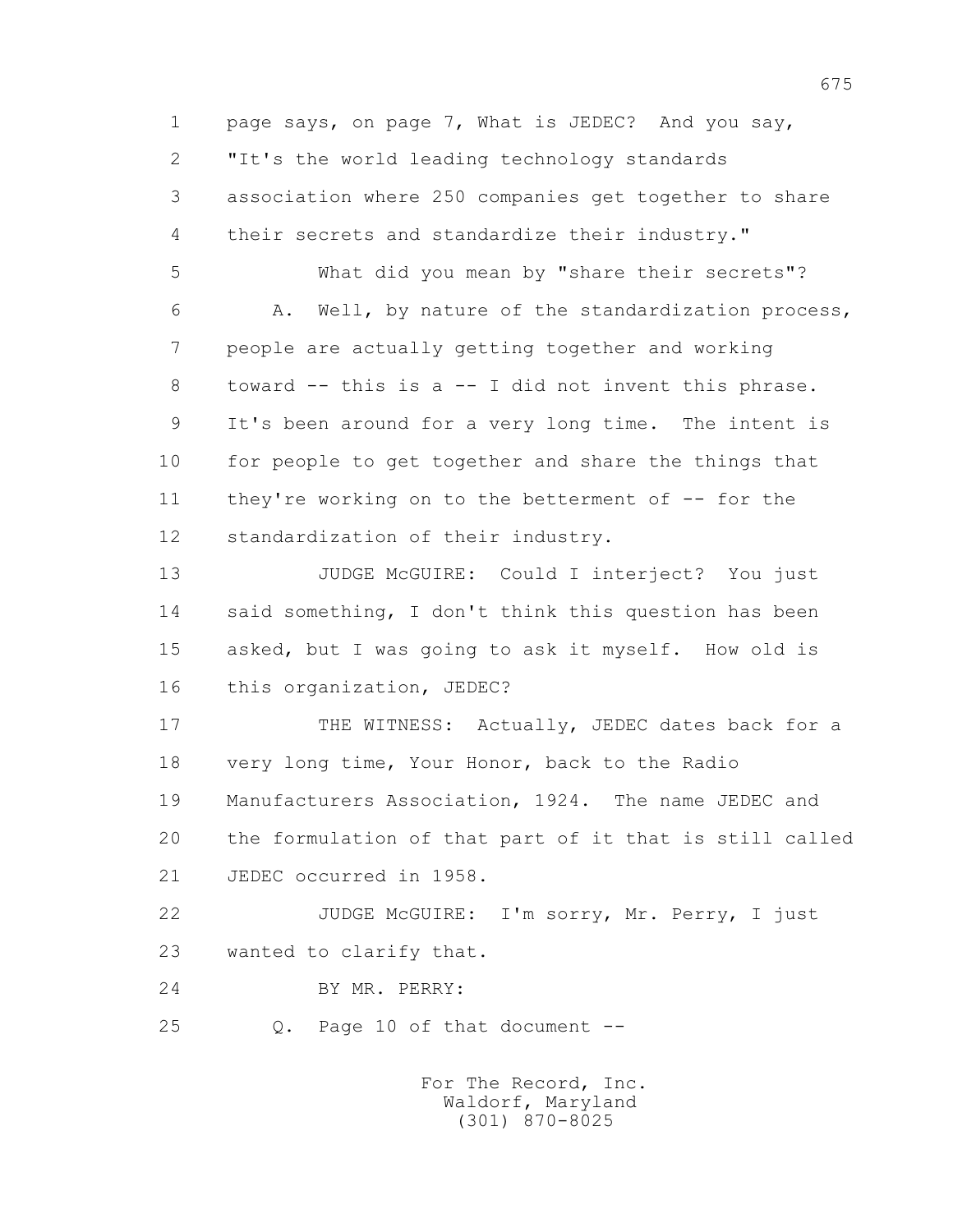1 A. Page 10 --

 2 Q. It starts with Marconian, but I was going to 3 skip that part. 4 JUDGE McGUIRE: Well, that makes sense, then. 5 BY MR. PERRY: 6 Q. All right, so, when you wrote "share their 7 secrets," you didn't mean their trade secrets, did you? 8 A. Excuse me? 9 Q. You didn't mean share their trade secrets, did 10 you? 11 A. No, not directly. It's -- the intent was -- 12 it's a catchy phrase, and it's intended to get the 13 attention of the people that you're presenting it to. 14 Q. All right. We're moving past the history, 15 which actually takes two pages. If you could look at 16 page 13 -- 17 A. Page what? 18 Q. Thirteen -- 19 A. Okay. 20 Q. -- of the exhibit. 21 A. Okay. 22 Q. And it says, "Why JEDEC? Who's Who of 23 Semiconductors," and then it says, "Managed and run by 24 industry leaders, defining and developing their 25 industry. The process forces continual forward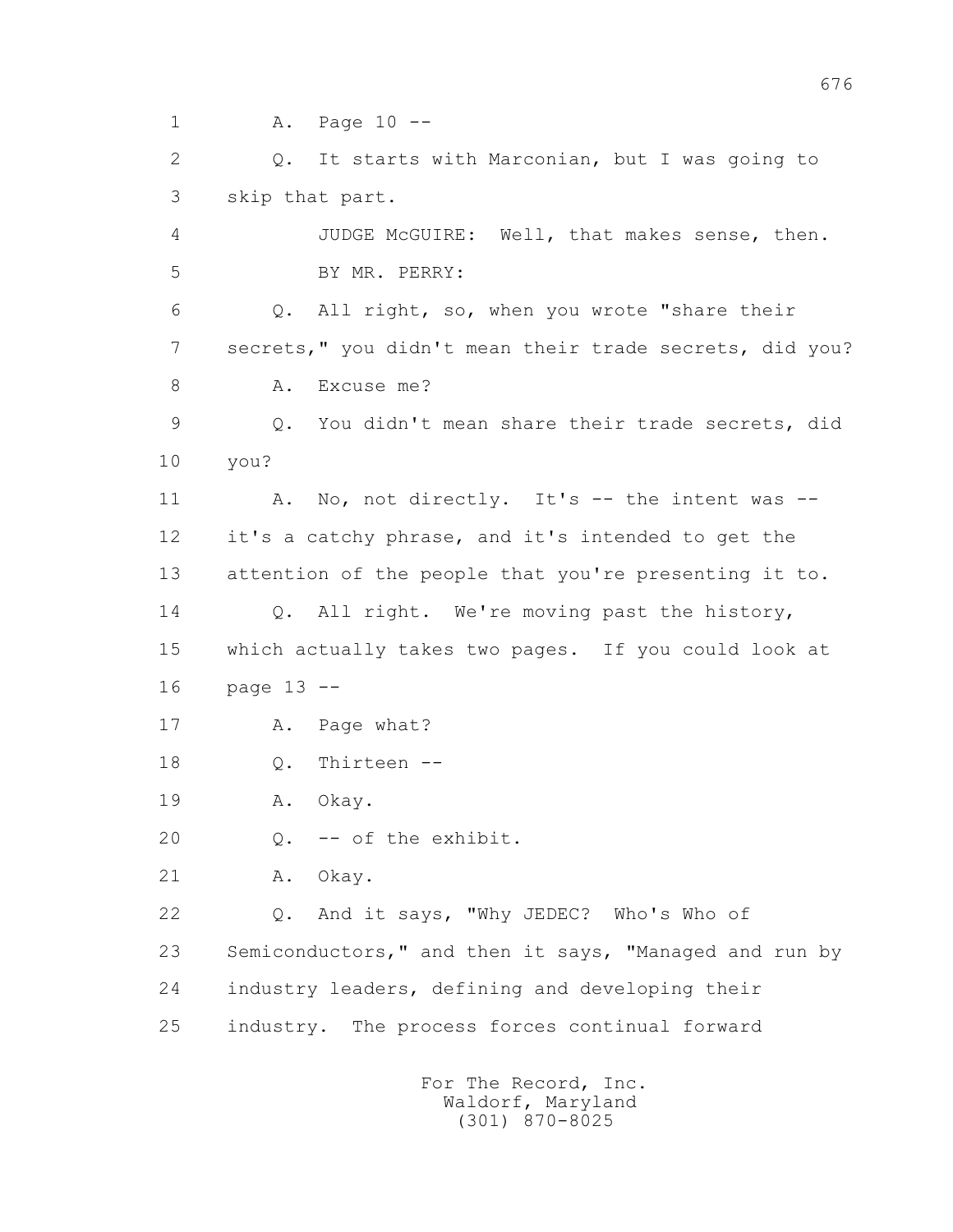1 progress and guards against antitrust."

 2 What did you mean by "the process guards 3 against antitrust"?

 4 A. Well, JEDEC operates with bylaws, and with the 5 bylaws it's specifically spelled out what can and 6 cannot be discussed -- well, with the Manual of 7 Operations and Procedures and bylaws. There are 8 policies and procedures set up inside of JEDEC that -- 9 that restrict and govern the types of discussions, and 10 the intent is to guard against antitrust such that we 11 have the policies and procedures in place such that 12 people do not step outside of the law that's governed 13 by the Sherman Antitrust Act.

 14 Q. Talk about what? You said talk about certain 15 things. What do you mean?

16 A. Well, price, for instance. Price is never a 17 discussion in JEDEC, and we don't talk about absolute 18 cost. Cost is never a discussion. I thought earlier 19 today that we said -- I said relative cost perhaps, but 20 in general, anything that would have to do with -- 21 certainly no quotas, anything like that that would be 22 seen as any kind of restraint of trade, there would be 23 no discussion of that.

 24 Q. How about discussion of whether or not RDRAM 25 should be a de facto standard or DDR SDRAM, is that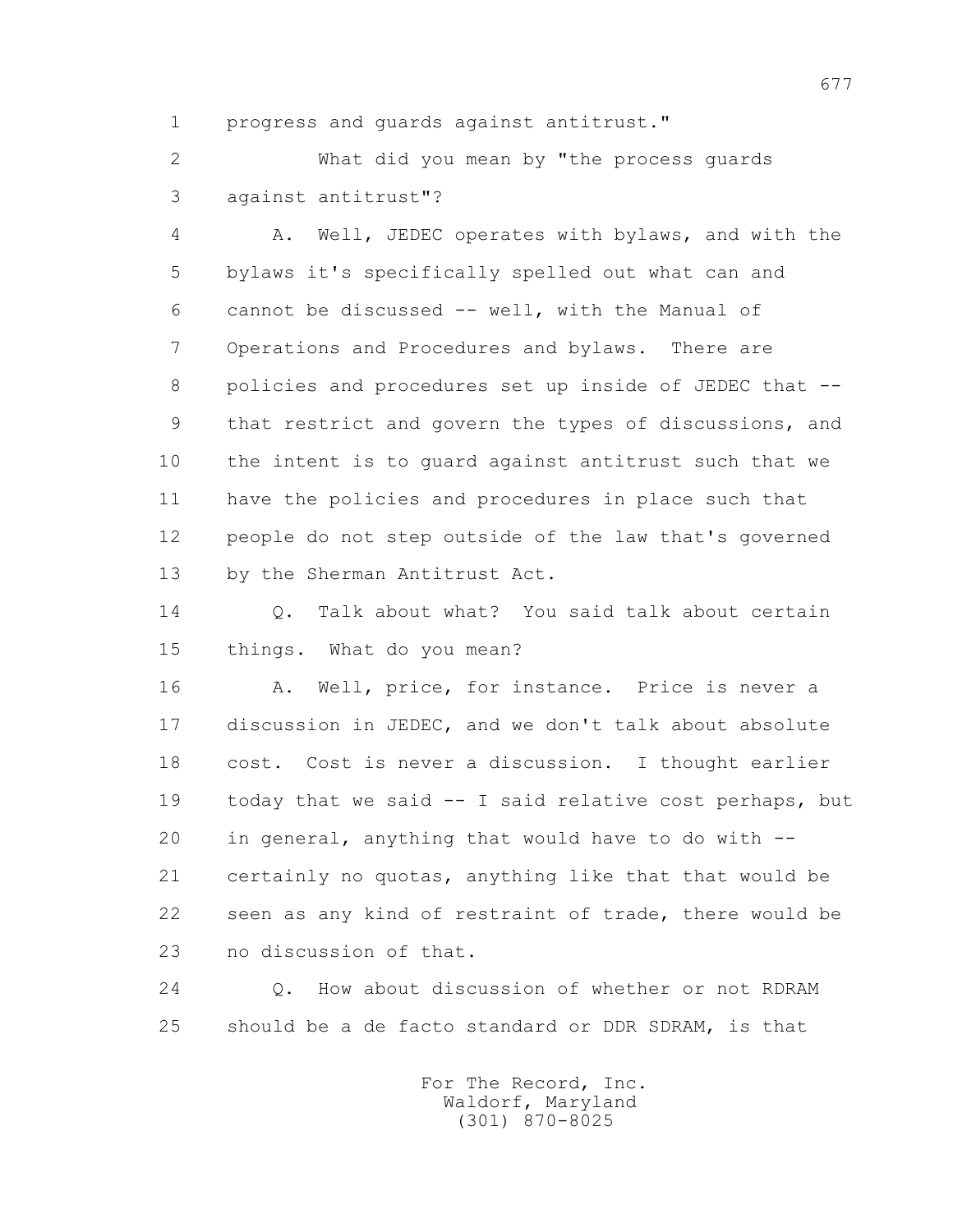1 something that's appropriate in your mind to discuss 2 within JEDEC?

 3 A. It would only be appropriate if someone had 4 made a presentation about it, and to my knowledge, 5 RDRAM was never discussed at JEDEC.

 6 Q. You talked about the JEDEC bylaws, which we 7 have now introduced into evidence as 1535, and is there 8 anything in those bylaws about what to talk about or 9 what not to talk about?

 10 A. Well, as I said, there's policies and 11 procedures, and I would refer to the legal guidelines 12 as outlined in 21 -- the -- the 21-I and future 13 revisions, whatever, I think it's 21-L is what we're 14 using today. We just modified it through the 15 electronic processes.

 16 Q. Well, we had looked at the EIA Legal Guides 17 when we were talking about this general issue before.

18 A. Correct.

19 **Q.** Now that JEDEC is its own separate company, is 20 there some legal guides for JEDEC?

21 A. Yes, it should be -- we basically just 22 inherited -- I think we have translated exactly the 23 same -- well, I won't say exactly, that's a poor choice 24 of words. We have translated from what is there in EIA 25 and replaced the name with JEDEC. I think that was the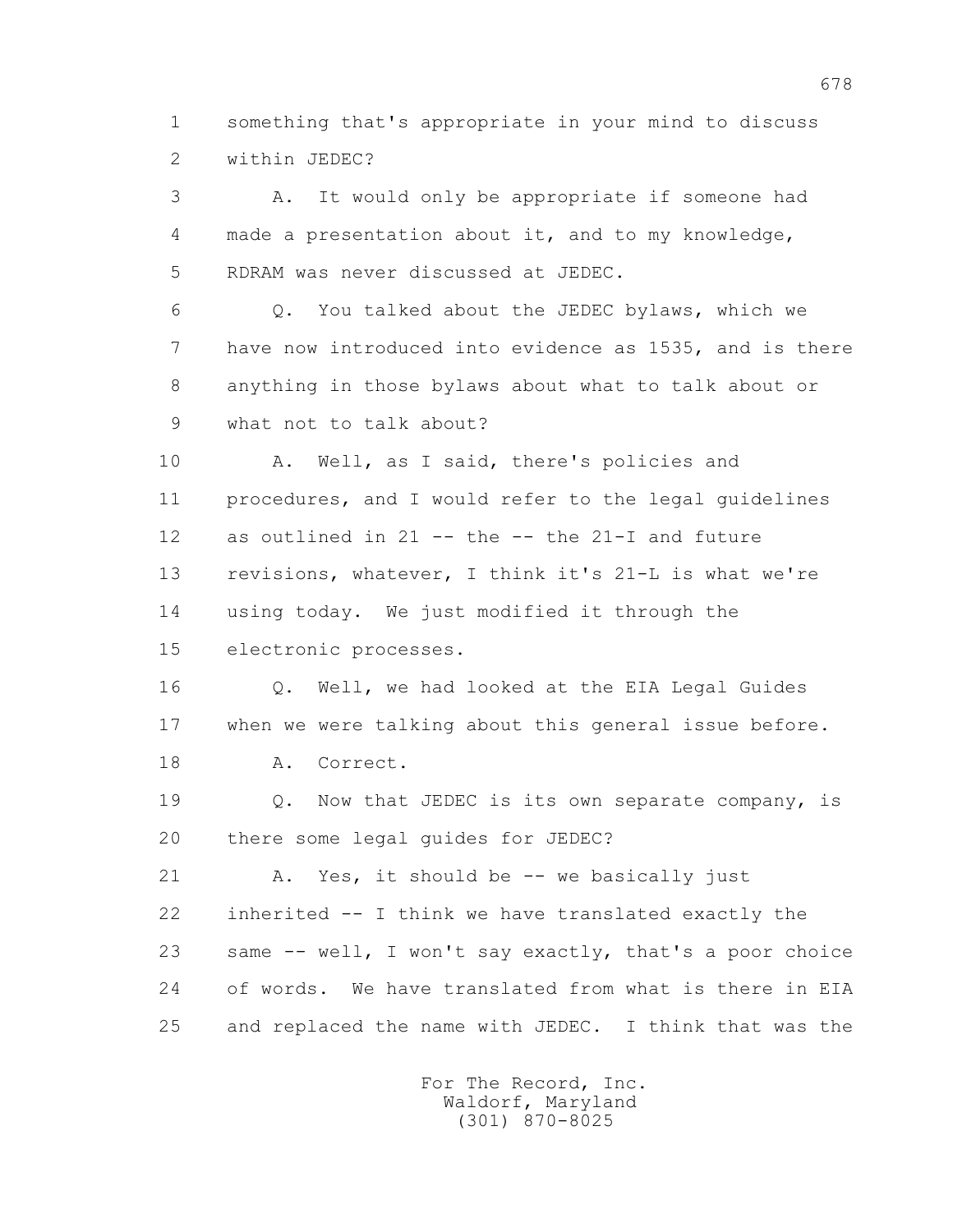1 intent.

 2 Q. All right. Well, looking back at your 3 presentation to IBM that's Exhibit 302, the next bullet 4 point says, "Everyone marching to the same drum, at the 5 same time."

6 A. Yes.

7 0. What does that mean?

8 A. Actually, when you have all of the people in 9 the room working together on the same product, then you 10 have a tremendous leverage of resource. You wind up 11 getting -- you eliminate the duplication of effort 12 across multiple companies, and the decisions that are 13 being made are broadcast to the entire industry through 14 that same forum, and so by definition, everybody is 15 essentially moving together. That's what I meant.

16 Q. Well, in the EIA Legal Guides --

17 A. Yes.

 18 Q. -- one of the items, and I'll just read it to 19 you, it says, "Adherence to standards shall be entirely 20 voluntary and within the discretion of individual 21 manufacturers." This is in Exhibit 204, page 9.

22 A. Sure, and --

 23 Q. And then it says, "Any agreement, expressed or 24 implied, or any coercion, direct or indirect, to adhere 25 or to require or to compel adherence to a standard is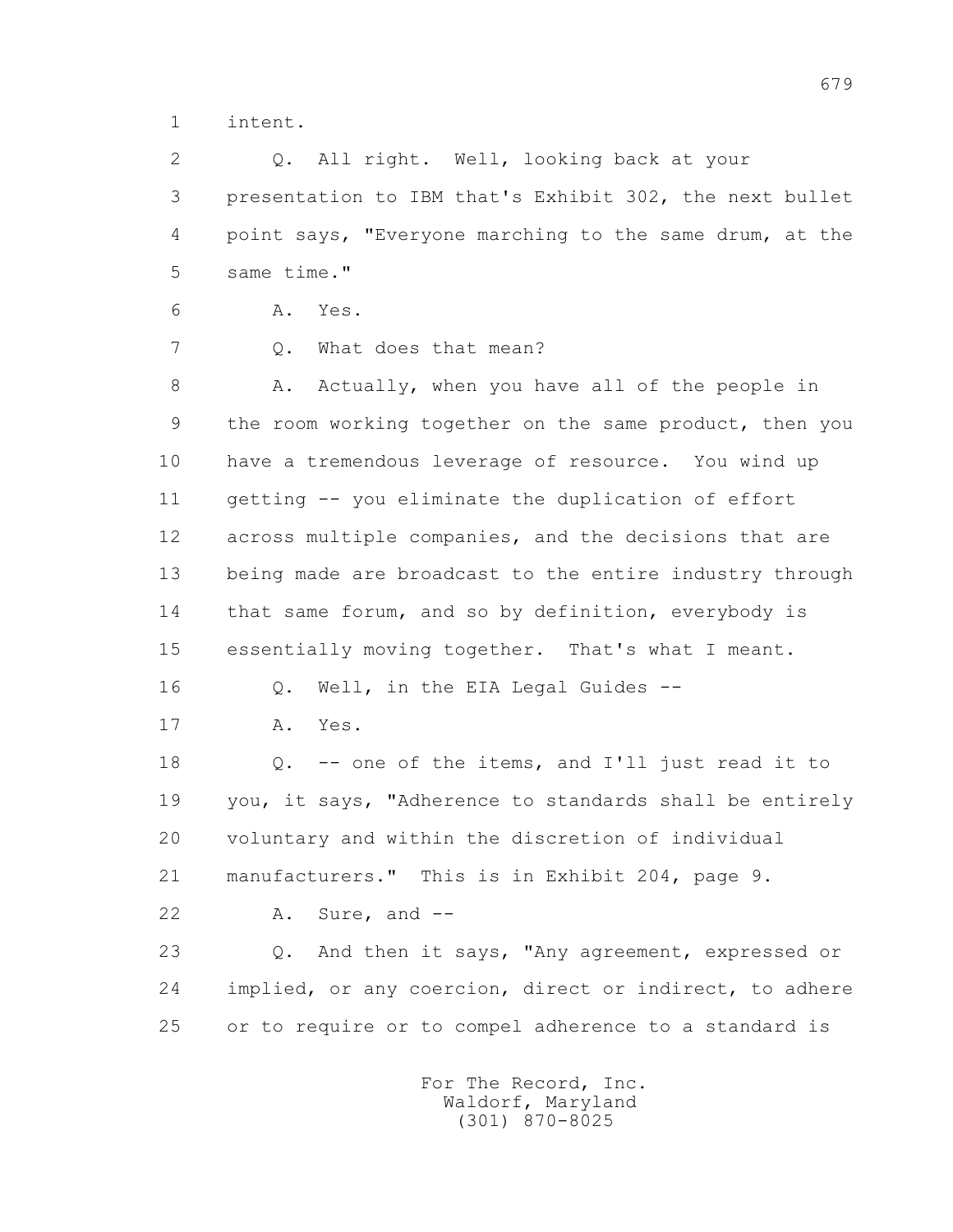1 not permitted."

 2 Now, as you understand that phrase that -- 3 MR. OLIVER: Excuse me, Counsel, could you 4 direct -- 5 MR. PERRY: Yes, page 9, right there. 6 BY MR. PERRY: 7 Q. -- as you understand the phrase I just read to 8 you, is that consistent with your statement that in 9 JEDEC, everyone marches to the same drum at the same 10 time? 11 A. Absolutely. 12 Q. Could you explain that? 13 A. Okay, well, it -- everything in JEDEC is 14 voluntary. It's voluntary participation, the standards 15 that are created, the adherence to those standards is 16 voluntary. They're published free on the web. They're 17 available to all people. The -- the marching to the 18 same drum does not imply any kind of ordering. It 19 implies that you have people that are working together 20 for a common interest. 21 1f people want to participate, they can. If 22 they don't, they do not participate. So, I'm not sure 23 whether it would be in conflict with the statement that 24 you read and the statement that I've made. 25 Q. Now, let me -- let me go back for a minute to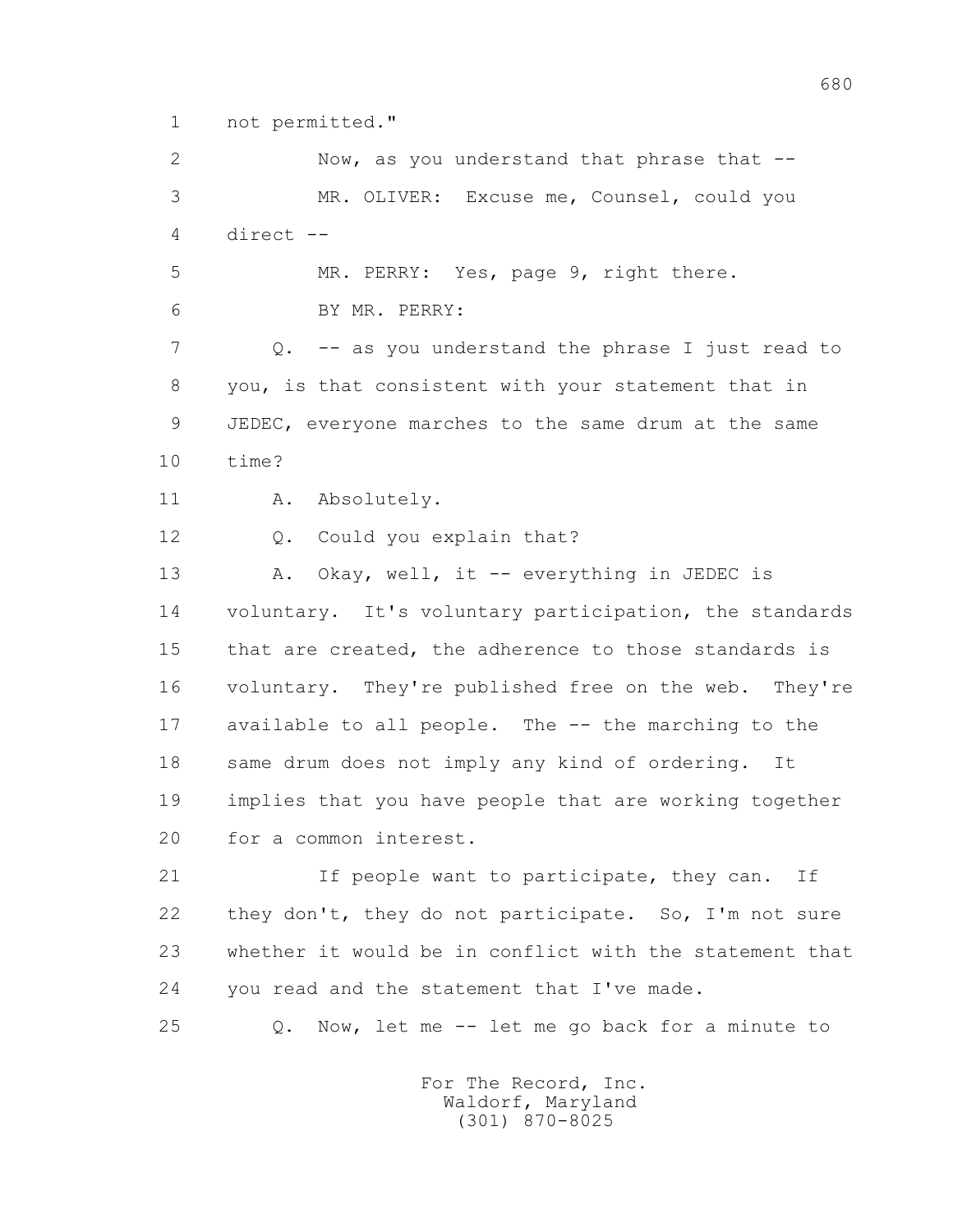1 the testimony that you gave us this morning about a 2 conversation you had with Richard Crisp.

3 A. Okay.

 4 Q. You described that a little bit. Was there any 5 discussion with Mr. Crisp in that conversation about 6 this fair and reasonable concept that we've been 7 talking about?

8 A. I recall the discussion, it was a question from 9 Mr. Crisp about the JEDEC patent policy, and we 10 discussed the term "patent" in the policy as applying 11 to anything within the patent process. That's what I 12 recall.

 13 Q. Did you also talk about the fair and reasonable 14 part of the patent policy?

 15 A. Well, I -- I'm not sure what you're getting at. 16 The patent policy is the patent policy. The fair and 17 reasonable is a statement for an assurance letter, 18 okay, and that would be -- the disclosure part is the 19 patent policy, and then for inclusion of that disclosed 20 IP, an assurance letter. So, the fair and reasonable 21 is part of the assurance letter.

 22 Is it part of the policy? Then yes, and from 23 that perspective, I am certain that we had a 24 conversation about the two terms. You offer your 25 intellectual property free or -- or -- free of any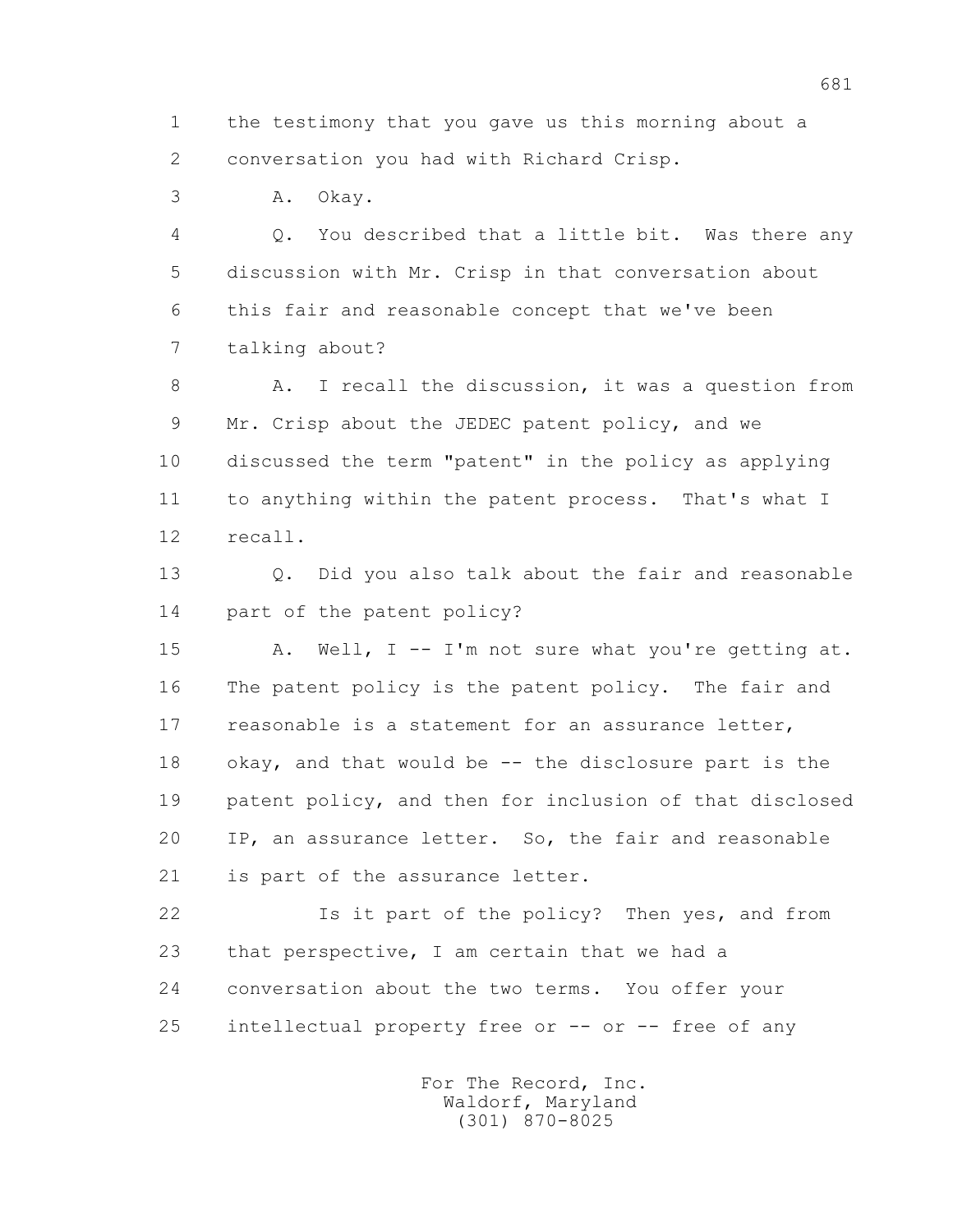1 unfair -- on reasonable, nondiscriminatory terms, free 2 or reasonably nondiscriminatory. 3 Q. And had Mr. Crisp approached you, is that how 4 this conversation came up? 5 A. That's correct. 6 Q. Did you have lunch together? 7 A. We've had many lunches perhaps together over 8 the years. He came to JEDEC a lot of times. When 9 you're all stuck in the same city for a long time, 10 everybody eats together. 11 Q. Have you seen any email from Mr. Crisp 12 describing the lunch with you or a meeting with you, a 13 discussion with you about the patent policy? 14 A. I don't recall. 15 Q. Did you prepare any notes or emails or letters 16 or memos about this conversation with Mr. Crisp? 17 A. I did not. 18 **Q.** Now, did you provide any assistance or 19 encouragement to Mr. Crisp at any time to have Rambus 20 try to standardize anything relating to RDRAM at JEDEC? 21 A. Yes, it would have been at a later time. Mr. 22 Crisp contacted me and asked about the creation of a 23 letter. I believe it was his desire at the time to 24 bring the RDRAM technology into JEDEC for 25 standardization, and so we were in process -- I was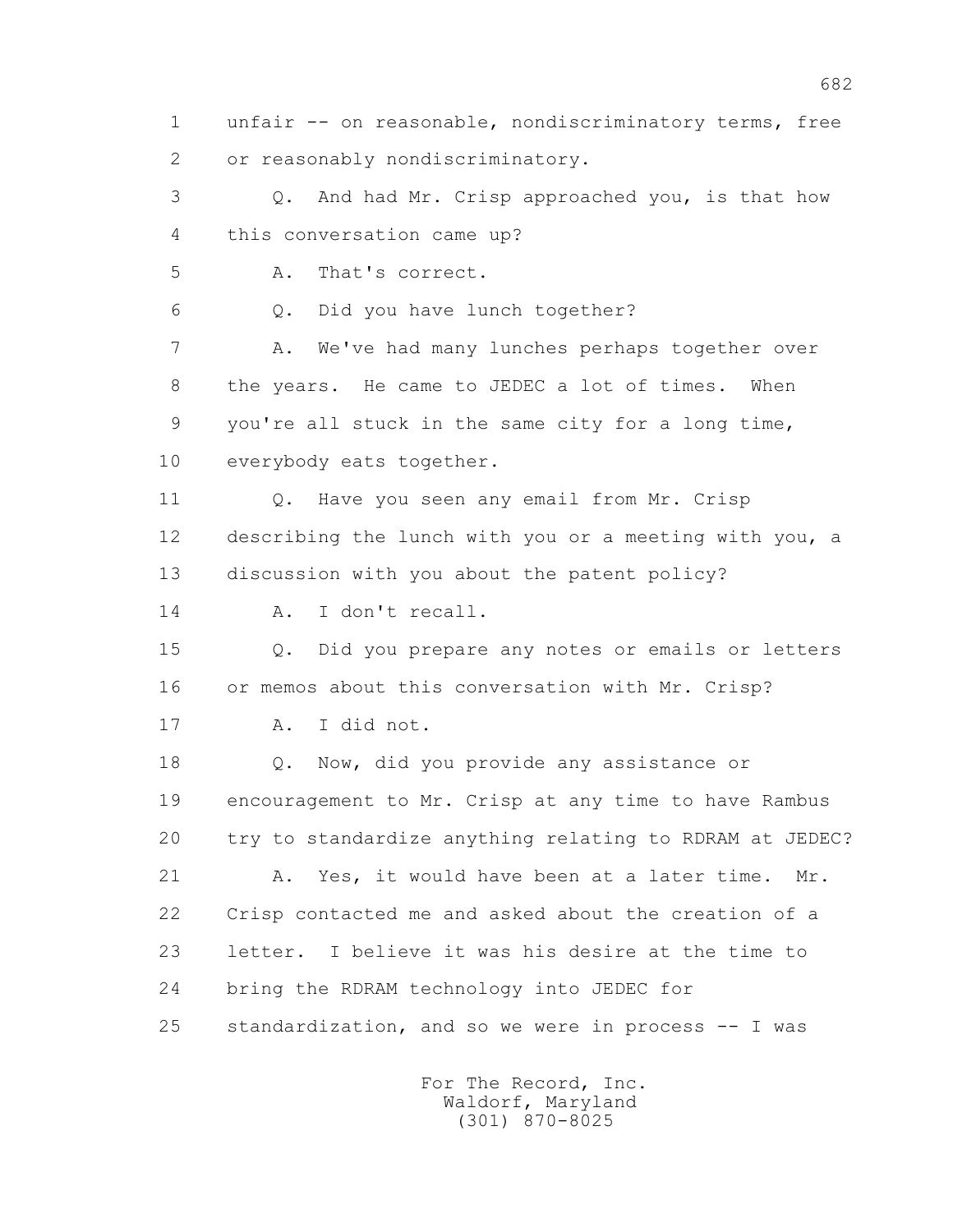1 helping him draft the letter, and basically a letter 2 that would provide one of those two terminologies, 3 either free or reasonable and nondiscriminatory in the 4 terms, and that -- that discussion ceased in probably 5 late '96 or something like that.

 $6$  Q. Thank you  $-$  well  $-$ 

 7 A. I'm not sure exactly when. '95-'96, in that 8 time frame.

 9 Q. I can tell you that Mr. Crisp didn't attend any 10 meetings after the December '95 meeting. That's been 11 stipulated to.

 $12$  A. Then it  $-$ 

 13 Q. And the withdrawal letter came in June of '96, 14 if that helps you.

 15 A. He -- well, but what I can -- the discussions 16 that I had with Mr. Crisp about this did not take place 17 at JEDEC meetings. They took place over the telephone. 18 Q. Oh, okay. And do you remember if he was 19 talking about standardizing the RDRAM module, the 20 R-module as opposed to different parts of the RDRAM 21 technology?

 22 A. I don't recall a particular element that he was 23 focusing on.

 24 Q. Now, let's go back to Exhibit 302, if we could. 25 Now, on page 16, if you could go to page 16, there's a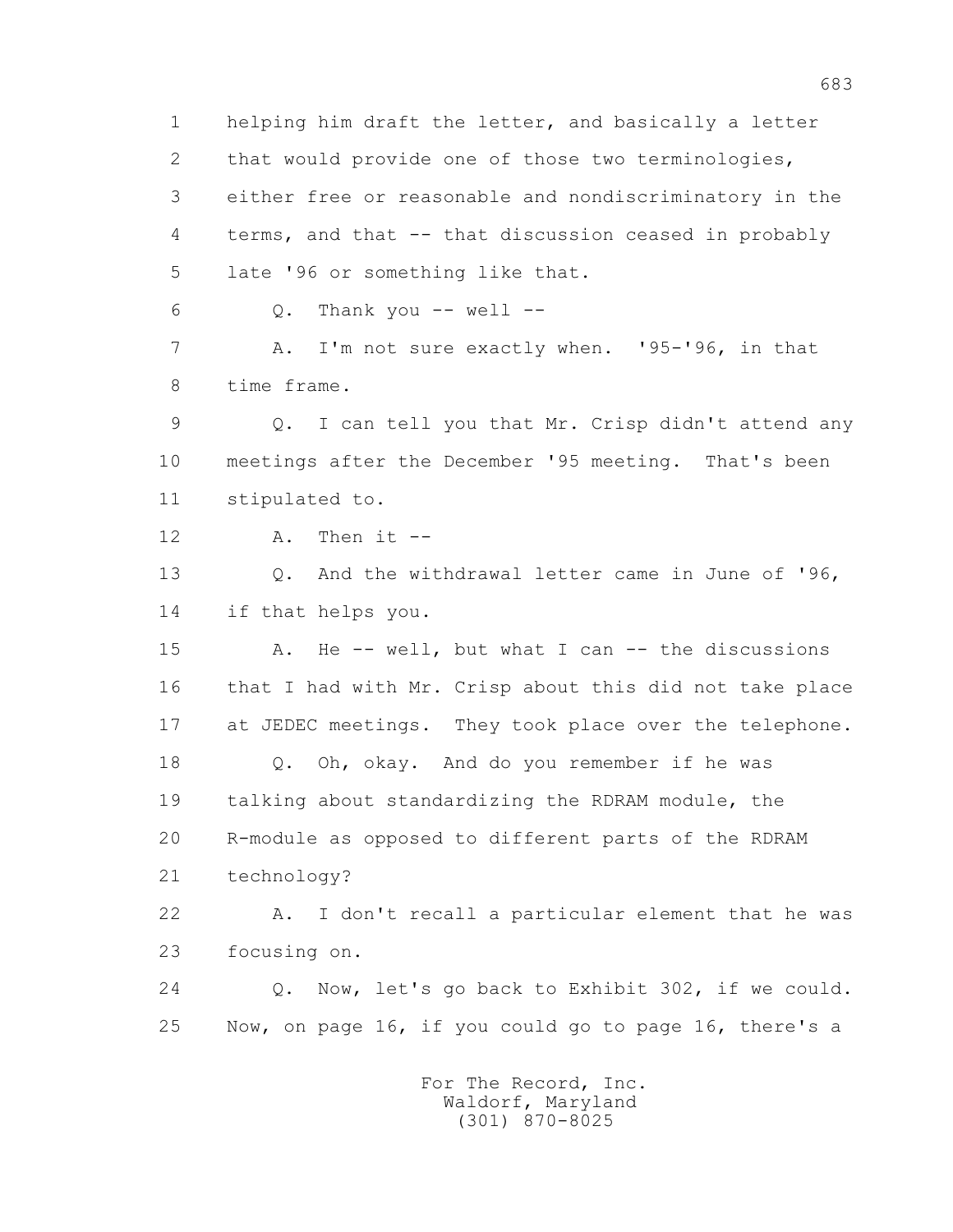1 statement on page 16 that says, "All JEDEC Standards 2 are accessible for free on the web." 3 A. Yes. 4 Q. And that reminded me that yesterday you said 5 something about JEDEC standards being available for

6 free on the web.

 7 Did you mean to imply that JEDEC standard were 8 royalty-free when you said that?

9 A. Certainly not. I was trying to -- to -- they 10 are available for free, and people around the world use 11 JEDEC standards because they can access them 24 hours a 12 day on the web.

 13 Q. If an engineer has a question, they can look at 14 it on the website?

15 A. Yes, understood.

16 Q. Got it.

 17 All right, let's look at the next page, then, 18 which is page 17 of Exhibit 302, and this is entitled 19 Revenue Based on Influence.

20 A. Yes.

 21 Q. Now, when it says, "Revenue Based on 22 Influence," is that JEDEC's revenue or the JEDEC 23 members' revenue? What does that mean? 24 A. I'm sorry, I must be on the wrong page. 25 Q. Page 17.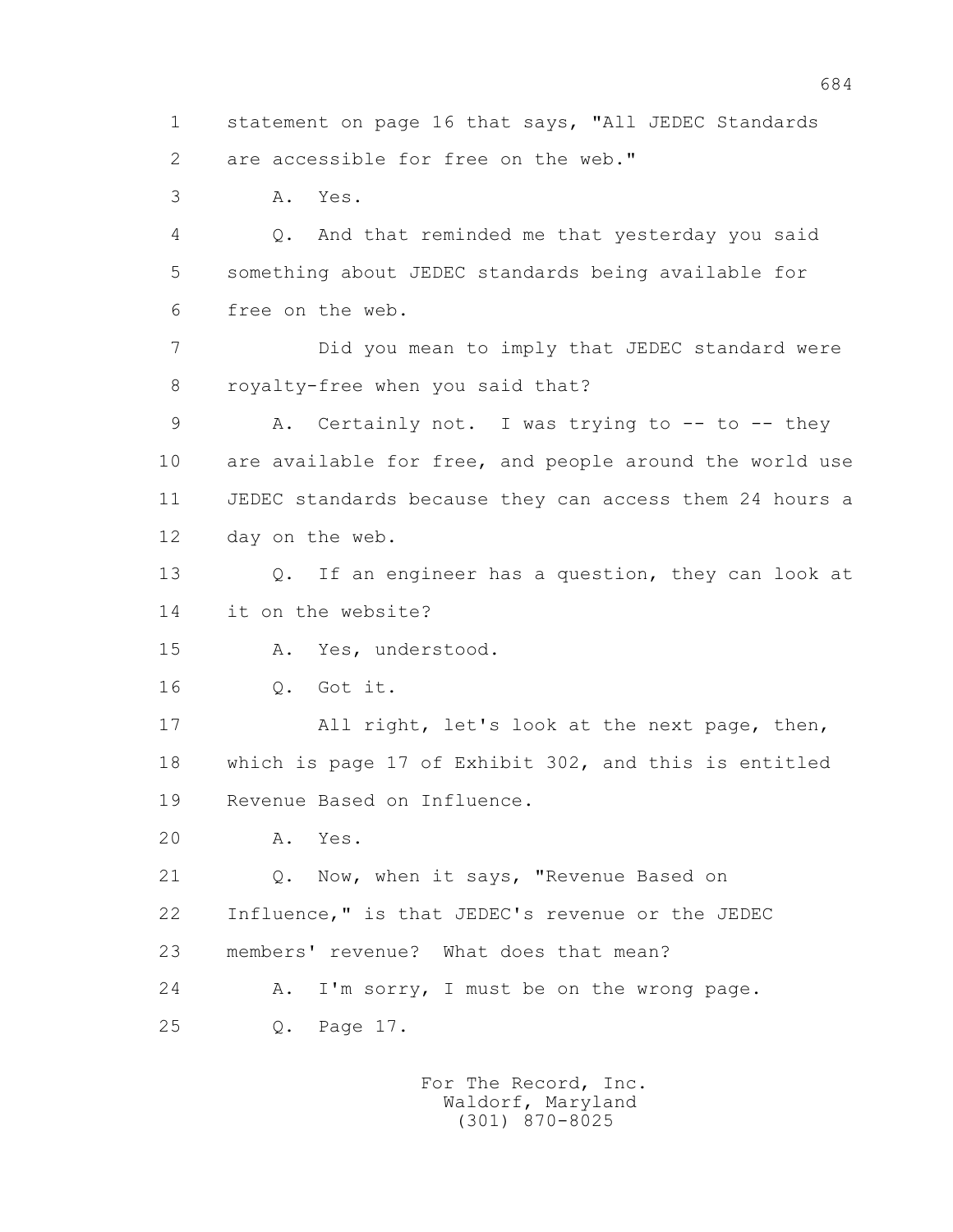1 A. Seventeen, okay, yes.

2 0. It says, "Revenue Based on Influence." 3 A. Yes.

 4 Q. Then the second bullet point says, "Those that 5 participate influence the outcome. Member companies 6 decide what paths to take in standardization. If you 7 are not there, your competition may be deciding your 8 future."

9 Do you see that?

10 A. Yes, I do.

11 O. Was this Power Point, this particular slide, 12 prepared as a sales pitch to get people to join JEDEC? 13 A. To a certain extent, yes.

14 0. And what message were you giving as part of 15 your sales pitch?

 16 A. Well, JEDEC is a nonprofit organization. It's 17 a standards-based organization, and the revenue that 18 supports the JEDEC operation are the dues that's paid 19 by the members, okay? And in the wording that you see 20 here, the standards themselves are published after 21 they're complete.

 22 During the time that they're being worked on, 23 they're available to all people who participate and all 24 people that are involved in the committee. So, if you 25 want to have early access and if you want to be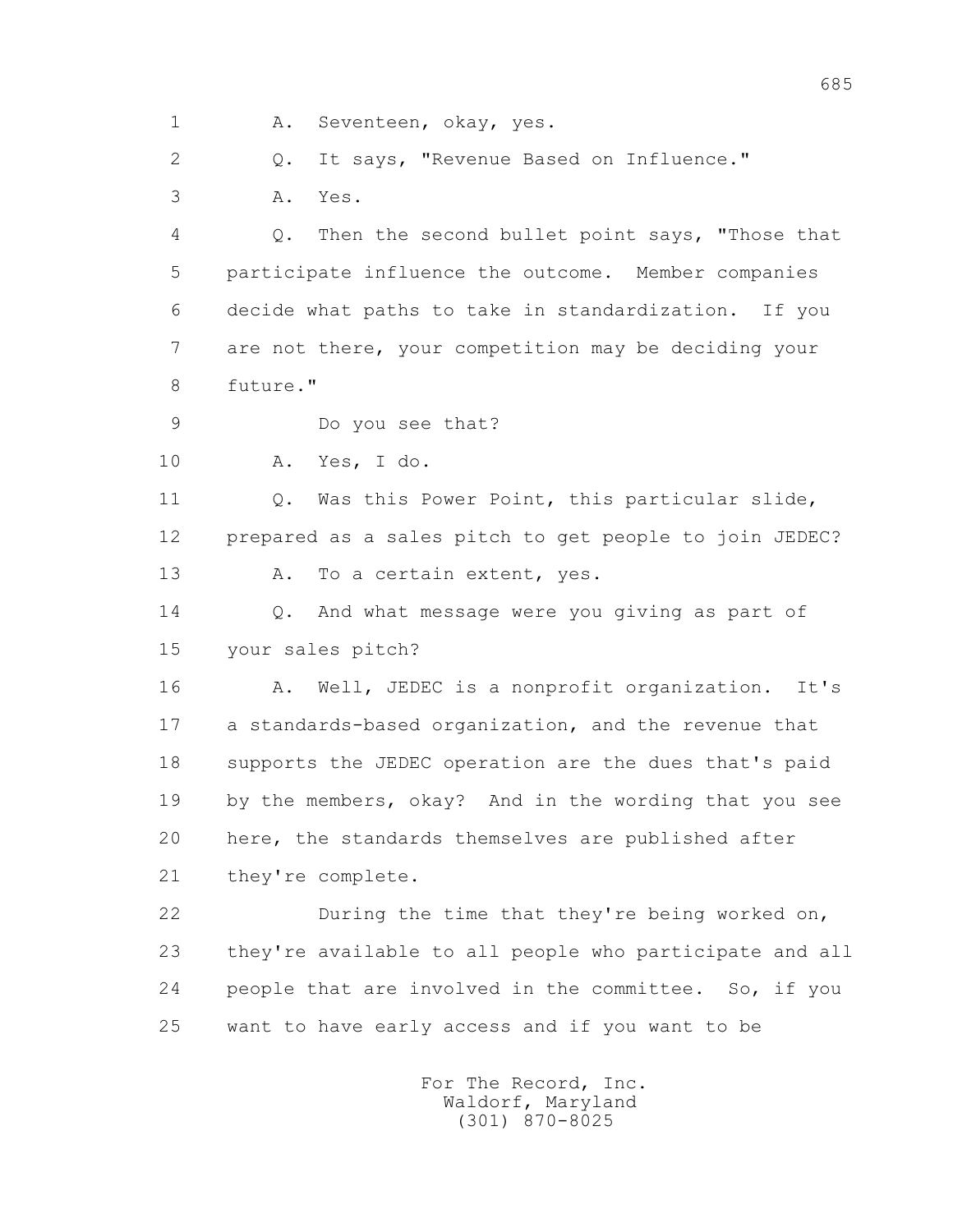1 involved in the actual standardization process itself 2 and help make the decisions, then you should pay JEDEC 3 dues and become a JEDEC member. That's exactly what I 4 was trying to say on this foil.

 5 Q. And you say back on page 7 that there's 250 6 members.

 7 A. It goes up and down depending upon acquisitions 8 and mergers.

 9 Q. Right. How many do you have now in JEDEC? 10 A. About 250.

 11 Q. And how many were there in 1996 when Rambus 12 left, approximately?

 13 A. Probably about 250, because it's gone up to 14 about 300. It depends on the entry and exit of 15 companies. It's a -- we get a lot of new members on a 16 year-to-year basis, but we also have an awful lot of 17 acquisitions, and when companies are acquired, then we 18 take two or three or four sometimes and make one.

 19 Q. And how do they pick which member gets to keep 20 coming to the meetings in San Diego and -- you don't 21 have to answer that.

22 A. I don't know about that.

 23 Q. Let me talk about another Power Point 24 presentation. This one is CX-303. That's complaint 25 counsel's Exhibit 303.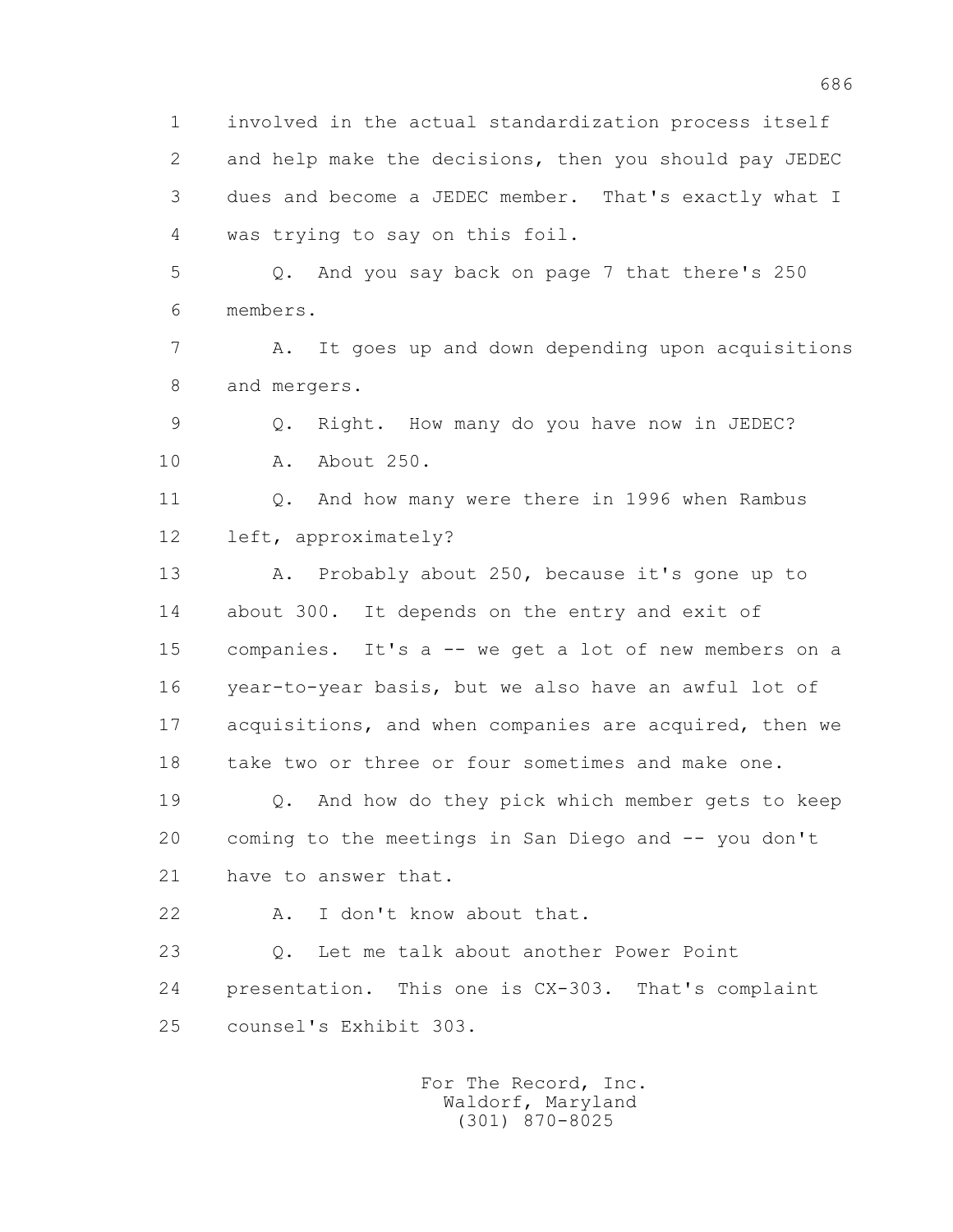1 I have a copy for you. 2 If I could approach the witness, Your Honor? 3 JUDGE McGUIRE: Please. 4 THE WITNESS: I'm trying to keep this in some 5 semblance of order so I can get -- 6 MR. PERRY: Your Honor, this might be a good 7 time for a break. 8 JUDGE McGUIRE: Okay, let's take a quick 9 ten-minute break. 10 MR. PERRY: Thank you. 11 (A brief recess was taken.) 12 JUDGE McGUIRE: We're back on the record. 13 Mr. Perry, you may continue with your 14 questioning. 15 MR. PERRY: Thank you. 16 BY MR. PERRY: 17 Q. Do you have CX-303 in front of you, Mr. Rhoden? 18 A. Yes, I do. 19 Q. And this is entitled Advanced Memory 20 International, An Industry Partnership, by Desi Rhoden. 21 Do you see that? 22 A. Yes, I do. 23 Q. Is this something you prepared? 24 A. It is. 25 Q. It was produced to us in discovery by Elpida. For The Record, Inc.

687

 Waldorf, Maryland (301) 870-8025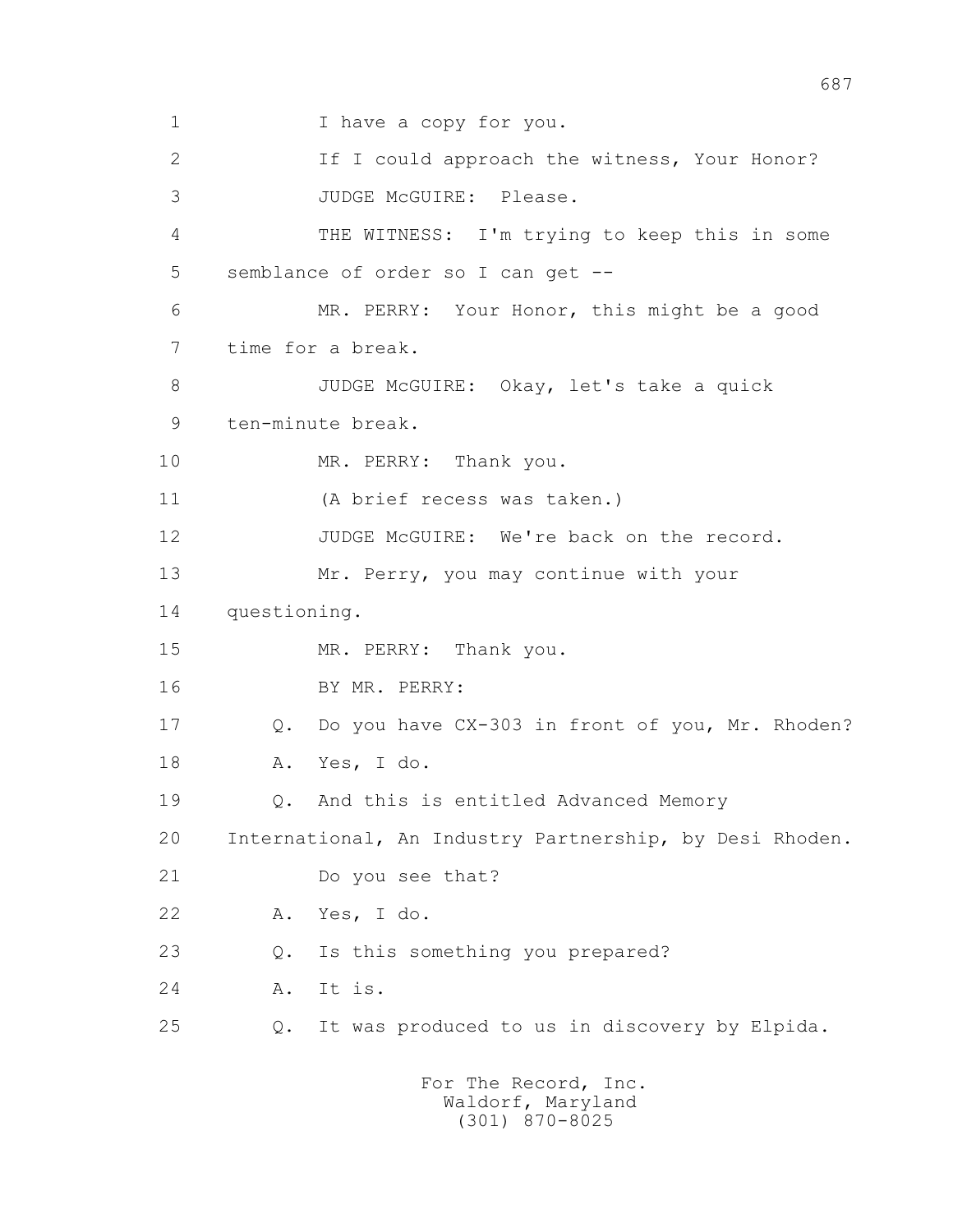688 1 Were they at some point in time a member of AMI? 2 A. They were and still are. 3 Q. And still are. Are they on the board of 4 directors? 5 A. They are. 6 Q. Well, let's look, if we could, at this 7 document, and I'll ask you first if you recognize when 8 you may have given this -- the presentation that it 9 represents and to what audience. 10 A. I actually gave this particular presentation to 11 a number of different places shortly after we created 12 Advanced Memory International. This was a description 13 foil set to indicate to people what -- what we were 14 trying to do, who was involved, that sort of thing. 15 And the time frame would have been probably 19 -- 16 probably 1999. 17 Q. I'm sorry? 18 A. This would have been about 1999. 19 Q. All right, thank you. 20 Well, if you will look on the third page of the 21 document, it says, "Mission." Was that intended to 22 represent -- do you have it? It's page -- 23 A. Yes, I have it. 24 0. -- ELP-136. 25 A. Yeah, I have it.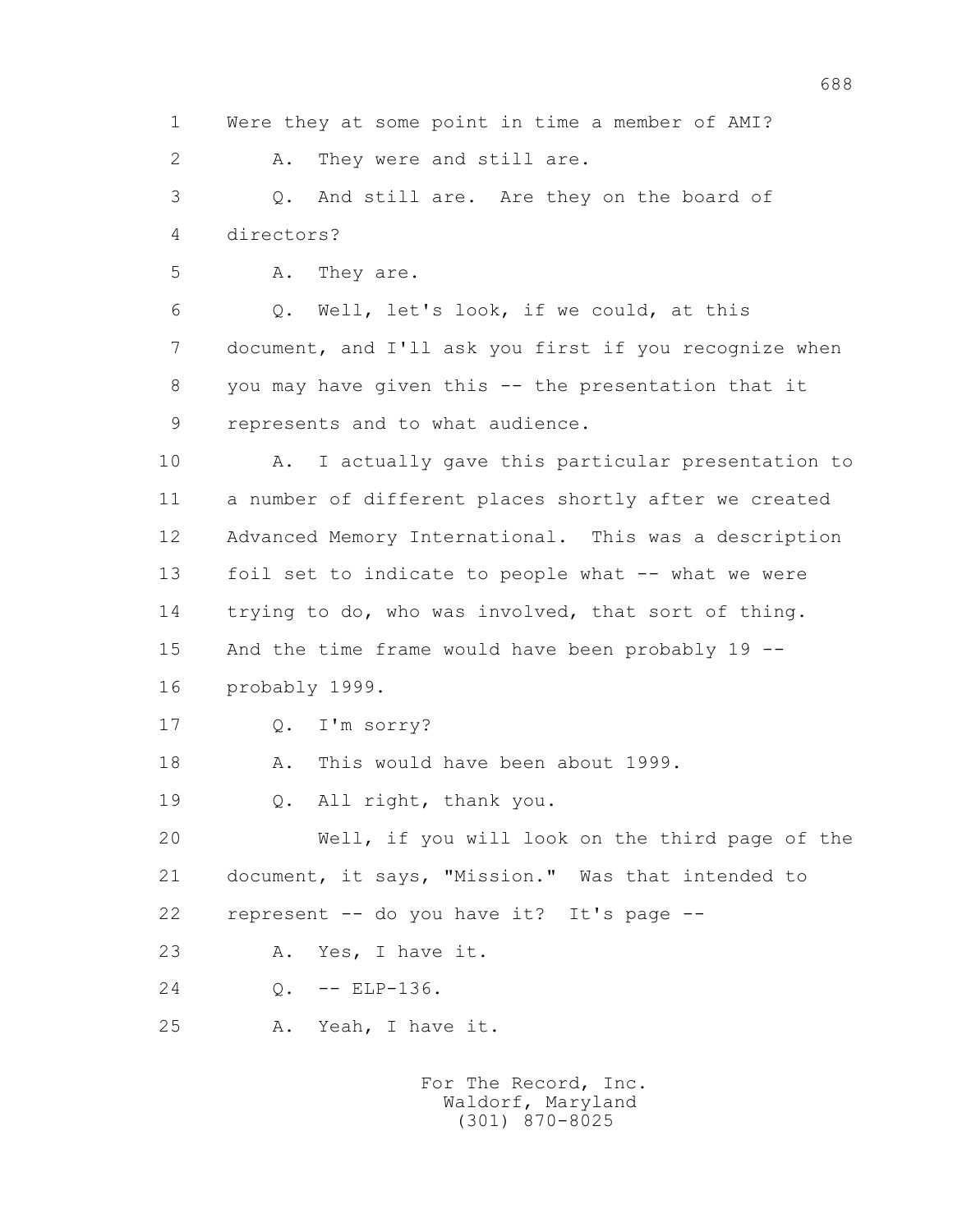1 Q. Was that intended to be a statement by you at 2 the time of what you understood AMI's mission to be? 3 A. Yes. 4 Q. And it says, "To be the unified coordinating 5 body for the alignment and promotion of the mainstream 6 memory industry." 7 Do you see that? 8 A. That's correct. 9 Q. "AMI2 is the memory industry working together 10 to bring complete solutions to end users of new memory 11 technologies." 12 Do you see that? 13 A. Yes, I do. 14 0. Why couldn't the work that AMI is doing be done 15 at JEDEC? 16 A. Well, JEDEC is involved in standardization, and 17 almost all the work inside of JEDEC has been involved 18 directly in the creation of industry standards. We 19 have actually requested -- I say we, myself and others 20 within the industry -- have suggested that JEDEC 21 perform some kind of coordination, but remember, JEDEC 22 is focused just on standardization, and so the 23 coordination of other activities has been outside the 24 scope of many of the companies that are involved in 25 JEDEC, of what they felt like they wanted to take on.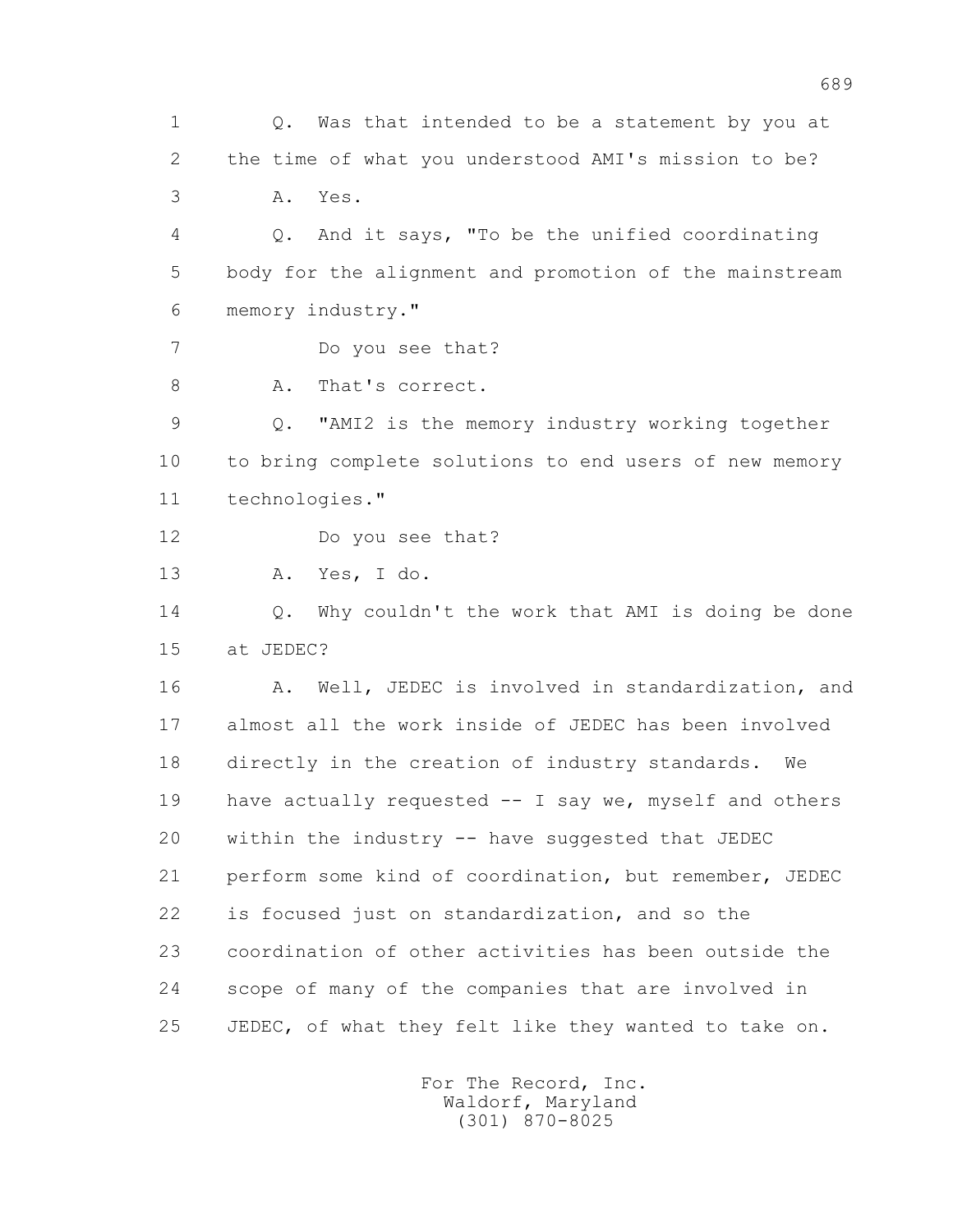1 And in addition, it would also be about cost to 2 those companies, because in doing this, it costs more 3 money to do this, so it would impact on what the 4 members of JEDEC would have to pay. 5 Q. In doing what? 6 A. Oh, the coordination of the -- both the 7 promotion of and the coordination of infrastructure. 8 0. What does AMI do -- strike that. 9 In the year 2000, what did AMI do? 10 A. They coordinated the development and roll-out 11 of the infrastructure. 12 Q. What does that mean, "infrastructure"? 13 A. Okay, infrastructure, as we discussed 14 yesterday, infrastructure -- in standard memory, in 15 fact, the memory that we were developing inside -- the 16 standard that we were creating inside JEDEC, the 17 creation of that standard is only part of what is 18 required before you can have a full system, a computer, 19 if you will, like you see here that actually utilizes 20 that standard, and so there's other chips -- many other 21 chips, motherboards, memory modules, clock devices, 22 memory controllers, many, many aspects of the full 23 computer system or full infrastructure. That's that 24 infrastructure, everything that touches the memory or 25 has to do with the memory would be memory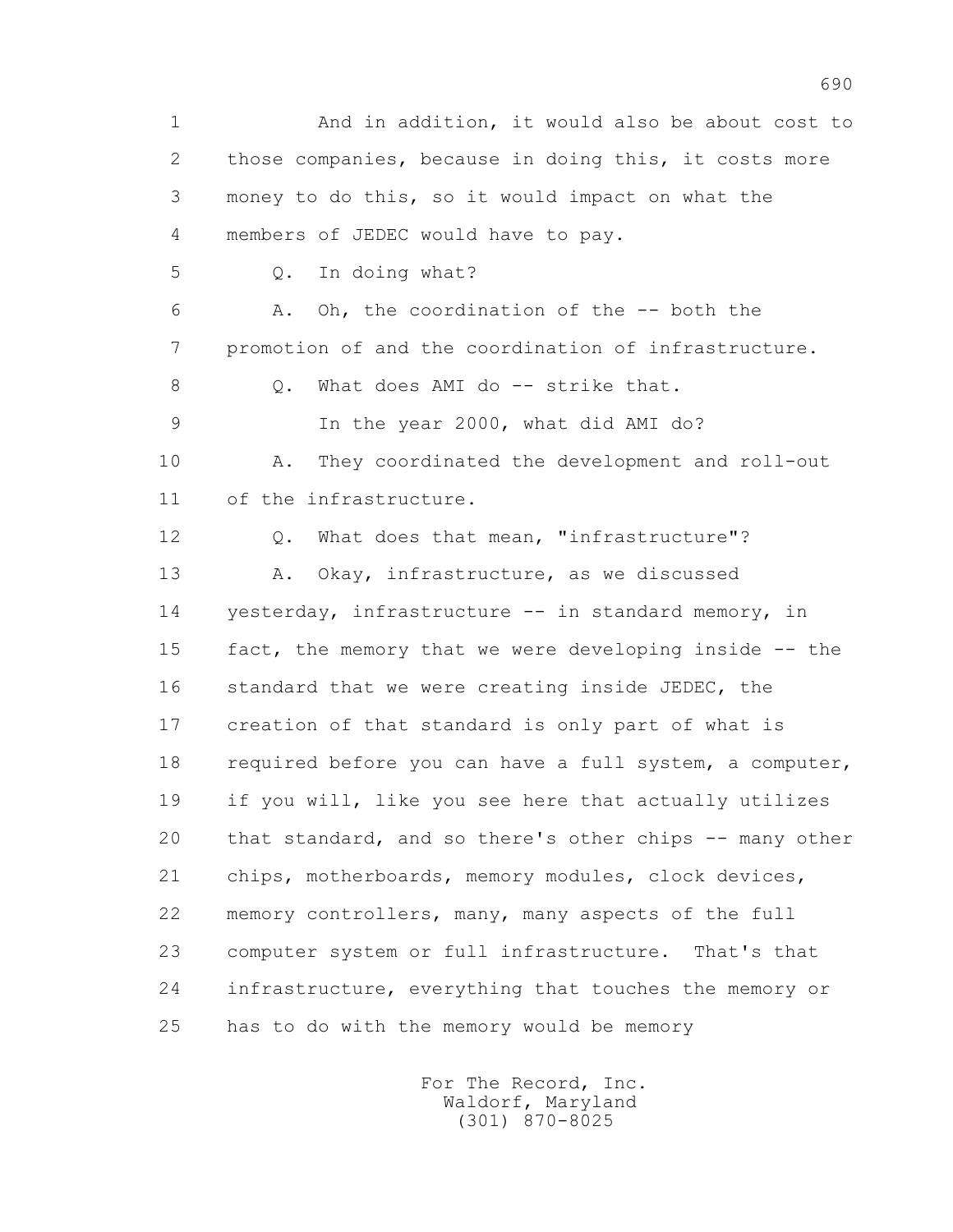1 infrastructure.

 2 Q. Isn't it true that the primary goal of AMI in 3 the year 2000 was the successful introduction of DDR 4 SDRAM?

 5 A. Actually, I -- the -- our focus has been JEDEC 6 standard memory, and in 2000, I think one of the key 7 memories at the time was PC-133. DDR was one of the 8 technologies certainly, but industry standard memory as 9 defined by the standard we were -- that came out of 10 JEDEC.

 11 Q. And when you said PC-133, just for everybody's 12 understanding, that's an SDRAM?

13 A. Oh, yes, it is.

 14 Q. And in the year 2000, was it AMI's primary goal 15 to further the introduction and use of PC-133?

 16 A. To further the introduction and use of JEDEC 17 standard memory, that is correct.

 18 Q. What's the -- why the focus on JEDEC standard 19 memory?

 20 A. Well, the -- the stated objective is to -- AMI 21 is a nonprofit, JEDEC is a nonprofit. The focus was to 22 make certain that the infrastructure was developed in 23 parallel with the development of the standard as much 24 as possible.

25 Q. Were there any -- in the year 2000, were there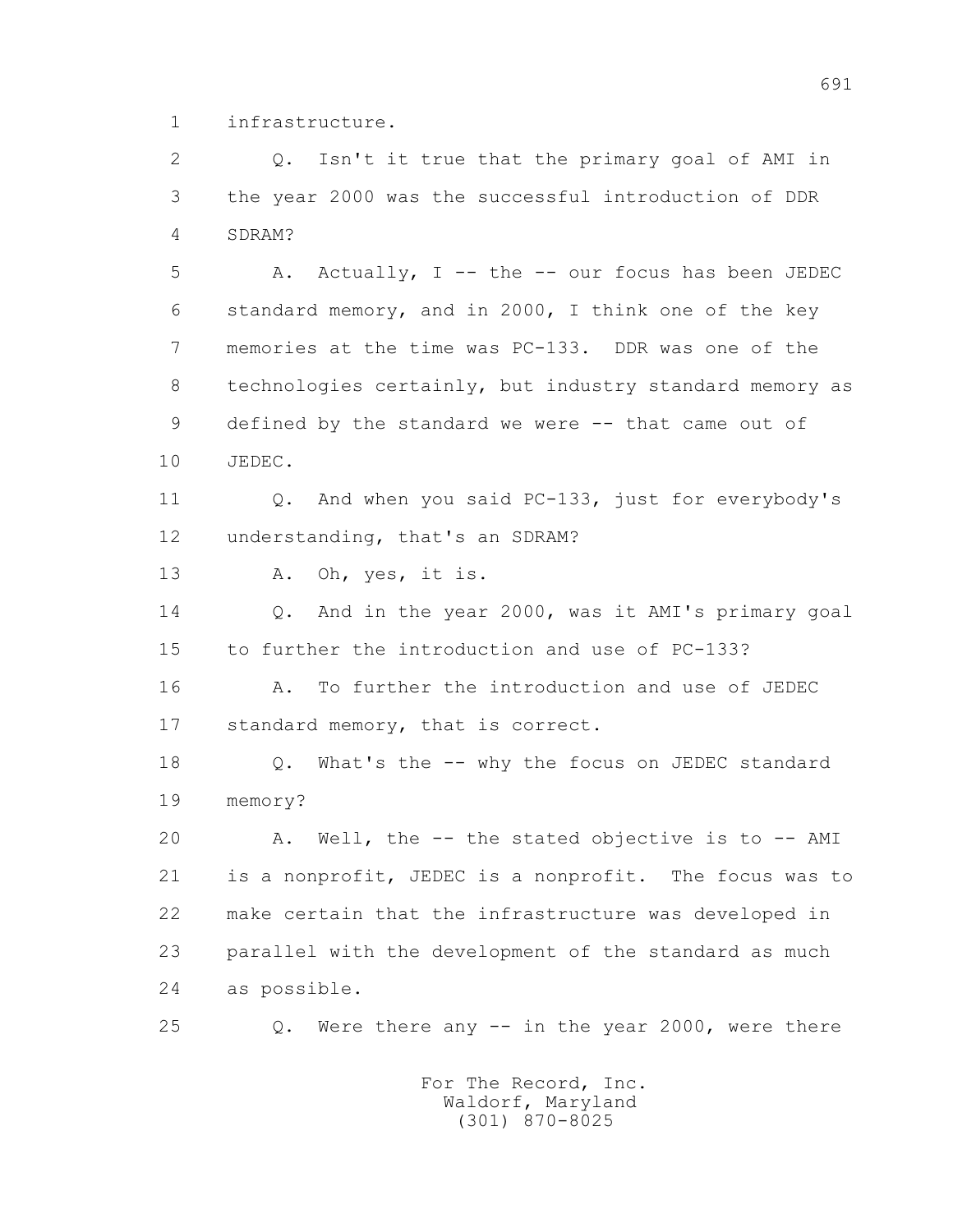1 any memory devices in production that weren't JEDEC 2 standard other than RDRAM? 3 A. I'm sure that there probably were others. I 4 only focused on the things that came from JEDEC. 5 Q. Well, you knew that RDRAM was competing with 6 PC-133 and DDR in the memory marketplace in the year 7 2000, didn't you? 8 A. I did not consider that fact. 9 0. You didn't know that? 10 A. I -- I was aware that RDRAM existed in the 11 market. I was focusing on JEDEC standard memory 12 products and nothing else. 13 Q. So, you didn't look at all of the competition 14 for those JEDEC standard products. Is that your 15 testimony? 16 A. That is my testimony. I did not -- I wasn't 17 involved in looking at the -- it was not about -- it's 18 not about competition from the -- from an AMI or JEDEC 19 standpoint. We were trying to put together the 20 infrastructure. What happens in a competitive 21 marketplace is -- is up to the companies that are 22 involved in that, I suppose. 23 Q. It's -- 24 A. Our goal was to provide infrastructure for 25 JEDEC standard memory. For The Record, Inc. Waldorf, Maryland

(301) 870-8025

692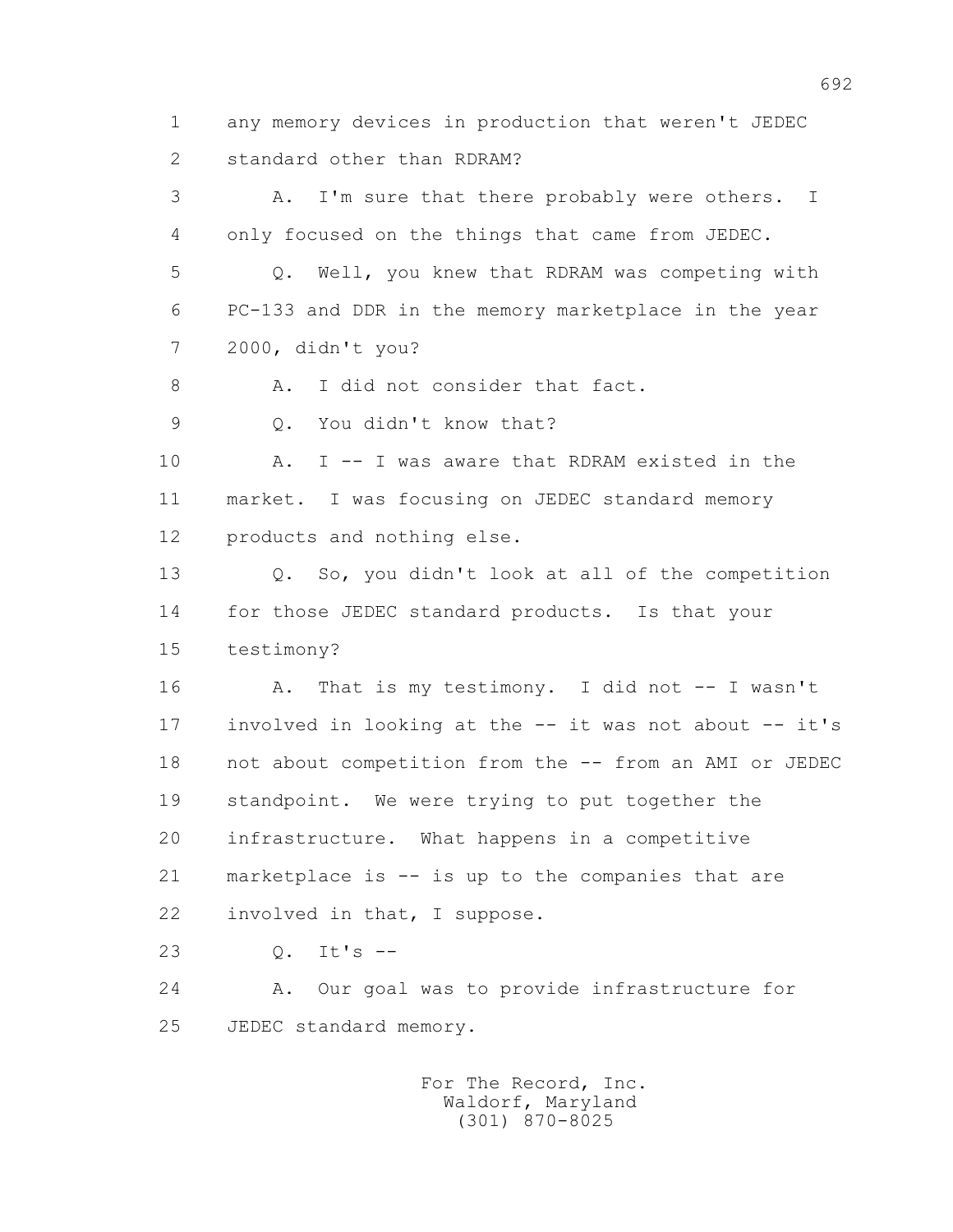1 Q. When you say the companies that are involved, 2 that includes, at least, the companies that make up the 3 board of directors of AMI, right, the memory 4 manufacturers?  $5$   $A$ ,  $S$ ure. 6 Q. Now, let's look at page 140. There we go. 7 Is this a chart that you or someone at your 8 request put together? 9 A. Yes, I believe I put this together. 10 Q. And it says, "Bringing The Industry Together, 11 Providing Complete System Solutions." 12 Do you see that? 13 A. Yes, I do. 14 Q. And there is like a circle that goes from AMI 15 to JEDEC and back to AMI and back to JEDEC? 16 A. Yes, I see that. 17 Q. What does that graphic mean? 18 A. It's intended to represent the symbiotic 19 relationship that existed between AMI and JEDEC. The 20 JEDEC is where we produce the standard and AMI is where 21 we coordinate the infrastructure development for those 22 standards. 23 Q. And the companies listed here on this chart you 24 put together were at the time in 1999 on the board of 25 directors of AMI?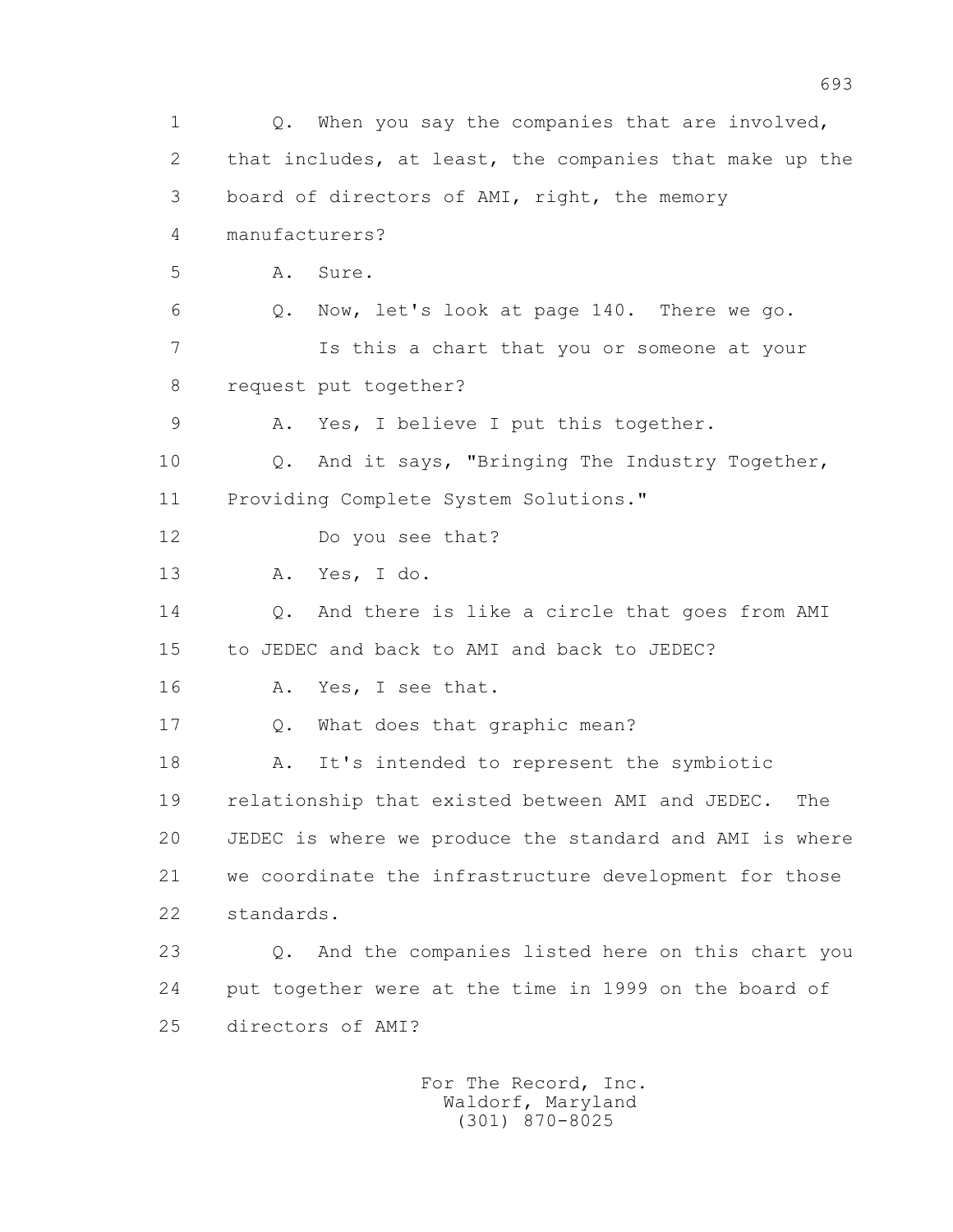1 A. This was the board of directors of AMI at the 2 time. 3 Q. And at the time, they were all memory 4 manufacturers, correct? 5 A. That is correct. 6 Q. And were there board meetings of 7 representatives of these memory manufacturers? 8 A. Yes, there were. 9 Q. Was there ever any discussion that you're aware 10 of of RDRAM in a board meeting of AMI? 11 A. No, there was not. 12 Q. Was there ever any discussion at a board 13 meeting of AMI of anyone's view that JEDEC had become 14 too slow in developing standards? 15 A. I don't believe at any board meeting. I have 16 heard conversations of people who have had discussions 17 in the industry. I have heard that description in the 18 past, that JEDEC was too slow or whatever. I mean, 19 I -- I'm under the impression that happens to almost 20 all people who are involved in any kind of trade 21 organization. Some people in the industry feel like 22 what takes place is too slow. 23 Q. And have you heard that JEDEC is too slow 24 because of the need to develop a consensus of a large 25 body to get something done?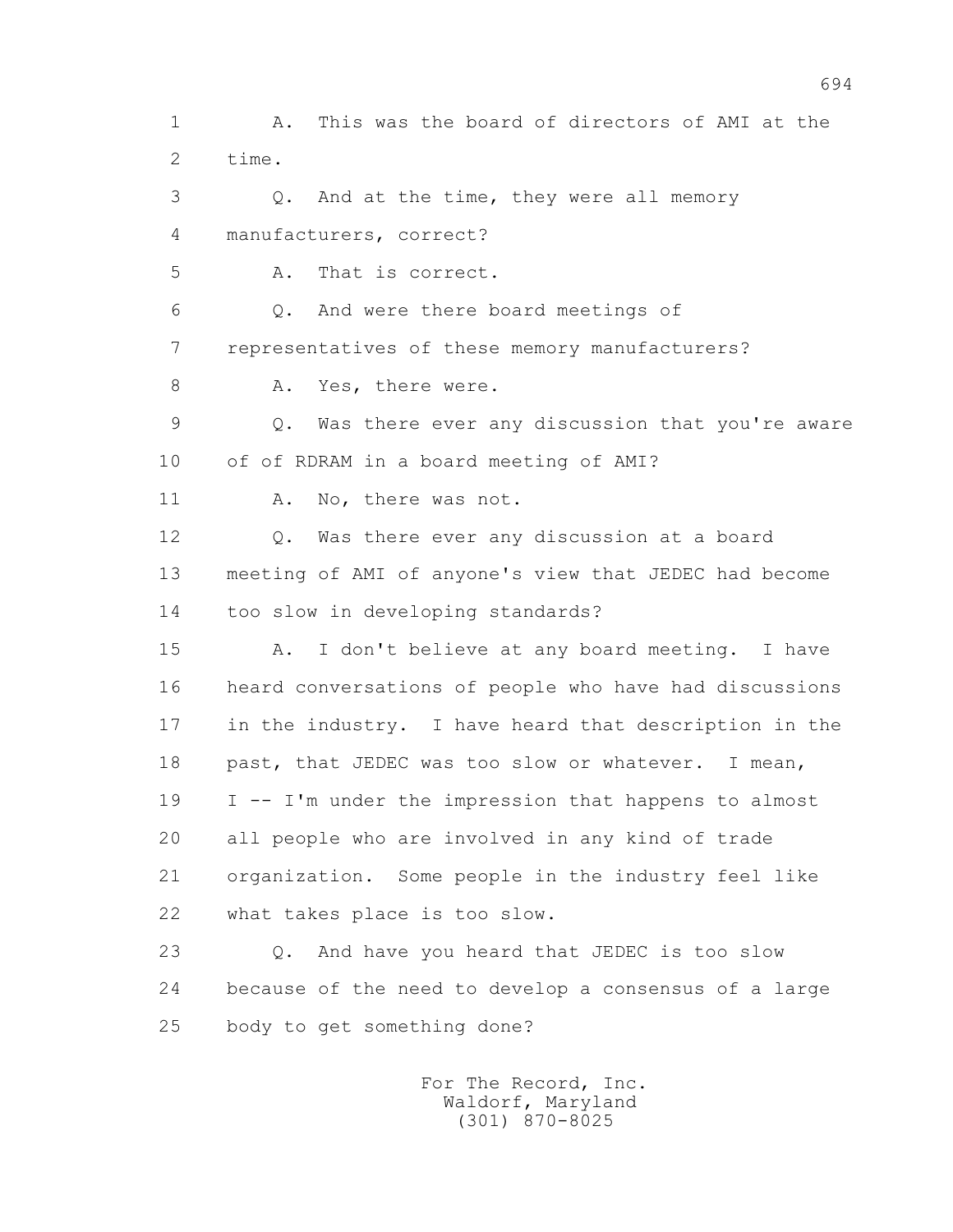1 A. Well, I don't think I've ever heard it from a 2 JEDEC member. I've heard it from people who have never 3 been to a meeting. 4 Q. Was it one of the reasons why AMI was formed, 5 was to speed up the development of future DRAM 6 generations? 7 A. No. The creation of AMI was for the 8 development of the infrastructure. 9 Q. Was -- 10 A. The -- 11 Q. Well, we will spend some time on that, I 12 promise you, but -- 13 A. Okay. 14 Q. -- let's go back to SyncLink, and this is one 15 of the things you talked about yesterday. 16 A. Okay. 17 Q. Do you understand SyncLink to be the 18 predecessor of what is AMI? 19 A. Sure. 20 Q. Was it one of the goals of SyncLink to move 21 faster than JEDEC could move to develop future DRAM 22 devices? 23 A. I believe that that was a goal of at least some 24 of the participants. I believe I've heard that, yes. 25 Q. Was that a reason why you went to SyncLink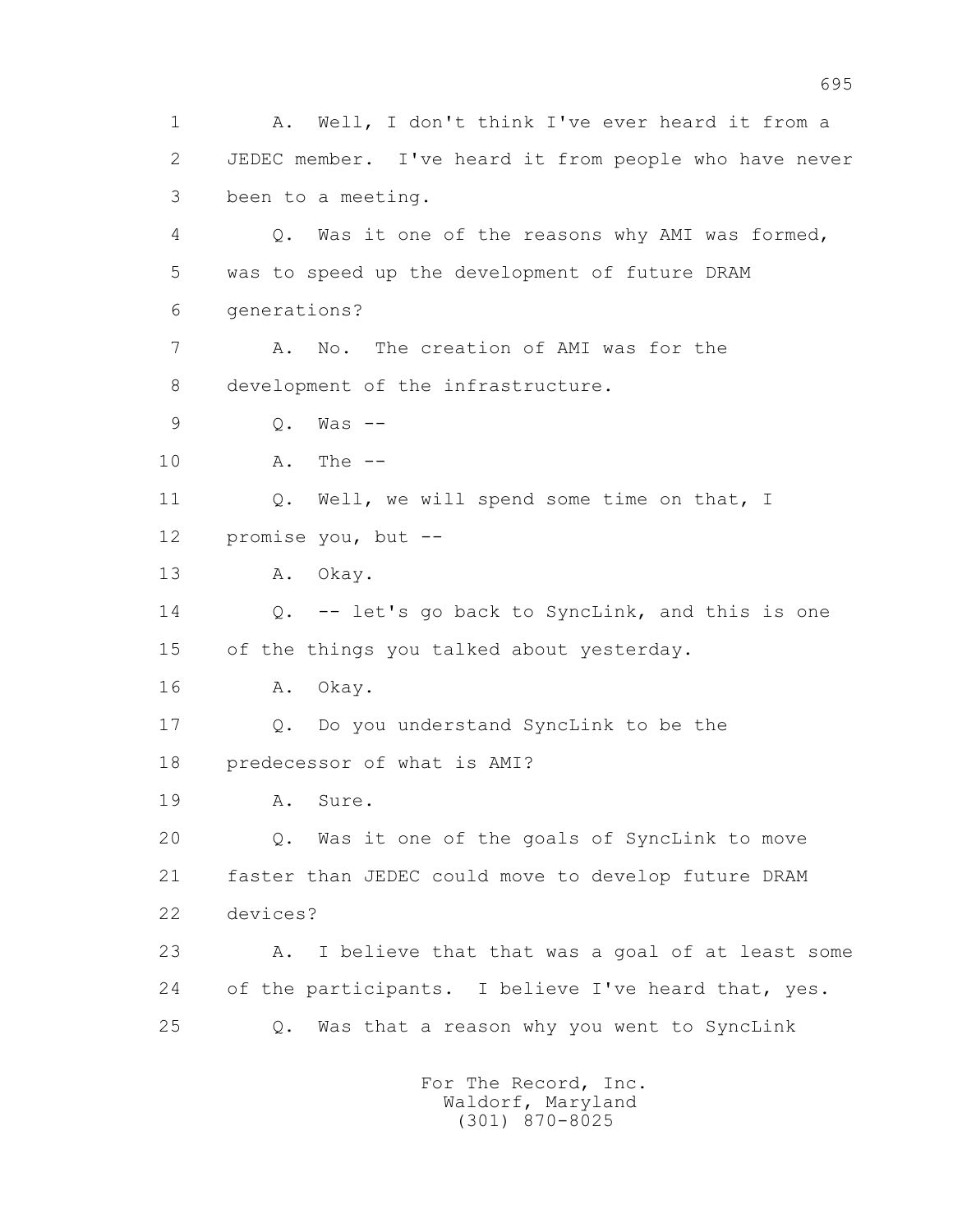1 meetings?

 2 A. No, it was not. 3 Q. Well, let me show you one more document about 4 SyncLink or SLDRAM or AMI before we move on to a 5 different topic for today, and that is CX-305, but 6 first let me offer into evidence 303, CX-303. 7 MR. OLIVER: No objection, Your Honor. 8 JUDGE McGUIRE: So entered. 9 (CX Exhibit Number 303 was admitted into 10 evidence.) 11 BY MR. PERRY: 12 Q. This is from complaint counsel's exhibit list, 13 and it's entitled A Vision for SLDRAM Inc., Lead - 14 Co-Ordinate - Teach, by Desi Rhoden. 15 Could you take a look at this Power Point 16 presentation and see if you recognize it? 17 A. Yes, I recognize it. 18 Q. Now, on the first page it talks about the first 19 order of business should be to change the name. Is 20 that to change the name of SLDRAM, Inc.? 21 A. Yes, actually, it took a long time to create 22 the contract between all of the companies that was 23 involved that essentially is the bylaws of AMI, and -- 24 bylaws of SLDRAM, and the belief was that it would 25 take -- it would be far too painful to go through that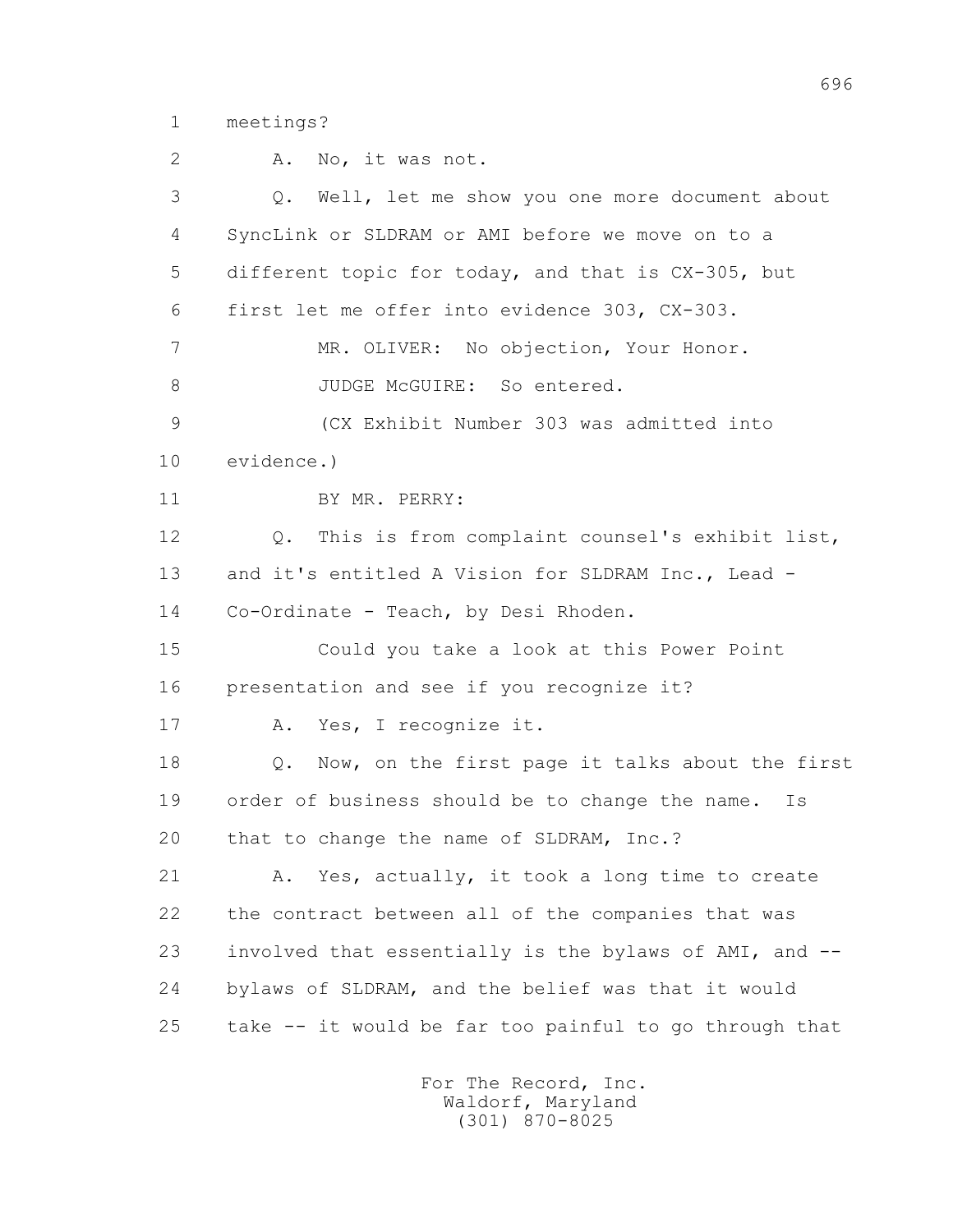1 process again. So, rather than create a new 2 corporation, we decided to just inherit the corporate 3 identity of an older one that already had that 4 infrastructure in place. 5 Q. Well, SLDRAM, Inc. had been focused on 6 developing a particular kind of DRAM called SLDRAM. Is 7 that right? 8 A. That -- that's primarily true. I think that 9 certainly some of the members that were involved had 10 visions that it would do not only that but other 11 things, but I believe that your statement is correct as 12 far as actual work that took place. 13 Q. And then when it became AMI2, it had a broader 14 vision. Is that right? 15 A. That is correct. 16 0. And so can you put this presentation in time, 17 when there was this name change discussion going on? 18 A. The -- this was probably in late 1998 or so 19 of -- and during the time that there was some 20 formulating discussions going on about what became 21 known as AMI, because it doesn't have AMI here, it says 22 Advanced Memory-something, and we had to find a 23 corporate identity name that the State of California 24 was happy with. 25 Q. Because you wanted to register the trademark?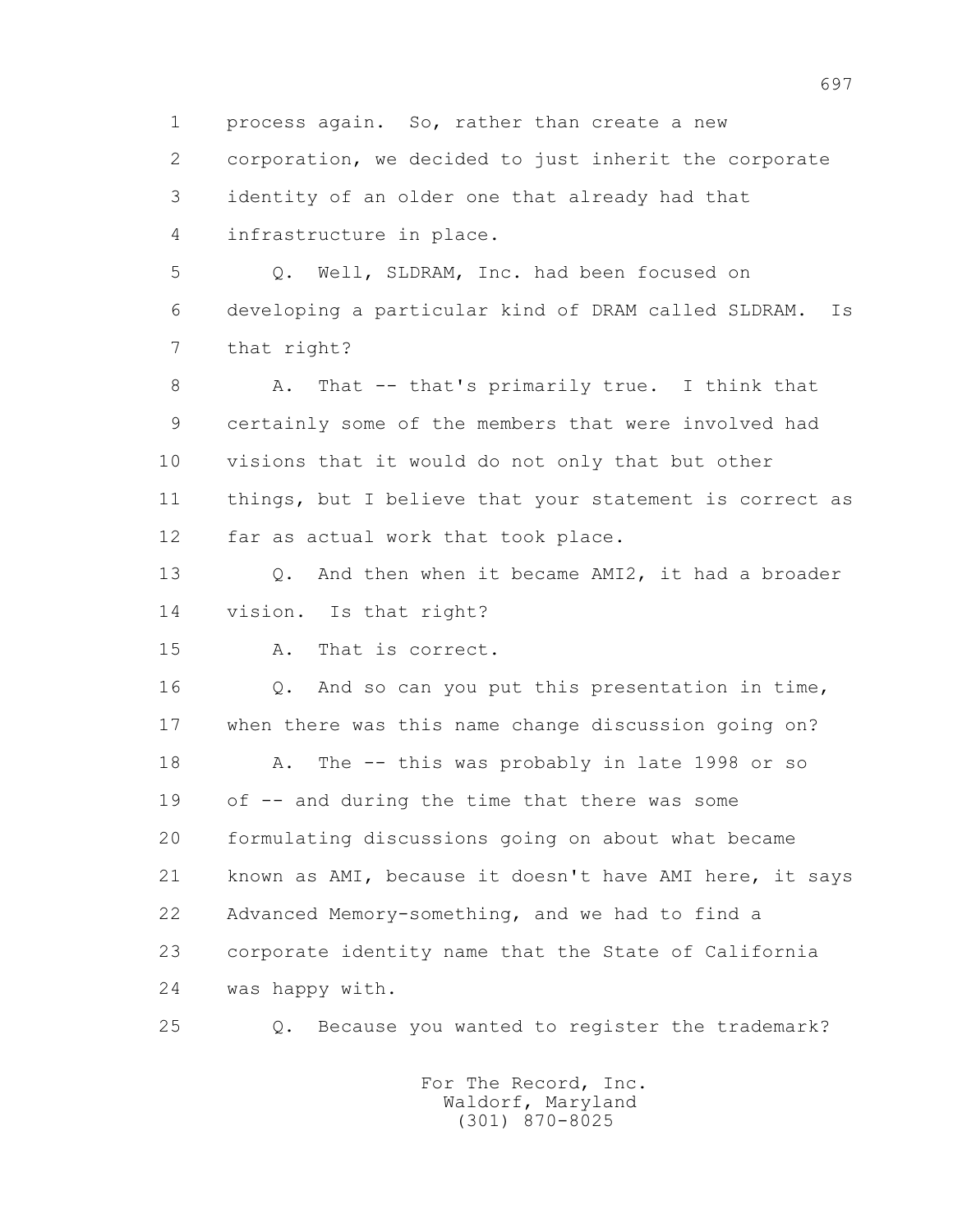1 A. Well, it's not registered as a trademark, you 2 just register the name of the company. It's a black 3 arch as far as the State of California is concerned. 4 Q. I won't take that personally, but on page 2, is 5 this a piece of a Power Point presentation that you 6 prepared, page 2?

7 A. Yes.

 8 Q. It says, "New Name - New Focus," and then it 9 says, "Lead standards development through JEDEC."

 10 What were you intending at the time to do with 11 respect to leading the standards development at JEDEC 12 through this industry consortium?

13 A. Okay, one of my roles at the time was chairman 14 of the memory committee inside of JEDEC, and so one of 15 the objectives of me coming to AMI, because I think 16 this presentation was put together prior to my actually 17 going to AMI, was that in my role when I would come to 18 join, that I would continue in that leadership role 19 inside of JEDEC and attend the board of directors and 20 the rest of that.

 21 Q. And so how would that lead to standard 22 development through JEDEC?

 23 A. Me as the leader of the discussions inside 24 JEDEC, the chairman of committees, chairman of the 25 board of directors, that sort of stuff, that would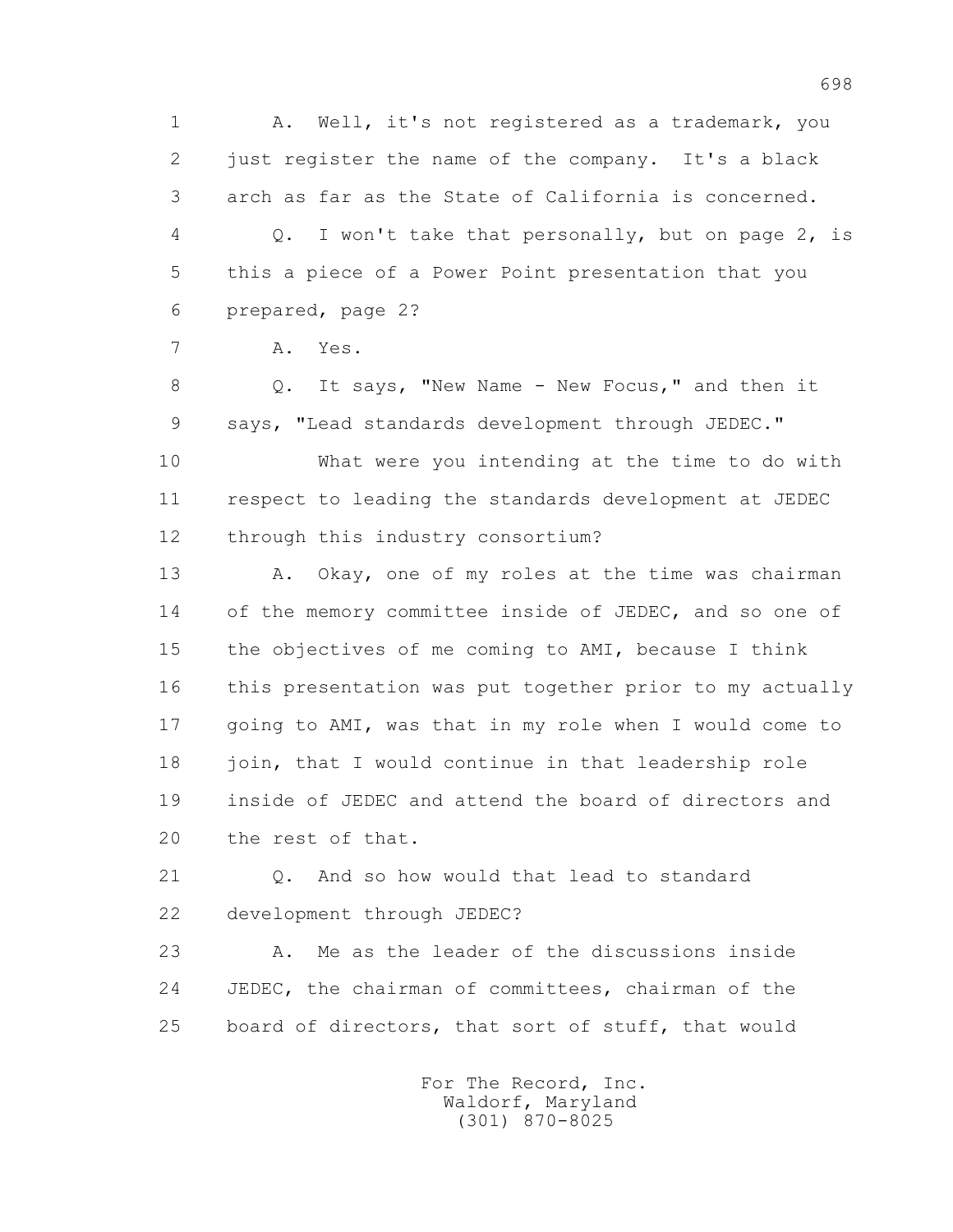1 allow me to continue the process. By making that a 2 stated objective for the corporation, then it gave the 3 assurance that my role within JEDEC would continue.

 4 Q. So, did you prepare this exhibit sort of as a 5 way to propose a role for you within this new entity? 6 A. Well, AMI is extremely small, and a role for me 7 and a role for AMI are almost inextricably tied 8 together. So, in a sense, yes, it was a role for me. 9 It was also in a sense -- because of the size of AMI, 10 we tried to do the coordination from essentially 11 myself, and so the -- to say one or the other is -- I 12 think the answer is the same either way.

 13 Q. Well, we heard yesterday that you weren't 14 getting paid as chairman of the board of JEDEC. Mr. 15 Oliver asked you that question.

16 A. That's correct.

17 Q. Were you getting paid by AMI?

18 A. At this time, I was not getting paid by AMI 19 either. This was a proposal before I actually went to 20 work for AMI.

21 Q. But after you went --

 22 A. I did get paid by AMI for a period of time, and 23 I am not being paid now.

 24 Q. You are not being paid now by AMI? 25 A. No, I am not being paid by anyone.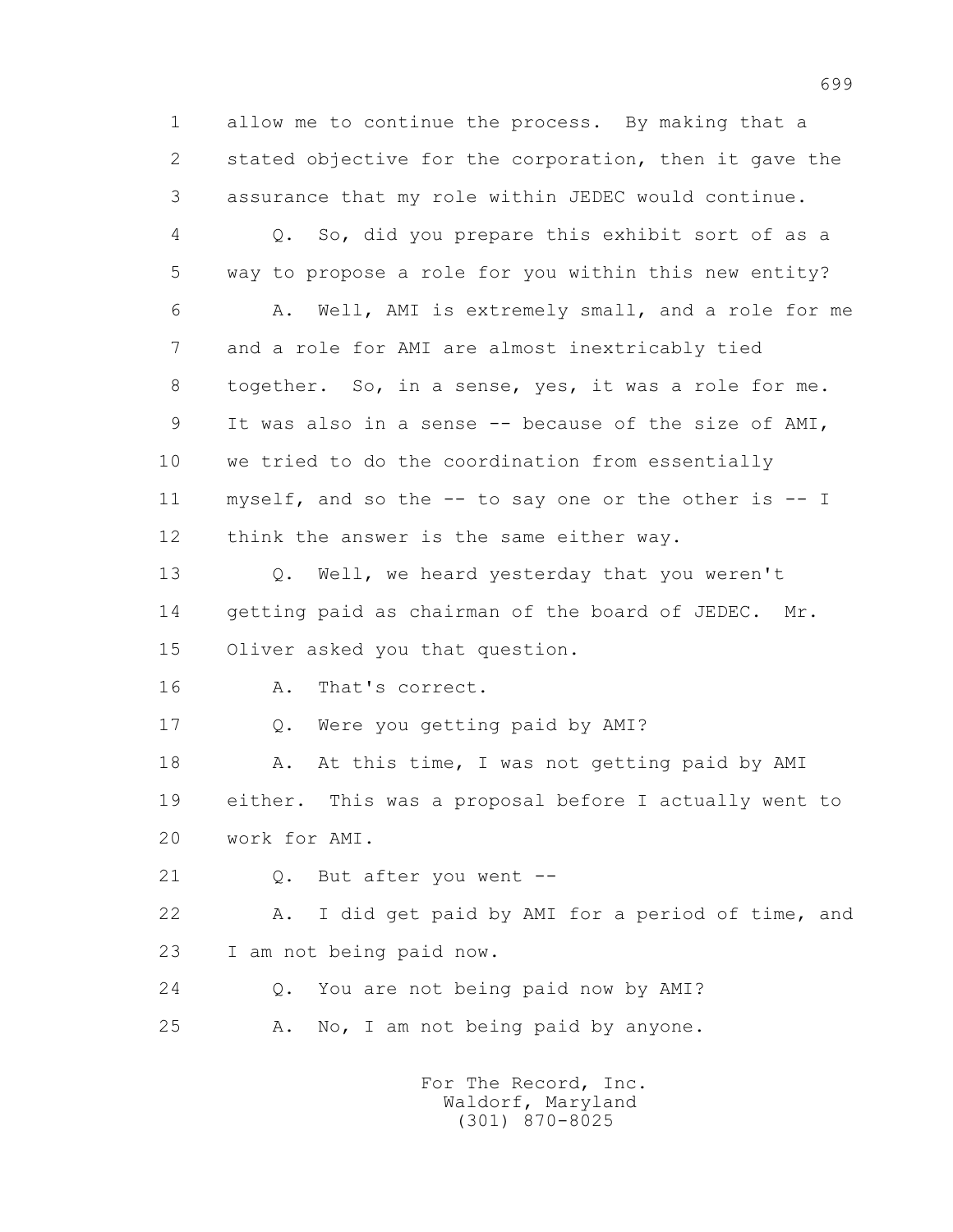1 Q. Do you still hold a position with AMI? 2 A. Yes, I actually have continued in a voluntary 3 position until I find something else to do. 4 Q. And AMI still holds patents? 5 A. I believe that's correct, yes. 6 Q. Do they still hold meetings? 7 A. Not really, no. They haven't had a meeting in 8 months, many months. 9 Q. Well, going back to the Power Point 10 presentation, on page 2, we're still talking about 11 CX-305, the -- it says up at the top, "Lead standards 12 development through JEDEC," and then it says, 13 "Co-ordinate instead of developing new technology," and 14 then further down it, it says, "Co-ordinate industry 15 proliferation and widespread adoption of new memory 16 technology." 17 Is that a reference to -- when it talks about 18 new memory technology, is that a reference to JEDEC 19 standard technology? 20 A. Yes, it was. 21 Q. And then it says, "Indemnify member companies 22 from anti-trust while still providing a close working 23 environment for all." 24 What did you mean when you said that to the AMI 25 people?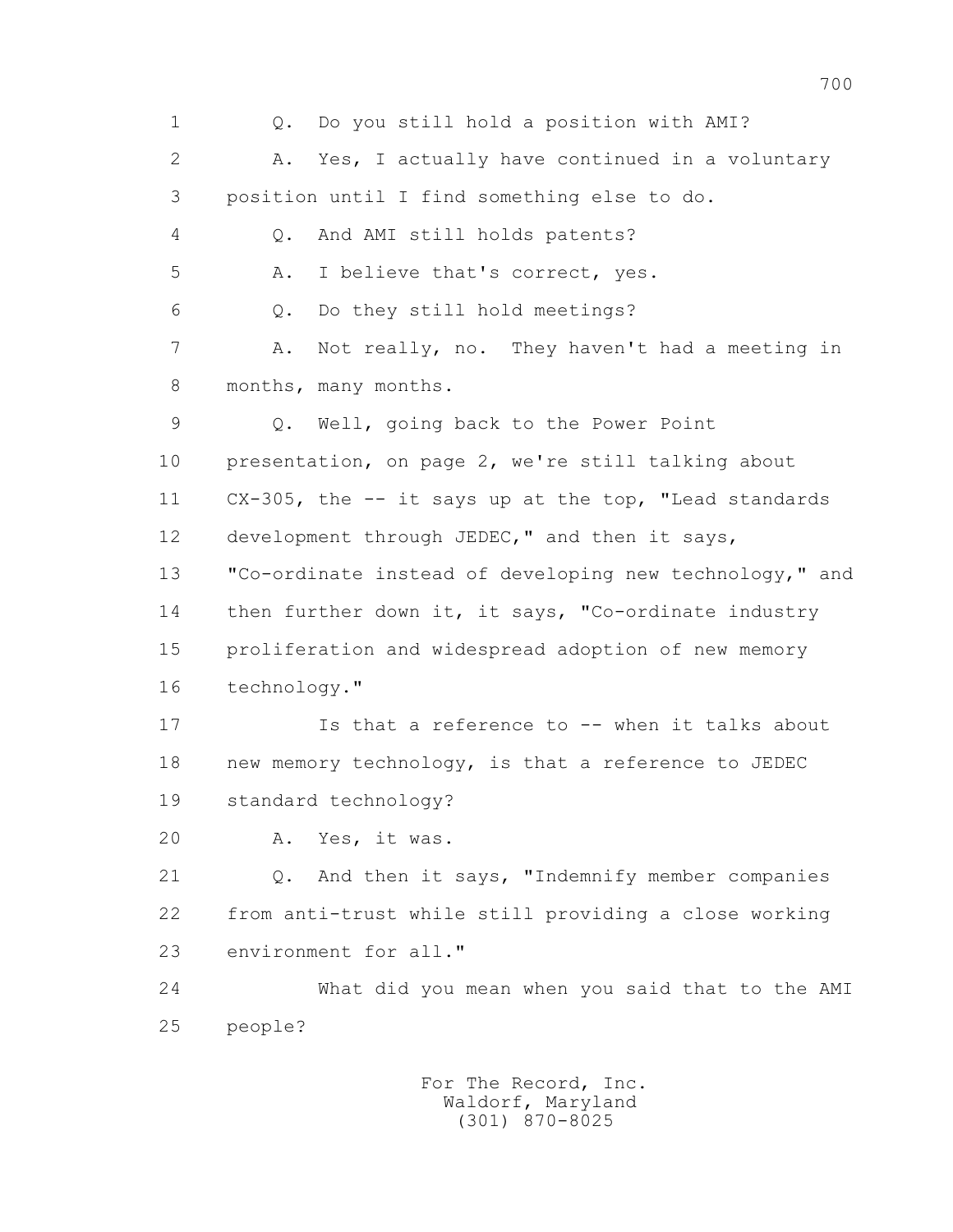1 A. Well, perhaps -- remember, I'm not an attorney, 2 and I -- what I was trying to provide was that inside 3 of AMI, there were -- that there were -- the bylaws of 4 AMI were drafted in parallel by a number of different 5 companies, I'm not sure, 15 or 16 at the initial time, 6 and they drafted that document such that it would 7 provide a framework under which companies could 8 actually participate and do development work together 9 and make certain that we did not in any way restrain or 10 infringe trade. 11 0. Is that what you meant by that? 12 A. That's what I was trying to say, yes. 13 0. Now, look at the last page of this document 14 under Organization Logistics. Is this a page that you 15 prepared for this presentation? 16 A. I believe so. 17 Q. It says, "Most meetings should be in Japan or 18 Korea for access to design teams." 19 Did that end up being the case for AMI? 20 A. No, it did not. Most meetings were held in San 21 Jose. 22 Q. Then there is something about halfway down that 23 says, "M12 should be folded under the corporation for 24 antitrust protection." 25 Do you see that?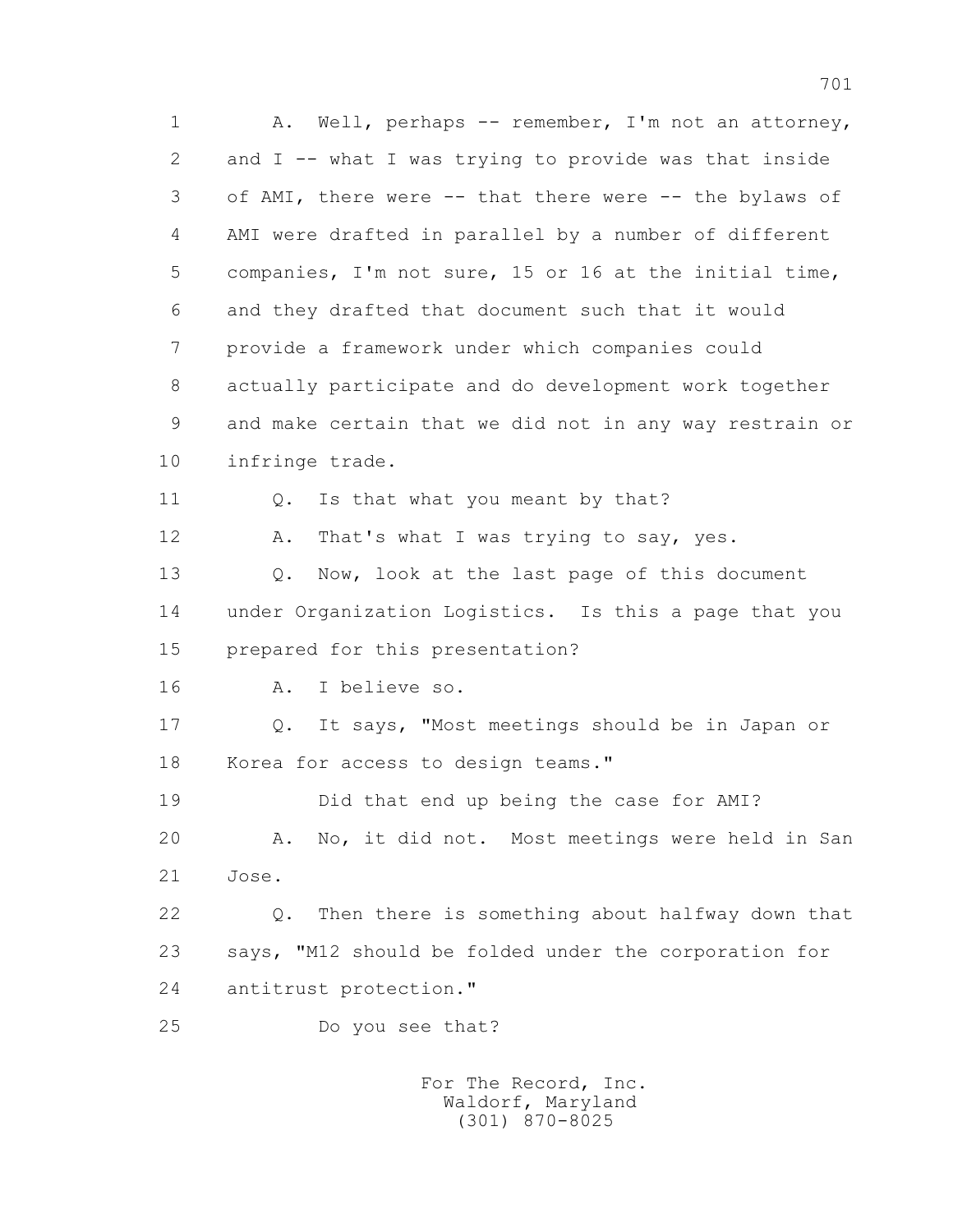1 A. Yes, I do.

2 0. Now, what was M12? 3 A. M12 was an informal ad hoc marketing 4 organization, not -- organization is not even a fair 5 term. It was -- M12 was a -- was a collection of 6 companies that were trying to collectively market a 7 common message, and all related to the memory industry. 8 0. Does M stand for manufacturers? 9 A. I have no idea. I did not coin the term. 10 Q. Did you ever -- 11 A. There were a number of manufacturers in there. 12 I think there were also a number of module suppliers 13 perhaps as well. I -- since I'm -- since this was an 14 ad hoc group, I'm not sure that I know all of the 15 people that were involved or were not involved. 16 Q. Did you ever go to a meeting of M12, or it also 17 I think was referred to as M14, M11, M9? 18 A. No, I never heard the term M11 or M14. I think 19 I heard one M7 maybe one time and I heard one that said 20 M11, but I don't doubt that the others probably existed 21 at some time. 22 Q. Did you ever go to a meeting of that ad hoc -- 23 A. I don't recall ever attending a meeting of 24 something like that. 25 Q. What did you understand its purpose to be?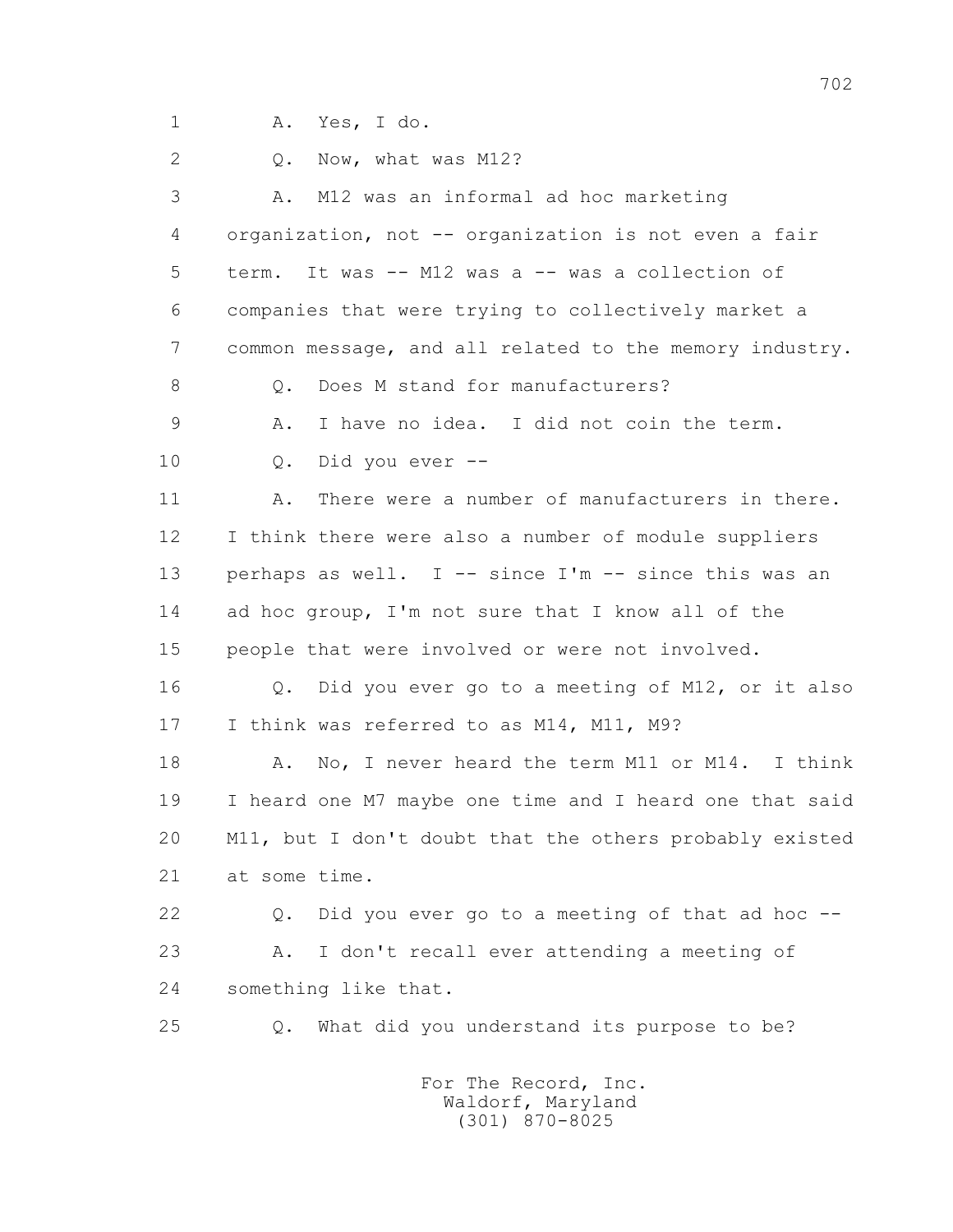1 A. Of what?

2 0. The purpose of M12 or M11 or --

 3 A. Well, since I was not necessarily involved, I 4 would have to speculate for you, and --

5 Q. Okay, don't speculate.

6 A. Okay.

 7 Q. Why did you say in this document that M12 8 should be folded under the AMI corporation for 9 antitrust protection?

10 A. I understand. The ad hoc mixture of companies 11 that were working together, there is -- in my view and 12 in my understanding of the way law works relative to 13 the association of companies is you need to have very 14 strict guidelines if you're going to work together with 15 people in your industry, particularly if you're going 16 to work together with your competitors towards 17 standardization or marketing or whatever, and just to 18 avoid any perceptions of anything that would be 19 misconstrued, and so that's what I was recommending 20 here, is this ad hoc group was moved together.

21 0. Was M12 folded into AMI?

 22 A. Well, I -- I don't know. I assume so. If the 23 members that were initially in M12, whatever they were, 24 were folded into AMI -- since it wasn't ever really a 25 formal organization, I'm not sure. I can't tell you.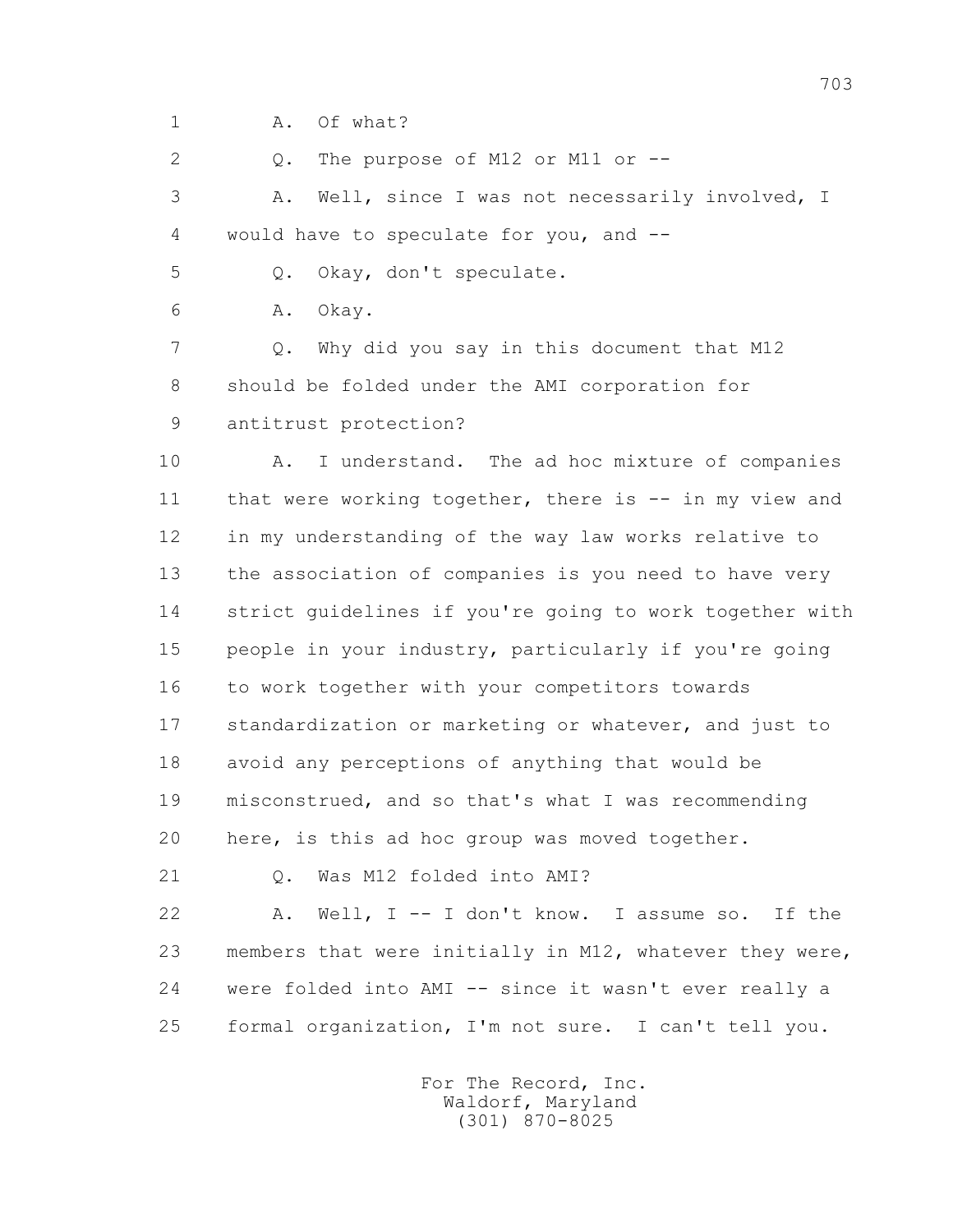1 Q. Was it one of the goals of M12 while it was an 2 organization to further the development and 3 introduction of JEDEC-compliant memory devices? 4 A. You would have to ask -- 5 MR. OLIVER: Objection, Your Honor, lack of 6 foundation. 7 JUDGE McGUIRE: Sustained. 8 BY MR. PERRY: 9 Q. Did you ever have an understanding of what 10 M12's goals were? 11  $A$ . I  $-$  I don't think so. 12 Q. So, you recommended that it be folded into AMI 13 without having any understanding of what its goals 14 were. Is that correct? 15 A. Well, the -- I had a loose understanding that 16 it was intended to be a marketing organization, but -- 17 and so, AMI was intended to be assisting in the 18 marketing of new memory technologies, and so from that 19 perspective, based on that level of understanding, yes, 20 that's -- that's what my recommendation was, and it's 21 based on other conversations that I had. I'm trying to 22 make sure that I provide you with as much information 23 as I know about this term M12. 24 Q. Isn't it true that you understood M12 to be 25 working to defeat the successful introduction of the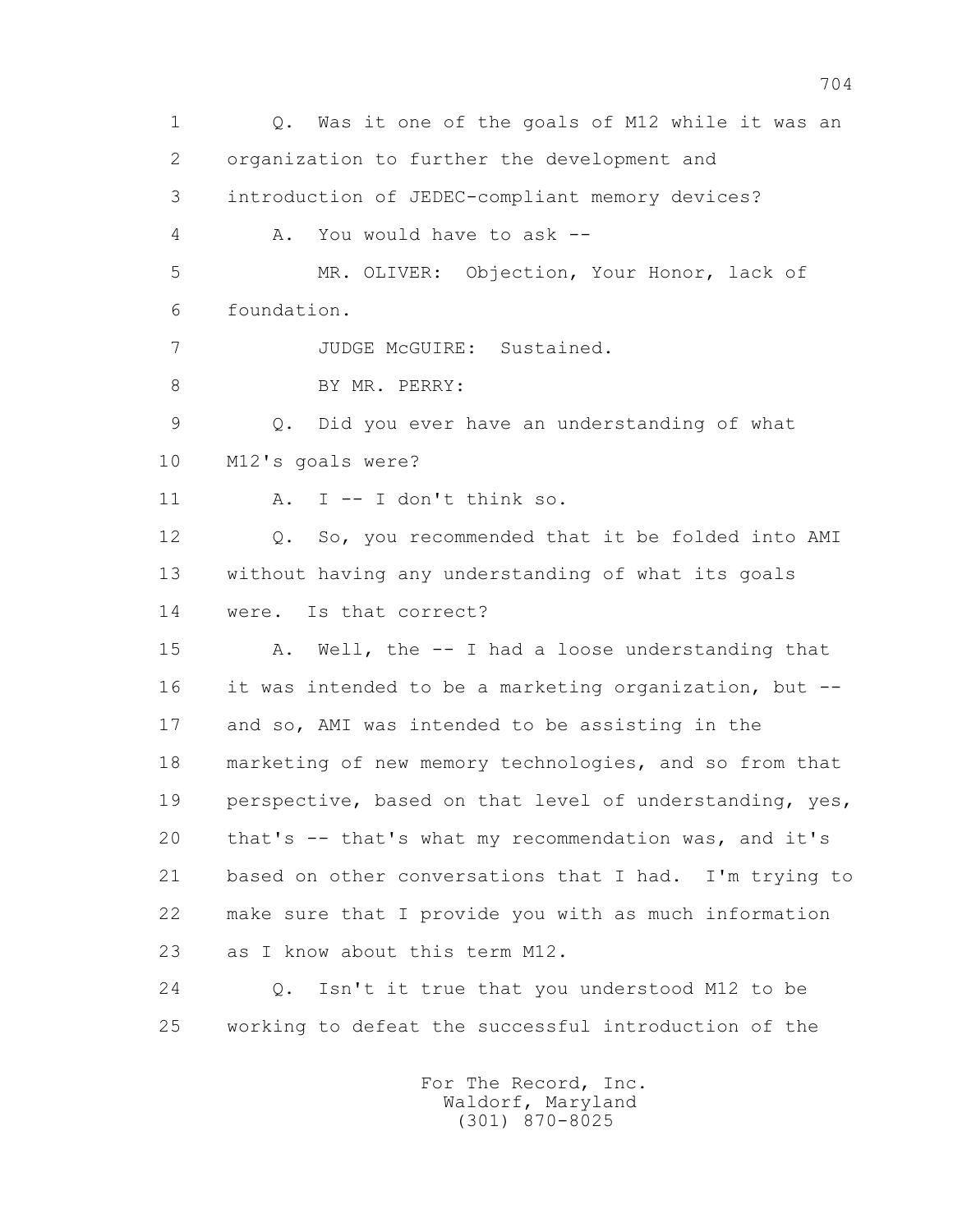1 RDRAM device into the memory industry?

2 A. Excuse me?

 3 Q. Isn't it true that you understood in 1998 and 4 1999 that M12 was working to prevent the successful 5 introduction of RDRAM as a mainstream memory device? 6 A. No, sir, I -- 7 MR. OLIVER: Objection, Your Honor, lack of 8 relevance, lack of foundation. 9 JUDGE McGUIRE: Overruled. 10 I'm sorry, what was your answer, Mr. Rhoden? 11 THE WITNESS: No, it was not. 12 BY MR. PERRY: 13 Q. I want to switch now to a different topic and 14 go back in time to a subject that you talked about 15 yesterday and this morning, and that was some JEDEC 16 meetings in the early nineties. 17 You testified this morning -- and I'm sorry, I 18 don't have a transcript, I'm paraphrasing -- but my 19 recollection is that you testified that you never heard 20 from Rambus anything that led you to believe that 21 Rambus had intellectual property that might cover 22 features being standardized at JEDEC. 23 A. That's correct.

 24 Q. All right. If you had developed a belief in 25 the '91 to '96 time period that Rambus might have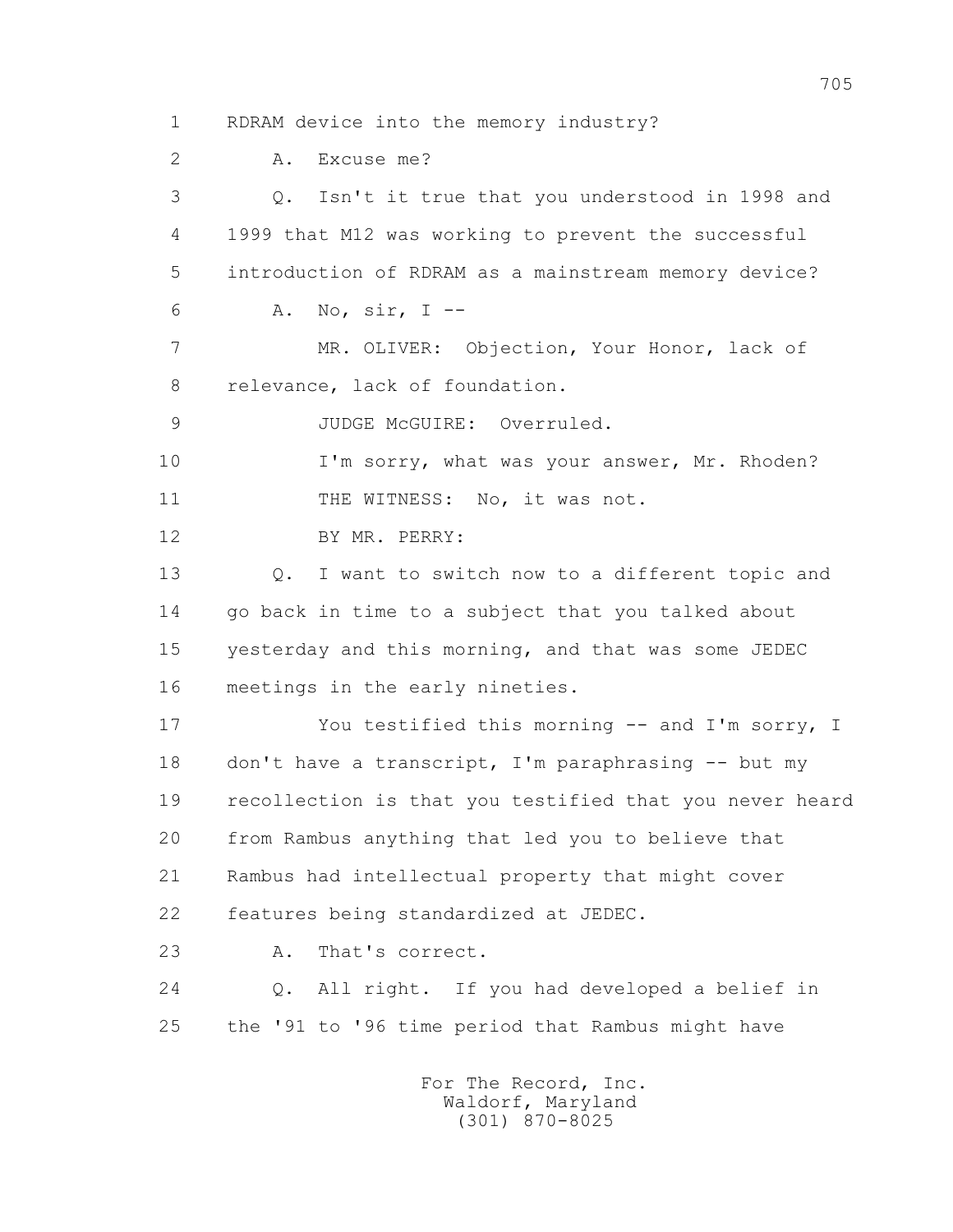1 intellectual property claims over features included 2 within the SDRAM standard, as you understood your 3 obligations as a JEDEC representative, would you have 4 had an obligation to make a disclosure to JEDEC of your 5 belief?

 6 A. If I had direct knowledge that Rambus had IP 7 related, then yes, my obligation would have been to 8 disclose it.

 9 Q. So, is that the same obligation that would be 10 placed on the Rambus representative, the way you just 11 described it?

12 A. That is correct.

 13 Q. And your testimony is you never had that direct 14 knowledge.

15 A. I never had any knowledge.

 16 Q. Does the chairman of a JEDEC committee, in this 17 case 42.3, does the chairman, as you understood it from 18 '91 to '96, have any special or heightened 19 responsibility to let the committee know about 20 potential intellectual property problems involving 21 standards?

 22 A. The chairman's responsibility is for 23 facilitating the meeting and for making sure that 24 things like the patent policies are shown and discussed 25 and presented clearly.  $I$  -- the chairman is just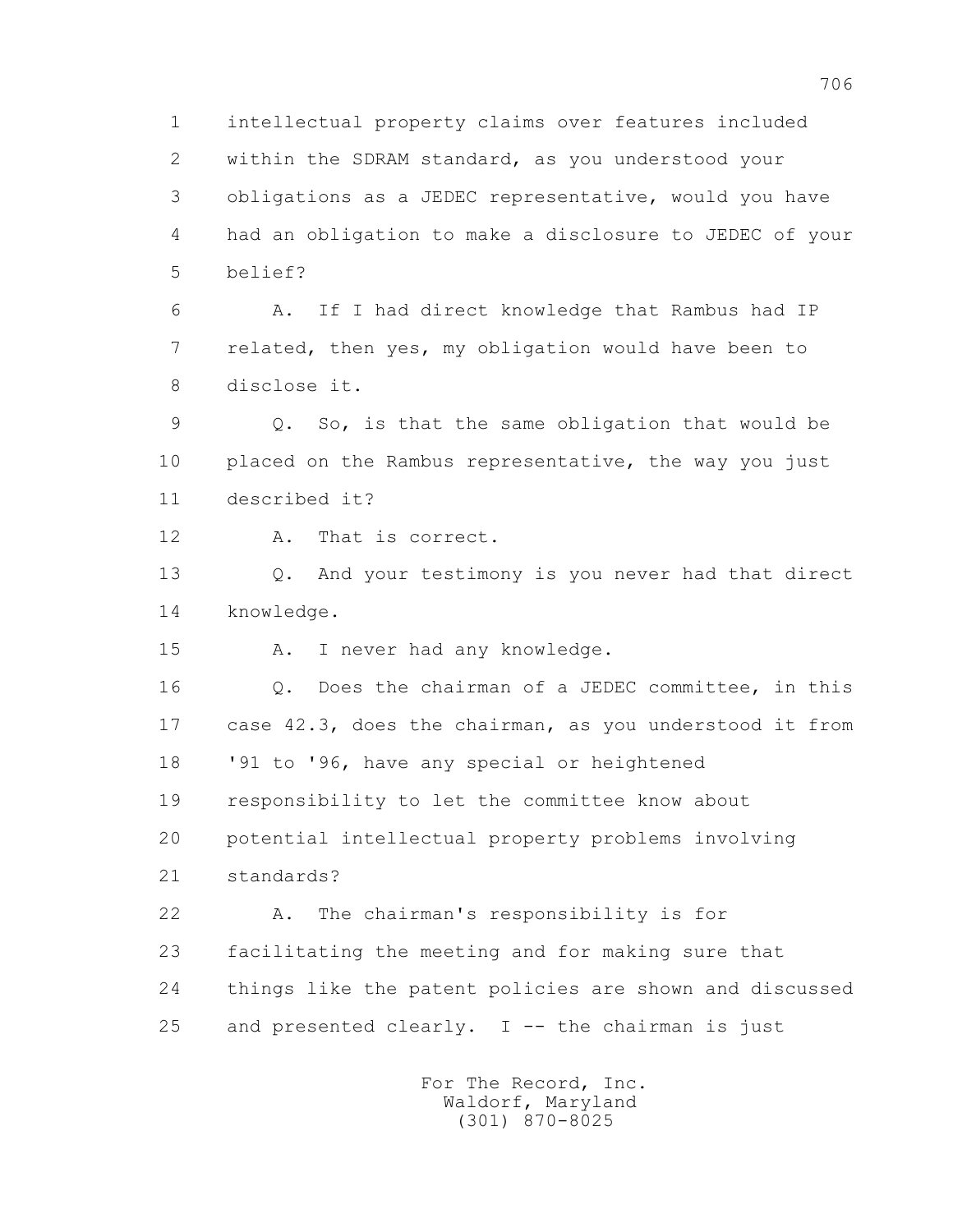1 like -- it's a pretty thankless job since they are all 2 unpaid anyway, and you're standing up in front of a 3 room full of people. So, I don't think I would agree 4 with your statement.

 5 Q. Okay. Does the chairman have any heightened 6 responsibility to understand the policies of JEDEC -- 7 let's start very broadly -- than just an ordinary 8 member? When you take on the job of chairman between 9 '91 and '96 of a subcommittee of JEDEC, do you take on 10 some kind of obligation to study and learn the rules 11 and policies of JEDEC?

 12 A. It is a responsibility of all members of JEDEC 13 to study and understand the rules. I wouldn't say that 14 the chairman necessarily would be expected to know more 15 or less.

 16 Q. Did you have an expectation when you were a 17 JEDEC representative between '91 and '96 that the 18 chairman of a subcommittee would have a full and 19 complete understanding of the policies and rules of 20 JEDEC?

21 A. I knew by reference that if I had any 22 questions, I could go to people within JEDEC, senior 23 members or people who had been attending that may or 24 may not have been chairmen and some that may have been 25 chairmen, and I also had access to the EIA counsel for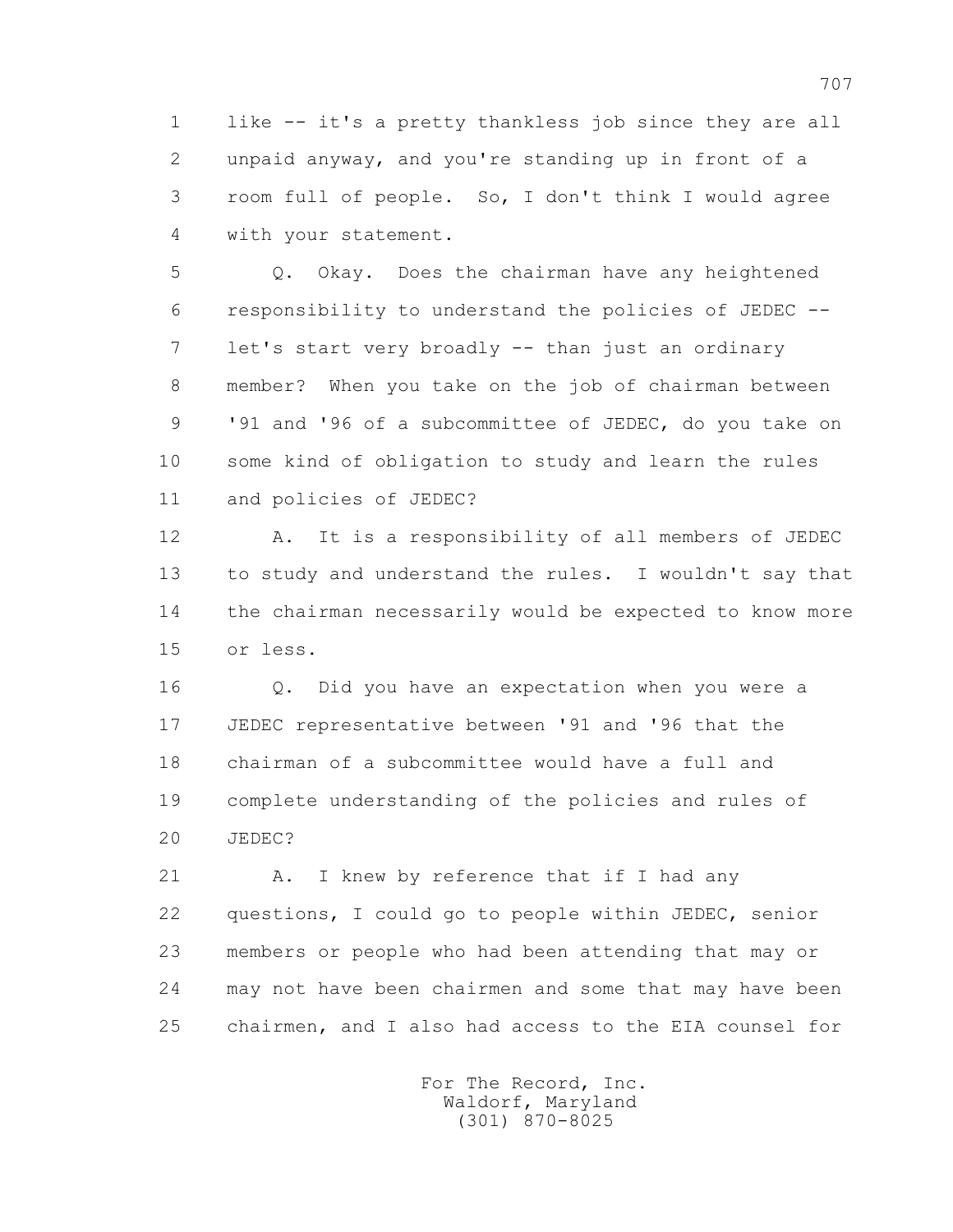1 any explanation.

 2 Q. So, if you had questions -- let's get real 3 fact-specific. If you had questions about the patent 4 policy between '91 and '96, did you ever ask Gordon 5 Kelley for his advice? 6 A. I may have asked Jim Townsend. I perhaps have 7 had discussions like this with Gordon Kelley, perhaps 8 even with others. I mean, the responsibility and the 9 duty to know and understand them extends to all 10 participants. 11 Q. Did Gordon Kelley in 1992 or thereafter ever 12 disclose to you that he believed there were patent 13 problems with the SDRAM standard that involved Rambus? 14 A. I do not recall. 15 Q. Did he ever disclose to you that he thought 16 there might be potential patent problems involving 17 Rambus and the SDRAM standard? 18 A. I do not recall. 19 Q. Did he ever disclose to you that he thought 20 there might be patent problems with respect in 21 particular to the two-bank design of an SDRAM device? 22 A. I do not recall. 23 Q. Did Willie Meier, the Infineon representative, 24 ever state in your presence that he thought there might 25 be patent or intellectual property problems involving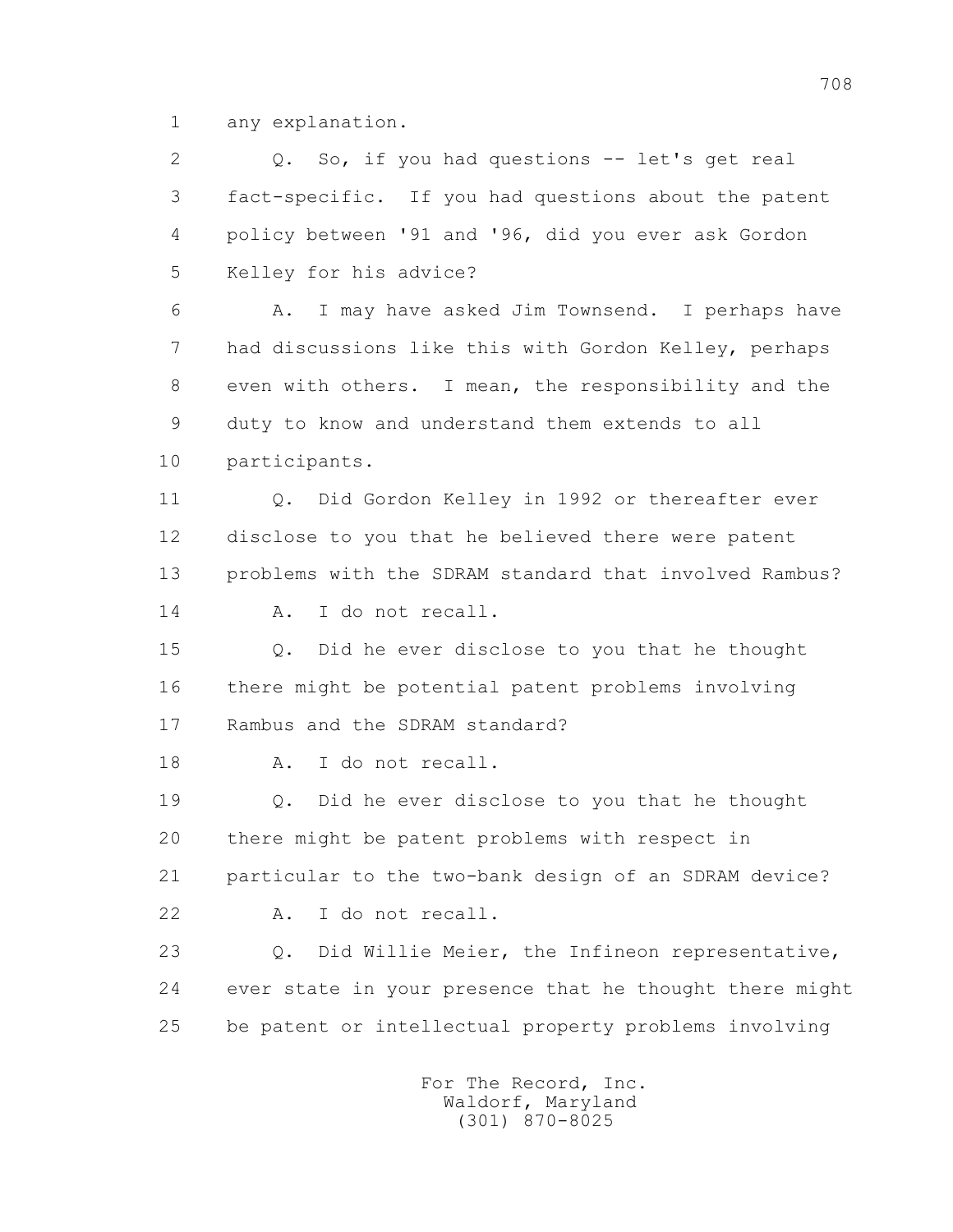1 Rambus and the SDRAM standard?

 2 A. I'm not sure that I ever heard it in Willie's 3 presence. It is possible that I have heard a statement 4 like that, and I'm not certain of the time frame. It 5 could have been recently. I'm not sure. 6 Q. Was it before 1996? 7 A. I do not know. 8 Q. Did you ever hear Howard Sussman say that he 9 had examined all 150 claims in Rambus' European or WIPO 10 patent application? 11 A. I don't recall hearing that. 12 Q. Did you ever hear Howard Sussman express his 13 opinion at a JEDEC meeting that Motorola's Synchronous 14 DRAM related patent portfolio predated Rambus' patent 15 application in the area? 16 A. I can't say that I have direct knowledge. It 17 is -- I've heard perhaps statements made like that 18 from -- and perhaps from others, I'm not sure. 19 Q. Well, my question was real specific to Howard 20 Sussman, so -- 21 A. Yes, I understand, and my answer specific to 22 Howard Sussman is I don't know. 23 Q. Thank you. 24 Prior to 199 -- prior to July 1996, did you 25 ever hear anyone suggest that there would be prior art For The Record, Inc.

 Waldorf, Maryland (301) 870-8025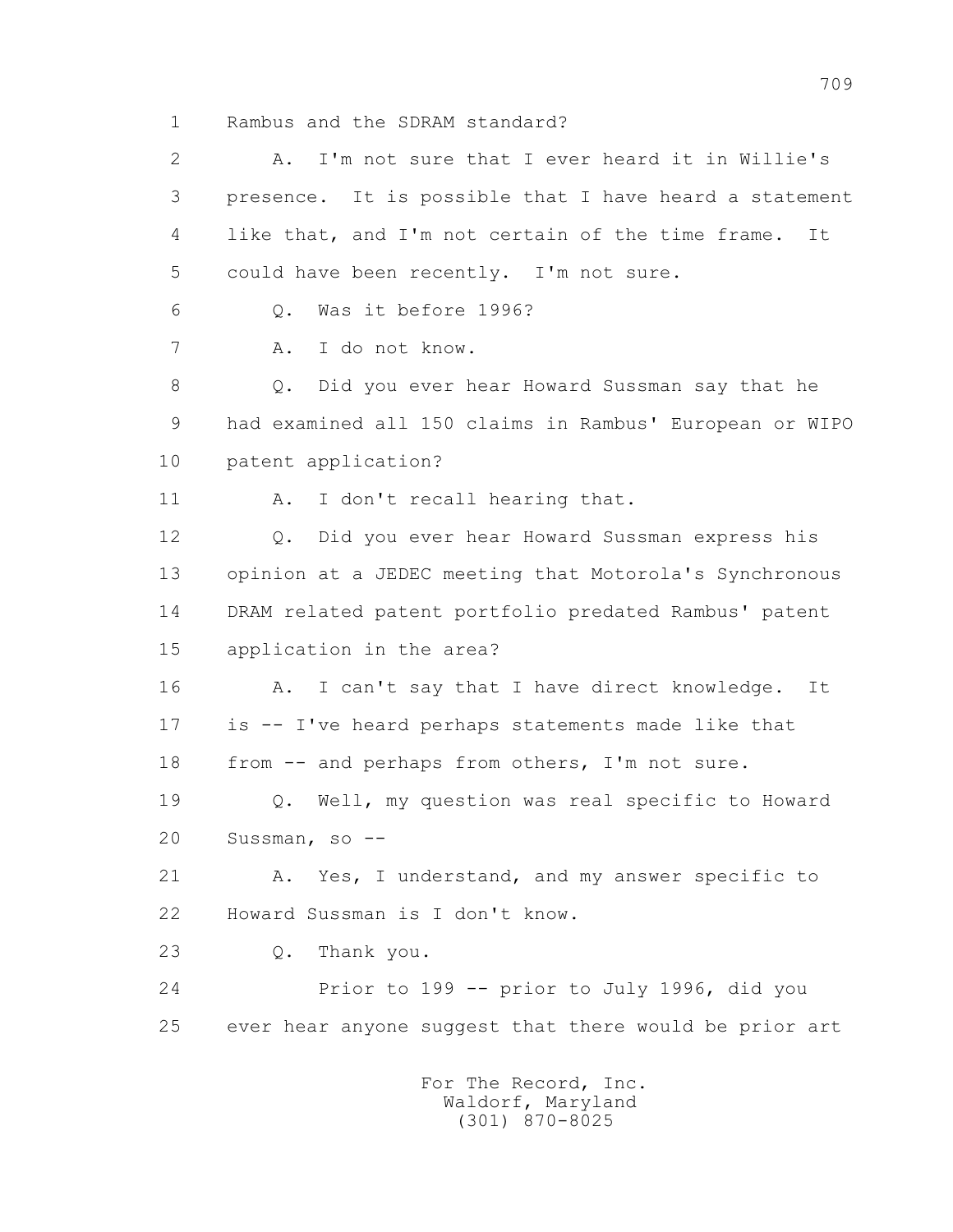1 to any claims that Rambus might make for patent 2 protection?

 3 A. I have heard discussions about prior art and 4 almost any claim by any company, and that's -- and 5 frankly, I have never placed any basis in it. So, if 6 there was a disclosure, then perhaps there could have 7 been evaluation, but that's -- some of these things, 8 like side discussions, like what you're referring to 9 here, is -- in a role of trying to lead a discussion, 10 it's best to just ignore.

 11 MR. PERRY: Your Honor, may I move to strike as 12 nonresponsive? I was asking about a specific 13 disclosure or a specific statement.

14 JUDGE McGUIRE: Mr. Oliver, any response? 15 MR. OLIVER: Your Honor, I believe the answer 16 is responsive.

 17 JUDGE McGUIRE: He said he's heard 18 conversations about prior art on almost any claim by 19 any company, and at what point was he nonresponsive? 20 MR. PERRY: I was asking specifically about 21 Rambus and he talked about any company and didn't tell 22 me if he ever heard that information about Rambus, and 23 that is what my question was about, so what I -- 24 JUDGE McGUIRE: Can you clarify your answer to 25 comport exactly with that question?

> For The Record, Inc. Waldorf, Maryland (301) 870-8025

710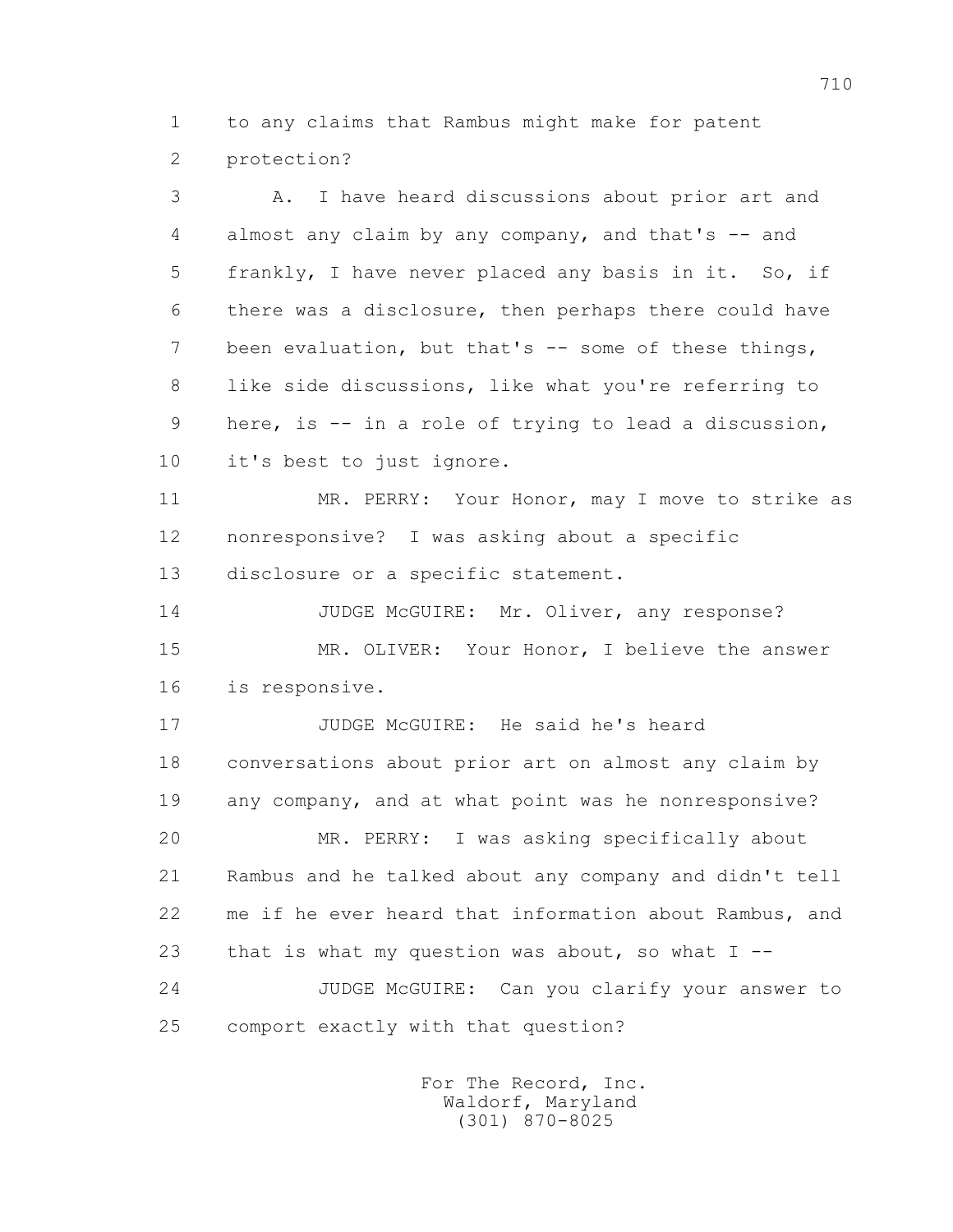1 MR. PERRY: Can I ask it again, Your Honor? 2 I'll withdraw my motion to strike if I'm allowed to ask 3 a follow-up. 4 JUDGE McGUIRE: All right, you withdraw and 5 restate. 6 MR. PERRY: Thank you. 7 BY MR. PERRY: 8 Q. Did you prior to July 1996 ever hear anyone in 9 your presence state an opinion that any Rambus 10 intellectual property claim would be in that person's 11 opinion barred by prior art? 12 A. I cannot recall such a discussion. 13 Q. Did you ever at any time state your own opinion 14 that any Rambus intellectual property claim was barred 15 by prior art? 16 A. I have had discussions about some patents that 17 HP had at the time and perhaps used terminology as you 18 say, and this would have been relative to clocking, as 19 I recall. 20 Q. And you were familiar with those patents while 21 you were at HP, correct? 22 A. The HP patents? Vaguely familiar with them. I 23 had not specifically read them. I only had side 24 knowledge of -- not direct knowledge. I didn't 25 actually read the patent itself. And to a certain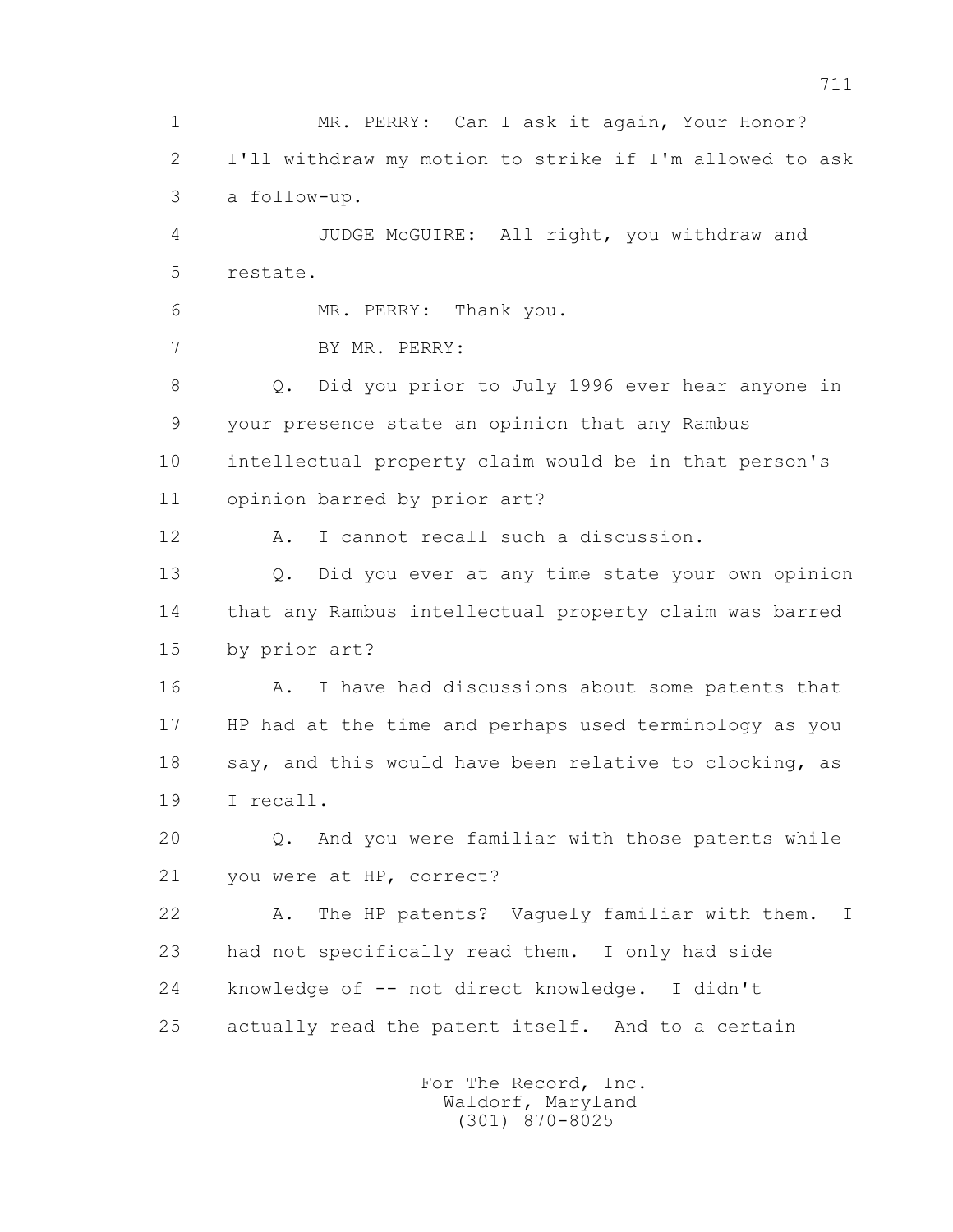1 extent, I was paraphrasing other things that I had 2 heard from people that I worked with that perhaps did 3 have greater knowledge.

 4 Q. Did you ever make a statement to a gentleman 5 named Warmke, W A R M K E, that there was significant 6 prior art on Rambus patents?

 7 A. The name is familiar to me. Can you perhaps 8 tell me something more about Mr. Warmke? I'm afraid 9 I'm not that good with names.

 10 Q. We discussed it at your deposition, I believe. 11 I believe he might be an S3 employee.

12 A. S3, okay.

 13 Q. Did you ever make a statement to him that you 14 believed that there was significant prior art on the 15 Rambus patents?

 16 A. It is possible that I did have a discussion 17 with S3 about that.

 18 Q. And in the 1997 time period, were you hearing 19 similar statements at dinner parties you had gone to? 20 A. Probably, yes.

 21 Q. Why were people discussing at dinner parties in 22 1997, long before Rambus asserted claims for patent 23 infringement against SDRAM or DDR SDRAM, whether or not 24 there was prior art in Rambus' patents?

25 A. Sir, you're asking me to speculate, and I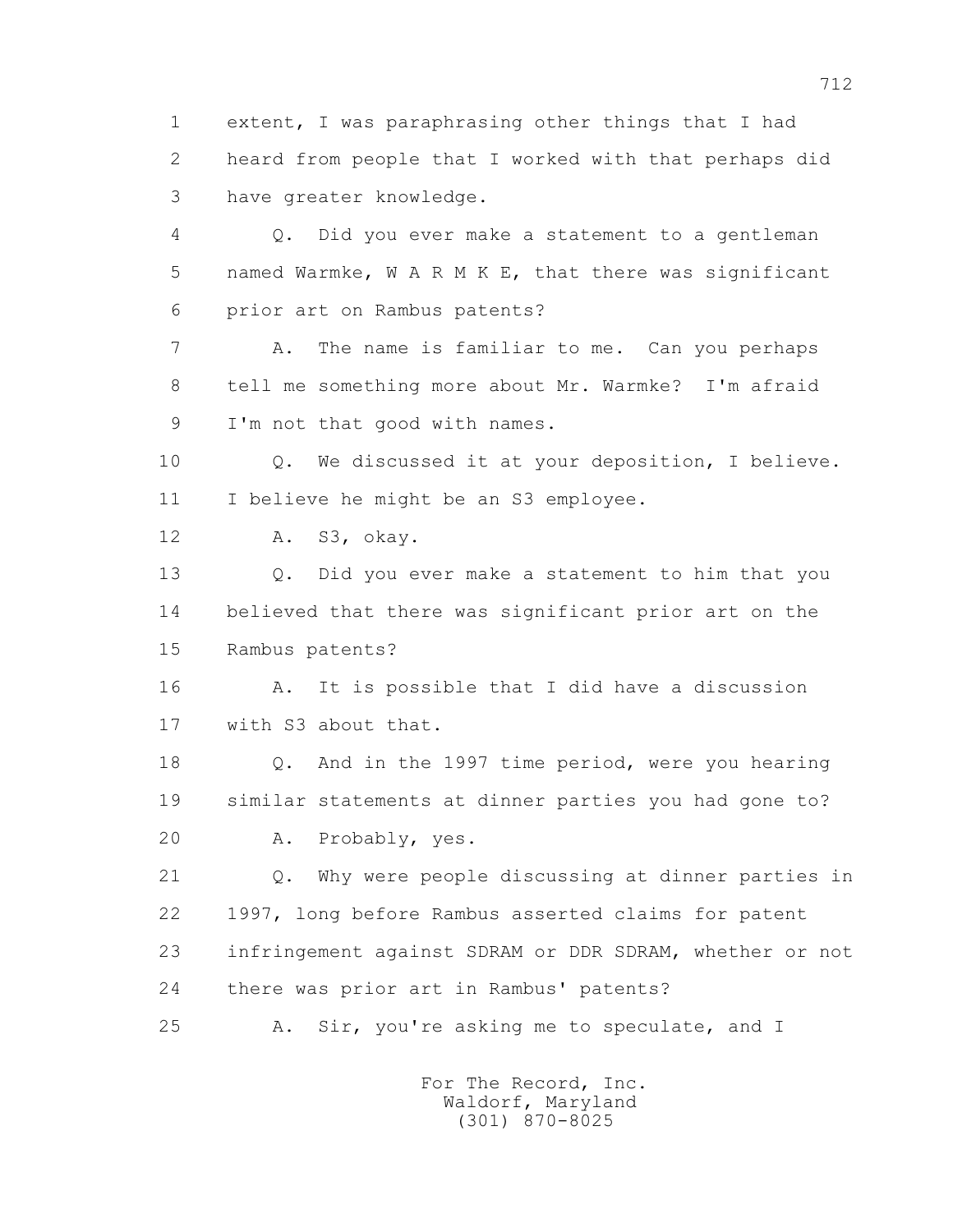1 can't. I don't have an answer for you.

 2 JUDGE McGUIRE: Mr. Perry, while we're on this 3 point, and I apologize for interjecting, but I think it 4 would be of aid to the Court to have him answer exactly 5 what he means by the term "prior art." I have had some 6 involvement in patent law, but I would like -- and I 7 think I understand the term "prior art," but just to be 8 clear, I would like to hear him tell me his 9 understanding of the term.

 10 THE WITNESS: Yes, Your Honor, while I was at 11 HP, one of the things that I did at HP, when a claim 12 would come to HP from an outside party about their 13 intellectual property patent rights, I would -- one of 14 the tasks that I performed occasionally was to read 15 those claims, compare the timing and filing of that 16 particular IP and compare and contrast that perhaps 17 with things that were going on inside of HP or perhaps 18 other places.

 19 And so, my understanding of prior art is art in 20 the technology that existed prior to -- by I think it's 21 at least a year prior to the application of the 22 intellectual property in question.

 23 JUDGE McGUIRE: Now, does that mean it's a 24 claim that has been issued -- that has been put forth 25 by some other company, or is that an issued patent? I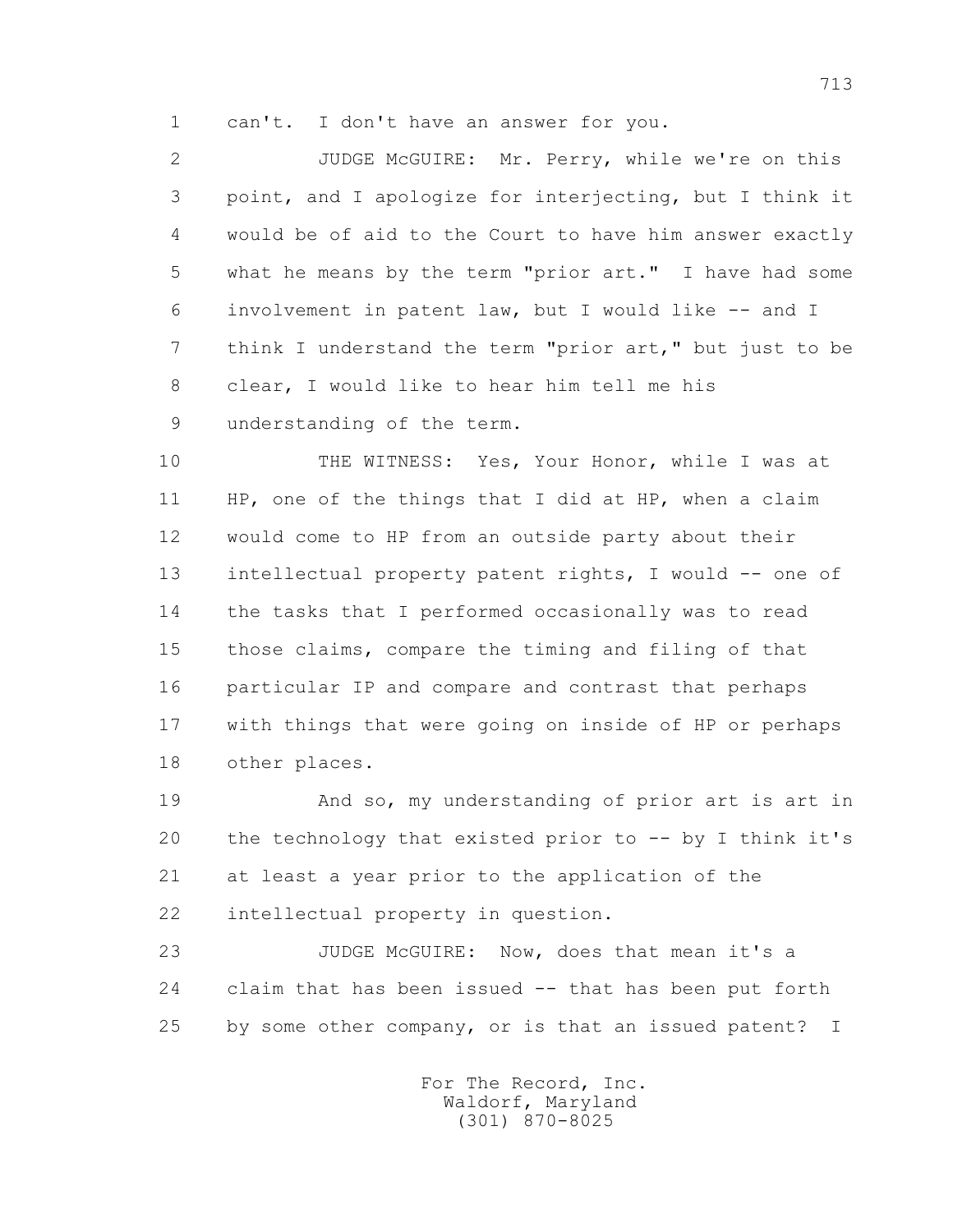1 mean, when you talk about prior art, the same design 2 we're talking about that is in the process of being 3 patented or has been patented? 4 THE WITNESS: It would be -- in my discussion 5 about prior art, it's in reference to particular -- and 6 prior art, I think the particular definition refers to 7 specific claims for issued patents. 8 JUDGE McGUIRE: Right, okay. 9 MR. PERRY: And Your Honor, both sides have 10 patent law experts, and -- 11 JUDGE McGUIRE: I just thought that was a term 12 that should be clarified before we go much further. 13 MR. PERRY: I appreciate that. 14 BY MR. PERRY: 15 Q. To get back to the question I was asking, you 16 thought you may have made such a statement in that time 17 period, and I'm wondering why you would be making 18 statements about prior art on Rambus patents. HP 19 wasn't or VLSI, they weren't making -- let me ask it 20 this way. 21 Why did you care about whether or not there was 22 prior art on Rambus patents before those patents began 23 to be asserted against JEDEC-compliant standards? 24 A. I'm not sure that I did care. The -- just the 25 topic of discussion, as I explained in my deposition,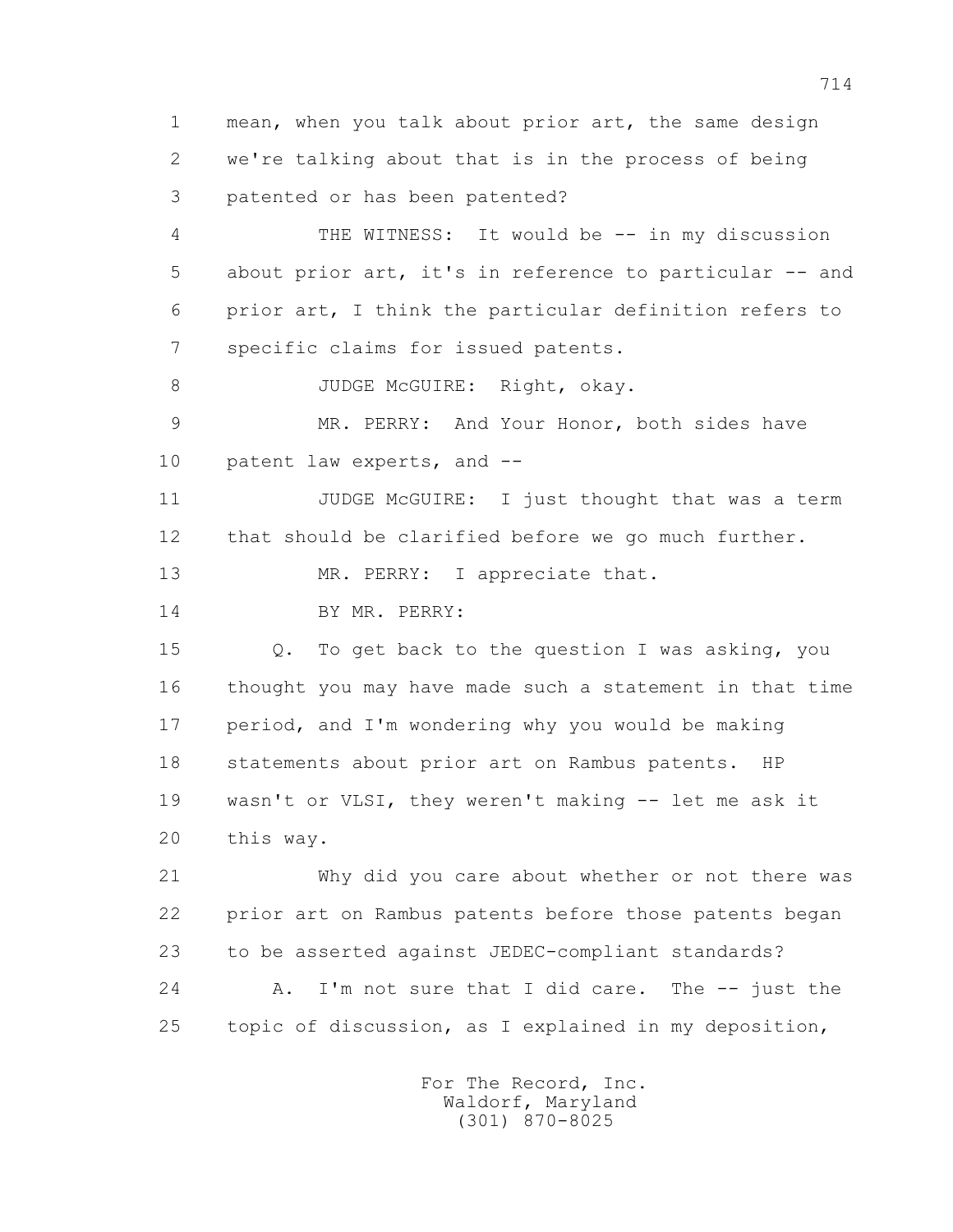1 this would be dinner conversation. Some people would 2 talk about prior art for many things, and when 3 something was very active, there were discussions at 4 that time was IP around, something relevant to what was 5 going on at that company, and I think at that time 6 Rambus was probably pretty active in the press, and so 7 I suppose the topic of Rambus came up, perhaps because 8 of that. I can't give you an explanation. I don't 9 have one.

 10 Q. Well, you were going to SyncLink meetings in 11 that time period, right? You went to one in December 12 of --

13 A. Yeah, in '96 I was.

 14 Q. I think you went to one in December of '96 and 15 '97, but --

16 A. Okay.

17 Q. -- take my word for it right now.

18 A. Okay.

 19 Q. Did you hear at SyncLink meetings discussions 20 of prior art on Rambus patents?

 21 A. Actually, I don't recall any discussions like 22 that taking place at any of the SyncLink meetings that 23 I attended. I have heard anecdotal evidence that 24 perhaps it may have taken place, times when I was not 25 there.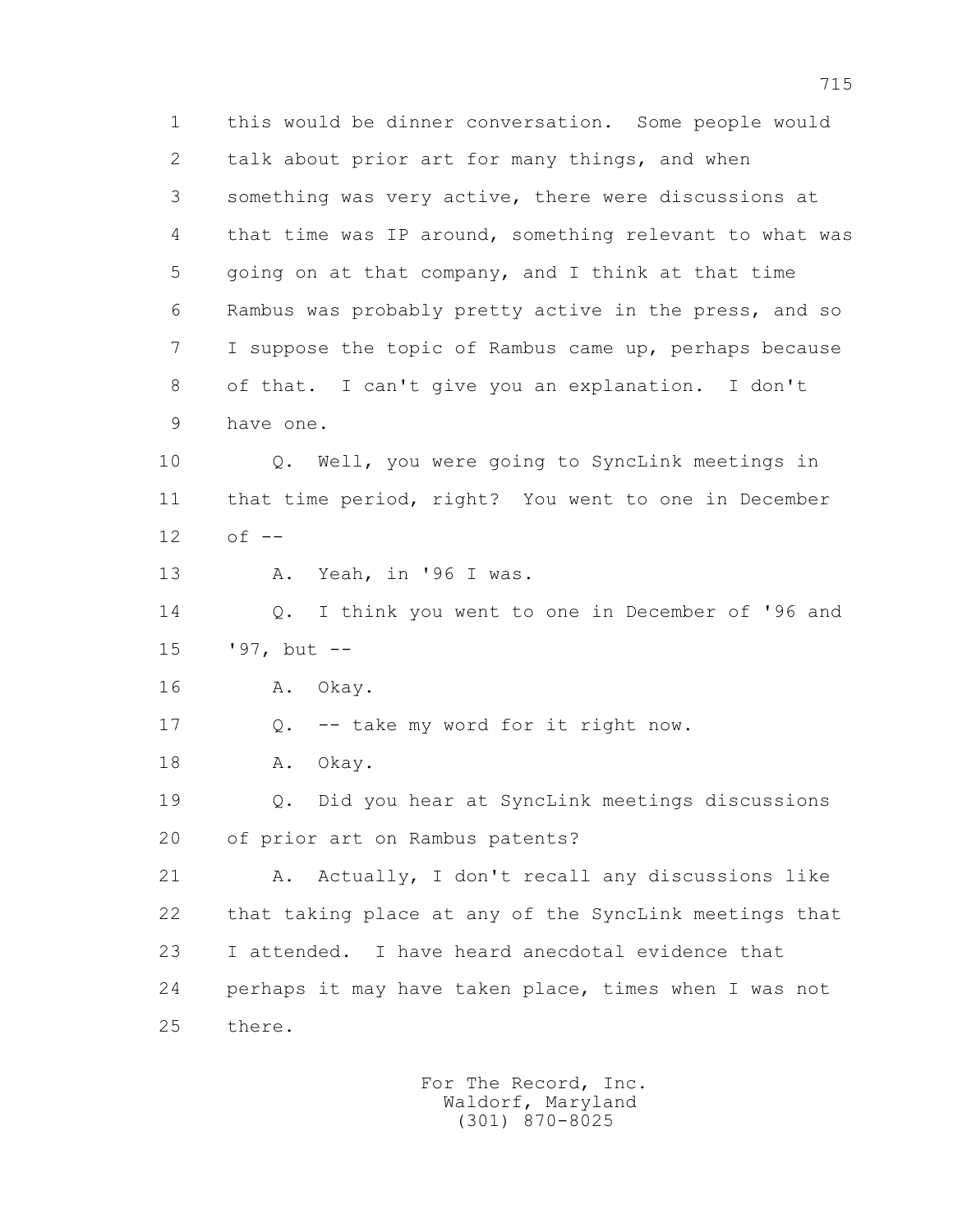1 Q. At SyncLink meetings when you weren't there? 2 A. Or related to perhaps SyncLink meetings, maybe 3 it was over lunch or dinner. I don't -- I'm not sure. 4 Q. Was there any effort made that you were aware 5 of by SyncLink to examine the Rambus patent portfolio 6 to see if the SyncLink device that you folks were 7 developing might run into that portfolio? 8 A. I have no idea. 9 Q. So, as far as you know, there was none? 10 A. I have no idea one way or the other. 11 Q. All right. Well, let's -- you talked a little 12 about SyncLink yesterday when there was a SyncLink 13 presentation made to JEDEC. Do you remember that short 14 discussion? 15 A. Yes, I do. I do. 16 Q. And was it your practice to create a trip 17 report or a memo when you came back from a meeting and 18 give it to your supervisors at VLSI? 19 A. Pretty infrequently. The reason is because 20 VLSI wished for me to take this responsibility, and 21 most of the rest of the -- VLSI was small enough that 22 there wasn't a wide interest level. Everybody had 23 specific tasks that they -- and specific job functions, 24 and there were times that -- and occasionally I would 25 put together maybe a little brown bag presentation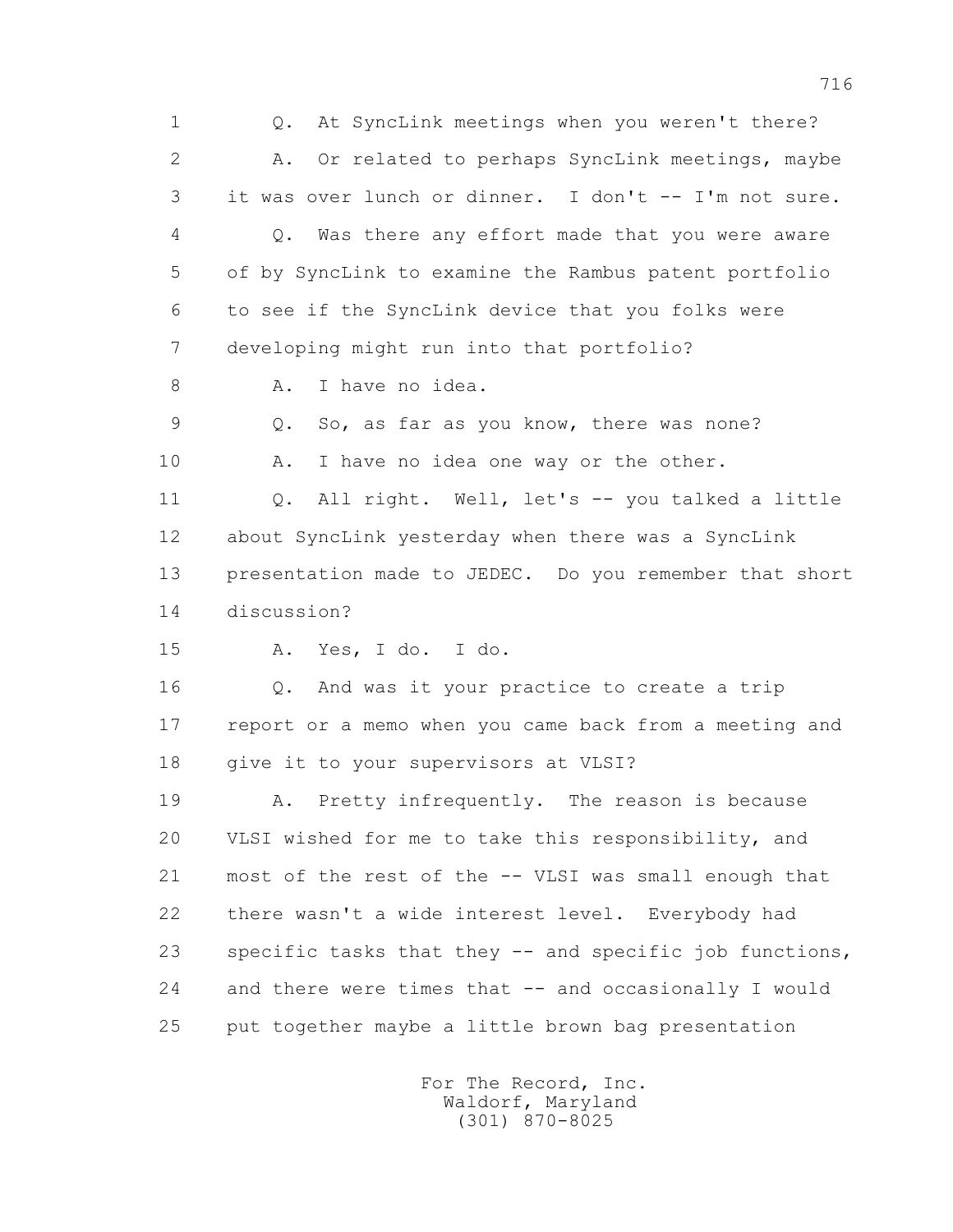1 about activities and such, but on a regular basis, I 2 did not create trip reports, no.

3 Q. Thank you.

 4 And you've been gone from VLSI for a while, so 5 if there was a trip report for any particular JEDEC 6 meeting, it stayed back at VLSI or it's long gone or 7 whatever?

8 A. Well, VLSI was purchased by Phillips, and it's 9 since been chopped up in many, many pieces. I highly 10 doubt anything is there.

 11 Q. But in any event, let me ask this question that 12 I was trying to get to.

13 A. Sure.

14 Q. In any of your testimony, has any of it been 15 based upon your review of any notes you took or memos 16 you created at any JEDEC meeting?

 17 A. If you can add some more clarification to your 18 question. Is any of what involved?

 19 Q. Testimony you've given over the past two days, 20 has any of it been based your review of any notes you 21 took or memos or trip reports you created at any JEDEC 22 meeting between '91 and '96?

 23 A. It could -- it could have been in my own mind. 24 Are you asking me is it based on notes that I still 25 have in my possession or something or --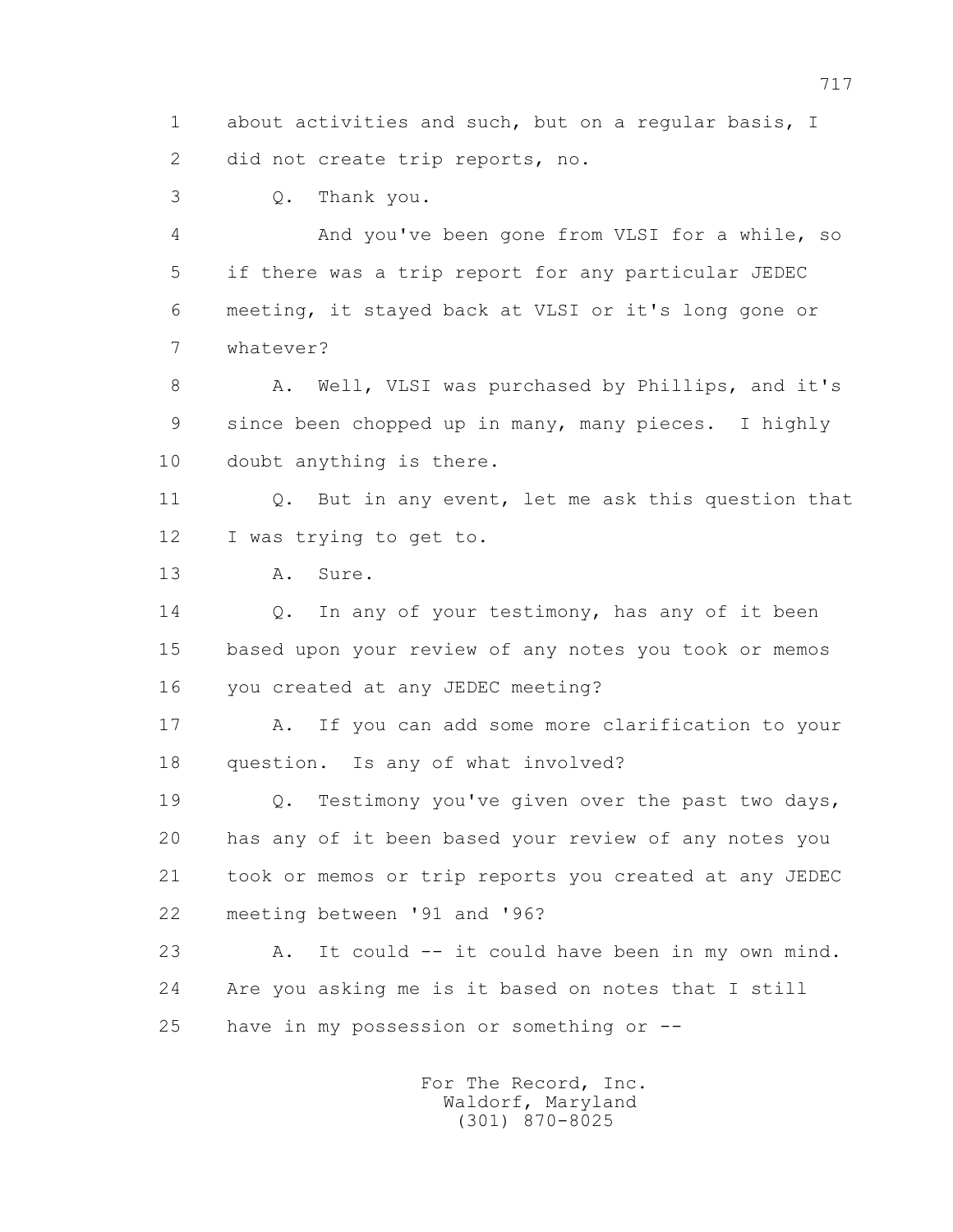1 Q. Let me ask it this way.

2 A. Okay.

 3 Q. Have you seen in the past six months any notes 4 or memos that you created between '91 and '96 about 5 what went on in JEDEC meetings?

 6 A. In the deposition that you took from me, sir, 7 there were a number of things that you showed me that I 8 hadn't seen in a number of years, and so I have seen 9 some things, yes, certainly, and I've seen some other 10 things in response to other depositions, and perhaps 11 even here in trial. So, yes, I have in some period of 12 time over the last perhaps six months seen them, but 13 I'm -- if you can be more specific, I'd be glad to try 14 to answer your question.

 15 Q. Let me be very specific. I'm talking about 16 notes you took, either on a computer or handwritten, 17 and let's start with those.

18 A. Okay.

19 0. Have you seen notes you took, either 20 handwritten or on a computer, that you prepared while 21 at a JEDEC meeting or thereafter to describe what was 22 going on at the JEDEC meeting, have you seen those in 23 the past six months?

24 A. I have not.

25 Q. Have you seen any memo or trip report that you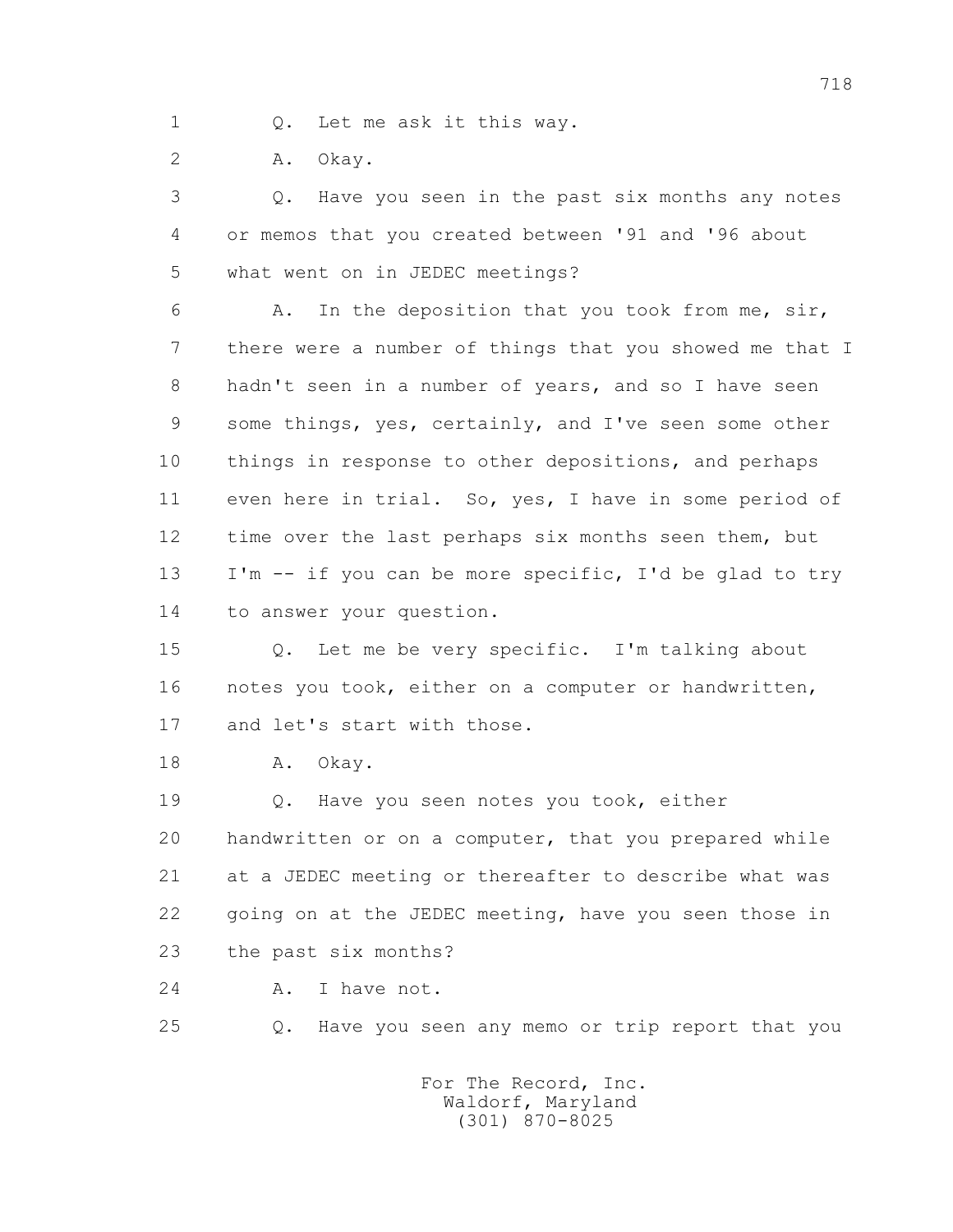1 wrote between '91 and '96 to describe what went on at a 2 JEDEC meeting in the past six months?

 3 A. Memo or trip report, it -- well, it depends on 4 your definition of memo or trip reports. Certainly 5 there were emails that I have seen that related to 6 that. In some ways, those could be gauged as trip 7 reports.

 8 Q. And is any of your testimony here based upon 9 those emails?

 10 A. Based on my reading of those emails or based on 11 my recollection that I have of that time period? My 12 testimony is based on my recollection of the time 13 period.

14 0. Was any of your testimony refreshed, was any of 15 your recollection refreshed by your reading those 16 emails?

17 A. To be -- I want to try to be accurate here, 18 because I cannot read something without a certain 19 amount of refresh taking place, and so perhaps there is 20 refresh of my memory as I go through this material 21 again, yes, that is true.

 22 Q. All right. Well, let me get real specific, 23 then. I want to show you a trip report by Gordon 24 Kelley about --

25 A. Okay.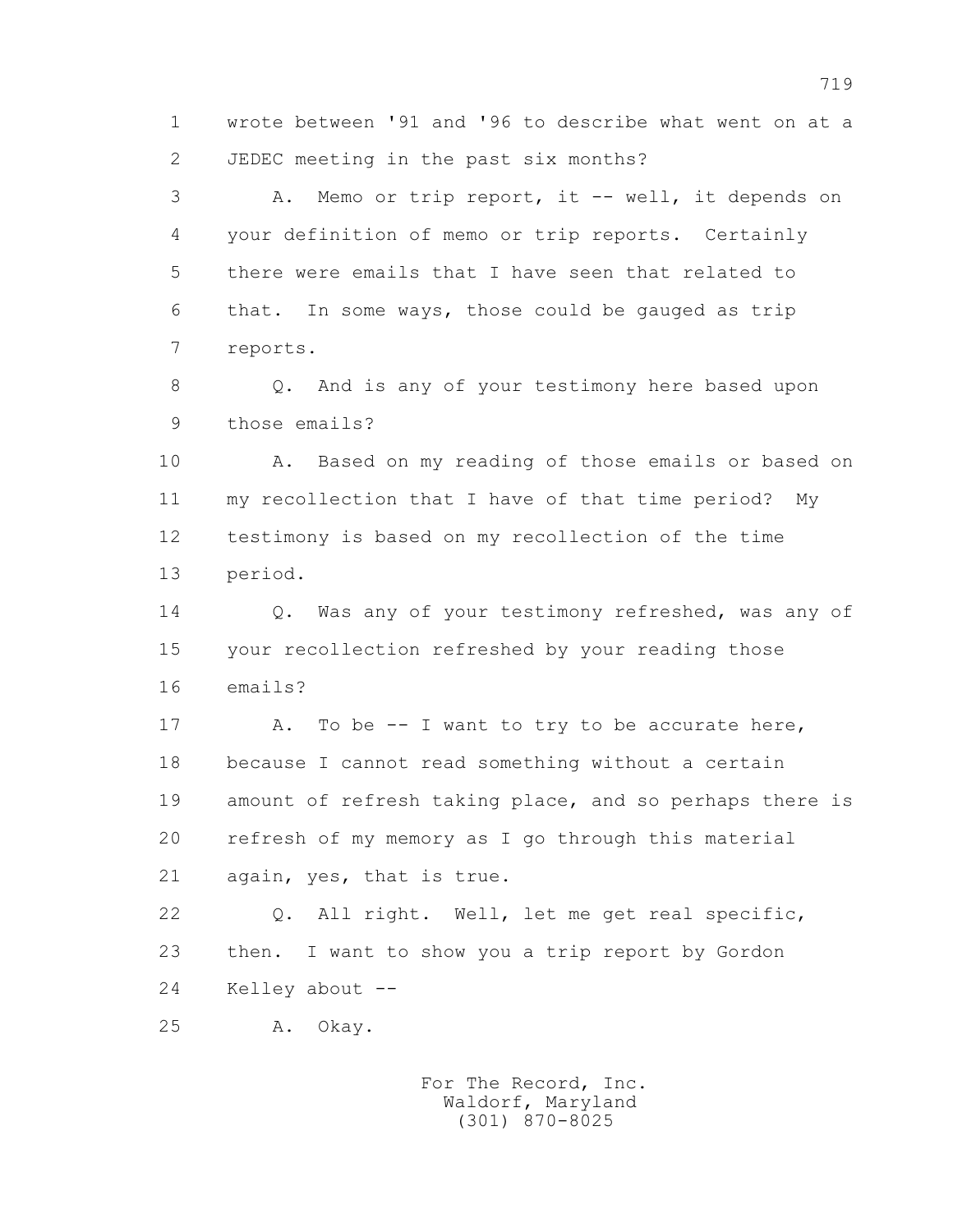1 Q. -- the meeting where the SyncLink presentation 2 occurred that you described yesterday. 3 A. Okay. 4 Q. And then I'll ask you if you've seen a trip 5 report and a memo by you describing the events of that 6 meeting. 7 A. Okay. 8 Q. All right, I'm going to show you Exhibit 9 RX-575. 10 May I, Your Honor? 11 JUDGE McGUIRE: Approach. 12 BY MR. PERRY: 13 Q. Now, yesterday you were shown the JEDEC -- the 14 official JEDEC meeting minutes for this meeting, which 15 was I believe May 1995. This -- I can represent to you 16 that we believe Gordon Kelley will testify, as he did 17 at his deposition, that these are -- that this is a 18 trip report that he prepared about that meeting, that 19 May 1995 meeting. 20 A. Okay. 21 Q. And I'll start with asking you if you in the 22 past six months have seen any document you've prepared 23 that describes the events of that June 1995 -- I'm 24 sorry, May 1995 42.3 meeting. 25 A. I don't believe so.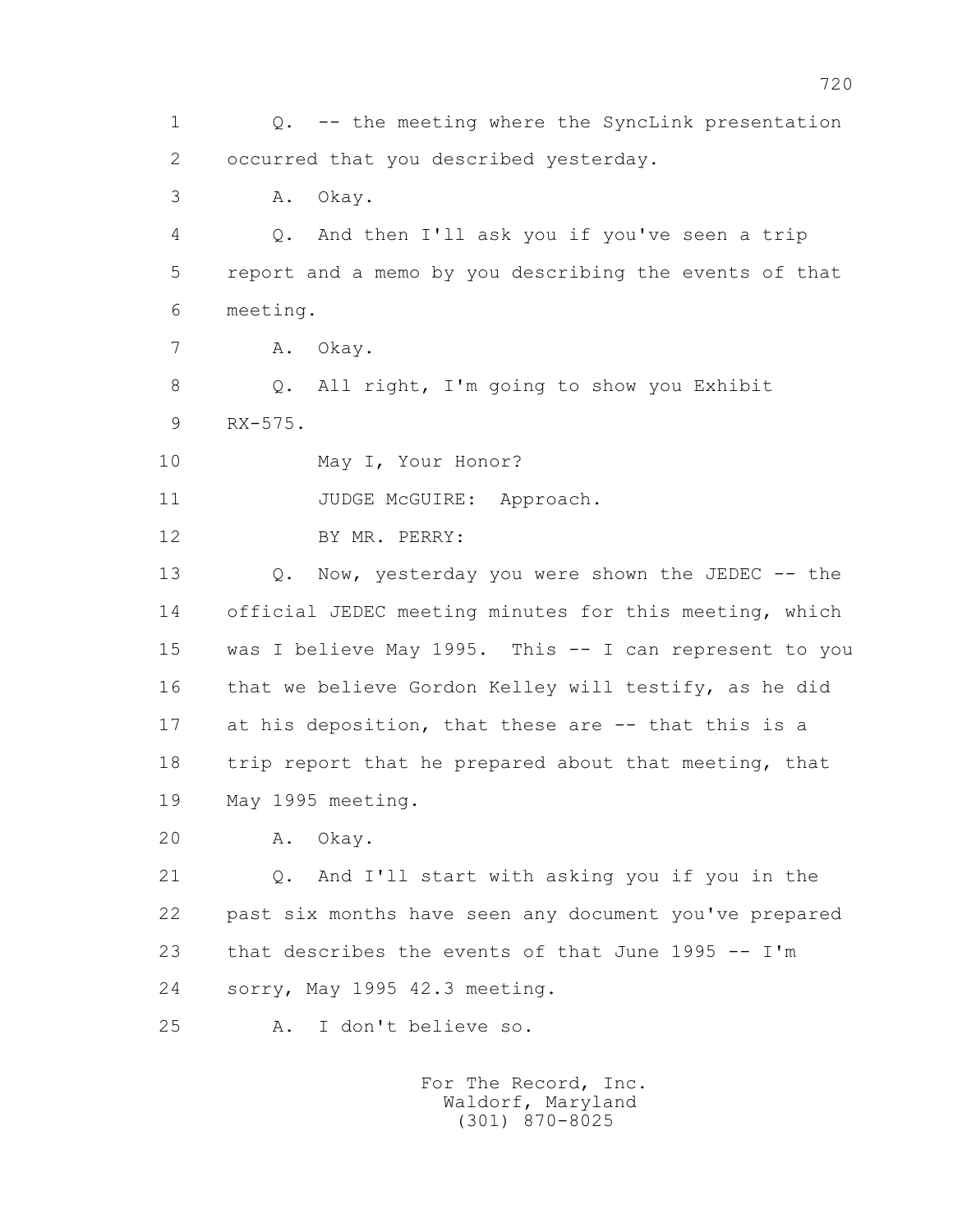1 Q. Thank you.

 2 Now, we will look -- to see if this refreshes 3 your recollection about this meeting, we will look to 4 see how Gordon Kelley describes the SyncLink 5 presentation. I'll ask you to go to page 6, and I'll 6 ask you to look at the last discussion at the bottom 7 after Hyundai. 8 A. Okay. 9 Q. Now, Mr. Tabrizi was the Hyundai JEDEC rep at 10 the time, right? 11 A. He among others. 12 Q. And you remember him giving the SyncLink 13 tutorial presentation? 14 A. I'm not sure he gave the whole thing, because 15 Dr. Oh may have also given part of it, but mostly from 16 Mr. Tabrizi. 17 Q. Why don't you read that to yourself and see if 18 it brings back any memory. 19 A. (Document review.) 20 Q. I see you have gone to the top of page 7. Why 21 don't we go to the top of page 7, because that's where 22 I have some questions for you. 23 It says, "None of the SyncLink companies are 24 aware of any patents that apply to this protocol, 25 interface, design; however, the Rambus patents should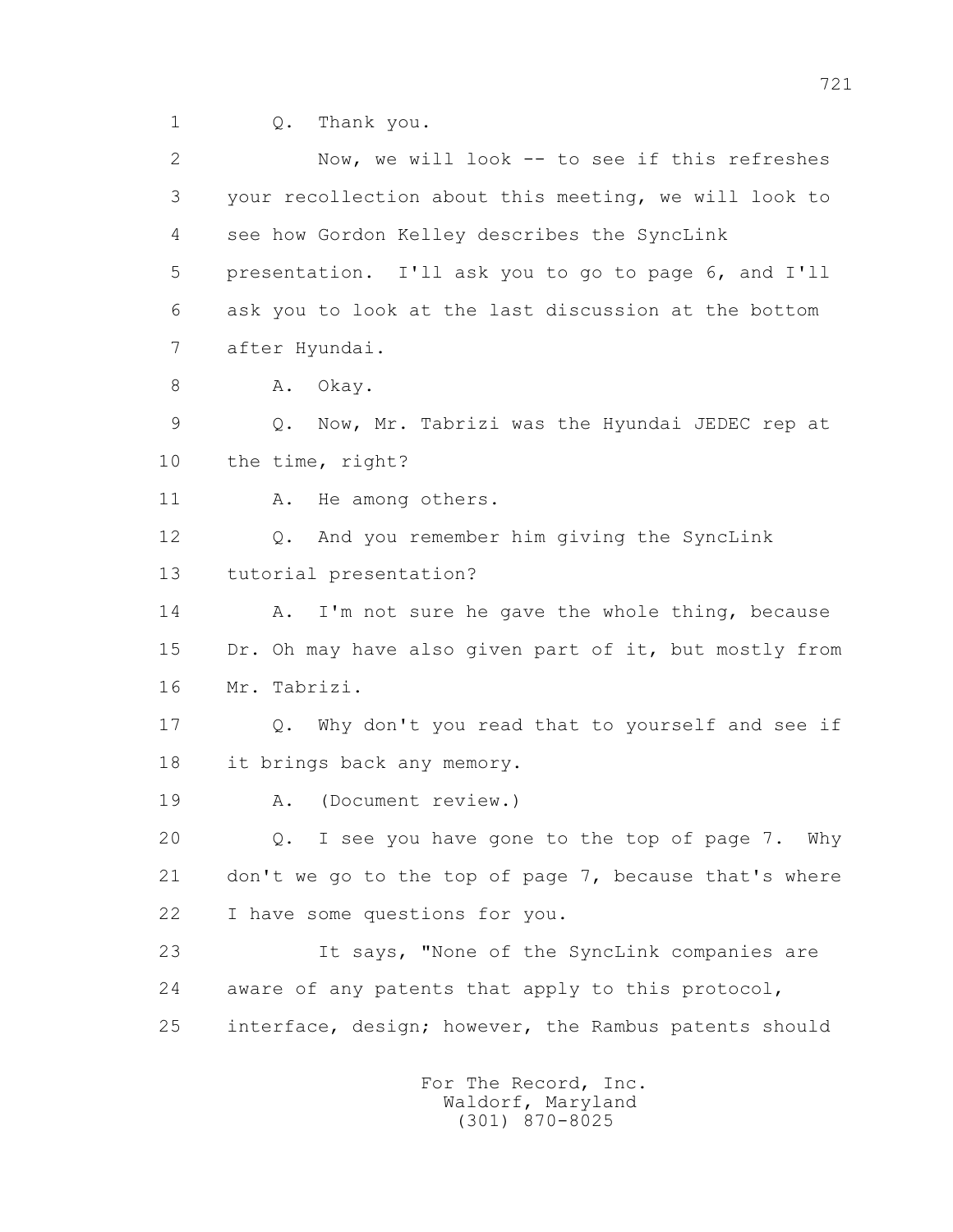1 be closely reviewed."

2 Do you see that?

3 A. Yes.

 4 Q. And does looking at Mr. Kelly's trip report 5 about that presentation by Hyundai, does that refresh 6 your recollection about any statement that any of the 7 SyncLink companies made about patents that related to 8 the SyncLink presentation?

 9 A. Well, the statements that were made all along 10 was -- to my recollection, still is my recollection -- 11 is that they always intended the SyncLink to be -- to 12 follow the JEDEC patent policy, and this was a 13 statement by one of the presenters, there were multiple 14 presenters, of the activity. IBM was part of the 15 development of SyncLink, so were other people.

 16 I believe the statement -- perhaps I will have 17 to paraphrase, I'm not sure what Mr. Kelly intended to 18 write here, but perhaps he was making the statement 19 that there were no -- as you said, no patents outside 20 of SyncLink that they felt like applied at the time, 21 and it would obviously be Mr. Kelly's opinion, I would 22 think -- and here I have to speculate about -- he says, 23 however, Rambus patents should be watched or reviewed 24 or something like that.

25 Q. He says "closely reviewed," but we will get to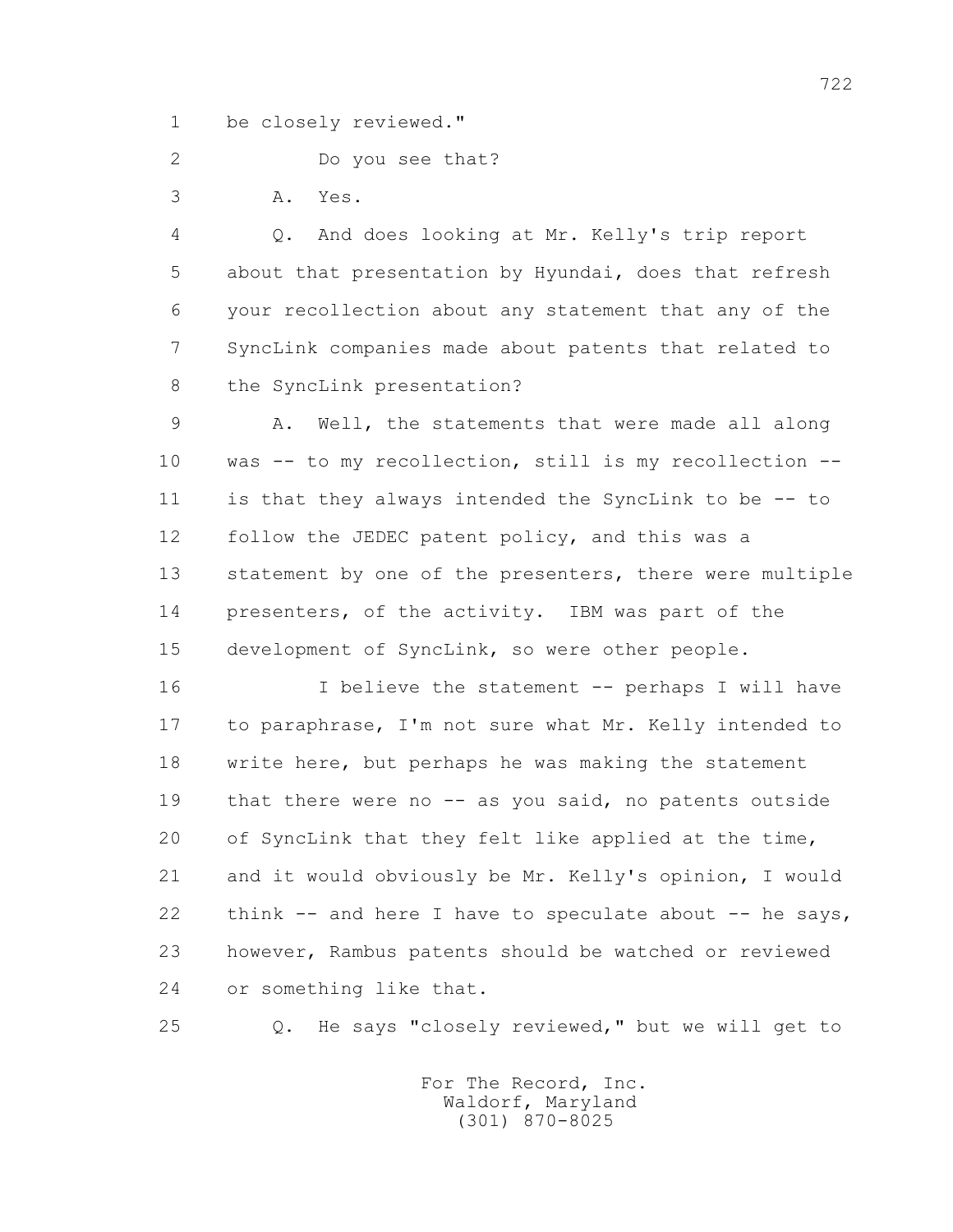1 that.

 2 A. All right, closely reviewed, right. 3 Q. Is it your present recollection that Mr. 4 Tabrizi said that the companies that belonged to the 5 SyncLink consortium intend to obtain patents covering 6 various SyncLink features, but we will give licenses on 7 reasonable and nondiscriminatory terms, or words to 8 that effect? 9 A. I do not recall Mr. Tabrizi ever having said 10 that. I recall, as I said before, I recall hearing 11 that in relationship to Mr. Peter Gillingham and other 12 people that were involved in the design and development 13 of SyncLink. 14 Q. At this meeting, did some representative in a 15 SyncLink presentation tell 42.3 that SyncLink intended 16 to get patents on something? 17 A. I do not know. 18 Q. Did someone say in this meeting that the Rambus 19 patents should be closely reviewed? 20 A. I have no recollection. 21 Q. Now, you said a few moments ago that IBM was 22 developing SyncLink. Did you -- do you believe that 23 IBM was developing the SyncLink device as of June '95? 24 A. IBM was part of the SyncLink consortium. 25 Q. When you joined it, they were there. That's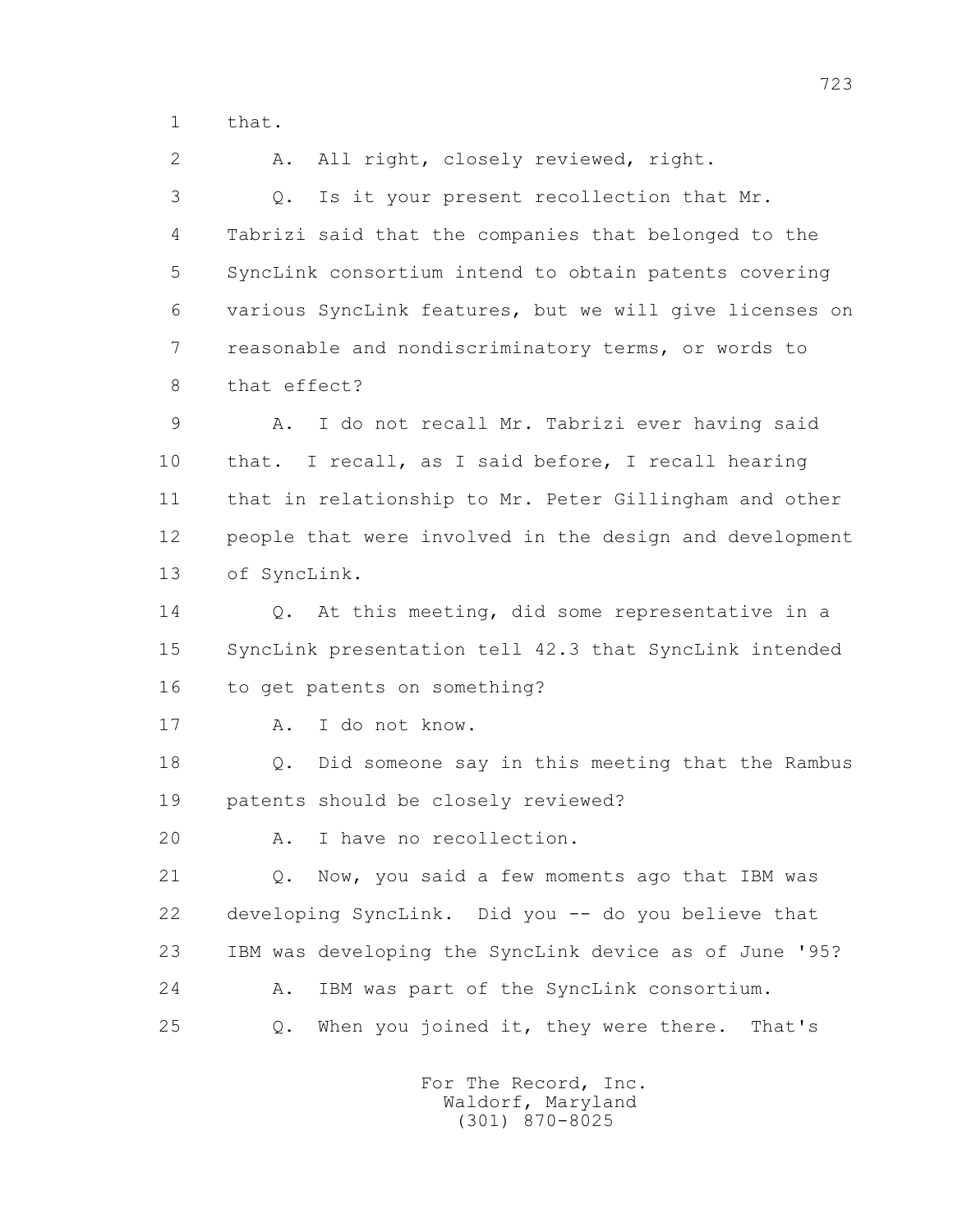1 true, right?

2 A. That's correct.

 3 Q. Do you know if they were at the consortium in 4 June of '95?

5 A. I do not know.

 6 Q. Okay. Let me talk about something else you 7 discussed yesterday, and that's Mr. Townsend's patent 8 tracking list.

9 A. Okay.

 10 Q. And I'll show you a legible copy, I hope, 11 that's RX-559.

12 May I?

13 JUDGE McGUIRE: Approach.

14 BY MR. PERRY:

 15 Q. Now, this is dated May 10, 1995. Do you see 16 that?

17 A. Oh, May 10th, yes, I see it.

18 Q. And I believe you are listed as a recipient?

19 A. Yes.

20 Q. And you were at VLSI at the time?

21 A. Yes, I was.

 22 Q. Now, I want you to look at the names of the 23 people who are listed as recipients. Yesterday I think 24 I heard you say that you thought Mr. Townsend addressed 25 these patent tracking lists to JEDEC leaders, and I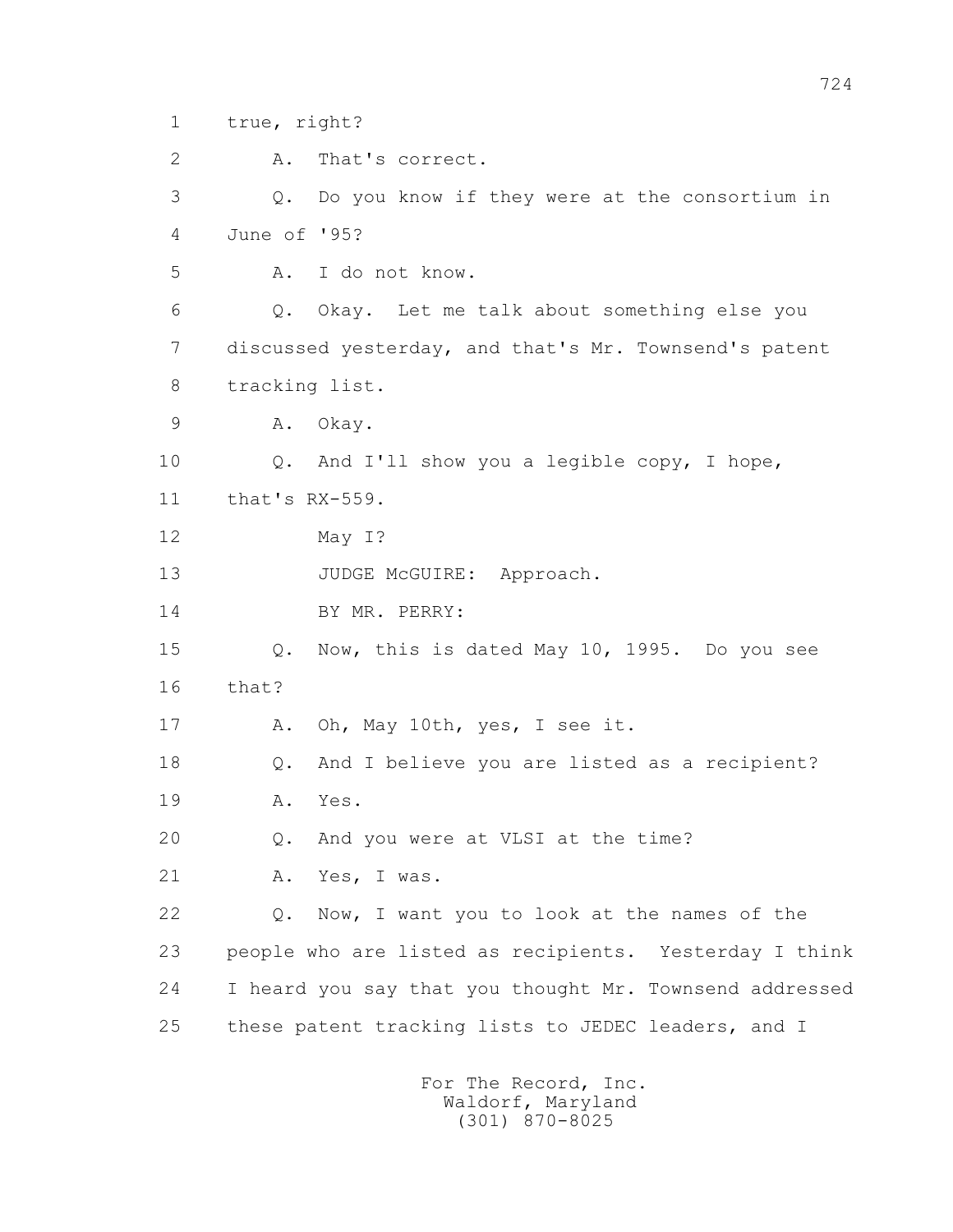1 want you to look at this list and see if it's

2 consistent with that testimony.

 3 Is that really what you think he was doing when 4 he picked the names of the people that he sent this to? 5 A. I'm not certain how he picked the names in the 6 list. I testified that I thought that that's what -- 7 where he got the list. 8 Q. All right. Now, I want you to look actually at 9 the page 4 where it's the list of patents and 10 applications, it's entitled Patent Issues to Track. 11 A. Page 4, okay. 12 **Q.** Now, when you were a JEDEC representative from 13 '91 to '96, first for HP and then for VLSI, did you at 14 any time do anything with this patent tracking list? 15 A. I did not. 16 Q. Did you provide it to anyone because they 17 wanted to review anything on it? 18 A. I do not recall ever doing that, no. 19 Q. Was it someone's job at Hewlett Packard to 20 provide this list to someone to take a look at? 21 A. It was not. 22 Q. How about at VLSI? 23 A. It was not. 24 Q. Look on page 2 of the list itself, which is 25 page 5, page 5 of the exhibit, we're still in the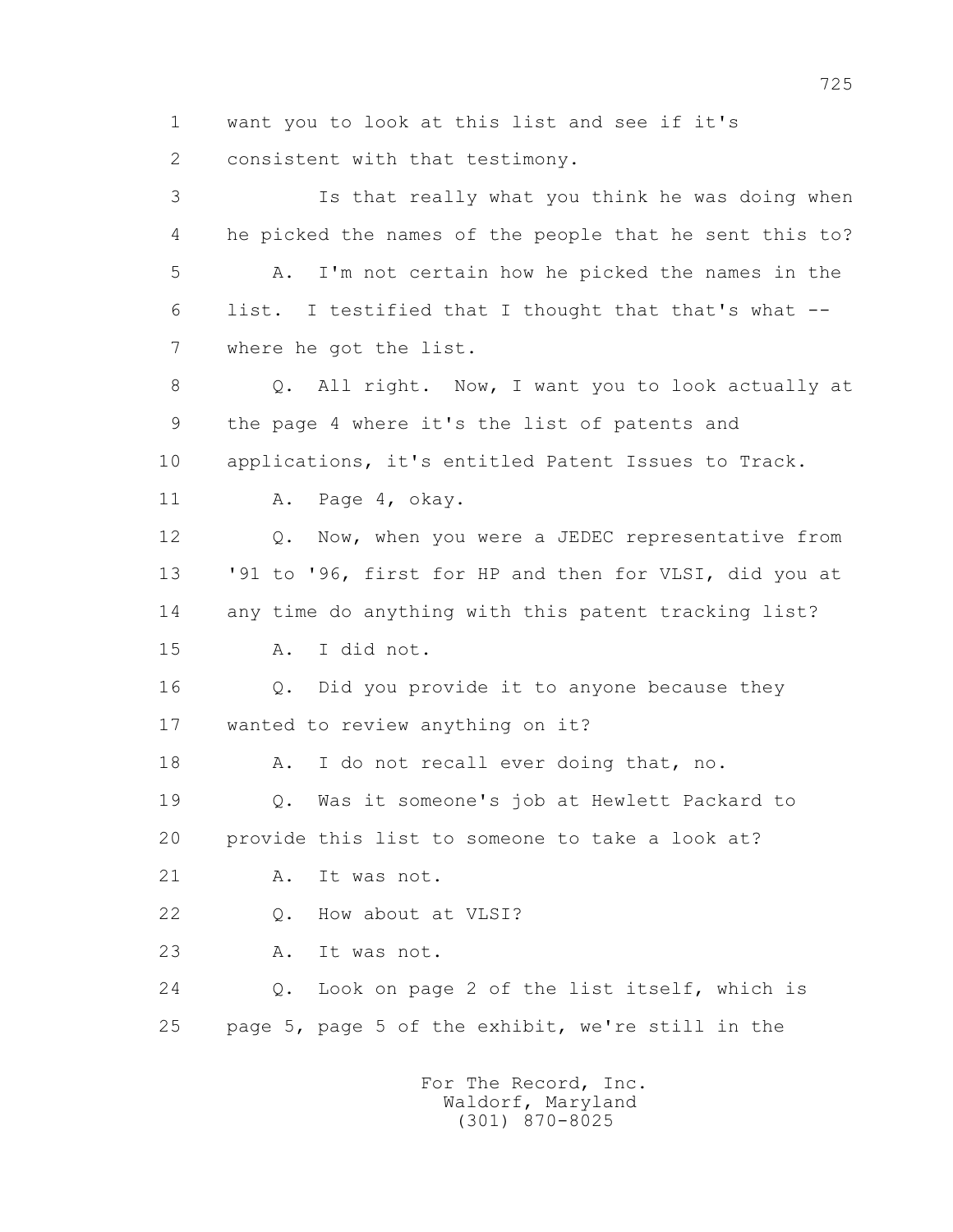1 patent tracking list. Do you see it appears to be 2 alphabetical, right? It appears to be alphabetical? 3 A. It's alphabetical by at least one of the 4 columns, yes. 5 Q. And about a little less than halfway down, do 6 you see a patent that's attributed to Rambus? 7 A. Yes, I do. 8 0. And it's entitled Sync Clock? 9 A. Yes. 10 Q. Now, I don't want you to guess about whether 11 that was Mr. Townsend's name that he picked for that -- 12 to describe that patent or somebody else's, but does 13 the phrase "sync clock," did that phrase mean anything 14 to you between '91 and '96? 15 A. It had the meaning of the Rambus loop clock. I 16 referred to it as the loop clock, but in their 17 architecture, they have a -- a clock that originates 18 and then returns to the controller. 19 Q. Now, did you ever go and review the patent? 20 A. I did not. 21 Q. Did you ever go and review the Motorola patent 22 that's listed as Sync DRAM? 23 A. I did not. 24 Q. Did you ever go and look at the Hitachi patents 25 that are listed as Sync DRAM? For The Record, Inc. Waldorf, Maryland

(301) 870-8025

726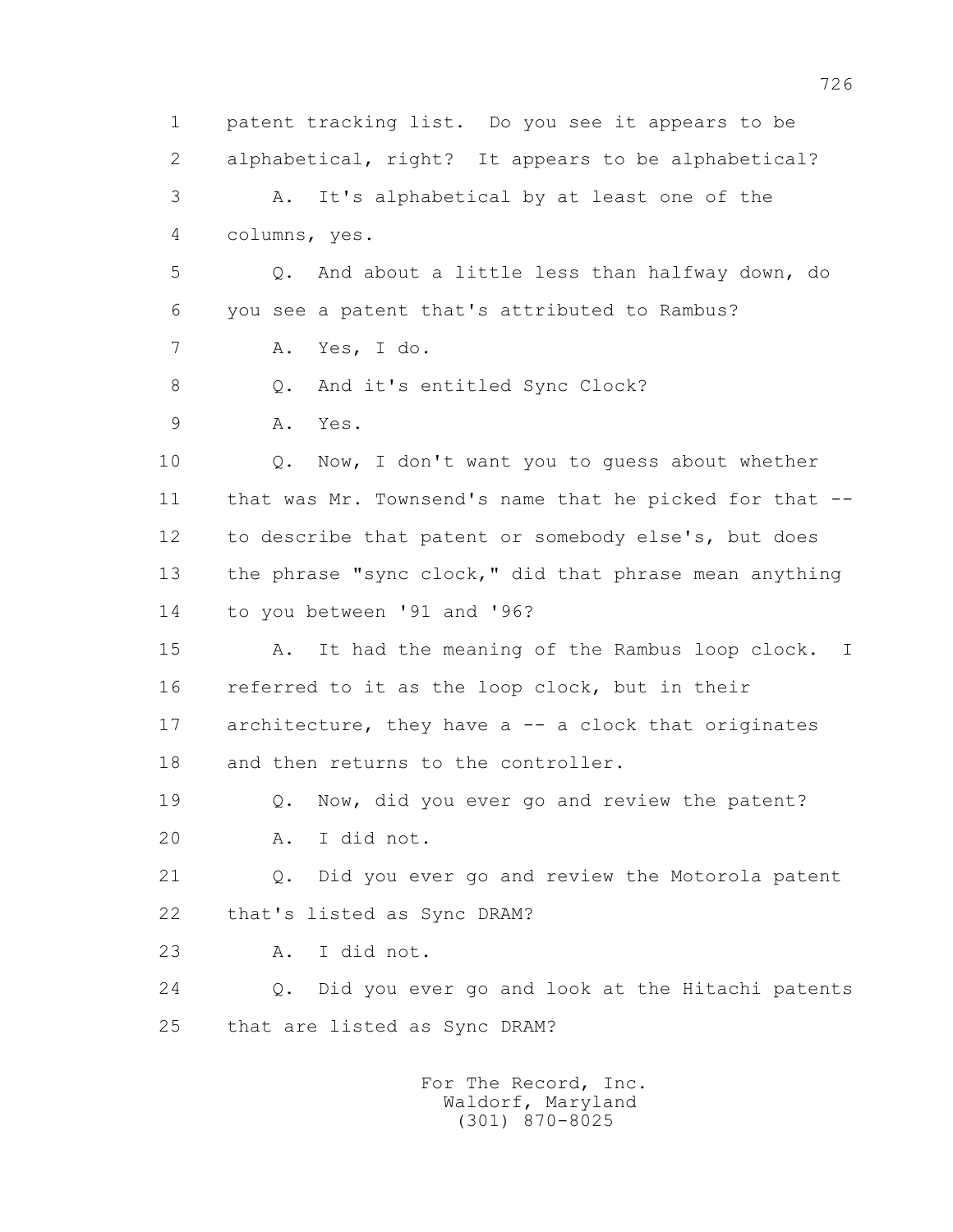1 A. I did not.

2 Q. Or rather, SDRAM.

 3 If you look back at that page to the Hitachi 4 SDRAM patents, that's what it says, it says SDRAM, and 5 it says Toshiba was the source of the information about 6 Hitachi.

 7 Do you remember when Toshiba disclosed to the 8 committee that Hitachi had patents relating to SDRAM? 9 A. I don't remember exactly. It may have been 10 actually in a previous version of the patent tracking 11 list. Since Mr. Townsend was with Toshiba at the time, 12 he may have chose to do it through the tracking list 13 himself. I'm not certain.

14 0. Now, was it sometimes the case that one company 15 would disclose that another company had a patent and 16 that other company hadn't said anything about it? Did 17 that happen at meetings?

18 A. The patent tracking list represents that, yes. 19 Q. Now, what level of knowledge did a 20 representative have to have about another company's 21 patents or applications before being required to make a 22 disclosure to the committee?

 23 A. There's no guideline for level of knowledge, 24 I'm afraid. In this case, obviously, they had 25 knowledge of patent numbers, so I would think that was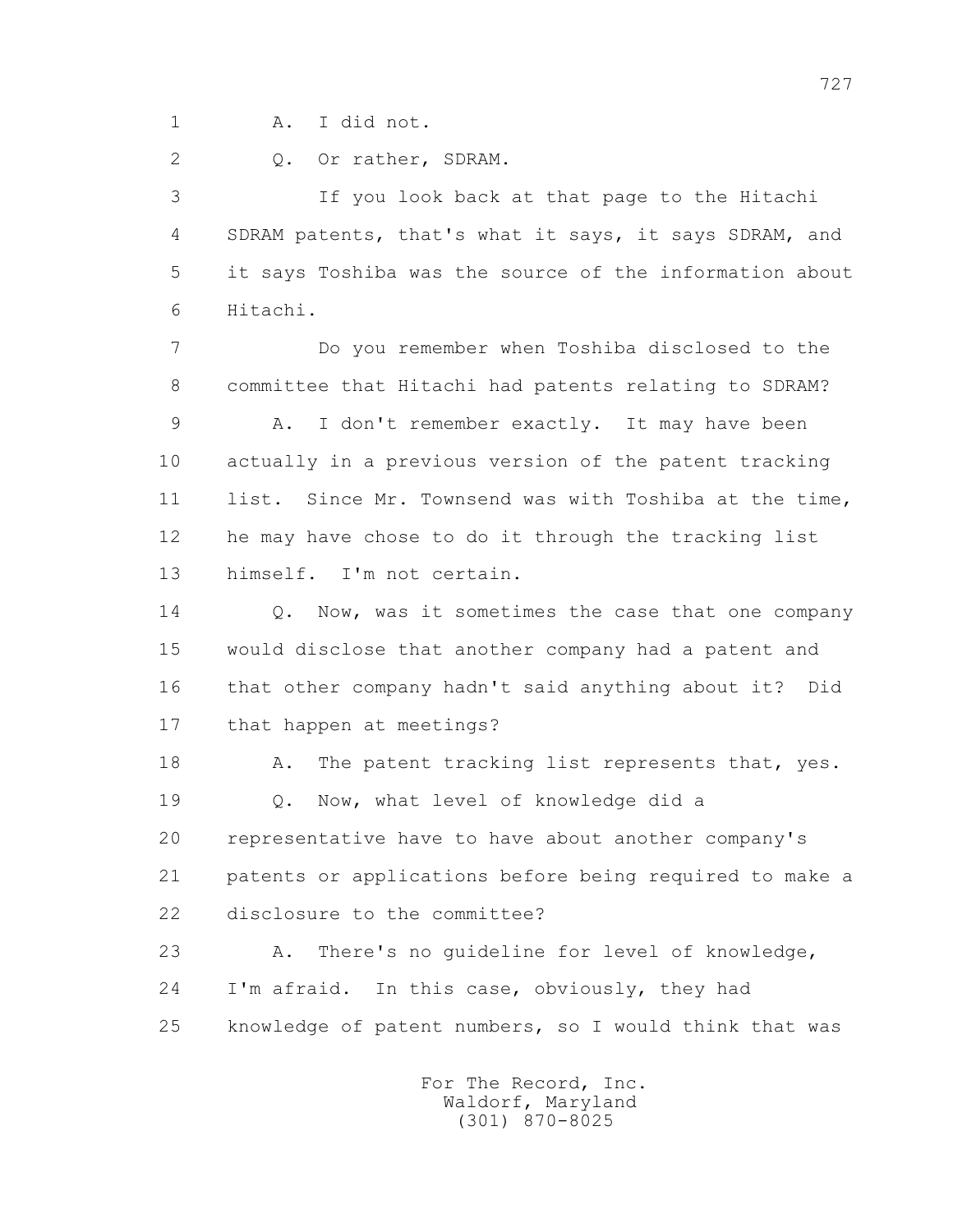1 a high level of detail. I do not recall ever 2 discussing a level of knowledge. 3 Q. Now, I apologize if you were asked this 4 yesterday, but what was your understanding between '92 5 and '96 of Mr. Townsend's purpose in circulating the 6 list of patents and applications and whatever it is are 7 on his list that's pages 4 and 5 of Exhibit 559? 8 JUDGE McGUIRE: I'm sorry, was that RX-559? 9 I'm not getting on your case. I'm just trying to 10 clarify. 11 MR. PERRY: No, it's good to teach everybody a 12 lesson at the same time, and I hope that's what you're 13 doing, Your Honor. 14 JUDGE McGUIRE: That's all I'm doing. I just 15 want it for clarification this time. 16 BY MR. PERRY: 17 Q. Let me ask the question again. 18 Did you from '92 to '96 have an understanding 19 of what Mr. Townsend's purpose was in circulating the 20 list of patent issues that appear on pages 4 and 5 of 21 this exhibit, RX-559? 22 A. I didn't have direct knowledge from Mr. 23 Townsend of the exact purpose. My assumption was that 24 he was circulating the patents for knowledge of the 25 people. It also was a very useful tool to demonstrate For The Record, Inc.

 Waldorf, Maryland (301) 870-8025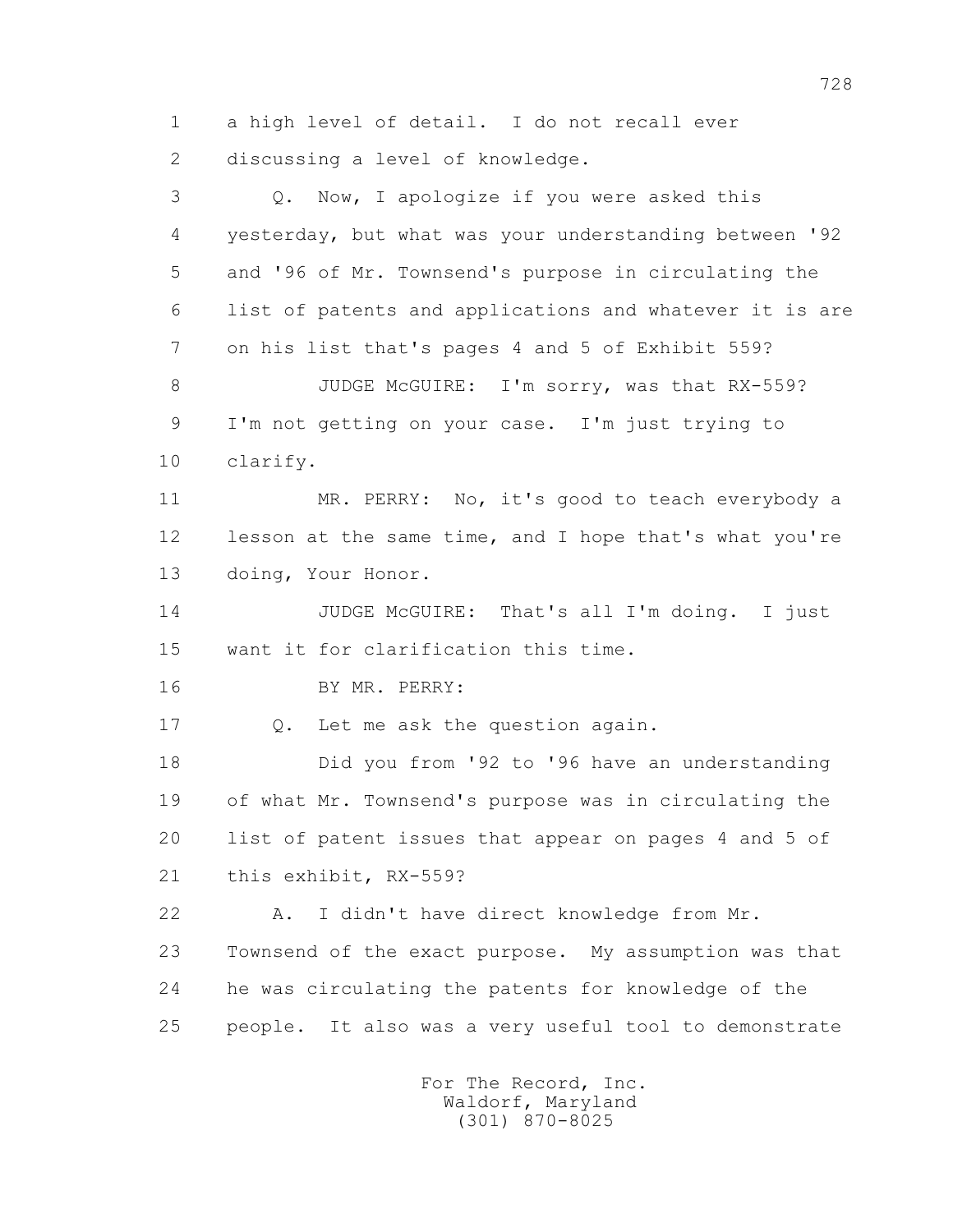1 to the people that were coming the working of the 2 patent policy within JEDEC, showing all of the various 3 aspects in process right here on the page before you, 4 because he usually -- he would present this at the same 5 time that he was presenting the patent policy, so it 6 was an excellent example to show how the process works. 7 Q. So, he would show the list up on the screen? 8 A. Almost always, he would show the whole thing. 9 Q. When he would show the list, would he describe 10 it? Would he say what it was? 11 A. He would have words to describe it. I can't 12 recall his exact -- what he exactly said, I can't 13 recall that. 14 Q. You told us yesterday you've seen him give this 15 presentation over and over and over again, sometimes as 16 many as three or four times a week. 17 A. Sometimes three or four times a day, but yes. 18 Q. Did he -- what was the substance of what he 19 said to the 42.3 committee or any other committee when 20 he showed the list of patents up on the screen? 21 A. Some of the phrases that he would use, he would

 22 say I want to make you aware of the patents that we 23 have here that are shown, make you aware of the 24 disclosures that have taken place. It was a teaching 25 of the JEDEC patent policy itself. He would go through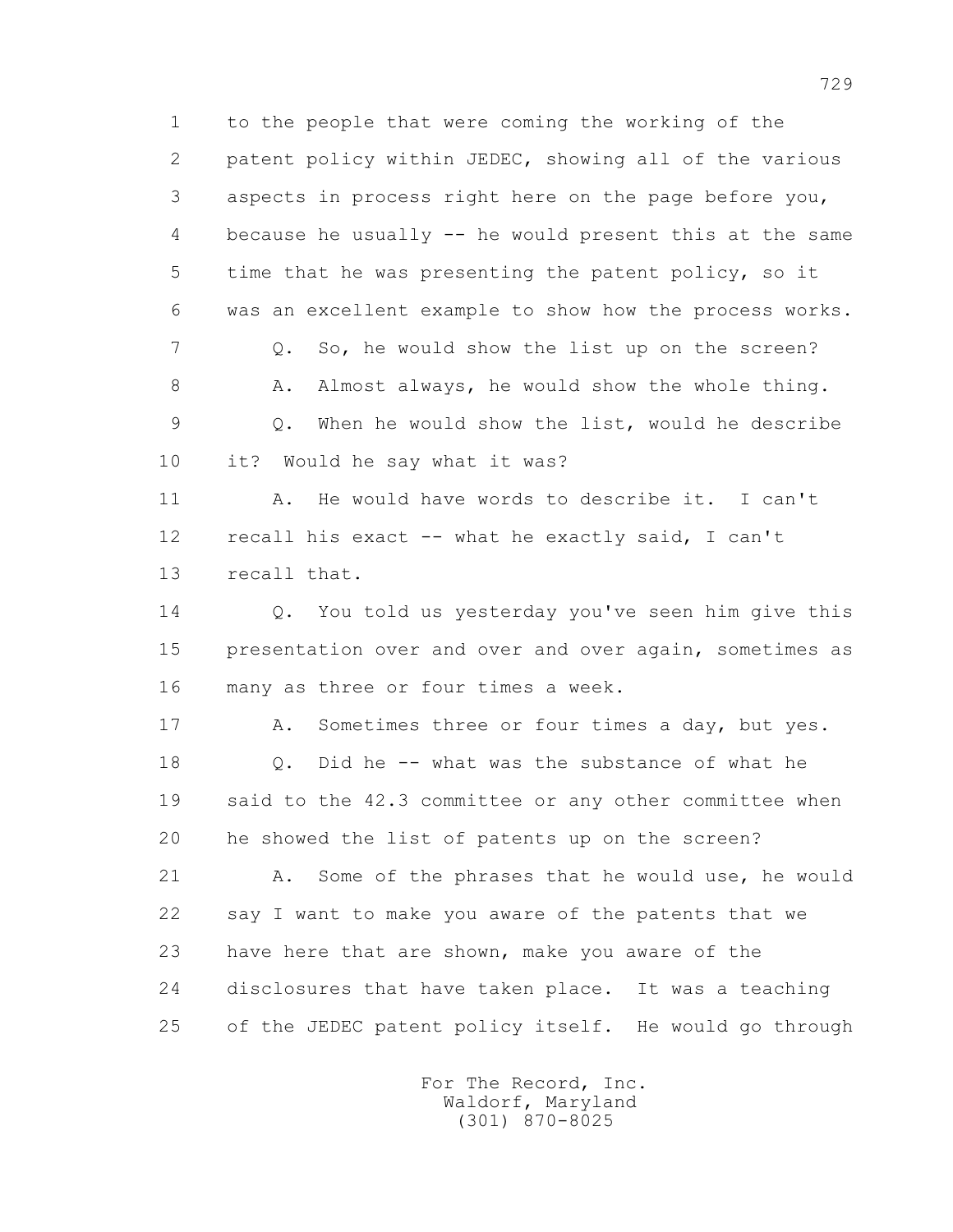1 the JEDEC patent policy, spend substantially more time 2 on the policy itself, and then go through the list 3 here, and normally follow up and ask if anybody in the 4 group had anything to add or any changes or 5 modifications to make. 6 Q. Did he -- strike that. 7 And then Mr. McGhee would -- well, did Mr. 8 McGhee ever make any presentation about the patent 9 policy at any meeting? 10 A. That was not his role, no. 11 0. But did you ever see him do it? 12 A. I can't recall if he did. 13 Q. Let me -- His Honor's question about prior art 14 left a question in my mind. You said something about a 15 one-year period. You're aware that in the United 16 States, it's the first to invent as opposed to the 17 first to file the application that is entitled to the 18 patent? 19 A. Exactly, that's why the term "prior art" exists 20 in the United States and basically nowhere else. 21 Q. So, in prior art, you're looking to see who was 22 the first inventor in the United States. 23 A. That is correct. 24 Q. And is it the case that in other countries, 25 it's whoever gets to the local patent office first with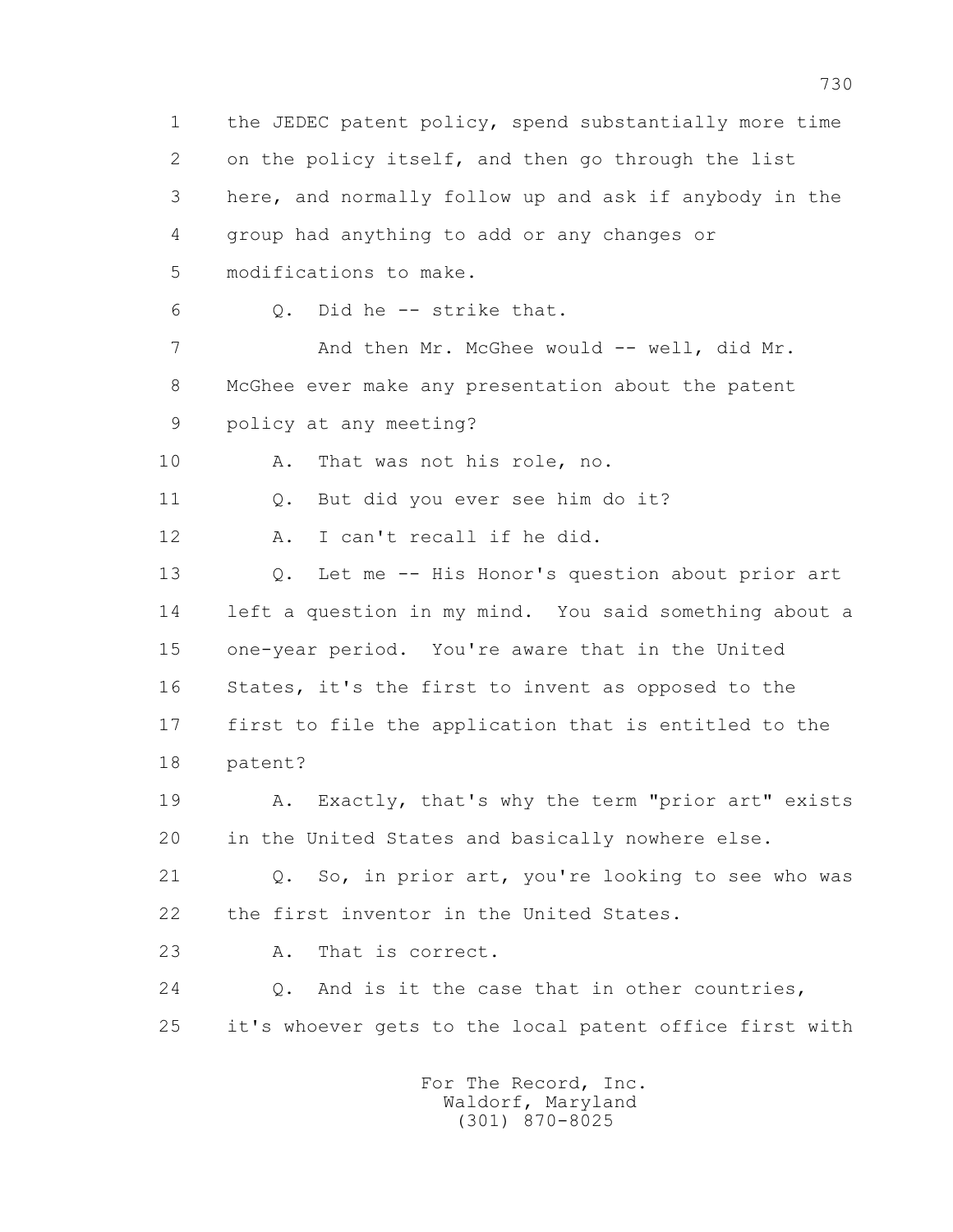1 an application who gets the patent, if all the other 2 requirements are met?

 3 A. Remember, I'm not a patent attorney, but it is 4 my understanding that it is first to file, and in those 5 cases, the concept of prior art doesn't exist, because 6 you've established whoever was first to the patent 7 office by whoever got the letter.

 8 JUDGE McGUIRE: Well, then let's expand on 9 that. I'm a little uncertain what you're talking about 10 then if you're saying in our country, it's the first to 11 invent. You know, what does that mean if you already 12 have an application on file on that invention?

13 THE WITNESS: Okay, I think -- and Your Honor, 14 I will do my best to explain.

 15 JUDGE McGUIRE: I understand, in the context of 16 your understanding.

17 THE WITNESS: Only in the context that I 18 understand it, okay?

 19 JUDGE McGUIRE: That's the only context that 20 I'm going to ask about.

 21 THE WITNESS: It is my understanding that in 22 every other country besides the U.S., it is the first 23 to file, and so when an invention occurs, then the 24 first person to get to the patent office with the 25 invention has the rights to that invention.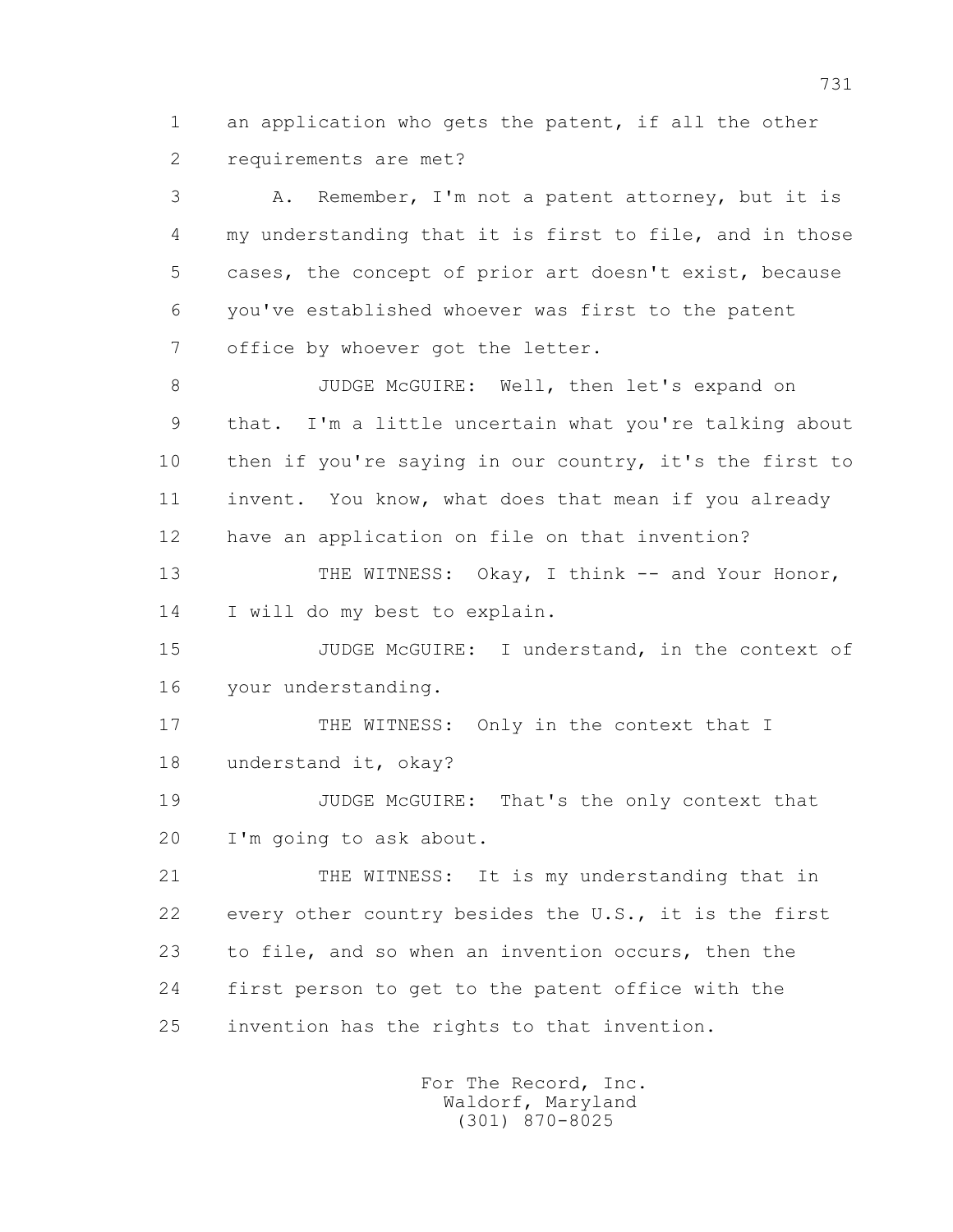1 JUDGE McGUIRE: Right.

 2 THE WITNESS: In the United States, a person or 3 company may file for a patent, and if in later, further 4 discovery it's proven that someone else had invented 5 this earlier, then the original filer could -- could 6 lose their rights to it, and that's the term of prior 7 art. 8 JUDGE McGUIRE: I understand. 9 THE WITNESS: So, the term of prior art only 10 exists, as far as I know, in the United States. It 11 does not exist elsewhere. And it's also very confusing 12 for international companies because of the U.S. -- 13 JUDGE McGUIRE: Okay, I don't need to know 14 that. That's a little more than we need to know at 15 this point. 16 BY MR. PERRY: 17 Q. Let me ask this: The disclosure you've been 18 talking about this morning and yesterday about the 19 disclosures that needed to be made by an individual 20 representative, if the representative at a JEDEC 21 meeting discloses an invention of his company pursuant 22 to what you've described as his obligation before his 23 company has filed a patent application, and somebody in 24 the room runs off to Japan and files a patent 25 application before the representative's company can get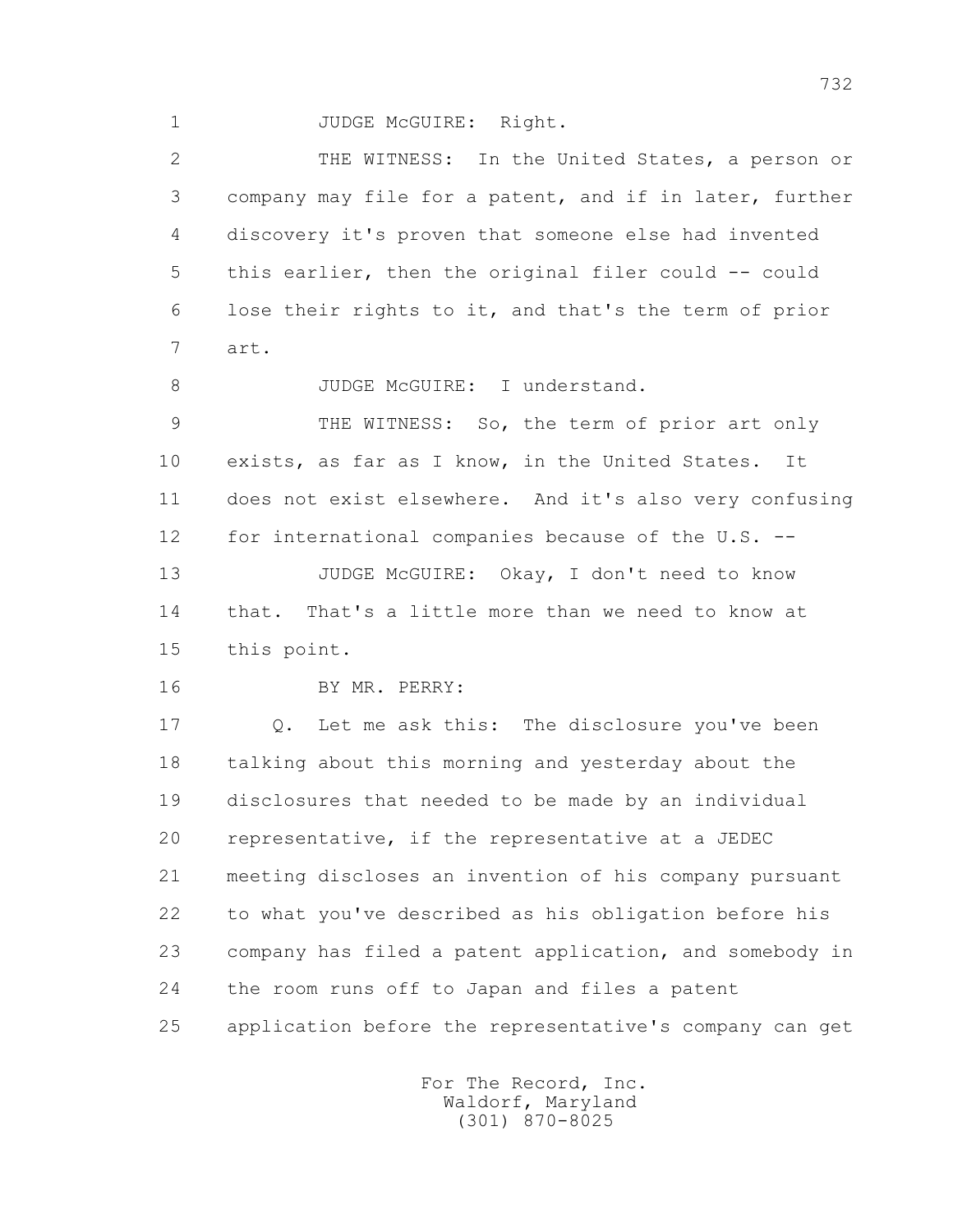1 to the patent office with it, doesn't the

 2 representative risk throwing away his company's rights 3 to that invention?

 4 A. Well, it's also my understanding, the way 5 international patent law is, is that the moment that 6 you have disclosed it, then there is no longer the 7 possibility that anyone can go and race to the patent 8 office, because once it has been disclosed outside your 9 company, then you can no longer file it.

 10 Q. So, making the disclosure that you say the 11 representative is required to do before the application 12 has been filed --

13 A. In --

 14 Q. -- donates the invention into the public 15 domain, as you understand it?

16 A. Well, and recognize, I'm not a patent attorney, 17 and I do not understand all the patent laws around the 18 world. This is merely my -- my simple memory about 19 what international patent law entails, and it's a much 20 simpler process than we have in the United States, but 21 I believe that once disclosed, that -- some companies 22 perhaps have something. Within the U.S., you can 23 disclose and you still have I believe it's a year to 24 still apply.

25 Q. Let me ask it this way.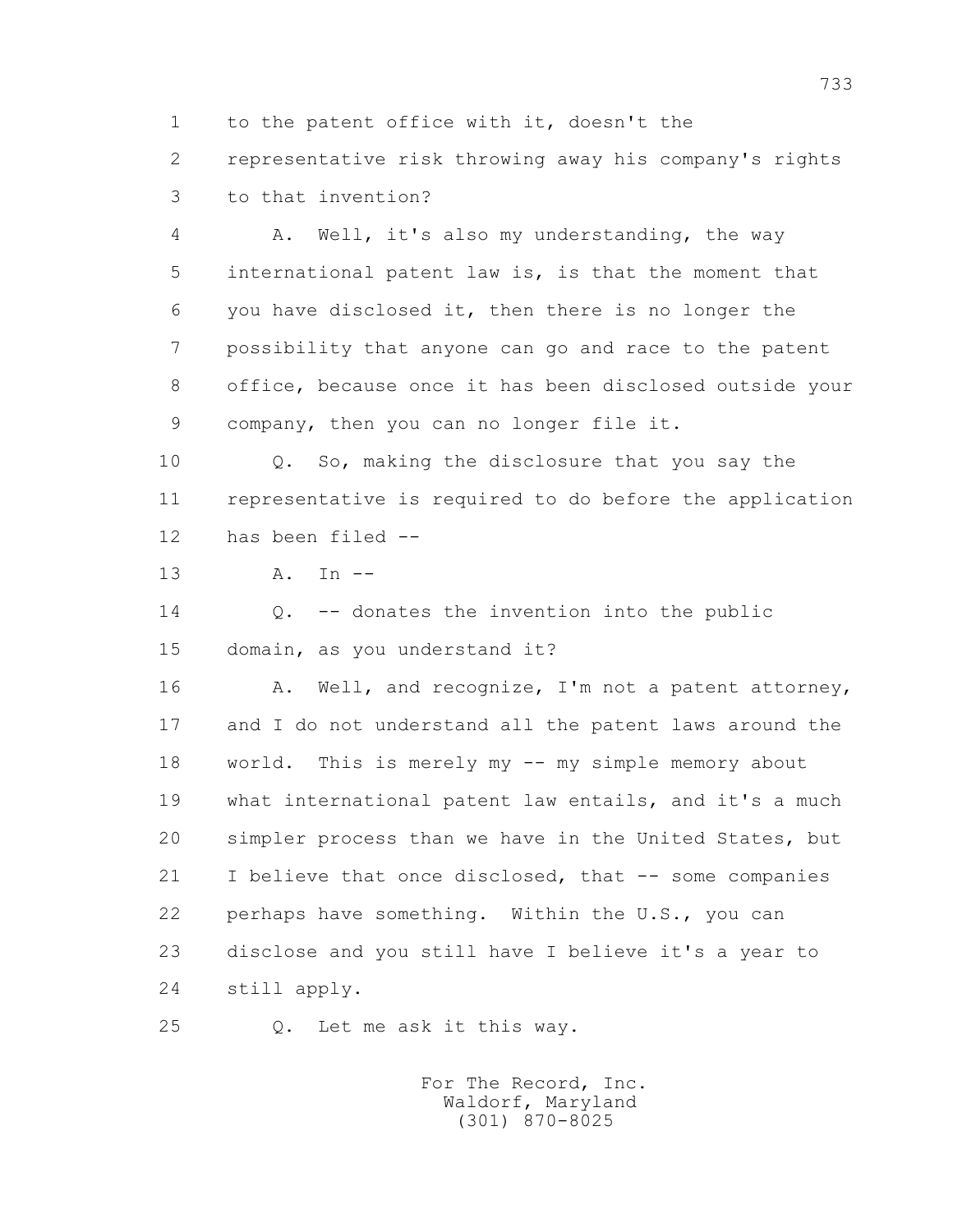1 A. Okay.

| 2  | Q. As you understood it between '91 and '96, if         |
|----|---------------------------------------------------------|
| 3  | you disclosed at JEDEC, you were giving away your       |
| 4  | rights to go to a foreign country to get a patent on    |
| 5  | whatever it was you were disclosing if you hadn't       |
| 6  | already gone to that country and applied for a patent?  |
| 7  | I think that's reasonable, yes.<br>Α.                   |
| 8  | All right. Well, following up on this issue of<br>$Q$ . |
| 9  | prior art, and you talked about it a little this        |
| 10 | morning when you were shown the March 1997 JEDEC        |
| 11 | meeting minutes, and I have a copy here, I don't know   |
| 12 | if these were the ones that were introduced, but this   |
| 13 | is a much more legible copy, so I am going to use       |
| 14 | $JX-31$ -- $JX-36$ .                                    |
| 15 | $JX-36?$<br>Α.                                          |
| 16 | Q. Thirty-six, and I am going to bring you one,         |
| 17 | Mr. Rhoden.                                             |
| 18 | Α.<br>Okay.                                             |
| 19 | MR. PERRY: May I?                                       |
| 20 | JUDGE MCGUIRE:<br>Yes.                                  |
| 21 | BY MR. PERRY:                                           |
| 22 | If this is already in the record, I apologize,<br>Q.    |
| 23 | but I want to point you to that paragraph from these    |
| 24 | March '97 meeting minutes that you talked about earlier |
| 25 | today, and that's on page 7, and we'll focus on         |
|    |                                                         |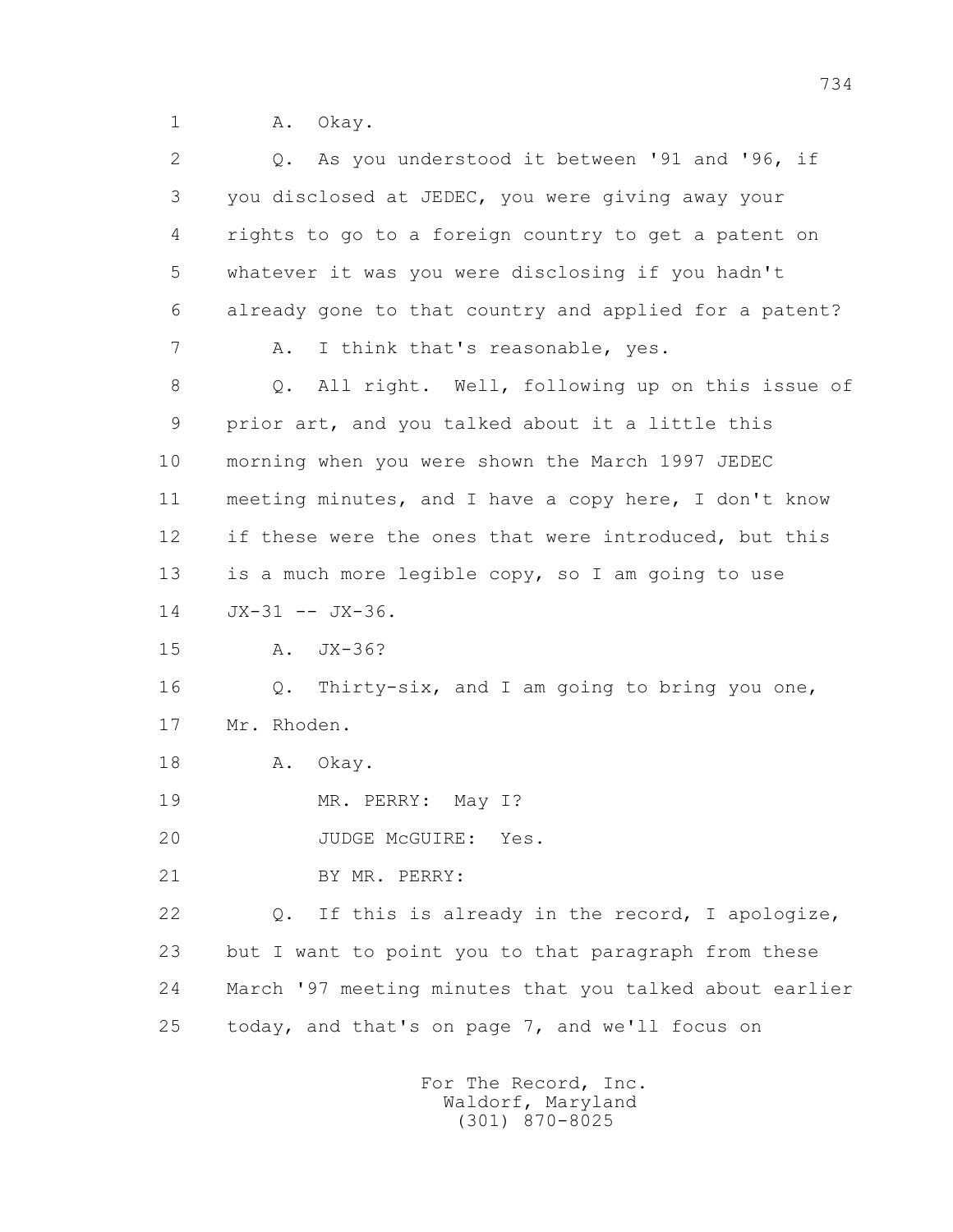1 paragraph 6.6 entitled NEC DDR SDRAM for High End 2 Systems. 3 Do you see that? 4 A. Yes, I do. 5 Q. And you remember that you talked about this 6 already today? 7 A. Yes, I do. 8 Q. And I think that the sentence that you spent 9 some time on was, "Some on the Committee felt that 10 Rambus had a patent on that type of clock design." And 11 then you described what your understanding was of that 12 reference, right? 13 A. Yes. 14 0. All right. The next sentence says -- in the 15 minutes says, "Others felt that the concept predated 16 Rambus by decades." 17 Do you see that? 18 A. Yes, I do. 19 Q. Do you have a recollection now of who made a 20 comment that the concept involved predated Rambus by 21 decades? 22 A. I -- I'm sorry, I do not have a recollection of 23 the individual. 24 Q. Was it your understanding in March 1997 that 25 the concept of using a read clock signal as a separate

 For The Record, Inc. Waldorf, Maryland (301) 870-8025

735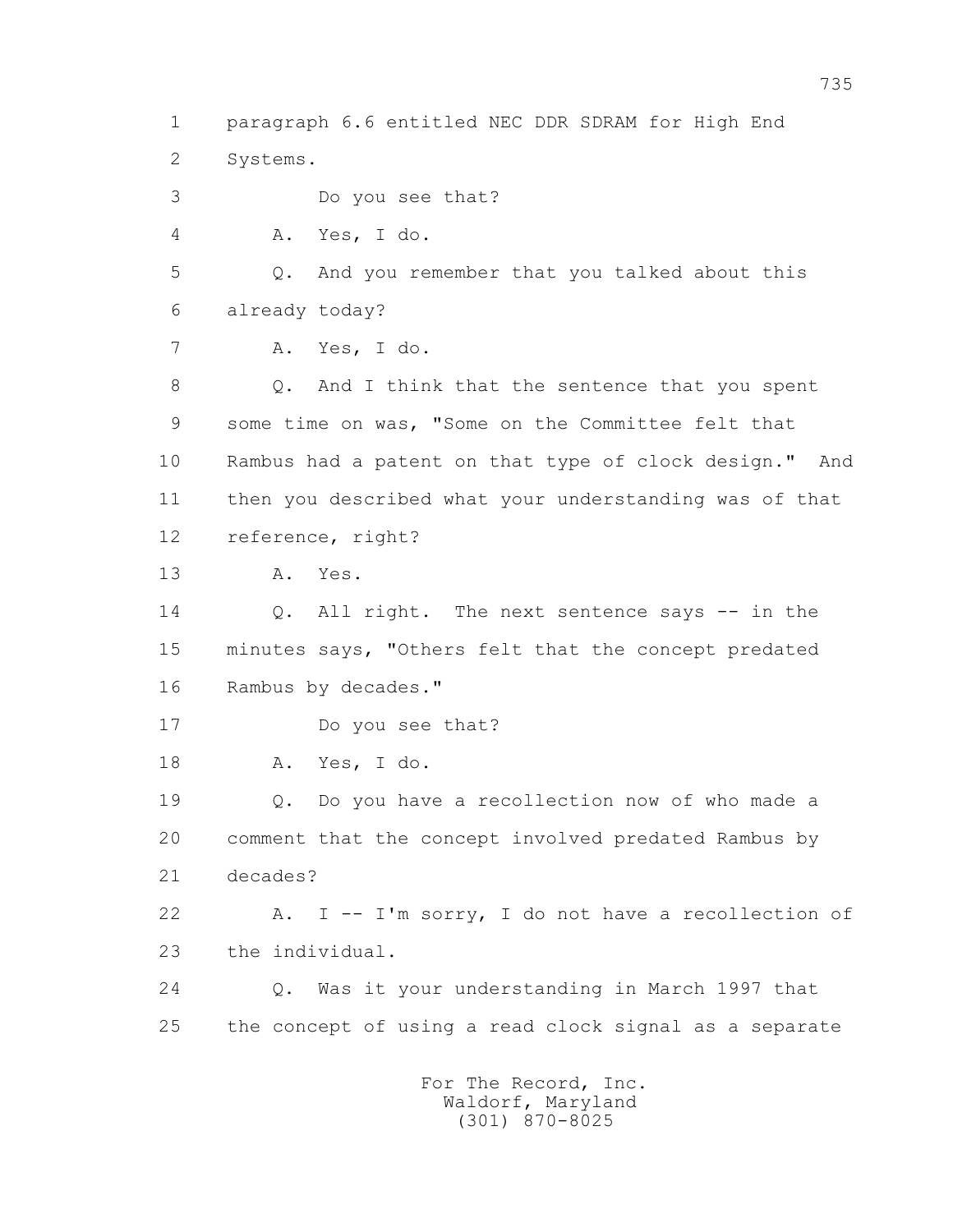1 clocking signal to determine the flow had been used for 2 decades?

 3 A. The -- a read clock signal to determine the 4 flow of data had been in use in some systems, I 5 believe, and in systems that I designed and systems 6 that I designed when I was at HP and systems that I was 7 aware of in the acquisition of Apollo, when HP bought 8 Apollo, I was aware of systems that implemented 9 circuitry that was very similar. 10 Q. I want to point you to Attachment F that Mr. 11 Oliver asked you to look at this morning. 12 A. Okay, yes. 13 Q. And I believe it's at page 56 and 57. 14 A. Okay. 15 Q. And do you have page 57 in front of you? 16 A. I have 56. If you want 57, okay. 17 Q. That's a pin-out that you talked about this 18 morning? 19 A. Yes, it is. 20 Q. And when Mr. Oliver asked you in connection 21 with the phrase "Some on the committee felt that Rambus 22 had a patent on that type of clock design," you 23 explained what you thought that meant in reference to 24 this schematic, correct? 25 A. Yes, I explained what I thought that it meant,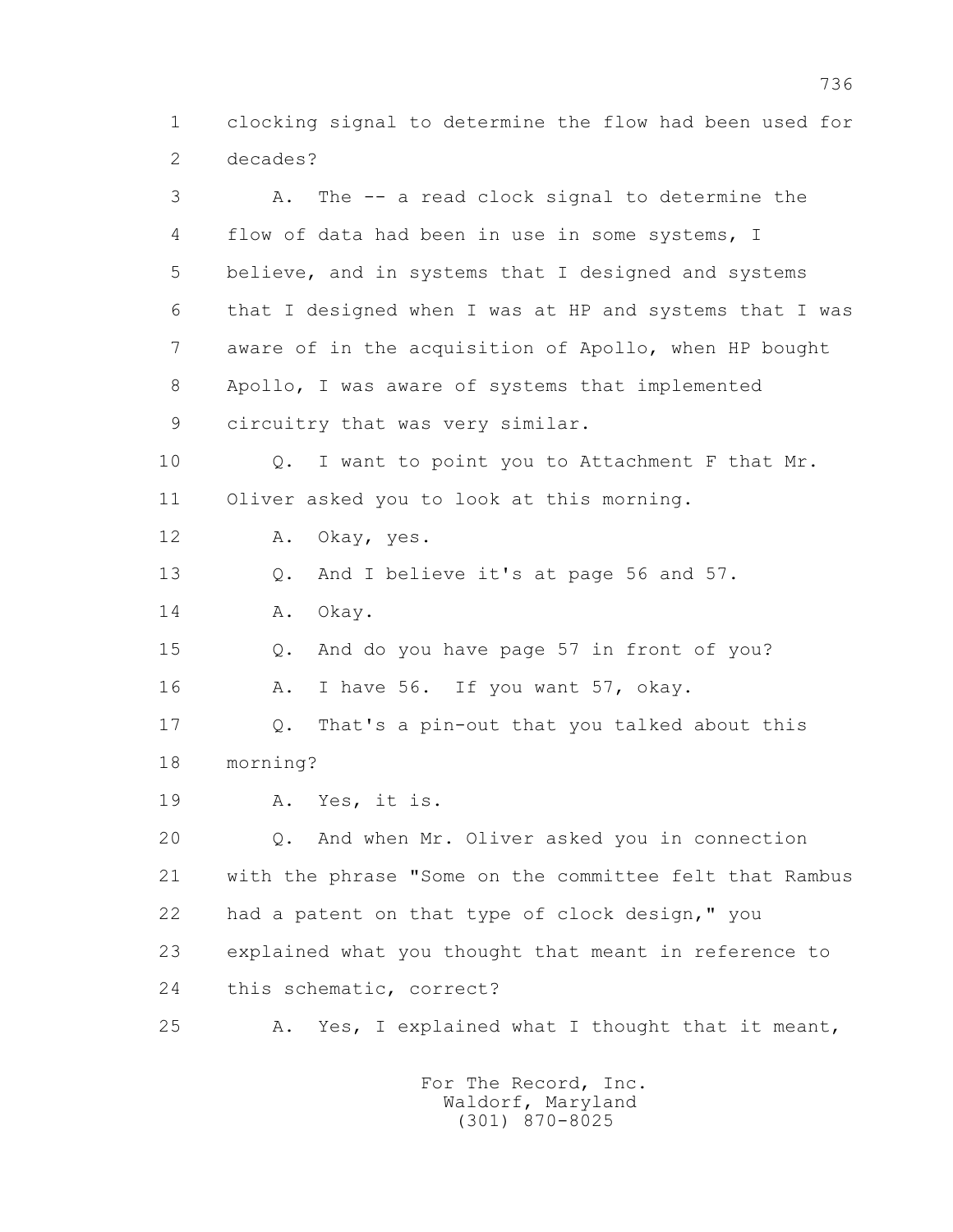1 that is correct.

 2 Q. And is that same concept, that some people said 3 at that meeting Rambus had a patent on, is that same 4 concept the one that some people said, oh, that concept 5 predated Rambus by decades?

 6 A. Well, I believe you're trying to get to a level 7 of detail that I'm not prepared to go to, because I 8 can't tell you for sure what was in the minds of the 9 people that were actually making the comments. So, I'm 10 not sure I can answer your question.

11 0. Isn't it true that at the meeting, various 12 members of the committee said that dual edge clocking 13 had been around before Rambus and that, therefore, the 14 Rambus patent claims on dual edge clock, if there ever 15 were any, would be invalid because of prior art?

 16 A. That was not the statement that I recalled in 17 relation to this particular statement. What I recall 18 about this particular presentation was a representation 19 that there was a separate read clock and separate write 20 clock implemented in this particular device, and it was 21 the use of a separate read clock and separate write 22 clock that was related to the concerns that some people 23 did have. Nothing whatsoever about dual edge clocking. 24 Q. Thank you.

25 I want to show you a memo from one month later.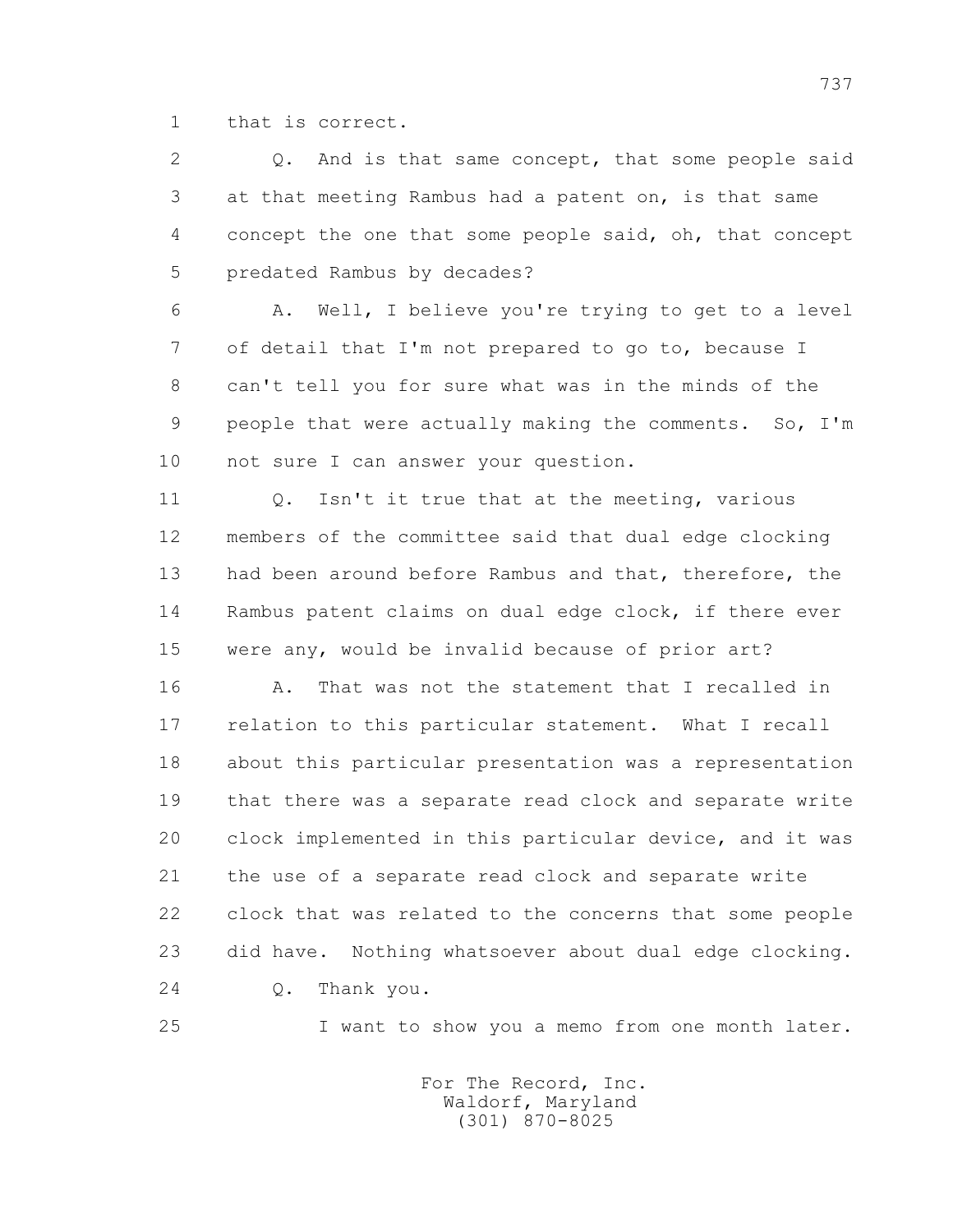1 It's RX-920.

 2 May I? 3 JUDGE McGUIRE: Approach. 4 BY MR. PERRY: 5 Q. This is dated April 17, 1997. It was produced 6 to us by Micron. 7 A. Okay. 8 Q. Now, you're familiar with Terry Lee whose name 9 appears at the top? 10 A. Yes, I am. 11 0. He was a JEDEC representative for Micron at the 12 time, wasn't he? Feel free to read it, Mr. Rhoden. I 13 don't want to rush you through it. 14 A. Okay. (Document review.) 15 MR. OLIVER: Excuse me, Your Honor, according 16 to our records, apparently there is a pending motion 17 that this be treated in camera. 18 MR. PERRY: The motion was denied, Your Honor. 19 JUDGE McGUIRE: It was denied. 20 MR. OLIVER: Thank you, Your Honor. 21 JUDGE McGUIRE: But I do appreciate you being 22 on top of that, because that's going to be something 23 we're all going to have to be very cognizant of during 24 the course of this proceeding. 25 THE WITNESS: Yes, I'm familiar -- I haven't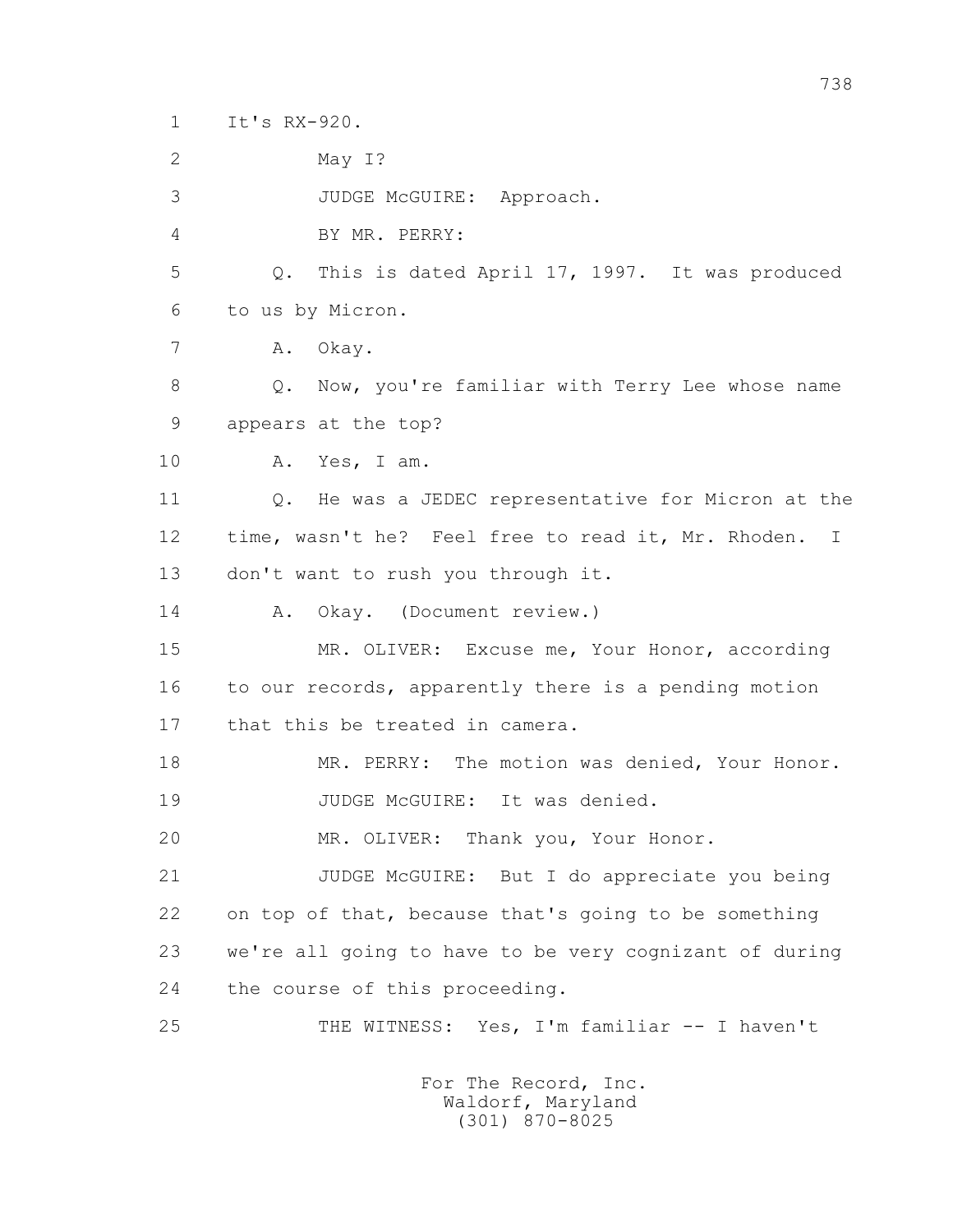1 read the whole thing. It's very long.

 2 BY MR. PERRY: 3 Q. Some of the names of the people in this email 4 chain at Micron are Kevin Ryan, Terry Lee, Terry 5 Walther, Jeff Mailloux, and you're familiar with each 6 of those individuals because they attended JEDEC 7 meetings in the past, correct? 8 A. That's correct. 9 Q. Some of them were Micron's official JEDEC 10 representatives, correct? 11 A. That's correct. 12 Q. Mr. Ryan was? 13 A. At this time frame, I'm not sure, but perhaps. 14 Q. Did any of those individuals inform you that 15 they had heard in April 1997 that, "Rambus feels DDR 16 for any memory is under their patent coverage"? 17 A. I do not recall. 18 Q. Did you hear from anyone in March or April 1997 19 in any context that Rambus believed that the use of 20 dual edge clocking in any memory device would be 21 subject to patent claims that Rambus had filed? 22 A. I -- I recall that there were claims made about 23 dual edge clocking, and I heard that they did come from 24 Rambus. I cannot give you the specific time frame. In 25 the late nineties sometime. I do not know if it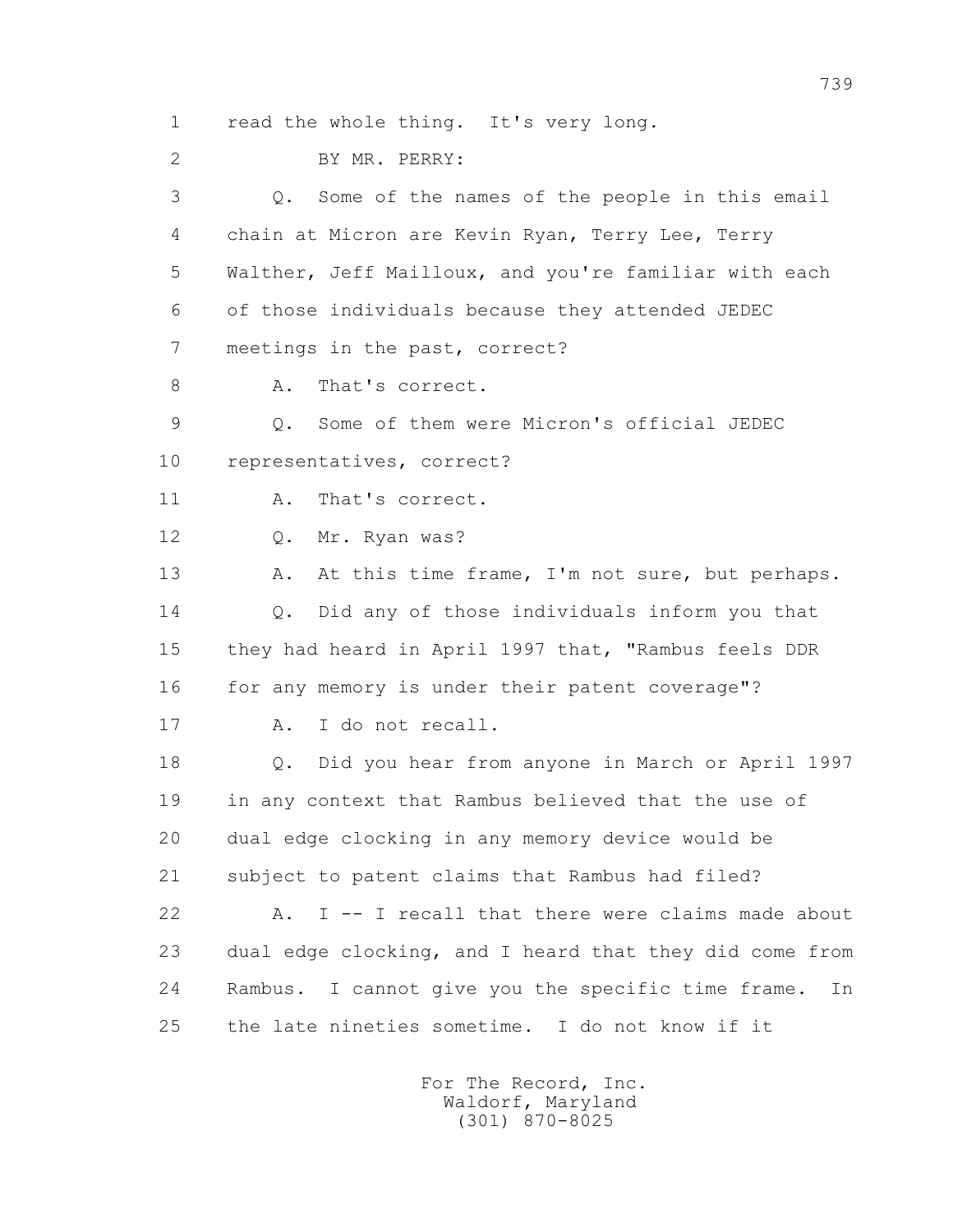1 happened in 1997 or otherwise.

 2 Q. Did you ever hear from Terry Walther that he 3 believed that any Rambus patent claim on using both 4 edges of the clock would be invalidated because it was 5 old technology?

6 A. I don't recall.

 7 Q. If a disclosure had been made at a JEDEC 8 meeting by any Micron representative of this knowledge, 9 would it -- should it have been reflected in the 10 minutes of the meeting, as you understood how things 11 worked?

12 A. Well, normally, I would think so.

 13 Q. And you testified yesterday about what the 14 committee has to do if a disclosure of IP is made if 15 there's no accompanying assurance of reasonable and 16 nondiscriminatory licensing, so let me ask you this:

 17 If a representative of a JEDEC member says at a 18 JEDEC meeting that a non-JEDEC member has, they 19 understand, claims that cover a technology under 20 discussion for standardization, in that circumstance, 21 when we're talking about technology that might be owned 22 by a nonmember, does the committee work stop, as you 23 understand it?

24 A. The committee work -- inside the committee, 25 you're talking in terms of absolutes here, and perhaps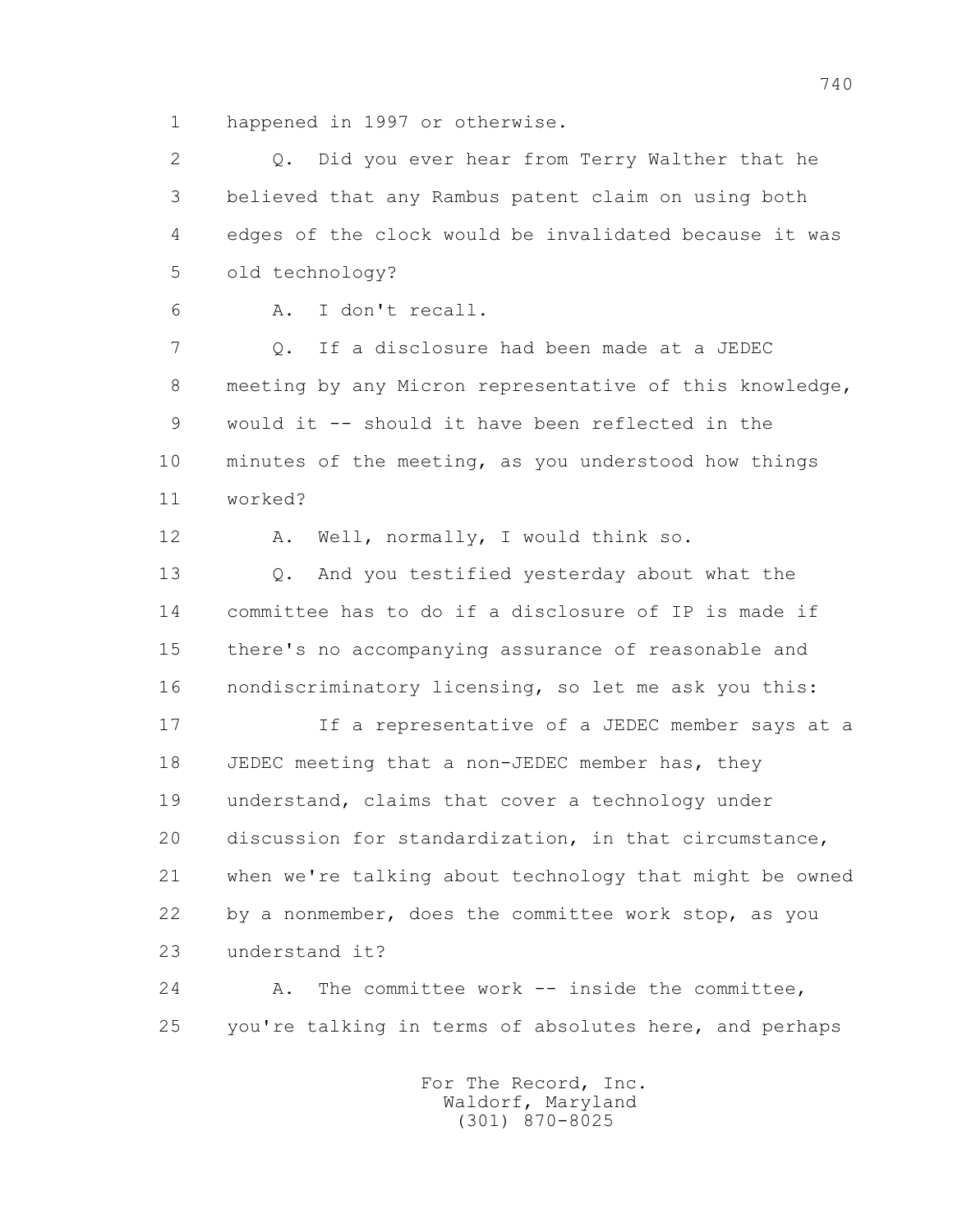1 I would like to present to you that -- perhaps everyone 2 would like for it to be absolute, but things are not 3 necessarily absolute. When I say work stops, as in the 4 NEC presentation that we just discussed, work stopped, 5 but it was a slow stop. Essentially there was too much 6 concern and people -- it just died.

 7 There was no action that said we're not going 8 to take further action on this, we're going to blow it 9 off. That's not -- there is not really a formal 10 process for that. The work stopped, and so in a sense, 11 if you were to look through the item log, you would see 12 that it died for lack of additional activity. So, what 13 I mean is the work stops, it stops in a practical 14 sense.

 15 And the same thing in this particular case, it 16 would be relative to the knowledge as it had been 17 presented in subsequent investigations either inside -- 18 well, definitely not inside, but subsequent 19 investigations by the participants inside JEDEC about 20 the path that they wished to take in terms of 21 proceeding.

 22 And so, it's -- I'd like to represent to you 23 that it's a hard and fast, but in fact, things are not 24 necessarily hard and fast. Remember, this is a 25 standards organization with a lot of different people,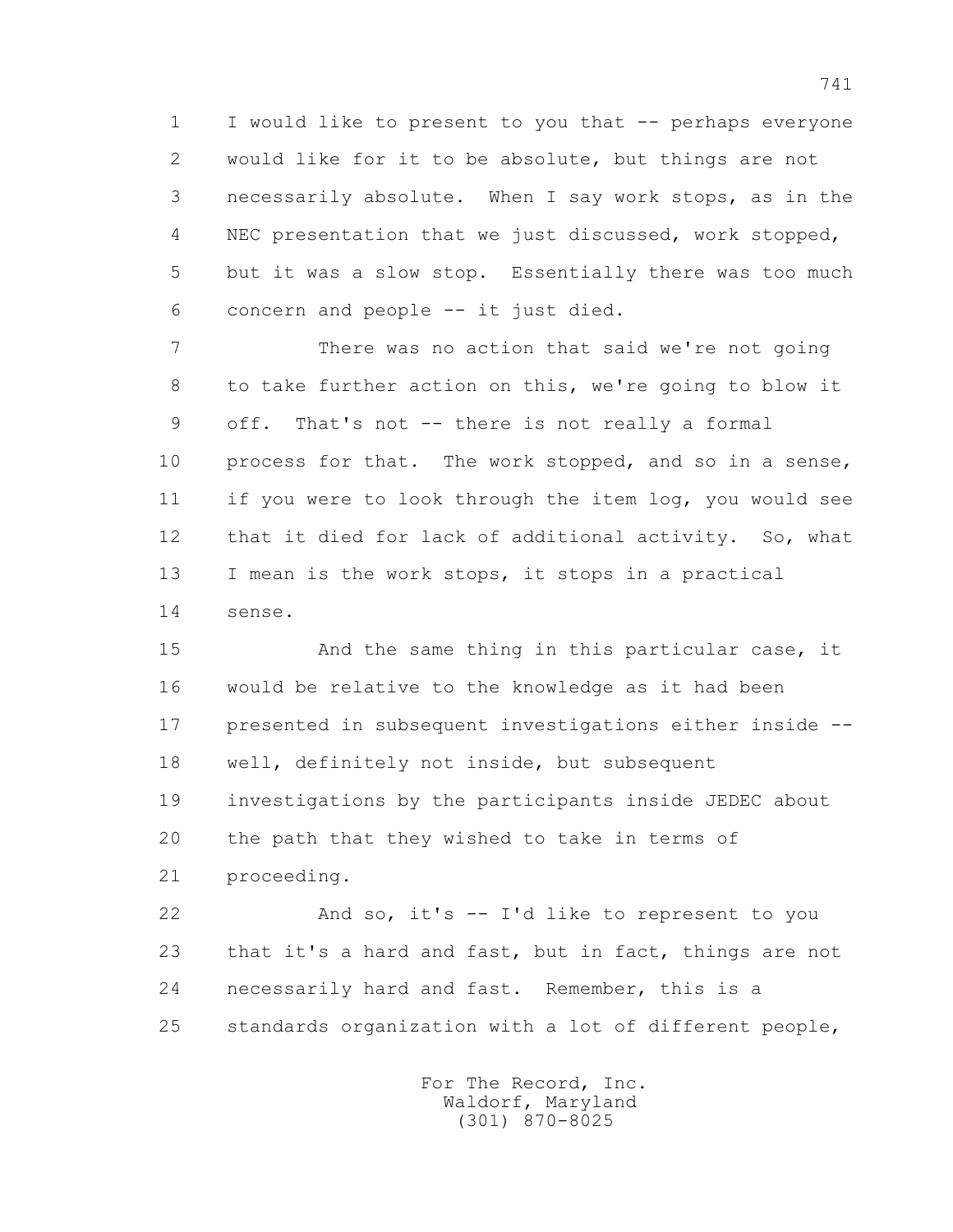1 and there is not a traffic cop or a policeman that 2 actually beats people up.

3 Q. Let me be very specific.

4 A. Okay.

 5 Q. Based upon your understanding of how the JEDEC 6 process worked in this time period, in April '97, if 7 there had been a statement made by a JEDEC member 8 representative that Rambus, a nonmember, felt that DDR 9 for any memory is under their patent coverage, would 10 work have ceased on the standardization of dual edge 11 clocking until and unless an assurance letter was 12 obtained from Rambus with respect to licensing?

13 A. The -- well, I believe the answer is -- is less 14 concrete than what you would like. I'll try to 15 explain. DDR and DDR devices had been shipping within 16 JEDEC in multiple players, in SRAM devices, in -- 17 indeed, by this time in DRAM devices, there were things 18 being developed at that time, and I suppose that 19 discussions would center around is this -- the -- the 20 person making the disclosure would be quizzed about 21 what level of understanding that they would have or 22 what level that they would understand, and to a certain 23 extent, it's a -- it's also about the process in and of 24 itself, how painful it would be to actually make a 25 change in that time frame.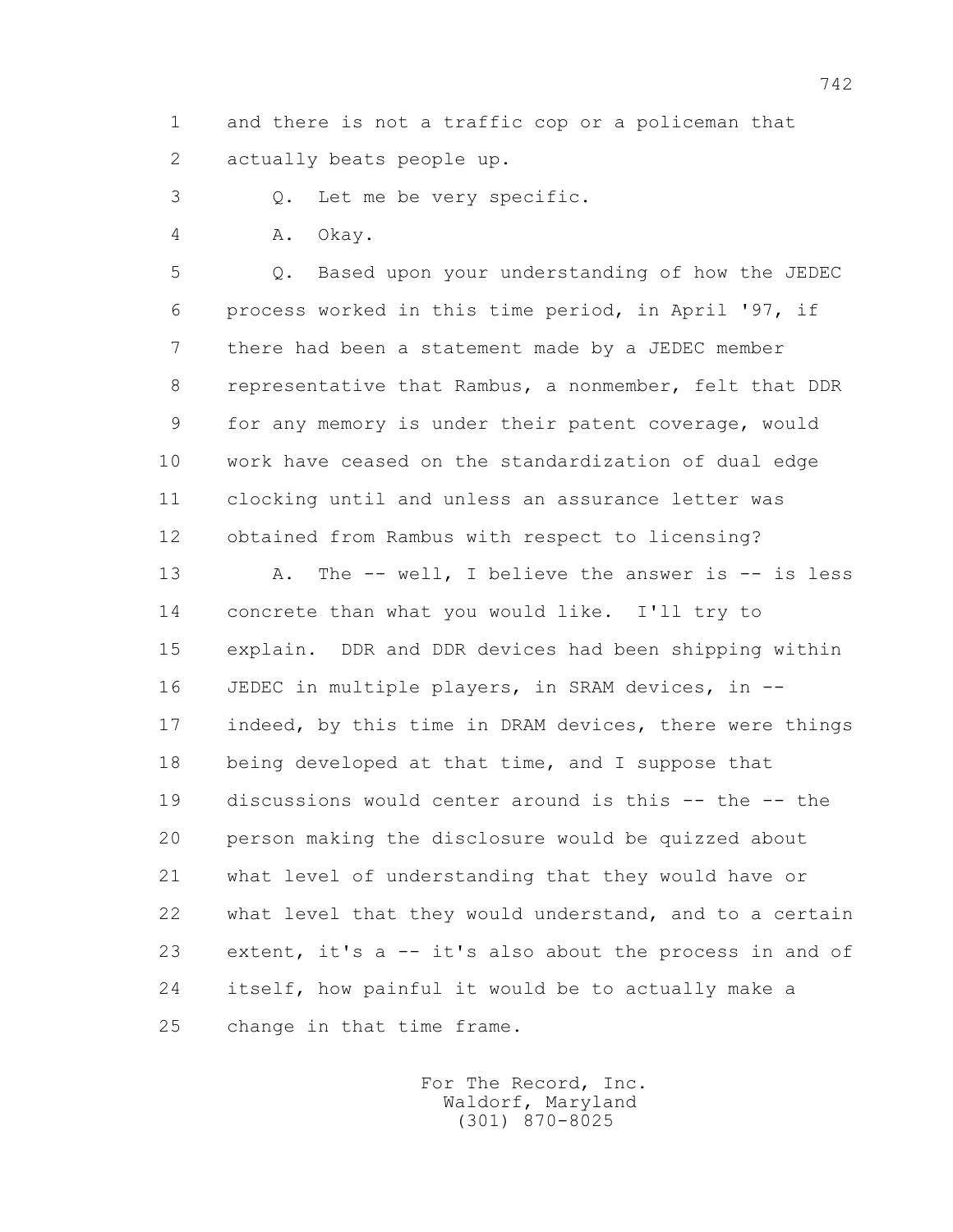1 And so, would something stop? The only way 2 something would stop -- and NEC was easy. NEC was a 3 new proposal, no one else had designed product, no one 4 was shipping product, no design had taken place, so 5 there -- no one was locked into actually using that 6 technology. If someone had made a statement like you 7 say, then the JEDEC member companies have to make a 8 determination, and the work -- JEDEC has to report it, 9 and JEDEC would have reported it I think in the 10 minutes. But in terms of absolute stopping, it is a 11 relative term, especially in light of the stage at 12 which development was in by that time. 13 Q. When did DDR SDRAM receive JEDEC Council 14 approval? It was in 1999, wasn't it? 15 A. JEDEC Council approval, that's correct. 16 Q. Yes. And it was balloted at 42.3, final 17 balloting, in late '98, September '98, something like 18 that? 19 A. That would be correct. 20 Q. Is it your testimony that by April 1997, JEDEC 21 42.3 was locked into using dual edge clocking -- 22 A. I believe -- 23 Q. -- in the DDR SDRAM standard? 24 A. Well, locked -- 25 Q. Let me ask it this way.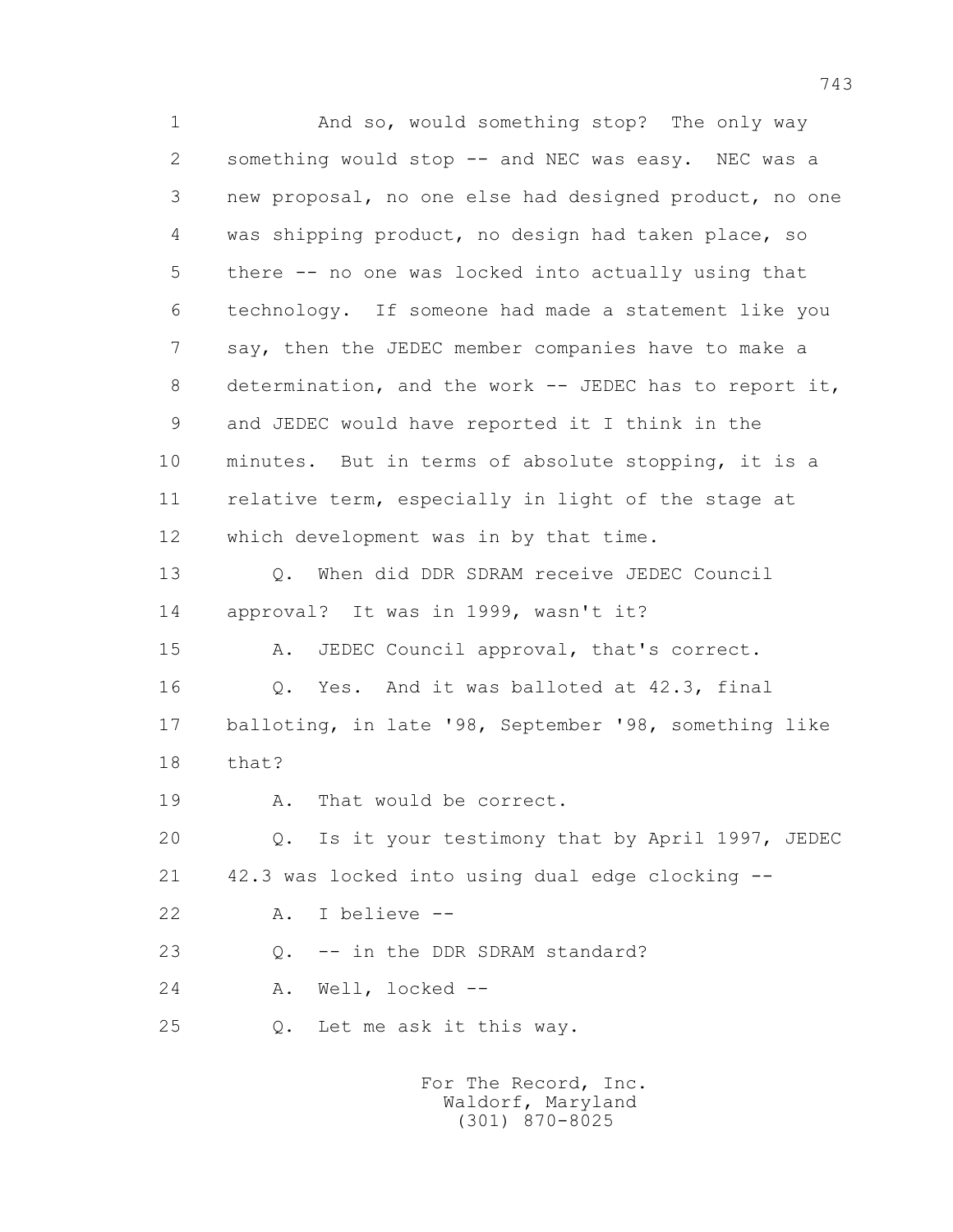1 A. Okay.

2 0. Were there any commercially available 3 alternatives with reasonably close performance to dual 4 edge clocking that were available to the JEDEC 5 committee in April 1997 it could have used if it didn't 6 use dual edge clocking in that standard? 7 A. Absolutely. 8 Q. All right. So, let me ask it again, and then 9 we can break. 10 As you understood the process and the way it 11 worked at JEDEC in April of '97, if a Micron 12 representative had informed JEDEC -- if any 13 representative of a member company had informed JEDEC 14 that, "Rambus feels DDR for any memory is under their 15 patent coverage, "Rambus was a nonmember -- 16 A. Yes. 17 Q. -- would the work on standardization of dual 18 edge clocking have been suspended while somebody went 19 off and asked Rambus if they would give an assurance 20 letter of reasonable and nondiscriminatory licensing? 21 A. That would have been one of the paths. I 22 assume the other path people would have taken is to 23 find out if they had particular knowledge. So, 24 necessarily, if it had been disclosed, there would have 25 been additional activity that would have taken place,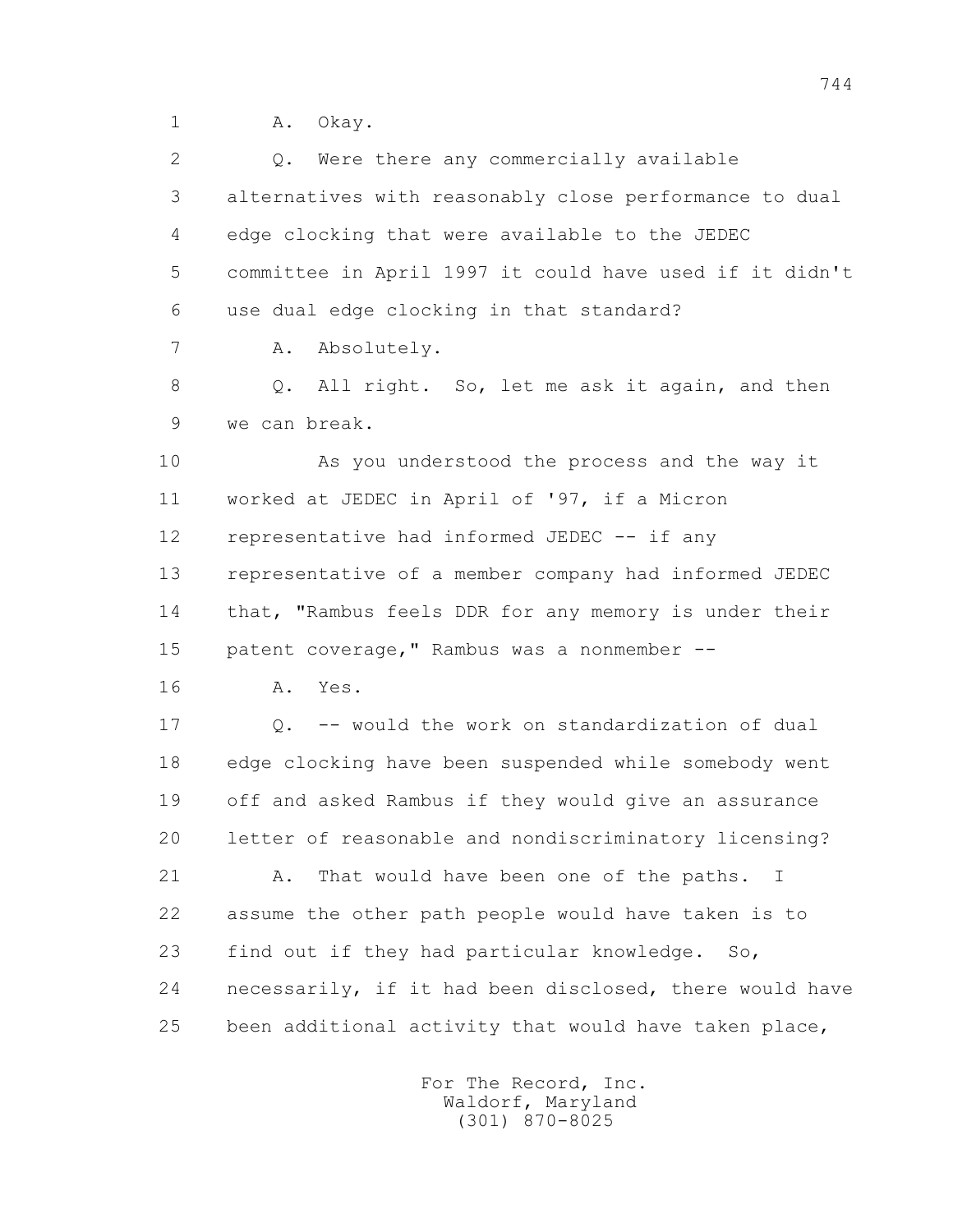1 and for practical purposes, the committee would have 2 suspended the discussion. 3 MR. PERRY: Your Honor, it's the agreed-upon 4 break time. I am not done with Mr. Rhoden. I would 5 like to move in Exhibit 9 -- RX-920. 6 JUDGE McGUIRE: You are getting better at that, 7 okay. 8 MR. OLIVER: I have no objection, Your Honor. 9 JUDGE McGUIRE: So entered. 10 (RX Exhibit Number 920 was admitted into 11 evidence.) 12 MR. PERRY: And I imagine there are a few I've 13 missed, and we will get together and -- 14 JUDGE McGUIRE: That's why you need to get 15 together with the court reporter at the end of the 16 week, as we said before. 17 Now, do the two sides need to confer regarding 18 if we are going to hold further any cross on this 19 witness in abeyance, and if so, I would like to find 20 out on the record the understanding of the parties, or 21 if you wish to take this up with counsel and the 22 witness at a further time. 23 MR. PERRY: We're flexible, Your Honor, as long 24 as we can get him back for cross, and at that time we 25 would try to do whatever we would do in our case,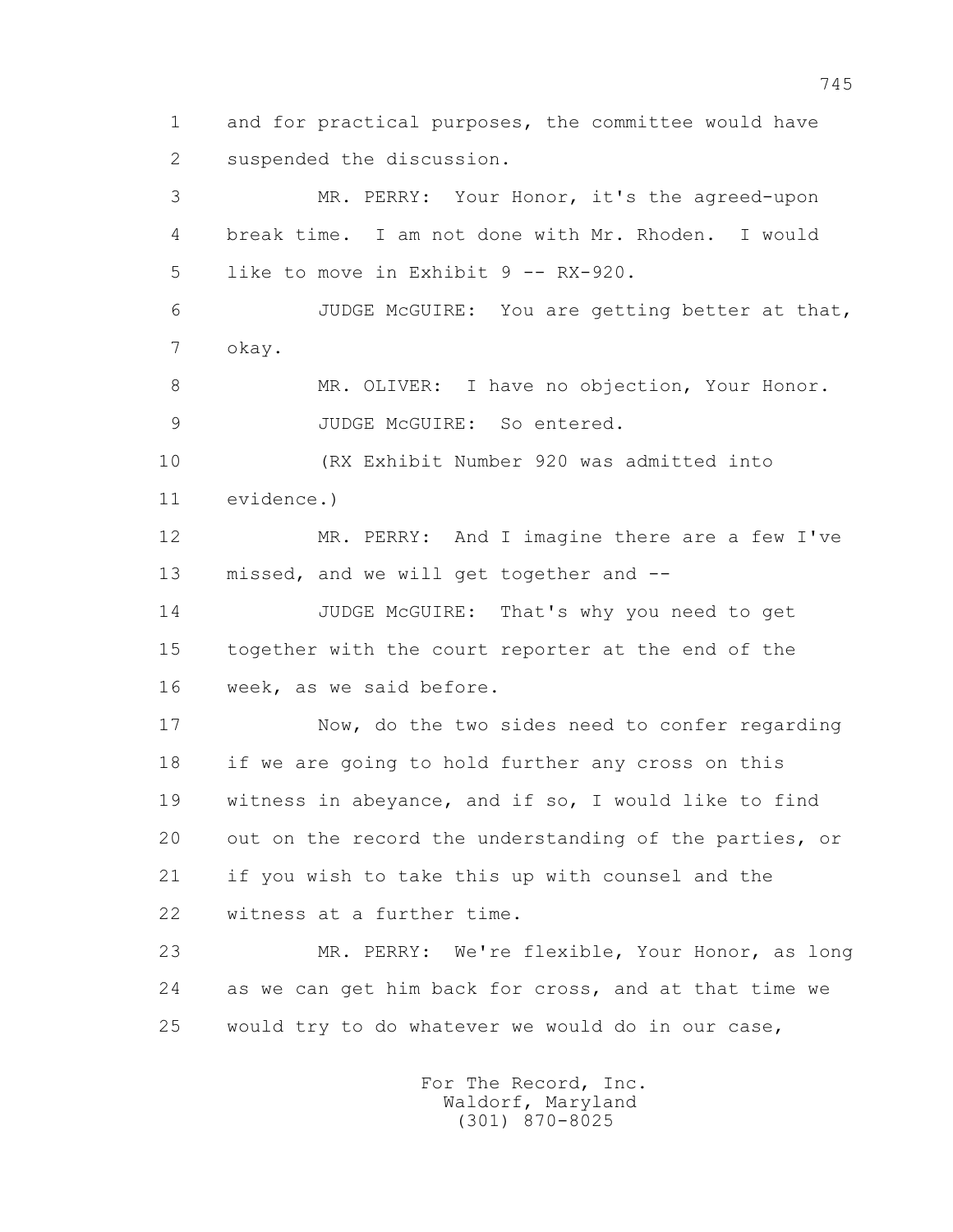1 unless there was an objection to that. I do have a 2 subpoena I'd like to give him just in case if he's 3 willing to accept it.

 4 JUDGE McGUIRE: Mr. Oliver, any -- 5 MR. OLIVER: Your Honor, I would suggest that 6 we consult with counsel, perhaps over the weekend, and 7 likewise with Mr. Rhoden, see what we can work out. 8 I do wish to make a short statement with 9 respect to scheduling issues generally. I don't think 10 we necessarily need to hold Mr. Rhoden up for that. 11 JUDGE McGUIRE: Okay, Mr. Perry, is that good 12 for you? 13 MR. PERRY: That's fine, the witness can be 14 excused. 15 THE WITNESS: Thank you. 16 JUDGE McGUIRE: I will ask counsel at the 17 conclusion of this hearing to please take their hard 18 copies that they have offered in the last two or three 19 days, and other than that, we will convene early on 20 Monday, same time, same place, and counsel, have a good 21 weekend. 22 MR. OLIVER: Your Honor, excuse me, I did want

 23 to make a brief statement with respect to the 24 scheduling issues.

25 JUDGE McGUIRE: Okay, go ahead. We're still on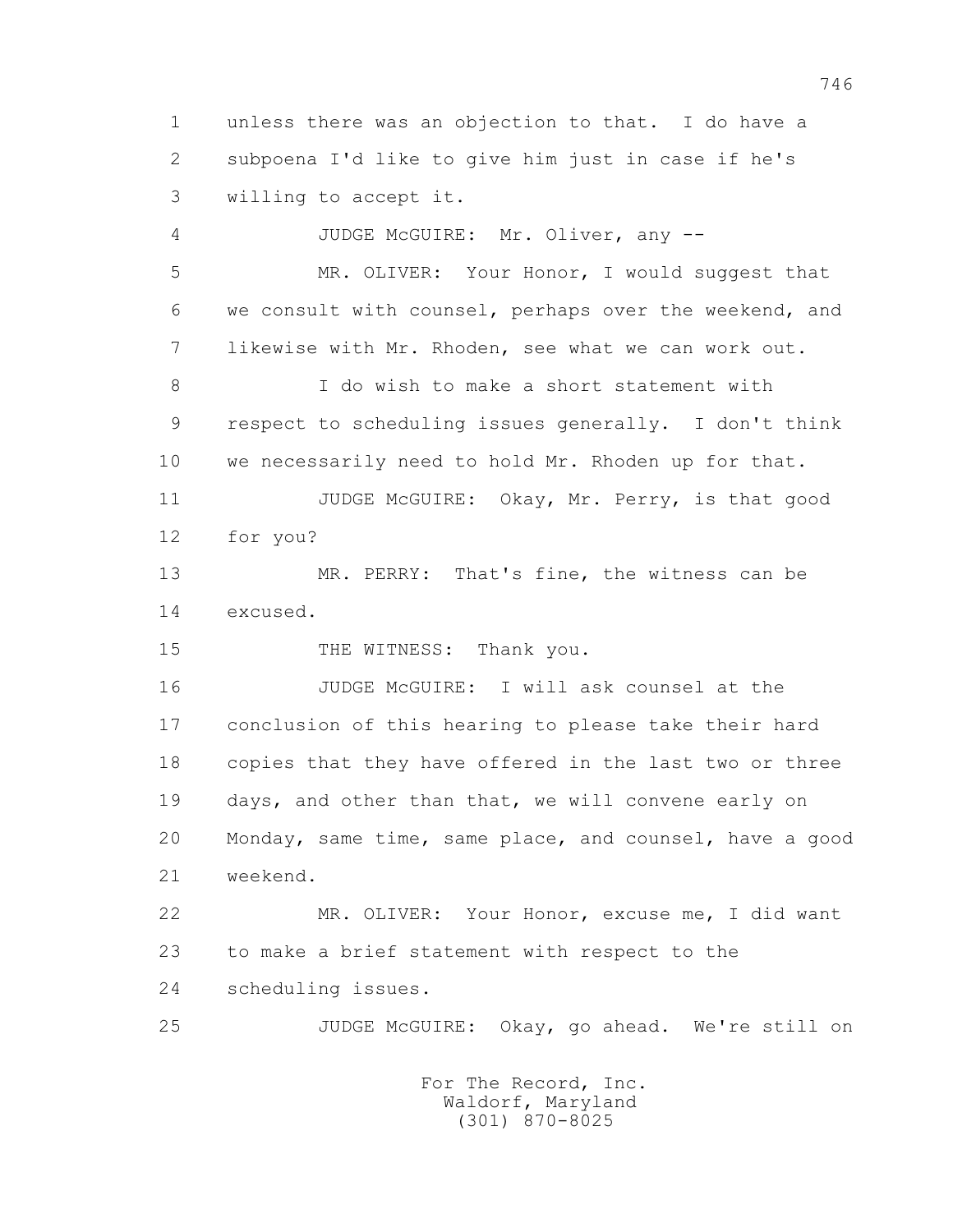1 the record.

 2 MR. OLIVER: Your Honor, you had earlier 3 requested some advance notice of our witnesses. 4 JUDGE McGUIRE: Yes. 5 MR. OLIVER: We, of course, have an agreement 6 with the other side that we will exchange information 7 72 hours in advance. Actually, today, I did want to 8 give you further advanced notice, even beyond our 9 agreement with the other side, just to give you an idea 10 both of what's coming up but also to help let you know 11 some of the scheduling issues that we may be 12 confronting. 13 JUDGE McGUIRE: Okay. 14 MR. OLIVER: We had expected to call on Monday 15 Mr. Brett Williams of Micron. He will be coming in 16 from Idaho. On Tuesday afternoon, Mr. Sam Calvin from 17 Intel. On Wednesday, Mr. Kevin Kettler from Dell in 18 Texas, as well as Mr. Henry Becker from Infineon in 19 Virginia. On Thursday, Mr. Howard Sussman from Sanyo. 20 And on Friday, Mr. John Kelly of JEDEC. 21 The following week, Monday the 12th, we already 22 notified the other side that we are expecting to call 23 Mr. Anthony Diepenbrock, former in-house counsel of 24 Rambus. On Tuesday, the 13th, Mr. Lester Vincent, the 25 former outside counsel of Rambus. And on the 14th,

> For The Record, Inc. Waldorf, Maryland (301) 870-8025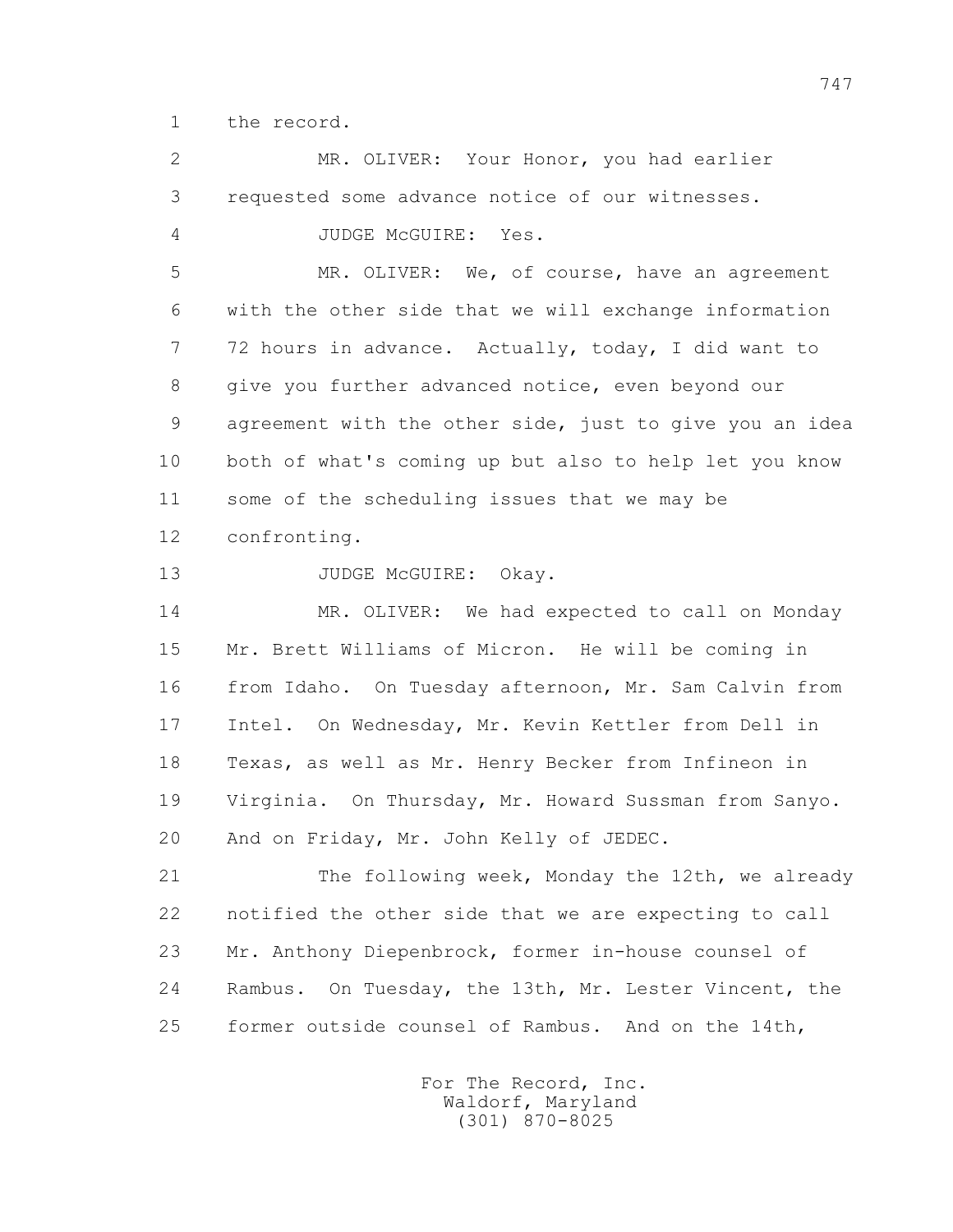1 15th and if necessary on the 16th, Mr. Richard Crisp, 2 also of Rambus.

 3 Perhaps we are a little over-ambitious in 4 scheduling, but nevertheless, we are confronting a 5 situation now where the first two weeks are fairly 6 packed. 7 JUDGE McGUIRE: Okay. 8 MR. OLIVER: I think down the road we can space 9 it a little bit better. 10 JUDGE McGUIRE: Okay. 11 MR. OLIVER: But my concern is that if 12 witnesses start to spill over, it is going to have a 13 domino effect on -- 14 JUDGE McGUIRE: I understand, that's why it's 15 important we all have these understandings, and to the 16 extent possible, so we can accommodate not only these 17 individuals but the parties themselves. 18 MR. PERRY: I just want to make one short 19 statement, which is some of these names we have just 20 heard, and it sounded to me like an overly aggressive 21 schedule for next week given the amount of cross that 22 we have for these particular witnesses, and I would 23 hate to end up next Friday not getting our cross done 24 of John Kelly, who's the EIA general counsel, and I 25 would hope that if that was the situation that we would

> For The Record, Inc. Waldorf, Maryland (301) 870-8025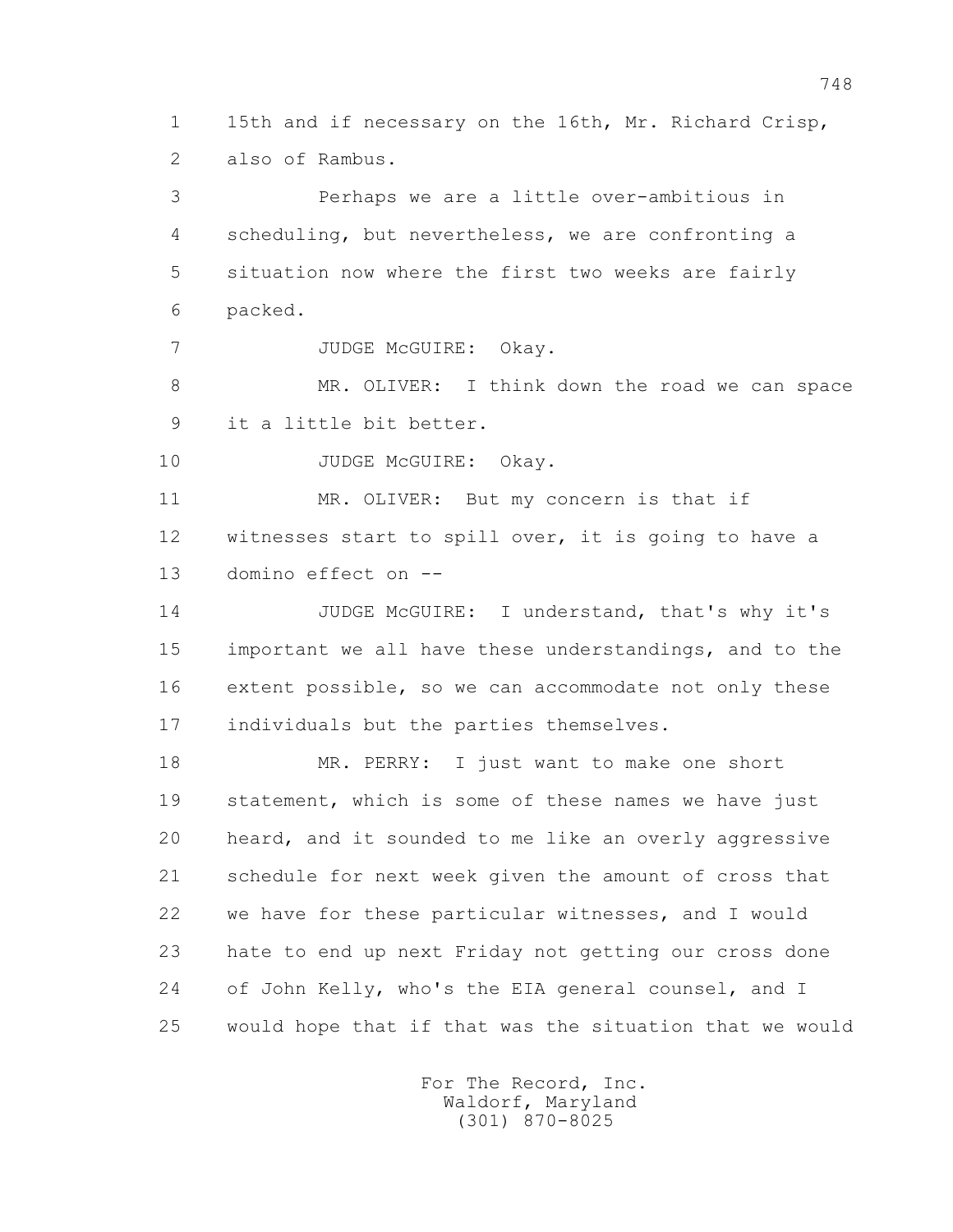1 not start him, but we can talk about that further. 2 JUDGE McGUIRE: Okay, you all should confer on 3 that, because that sounds like that's going to be a 4 pretty full, you know, agenda on behalf of complaint 5 counsel, and I encourage -- you know, I'm pleased that 6 you've got it that well organized, but I think that's a 7 good point that has just been made by the other side, 8 so it's important that you all confer as much as 9 possible, perhaps after every day of hearing. 10 MR. PERRY: We have. We have, Your Honor. 11 JUDGE McGUIRE: Okay. Is there anything else 12 we need to discuss before this hearing is adjourned? 13 MR. PERRY: No, Your Honor. 14 JUDGE McGUIRE: So adjourned. Have a good 15 weekend. 16 MR. STONE: Thank you, Your Honor. 17 (Whereupon, at 4:30 p.m., the hearing was 18 adjourned.) 19 20 21 22 23 24 25

> For The Record, Inc. Waldorf, Maryland (301) 870-8025